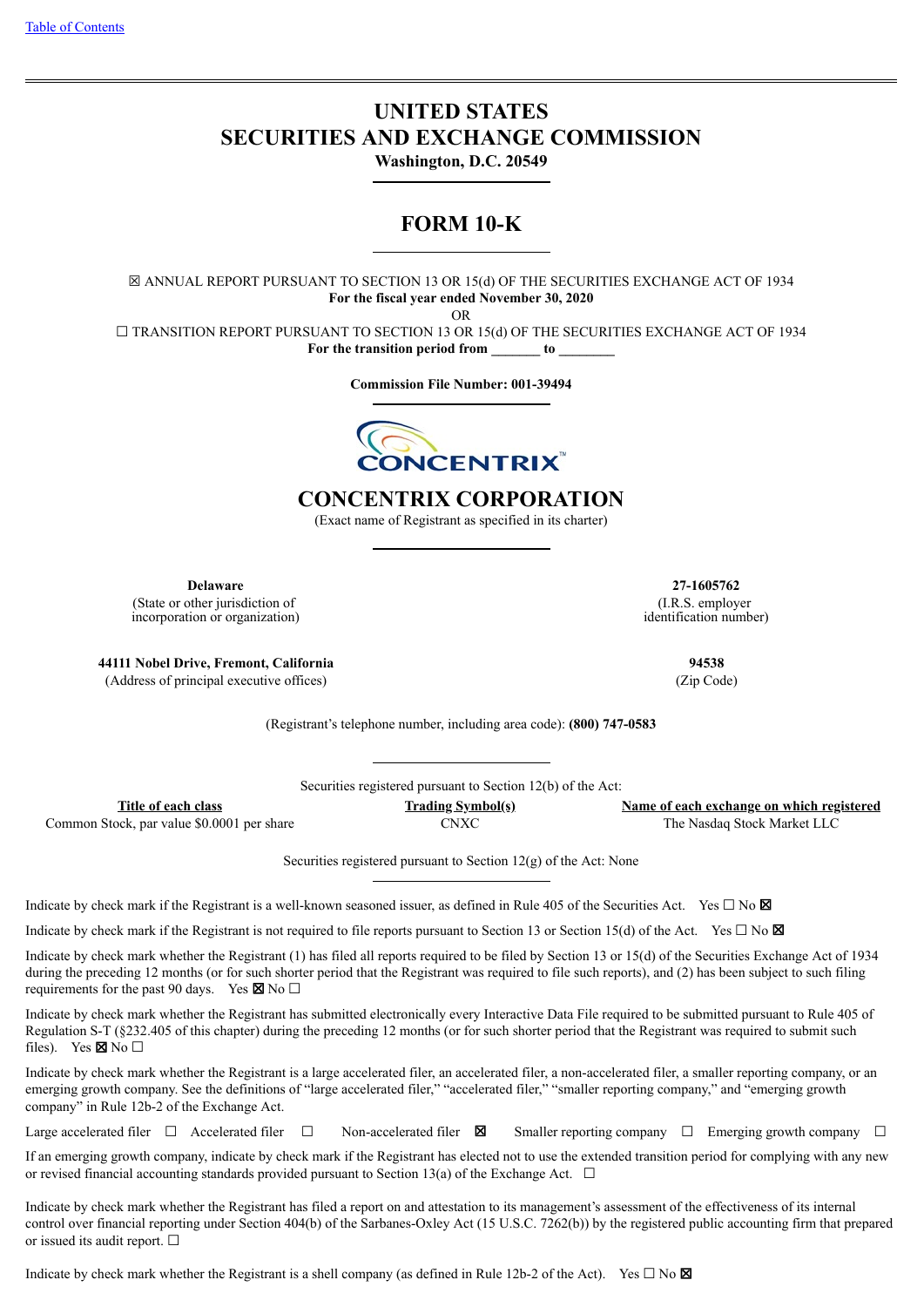As of May 31, 2020, the last business day of the Registrant's most recently completed second fiscal quarter, the Registrant's common stock was not publicly traded.

51,977,026 shares of common stock were issued and outstanding as of January 31, 2021.

# **DOCUMENTS INCORPORATED BY REFERENCE**

<span id="page-1-0"></span>Items 10, 11, 12, 13 and 14 of Part III of this Annual Report on Form 10-K incorporate by reference portions of the Registrant's definitive proxy statement relating to its 2021 annual meeting of stockholders (the "2021 Proxy Statement") where indicated. The 2021 Proxy Statement will be filed with the U.S. Securities and Exchange Commission within 120 days after the end of the fiscal year to which this report relates.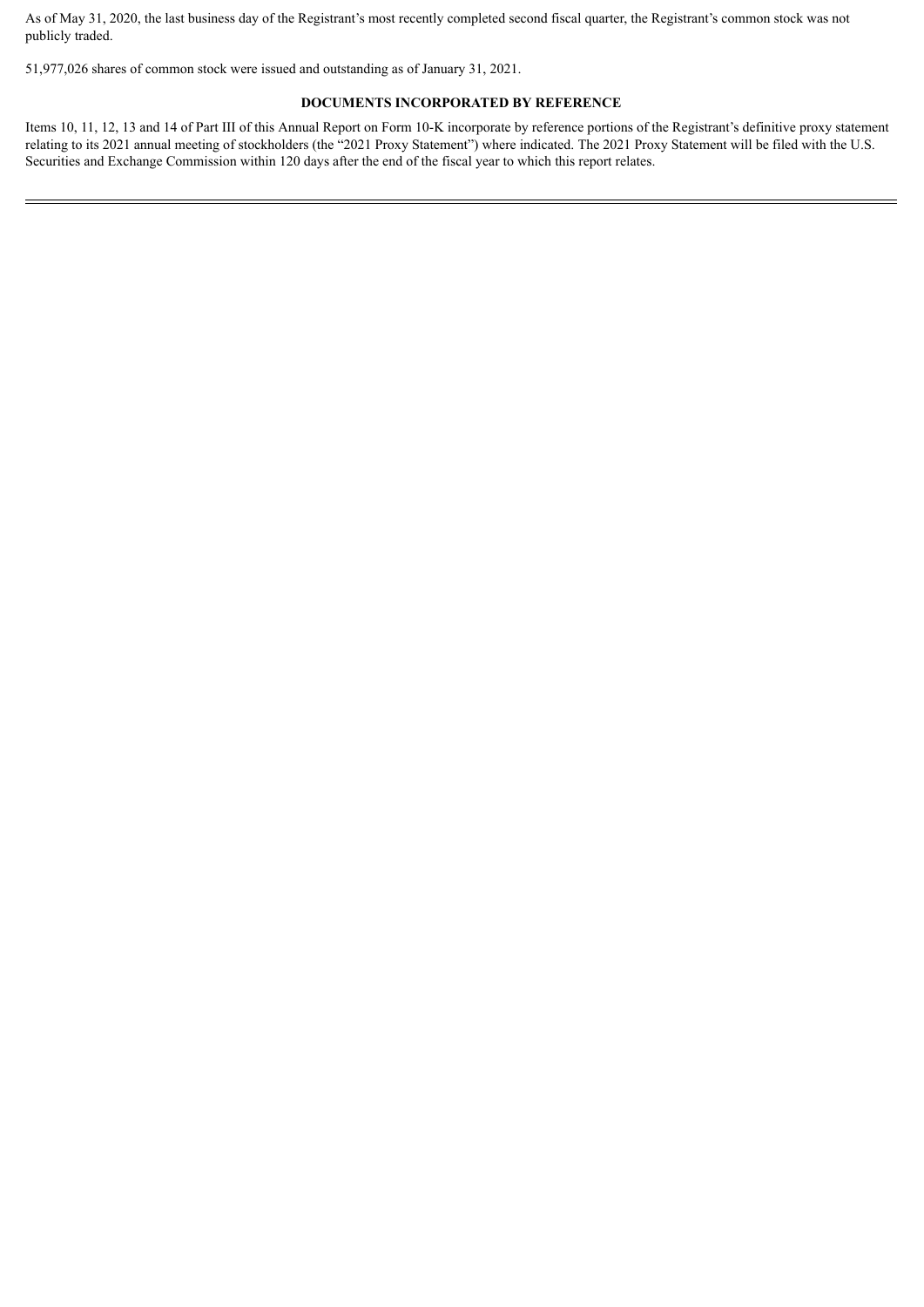# **Table of Contents**

Page

<span id="page-2-0"></span>

| <b>PART I</b>                                                                                                        | $\overline{1}$                                        |
|----------------------------------------------------------------------------------------------------------------------|-------------------------------------------------------|
| Item 1. Business                                                                                                     |                                                       |
| Item 1A. Risk Factors                                                                                                |                                                       |
| Item 1B. Unresolved Staff Comments                                                                                   |                                                       |
| Item 2. Properties                                                                                                   | $\frac{11}{25}$<br>$\frac{25}{25}$<br>$\frac{25}{25}$ |
| Item 3. Legal Proceedings                                                                                            |                                                       |
| Item 4. Mine Safety Disclosures                                                                                      |                                                       |
| <b>PART II</b>                                                                                                       |                                                       |
| Item 5. Market for Registrant's Common Equity, Related Stockholder Matters and Issuer Purchases of Equity Securities | $\frac{26}{5}$                                        |
| Item 6. Selected Financial Data                                                                                      |                                                       |
| <u>Item 7. Management's Discussion and Analysis of Financial Condition and Result of Operations</u>                  |                                                       |
| Item 7A. Quantitative and Qualitative Disclosures About Market Risk                                                  |                                                       |
| Item 8. Financial Statements and Supplementary Data                                                                  | $\frac{27}{28}$<br>$\frac{45}{46}$                    |
| <u>Item 9. Changes in and Disagreements With Accountants on Accounting and Financial Disclosure</u>                  |                                                       |
| Item 9A. Controls and Procedures                                                                                     | $\overline{91}$                                       |
| Item 9B. Other Information                                                                                           | 91                                                    |
| <b>PART III</b>                                                                                                      |                                                       |
| <u>Item 10. Directors, Executive Officers and Corporate Governance</u>                                               | $\overline{22}$                                       |
| Item 11. Executive Compensation                                                                                      |                                                       |
| Item 12. Security Ownership of Certain Beneficial Owners and Management and Related Stockholder Matters              |                                                       |
| Item 13. Certain Relationships and Related Transactions, and Director Independence                                   |                                                       |
| <u>Item 14. Principal Accounting Fees and Services</u>                                                               |                                                       |
| <b>PART IV</b>                                                                                                       |                                                       |
| Item 15. Exhibits, Financial Statement Schedules                                                                     | $\frac{92}{92}$<br>$\frac{92}{92}$<br>$\frac{92}{93}$ |
| Item 16. Form 10-K Summary                                                                                           | 95                                                    |
|                                                                                                                      |                                                       |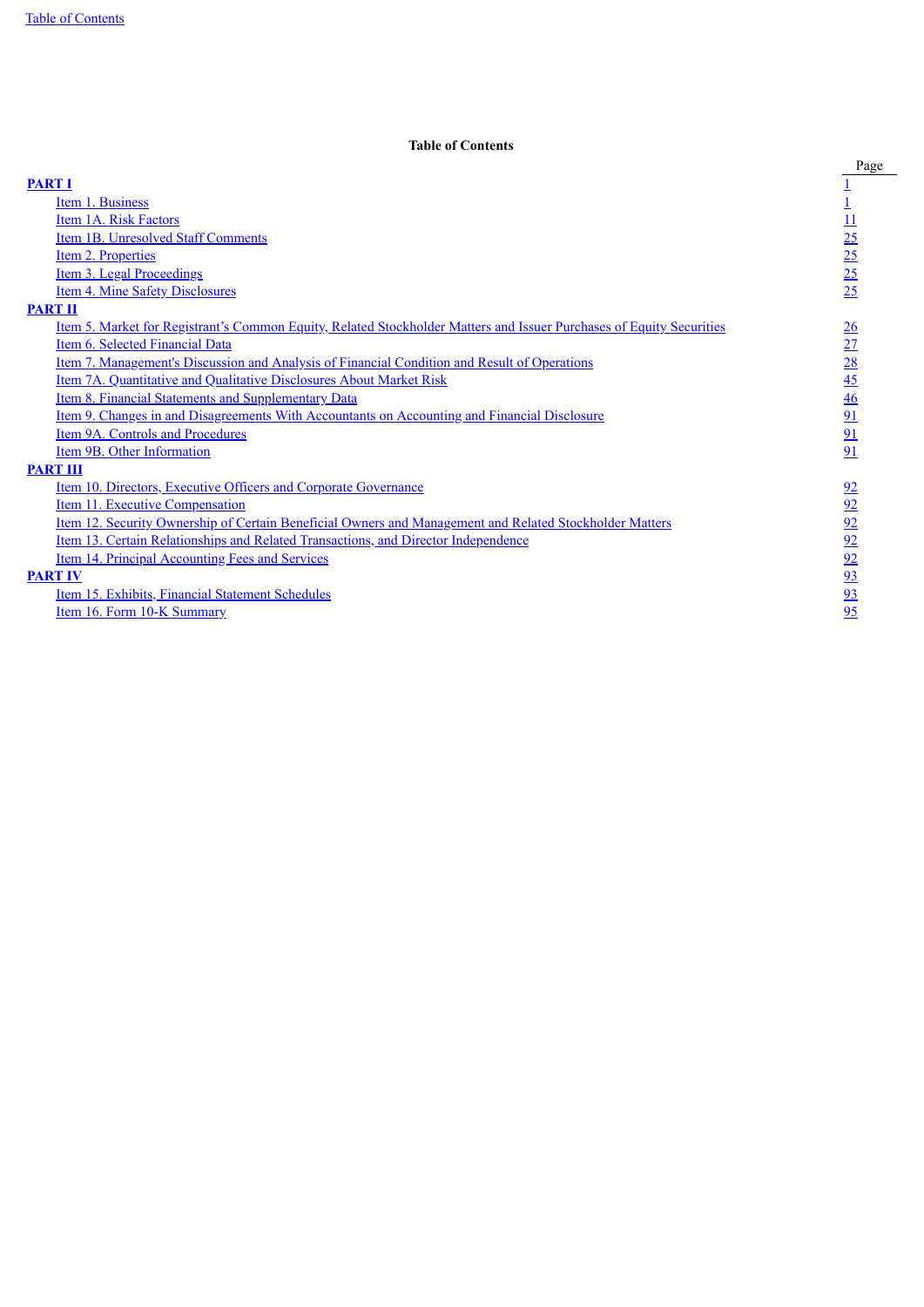#### *Note Regarding Forward-Looking Statements*

Unless otherwise indicated or except where the context otherwise requires, the terms "we," "us" and "our" and other similar terms in this Annual *Report on Form 10-K refer to Concentrix Corporation and its subsidiaries.*

This Annual Report on Form 10-K includes forward-looking statements within the meaning of Section 27A of the Securities Act of 1933, as amended (the "Securities Act"), and Section 21E of the Securities Exchange Act of 1934, as amended (the "Exchange Act"). Forward-looking statements include, but are not limited to, statements regarding our expected future financial condition, results of operations, effective tax rate, cash flows, leverage, liquidity, business strategy, competitive position, demand for our services and seasonality of our business, international operations, acquisition opportunities, capital allocation and dividends, growth opportunities, spending and investments, competition and market forecasts, industry trends and statements that include words such as believe, expect, may, will, provide, could and should and other similar expressions. These forward-looking statements are inherently uncertain and involve substantial risks and uncertainties that could cause actual results to differ materially from those expressed or implied by such statements. Risks and uncertainties include, among other things: risks related to general economic conditions, including uncertainty related to the COVID-19 pandemic and its impact on the global economy, on our business and on the business of our clients; the level of outsourced business services; the level of business activity of our clients and the market acceptance and performance of their products and services; consolidation of our competitors; competitive conditions in our industry; currency exchange rate fluctuations; variability in demand by our clients or the early termination of our client contracts; competition in the customer experience solutions industry; political and economic stability in the countries in which we operate; the outbreak of communicable disease or other public health crises; cyberattacks on our or our clients' networks and information technology systems; the inability to protect personal and proprietary information; increases in the cost of labor; the operability of our communication services and information technology systems and networks; changes in law, regulations or regulatory guidance; investigative or legal actions; the loss of key personnel; natural disasters, adverse weather conditions, terrorist attacks, work stoppages or other business disruptions; and other risks that are described under "Risk Factors" in Part I, Item 1A of this Annual Report on Form 10-K. We do not intend to update forward-looking statements, which speak only as of the date hereof, unless *otherwise required by law.*

Concentrix, the Concentrix Logo, and all other Concentrix company, product and services names and slogans are trademarks or registered trademarks of Concentrix Corporation and its subsidiaries. Concentrix and the Concentrix Logo Reg. U.S. Pat. & Tm. Off. and applicable non-U.S. jurisdictions. *Other names and marks are the property of their respective owners.*

#### **Part I**

#### <span id="page-3-0"></span>**ITEM 1. BUSINESS**

We are a leading global provider of technology-infused Customer Experience ("CX") solutions that help iconic and disruptive brands drive deep understanding, full lifecycle engagement, and differentiated experiences for their end-customers around the world. We provide end-to-end capabilities, including CX process optimization, technology innovation, front- and back-office automation, analytics and business transformation services to clients in five primary industry verticals. Our differentiated portfolio of solutions support Fortune Global 500 as well as high-growth companies across the globe in their efforts to deliver an optimized, consistent brand experience across all channels of communication, such as voice, chat, email, social media, asynchronous messaging, and custom applications. We strive to deliver exceptional services globally supported by our deep industry knowledge, technology and security practices, talented people, and digital and analytics expertise.

We offer our clients integrated solutions supporting the entirety of the customer lifecycle; CX and user experience ("UX") strategy and design; analytics and actionable insights; and innovative new approaches to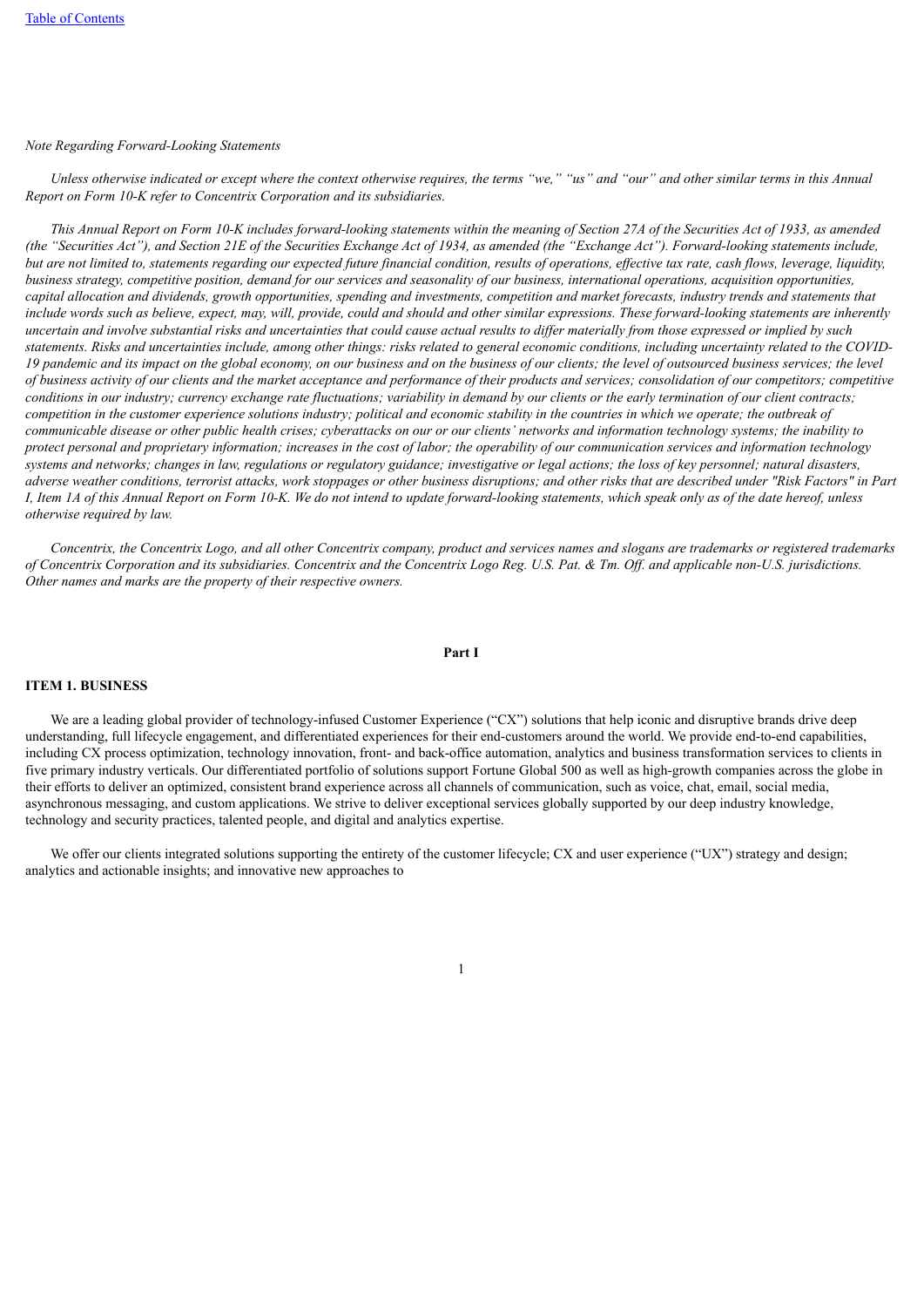enhancing the customer experience through the latest technological advancements in our industry. We are a leader in the shift from traditional Customer Relationship Management ("CRM"), which is focused on a portion of the customer lifecycle, to CX, which supports the entirety of it. Through our end-toend capabilities, we deliver better economic outcomes for our clients with solutions designed to meet their unique needs as they navigate a landscape characterized by discerning consumers and new market entrants.

We have strong relationships with companies across the globe and are a provider of choice for industry leaders. We believe in supporting our clients over the long term to build enduring relationships. Our average client tenure is 15 years. As of November 30, 2020, we served over 95 Fortune Global 500 clients as well as more than 90 high-growth companies across various verticals and geographies that are attempting to disrupt their respective industries. We primarily support clients in verticals with certain characteristics, such as high growth, high transaction volume, high levels of compliance and security, and steep barriers to entry. Our strategic verticals include technology and consumer electronics, communications and media, retail, travel and ecommerce, banking, financial services and insurance, healthcare, and other. Our clients include:

- 7 of the top 10 global digital companies
- 8 of the top 10 global internet companies
- 6 of the top 10 U.S. health insurance companies
- 4 of the top 5 U.S. banks
- 7 of the top 10 global automotive companies

Through our technology-infused offerings, our clients benefit from having a single resource that enables them to address the entirety of the customer journey from acquisition to support to renewal. Our end-to-end capabilities and broad service offerings help our clients acquire, retain, and improve the lifetime value of their customer relationships while optimizing their back-office processes.

We combine global consistency with local expertise, enhancing the end user experience for our clients' customers through services rendered by approximately 270,000 employees across more than 280 locations in more than 40 countries and 6 continents, where we conduct business in over 70 languages.

On December 1, 2020, the previously announced separation (the "separation") of Concentrix and our technology-infused customer experience solutions business from SYNNEX Corporation ("SYNNEX") was completed through a tax-free distribution of all of the issued and outstanding shares of our common stock to SYNNEX stockholders (the "distribution" and, together with the separation, the "spin-off"). SYNNEX stockholders received one share of our common stock for each share of SYNNEX common stock held as of the close of business on November 17, 2020. As a result of the spin-off, we became an independent public company and our common stock commenced trading on the Nasdaq Stock Market ("Nasdaq") under the symbol "CNXC" on December 1, 2020. In connection with the spin-off, on November 30, 2020, we entered into a separation and distribution agreement, an employee matters agreement, a tax matters agreement and a commercial agreement with SYNNEX to set forth the principal actions to be taken in connection with the spin-off and define our ongoing relationship with SYNNEX after the spin-off.

We trace our roots back to 2004 when SYNNEX acquired BSA Sales, Inc., a company with 20 employees focused on helping clients through outsourced sales and marketing services. In 2006, SYNNEX combined New York-based Concentrix with BSA Sales under the Concentrix name, with the goal of bringing technology and innovation into businesses to help clients reimagine and design the next generation of experiences. Concentrix Corporation was incorporated in Delaware in December 2009.

#### **Our Market Opportunity**

In order to maintain relevancy, our clients must transform their systems in response to increased competition and consumer demands. To meet the evolving needs of their customers, our clients are looking to large CX solutions providers, such as Concentrix, to automate their systems and provide professional support to address complexities beyond the scope of automation. We are a leader in next-generation CX technology driven by a focus on innovation,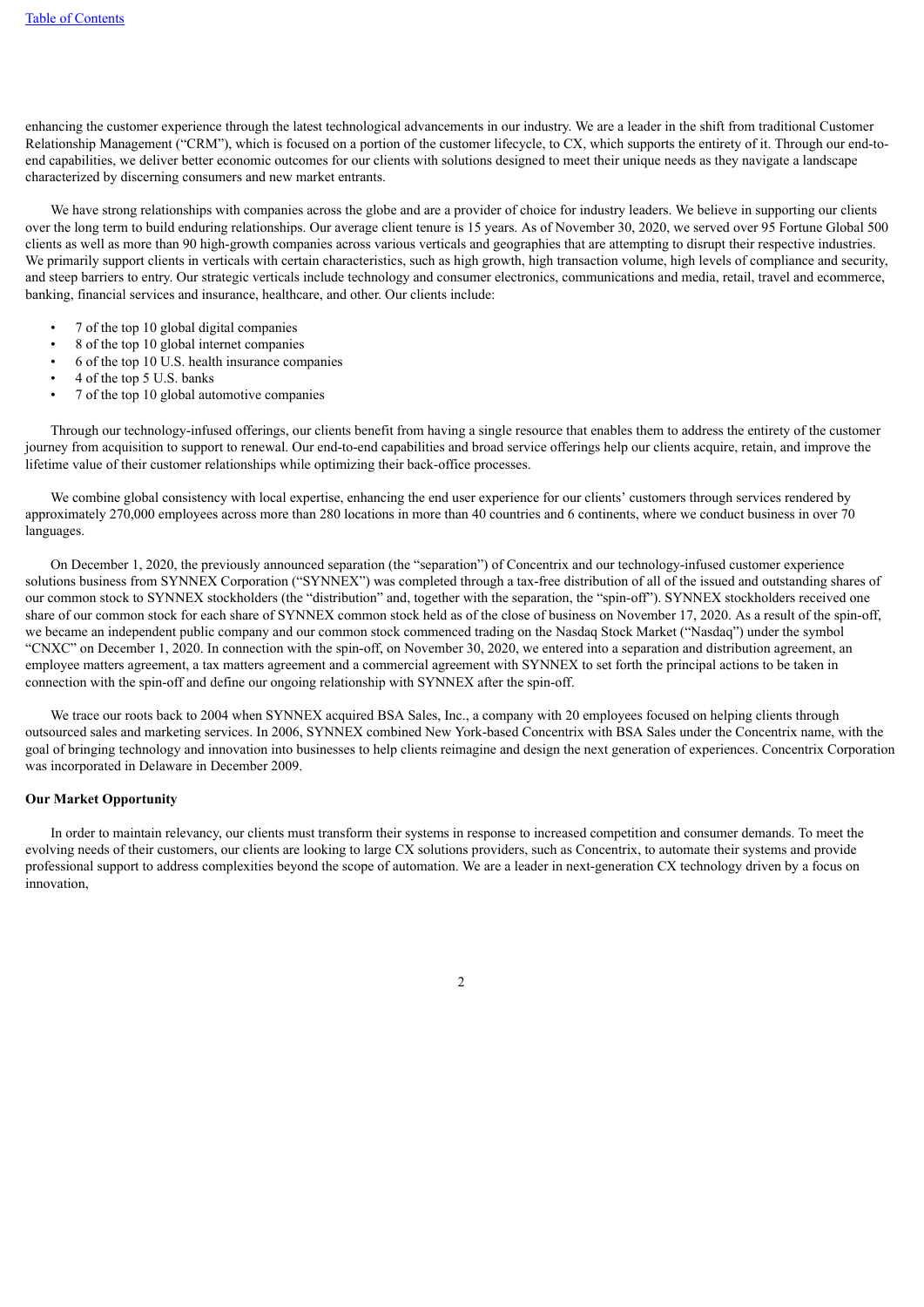which we believe will increase our total addressable market as we enter and grow across new and existing markets. Our suite of integrated solutions include: digital services that enable efficient customer self-service; Voice of the Customer ("VOC") solutions to gather and analyze customer feedback to foster loyalty to, and growth with, clients; analytics and consulting solutions that synthesize data and provide professional insight to improve clients' customer experience strategies; Artificial Intelligence ("AI") technology that can intelligently act on customer intent to improve customer experience with non-human engagement; Vertical business process outsourcing ("BPO") services that provide specialized support to specific industry verticals; and Back Office BPO services that support clients in non-customer facing areas.

#### *Industry Trends*

- *Growing Importance of Customer Experience.* We believe customer experience has become a strategic imperative for all enterprises today. Data, analytics, and digital solutions have reshaped the ways firms interact with their customers. As a result, enterprises are modernizing how they manage the customer experience across all channels of communication. The market is evolving from customer relationship management solutions that act as a cost cutting measure toward end-to-end CX management solutions that create value throughout the entire customer lifecycle at an appropriate cost.
- *• Empowered Consumers and Users*. The modern consumer is discerning and has come to expect a high level of care and responsiveness from their service providers. Old paradigms have shifted as increasingly competitive markets and easily accessible crowd-sourced information have empowered consumers to unprecedented levels. As consumers demand more and have an increasing number of alternatives, companies must differentiate on how they manage their customer relationships. This shift is driving the market toward consumer-centric solutions that reduce customer churn and promote brand loyalty.
- *• Technological Innovation*. Emerging technology is driving change within our industry and shaping the demands of our clients. Advancements in areas such as Digital Services, AI and Machine Learning ("ML") are further disrupting our markets and our clients' markets while opening new avenues for growth and opportunities for us to better serve our clients. These technologies provide clients the opportunity to interact more effectively with their customers and improve the customer experience by automating processes, optimizing customer journeys to reach faster solutions, enabling personalized engagement across multiple platforms, and focusing human engagement on the most complex interactions.
- *• Evolving Role of People*. The skill set required of employees in the CRM and BPO industry is shifting as enterprises place increased importance on CX. Increasing complexity in the voice channel is driving a trend of longer customer engagements requiring CRM and BPO support professionals to have a more robust skill set. The increasing importance of skilled labor in our industry is offset by the transition of low complexity support to online support (self-service), driven by heavy automation and digitization. Despite growth in digital channels, phone conversations currently remain the preferred option for customer services interactions. We believe the human element will continue to be important in our industry, as focus shifts from routine service to "last-mile" support requiring human-touch to deliver a stronger customer experience. In our view, attracting and retaining skilled talent that can adapt to the evolving focus of customer engagements will require a diverse and inclusive workplace that supports employee wellness.
- *• Mission Critical Nature of Cybersecurity*. Technological innovation coupled with the proliferation of smart devices and mobile connectivity is generating sensitive data at scale. At the same time, the avenues for access have become numerous, and an increasing number of malicious actors are becoming more sophisticated and active. Data security is paramount in an environment where external intrusion, improper access, or carelessness can compromise customers and businesses. The COVID-19 pandemic significantly expanded the prevalence of CX solutions that rely on work-at-home employees further underscoring the importance of robust data security. Businesses require scalable, industry-leading data protection and security to avoid reputational and operational risks in an environment characterized by the threats and benefits of free-flowing information.
- *• Enterprise Preferences Driving Vendor Consolidation*. Enterprises have become increasingly multinational. As their scope of business increases, enterprises require a partner that can serve their needs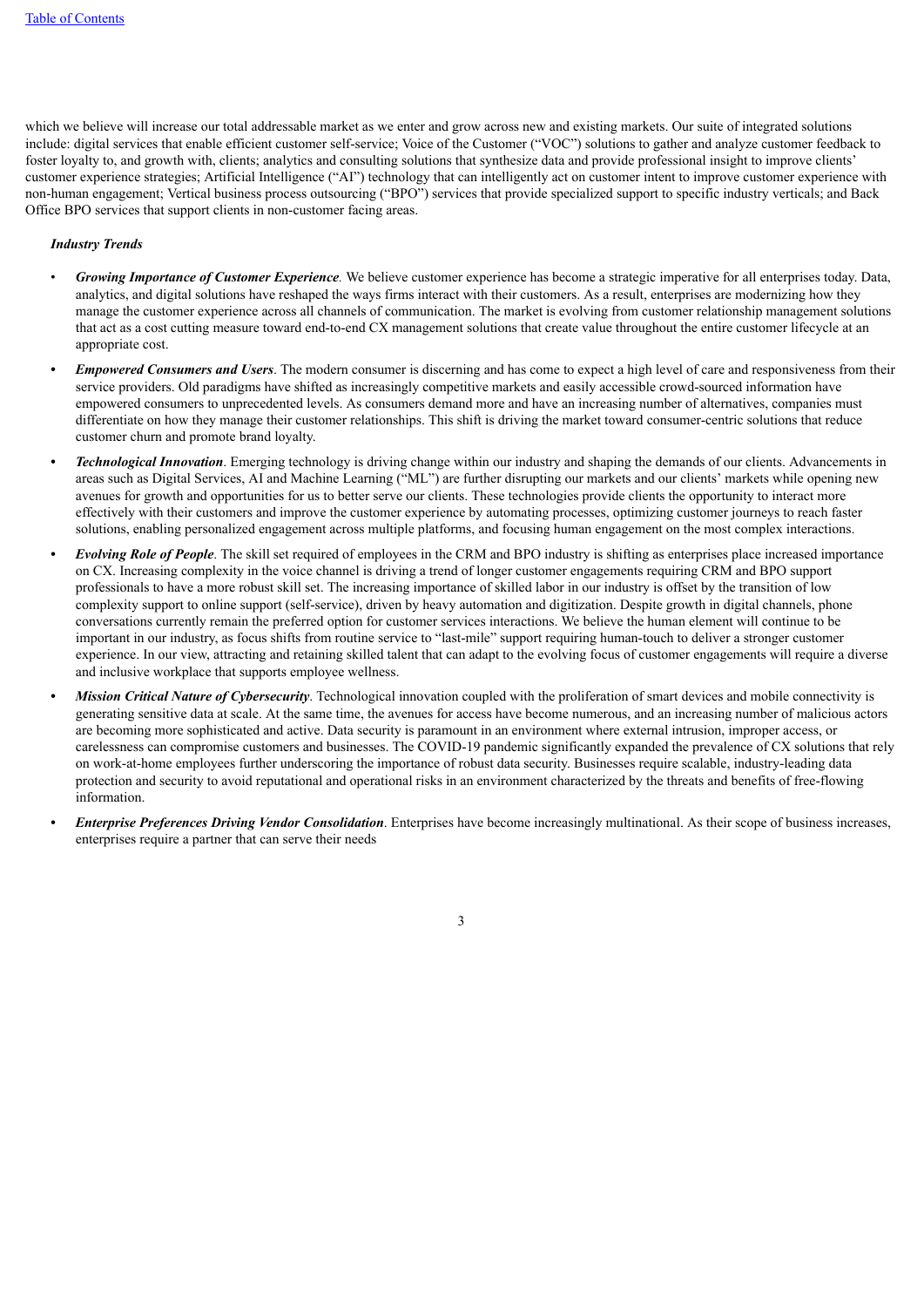by rapidly deploying solutions and new technology consistently across multiple geographies and channels. Enterprises therefore prefer vendors with scale and end-to-end capabilities that can be a one-stop shop and are consolidating existing relationships to vendors with scale to achieve their business objectives and pursue cost savings.

- *• Market Fragmentation Driving Industry Consolidation.* We operate in a fragmented marketplace characterized by numerous vendors offering services across various levels of the value chain. Currently the top 10 players in CX only hold an approximate 30% market share with the remaining market share held by thousands of other vendors. As client preferences continue to evolve in line with enterprise preferences, we anticipate that our market will undergo further consolidation.
- *• Existing Solutions Have Many Limitations.* As executives look to successfully navigate digital transformation and manage their customers' experience across a wider variety of channels, unsophisticated providers and solutions often fail to meet customers' needs. Currently there is a limited set of providers with end-to-end, global offerings of scale in the marketplace. The fragmentation of the market and, for many industries, high regulatory hurdles create additional complexity as most providers are small, niche, or local players. These issues are compounded by a lack of sufficient investment in cybersecurity, creating exposure to regulatory, reputational, and operational risks. These pain points, coupled with the prevalence of providers offering legacy solutions that fail to address the demands of the modern consumer, create an opportunity for large-scale, global CX solutions providers.

#### **Our CX Solutions**

We offer technology, people and process solutions that help clients enhance the experience for their customers and improve business performance. Our CX solutions encompass four complementary areas: Customer Lifecycle Management; CX/UX Strategy and Design; Digital Transformation; and VOC and Analytics. Through our integrated CX solutions offering, our clients engage us to acquire, support and renew customers, leverage customer feedback and insights to constantly improve business performance, and identify and implement customer-facing and back-office process improvements. We help our clients by creating tools that their customers and employees love to use, enable better customer interactions through real-time sentiment analysis, and integrate multiple customer interactions and touchpoints into one-stop smart mobile applications. We provide these solutions and other complementary services in 70 languages, across 6 continents, from over 280 locations in the Americas, Asia-Pacific and EMEA.

*Customer Lifecycle Management.* We seek to deliver next-generation customer engagement solutions and services that address the entirety of the customer lifecycle. We offer our clients the means to acquire, support and renew customers across all channels while minimizing attrition and increasing customer lifetime value. Our Customer Lifecycle Management solutions include services such as customer care, sales support, digital marketing, technical support, digital self-service, content moderation, creative design and content production, and back office services. Customer Lifecycle Management represents our core service offering and a significant majority of the services we provide.

In addition to our Customer Lifecycle Management services, we also provide the complementary services described below, which are provided to clients as integrated solutions with our core service offering:

- *• CX/UX Strategy and Design.* We strive to help our clients reimagine what great is, designing next generation CX solutions to exceed customer expectations. Our CX/UX Strategy and Design solutions, including CX strategy, data-driven user design, journey mapping, and multi-platform engineering, enable our clients to create effortless, personalized customer engagements and align business priorities around measurable goals. Through these services, we promote a more rapid integration of digital and enabling technologies, providing transformational business services to our clients.
- *• Digital Transformation.* We seek to offer cutting edge solutions to reshape how brands better engage with their customers. Our innovative solutions and services are focused on creating disruption to help our clients stay relevant and achieve better business outcomes. Our Digital Transformation solutions include services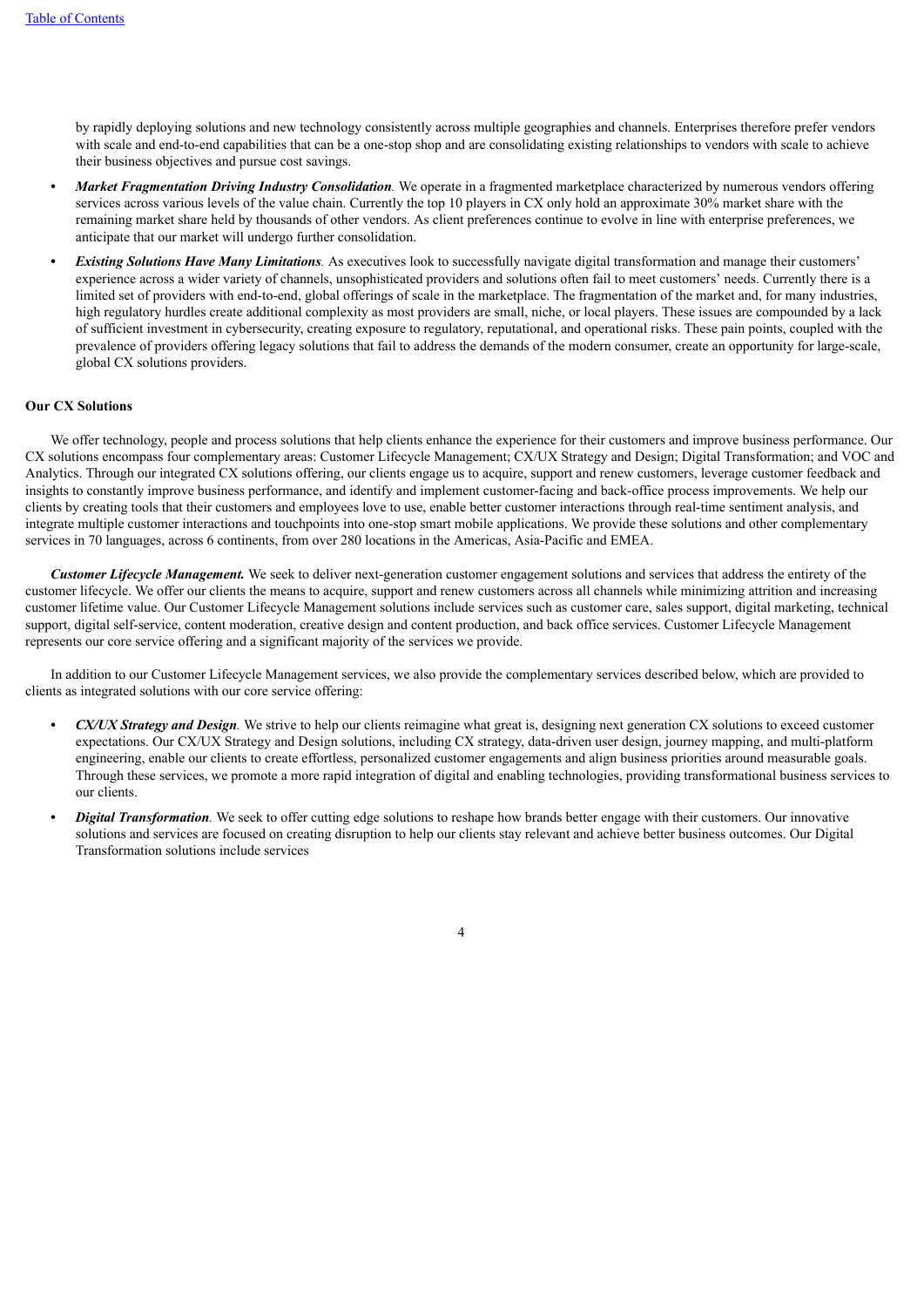such as Robotic Process Automation ("RPA") and cognitive automation that automate processes to improve efficiency and accuracy, mobile app development to solve business challenges through new channels of customer engagement, work-at-home and gig platforms that capitalize on a changing and flexible workforce, Interactive Voice Response ("IVR") and natural language understanding solutions that improve outcomes and customer experience with automated responses to verbal interactions, messaging and social platforms that allow clients to engage with customers across myriad platforms, and system integration services.

*• Voice of the Customer and Analytics.* Our VOC solutions turn customer feedback into actionable insights. Our Analytics solutions provide businesses with insight into rapidly changing markets through data, which provides our clients with a competitive edge. Our VOC and Analytics solutions include offerings such as VOC SaaS platform, speech and text insights, sentiment analysis, advanced analytics and real-time reporting.

# **Our Competitive Strengths**

We believe the following strengths differentiate us from our competitors and provide us with a competitive advantage:

- *• Market Leader with a Dif erentiated Brand and Value Proposition*: We strive to have a compelling brand and reputation as a leading provider of technology-infused solutions that shape the customer experience. We have a differentiated combination of global scale, local reach, technological expertise, end-to-end solution capabilities and full lifecycle services. We are widely recognized as a leading provider of CX solutions; garnering industry attention via 82 industry awards in fiscal year 2020. Third-party researchers have also taken note of our leading global practice with Everest Group Research distinguishing us as a leader for the  $5<sup>th</sup>$  time, recognizing us as a company with strong vision and strategy and high buyer satisfaction.
- *• Strong Relationships with a Growing and Diversified Client Base*: We provide customer experience solutions for over 95 Fortune Global 500 brands worldwide. Leading companies worldwide, including more than 90 clients that believe they are disruptors in their industries and over 90 of the Fortune 500, rely upon our solutions and services. We serve a wide variety of clients, extending across numerous verticals. Our end-to-end capabilities and global scale has enabled us to build long-lasting relationships with our clients spanning over 15 years on average. Our commitment to our clients is our primary focus and has generated numerous accolades to date, including 47 client awards in fiscal year 2020.
- *• Extensive Global Presence*: We operate globally in over 40 countries across 6 continents with the ability to conduct business in 70 different languages. We believe we are well-positioned to serve the largest multinational brands in nearly every market in which they operate. Our global footprint includes a strong presence in emerging markets such as India, China, Brazil, Vietnam, Thailand and Indonesia, which provides an opportunity to grow with our clients in these regions. Our ability to create value for our clients across a global delivery platform has enabled us to be a partner of choice.
- *• Continued Investment in Research and Development*: We believe that our investment in technology differentiates us from our competitors. We have provided technology-infused solutions for longer than a decade. We have been at the forefront of developing technology-infused CX solutions that improve the customer experience and will continue to strive for this in the future. We have been a leader in our industry in advancements such as conversational virtual assistants, multichannel and augmented CRM, predictive analytics, emotion analytics, cognitive learning and AI and enjoy a first mover advantage. We are also an industry leader in cybersecurity best practices. We believe our strong focus on innovation has enabled us to maximize value for our clients and made it harder for our competitors to compete with us. Due to our size and scale, and the regular implementation of technology as part of our CX solutions, our costs of developing, maintaining and integrating new technologies are not material on a stand-alone basis.
	- 5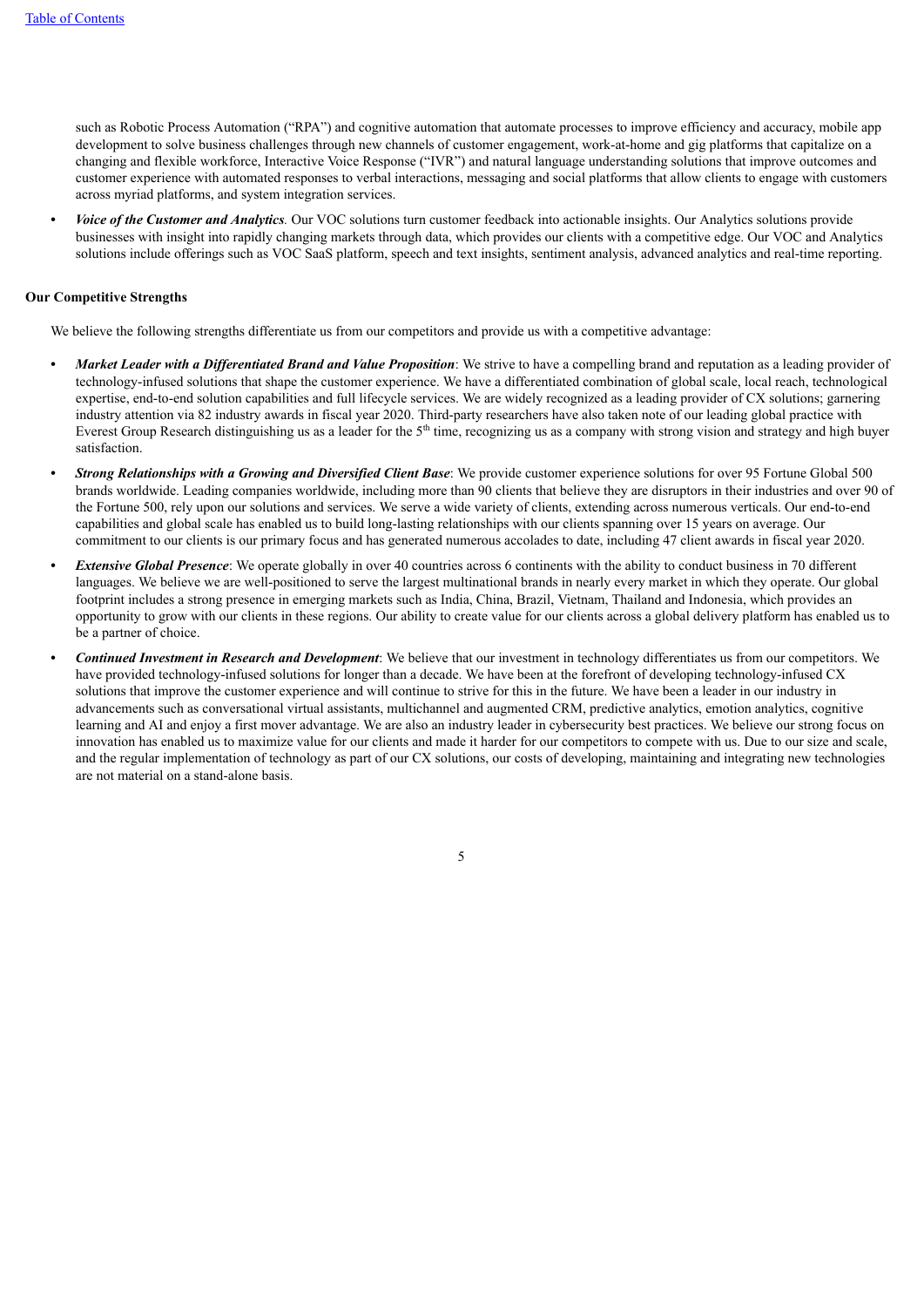- *• Track Record of Sustainable Organic Growth*: We have an established track record of long-term organic revenue growth, and we believe we will continue to enjoy sustainable growth while rebalancing our portfolio from acquisitions as a result of:
	- Nature of our offerings
	- Substantial switching costs for our clients
	- High net revenue retention rates
	- Strong barriers to entry in the CX solutions market
	- Large and expanding addressable market
- *• Demonstrated History of Strategic Acquisitions*: We have acquired and integrated more than 15 companies since our inception. We have a demonstrated ability to turn around underutilized assets and maximize their value, which we believe allows us to explore a broader scope of opportunities than our peers. In 2018, we acquired Convergys, which enhanced our ability to deliver additional transformative services to our clients with a broader global footprint.
- *• Corporate Culture Committed to Our Clients' Success*: Our unified team allows us to deliver consistent and exceptional results. As of November 30, 2020, our team consisted of approximately 270,000 employees globally. We enjoy high staff engagement because of a strong company culture that is fanatical about serving our clients through integrity and bold and disruptive thought. We strive for diversity and inclusion in the workplace and emphasize employee wellness and mental health. We believe this supportive environment reinforces the commitment of our team, empowers our employees to make an impact on our global community, and drives better customer experiences and improved outcomes for our clients.
- *• Experienced Management Team*: Our passionate and committed management team is led by industry experts with a deep understanding of our clients' needs. We have a highly talented management team with significant experience in the CX industry, with our senior leadership team having an average of nearly 30 years of experience. Through our acquisitions we have benefited from the addition of management talent, who have contributed valuable new perspectives and insights. Under our tenured management team, we have grown our revenue from \$1.1 billion in fiscal year 2014 to \$4.7 billion in fiscal year 2020, while delivering strong profitability.

# **Our Growth Strategy**

The key elements to our growth strategy are:

- *• Expand and Deepen Relationships with Existing Clients*: We have a well-established track record of cross-selling and offering additional solutions and premium services to sustain and grow our relationships with our existing clients. We have historically focused on clients with high transaction volume on a recurring basis, fast growing verticals, and large enterprises, and will continue to do so. We believe our scale, efficiency, and technology generates incremental value for our clients with each process we manage, naturally driving our customers to spend more with us. We believe our focus on technology innovation and responding to our clients' needs positions us for continued growth.
- *• Relentlessly Innovate and Develop New Digital Services and Solutions*: We believe we have developed innovative solutions for our clients, and we are focused on investing in technology. Investment in CX solutions technologies can enable more effective engagement with customers and improve the customer experience through increased automation, optimize customer journeys to reach faster solutions, enable personalized engagement across multiple platforms, and focus human engagement on the most complex interactions. For these reasons, we believe investments in disruptive technologies, applications, and services will continue to be instrumental in driving better value for our clients and result in increased profitability.
- *• Further Expand into Adjacent Markets*: Our marketplace continues to expand beyond CRM BPO. We see significant opportunity for growth across adjacent markets. We intend to continue to provide our clients with an integrated offering of solutions that include digital services, VOC solutions, analytics and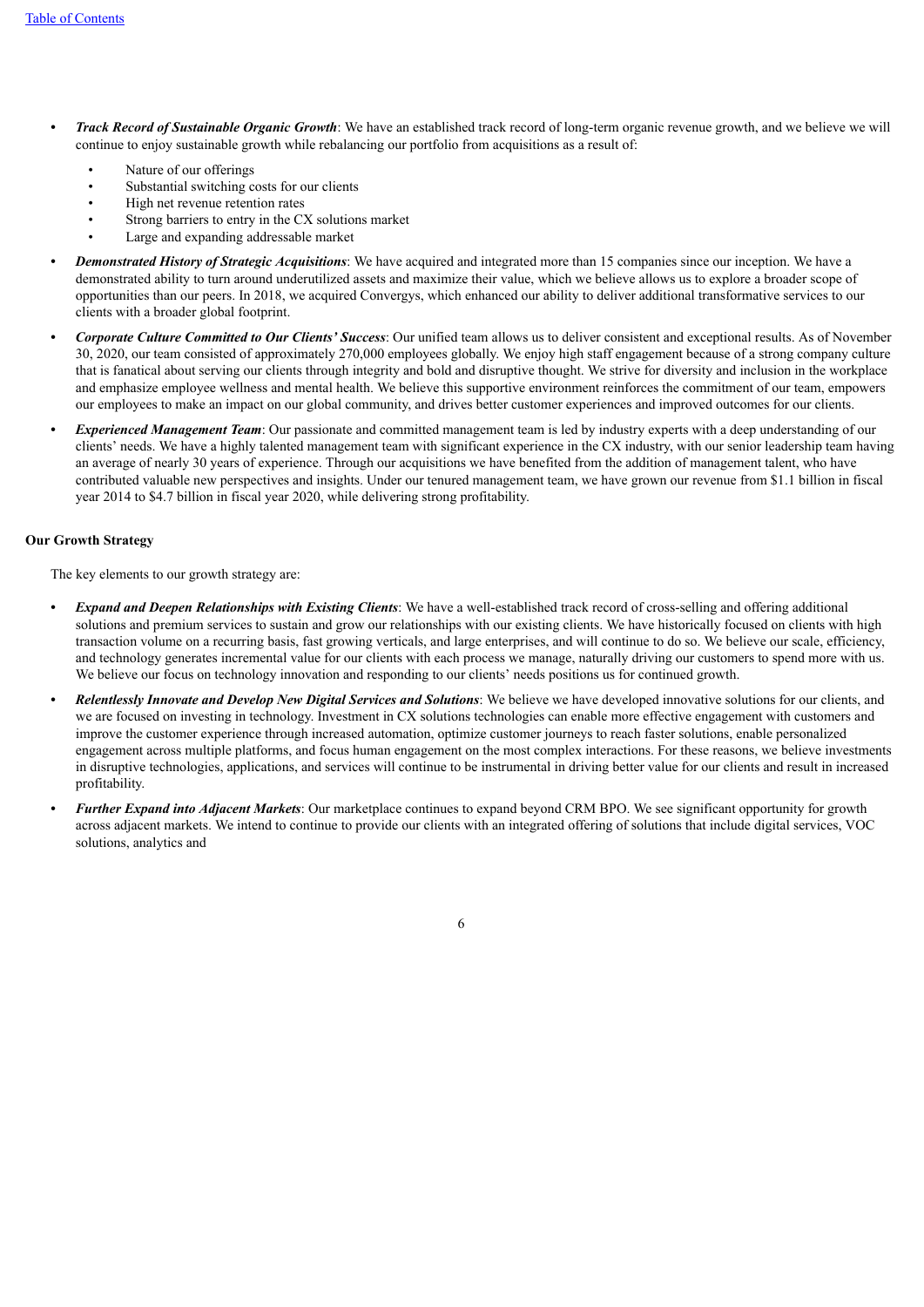consulting, AI technology, Vertical BPO services and Back Office BPO services. To further capitalize on new market adjacencies, we have made significant investments across emerging technologies such as RPA, AI, ML, VOC, IVR, and Internet of Things ("IoT"), which we believe will enhance our clients' ability to offer personalized, effective engagement in all customer interactions to increase customer satisfaction and promote brand loyalty. As our industry evolves, we will continue to invest in these new and fast growing markets to further sustain long-term growth.

- *• Selectively Pursue Strategic Acquisitions*: We have made targeted acquisitions to increase our technology expertise, enter new verticals and geographies, and increase our scale, including the IBM Customer Care Business and Convergys. Our market remains highly fragmented and we believe that our acquisition strategy enhances and augments our growth avenues. We intend to continue to evaluate and pursue complementary. value enhancing acquisitions.
- *• Invest in Emerging Markets*: We have invested in delivery operations in emerging, high-growth markets such as India, China, Brazil, Vietnam, Thailand and Indonesia. We expect to continue to invest in similar markets to be well-positioned to serve multinational brands and enable us to grow with our clients in the regions and countries where they are growing.

#### **Our Customers**

In fiscal year 2020, we served approximately 750 clients across various verticals and geographies. Our strategic verticals include: technology and consumer electronics, communications and media, retail, travel and ecommerce, banking, financial services and insurance, healthcare and other. We focus on developing long-term, strategic relationships with clients in verticals with certain characteristics, such as high growth, high transaction volume, high levels of compliance and security, and steep barriers to entry.

#### **Sales and Marketing**

We market our services through a sales force organized by industry vertical and geography. The length of our selling cycle varies depending on the type of engagement. Our efforts may begin in response to our lead generation program, a perceived opportunity, a reference by an existing client, a request for proposal or otherwise. The sales cycle varies depending on the type of services work as well as whether there is an existing relationship with the client.

We have designated client partners or global relationship managers for each of our strategic relationships. The relationship manager is supported by process improvement, quality, transition, finance, human resources, information technology and industry or subject matter expert teams to ensure the best possible solution is provided to our clients.

We also strive to foster relationships between our senior leadership team and our clients' senior management. These "C-level" relationships ensure that both parties are focused on establishing priorities, aligning objectives and driving client value from the top down. High-level executive relationships have been particularly constructive as a means of increasing business from our existing clients. It also provides us with a forum for addressing client concerns. We constantly measure our client satisfaction levels to ensure that we maintain high service levels for each client.

# **Our Operations**

We have global delivery capabilities that allow us to scale our operations with people and other resources from around the world, including language fluency, proximity to clients and time-zone advantages. A critical component of this capability is our more than 280 locations in more than 40 countries throughout the Americas, Asia-Pacific and EMEA. Our delivery centers improve the efficiency of our engagement teams through the reuse of processes, solution designs and infrastructure by leveraging the experience of delivery center professionals. Services are provided from these global locations to customers worldwide in multiple languages. These services are supported by proprietary and third-party technologies to enable efficient and secure customer contact through various channels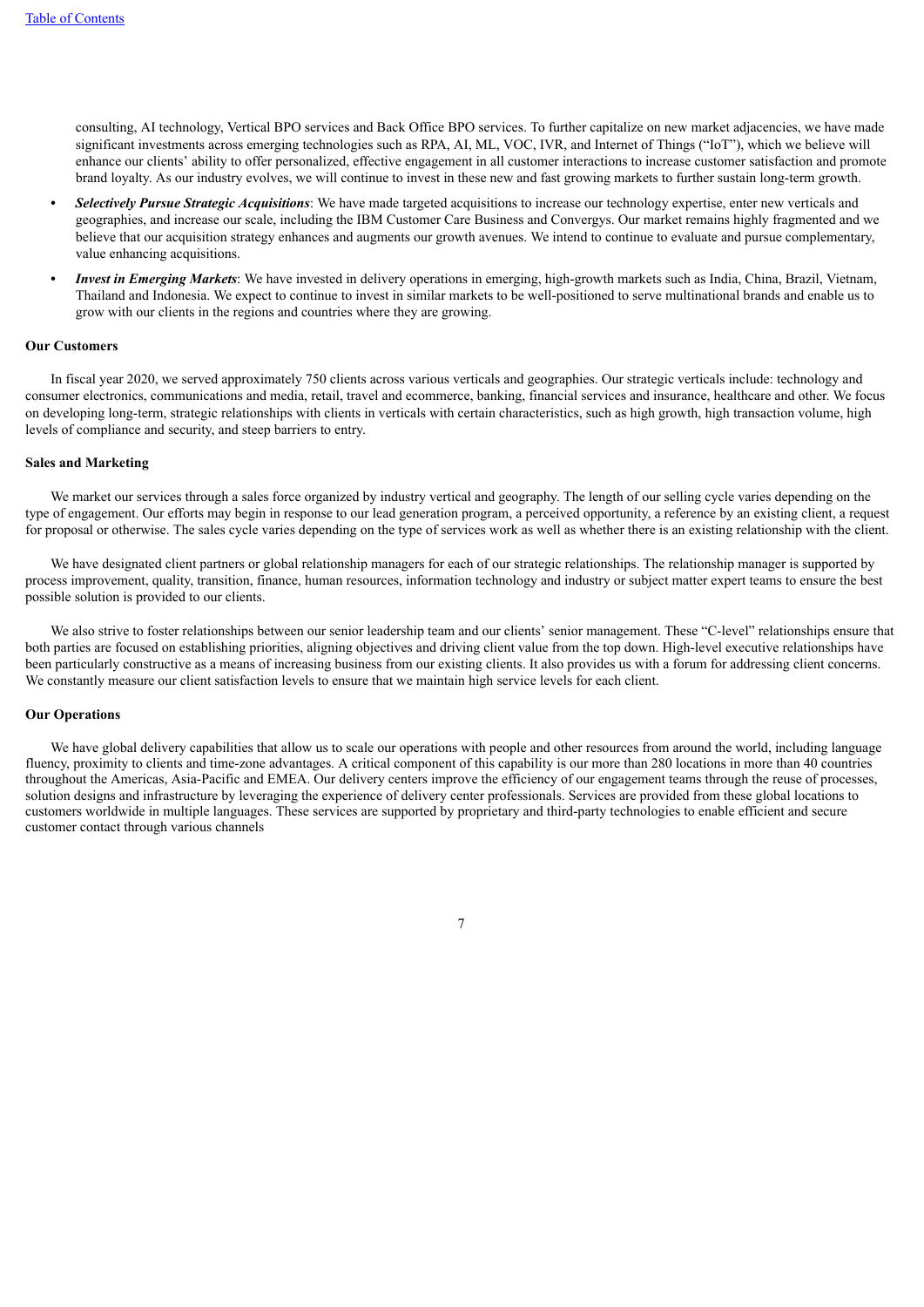including voice, chat, web, email, social media and other digital platforms. All of our delivery centers and data centers are subject to annual certifications and attestations that include Payment Card Industry Data Security Standard (PCI DSS) version 3.2.1, ISO 27001:2013 and SOC2 Type II. Twenty-eight of our delivery centers around the world are certified to the COPC (Customer Operation Performance Center) Outsource Service Provider standard. For our healthcare clients, we have achieved HITRUST Common Security Framework (CSF) 9.3 certification. We also maintain a Level 3 CMMI version 1.3 certification for services and development for our major technology development centers globally.

We also have the capability to provide services for our clients with work-at-home employees. During 2020, the COVID-19 pandemic significantly expanded the prevalence of CX solutions that rely on remote employees, and we increased our productive work-at-home employees to more than 60% of our total workforce. Our SecureCX<sup>TM</sup> platform supports secure remote work environments through digital tools and technology that authenticate and monitor the remote employee, restrict unauthorized personnel and devices, and deliver real-time alerting of attempts to circumvent control.

We operate a globally distributed data processing environment that can integrate service delivery center data servers and databases with our data centers and points of presence. Our technologically-advanced and secured data centers provide availability 24 hours a day, 365 days a year, with redundant power and communication feeds and emergency power back-up, and are designed to withstand most natural disasters.

The capacity of our data center and contact center operations, our nimble approach to work-at-home employees, and the scalability of our customer management solutions enable us to meet the changing needs of large-scale and rapidly growing companies and government entities. By leveraging our scale and efficiencies across our common system platforms, we can provide rapid client-specific enhancements and modifications without incurring many of the costs of a full custom application, which positions us as a value-added provider of customer support products and services.

#### **International Operations**

Approximately 78% of our revenue is generated by our non-U.S. operations. A key element in our business strategy has been to locate our service delivery contact centers in markets that are strategic to our customer requirements and cost beneficial. We have significant operations in the Philippines and India.

Sales and cost concentrations in international jurisdictions subject us to various risks, including the impact of changes in the value of foreign currencies relative to the U.S. Dollar, which in turn can impact reported revenues and cost of revenues.

See Note 10 to the combined financial statements included elsewhere in this Annual Report on Form 10-K for additional financial information related to our international and domestic operations.

# **Seasonality**

Our revenue and margins fluctuate with the underlying trends in our clients' businesses. As a result, our revenues and margins are typically the highest in our fourth fiscal quarter.

## **Information Technology**

We invest in IT systems, infrastructure, automation and security to enhance workforce management and improve productivity. Our contact centers can employ a broad range of technology, including digital switching, intelligent call routing and tracking, proprietary workforce management systems, case management tools, proprietary software systems, computer telephony integration, interactive voice response, advanced speech recognition, web-based tools and relational database management systems with embedded security. Our innovative use of technology enables us to improve our voice, chat, web and email handling and personnel scheduling, thereby increasing our efficiency and enhancing the quality of the services we deliver to our clients and their customers. We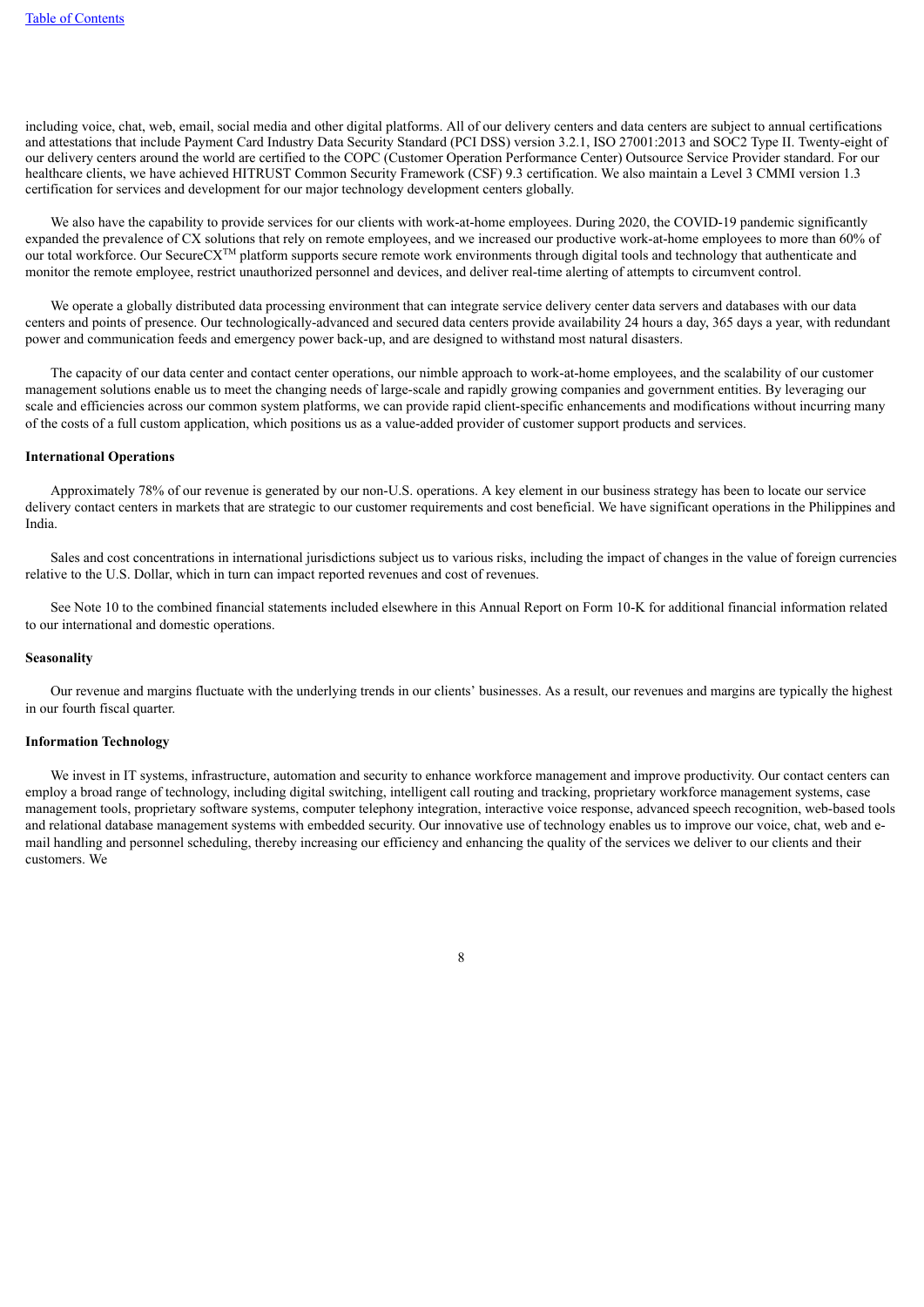are able to respond to changes in client call volumes and manage call volume traffic based on agent availability. Additionally, we can use this technology to collect information concerning the contacts, including number, response time, duration and results of the contact and report the information to the client on a periodic basis for purposes of monitoring quality of service and accuracy of billing.

#### **Competition**

We operate in a highly competitive and rapidly evolving global marketplace. Our major competitors include Accenture plc, Atento S.A., Cognizant Technology Solutions Corporation, Conduent Inc., ExlService Holdings, Inc., Genpact Limited, Globant S.A., Medallia, Inc., Qualtrics, LLC, Sitel Group, Sykes Enterprises Inc., TaskUs Inc., Teleperformance S.A., TELUS International, TTEC Holdings, Inc., Transcosmos Inc., Webhelp SAS, and WNS (Holdings) Limited.

In the future, we may face greater competition due to the consolidation of CX solutions providers. Consolidation activity may result in competitors with greater scale, a broader footprint or more attractive pricing than ours. In addition, a client or potential client may choose not to outsource its business, by setting up captive outsourcing operations or performing formerly outsourced services for themselves, or may switch CX solutions providers.

#### **Human Capital Resources**

We are committed to fostering a diverse and inclusive workplace that attracts and retains exceptional talent. Through ongoing employee development, comprehensive compensation and benefits, and a focus on health, safety and employee wellbeing, we strive to help our employees in all aspects of their lives so they can do their best work.

As of November 30, 2020, we had approximately 270,000 full-time employees, of which approximately 57,000 were based in the Americas, approximately 185,000 were based in Asia-Pacific, and approximately 26,000 were based in EMEA. Except for a small number of our employees in certain countries, generally required by local regulations or brought in through acquisitions, our employees are not represented by a labor union, nor are they covered by a collective bargaining agreement.

#### *Diversity, Equity and Inclusion*

We believe that a diverse employee population, including across background, gender, ethnicity, sexual orientation and lived experiences, is critical to our success and contributes to a work environment that promotes bold and contrarian thinking and an entrepreneurial mindset. We strive to create an inclusive workplace where people can bring their authentic selves to work. Our employees are encouraged to leverage their personal strengths and experiences to continually innovate and contribute to the development of new ideas and process improvements that drive better customer experiences and improved outcomes for our clients. Our commitment to diversity and inclusion starts with our highly skilled and diverse board of directors, a majority of which is women. In 2020, Concentrix strengthened its commitment to diversity by creating the role of Senior Director of Community and Culture to lead efforts for staff experience, diversity, equity and inclusion, wellbeing, and global citizenship. In 2020, our Chief Executive Officer, Chris Caldwell, was named one of the ten best CEOs for Women and one of the ten best CEOs for Diversity by Comparably, a workplace culture and compensation website.

# *Pay Equity or Total Rewards*

We believe people should be paid for what they do and how they do it, regardless of their gender, race, or other personal characteristics. To deliver on that commitment, we benchmark and set pay ranges based on market data and consider factors such as an employee's role and experience, the location of their job, and their performance. We also review our compensation practices, both in terms of our overall workforce and individual employees, to ensure our pay is fair and equitable. We have reviewed the compensation of employees to ensure consistent pay practices by conducting a gender pay equity analysis comparing employees in the same role within a country or location.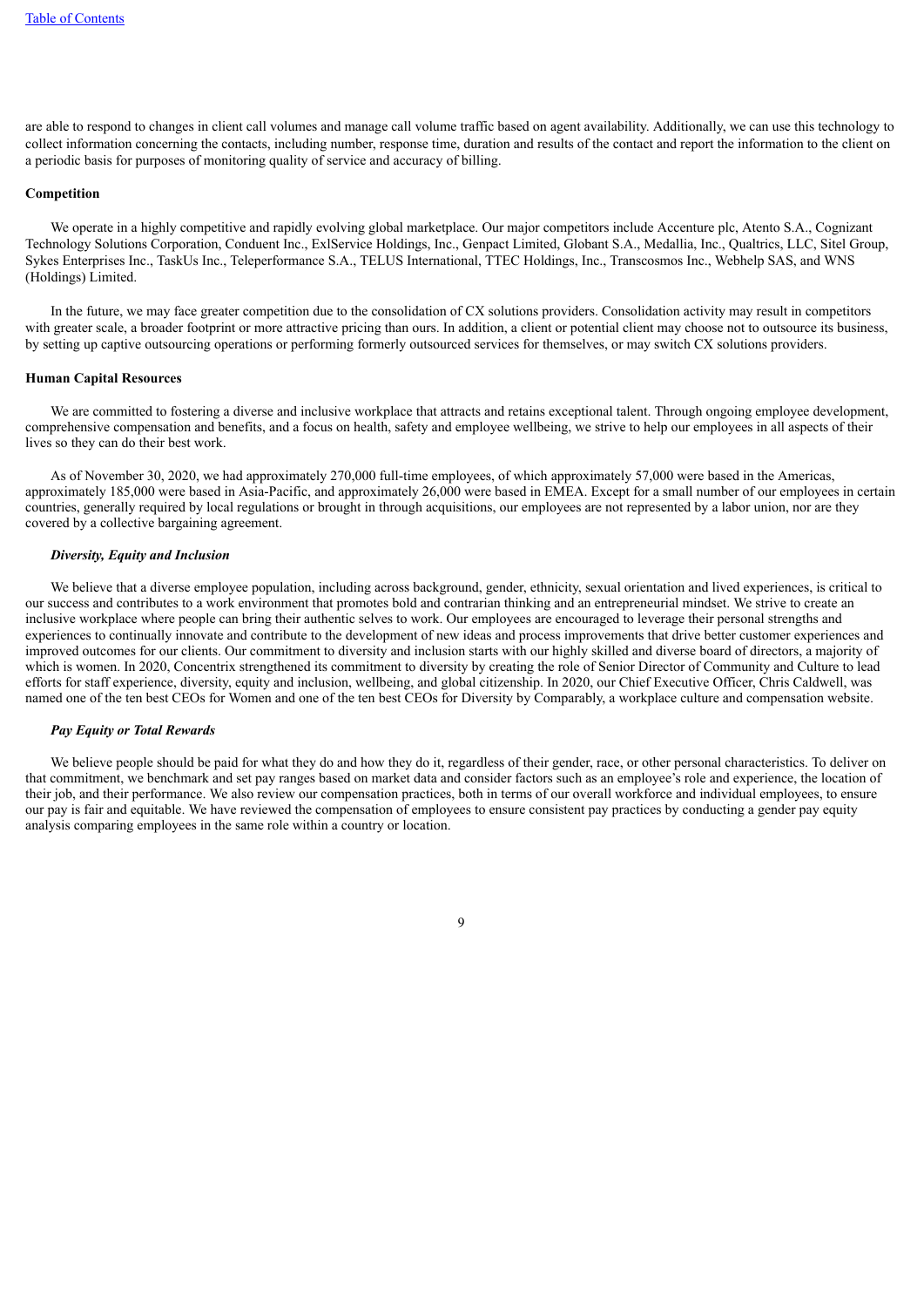We require a uniquely talented workforce and are committed to providing total rewards that are market-competitive and performance based, driving innovation and operational excellence. Our compensation programs, practices, and policies reflect our commitment to reward short- and long-term performance that aligns with and drives long-term stockholder value. Total direct compensation is generally positioned within a competitive range of the market median, with differentiation based on tenure, skills, proficiency, and performance to attract and retain key talent.

#### *Employee Engagement*

We pride ourselves on being fanatical about our staff. Our company culture emphasizes the satisfaction and well-being of our employees and a diverse, engaged workforce. We regularly solicit the opinion and views of our employees through an employee satisfaction survey, the results of which inform key staff initiatives to support engagement and foster retention. The global participation rate for our most recent employee satisfaction survey in 2020 was more than 85%, and our average employee satisfaction score exceeded 4.3 out of 5, an increase of approximately 1.4% from 2019.

#### *Training and Development*

Human capital development underpins our efforts to execute our strategy and continue to deliver exceptional services globally. We invest in our employees' career growth and provide employees with a wide range of development opportunities, including face-to-face, virtual, social and self-directed learning, mentoring, coaching, and external development. Front-line staff receive continual feedback and reinforcement from supervisors who provide coaching, often in real time, so that staff can more readily apply their training to assist our clients and their customers. In addition, our employees have access to more than 10,800 online courses and 350 learning paths through Concentrix University to develop skills specific to their current roles and promote ongoing career growth.

# *Health, Safety and Wellness*

The physical health, financial stability, life balance and mental health of our employees is vital to our success. We sponsor a wellness program designed to enhance physical, financial, and mental well-being for all of our employees. Throughout the year, we encourage healthy behaviors through regular communications, educational sessions, voluntary progress tracking, wellness challenges, and other incentives. Since the onset of the COVID-19 pandemic, we have taken an integrated approach to helping our employees manage their work and personal responsibilities, with a strong focus on mental health. We also successfully transitioned a significant portion of our workforce to a remote working environment and implemented a number of safety and social distancing measures in our sites to protect the health and safety of our employees. We are focused on supporting access to COVID-19 vaccines for our employees around the world. In January 2021, we announced initiatives in the Philippines and India to ensure our employees in those countries are able to receive a vaccination at no charge, and we expect to implement similar initiatives in countries where our employees do not have access to free vaccines.

#### **Available Information**

Our website is www.concentrix.com. We make available free of charge, on or through our website, our Annual Report on Form 10-K, quarterly reports on Form 10-Q, current reports on Form 8-K and amendments to those reports, if any, or other filings filed or furnished pursuant to Section 13(a) or 15(d) of the Exchange Act, as soon as reasonably practicable after electronically filing or furnishing these reports with the Securities and Exchange Commission (the "SEC"). Information contained on our website is not a part of this Annual Report on Form 10-K.

<span id="page-12-0"></span>The SEC maintains a website at www.sec.gov that contains our Annual Report on Form 10-K, quarterly reports on Form 10-Q, current reports on Form 8-K and amendments to those reports, if any, or other filings filed or furnished pursuant to Section 13(a) or 15(d) of the Exchange Act, and our proxy and information statements.

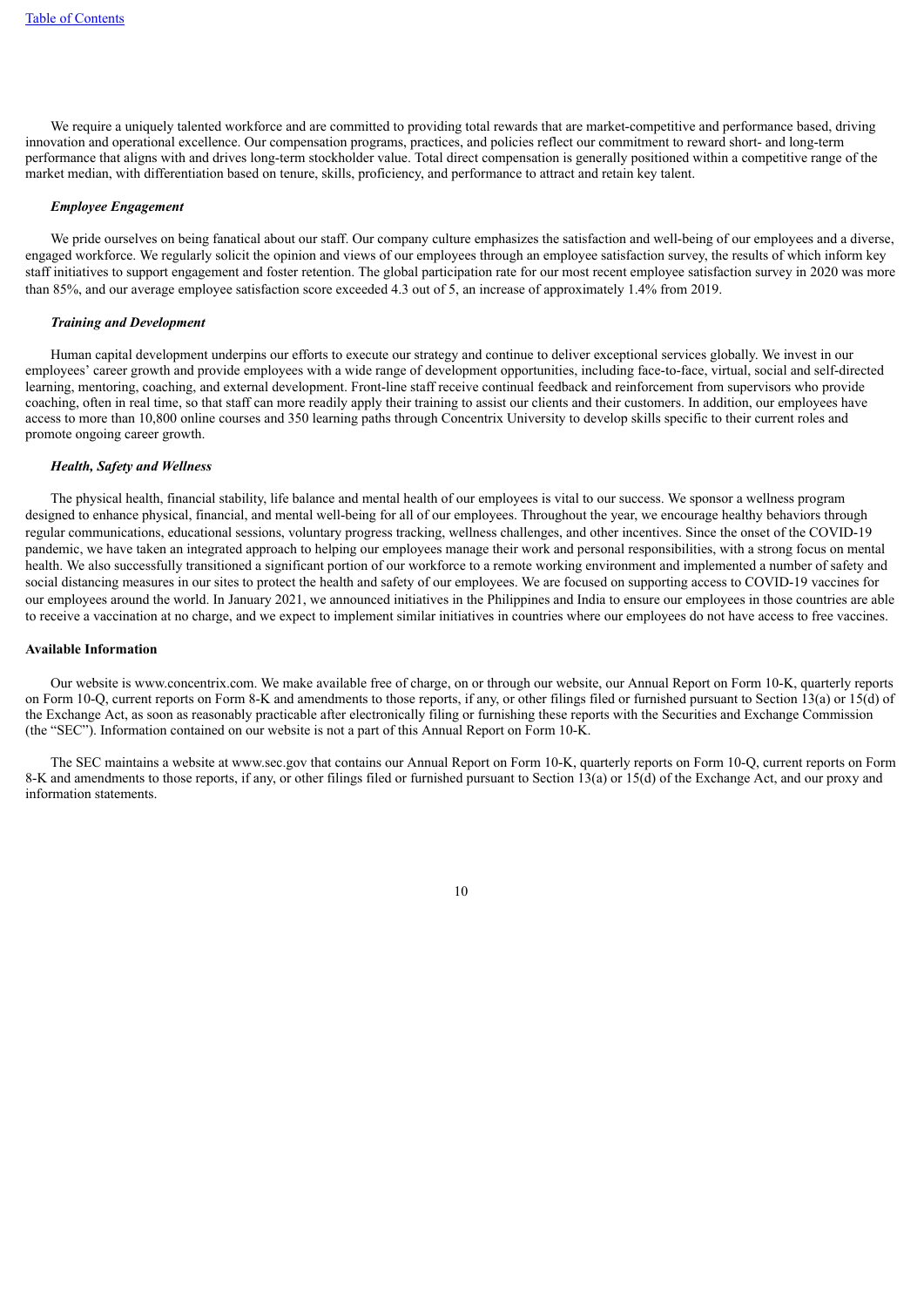# **ITEM 1A. RISK FACTORS**

This section discusses the most significant factors that could affect our business, results of operations and financial condition. You should carefully consider the following risks and the other information contained in this Annual Report on Form 10-K in evaluating our company and our common stock. If any of the risks discussed below occur, our business, financial condition, results of operations, or liquidity could be materially adversely affected and, as a result, the trading price of our common stock could decline. The risks described below are not the only ones we face. Additional risks not presently known to us or that we currently deem immaterial may also harm our business, results of operations or financial condition.

- *We have grouped these risk factors into three categories:*
- *• Risks related to our business and the industry in which we operate;*
- *• Risks related to the spin-of ; and*
- *• General risk factors related to ownership of our common stock.*

#### **Risks Related to Our Business and Industry**

# We anticipate that our revenue and operating results will fluctuate, which could adversely affect the enterprise value of our Company and our **securities.**

Our operating results have fluctuated and will fluctuate in the future as a result of many factors, including:

- the impact of the business acquisitions and dispositions we make;
- general economic conditions, including uncertainty related to the COVID-19 pandemic and its impact on the global economy, international trade negotiations, such as between the United States and China and between China and India, the United Kingdom's exit from the European Union, U.S. federal government budget disruptions, and market volatility as a result of political leadership in certain countries;
- the level of outsourced business services, including insourcing by our clients;
- the level of business activity of our clients, which in turn is affected by the level of economic activity in the industries and markets that they serve;
- our clients' success and the market acceptance and performance of their products and services;
- consolidation of our competitors;
- competitive conditions in our industry; and
- fluctuations in rates in the currencies in which we transact.

Although we attempt to control our expense levels, these levels are based, in part, on anticipated revenue. Therefore, we may not be able to control spending in a timely manner to compensate for any unexpected revenue decrease.

Revenue is typically higher in our fourth quarter due to seasonal patterns in our clients' businesses. These patterns may not be repeated in subsequent periods. You should not rely on period-to-period comparisons of our operating results as an indication of future performance. In future years, our operating results may be below our expectations or those of our public market analysts or investors, which would likely cause our share price to decline.

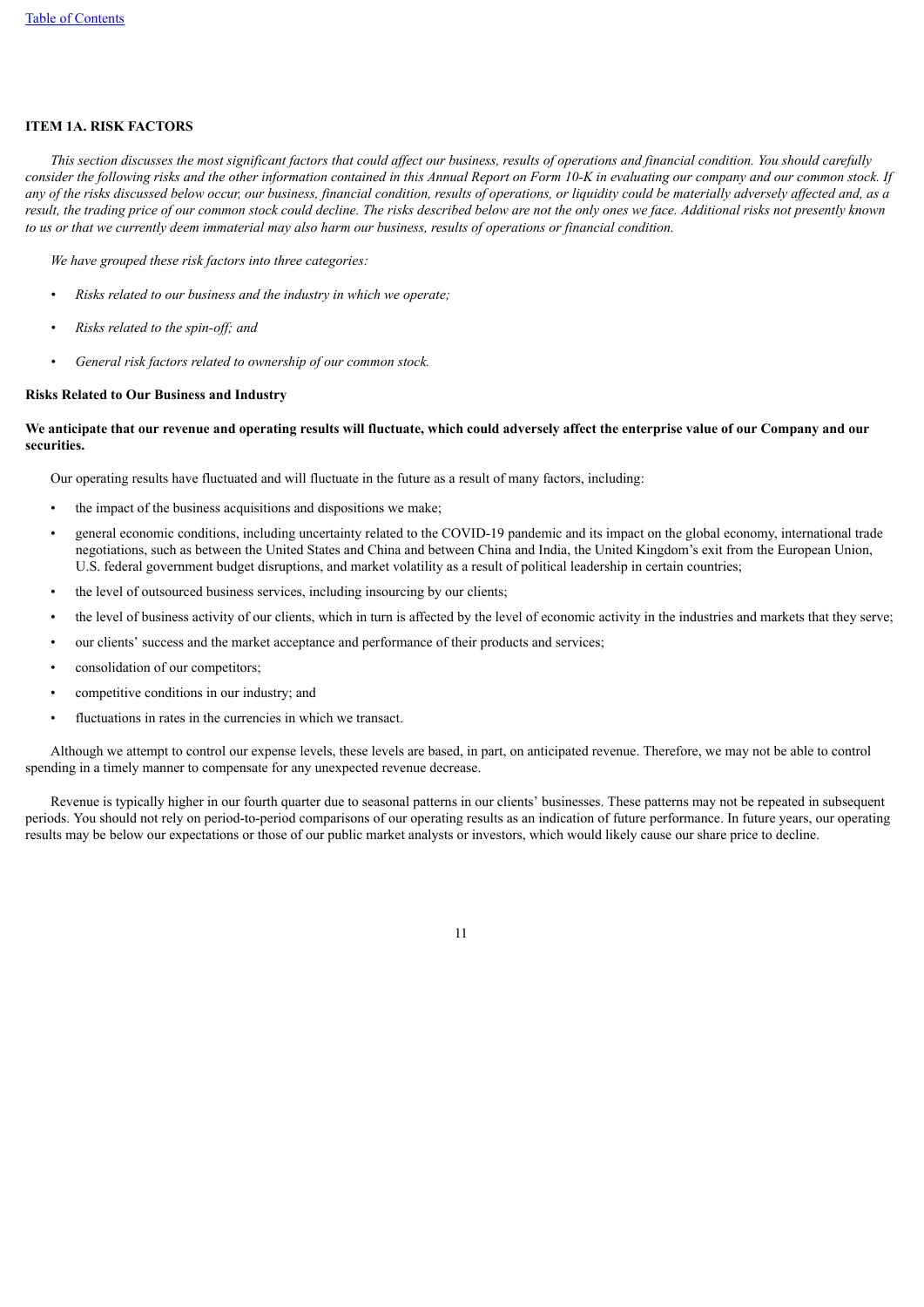# We are subject to uncertainties and rapid variability in demand by our clients, which could decrease revenue and adversely affect our operating **results.**

Our revenues depend, in large part, on the volume, geographic location, and type of CX services demanded. CX solutions can be provided in different geographies and through different service channels. While we have the capacity to provide multi-channel services in countries across the globe, changes in the type of services utilized and the geographic location where the services are provided can impact our revenues and profitability. There can be no assurance that the current demand for CX services will continue or grow, that organizations will not elect to perform such services in-house, or that clients will not elect to move CX services to lower-cost or lower-margin geographies or customer contact channels.

# Our client contracts include provisions, including termination for convenience, that could cause fluctuations in our revenue and have an adverse **effect on our operations and financial results.**

Our client contracts typically include provisions that, if triggered, could impact our profitability. For example, many of our contracts may be terminated with a short amount of notice for any reason and, to the extent our clients terminate these contracts, we could experience unexpected fluctuations in our revenue and operating results from period to period. Additionally, some contracts have performance-related bonus or penalty provisions, whereby we could receive a bonus if we satisfy certain performance levels or have to pay a penalty for failing to do so. Such performance-related conditions are based on metrics that measure customer satisfaction and the quality, quantity and efficiency of our handling of the client's customer interactions across multiple channels. Generally, performance-related bonus or penalty provisions account for less than 1% of our annual revenue in the aggregate. However, whether we receive a bonus or are required to pay a penalty changes with performance and may cause fluctuations in our financial results. In addition, our clients may not guarantee a minimum volume; however, we hire employees based on anticipated volumes. If we fail to anticipate volumes correctly, our operations and financial results may suffer. The reduction of volume, loss of clients, payment of penalties or inability to terminate any unprofitable contracts could have an adverse impact on our operations and financial results.

#### Our industry is subject to intense competition and dynamic changes in business model, which in turn could cause our operations to suffer.

The CX solutions industry is highly competitive, highly fragmented and subject to rapid change. We believe that the principal competitive factors in this market are breadth and depth of process and domain expertise, service quality, ability to tailor specific solutions to customer needs, the ability to attract, train and retain qualified people, cybersecurity, compliance rigor, global delivery capabilities, price, and marketing and sales capabilities. We compete for business with a variety of companies, including in-house operations of existing and potential clients. If our clients place more focus in this area and internalize these operations, this could cause a significant reduction in the size of the available market for third-party service providers like us. Similarly, if competitors offer their services at lower prices to gain market share or provide services that gain greater market acceptance than the services we offer or develop, the demand for our services may decrease. Niche providers or new entrants can enter markets by developing new systems or services that could impact our business. The opportunity for new entrants in our industry may expand as some CX solutions shift from voice engagement to digital engagement. New competitors, new strategies by existing competitors or clients, and consolidation among clients or competitors could result in significant market share gain by our competitors, which could have an adverse effect on our revenues.

In addition, our success may depend on our ability to continue to develop and implement services and solutions that anticipate and respond to rapid and continuing changes in technology and offerings to serve the evolving needs of our clients. Some of these emerging technologies, such as RPA, AI, ML, VOC, IVR, and IoT, may cause an adverse shift in the way our existing business operations are conducted, including by replacing human contacts with automated or self-service options, or decrease the size of the available market. We may be unsuccessful at anticipating or responding to new developments on a timely and cost-effective basis, and our use of technology may differ from accepted practices in the marketplace. Certain of our solutions may require lengthy and complex implementations that can be subject to changing client preferences and continuing changes in technology, which can increase costs or adversely affect our business. We may incur significant expenses in an effort to keep pace with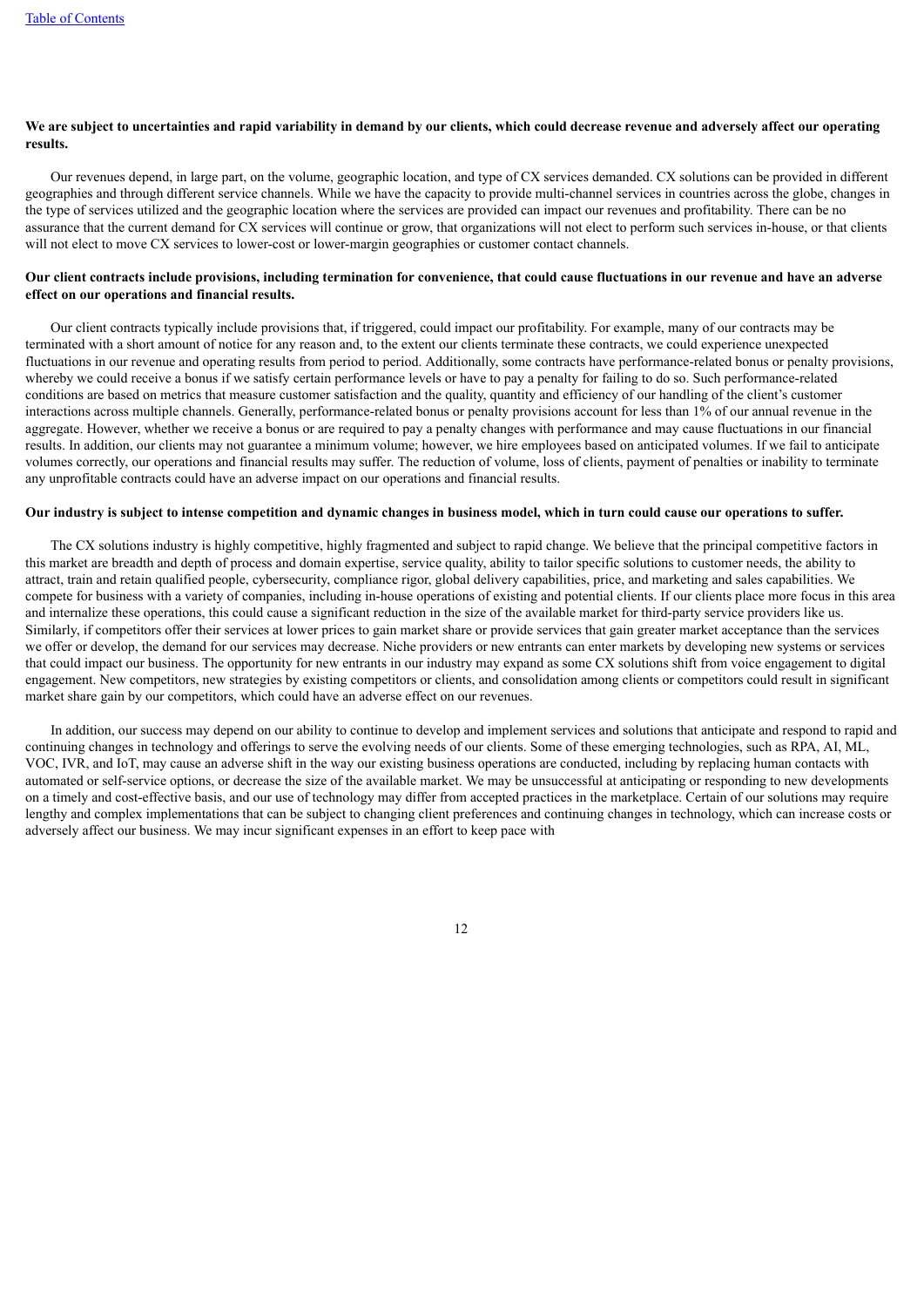customer preferences for technology or to gain a competitive advantage through technological expertise or new technologies. If we cannot offer new technologies as quickly or efficiently as our competitors, or if our competitors develop more cost-effective or client-preferred technologies, it could have a material adverse effect on our ability to obtain and complete client engagements, which could adversely affect our business.

# Our delivery center activities are located around the world, with a significant concentration in the Philippines, India, China, and Brazil, which **may expose us to business risks and disrupt our operations.**

Our operations are based on a global delivery model with client services provided from delivery centers located throughout the Americas, Asia-Pacific, and EMEA, with a significant percentage of our workforce located in the Philippines, India, China, and Brazil. Operating globally subjects us to risks in the countries in which we do business, which may include political and economic instability, the time and expense required to comply with different laws and regulations, challenges with hiring and retaining adequate staff, inflation, longer payment cycles or difficulties in collecting accounts, and seasonal reductions in business activity. Socio-economic situations that are specific to the Philippines, India, China and Brazil can severely disrupt our operations and impact our ability to fulfill our contractual obligations to our clients. If these regions experience severe natural calamities or political unrest, our personnel resources may be affected, our IT and communication infrastructure may be at risk and the client processes that we manage may be adversely affected. We may also continue to expand internationally to respond to competitive pressure and client and market requirements, which could increase these risks. If we are unable to manage the risks associated with our international operations and expanding such operations, our business could be adversely affected and our revenues and earnings could decrease.

# The ongoing COVID-19 pandemic or the widespread outbreak of another illness or communicable disease, or any other public health crisis, could **adversely affect our business, results of operations and financial condition.**

We could be negatively impacted by the COVID-19 pandemic or the widespread outbreak of another illness or other communicable disease, or any other public health crisis, that results in a disruption to the global economy. The COVID-19 pandemic has negatively impacted the global economy, disrupted global supply chains and labor force participation and created significant volatility and disruption of financial markets. "Shelter-in-place" restrictions by various governments around the world negatively impacted our results of operations for the year ended November 31, 2020, and was most acute during the second quarter of fiscal year 2020, as many of our employees were unable to work productively during the period despite client demand. The extent of the continued impact of the COVID-19 pandemic on our operational and financial performance, including our ability to execute our business strategies and initiatives in the expected time frame, will depend on future developments, including the duration, spread and severity of the pandemic, country and state restrictions regarding virus containment, the availability and effectiveness of vaccines and treatment options, accessibility to our delivery and operations locations, our continued utilization of remote work environments in response to future health and safety restrictions, and the effect on our clients' businesses and the demand for their products and services, all of which are uncertain and cannot be predicted. We could also face legal, reputational and financial risks if we fail to protect customer and internal data from security breaches or cyberattacks.

An extended period of disruption to the global economy and business operations caused by the COVID-19 pandemic or any other public health crisis could materially affect our business, our results of operations, our access to sources of liquidity, the carrying value of our goodwill and intangible assets, and our financial condition.

# Cyberattacks or the improper disclosure or control of personal information could result in liability and harm our reputation, which could **adversely affect our business.**

Our business is heavily dependent upon information technology networks and systems. Internal or external attacks on those networks and systems, including phishing, password attacks, and ransomware and other malware, could disrupt our normal operations centers and impede our ability to provide critical products and services to our clients and their customers, subjecting us to liability under our contracts and damaging our reputation.

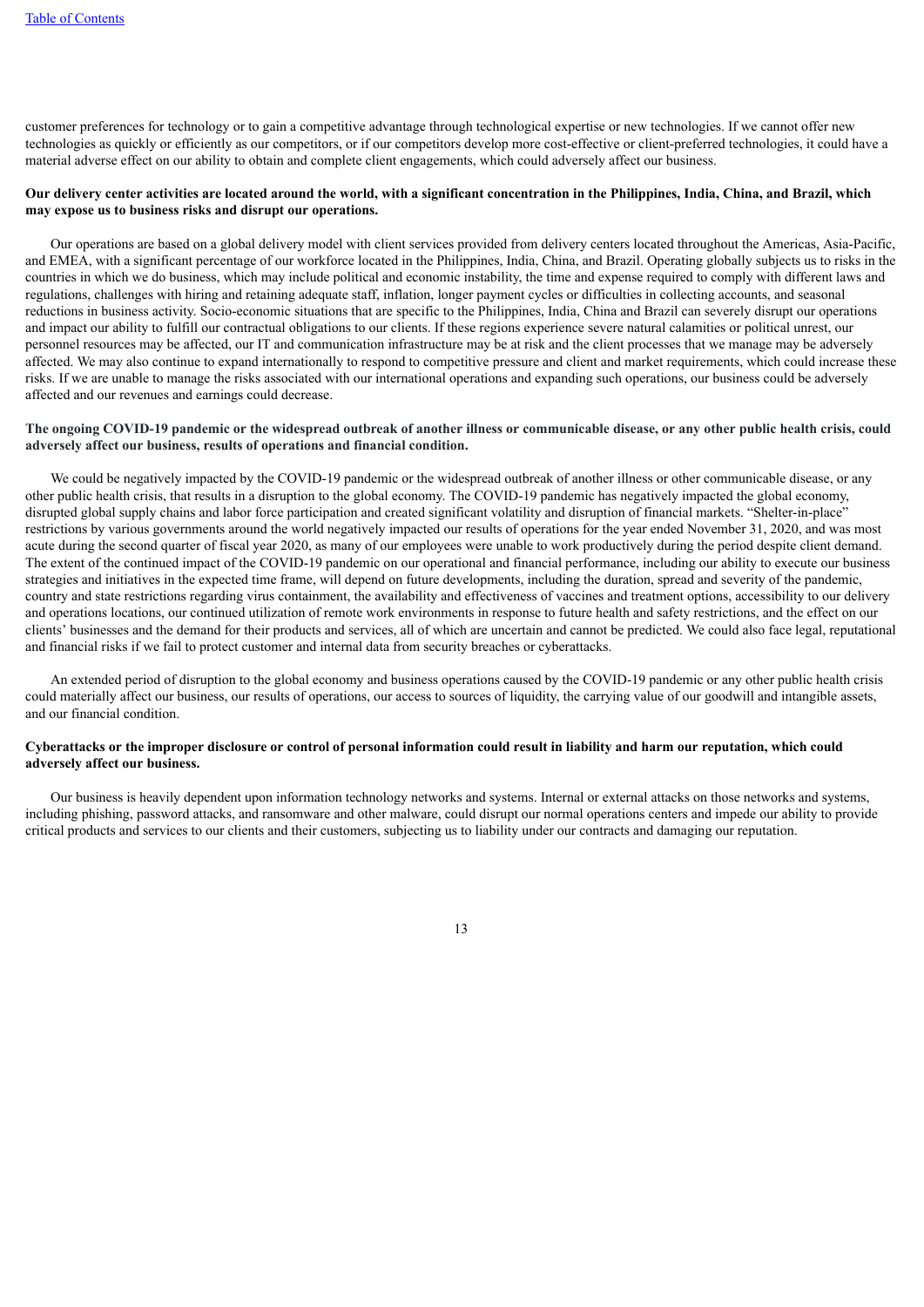Our business also involves the use, storage, and transmission of information about our employees, our clients, and customers of our clients. If any person, including any of our employees, negligently disregards or intentionally breaches our established controls with respect to such data or otherwise mismanages or misappropriates that data, we could be subject to monetary damages, fines, or criminal prosecution. Unauthorized disclosure of sensitive or confidential client or customer data, whether through system failure, employee negligence, fraud, or misappropriation, along with unauthorized access to or through our information systems or those we develop for clients, whether by our employees or third parties, could result in negative publicity, loss of clients, legal liability, and damage to our reputation, business, results of operations, and financial condition.

While we take measures to protect the security of, and prevent unauthorized access to, our systems and personal and proprietary information, the security controls for our systems, as well as other security practices we follow, may not prevent improper access to, or disclosure of, personally identifiable or proprietary information. Furthermore, data privacy is subject to frequently changing rules and regulations, which sometimes conflict among the various jurisdictions and countries in which we provide services. The General Data Protection Regulation ("GDPR") in Europe, the Data Privacy Act in Philippines, the California Consumer Privacy Act and other similar laws have resulted, and will continue to result, in increased compliance costs. Moreover, the failure to comply with these laws can result in significant monetary penalties. For example, fines of up to 4% of an entity's annual global revenues can be imposed for violations of the GDPR. Our failure to adhere to or successfully implement processes in response to these and other changing regulatory requirements in this area could result in legal liability, monetary penalties, or impairment to our reputation in the marketplace, which could have a material adverse effect on our business, financial condition, and results of operations.

#### Increases in the cost of labor across the jurisdictions in which we operate could adversely affect our results of operations.

We generally sign multi-year client contracts with pricing models that are based on prevailing labor costs in the jurisdictions where we will deliver services. However, quickly rising wages or changes in laws or governmental regulations related to wages, employee benefits or other working conditions with little notice or transition period can increase our costs and limit our ability to adjust in a timely manner. Potential labor organizing and works council negotiations in certain of the countries in which we do business could also contribute to rising costs or otherwise disrupt our business. Such rising costs or our inability to manage rising costs could have a material adverse effect on our business and results of operations.

# We depend on a variety of communications services and information technology systems and networks, and any failure or increase in the cost of **these systems could adversely impact our business and operating results.**

The services we provide to our clients depend on the persistent availability and uncompromised security of our communications, technology and information technology systems. Our business uses a wide variety of technologies to allow us to manage large volumes of work. We deploy leading edge digital transformation capabilities such as AI-based automation bots, omnichannel services and internally-developed and third-party software solutions to enhance customer and employee experience across various technology environments and platforms. We operate an extensive internal voice and data network that links our global sites together in a multi-hub model that enables the rerouting of voice and data across the network, and we rely on multiple public communication channels and telephone, internet, and data services provided by various third parties for connectivity to our clients. Maintenance of, and investment in, this technology is critical to keeping our employees productive and the success of our service delivery model.

Any failure in technology, or in our ability to manage our resources, may impair service quality and have a negative impact on our operations. Failures or significant downtime of our IT or telecommunications systems could prevent us from handling call volume, and frequent or prolonged interruption in our ability to provide service could result in contractual performance penalties, damage to our reputation, and the loss of business from existing and potential clients. Any increase in average waiting time or handling time or lack of promptness or technical expertise of our employees will negatively impact customer satisfaction and our business. Telephone, internet, and data service providers may elect not to renew their contracts with us or increase the cost of such services. If our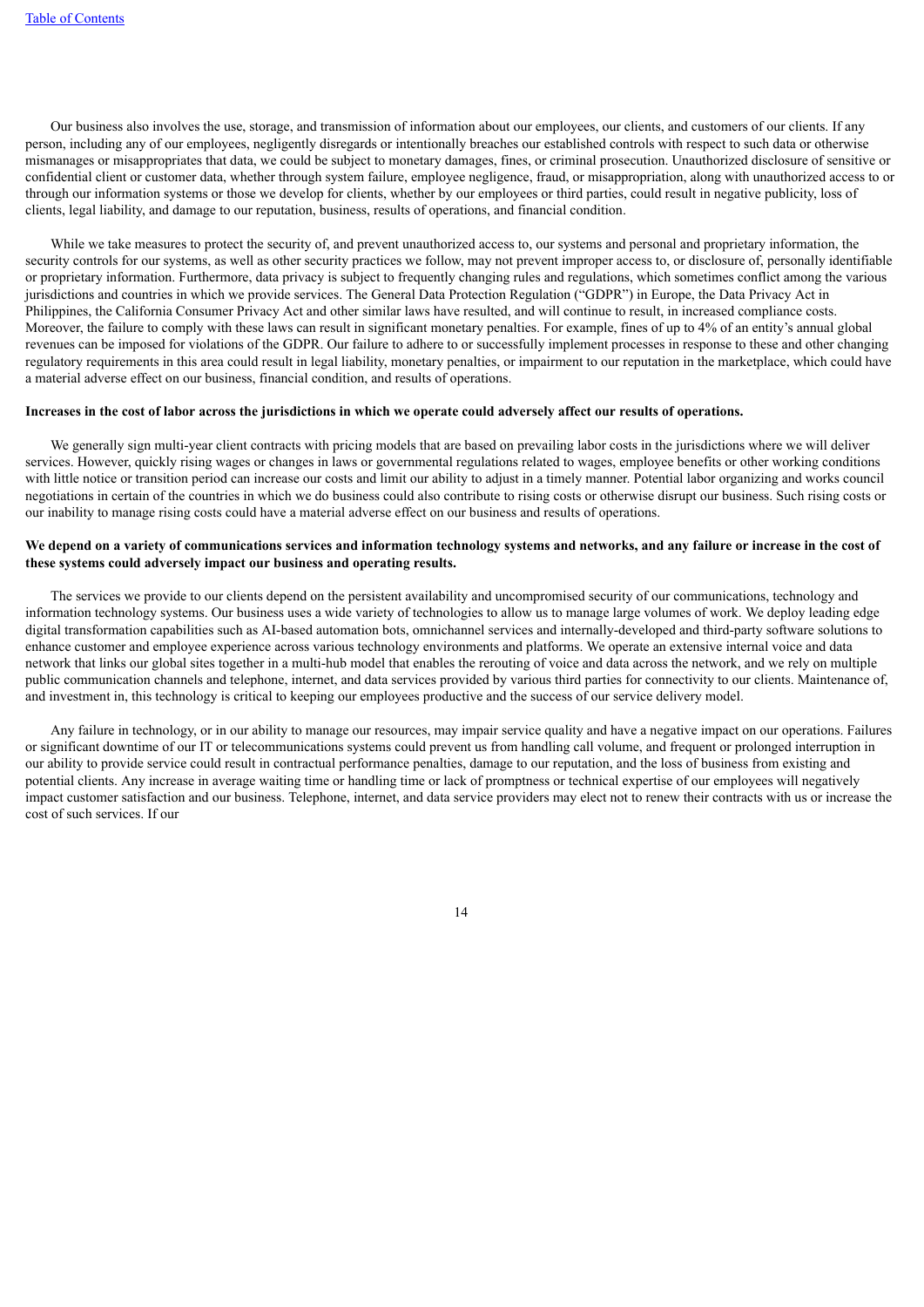communications or information technology systems are disrupted or the cost of maintaining those systems increases significantly, our results of operations could be adversely affected.

# We depend on a limited number of clients for a significant portion of our revenue, and the loss of business from one or more of these clients could **adversely affect our results of operations.**

Our five largest clients collectively represented approximately 26% of our revenue in 2020. This client concentration increases the risk of quarterly fluctuations in our operating results, depending on the seasonal pattern of our top clients' business. In addition, our top clients could make greater demands on us with regard to pricing and contractual terms in general.

At any given time, we typically have multiple work orders or contracts with our largest clients. Clients may have the right to terminate work orders or contracts for convenience or may have risk tolerances that limit how much business they retain with a single service provider. While we would not expect all work orders or contracts to terminate at the same time, the loss of one or more of the larger work orders or contracts with one of our largest clients could adversely affect our business, results of operations and financial condition if the lost revenues are not replaced with profitable revenues from that client or other clients.

## If we fail to maintain effective internal controls over operations we perform for our clients or if our information systems are breached or client data are compromised, client relations may suffer, which in turn may adversely affect our revenue and results of operations.

We represent our clients in certain critical operations of their business processes such as sales, marketing and customer support and manage large volumes of customer information and confidential data. If we fail to maintain effective controls, our clients experience disruptions in their operations or the confidentiality of customer data is compromised, our client relationships may suffer, and we may face possible legal action. We may be liable if we do not maintain adequate internal controls over the processes we manage for our clients or if we fail to comply with the laws and regulations applicable to the operations in which we represent our clients.

Our clients may request us to obtain audit reports over our internal controls. If we are unable to complete these audit reports in a timely manner, or if internal control deficiencies are identified in the audit process, our client relationships may suffer.

# If we are unable to hire and retain employees with domain expertise, our operations will be disrupted, and such disruption may impact our ability **to manage our costs, which in turn could impact our profitability.**

The success of our operations and the quality of our services are highly dependent on our ability to attract and retain skilled personnel in all of our global delivery centers. The industry is characterized by high employee attrition rates and we face competition in hiring, retaining and motivating talented and skilled leaders and employees with domain experience. Any increase in our employee turnover rate could increase recruiting and training costs and could decrease operating effectiveness and productivity.

In addition, our profitability is directly affected by the utilization rate of our personnel resources. If we are unable to achieve optimum utilization of our personnel resources, we may experience erosion in our profit margin. However, if our utilization is too high, the quality of services provided to our clients may deteriorate and we may also experience higher attrition rates. If we are unable to manage our employee attrition rates, adequately motivate our employees or utilize our personnel resources efficiently, our operations will be disrupted, and such disruption may impact our ability to manage our costs, which in turn could impact our profitability.

# Because of the experience of our key personnel and their technological and industry expertise, if we were to lose any of our key personnel, it could **inhibit our ability to operate and grow our business successfully.**

We are dependent in large part on our ability to retain the services of our key senior executives and other technological and industry experts and personnel. With the exception of our Chief Executive Officer and in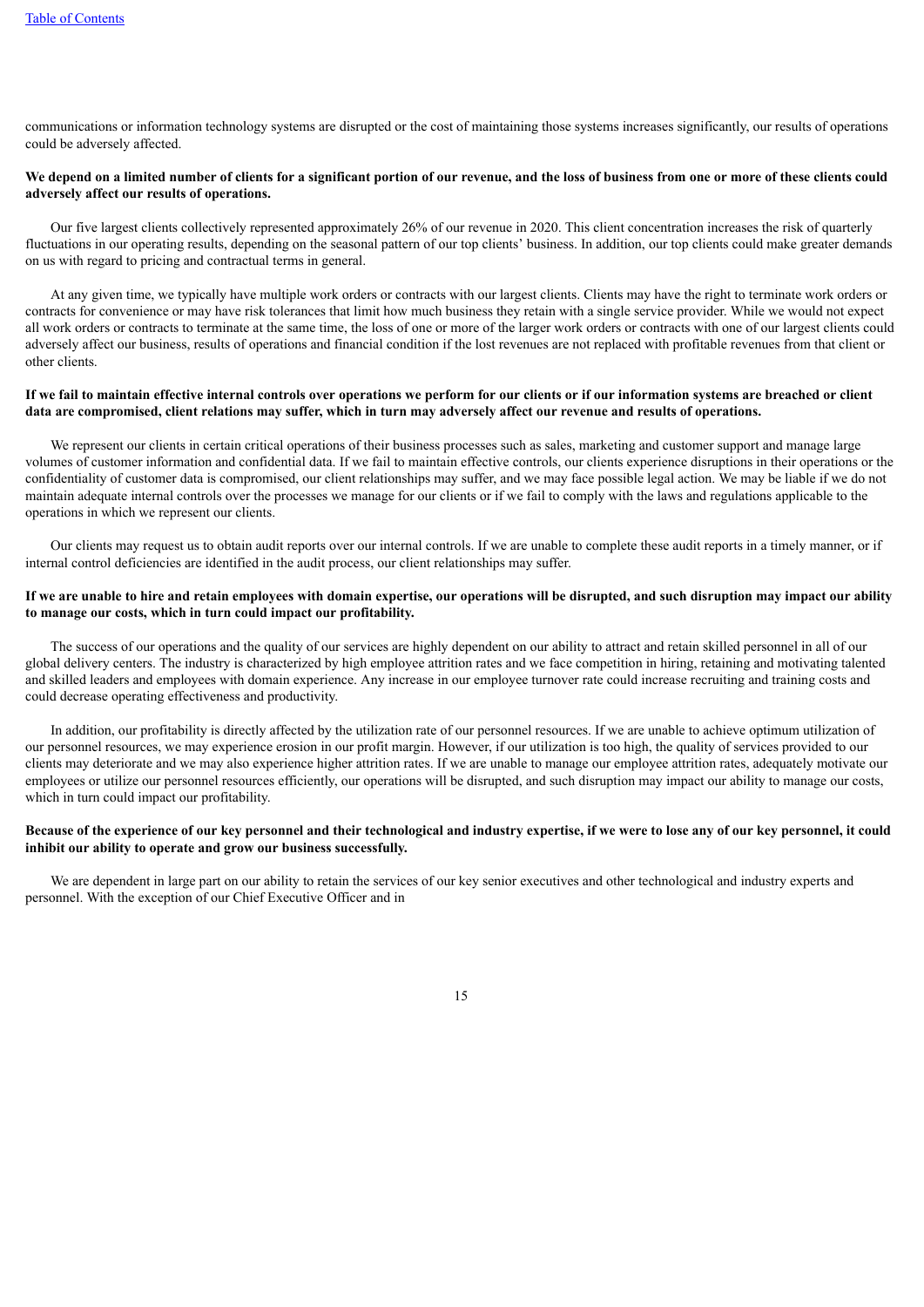countries where employment agreements are customary, we generally do not have employment agreements with our executives or employees. We also do not carry "key person" insurance coverage for any of our key executives. We compete for qualified senior management and technical personnel. The loss of, or inability to hire, key executives or qualified employees could inhibit our ability to operate and grow our business successfully.

# We have substantial operations located in regions of the world that have experienced severe natural events, and any disruption in the operations of **our facilities could harm our business and operating results.**

Natural disasters, adverse weather conditions, terrorist attacks, work stoppages in the transportation industry, and other business disruptions could seriously harm our revenue and financial condition and increase our costs and expenses by disrupting our operations or leading to economic weakness in the countries in which they occur. We have substantial operations in countries, most notably the Philippines and India, that have experienced severe natural events, such as typhoons, mudslides and floods, in the recent past. Weather patterns may become more volatile, and severe weather events may become more frequent or more widespread, as a result of the potential effects of climate change. Labor disputes that disrupt transportation services could limit the ability of our employees to reach our facilities or increase the cost of transportation services that we procure for our employees in certain countries. Any prolonged disruption in the operations of our facilities, whether due to technical difficulties, power failures, break-ins, destruction or damage to the facilities as a result of a natural disaster, fire, or any other reason, could cause service interruptions or reduce the quality level of services that we provide and harm our operating results. Our disaster recovery plan and business interruption insurance may not be sufficient to compensate for losses that may occur.

# **Changes in foreign currency exchange rates could adversely affect our business and operating results.**

While most of our contracts are priced in U.S. dollars, we recognize a substantial amount of revenue under contracts that are denominated in euros, British pounds, Australian dollars and Japanese yen, among other foreign currencies. A significant increase in the value of the U.S. dollar relative to these currencies may have a material adverse impact on the value of those revenues when translated to U.S. dollars.

Our services are delivered from several delivery centers located around the world, with significant operations in the Philippines and India. Although our contracts with U.S.-based clients are typically priced in U.S. dollars, a substantial portion of our costs to deliver services under these contracts are denominated in the local currency of the country where services are provided. We also have certain client contracts that are priced in non-U.S. dollar currencies for which a substantial portion of the costs to deliver the services are in other currencies. As a result, our revenue may be earned in currencies that are different from the currencies in which we incur corresponding expenses. Fluctuations in the value of currencies, such as the Philippine Peso, the Indian Rupee, and the Canadian Dollar, against the U.S. Dollar or other currencies in which we bill our clients, and inflation in the local economies in which these delivery centers are located, could increase the operating and labor costs in these delivery centers which can result in reduced profitability. A significant decrease in the value of the contractual currency, relative to the currencies where services are provided, could have a material adverse impact on our operating results that are not fully offset by gains realized under the hedging contracts we have in place in certain currencies to limit our potential foreign currency exposure.

#### We may have higher than anticipated tax liabilities, which could result in a material adverse effect on our business.

Due to the global nature of our operations, we are subject to the complex and varying tax laws and rules of several jurisdictions and have material taxrelated contingent liabilities that are difficult to predict or quantify. In preparing our financial statements, we calculate our effective income tax rate based on current tax laws and regulations and our estimated taxable income within each of these jurisdictions. Our effective tax rate could be adversely affected by several factors, many of which are outside of our control, including:

• changes in income before taxes in various jurisdictions in which we operate that have differing statutory tax rates;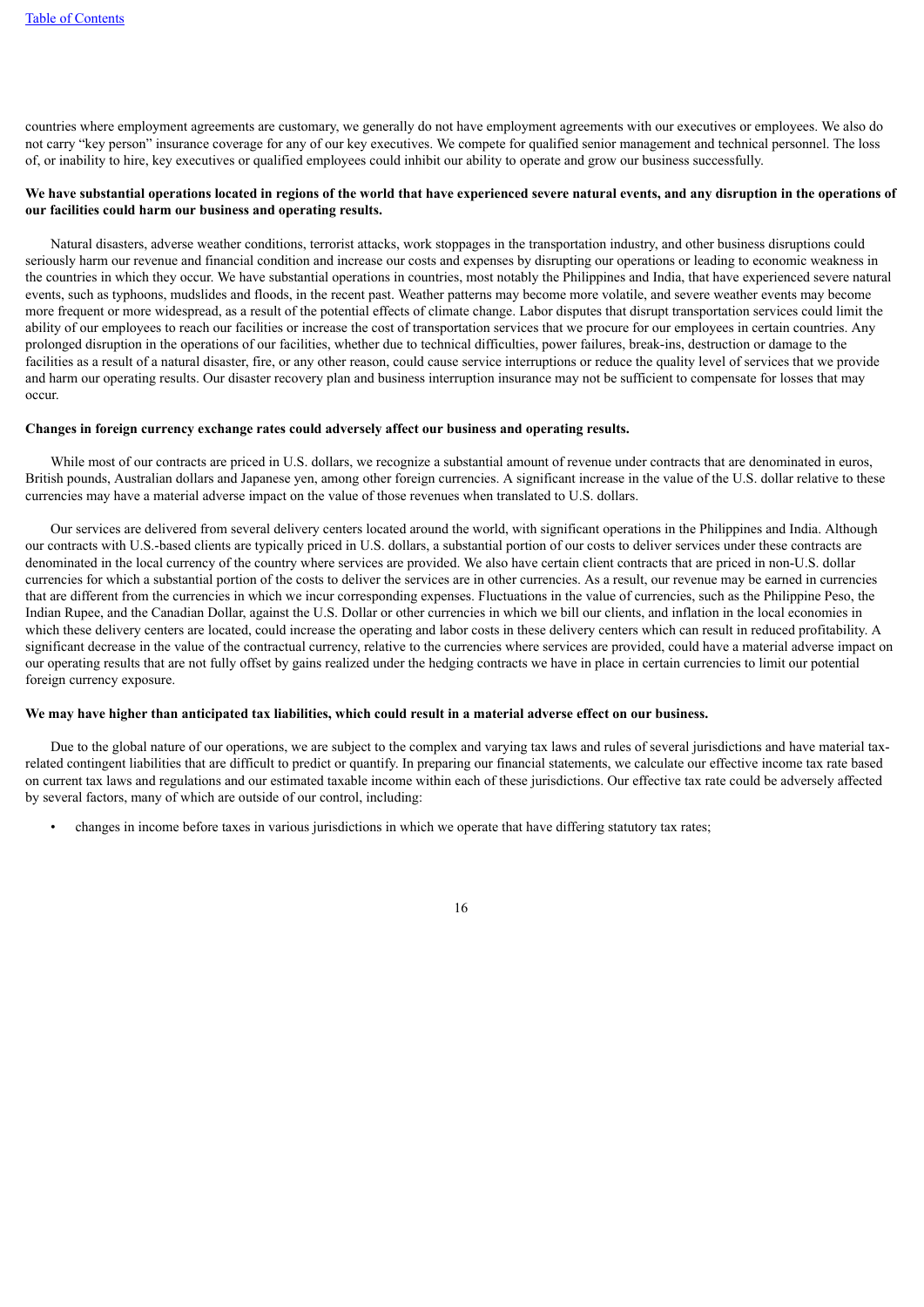- changes in tax laws, regulations or rates, or the implementation or interpretation of such tax laws and regulations;
- effect of tax rate on accounting for acquisitions and dispositions:
- issues arising from tax audits or examinations and any related interest or penalties; and
- uncertainty in obtaining tax holiday extensions or the expiration or loss of tax holidays in various jurisdictions.

We report our results of operations based on our determination of the amount of taxes owed in various tax jurisdictions in which we operate. The determination of our worldwide provision for income taxes and other tax liabilities requires estimation, judgment and calculations where the ultimate tax determination may not be certain.

We are also subject to tax audits, including with respect to transfer pricing, in the United States and other jurisdictions and our tax positions may be challenged by tax authorities. There can be no assurance that our current tax provisions will be settled for the amounts accrued, that additional tax exposures will not be identified in the future or that additional tax reserves will not be necessary for any such exposures. Any increase in the amount of taxation incurred as a result of challenges to our tax filing positions could result in a material adverse effect on our business, results of operations and financial condition.

# We have pursued and intend to continue to pursue strategic acquisitions or investments in new markets and may encounter risks associated with **these activities, which could harm our business and operating results.**

We have in the past pursued, and in the future expect to pursue, acquisitions of, or investments in, businesses, technologies and assets in new or existing markets, either within or outside the CX solutions industry, that complement or expand our existing business. Our acquisition strategy involves a number of risks, including:

- difficulty in successfully integrating acquired operations, IT and other systems, clients, services, businesses, and employees with our operations on a timely and cost-effective basis;
- risk that the acquired businesses will fail to maintain the quality of services that we have historically provided or that we expect from the acquired businesses;
- the announcement or consummation of a transaction may have an adverse impact on relationships with third parties, including existing and potential clients;
- loss of key employees of acquired operations or inability to attract, retain and motivate employees necessary for our expanded operations;
- acquired businesses located in regions where we have not historically conducted business may subject us to new operational risks, laws, regulations, employee expectations, customs, and practices;
- difficulty in scaling critical resources and facilities for the business needs of the expanded enterprise;
- diversion of our capital and management attention away from operational matters and other business issues;
- increase in our expenses and working capital requirements;
- in the case of acquisitions that we may make outside of the United States, difficulty operating internationally and over significant geographical distances:
- other financial risks, such as potential liabilities of the businesses we acquire; and
- our due diligence process may fail to identify significant issues with the acquired company's service quality, financial disclosures, accounting practices or internal control deficiencies.

We may incur additional costs and certain redundant expenses in connection with our acquisitions and investments, which may have an adverse impact on our operating margins. Future acquisitions may result in dilutive issuances of equity securities, the incurrence of additional debt, large asset write-offs, a decrease in future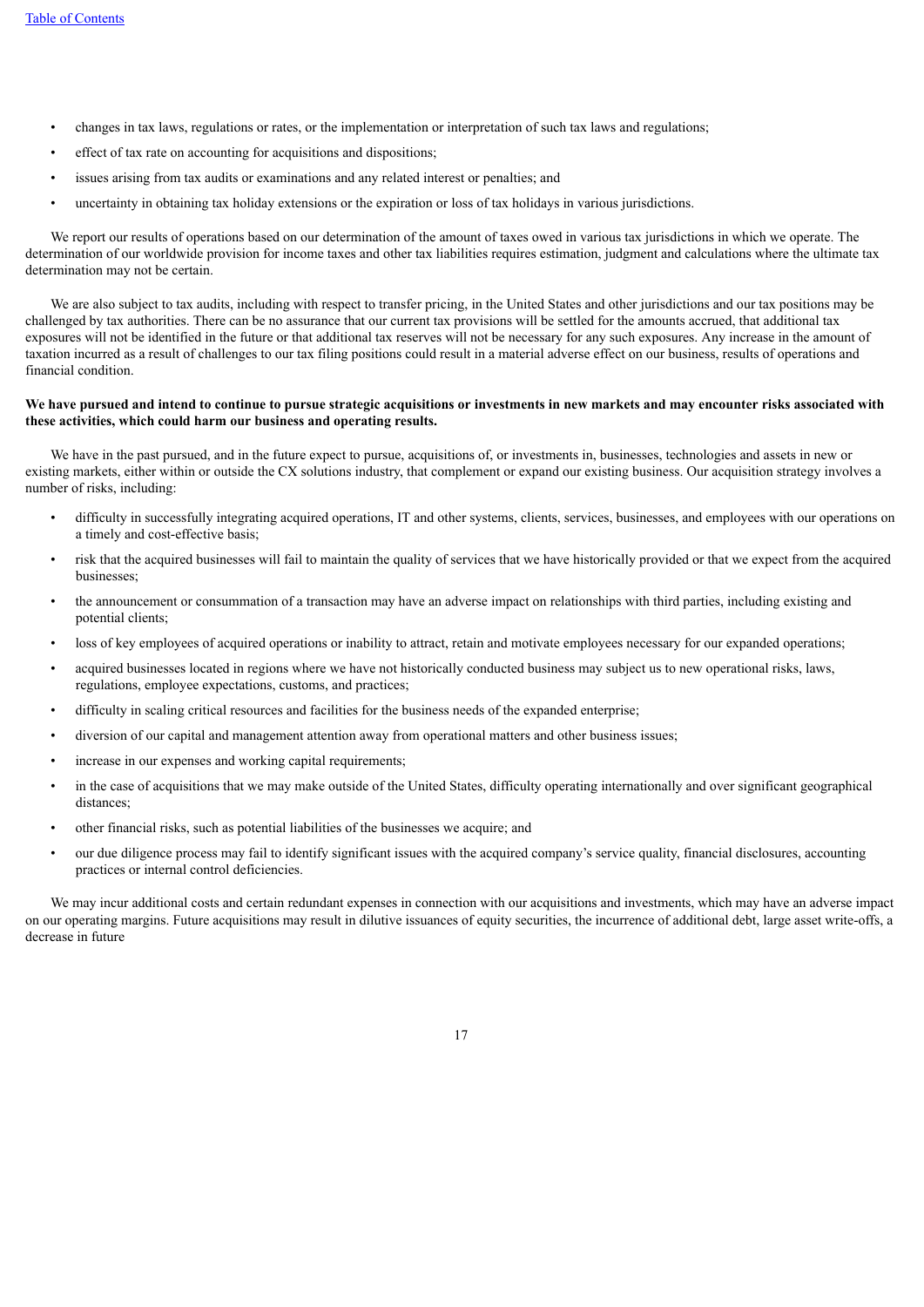profitability, or future losses. The incurrence of debt in connection with any future acquisitions could restrict our ability to obtain working capital or other financing necessary to operate our business. Our recent and future acquisitions or investments may not be successful, and if we fail to realize the anticipated benefits of these acquisitions or investments, our business and operating results could be harmed.

# Our goodwill and identifiable intangible assets could become impaired, which could have a material non-cash adverse effect on our results of **operations.**

We have recorded substantial goodwill and amortizable intangible assets as a result of our previous acquisitions. We review our goodwill and intangible assets for impairment when events or changes in circumstances indicate the carrying value may not be recoverable. We assess whether there has been an impairment in the value of goodwill at least annually. Factors that may be considered a change in circumstances indicating that the carrying value of our goodwill or intangible assets may not be recoverable include declines in stock price, market capitalization or cash flows, and slower growth rates in our industry. We could be required to record a significant charge to earnings in our financial statements during the period in which any impairment of our goodwill or intangible assets was determined, negatively impacting our results of operations.

# The inability or unwillingness of clients that represent a large portion of our accounts receivable balance to timely pay such balances could **adversely affect our business.**

We often carry significant accounts receivable balances from a limited number of clients that generate a large portion of our revenues. For example, approximately 27% of our accounts receivable balance as of November 30, 2020 was attributable to five clients. A client may become unable or unwilling to timely pay its balance due to a general economic slowdown, economic weakness in its industry or the financial insolvency of its business. While we closely monitor our accounts receivable balances, a client's financial inability or unwillingness, for any reason, to pay a large accounts receivable balance or many clients' inability or unwillingness to pay accounts receivable balances that are large in the aggregate would adversely impact our income and cash flow.

# The terms of our debt arrangements impose significant restrictions on our ability to operate and could have an adverse effect on our business and **results of operations.**

The terms of the agreements under which our indebtedness was incurred may limit or restrict, among other things, our ability to:

- incur additional indebtedness;
- make investments;
- pay dividends or make certain other restricted payments;
- repurchase common stock;
- consummate certain asset sales or acquisitions;
- enter into certain transactions with affiliates; and
- merge, consolidate or sell, assign, transfer, lease, convey or otherwise dispose of all or substantially all of our assets.

We are also required to maintain specified financial ratios and satisfy certain financial condition tests under certain of our debt arrangements. Our inability to meet these ratios and tests could result in the acceleration of the repayment of the related debt, termination of the applicable debt arrangement, an increase in our effective cost of funds or the cross-default of other indebtedness. As a result, our ability to operate may be restricted and our ability to respond to business and market conditions may be limited, which could have an adverse effect on our business and operating results.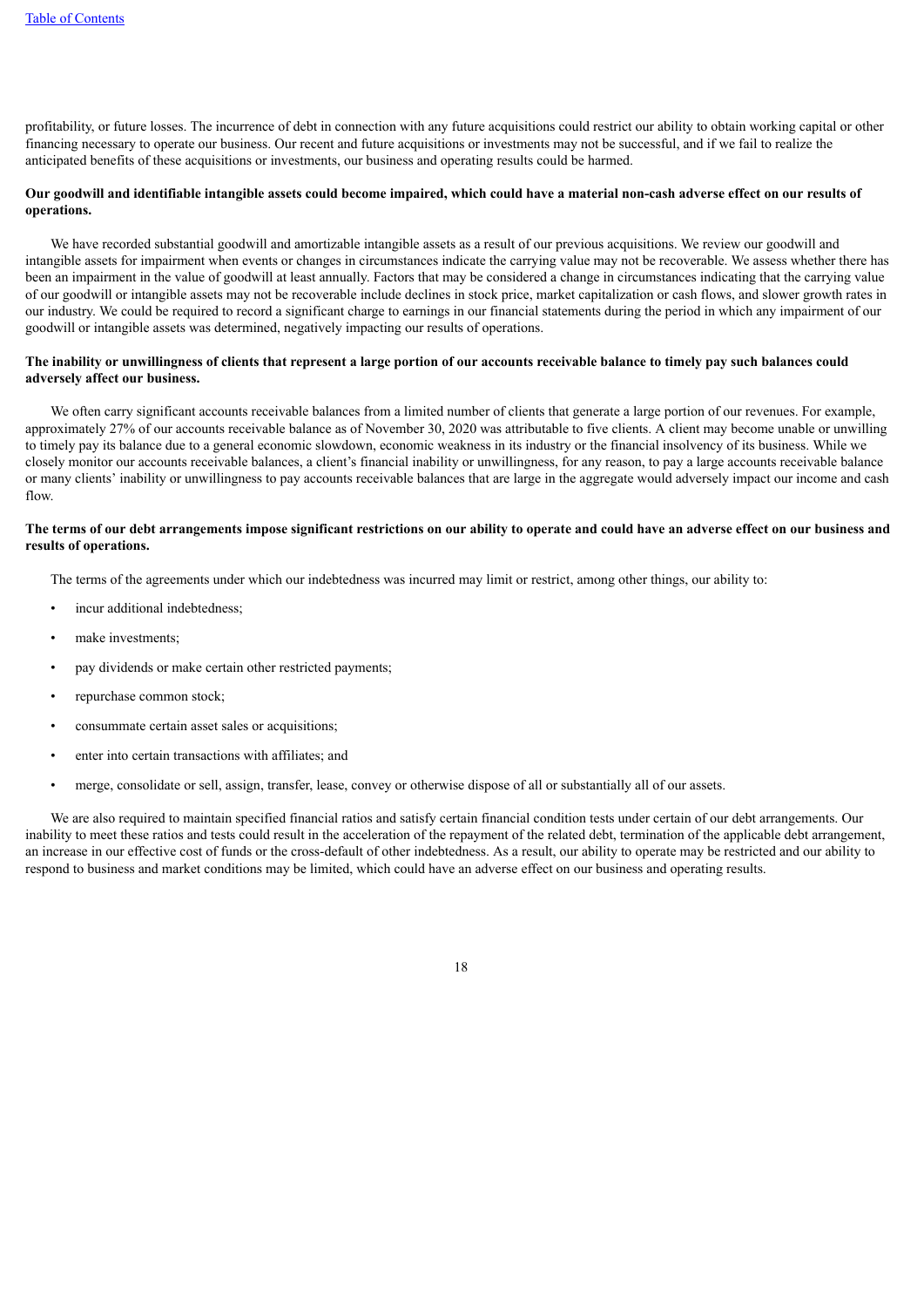# **Our level of indebtedness could have adverse consequences for our business or our financial condition.**

As of November 30, 2020, we had \$1.15 billion of indebtedness prior to debt issuance costs, and we may increase our indebtedness in the future. Our level of indebtedness could have adverse consequences to us and our stockholders, including:

- requiring us to dedicate a substantial portion of our cash flow from operations to make principal and interest payments on our indebtedness, thereby reducing the availability of such cash flow to fund working capital, capital expenditures and other general corporate requirements, and to grow our business;
- limiting our ability to borrow additional funds as needed, make strategic acquisitions or take advantage of other business opportunities as they arise, or pay cash dividends;
- increasing future debt costs and limiting the future availability of debt financing;
- increasing our vulnerability to general adverse economic and industry conditions; and
- limiting our flexibility in planning for, or reacting to, changes in our business and industry.

To the extent that we incur additional indebtedness, the risks described above could increase. In addition, our actual cash requirements in the future may be greater than expected. Our cash flow from operations may not be sufficient to service our outstanding debt or to repay our outstanding debt as it becomes due, and we may not be able to borrow money, sell assets or otherwise raise funds on acceptable terms, or at all, to service or refinance our debt.

# **If the interest rates on our outstanding borrowings increase, our net income could be adversely affected.**

Our outstanding borrowings under our senior secured credit facility and our accounts receivable securitization facility are variable-rate obligations that expose us to interest rate risk. If interest rates increase, our debt service obligations and our interest expense will increase even if our outstanding borrowings remain the same. Our net income and cash flows, including cash available for servicing indebtedness, will correspondingly decrease.

# Our business is subject to many regulatory requirements, and changes in current regulations or their interpretation and enforcement, or the **adoption of new regulations, could significantly increase our cost of doing business.**

Our business is subject to many laws and regulatory requirements in the United States and the other countries in which we operate, covering such matters as labor relations, healthcare, outsourcing, trade restrictions, tariffs, taxation, sanctions, data privacy, consumer protection (including the method and timing of placing outbound telephone calls and the recording or monitoring of telephone calls), internal and disclosure control obligations, collections activities, insurance policy administration, governmental affairs, and immigration. Many of these regulations, including those related to labor relations and data privacy, change frequently and sometimes conflict among the various jurisdictions and countries in which we provide services. Laws and regulatory requirements may also be subject to interpretation. If our interpretation conflicts with positions taken by regulatory agencies or other government bodies in the future, we may be subject to legal liability or be unable to conduct business in the same manner. Violations of any laws and regulations to which we are subject, including failing to adhere to or successfully implement processes in response to changing regulatory requirements, could result in liability for damages, fines, criminal prosecution, unfavorable publicity and damage to our reputation, and restrictions on our ability to operate, which could have a material adverse effect on our business, results of operations, and financial condition.

In particular, because a substantial portion of our operating costs consist of labor costs, changes in governmental regulations relating to wages, mandatory time off, severance, healthcare, and other benefits or employment taxes, or violations of such regulations, could have a material adverse effect on our business, results of operations, or financial condition. In addition, changes in policies or laws of the United States or non-U.S. governments resulting in, among other things, higher taxation, limitations on the ability of companies to utilize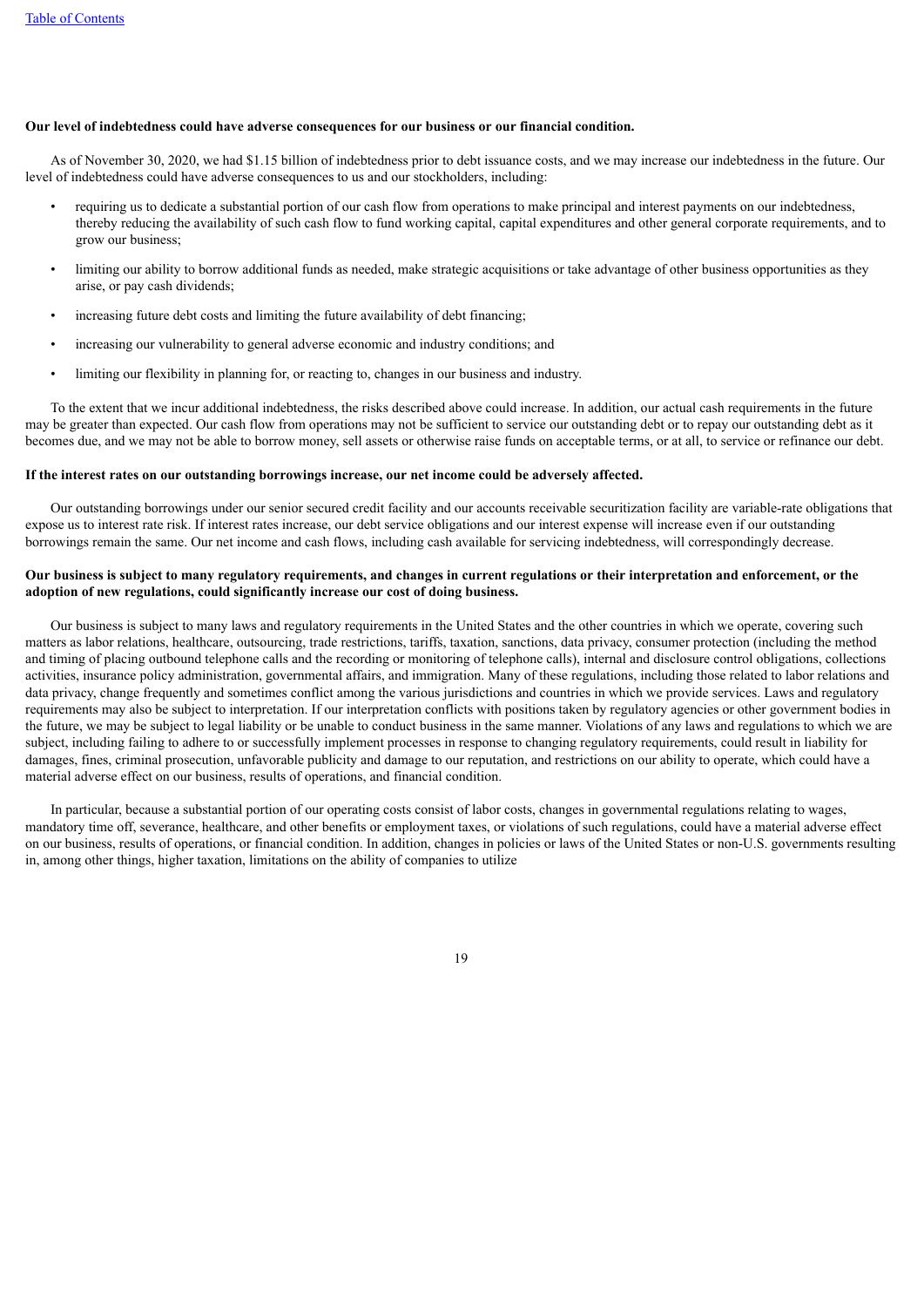offshore outsourcing, currency conversion limitations, restrictions on fund transfers, or the expropriation of private enterprises, could reduce the anticipated benefits of our global operations. Any actions by countries in which we conduct business to reverse policies that encourage international trade or investment could also adversely affect our business.

#### Our reputation may be damaged by events outside of our control, which could adversely affect our results of operations.

As a provider of CX solutions, our reputation is important to growing our business with new and existing customers and attracting and retaining our employees. Our reputation can be affected by events outside of our control, including negative publicity associated with our clients' businesses or social media campaigns directed against us or our clients. Responding to such events can distract from our business and increase costs. If our reputation is damaged, we could experience increased difficulty in attracting and retaining clients and employees, which could adversely affect our business and results of operations.

#### **Our results of operations could be adversely affected by litigation and other commitments and contingencies.**

We face risks arising from various unasserted and asserted claims, including, but not limited to, commercial, employee, consumer protection, tax, and patent infringement claims. Certain claims may be structured as class action lawsuits or otherwise allege substantial damages. Unfavorable outcomes in pending or future litigation or the settlement of asserted claims could negatively affect us. Regardless of the outcome, litigation could result in substantial expense and could divert the efforts of our management.

We have developed proprietary IT systems, mobile applications, and cloud-based technology and acquired technologies that play an important role in our business, which we will continue to own following the separation. If any claim alleging infringement of intellectual property rights is successful against us and if indemnification is not available or sufficient, we may be required to pay substantial damages to the third party and indemnify our clients for losses arising out of the infringement. In order to continue delivery services to our clients, we may also need to seek and obtain a license of the other party's intellectual property rights. We may be unable to obtain such a license on commercially reasonable terms, if at all, which could disrupt our business and adversely affect our results of operations.

In addition, in the ordinary course of business, we may make certain commitments, including representations, warranties and indemnities relating to current and past operations and divested businesses, and issue guarantees of third-party obligations. The amounts of such commitments can only be estimated, and the actual amounts for which we are responsible may differ materially from our estimates.

If we incur liability as a result of any current or future litigation, commitments or contingencies and such liability exceeds any amounts accrued, our business, results of operations and financial condition could be adversely affected.

#### **Risks Relating to the Spin-Off**

#### **The spin-off may not achieve some or all of the anticipated benefits.**

We may not realize some or all of the anticipated strategic, financial, operational, marketing or other benefits from the spin-off, or such benefits may be delayed by a variety of circumstances, which may not be under our control. As an independent publicly traded company, we are smaller and less diversified with a narrower business focus than when we were a business segment of SYNNEX and may be more vulnerable to changing market conditions, which could materially and adversely affect our business, financial condition and results of operations.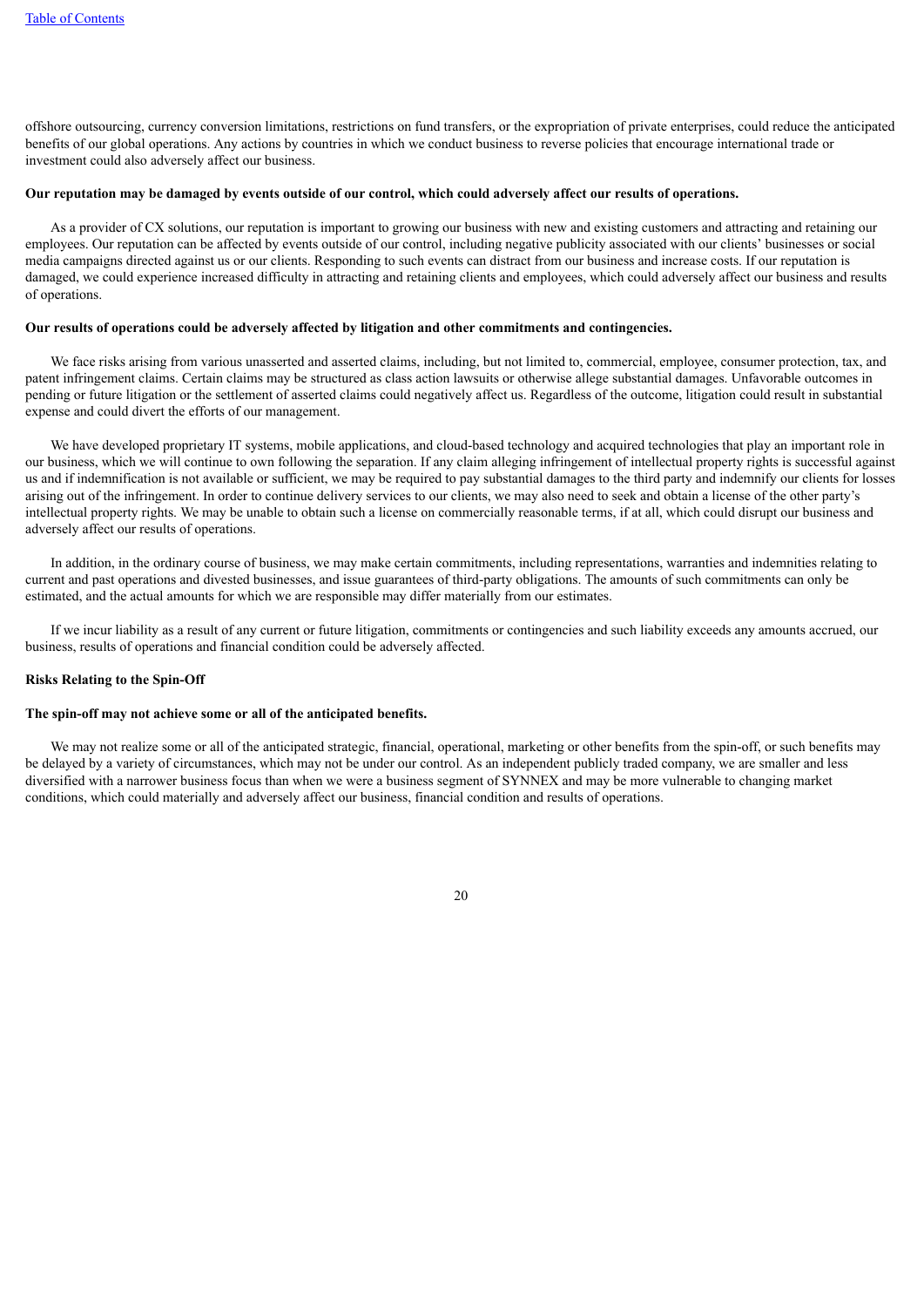#### Our historical financial information may not be fully representative of our results as a stand-alone public company.

SYNNEX did not account for us, and we were not operated, as a stand-alone public company for the periods presented in our combined financial statements included in this Annual Report on Form 10-K. Our combined financial statements have been carved out from SYNNEX' consolidated financial statements and reflect assumptions and allocations made by SYNNEX and prescribed by generally accepted accounting principles. Our combined financial statements do not fully represent what our financial position, results of operations and cash flow would have been had we operated as a stand-alone public company during the periods presented. We have not made adjustments to reflect the significant changes that have occurred in our capital structure, cost structure, funding, operations and effective tax rate as a result of our separation from SYNNEX, including debt and interest expense we have under our new debt arrangements, increased costs associated with reduced economies of scale and other costs associated with being a stand-alone public company. As a result, the financial information included in this Annual Report on Form 10-K is not necessarily indicative of what our financial position, results of operations and cash flow may be in the future.

#### **We have operated as an independent public company for a limited period of time.**

Prior to the spin-off, we did not operate as an independent public company, and our management had no experience, as a group, in operating our business as a stand-alone entity. Subsequent to the spin‑off, we are fully responsible for arranging our own financing, managing all of our own administrative and employee arrangements and supervising all of our legal and financial affairs. We have adopted separate stock-based and performancebased incentive plans for our employees and developed our own compliance and administrative procedures necessary for a publicly held company.

We anticipate that our continued success in these endeavors will depend substantially upon the ability of our senior management and other key employees to work together. Accordingly, we cannot assure you that our results of operations will continue at the same level. Additionally, we depend on our senior management. The loss of services of members of our senior management team could adversely affect our business until suitable replacements can be found. There may be a limited number of persons with the requisite skills to serve in these positions and we may be unable to locate or employ qualified personnel on acceptable terms.

#### The requirements of being a stand-alone public company have increased certain of our costs and require significant management focus.

As a stand-alone public company, we have incurred and will continue to incur significant legal, accounting and other expenses associated with compliance-related and other activities. The Sarbanes-Oxley Act of 2002, related SEC rules and Nasdaq regulate our corporate governance practices. Compliance with these requirements will result in additional costs and obligations and make some activities more time-consuming. For example, we have a newly appointed board of directors and have adopted additional internal controls and disclosure controls and procedures. In addition, we will incur additional expenses associated with our SEC reporting requirements and other securities law compliance measures. Under Section 404 of the Sarbanes-Oxley Act, for our Annual Report on Form 10-K for the year ended November 31, 2022, we will need to document and test our internal control procedures and our management will need to assess and report on our internal control over financial reporting. If we identify any issues in complying with these requirements, we could incur additional costs rectifying those issues, and the existence of those issues could adversely affect us, our reputation or investor perceptions. Our prospects must be considered in light of the risks, difficulties and expenses encountered by newly public companies. The cost of director and officer liability insurance has also contributed to our increased costs.

# If the spin-off is determined to be taxable for U.S. federal income tax purposes, we and our stockholders could incur significant U.S. federal **income tax liabilities.**

If the spin-off fails to qualify for tax-free treatment, SYNNEX would be subject to tax as if it had sold our common stock in a taxable sale for its fair market value, and our initial public stockholders at the time of the spin-off

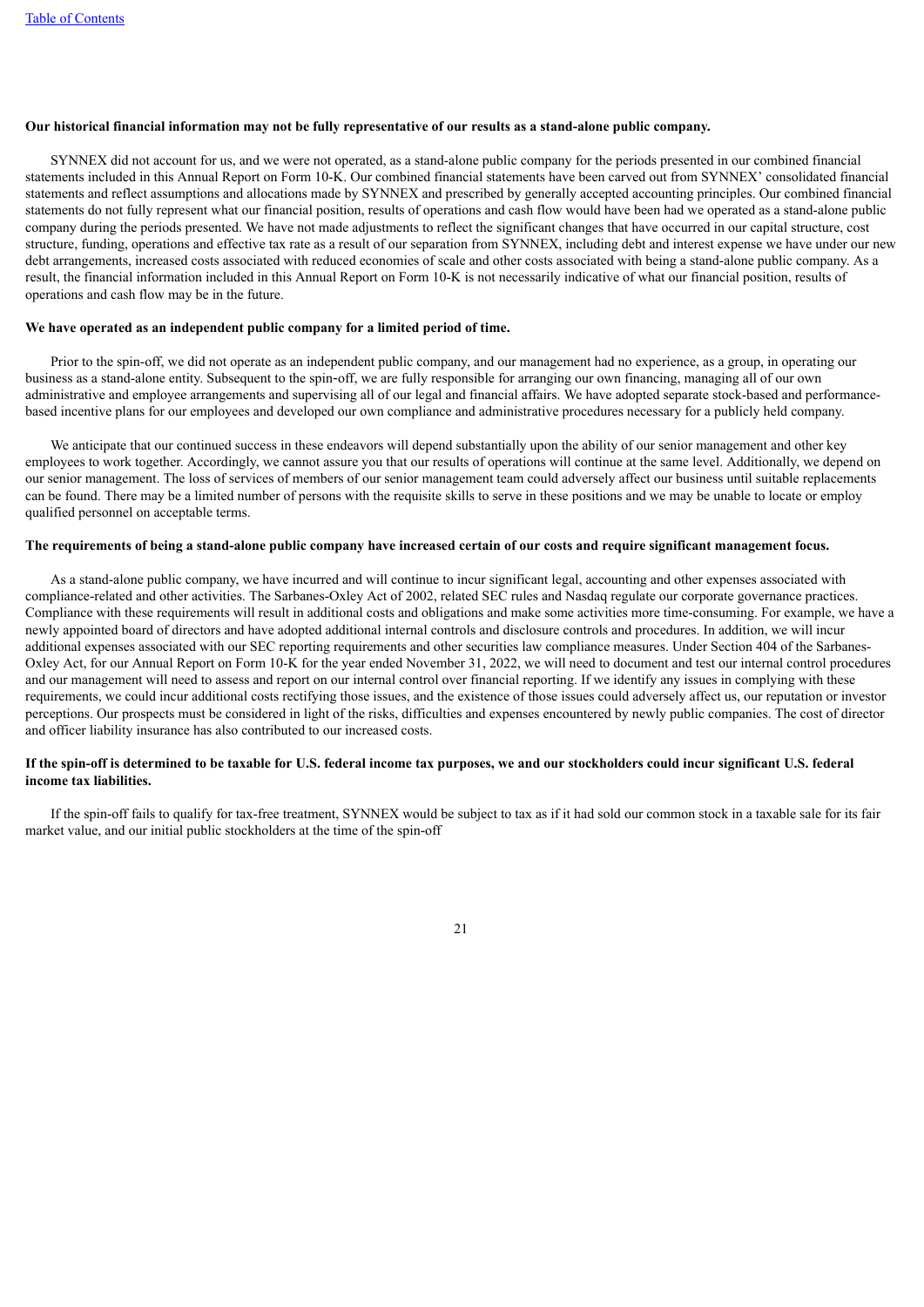would be subject to tax as if they had received a taxable distribution equal to the fair market value of our common stock that was distributed to them. Under the tax matters agreement between SYNNEX and us, we are generally required to indemnify SYNNEX for any taxes resulting from the separation (and related costs and other damages) to the extent such amounts result from (1) an acquisition of all or a portion of our equity securities or assets by any means, (2) any action or failure to act by us after the distribution affecting the voting rights of our stock, (3) other actions or failures to act by us, or (4) certain breaches of our agreements and representations in the tax matters agreement. Our indemnification obligations to SYNNEX and its subsidiaries, officers, and directors are not limited by any maximum amount. If we are required to indemnify SYNNEX or such other persons under the circumstances set forth in the tax matters agreement, we may be subject to substantial liabilities.

# We must abide by certain restrictions to preserve the tax-free treatment of the spin-off and may not be able to engage in desirable acquisitions and **other strategic or capital-raising transactions following the spin-off.**

To preserve the tax-free treatment of the spin-off to SYNNEX and its stockholders, under the tax matters agreement between SYNNEX and us, for the two-year period following the spin-off, we may be prohibited, except in specified circumstances, from:

- *issuing equity securities to satisfy financing needs;*
- acquiring businesses or assets with equity securities; or
- engaging in mergers or asset transfers that could jeopardize the tax-free status of the distribution.

These restrictions may limit our ability to pursue strategic transactions or engage in new business or other transactions that may maximize the value of our business.

#### We are subject to potential indemnification liabilities to SYNNEX pursuant to the separation and distribution agreement.

The separation and distribution agreement between SYNNEX and us provides for indemnification obligations designed to make us financially responsible for substantially all liabilities that may exist relating to our business activities, whether incurred prior to or after the spin-off. If we are required to indemnify SYNNEX under the circumstances set forth in this agreement, we may be subject to substantial liabilities.

# In connection with the spin-off, SYNNEX has agreed to indemnify us for certain liabilities and liabilities related to SYNNEX assets; however, these **indemnities may be insufficient to protect us against the full amount of such liabilities.**

Pursuant to the separation and distribution agreement, SYNNEX has agreed to indemnify us for certain liabilities. However, third parties could seek to hold us responsible for any of the liabilities that SYNNEX agreed to retain, and there can be no assurance that SYNNEX will be able to fully satisfy its indemnification obligations. Moreover, even if we ultimately succeed in recovering from SYNNEX any amounts for which we are held liable, such indemnification may be insufficient to fully offset the financial impact of such liabilities or we may be required to bear these losses while seeking recovery from SYNNEX.

# We are a smaller company than the combined organization prior to the spin-off, and we may experience increased costs resulting from the **decrease in purchasing power or from increased efforts to build and maintain relationships.**

Prior to the spin-off, we benefited from the size and purchasing power of SYNNEX in sourcing certain products and services from third-parties, as well as from SYNNEX' reputation as a Fortune 500 company with close to 40 years of operating experience. Subsequent to the spin-off, we are a smaller company without the same purchasing power that we had as part of SYNNEX. We may be unable to obtain products and services at prices and on terms as favorable as those available to us prior to the separation or may need to expend greater time and effort to build and maintain relationships with third parties, which could increase our costs and reduce our profitability.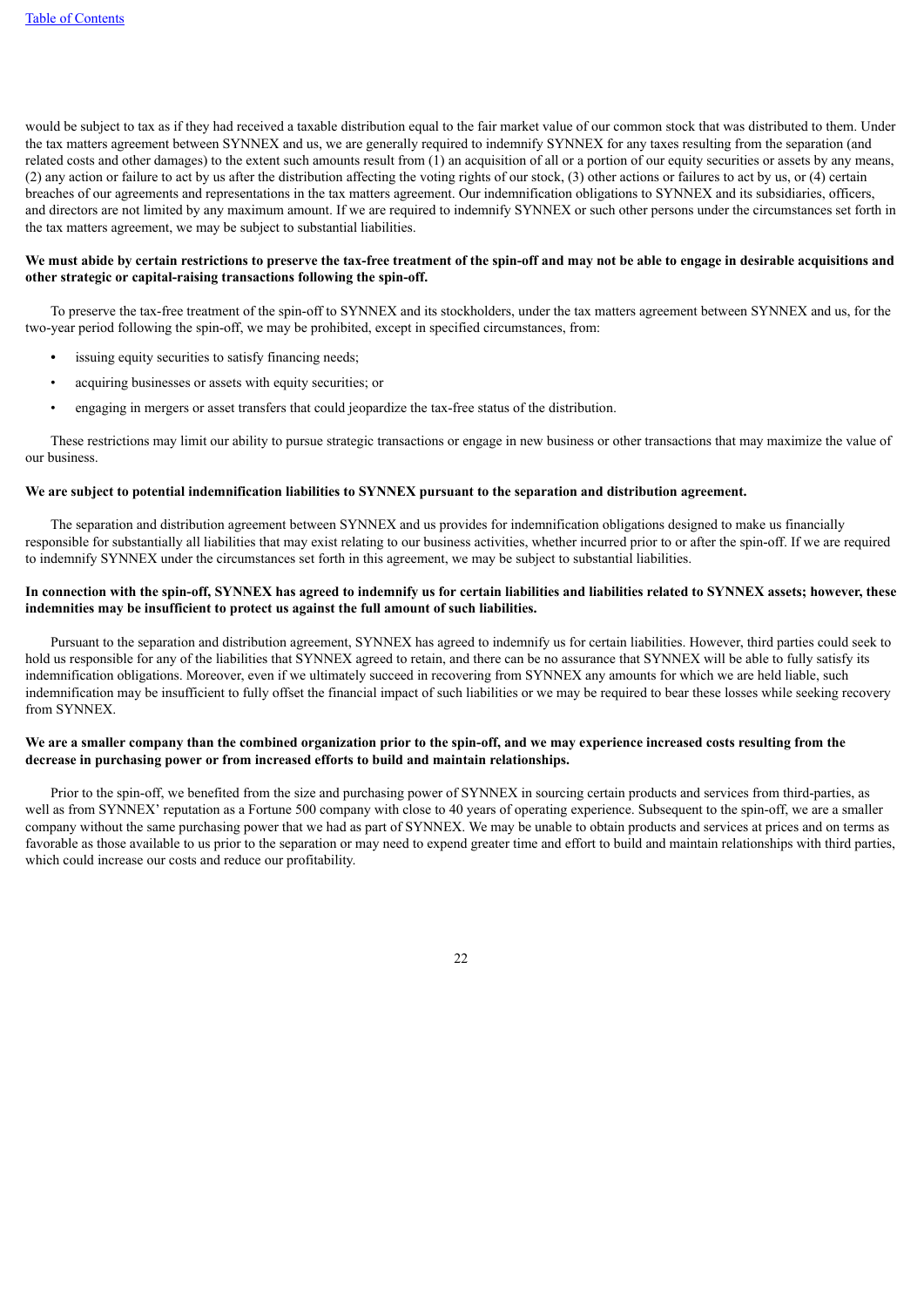## **General Risks Related to Ownership of Our Common Stock**

#### **The share price and trading volume of our common stock may fluctuate significantly.**

We have been a public company for less than three months, and our common stock has been traded on Nasdaq under the symbol "CNXC" since December 1, 2020. The market price of our common stock may fluctuate significantly due to a number of factors, some of which may be beyond our control, including:

- our financial results;
- developments generally affecting the CX solutions industry;
- the performance of our business and the performance of similar companies;
- our capital structure, including the amount of our indebtedness;
- the announcement of acquisitions or dispositions;
- additions or departures of key personnel;
- changes in market valuations of similar companies;
- general economic, industry and market conditions;
- the depth and liquidity of the market for our common stock;
- fluctuations in currency exchange rates:
- our dividend policy;
- investor perception of our business and us;
- the passage of legislation or other regulatory developments that adversely affect us or our industry; and
- the impact of the factors referred to elsewhere in "Risk Factors."

In addition, the stock market regularly experiences significant price and volume fluctuations. This volatility has had a significant impact on the market price of securities issued by many companies, including companies in our industry. The changes may occur without regard to the operating performance of the affected companies. Hence, the price of our common stock could fluctuate based upon factors that have little or nothing to do with our company, and these fluctuations could materially reduce our share price.

#### We cannot guarantee the payment of dividends on our common stock, or the timing or amount of any such dividends.

The payment of any dividends in the future, and the timing and amount thereof, to our stockholders is within the discretion of our board of directors. Our board of directors' decisions regarding the payment of dividends will depend on many factors, such as our financial condition, earnings, capital requirements, debt service obligations, restrictive covenants in our debt, industry practice, legal requirements, regulatory constraints, and other factors that our board of directors deems relevant. Our ability to pay dividends will depend on our ongoing ability to generate cash from operations and on our access to the capital markets. We cannot guarantee that we will pay a dividend in the future or continue to pay any dividends if and when we commence paying dividends.

# **Your percentage ownership in Concentrix may be diluted in the future.**

In the future, your percentage ownership in Concentrix may be diluted because of equity issuances for acquisitions, capital market transactions or otherwise, including equity awards that we grant to our directors, officers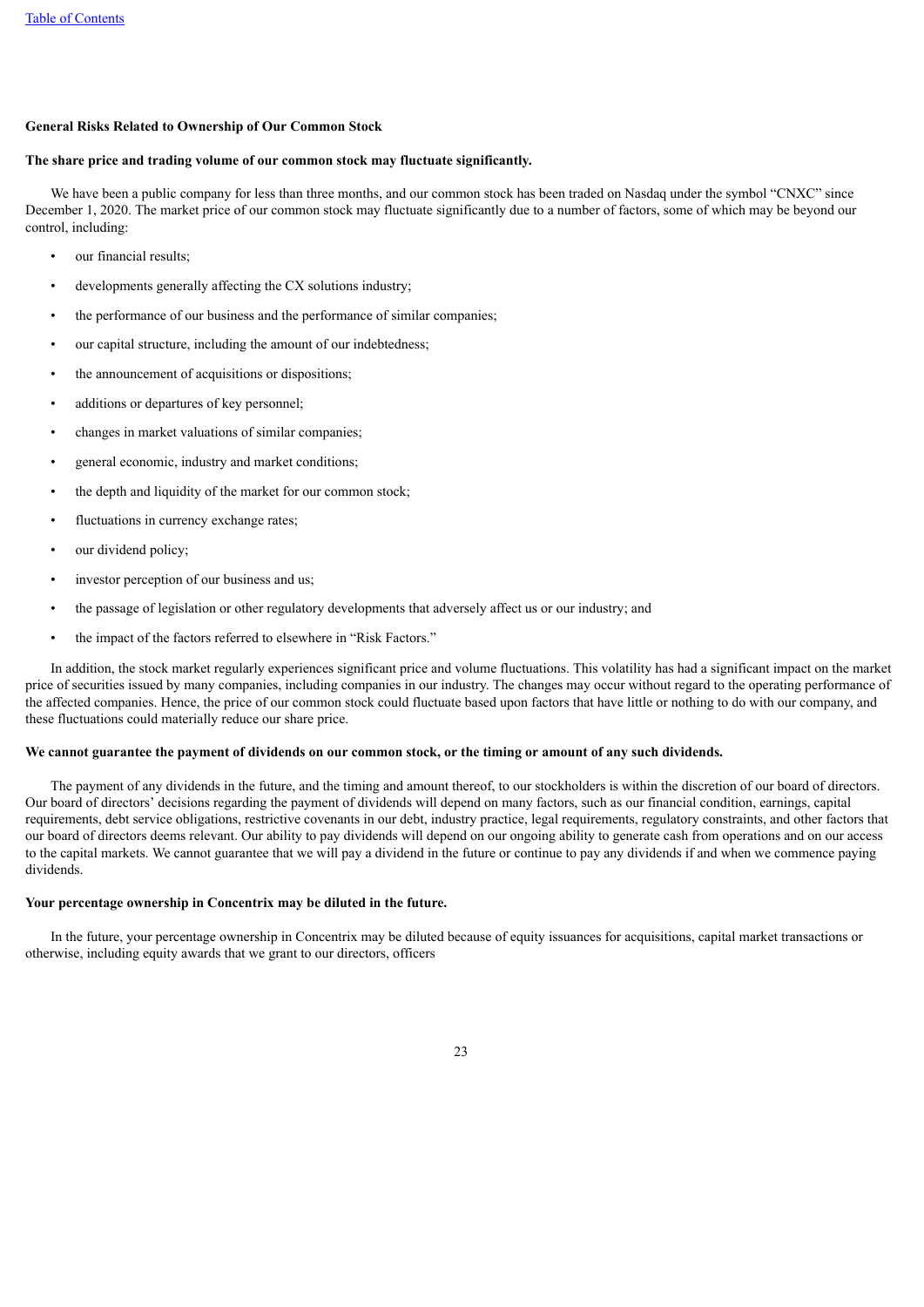and employees and purchases of shares from Concentrix through our employee stock purchase plan. The compensation committee of our board of directors will grant stock-based awards to our employees and directors, from time to time, under our stock incentive plan. Such awards will have a dilutive effect on our earnings per share, which could adversely affect the market price of our common stock.

# Certain provisions of our certificate of incorporation and bylaws and of Delaware law make it difficult for stockholders to change the composition of our board of directors and may discourage hostile takeover attempts that some of our stockholders may consider to be beneficial.

Certain provisions of our certificate of incorporation and bylaws and of Delaware law may have the effect of delaying or preventing changes in control if our board of directors determines that such changes in control are not in the best interests of us and our stockholders. These provisions may include, among other things, the following:

- the ability of our board of directors to issue shares of preferred stock and to determine the price and other terms, including preferences and voting rights, of those shares without stockholder approval;
- stockholder action can only be taken at a special or regular meeting and not by written consent;
- the inability of our stockholders to call a special meeting:
- advance notice procedures for nominating candidates to our board of directors or presenting matters at stockholder meetings;
- allowing only our board of directors to fill vacancies on our board of directors;
- supermajority voting requirements to amend our bylaws and certain provisions of our certificate of incorporation; and
- restrictions on an "interested stockholder" to engage in certain business combinations with us for a three-year period following the date the interested stockholder became such.

While these provisions have the effect of encouraging persons seeking to acquire control of our company to negotiate with our board of directors, they could enable the board of directors to hinder or frustrate a transaction that some, or a majority, of the stockholders might believe to be in their best interests and, in that case, may prevent or discourage attempts to remove and replace incumbent directors. We are also subject to Delaware laws that could have similar effects. One of these laws prohibits us from engaging in a business combination with a significant stockholder unless specific conditions are met.

# Our bylaws designate the Court of Chancery of the State of Delaware and U.S. federal district courts as the exclusive forums for certain types of actions and proceedings that may be initiated by our stockholders, which would limit our stockholders' ability to choose the judicial forum for **disputes with us or our directors, officers or other employees.**

Our bylaws provide that, with certain limited exceptions, any action or proceeding:

- brought in a derivative manner in the name or right of the company or on our behalf;
- asserting a claim of breach of a fiduciary duty owed by any of our directors, officers, employees or agents to us or our stockholders;
- asserting a claim against us arising pursuant to any provision of the General Corporation Law of the State of Delaware or any provision of our certificate of incorporation or bylaws; or
- asserting a claim governed by the internal affairs doctrine.

will be exclusively brought in the Court of Chancery of the State of Delaware (or, if no state court located within the State of Delaware has jurisdiction, the U.S. federal district court for the District of Delaware). Furthermore, any complaint asserting a cause of action under the Securities Act against us or any of our directors, officers, employees or agents will be exclusively brought in U.S. federal district court. Any person or entity purchasing or otherwise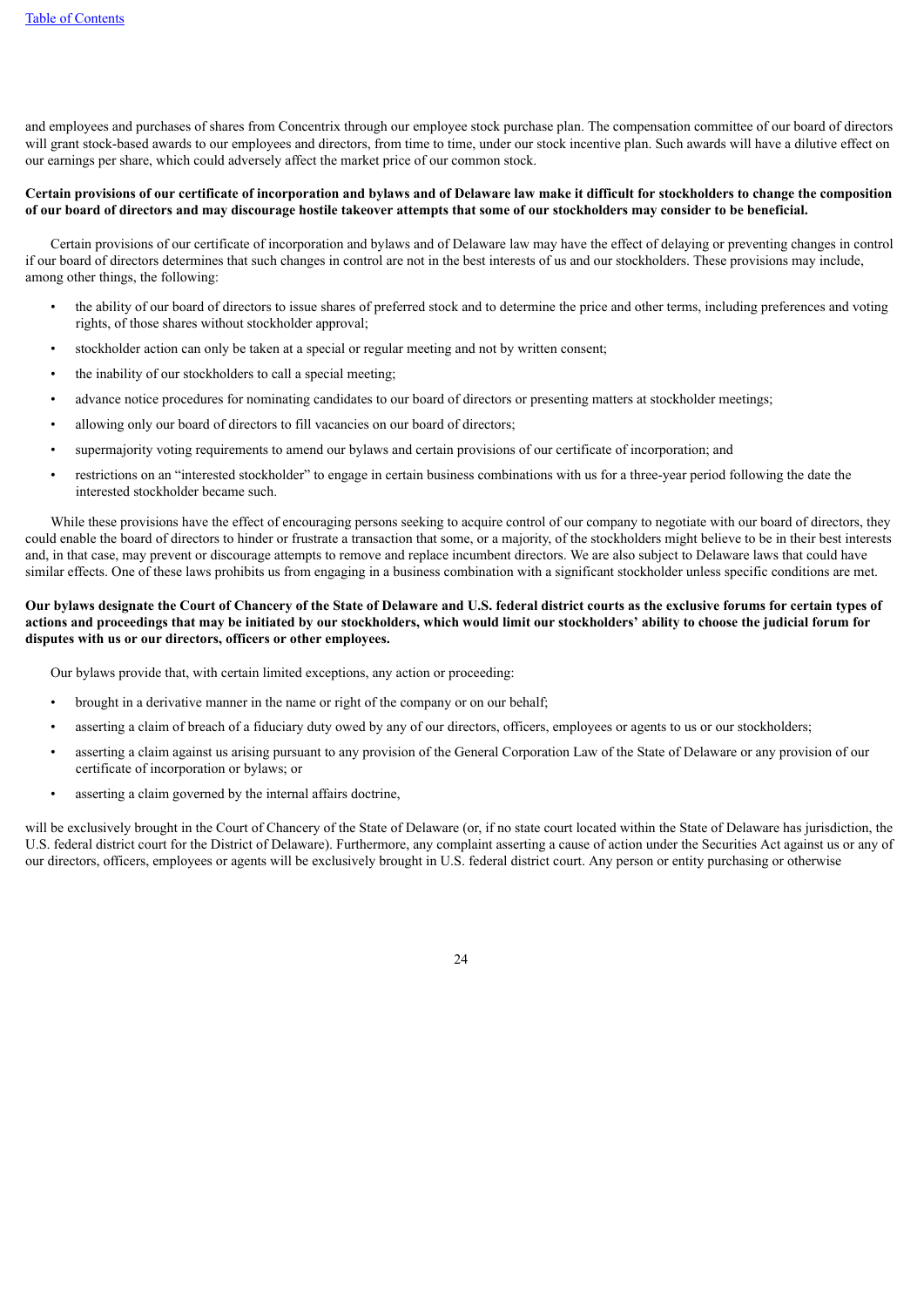acquiring any interest in shares of Concentrix common stock is deemed to have notice of and consented to the exclusive forum provisions.

To the fullest extent permitted by law, the Delaware exclusive forum provision will apply to state and federal law claims other than those claims under the Securities Act for which our bylaws designate U.S. federal district court as the exclusive forum. However, stockholders will not be deemed to have waived our compliance with the U.S. federal securities laws and the rules and regulations thereunder. The enforceability of similar choice of forum provisions in other companies' certificates of incorporation or similar governing documents has been challenged in legal proceedings, and it is possible that a court could find the choice of forum provisions contained in our bylaws to be inapplicable or unenforceable, including with respect to claims arising under the U.S. federal securities laws.

This exclusive forum provision may limit the ability of a stockholder to commence litigation in a forum that the stockholder prefers, or may require a stockholder to incur additional costs in order to commence litigation in Delaware or U.S. federal district court, each of which may discourage such lawsuits against us or our directors or officers. Alternatively, if a court were to find this exclusive forum provision inapplicable to, or unenforceable in respect of, one or more of the specified types of actions or proceedings described above, we may incur additional costs associated with resolving such matters in other jurisdictions, which could negatively affect our business, results of operations and financial condition.

#### The concentration of ownership of our common stock could allow our principal stockholders to influence matters requiring stockholder approval **and could delay or prevent a change in control.**

As of January 31, 2021, MiTAC Holdings Corporation ("MiTAC Holdings"), a publicly-traded company on the Taiwan Stock Exchange, and its affiliates owned approximately 18% of our common stock. As a result of their ownership of our common stock, these stockholders have the potential ability to influence or control matters requiring stockholder approval, including the election of directors and the approval of mergers and acquisitions, or exert influence on actions of our board of directors. This concentration of ownership may have the effect of delaying, preventing or deterring a change of control of our company, could deprive our stockholders of an opportunity to receive a premium for their common stock as part of a sale of our company and might ultimately affect the market price of our common stock.

#### <span id="page-27-0"></span>**ITEM 1B. UNRESOLVED STAFF COMMENTS**

None.

#### <span id="page-27-1"></span>**ITEM 2. PROPERTIES**

Our principal executive offices are located in Fremont, California, and are leased by us. As of November 30, 2020, we occupied more than 280 facilities comprising service and delivery centers and administrative facilities covering approximately 16.7 million square feet, of which approximately 1.3 million square feet was owned and the remainder was leased.

# <span id="page-27-2"></span>**ITEM 3. LEGAL PROCEEDINGS**

From time to time, we are involved in legal proceedings in the ordinary course of business. We do not believe that these proceedings will have a material adverse effect on the results of our operations, our financial position or the cash flows of our business.

# <span id="page-27-3"></span>**ITEM 4. MINE SAFETY DISCLOSURES**

<span id="page-27-4"></span>Not applicable**.**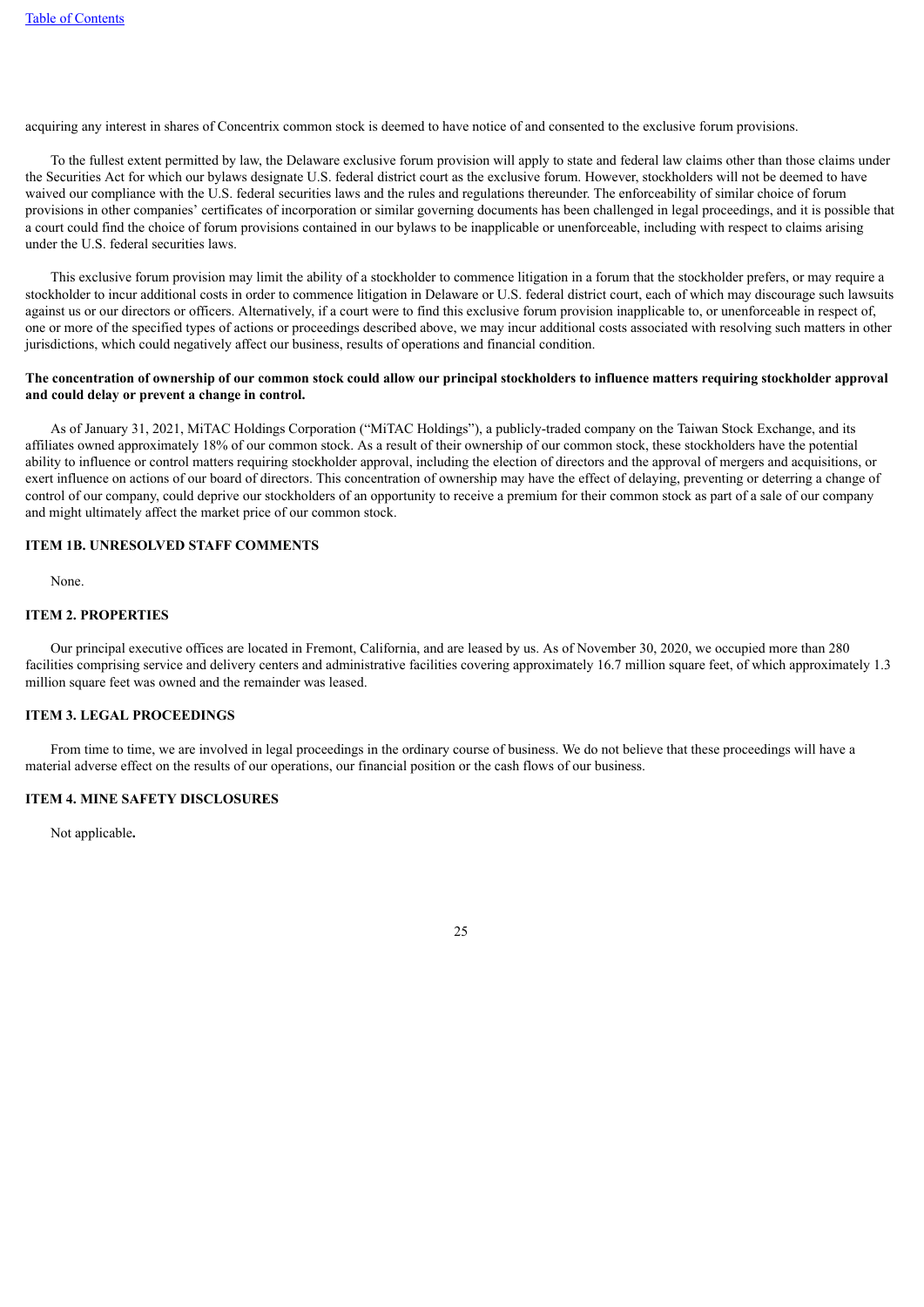#### **Part II**

# <span id="page-28-0"></span>**ITEM 5. MARKET FOR REGISTRANT'S COMMON EQUITY, RELATED STOCKHOLDER MATTERS AND ISSUER PURCHASES OF EQUITY SECURITIES**

Our common stock has been listed on Nasdaq under the symbol "CNXC" since December 1, 2020. Prior to that date, there was no public trading market for our common stock. A "when-issued" trading market for our common stock existed between November 16, 2020 and November 30, 2020 under the symbol "CNXCV". As of January 31, 2021, our common stock was held by approximately 4,400 stockholders of record.

As of November 30, 2020, we had 51,602,280 shares of common stock outstanding, all of which were owned by SYNNEX. These 51,602,280 shares of common stock were distributed to SYNNEX stockholders in the spin-off on December 1, 2020.

#### **Dividends**

<span id="page-28-1"></span>We have not paid any dividends since the spin-off. The payment of any dividends in the future, and the timing and amount thereof, to our stockholders is within the discretion of our board of directors. Our board of directors' decisions regarding the payment of dividends will depend on many factors, such as our financial condition, earnings, capital requirements, debt service obligations, restrictive covenants in our debt, industry practice, legal requirements, regulatory constraints, and other factors that our board of directors deems relevant. Our ability to pay dividends will depend on our ongoing ability to generate cash from operations and on our access to the capital markets. We cannot guarantee that we will pay a dividend in the future or continue to pay any dividends if and when we commence paying dividends.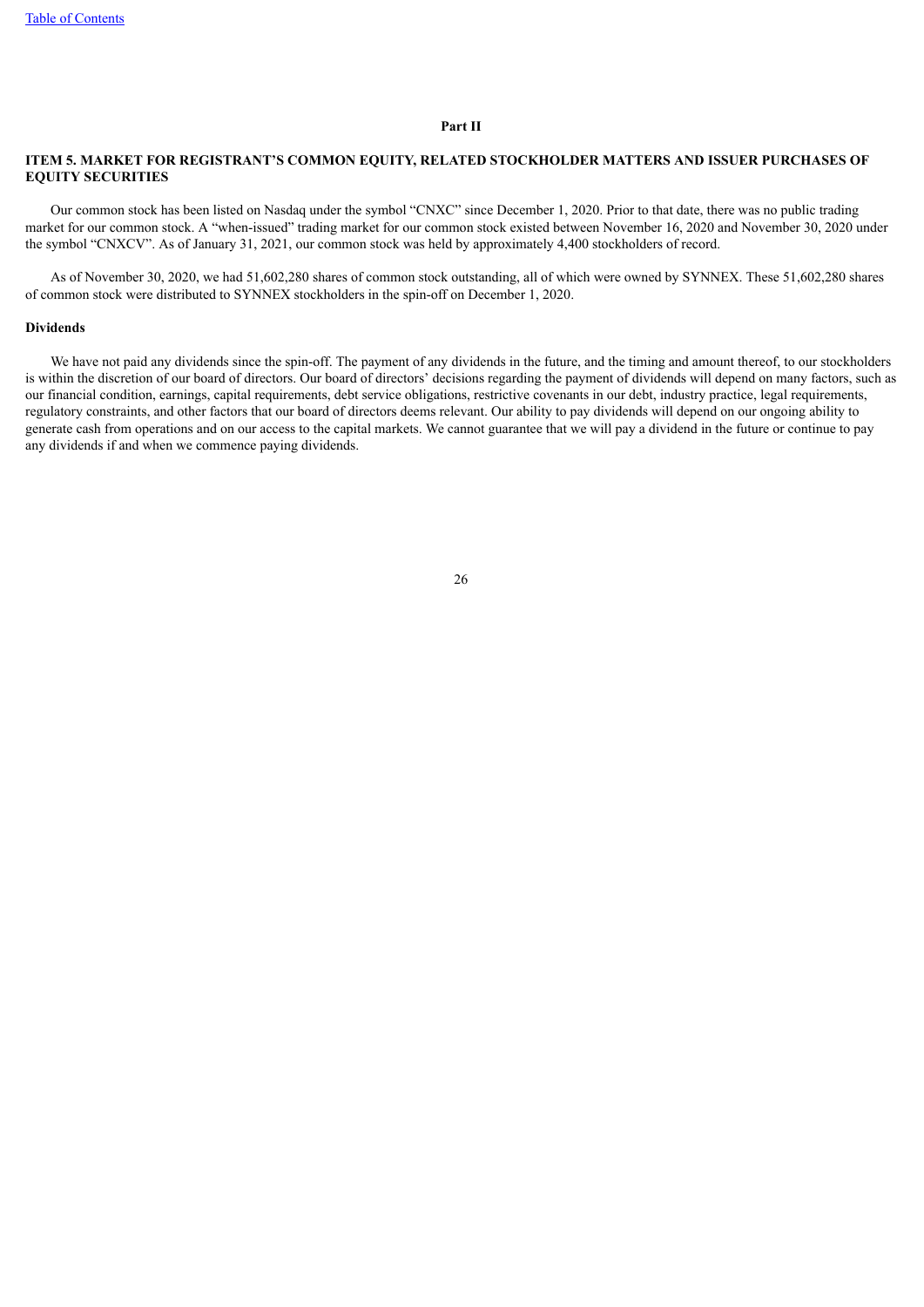# **ITEM 6. SELECTED FINANCIAL DATA**

The following selected combined financial data are qualified by reference to, and should be read together with, "Management's Discussion and Analysis of Financial Condition and Results of Operations" included elsewhere in this Annual Report on Form 10-K and the combined financial statements and accompanying notes included elsewhere in this Annual Report on Form 10-K. The selected combined statements of operations and other data presented below for fiscal years 2020, 2019 and 2018 and the combined balance sheet data as of November 30, 2020 and 2019 have been derived from our audited combined financial statements included elsewhere in this Annual Report on Form 10-K. The combined statements of operations and other data for fiscal year 2017 and the combined balance sheet data as of November 30, 2018 have been derived from our audited financial statements for the year-ended November 30, 2019. The combined statements of operations and other data for fiscal year 2016 and the combined balance sheet data as of November 30, 2017 and 2016 have been derived from our unaudited combined financial statements that are not included in this Annual Report on Form 10-K. The combined statements of operations data include the operating results from our acquisitions from the closing date of each acquisition. Historical operating results are not necessarily indicative of the results that may be expected for any future period. The historical operating results reflect allocations of certain costs incurred by SYNNEX on behalf of Concentrix. While we believe the allocations to be reasonable, it is possible that actual costs incurred in the future could differ from those presented herein. Please see "Management's Discussion and Analysis of Financial Condition and Results of Operations" and Notes 1, 2 and 3 to our combined financial statements included elsewhere in this Annual Report on Form 10-K for a discussion of factors, such as business combinations and the adoption of new accounting guidance, that affect the comparability of the following selected combined financial data.

|                                                         | <b>Fiscal Years Ended November 30.</b> |  |           |  |           |  |           |  |             |  |  |
|---------------------------------------------------------|----------------------------------------|--|-----------|--|-----------|--|-----------|--|-------------|--|--|
|                                                         | 2020                                   |  | 2019      |  | 2018      |  | 2017      |  | 2016        |  |  |
| <b>Statements of Operations Data:</b><br>(in thousands) |                                        |  |           |  |           |  |           |  | (unaudited) |  |  |
| Revenue                                                 | 4,719,534                              |  | 4.707.912 |  | 2,463,151 |  | 1,990,180 |  | 1,587,736   |  |  |
| Gross profit                                            | 1,661,525                              |  | 1,748,448 |  | 937,552   |  | 749,154   |  | 615,447     |  |  |
| Operating income                                        | 308,761                                |  | 294,332   |  | 144.761   |  | 114.623   |  | 63,877      |  |  |
| Net income                                              | 164.811                                |  | 117.164   |  | 48,271    |  | 72,250    |  | 37,101      |  |  |

|                                              |      | As of November 30, |      |             |      |             |      |             |      |             |  |
|----------------------------------------------|------|--------------------|------|-------------|------|-------------|------|-------------|------|-------------|--|
|                                              | 2020 |                    | 2019 |             | 2018 |             | 2017 |             | 2016 |             |  |
| <b>Balance Sheet Data:</b><br>(in thousands) |      |                    |      |             |      |             |      | (unaudited) |      | (unaudited) |  |
| Cash and cash equivalents                    |      | 152,656 \$         |      | 79,656      |      | 123,389     |      | 123,499     |      | 125,603     |  |
| Working capital (a)                          |      | 414,714            |      | (1,398,703) |      | (1,714,155) |      | (577, 639)  |      | (653, 279)  |  |
| Total assets                                 |      | 5,177,556          |      | 4,653,755   |      | 4,766,993   |      | 1,668,407   |      | 1,536,747   |  |
| Borrowings, current                          |      | 33,750             |      |             |      | 69,762      |      | 12,000      |      | 12,000      |  |
| Long-term debt, net                          |      | 1,111,362          |      |             |      |             |      |             |      |             |  |
| <b>Total Parent equity</b>                   |      | 2,302,085          |      | 1,469,841   |      | 1,319,802   |      | 261,543     |      | 163,109     |  |

Working capital is negative prior to November 30, 2020 due to the inclusion of loans payable to Parent for acquisitions related to the Concentrix business and for ongoing operations. These loans were refinanced through new third-party debt, primarily long-term in nature, in connection with the separation and spin-off.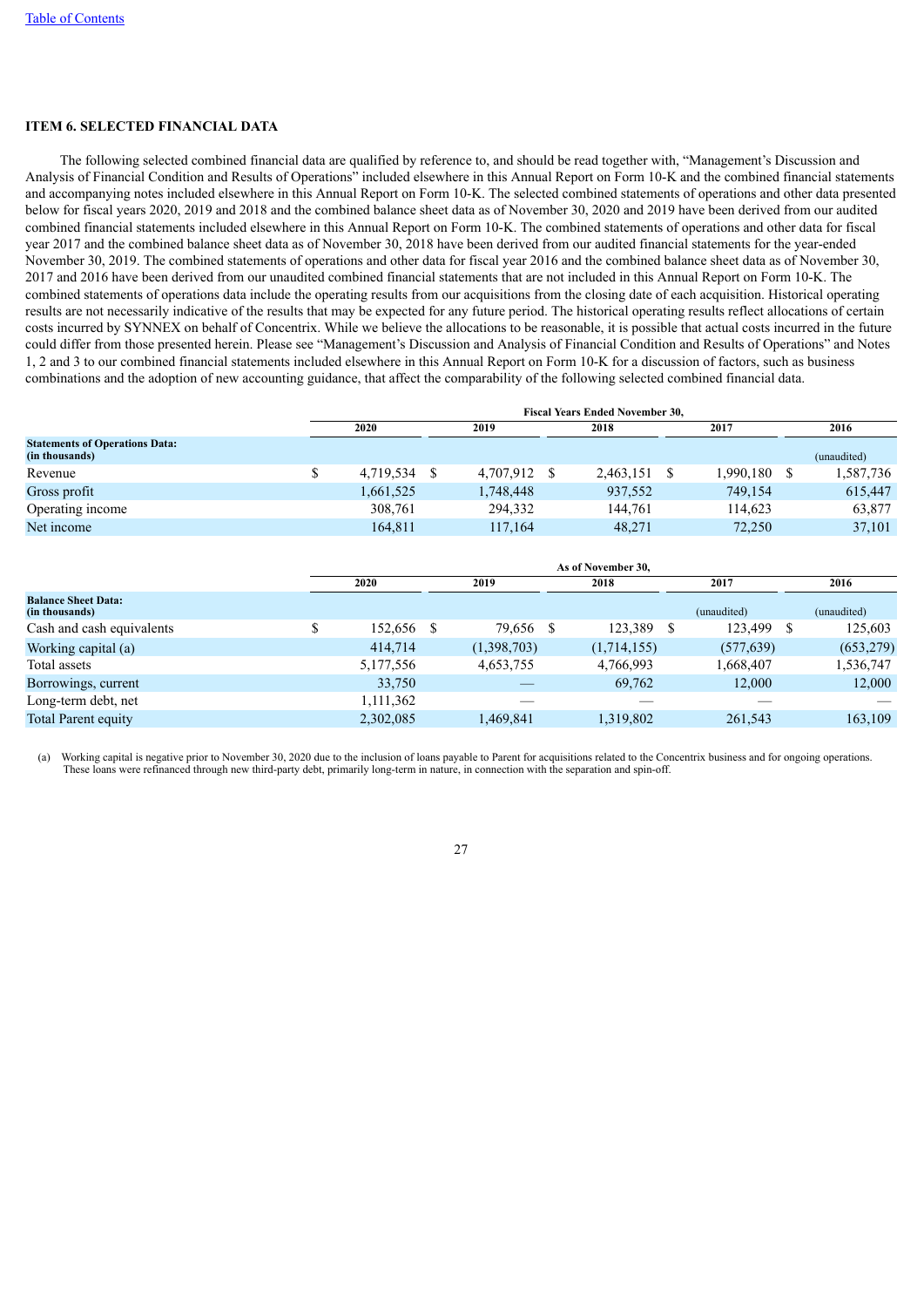<span id="page-30-0"></span>

|                                   | <b>Fiscal Years Ended November 30.</b> |         |  |         |  |        |  |        |  |             |
|-----------------------------------|----------------------------------------|---------|--|---------|--|--------|--|--------|--|-------------|
|                                   |                                        | 2020    |  | 2019    |  | 2018   |  | 2017   |  | 2016        |
| <b>Other Data: (in thousands)</b> |                                        |         |  |         |  |        |  |        |  | (unaudited) |
| Depreciation                      |                                        | 129.283 |  | 139,174 |  | 80.274 |  | 65.616 |  | 52,102      |
| Amortization                      |                                        | 147.283 |  | 166,606 |  | 74,324 |  | 64.252 |  | 52,833      |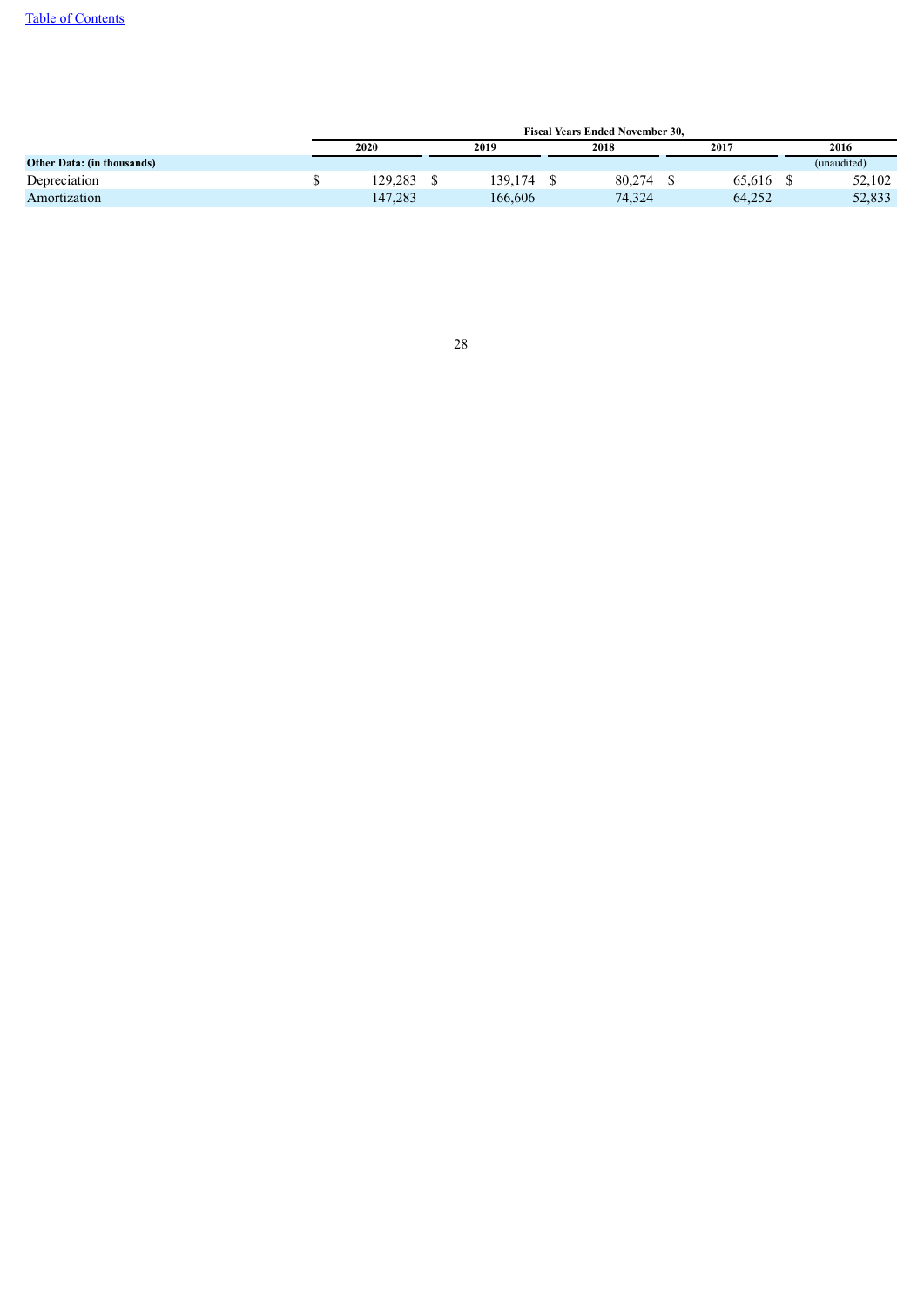# **ITEM 7. MANAGEMENT'S DISCUSSION AND ANALYSIS OF FINANCIAL CONDITION AND RESULTS OF OPERATIONS**

The discussion and analysis of our financial condition and results of operations should be read in conjunction with our historical combined financial statements and the notes to those combined financial statements. This Management's Discussion and Analysis of Financial Condition and Results of Operations contains forward-looking statements. The matters discussed in these forward-looking statements are subject to risk, uncertainties, and other factors that could cause actual results to differ materially from those projected or implied in the forward-looking statements. Please see "Risk Factors" and "Note Regarding Forward-Looking Statements" in this Annual Report on Form 10-K for a discussion of the uncertainties, risks and assumptions associated with these statements.

The following discussion compares our results for the year ended November 30, 2020 to the year ended November 30, 2019. The discussion comparing our results for the year ended November 30, 2019 to the year ended November 30, 2018 is included within Management's Discussion and Analysis of Financial Condition and Results of Operations in our Information Statement filed as Exhibit 99.1 to Amendment No. 3 to our Registration Statement on Form 10 filed with the SEC on November 4, 2020, and is incorporated by reference herein.

Unless otherwise indicated or except where the context otherwise requires, references to "we," "our," "us," "the Company" or "Concentrix" in this Management's Discussion and Analysis of Financial Condition and Results of Operations refer to the combined entities of the customer experience business of SYNNEX Corporation ("SYNNEX" or the "Parent") prior to the spin-off.

#### **Overview and Basis of Presentation**

Concentrix is a leading global provider of technology-infused Customer Experience ("CX") solutions that help iconic and disruptive brands drive deep understanding, full lifecycle engagement, and differentiated experiences for their end-customers. We provide end-to-end capabilities, including CX process optimization, technology innovation, front- and back-office automation, analytics and business transformation services to clients in five primary industry verticals. Our differentiated portfolio of solutions supports Fortune Global 500 as well as high-growth companies across the globe in their efforts to deliver an optimized, consistent brand experience across all channels of communication, such as voice, chat, email, social media, asynchronous messaging, and custom applications. We strive to deliver exceptional services globally supported by our deep industry knowledge, technology and security practices, talented people, and digital and analytics expertise.

We generate revenue from performing services that are generally tied to our clients' products and services. Any shift in business or the size of the market for our clients' products or services, or any failure of technology or failure of acceptance of our clients' products or services in the market may impact our business. The employee turnover rate in our business is high, as is the risk of losing experienced employees. High employee turnover rates may increase costs and decrease operating efficiencies and productivity.

On December 1, 2020, the previously announced separation (the "separation") of Concentrix and our technology-infused customer experience solutions business from SYNNEX was completed through a tax-free distribution of all of the issued and outstanding shares of our common stock to SYNNEX stockholders (the distribution and, together with the separation, the "spin-off"). SYNNEX stockholders received one share of our common stock for each share of SYNNEX common stock held as of the close of business on November 17, 2020. As a result of the spin-off, we became an independent public company and our common stock commenced trading on the Nasdaq Stock Market ("Nasdaq") under the symbol "CNXC" on December 1, 2020. In connection with the spin-off, on November 30, 2020, we entered into a separation and distribution agreement, an employee matters agreement, a tax matters agreement and a commercial agreement with SYNNEX to set forth the principal actions to be taken in connection with the spin-off and define our ongoing relationship with SYNNEX after the spin-off.

The combined financial statements, which are discussed below, reflect the results of operations, financial position, and cash flows of our business and are derived from the historical results of operations and the historical basis of the assets and liabilities of the CX business of SYNNEX from its consolidated financial statements as if we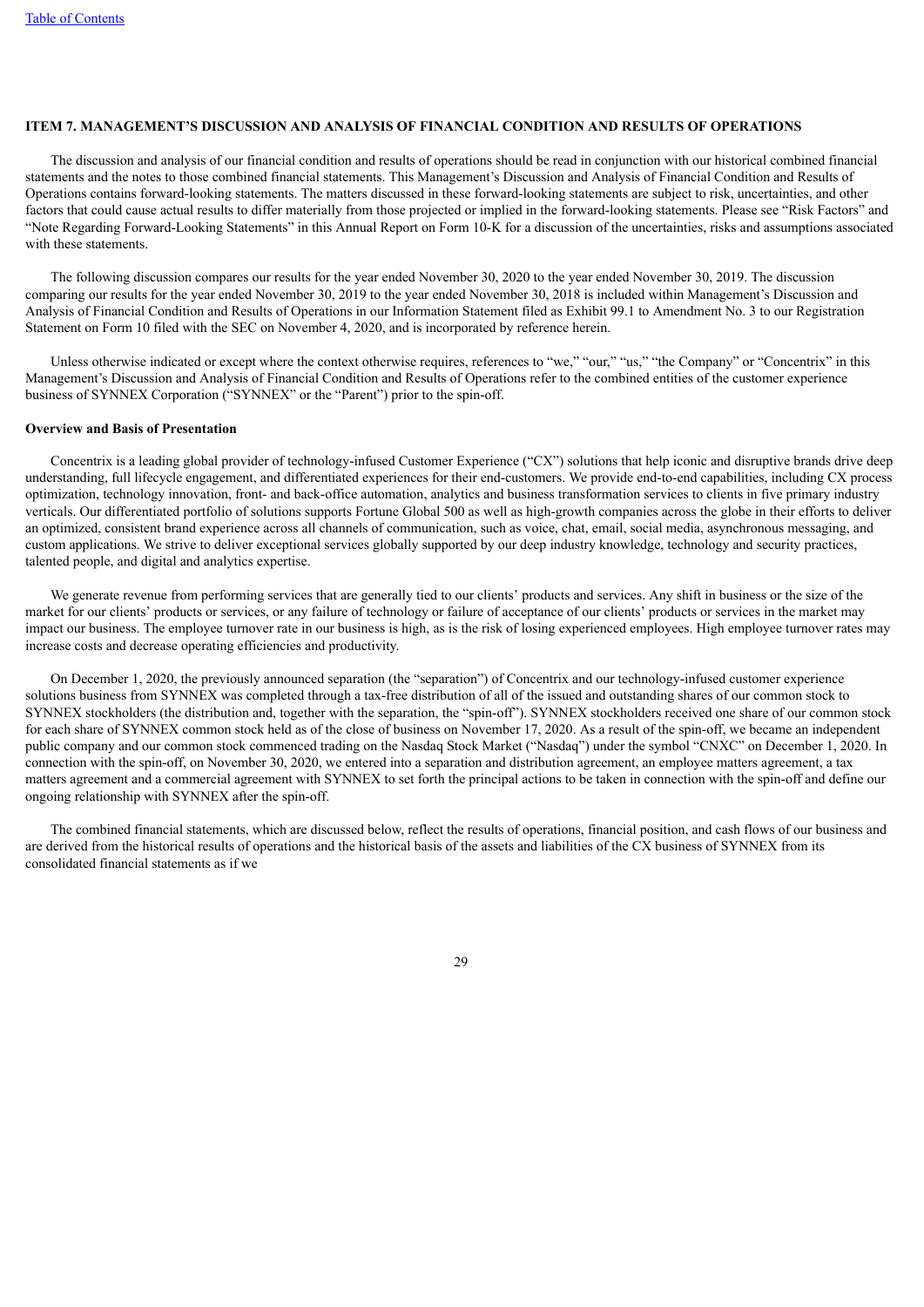had been operating on a stand-alone basis prior to the spin-off and related transactions. We believe that the assumptions made in preparing our combined financial statements are reasonable. However, our historical results may not be indicative of our future performance and do not necessarily reflect what our financial condition and results of operations would have been had we operated as an independent, stand-alone entity during the periods presented, particularly because changes will occur in our operations and capitalization as a result of the spin-off and related transactions.

In December 2019, there was an outbreak of a new strain of coronavirus ("COVID-19"). In March 2020, the World Health Organization declared the COVID-19 outbreak a pandemic. The COVID-19 pandemic has negatively impacted the global economy, disrupted global supply chains and labor force participation, and created significant volatility and disruption of financial markets. "Shelter-in-place" restrictions by various governments around the world negatively impacted our results of operations for the year ended November 30, 2020, and was most acute during the second quarter of fiscal year 2020, as many of our employees were unable to work productively during the period despite client demand. During the year ended November 30, 2020, we incurred incremental costs of approximately \$86 million associated with non-productive workforce and other costs. We successfully transitioned a significant portion of our workforce to a remote working environment throughout the second quarter of 2020 and implemented a number of safety and social distancing measures in our sites to protect the health and safety of employees. As of the end of the third quarter of fiscal year 2020 and through the remainder of the year, almost all of our workforce was productive.

The extent of the continued impact of the COVID-19 pandemic on our operational and financial performance, including our ability to execute our business strategies and initiatives in the expected time frame, will depend on future developments, including the duration, spread and severity of the pandemic, country and state restrictions regarding virus containment, the availability and effectiveness of vaccines and treatment options, accessibility to the Company's delivery and operations locations, our continued utilization of remote work environments in response to future health and safety restrictions, and the impact to the Company's clients' businesses and the demand for their products and services, all of which are uncertain and cannot be predicted. We are unable to predict how long the pandemic conditions will persist, what additional measures may be introduced by governments or our clients and the effect of any such additional measures on our business. As a result, many of the estimates and assumptions involved in preparation of the combined financial statements included required increased judgment and carry a higher degree of variability and volatility. As events continue to evolve with respect to the pandemic, our estimates may materially change in future periods. Accordingly, current results and financial condition discussed herein may not be indicative of future operating results and trends.

#### **Revenue and Cost of Revenue**

We generate revenue through the provision of customer experience solutions to our clients pursuant to client contracts. Our client contracts typically consist of a master services agreement, supported in most cases by multiple statements of work, which contains the terms and conditions of each contracted solution. Our agreements can range from less than one year to over five years in term and are subject to early termination by our clients for any reason, typically with 30 to 90 days' notice.

Our technology-infused customer experience solutions are generally characterized by flat unit prices. Approximately 96% of our revenue is recognized as services are performed, based on staffing hours or the number of client customer interactions handled using contractual rates. Remaining revenues from the sale of these solutions are typically recognized as the services are provided over the duration of the contract using contractual rates.

Our cost of revenue consists primarily of personnel costs related to the delivery of our solutions. The costs of our revenue can be impacted by the mix of client contracts, where we deliver the customer experience solution, additional lead time for programs to be fully scalable and transition and initial set-up costs. Our cost of revenue as a percentage of revenue has also fluctuated in the past, based primarily on our ability to achieve economies of scale, the management of our operating expenses, and the timing and costs incurred related to our acquisitions and investments.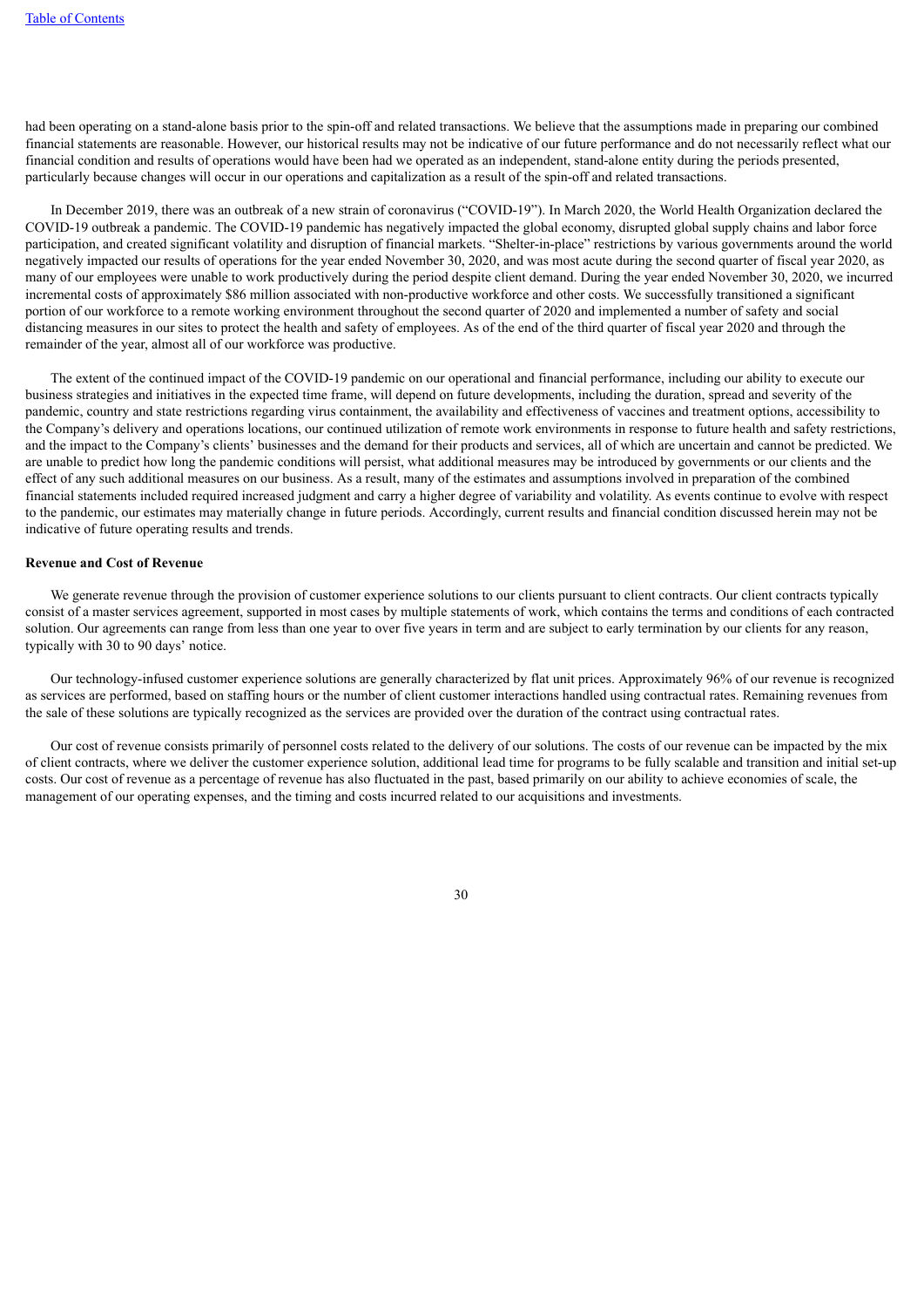In fiscal years 2020 and 2019, approximately 78% and 76%, respectively, of our combined revenue was generated from our non-U.S. operations, and approximately 63% and 66%, respectively, of our combined revenue was priced in U.S. dollars and we expect this to continue. As a result, we have certain client contracts that are priced in non-U.S. dollar currencies for which a substantial portion of the costs to deliver the services are in other currencies. Accordingly, our revenue may be earned in currencies that are different from the currencies in which we incur corresponding expenses. Fluctuations in the value of currencies, such as the Philippine Peso, the Indian Rupee, and the Canadian Dollar, against the U.S. Dollar or other currencies in which we bill our clients, and inflation in the local economies in which these delivery centers are located, can impact the operating and labor costs in these delivery centers, which can result in reduced profitability. As a result, our revenue growth, costs and profitability has been impacted, and we expect will continue to be impacted, by fluctuations in foreign currency exchange rates.

# **Margins**

Our gross margins fluctuate and can be impacted by the mix of client contracts, services provided, shifts in the geography from which our customer experience services are delivered, client volume trends, and the amount of lead time that is required for programs to become fully scaled and transition and set-up costs. Our operating margin fluctuates based on changes in gross margins as well as overall volume levels, as we are able to gain scale efficiencies in our selling, general and administrative costs in periods of higher volume.

#### **Economic and Industry Trends**

The customer experience solutions industry in which we operate is competitive. Clients' performance measures are based on competitive pricing terms and quality of services. Accordingly, we could be subject to pricing pressure and may experience a decrease in revenue and operating income. Our business operates in over 40 countries across 6 continents. We have significant concentrations in the Philippines, India, the United States, the United Kingdom, throughout Europe, China and Japan. Accordingly, we would be impacted by economic strength or weakness in these geographies and by the strengthening or weakening of local currencies relative to the U.S. Dollar.

#### **Seasonality**

Our revenue and margins fluctuate with the underlying trends in our clients' businesses and trends in the level of consumer activity. As a result, our revenues and margins are typically higher in the fourth quarter of the year than in any other quarter.

# **Critical Accounting Policies and Estimates**

The discussion and analysis of our combined financial condition and results of operations are based on our combined financial statements, which have been prepared in conformity with generally accepted accounting principles in the United States ("GAAP"). The preparation of these financial statements requires us to make estimates and assumptions that affect the reported amounts of assets and liabilities, disclosure of any contingent assets and liabilities at the financial statement date and reported amounts of revenue and expenses during the reporting period. On an ongoing basis, we review and evaluate our estimates and assumptions. Our estimates are based on our historical experience and a variety of other assumptions that we believe to be reasonable under the circumstances, the results of which form the basis for making our judgment about the carrying values of assets and liabilities that are not readily available from other sources. Actual results could differ from these estimates under different assumptions or conditions.

We believe the following critical accounting policies involve the more significant judgments, estimates and/or assumptions used in the preparation of our combined financial statements.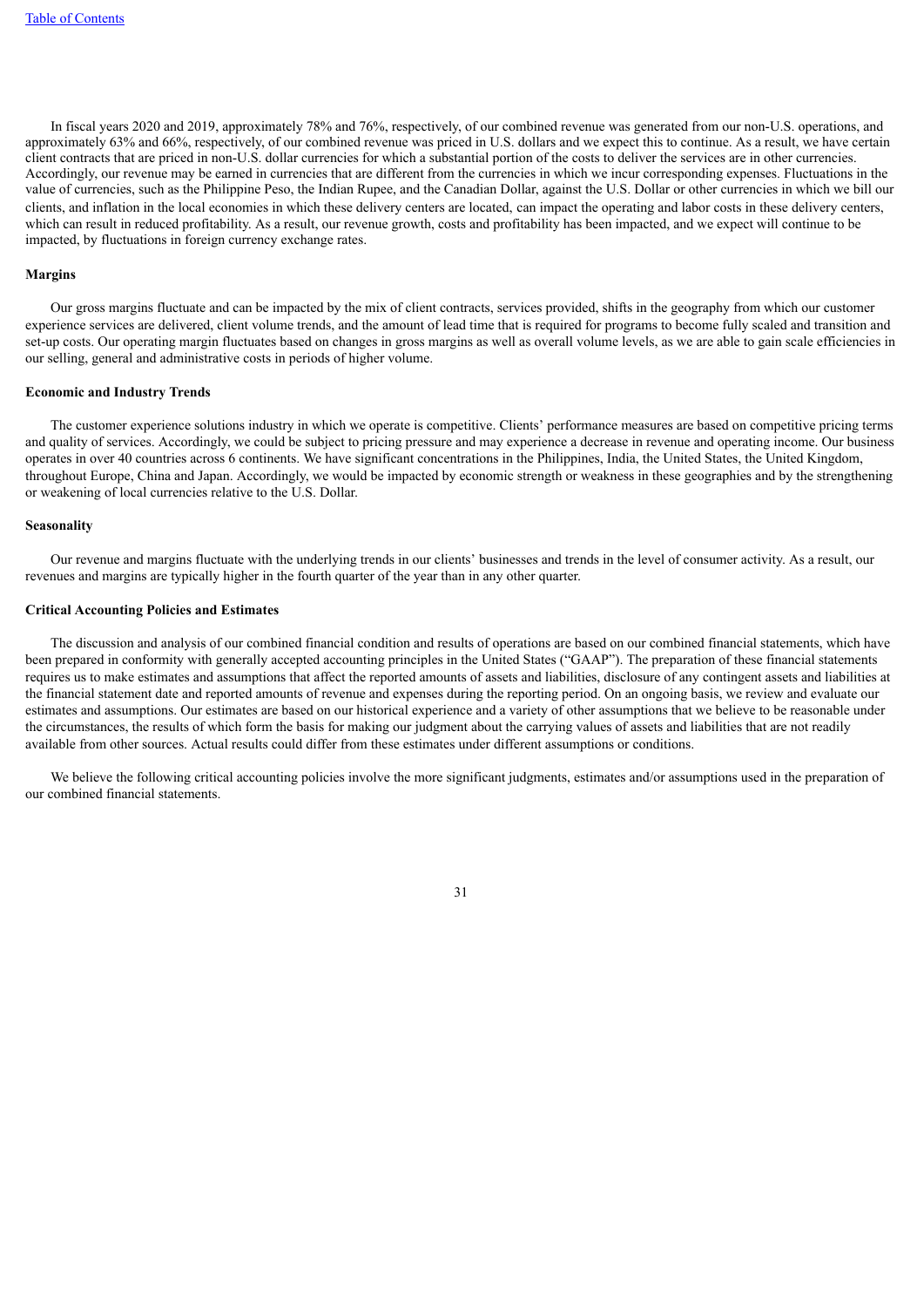#### *Revenue Recognition*

On December 1, 2018, we adopted Accounting Standards Codification Topic 606 applying the full retrospective method. See Note 2 to the combined financial statements included elsewhere in this Annual Report on Form 10-K for information regarding the impact of adopting this new revenue standard.

We recognize revenue from our customer experience solutions contracts over time as the promised services are delivered to clients for an amount that reflects the consideration to which we are entitled in exchange for those services. We account for a contract with a client when it has written approval, the contract is committed, the rights of the parties, including payments terms, are identified, the contract has commercial substance and the consideration is probable of collection. Revenue is presented net of taxes collected from clients and remitted to government authorities. We generally invoice a client after the performance of services, or in accordance with the specific contractual provisions. Payments are due as per contract terms and do not contain a significant financing component. Service contracts may be based on a fixed price or on a fixed unit-price per transaction or other objective measure of output. We determine whether services performed during the initial phases of an arrangement, such as setup services, are distinct. In most cases, the arrangement is a single performance obligation comprised of a series of distinct services that are substantially the same and have the same pattern of transfer (i.e., distinct days of service). We record deferred revenue attributable to certain process transition and setup activities where such activities do not represent separate performance obligations. Billings related to such transition activities are classified under contract liabilities and subsequently recognized ratably over the period in which the related services are performed. We apply a measure of progress (typically time-based) to any fixed consideration and allocate variable consideration to the distinct periods of service based on usage. As a result, revenue is generally recognized over the period the services are provided on a usage basis. This results in revenue recognition that corresponds to the benefit to the client of the services transferred relative to the remaining services promised. Revenue on fixed price contracts is recognized on the straight-line basis over the term of contract service as the services are provided. Revenue on unit-price transactions is recognized using an objective measure of output including staffing hours or the number of transactions processed by service staff. Client contract terms can range from less than one year to more than five years.

Certain client contracts include additional payments from the client based upon the achievement of certain agreed-upon service levels and performance metrics. Certain contracts also provide for a reduction in consideration paid to the Company in the event that certain agreed-upon service levels or performance metrics are not achieved. Revenue related to such arrangements is accounted for as variable consideration when the likely amount of revenue to be recognized can be estimated to the extent that it is unlikely that a significant reversal will occur.

#### *Business Combinations*

We continually seek to augment organic growth with strategic acquisitions of businesses and assets that complement and expand our existing capabilities. Recent acquisitions have sought to enhance our capabilities and domain expertise in our key verticals, expand our geographic footprint, and further expand into higher value service offerings. We are also strategically focused on further increasing our scale to support our clients.

We allocate the fair value of purchase consideration to the assets acquired and liabilities assumed generally based on their fair values at the acquisition date. The excess of the fair value of purchase consideration over the fair value of the assets acquired and liabilities assumed is recorded as goodwill. The determination of the fair value of assets and liabilities may involve engaging independent third parties to perform an appraisal. When determining the fair values of assets acquired and liabilities assumed, we make significant estimates and assumptions, especially with respect to intangible assets. Critical estimates in valuing intangible assets include, but are not limited to, expected future cash flows, which includes consideration of future growth rates and margins, attrition rates, and discount rates. Fair value estimates are based on the assumptions we believe a market participant would use in pricing the asset or liability. Amounts recorded in a business combination may change during the measurement period, which is a period not to exceed one year from the date of acquisition, as additional information about conditions existing at the acquisition date becomes available. At November 30, 2019, the measurement period has ended for all acquisitions.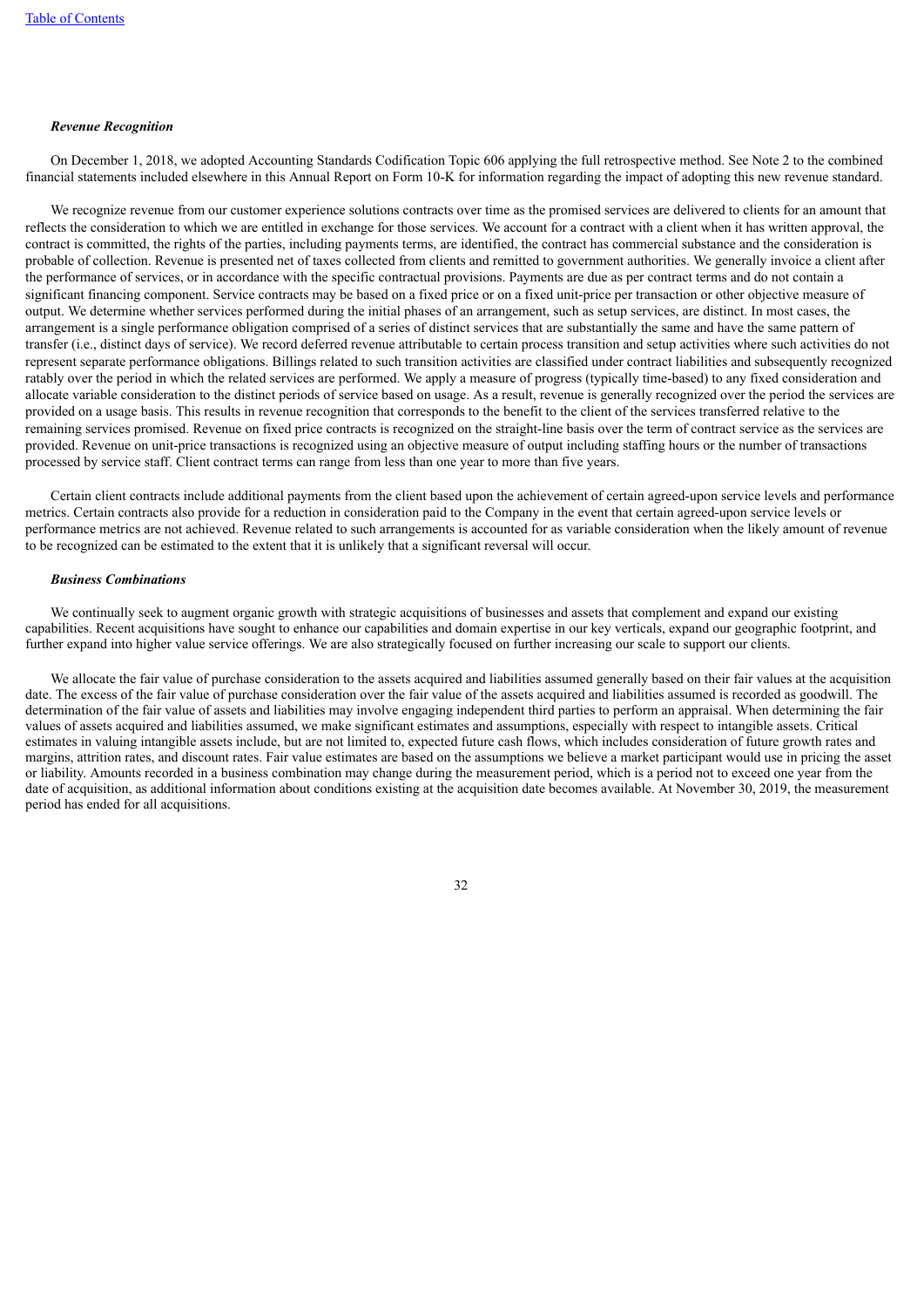#### *Goodwill*

As of November 30, 2020, we had goodwill of \$1,836.1 million recorded on our combined balance sheet. The Company tests goodwill for impairment annually at the reporting unit level in the fiscal fourth quarter or more frequently if events or changes in circumstances indicate that it may be impaired. For purposes of the goodwill impairment test, the Company can elect to perform a quantitative or qualitative analysis. If the qualitative analysis is elected, goodwill is tested for impairment at the reporting unit level by performing a qualitative assessment to determine whether it is more likely than not that the fair value of the reporting unit is less than its carrying value. The factors that are considered in the qualitative analysis include macroeconomic conditions, industry and market considerations, cost factors such as increases in labor, or other costs that would have a negative effect on earnings and cash flows; and other relevant entity-specific events and information.

If we elect to perform or are required to perform a quantitative analysis, then the reporting unit's carrying value is compared to its fair value. The fair value of the reporting unit is estimated using a market approach and an income approach (discounted cash flows). Under the market approach, the Company utilizes the guideline company method, which involves calculating valuation multiples based on operating data from comparable publicly traded companies. Multiples derived from these companies provide an indication of how much a knowledgeable investor in the marketplace would be willing to pay for a company. These multiples are then applied to the operating data to arrive at an indication of value. Under the income approach, the fair value of the reporting unit is based on the present value of estimated future cash flows utilizing a market-based weighted-average cost of capital determined separately for each reporting unit. The assumptions used in the market approach are based on the value of a business through an analysis of revenue and other multiples of guideline companies and recent sales of or offerings by a comparable entity. The assumptions used in the discounted cash flow approach are based on historical and forecasted revenue, operating costs, future economic conditions, a market-based weighted average cost of capital and other relevant factors. Goodwill is considered impaired if the carrying value of the reporting unit exceeds its fair value and the excess is recognized as an impairment loss.

Based on our 2020 impairment assessment, we concluded that no impairment charges were necessary. We have not recorded any impairment charges related to goodwill during the years ended November 30, 2020 and 2019.

#### *Other Intangible Assets*

As of November 30, 2020, we had other intangible assets, net of amortization, of \$799.0 million. This amount consists primarily of \$794.3 million in client relationship intangible assets. As amortizable intangible assets, we evaluate the intangible assets for recoverability on an annual basis or if events or circumstances indicate a possible inability to recover their carrying value, by comparing estimates of undiscounted future cash flows to the carrying values of the related assets. We have not recorded any impairment charges related to other intangible assets during the years ended November 30, 2020 and 2019.

#### *Recently Issued Accounting Pronouncements*

For a summary of recent accounting pronouncements and the anticipated effects on our combined financial statements, see Note 2—Summary of Significant Accounting Policies to the combined financial statements included elsewhere in this Annual Report on Form 10-K.

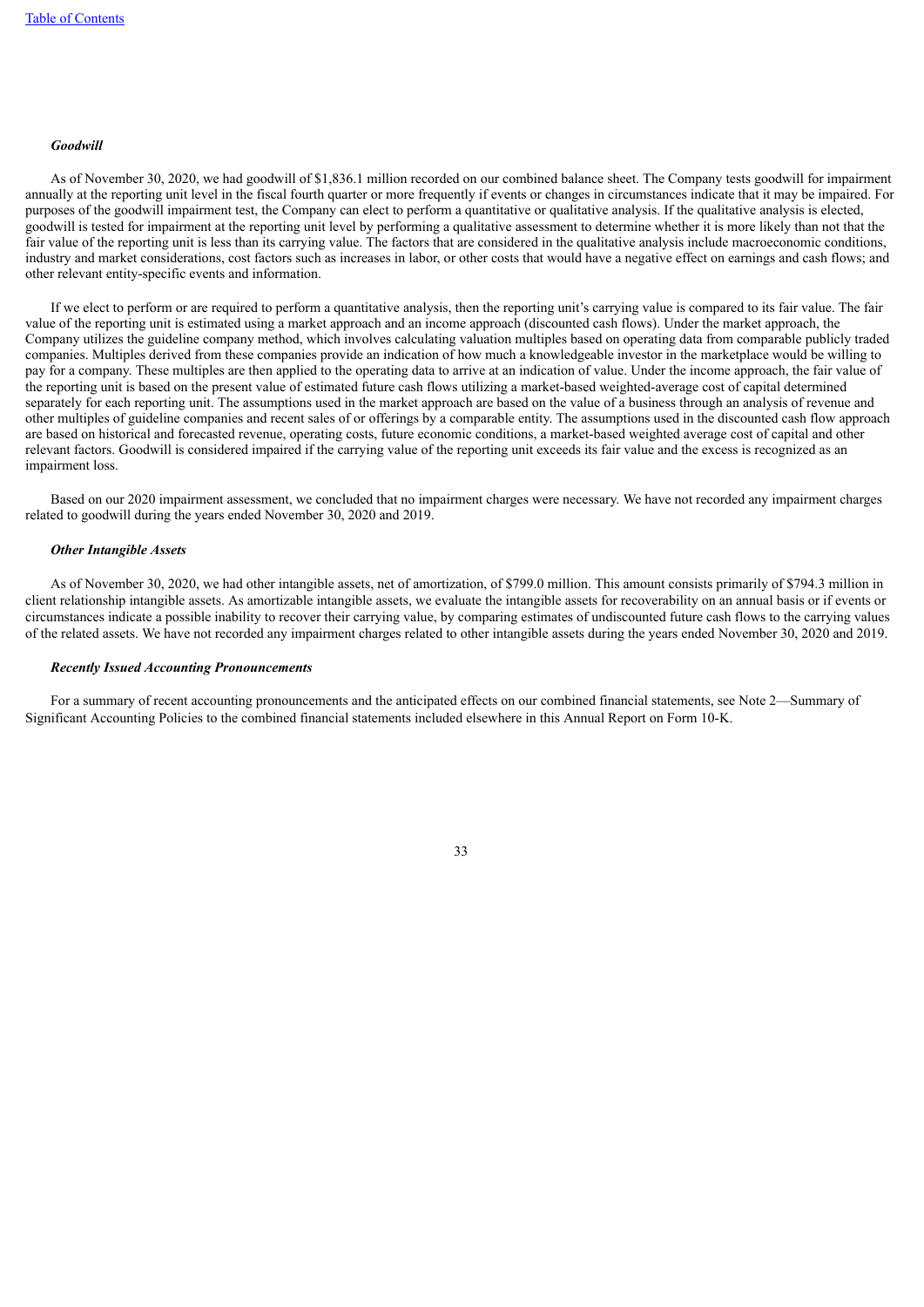# **Results of Operations – Years ended November 30, 2020 and 2019**

|                                                                                         | <b>Fiscal Years Ended November 30,</b> |             |                |             |
|-----------------------------------------------------------------------------------------|----------------------------------------|-------------|----------------|-------------|
|                                                                                         | 2020                                   |             |                | 2019        |
|                                                                                         |                                        |             | (in thousands) |             |
| Revenue                                                                                 |                                        |             |                |             |
| Customer experience services                                                            | \$                                     | 4,698,679   | -S             | 4,687,327   |
| Customer experience services to Parent                                                  |                                        | 20,855      |                | 20,585      |
| Total revenue                                                                           |                                        | 4,719,534   |                | 4,707,912   |
| Cost of revenue                                                                         |                                        |             |                |             |
| Cost of revenue for customer experience services                                        |                                        | 3,044,916   |                | 2,946,664   |
| Cost of revenue related to services to Parent                                           |                                        | 13,093      |                | 12,800      |
| Gross profit                                                                            |                                        | 1,661,525   |                | 1,748,448   |
| Selling, general and administrative expenses                                            |                                        | (1,352,764) |                | (1,454,116) |
| Operating income                                                                        |                                        | 308,761     |                | 294,332     |
| Interest expense (primarily related to borrowings from Parent) and finance charges, net |                                        | (48,313)    |                | (92, 196)   |
| Other income, net                                                                       |                                        | 7,447       |                | 2,280       |
| Income before income taxes                                                              |                                        | 267,895     |                | 204,416     |
| Provision for income taxes                                                              |                                        | (103, 084)  |                | (87,252)    |
| Net income                                                                              |                                        | 164,811     |                | 117,164     |

*Revenue*

|      | <b>Percent Change</b> |      |                       |                                        |
|------|-----------------------|------|-----------------------|----------------------------------------|
| 2020 |                       | 2019 |                       | 2020 to 2019                           |
|      |                       |      |                       |                                        |
|      |                       |      |                       |                                        |
| S    | 1,422,817             |      | 1,283,084             | $10.9\%$                               |
|      | 954,234               |      | 1,142,242             | $(16.5)\%$                             |
|      | 796,324               |      | 763,265               | 4.3 $%$                                |
|      | 712,469               |      | 676,246               | $5.4\%$                                |
|      | 392,686               |      | 369,187               | $6.4\%$                                |
|      | 441,004               |      | 473,888               | $(6.9)\%$                              |
|      | 4,719,534             |      | 4,707,912             | $0.2 \%$                               |
|      |                       |      | (in thousands)<br>- S | <b>Fiscal Years Ended November 30.</b> |

We generate revenue by delivering our customer experience solutions to our clients categorized in the above primary industry verticals. These solutions focus on customer engagement, process optimization, and back-office automation. Included in our revenue is \$20.9 million and \$20.6 million for customer experience solutions that we delivered to SYNNEX during fiscal years 2020 and 2019, respectively.

Our revenue increased 0.2% in fiscal year 2020, compared to fiscal year 2019, primarily due to a net increase in volumes across our key verticals. Revenue from clients in our technology and consumer electronics vertical increased as a result of increased volumes from several hardware and software manufacturing clients, including our largest client in this vertical. Revenue from clients in our communications and media vertical decreased primarily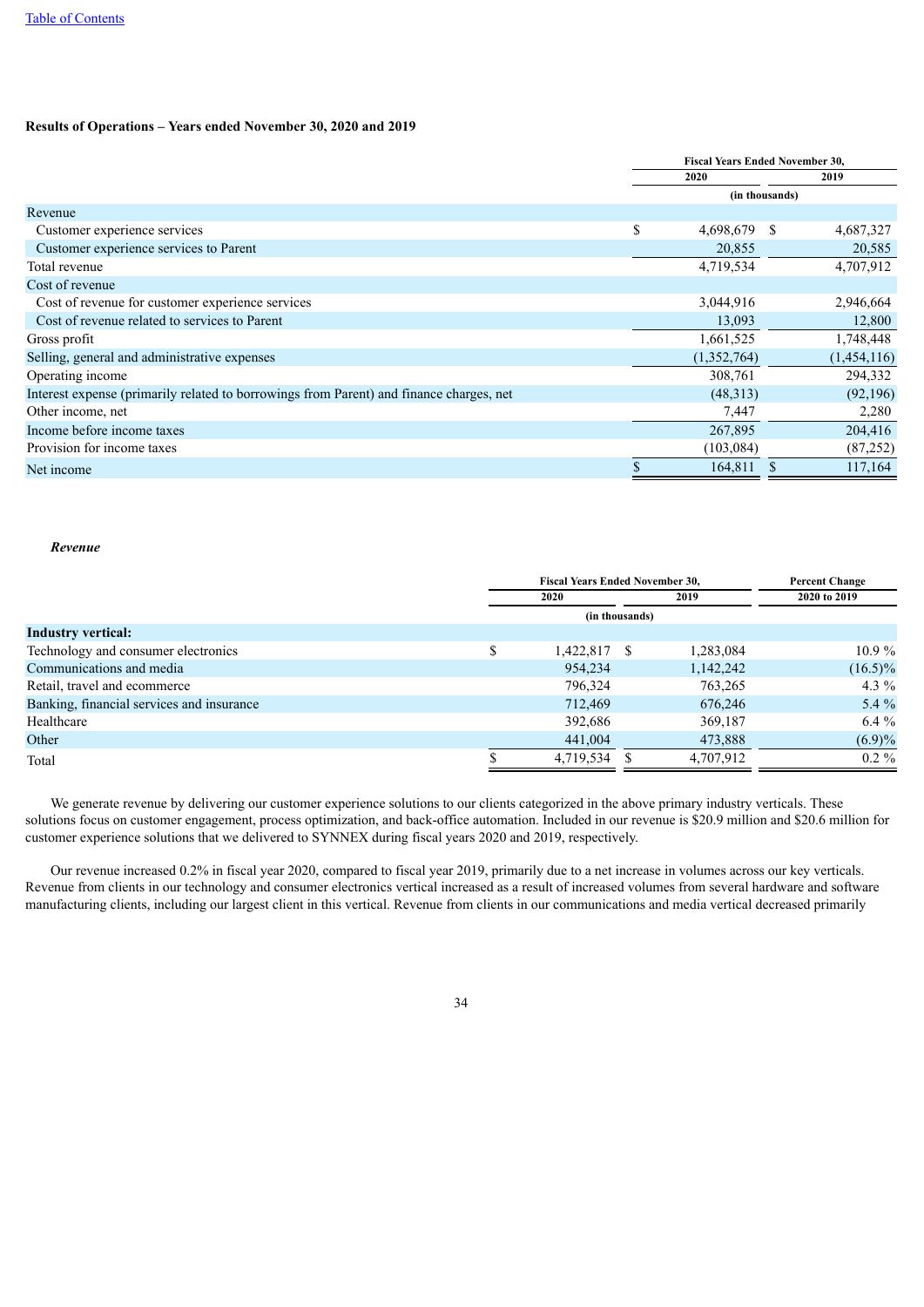due to a decrease in revenues from several clients in this vertical, including our largest communications client, caused by a combination of lower volumes, more services provided from our offshore locations and COVID-19 impacts on our employees' ability to work productively despite client demand. This decrease in communications and media revenues also represents a continuation of our repositioning of our vertical mix to be less reliant on this vertical. Revenue from clients in our retail, travel and ecommerce vertical increased due to increased volume from several retail and ecommerce clients partially offset by reduced volumes from several travel and tourism clients. Revenues from clients in the banking, financial services and insurance vertical increased due to increased volumes from several clients in this vertical. Revenues from clients in our healthcare vertical increased primarily due to an increase in volumes with a few health insurance clients. Revenues from clients in our other vertical decreased, reflecting a decrease in revenues from our largest automotive client and a few other automotive clients, partially offset by growth with a few government clients. The increase in revenues is partially offset by a negative translation effect of foreign currencies of \$20.7 million. The negative foreign currency translation effect on revenue was primarily due to the weakening of the Brazilian real, Australian dollar and Indian Rupee against the U.S. dollar.

## *Cost of Revenue, Gross Profit and Gross Margin Percentage*

|                  | <b>Fiscal Years Ended November 30,</b> | <b>Percent Change</b> |           |              |  |  |  |  |  |
|------------------|----------------------------------------|-----------------------|-----------|--------------|--|--|--|--|--|
|                  | 2020                                   |                       | 2019      | 2020 to 2019 |  |  |  |  |  |
|                  | (\$ in thousands)                      |                       |           |              |  |  |  |  |  |
| Cost of revenue  | 3,058,009                              | w                     | 2,959,464 | $3.3\%$      |  |  |  |  |  |
| Gross profit     | 1.661.525                              |                       | 1,748,448 | $(5.0)\%$    |  |  |  |  |  |
| Gross margin $%$ | $35.2 \%$                              |                       | 37.1%     |              |  |  |  |  |  |

Cost of revenue consists primarily of personnel costs. Gross margins can be impacted by resource location, client mix and pricing, additional lead time for programs to be fully scalable, and transition and initial set-up costs. Additionally, for the year ended November 30, 2020, gross margin was impacted due to COVID-19 by the cost of employees who were unable to work productively during portions of the period and additional costs incurred related to our response to COVID-19.

Our cost of revenue increased by 3.3% in fiscal year 2020 compared to fiscal year 2019, primarily due to the incremental impact of approximately \$75.8 million in COVID-19 related non-productive workforce and other costs and the increase in revenue, partially offset by reductions in employee training, recruiting and transportation costs and a net favorable foreign currency impact of \$3.2 million on the cost of revenue. The net favorable foreign currency impact on the cost of revenue was caused primarily by the weakening of the Indian Rupee, the Brazilian real, the Australian dollar and the Colombian Peso against the U.S. dollar, partially offset by the strengthening of the Philippine Peso against the U.S. dollar.

Our gross profit decreased 5.0% in fiscal year 2020 compared to fiscal year 2019 primarily due to the incremental impact of COVID-19 related nonproductive workforce and other costs, and a net unfavorable foreign currency impact of \$17.5 million on gross profit. In addition, our gross margin was temporarily impacted by decreased productivity as we transitioned some of our employees to work-from-home during the fiscal year. The factors caused our gross margin percentage in fiscal year 2020 to decrease to 35.2% compared to 37.1% in 2019.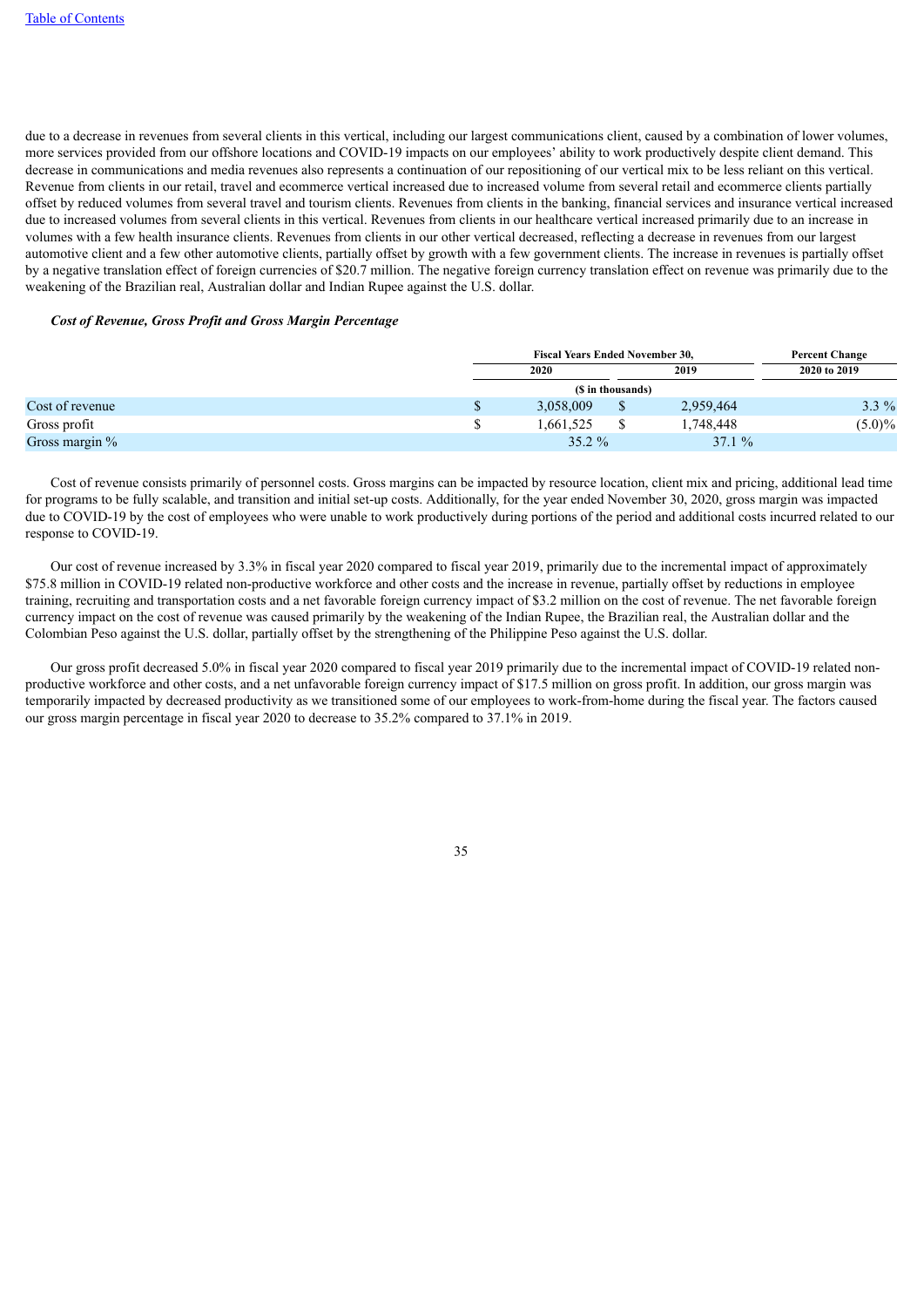## *Selling, General and Administrative Expenses*

|                                              | <b>Fiscal Years Ended November 30.</b> |  |           |              |  |  |  |  |
|----------------------------------------------|----------------------------------------|--|-----------|--------------|--|--|--|--|
|                                              | 2020                                   |  | 2019      | 2020 to 2019 |  |  |  |  |
|                                              | (\$ in thousands)                      |  |           |              |  |  |  |  |
| Selling, general and administrative expenses | .352.764                               |  | 1.454.116 | $(7.0)\%$    |  |  |  |  |
| Percentage of revenue                        | 28.7 %                                 |  | 30.9%     |              |  |  |  |  |

Our selling, general and administrative expenses consist primarily of support personnel costs such as salaries, commissions, bonuses, employee benefits and share-based compensation costs. Selling, general and administrative expenses also include the cost of our global delivery facilities, utility expenses, hardware and software costs related to our technology infrastructure, legal and professional fees, depreciation on our technology and facility equipment, amortization of intangible assets resulting from acquisitions, marketing expenses, acquisition-related transaction and integration expenses and spin-off related expenses.

Our selling, general and administrative expenses decreased in fiscal year 2020 compared to 2019 due to a decrease in acquisition-related and integration expenses of \$42.5 million, a decrease in amortization of intangible assets included in selling, general and administrative expenses of \$19.3 million, a decrease in depreciation expense included in selling, general and administrative expenses of \$12.1 million, reductions in various cost areas as a result of our response to COVID-19 and increased cost efficiencies related to Convergys acquisition synergies. The decreases were partially offset by incremental COVID-19 costs of approximately \$10.3 million and spin-off related expenses of \$9.5 million. These factors resulted in a net decrease in selling, general and administrative expenses as a percentage of revenue in comparison to the prior fiscal year.

## *Operating Income*

|                  | <b>Fiscal Years Ended November 30,</b> | <b>Percent Change</b> |         |              |
|------------------|----------------------------------------|-----------------------|---------|--------------|
|                  | 2020                                   |                       | 2019    | 2020 to 2019 |
|                  | (\$ in thousands)                      |                       |         |              |
| Operating income | 308,761                                |                       | 294,332 | 4.9 $%$      |
| Operating margin | $6.5\%$                                |                       | $6.3\%$ |              |

Our operating income and operating margin increased during fiscal year 2020 compared to fiscal year 2019, primarily due to decreased selling, general and administrative expenses slightly offset by a decrease in gross margin, due to certain impacts from COVID-19 related non-productive workforce and other costs.

#### *Interest Expense and Finance Charges, Net*

|                                           | <b>Fiscal Years Ended November 30,</b> |  |          |              |  |  |  |  |
|-------------------------------------------|----------------------------------------|--|----------|--------------|--|--|--|--|
|                                           | 2020                                   |  | 2019     | 2020 to 2019 |  |  |  |  |
|                                           | (S in thousands)                       |  |          |              |  |  |  |  |
| Interest expense and finance charges, net | 48.313                                 |  | 92,196   | $(47.6)\%$   |  |  |  |  |
| Percentage of revenue                     | $.0\%$                                 |  | $2.0 \%$ |              |  |  |  |  |

Amounts recorded in interest expense and finance charges, net, consist primarily of interest on borrowings from SYNNEX. Net interest expense on borrowings from and to SYNNEX was \$48.6 million in fiscal year 2020 compared to \$93.3 million in fiscal year 2019.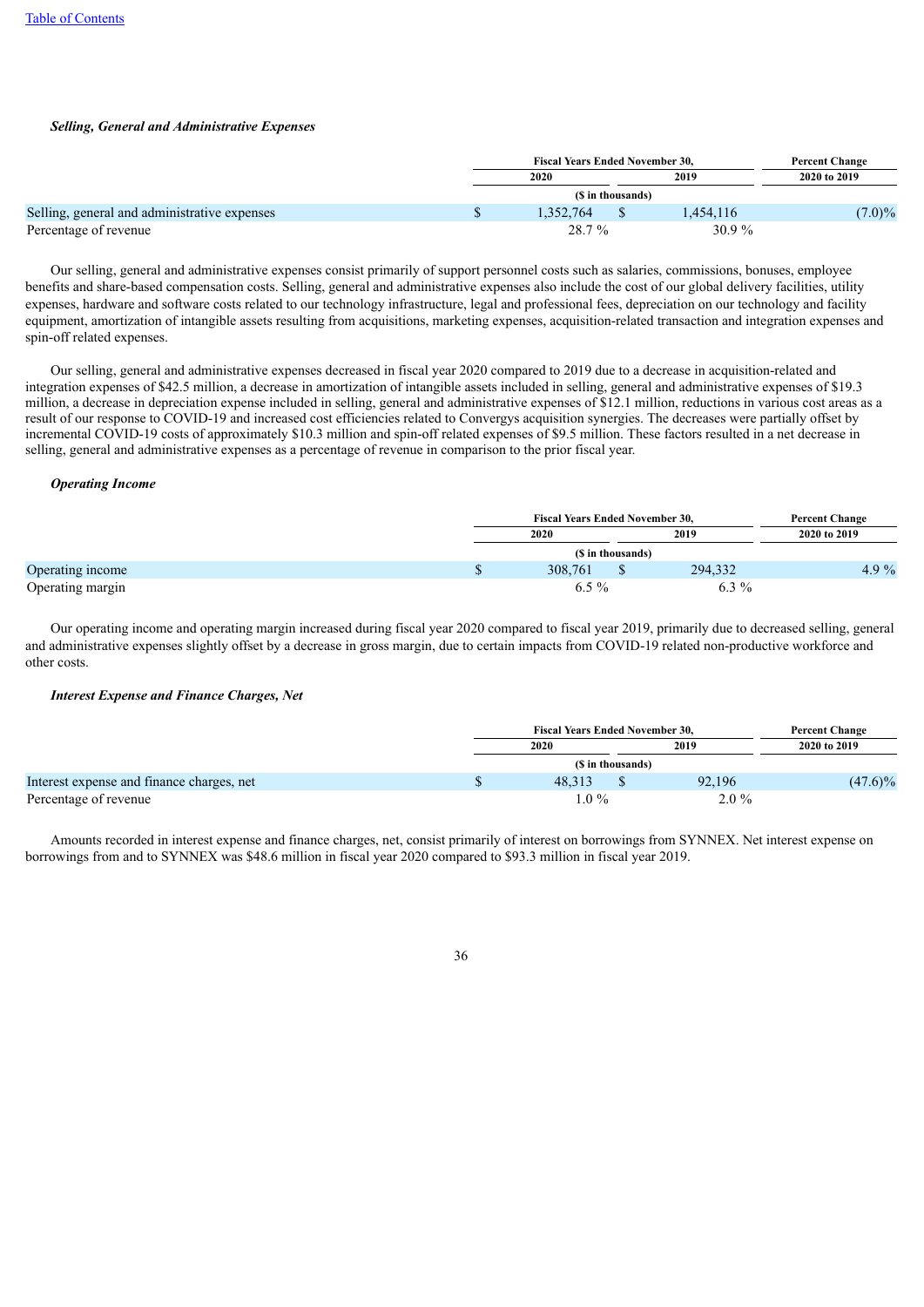The decrease in our interest expense and finance charges, net in fiscal year 2020 compared to fiscal year 2019, reflects the decrease in interest expense on borrowings from and to SYNNEX due to the reduction in outstanding borrowings and a reduction in LIBOR-based interest rates. Interest expense associated with our new third-party borrowings was not material during fiscal year 2020 due to the funding occurring on November 30, 2020.

#### *Other Income, Net*

|                       | <b>Fiscal Years Ended November 30,</b> |  |         |              |  |  |  |
|-----------------------|----------------------------------------|--|---------|--------------|--|--|--|
|                       | 2020                                   |  | 2019    | 2020 to 2019 |  |  |  |
|                       | (\$ in thousands)                      |  |         |              |  |  |  |
| Other income, net     | 7.447                                  |  | 2,280   | 226.6 %      |  |  |  |
| Percentage of revenue | $0.2 \%$                               |  | $0.1\%$ |              |  |  |  |

Amounts recorded as other income, net include foreign currency transaction gains and losses, other than cash flow hedges, investment gains and losses, non-service component of pension costs, and other non-operating gains and losses.

Other income, net in fiscal year 2020 was \$7.4 million compared to \$2.3 million in fiscal year 2019. The increase in other income, net was due to the favorable resolution of a previously recognized tax indemnity obligation in 2020 and an increase in net foreign currency gains.

#### *Provision for Income Taxes*

|                                          | <b>Fiscal Years Ended November 30.</b> |  |        |              |  |  |  |  |
|------------------------------------------|----------------------------------------|--|--------|--------------|--|--|--|--|
|                                          | 2020                                   |  | 2019   | 2020 to 2019 |  |  |  |  |
|                                          | (\$ in thousands)                      |  |        |              |  |  |  |  |
| Provision for income taxes               | 103.084                                |  | 87.252 | 18.1 %       |  |  |  |  |
| Percentage of income before income taxes | $38.5 \%$                              |  | 42.7 % |              |  |  |  |  |

Income taxes consist of our current and deferred tax expense resulting from our income earned in domestic and international jurisdictions. Although we have been included in the consolidated tax returns of SYNNEX in certain jurisdictions, our tax provisions included herein has been recorded as if we had filed our taxes on a stand-alone basis. Income taxes were negatively impacted due to limits to deductions which we do not expect post-separation.

Our provision for income taxes increased for the fiscal year ended November 30, 2020 compared to November 30, 2019 due to the increase in our income before taxes.

Provision for income taxes for the fiscal years 2020 and 2019 was increased by an adjustment of \$26.8 million and \$23.8 million, respectively, to reflect the hypothetical tax impact if Concentrix was not part of SYNNEX' U.S. consolidated group and thereby suffered a much higher U.S. foreign tax credit limitation.

The effective tax rate for fiscal year ended November 30, 2020 decreased compared to the effective tax rate for the fiscal year ended November 30, 2019 due to increased tax expense recorded in the fiscal year ended November 30, 2019 resulting from an increase in reserves for uncertain tax positions and an increased provision for the transition tax related to mandatory repatriation under the Tax Cuts and Jobs Act (the "TCJA").

See Note 14—Income Taxes to the combined financial statements included elsewhere in this Annual Report on Form 10-K for further details.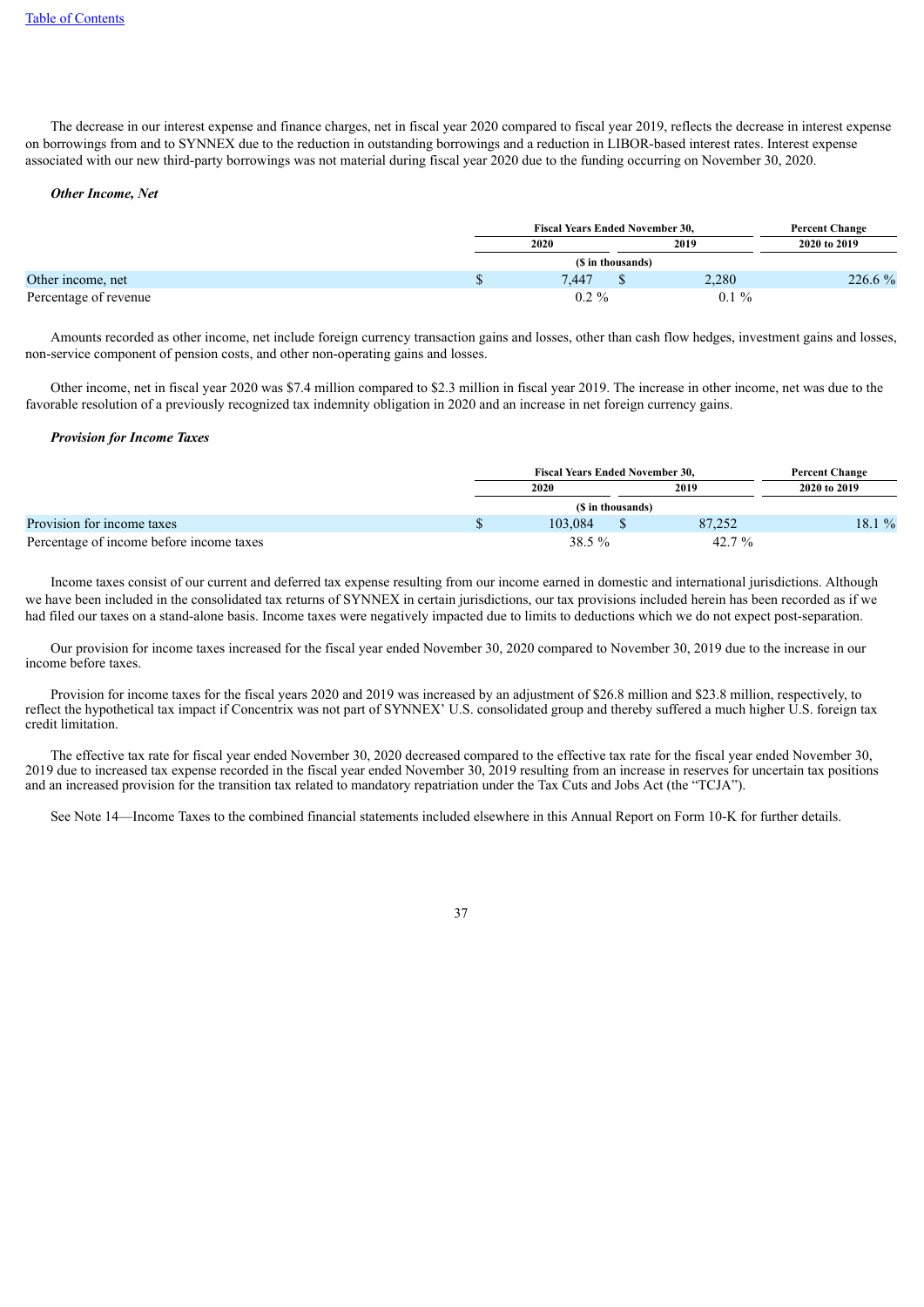# *Certain non-GAAP financial information*

In addition to disclosing financial results that are determined in accordance with GAAP, we also disclose certain non-GAAP financial information, including:

- Revenue in constant currency, which is revenue adjusted for the translation effect of foreign currencies so that certain financial results can be viewed without the impact of fluctuations in foreign currency exchange rates, thereby facilitating period-to-period comparisons of our business performance. Revenue in constant currency is calculated by translating the revenue of each fiscal year in the billing currency using their comparable prior year's currency conversion rate. Generally, when the dollar either strengthens or weakens against other currencies, the growth at constant currency rates or adjusting for currency will be higher or lower than growth reported at actual exchange rates.
- Non-GAAP operating income, which is operating income, adjusted to exclude acquisition-related and integration expenses, including related restructuring costs, spin-off related expenses, amortization of intangible assets and share-based compensation.
- Non-GAAP operating margin, which is non-GAAP operating income, as defined above, divided by revenue.
- Adjusted earnings before interest, taxes, depreciation, and amortization, or adjusted EBITDA, which is non-GAAP operating income, as defined above, plus depreciation.
- Adjusted EBITDA margin, which is adjusted EBITDA, as defined above, divided by revenue.
- Non-GAAP net income, which is net income excluding the tax effected impact of acquisition-related and integration expenses, including related restructuring costs, spin-off related expenses, amortization of intangible assets and share-based compensation.
- Free cash flow, which is cash flows from operating activities less capital expenditures. We believe that free cash flow is a meaningful measure of cash flows since capital expenditures are a necessary component of ongoing operations. However, free cash flow has limitations because it does not represent the residual cash flow available for discretionary expenditures. For example, free cash flow does not incorporate payments for business acquisitions.

We believe that providing this additional information is useful to the reader to better assess and understand our base operating performance, especially when comparing results with previous periods and for planning and forecasting in future periods, primarily because management typically monitors the business adjusted for these items in addition to GAAP results. Management also uses these non-GAAP measures to establish operational goals and, in some cases, for measuring performance for compensation purposes. These non-GAAP financial measures exclude amortization of intangible assets. Our acquisition activities have resulted in the recognition of intangible assets, which consist primarily of client relationships, technology and trade names. Finite-lived intangible assets are amortized over their estimated useful lives and are tested for impairment when events indicate that the carrying value may not be recoverable. The amortization of intangible assets is reflected in our statements of operations. Although intangible assets contribute to our revenue generation, the amortization of intangible assets does not directly relate to the services performed for our clients. Additionally, intangible asset amortization expense typically fluctuates based on the size and timing of our acquisition activity. Accordingly, we believe excluding the amortization of intangible assets, along with the other non-GAAP adjustments which neither relate to the ordinary course of our business nor reflect our underlying business performance, enhances our and our investors' ability to compare our past financial performance with its current performance and to analyze underlying business performance and trends. Intangible asset amortization excluded from the related non-GAAP financial measure represents the entire amount recorded within our GAAP financial statements, and the revenue generated by the associated intangible assets has not been excluded from the related non-GAAP financial measure. Intangible asset amortization is excluded from the related non-GAAP financial measure because the amortization, unlike the related revenue, is not affected by operations of any particular period unless an intangible asset becomes impaired or the estimated useful life of an intangible asset is revised. These non-GAAP financial measures also exclude share-based compensation expense. Given the subjective assumptions and the variety of award types that companies can use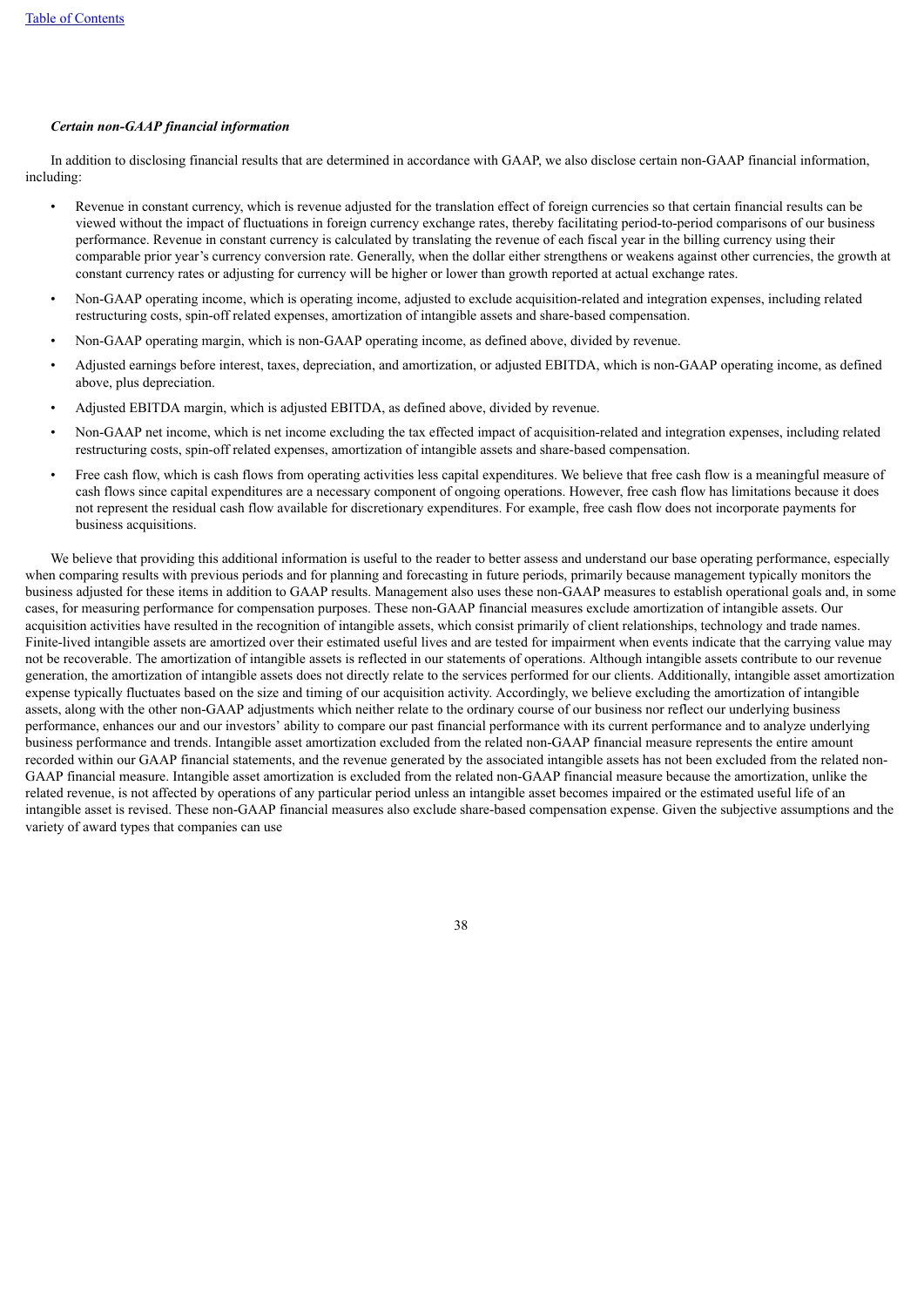when calculating share-based compensation expense, management believes this additional information allows investors to make additional comparisons between our operating results and those of our peers. As these non-GAAP financial measures are not calculated in accordance with GAAP, they may not necessarily be comparable to similarly titled measures employed by other companies. These non-GAAP financial measures should not be considered in isolation or as a substitute for the comparable GAAP measures and should be used as a complement to, and in conjunction with, data presented in accordance with GAAP.

|                                                                                                                     |                    | <b>Fiscal Years Ended November 30,</b> |                    |           |
|---------------------------------------------------------------------------------------------------------------------|--------------------|----------------------------------------|--------------------|-----------|
|                                                                                                                     |                    | 2020                                   |                    | 2019      |
| Revenue                                                                                                             | $\mathbf S$        | 4,719,534                              | \$                 | 4,707,912 |
| Foreign currency translation                                                                                        |                    | 20,741                                 |                    |           |
| Revenue in constant currency                                                                                        | $\mathbf S$        | 4,740,275                              | \$                 | 4,707,912 |
| Operating income                                                                                                    | \$                 | 308,761                                | \$                 | 294,332   |
| Acquisition-related and integration expenses                                                                        |                    | 27,982                                 |                    | 70,473    |
| Spin-off related expenses                                                                                           |                    | 9,483                                  |                    |           |
| Amortization of intangibles                                                                                         |                    | 147,283                                |                    | 166,606   |
| Share-based compensation                                                                                            |                    | 15,914                                 |                    | 10,554    |
| Non-GAAP operating income                                                                                           | $\mathbf{\hat{S}}$ | 509,423                                | $\mathbf{\hat{S}}$ | 541,965   |
| Net income                                                                                                          | \$                 | 164,811                                | \$                 | 117,164   |
| Interest expense and finance charges, net                                                                           |                    | 48,313                                 |                    | 92,196    |
| Provision for income taxes                                                                                          |                    | 103,084                                |                    | 87,252    |
| Other income, net                                                                                                   |                    | (7, 447)                               |                    | (2,280)   |
| Acquisition-related and integration expenses                                                                        |                    | 27,982                                 |                    | 70,473    |
| Spin-off related expenses                                                                                           |                    | 9,483                                  |                    |           |
| Amortization of intangibles                                                                                         |                    | 147,283                                |                    | 166,606   |
| Share-based compensation                                                                                            |                    | 15,914                                 |                    | 10,554    |
| Depreciation (excluding accelerated depreciation included in acquisition-related and integration expenses<br>above) |                    | 129,126                                |                    | 134,823   |
| <b>Adjusted EBITDA</b>                                                                                              | $\mathbf{\hat{S}}$ | 638,549                                | $\mathbb{S}$       | 676,788   |
| Operating margin                                                                                                    |                    | $6.5\%$                                |                    | $6.3\%$   |
| Non-GAAP operating margin                                                                                           |                    | 10.8%                                  |                    | 11.5%     |
| Adjusted EBITDA margin                                                                                              |                    | 13.5 %                                 |                    | 14.4 %    |
| Net income                                                                                                          | \$                 | 164,811                                | \$                 | 117,164   |
| Acquisition-related and integration expenses                                                                        |                    | 27,982                                 |                    | 70,473    |
| Spin-off related expenses                                                                                           |                    | 9,483                                  |                    |           |
| Amortization of intangibles                                                                                         |                    | 147,283                                |                    | 166,606   |
| Share-based compensation                                                                                            |                    | 15,914                                 |                    | 10,554    |
| Income taxes related to the above $(1)$                                                                             |                    | (49,010)                               |                    | (60, 118) |
| Non-GAAP net income                                                                                                 | $\mathbf{\hat{S}}$ | 316,463                                | \$                 | 304,679   |

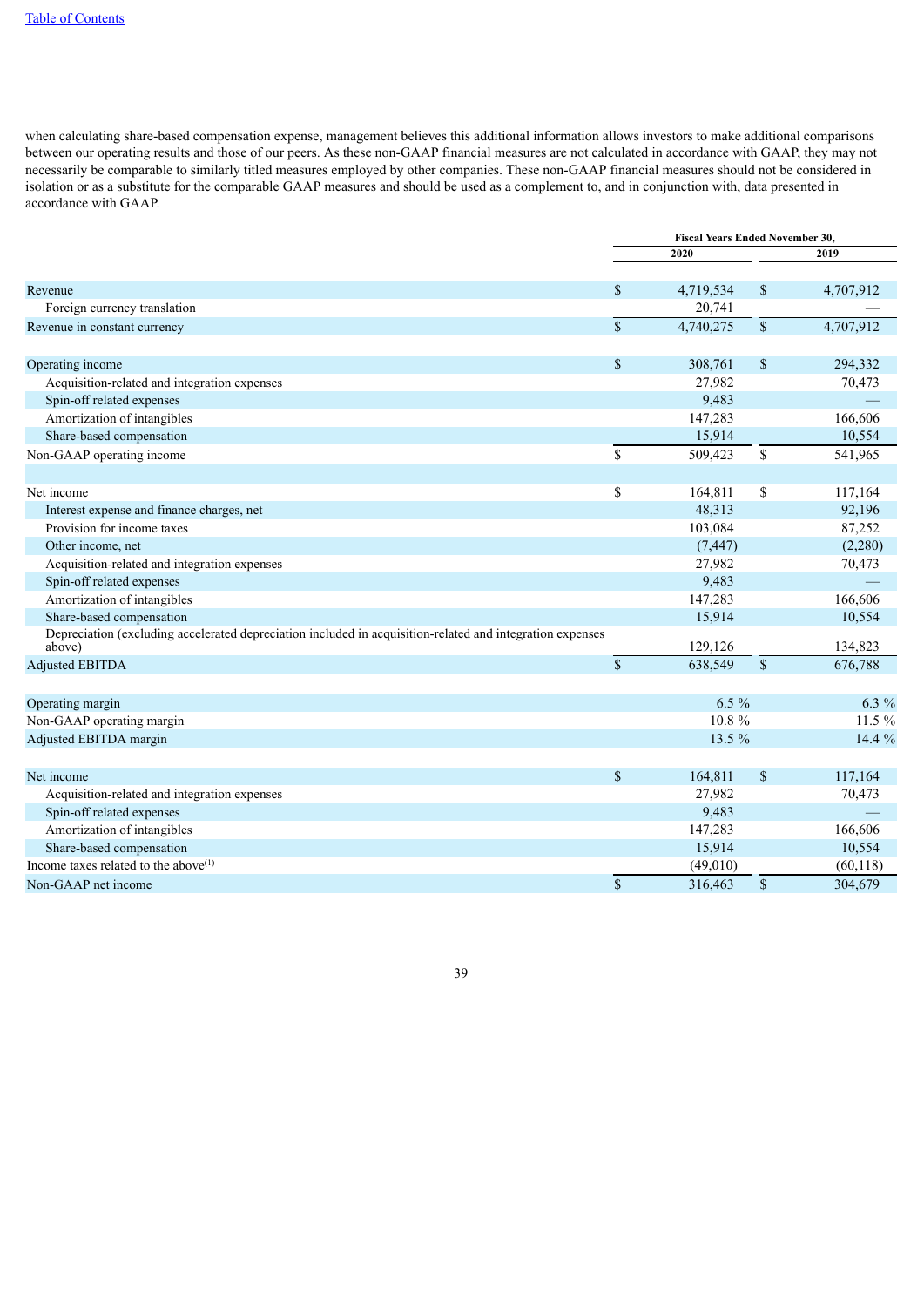|                                              | <b>Fiscal Years Ended November 30,</b> |  |        |  |
|----------------------------------------------|----------------------------------------|--|--------|--|
|                                              | 2020                                   |  | 2019   |  |
| Basic and Diluted EPS <sup>(1)</sup>         | 3.19                                   |  | 2.27   |  |
| Acquisition-related and integration expenses | 0.54                                   |  | 1.37   |  |
| Spin-off related expenses                    | 0.18                                   |  |        |  |
| Amortization of intangibles                  | 2.85                                   |  | 3.23   |  |
| Share-based compensation                     | 0.31                                   |  | 0.20   |  |
| Income taxes related to the above $(2)$      | (0.94)                                 |  | (1.17) |  |
| Non-GAAP Basic and Diluted EPS $(1)$         | 6.13                                   |  | 5.90   |  |

Weighted average number of shares used for both basic and diluted EPS is based on the number of common shares issued and outstanding in connection with the spin-off of 51.6 million for both periods presented. (1)

The tax effect of taxable and deductible non-GAAP adjustments was calculated using the tax-deductible portion of the expenses and applying the entity-specific, statutory tax rates applicable to each item during the respective fiscal years.  $(2)$ 

#### **Client Concentration**

Our largest client accounted for 11.5% and 10.4% of our revenues in fiscal years 2020 and 2019, respectively. The revenues that we recognize from this client are earned under multiple contracts and statements of work. No other client accounted for more than 10% of our revenues in 2020 or 2019.

## **Liquidity and Capital Resources**

Our primary uses of cash are working capital, capital expenditures to expand our delivery footprint and enhance our technology solutions, and acquisitions. Our financing needs for these uses of cash have been a combination of operating cash flows and related party borrowings from SYNNEX and third-party debt arrangements entered into in connection with the spin-off. Our working capital needs are primarily to finance accounts receivable. When our revenues are increasing, our net investment in working capital typically increases. Conversely, when revenue is decreasing, our net investment in working capital typically decreases. To increase our market share and better serve our clients, we may further expand our operations through investments or acquisitions. We expect that such expansion would require an initial investment in working capital, personnel, facilities, and operations. These investments or acquisitions would likely be funded primarily with our existing cash and cash equivalents, available liquidity, including capacity on our debt arrangements, or the issuance of securities.

#### *Debt Arrangements*

In connection with the spin-off, we entered into two third-party debt arrangements. On October 16, 2020, we entered into a new senior secured credit facility, which provides for the extension of revolving loans of up to \$600 million (the "Revolver") and term loan borrowings of up to \$900 million (the "Term Loan" and, together with the Revolver, the "Credit Facility"). On October 30, 2020, we entered into a new \$350 million accounts receivable securitization facility (the "Securitization Facility") pursuant to certain agreements, including a receivables financing agreement and a receivables purchase agreement.

On November 30, 2020, in connection with the spin-off, we incurred \$900 million of initial Term Loan borrowings under the Credit Facility and \$250 million of borrowings under the Securitization Facility. Substantially all of the proceeds from such indebtedness, net of debt issuance costs, were transferred to SYNNEX on November 30, 2020 to eliminate debt owed by the Company to SYNNEX and in exchange for the contribution of certain Company trademarks from SYNNEX to the Company. We had no outstanding borrowings on the Revolver as of November 30, 2020.

The Credit Facility matures on November 30, 2025. The outstanding principal amount of the Term Loan is payable in quarterly installments of \$11.25 million commencing on May 31, 2021, with the unpaid balance due in full on the maturity date. We may prepay the loans under the Credit Facility at any time without penalty, other than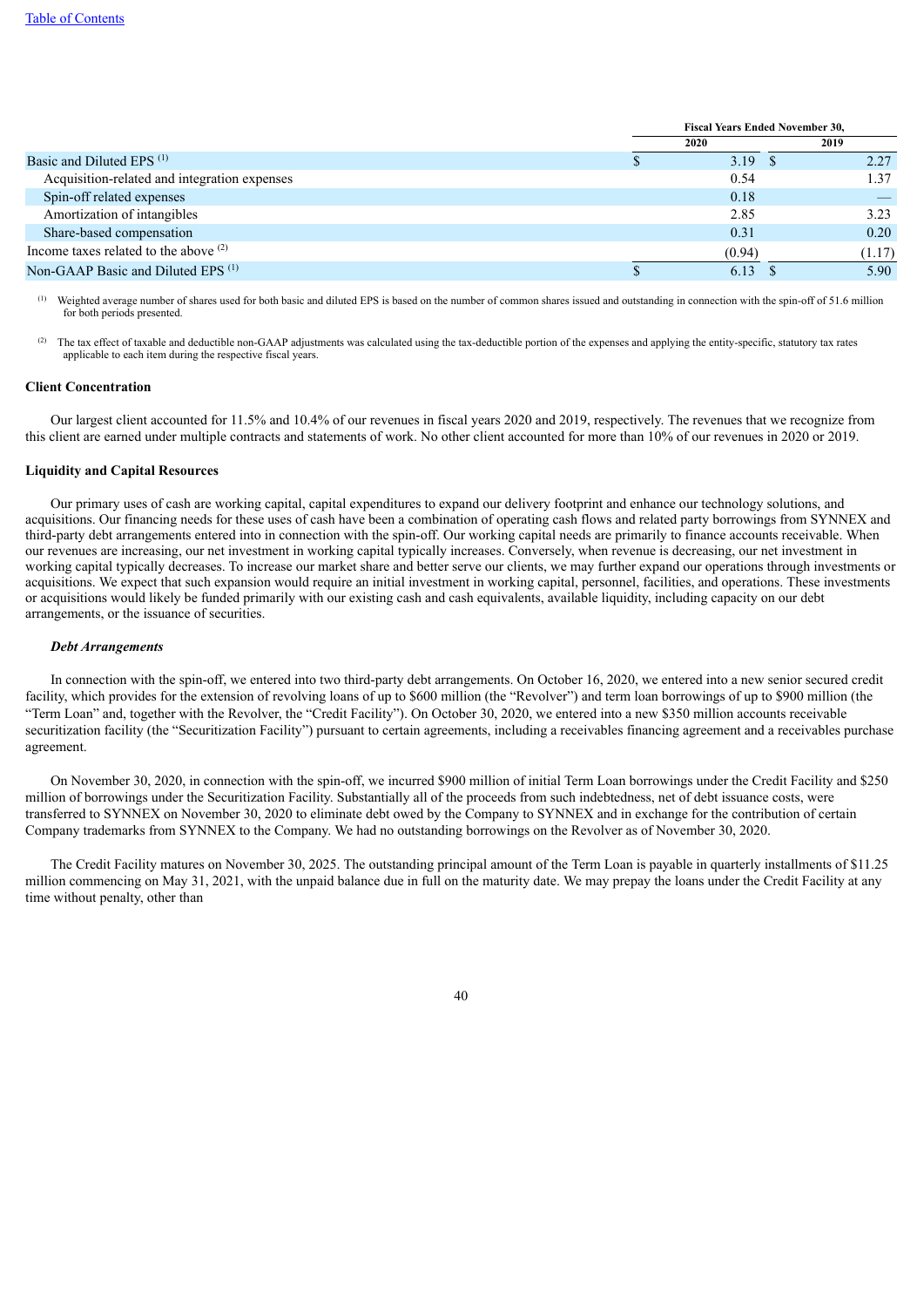breakage fees. We may request, subject to obtaining commitments from any participating lenders and certain other conditions, incremental commitments to increase the amount of the Revolver or Term Loan available under the Credit Facility in an aggregate principal amount equal to \$450.0 million, plus an additional amount, so long as after giving effect to the incurrence of such additional amount, our pro forma first lien leverage ratio (as defined in the Credit Facility) would not exceed 3.00 to 1.00.

Obligations under the Credit Facility are secured by substantially all of the assets of Concentrix and certain of its U.S. subsidiaries and are guaranteed by certain of its U.S. subsidiaries.

Borrowings under the Revolver and the Term Loan bear interest, in the case of LIBOR rate loans, at a per annum rate equal to the applicable LIBOR rate (but not less than 0.25%), plus an applicable margin, which ranges from 1.25% to 2.25%, based on our consolidated leverage ratio. Borrowings under the Credit Facility that are not LIBOR rate loans bear interest at a per annum rate equal to (i) the greatest of (a) the Federal Funds Rate in effect on such day plus 1/2 of 1.0%, (b) the rate of interest last publicly announced by Bank of America as its "prime rate" and (c) the LIBOR rate plus 1.0%, plus (ii) an applicable margin, which ranges from 0.25% to 1.25%, based on our consolidated leverage ratio. Commitments under the Revolver are subject to a commitment fee on the unused portion of the Revolver, which fee ranges from 25 to 45 basis points, based on our consolidated leverage ratio.

The Credit Facility contains various loan covenants that restrict the ability of Concentrix and its subsidiaries to take certain actions, including incurrence of indebtedness, creation of liens, mergers or consolidations, dispositions of assets, repurchase or redemption of capital stock, making certain investments, entering into certain transactions with affiliates or changing the nature of our business. In addition, the Credit Facility contains financial covenants that require us to maintain at the end of each fiscal quarter commencing with the quarter ending February 28, 2021, (i) a consolidated leverage ratio (as defined in the Credit Facility) not to exceed 3.75 to 1.0 and (ii) a consolidated interest coverage ratio (as defined in the Credit Facility) equal to or greater than 3.00 to 1.0. The Credit Facility also contains various customary events of default, including payment defaults, defaults under certain other indebtedness, and a change of control of Concentrix.

The Securitization Facility has an initial termination date of October 28, 2022. Under the Securitization Facility, Concentrix and certain of its U.S. based subsidiaries sell or otherwise transfer all of their accounts receivable to a special purpose bankruptcy-remote subsidiary of Concentrix that grants a security interest in the receivables to the lenders in exchange for available borrowings of up to \$350 million. Borrowing availability under the Securitization Facility may be limited by our accounts receivables balances, changes in the credit ratings of our clients comprising the receivables, client concentration levels in the receivables, and certain characteristics of the accounts receivable being transferred (including factors tracking performance of the accounts receivable over time).

Borrowings under the Securitization Facility bear interest with respect to loans that are funded through the issuance of commercial paper at the applicable commercial paper rate plus a spread of 1.05% and, otherwise, at a per annum rate equal to the applicable LIBOR rate plus a spread of 1.15%. We are also obligated to pay a monthly undrawn fee that ranges from 30 to 37.5 basis points based on the portion of the Securitization Facility that is undrawn.

The Securitization Facility contains various affirmative and negative covenants, including a consolidated leverage ratio covenant that is consistent with the Credit Facility and customary events of default, including payment defaults, defaults under certain other indebtedness, a change in control of Concentrix, and certain events negatively affecting the overall credit quality of the transferred accounts receivable.

As of November 30, 2020, we were in compliance with the debt covenants related to our debt arrangements.

Prior to the spin-off, our primary source of financing was intercompany borrowings from SYNNEX. At November 30, 2019, the outstanding borrowings from SYNNEX totaled \$1,721.2 million. All outstanding borrowings with SYNNEX were settled on November 30, 2020 through payment of proceeds from our third-party debt arrangements and a capital contribution from SYNNEX.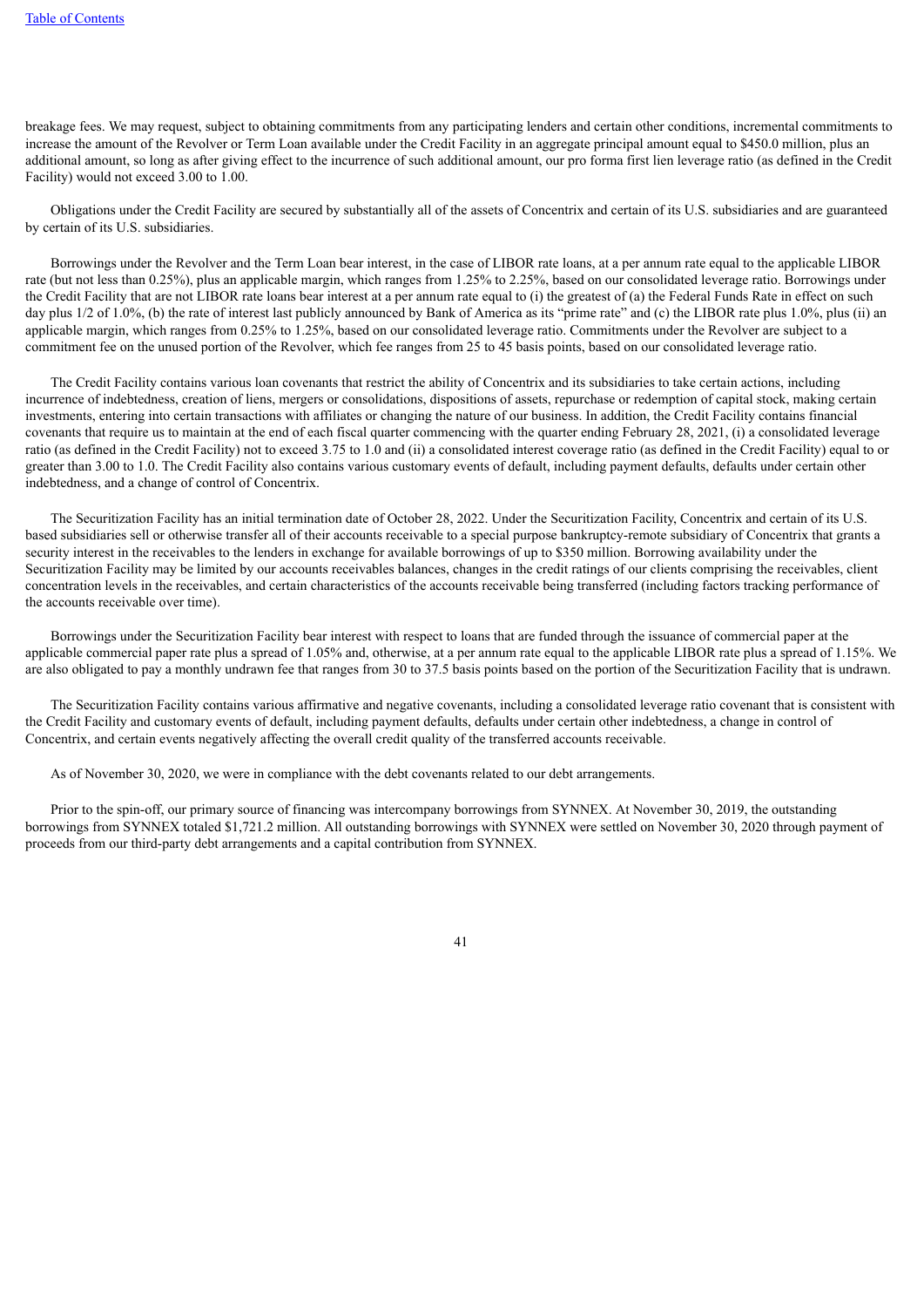## *Cash Flows – Years ended November 30, 2020 and 2019*

The following summarizes our cash flows for the years ended November 30, 2020 and 2019, as reported in our combined statement of cash flows in the accompanying combined financial statements.

|                                                                               | <b>Fiscal Year Ended November 30.</b> |                   |  |            |
|-------------------------------------------------------------------------------|---------------------------------------|-------------------|--|------------|
|                                                                               |                                       | 2020              |  | 2019       |
|                                                                               |                                       | (\$ in thousands) |  |            |
| Net cash provided by operating activities                                     | S                                     | 507,614 \$        |  | 449,736    |
| Net cash used in investing activities                                         |                                       | (109, 216)        |  | (151, 014) |
| Net cash used in financing activities                                         |                                       | (335, 224)        |  | (339, 639) |
| Effect of exchange rate changes on cash, cash equivalents and restricted cash |                                       | 9,663             |  | (3, 453)   |
| Net increase (decrease) in cash, cash equivalents and restricted cash         |                                       | 72,837 \$         |  | (44,370)   |
| Cash, cash equivalents and restricted cash at beginning of year               |                                       | 83,514            |  | 127,884    |
| Cash, cash equivalents and restricted cash at end of year                     |                                       | 156,351           |  | 83,514     |

## *Operating Activities*

Net cash provided by operating activities was \$507.6 million in fiscal year 2020, primarily generated from our net income of \$164.8 million and adjustments for non-cash items. Adjustments for non-cash items primarily consist of \$276.6 million of depreciation and amortization expense, \$17.2 million of hypothetical current tax expense recorded for separate tax return basis presentation and share-based compensation of \$15.6 million.

Net cash provided by operating activities was \$449.7 million in fiscal year 2019, primarily generated from our net income of \$117.2 million and adjustments for non-cash items. Adjustments for non-cash items primarily consist of \$305.8 million of depreciation and amortization expense, \$33.4 million of hypothetical current tax expense recorded for separate tax return basis presentation and share-based compensation of \$10.4 million.

#### *Investing Activities*

Net cash used in investing activities in fiscal year 2020 was \$109.2 million, primarily for capital expenditures of \$171.3 million to support our growth offset by proceeds of \$67.7 million from loan of non-Concentrix subsidiary of Parent as part of its centralized treasury operations and \$5.6 million of acquisition-related payments.

Net cash used in investing activities in fiscal year 2019 was \$151.0 million, primarily for capital expenditures of \$111.1 million to support our growth, \$30.4 million loan to non-Concentrix subsidiary of Parent as part of its centralized treasury operations and \$9.4 million of acquisition-related payments.

# *Financing Activities*

Net cash used in financing activities in fiscal year 2020 was \$335.2 million, consisting of third-party borrowings of \$900 million under the Credit Facility and \$250 million under the Securitization Facility, more than offset by \$1,476.7 million in repayments on borrowings from SYNNEX and debt issuance costs related to these facilities.

Net cash used in financing activities in fiscal year 2019 was \$339.6 million, consisting of \$191.6 million in repayments on borrowings from SYNNEX and \$148.0 million to redeem the convertible debentures assumed in the Convergys acquisition.

We believe our current cash balances and credit availability are enough to support our operating activities for at least the next twelve months.

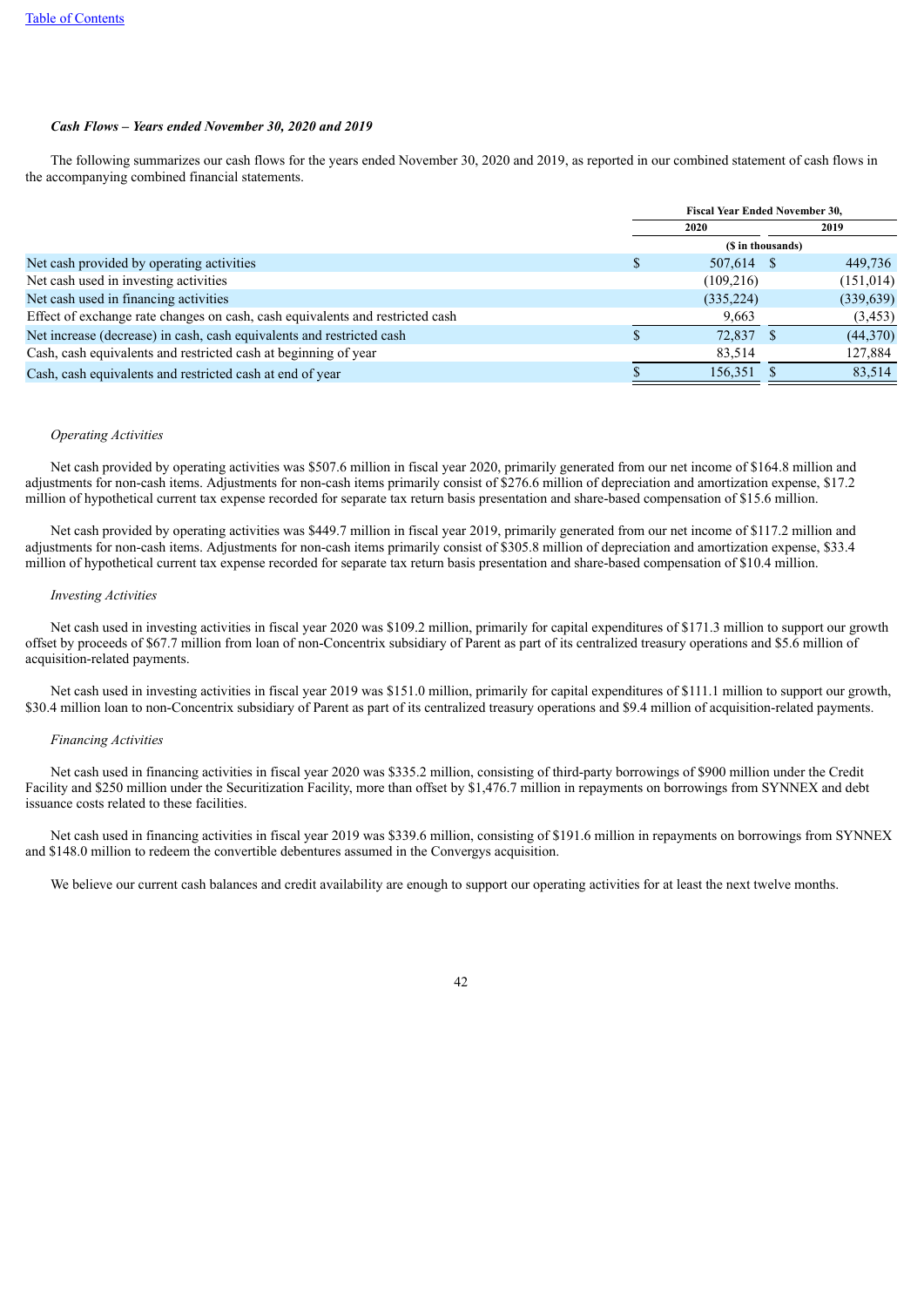## *Free Cash Flow (a non-GAAP measure)*

|                                           |      | <b>Fiscal Year Ended November 30,</b> |  |            |  |
|-------------------------------------------|------|---------------------------------------|--|------------|--|
|                                           | 2020 |                                       |  | 2019       |  |
|                                           |      | (\$ in thousands)                     |  |            |  |
| Net cash provided by operating activities |      | 507.614                               |  | 449,736    |  |
| Purchases of property and equipment       |      | (171.332)                             |  | (111, 122) |  |
| Free cash flow (a non-GAAP measure)       |      | 336,282                               |  | 338,614    |  |

Our free cash flow was \$336.3 million in fiscal year 2020, compared to \$338.6 million in fiscal year 2019. The decrease in free cash flow in fiscal year 2020 primarily reflects increased net cash provided by operating activities as a result of the increase in net income, more than offset by an increase in capital expenditures to support our growth.

#### *Capital Resources*

As of November 30, 2020, we had total liquidity of \$853 million, which includes undrawn capacity of \$600 million on the Credit Facility, undrawn capacity of \$100 million on the Securitization Facility and cash and cash equivalents.

Our cash and cash equivalents totaled \$152.7 million and \$79.7 million as of November 30, 2020 and 2019, respectively. Of our total cash and cash equivalents, 89% and 94% was held by our non-U.S. legal entities as of November 30, 2020 and 2019, respectively. Our cash and cash equivalents held by our non-U.S. legal entities are no longer subject to U.S. federal tax on repatriation into the United States. Repatriation of some non-U.S. balances is restricted by local laws. Historically, we have fully utilized and reinvested all non-U.S. cash to fund our international operations and expansion; however, the Company has recorded deferred tax liabilities related to non-U.S. withholding taxes on the earnings of certain previously acquired non-U.S. entities that are likely to be repatriated in the future. If in the future our intentions change, and we repatriate the cash back to the United States, we will report in our combined financial statements the impact of the state and withholding taxes depending upon the planned timing and manner of such repatriation. Presently, we believe we have sufficient resources, cash flow and liquidity within the United States to fund current and expected future working capital, investment and other general corporate funding requirements.

We believe that our available cash and cash equivalents balances, the cash flows expected to be generated from operations, and our sources of liquidity will be sufficient to satisfy our current and planned working capital and investment needs for the next twelve months. We also believe that our longer-term working capital, planned capital expenditures and other general corporate funding requirements will be satisfied through cash flows from operations and, to the extent necessary, from our borrowing facilities and future financial market activities.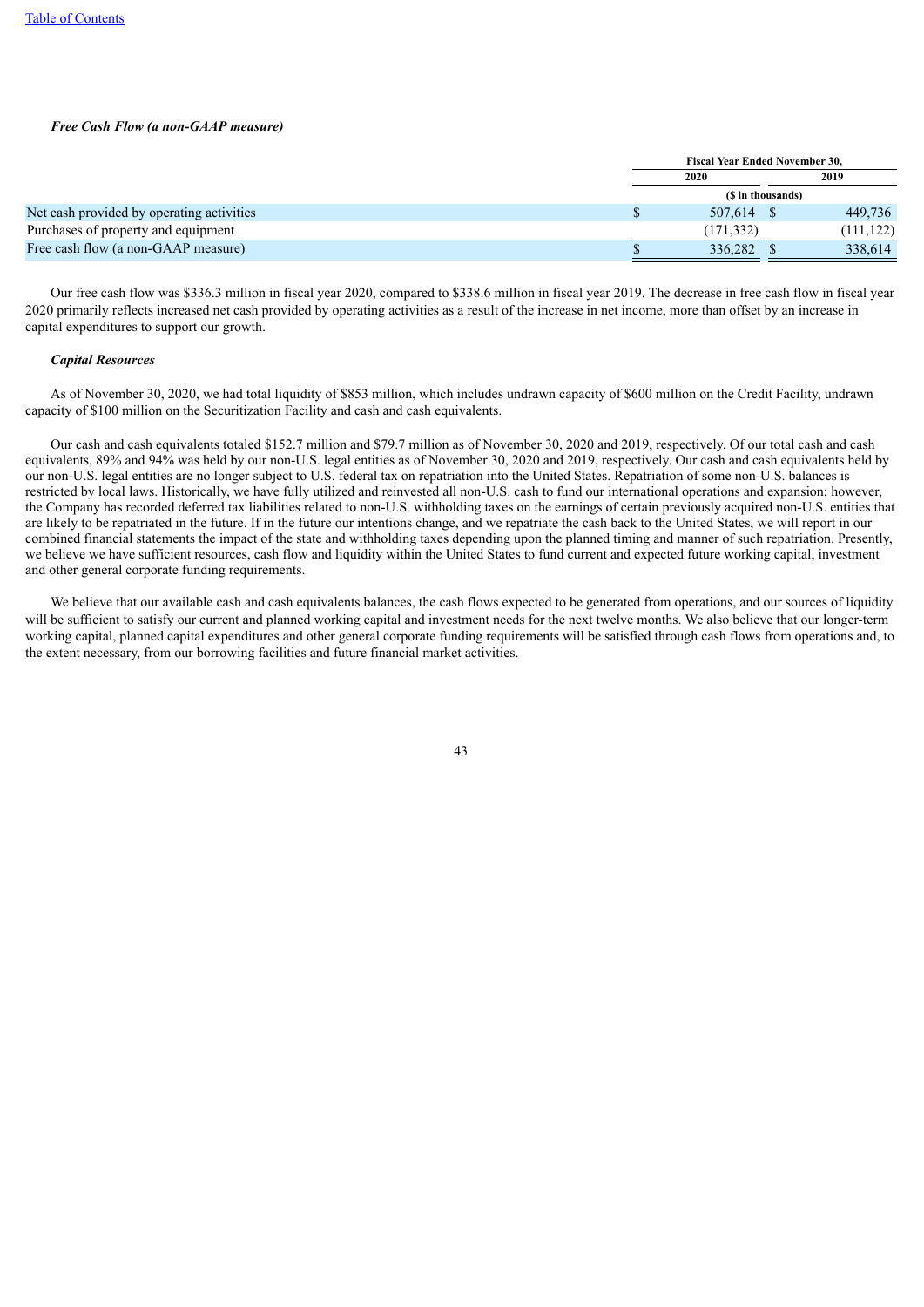# *Contractual Obligations to Third Parties*

The following table summarizes our contractual obligations at November 30, 2020:

|                                       | <b>Payments Due by Period</b> |  |                  |  |                |  |               |  |          |
|---------------------------------------|-------------------------------|--|------------------|--|----------------|--|---------------|--|----------|
|                                       | Total                         |  | Less than 1 Year |  | $1 - 3$ Years  |  | $3 - 5$ Years |  | >5 Years |
|                                       |                               |  |                  |  | (in thousands) |  |               |  |          |
| <b>Contractual Obligations:</b>       |                               |  |                  |  |                |  |               |  |          |
| Credit Facility - Term Loan component | 900,000                       |  | 33,750 \$        |  | 90.000         |  | 776,250       |  |          |
| <b>Securitization Facility</b>        | 250,000                       |  |                  |  | 250,000        |  |               |  |          |
| Interest on financing agreements (a)  | 90,428                        |  | 20,060           |  | 37.209         |  | 33,159        |  |          |
| Operating lease payments              | 633,827                       |  | 198,678          |  | 275,482        |  | 130,723       |  | 28,944   |
| Defined benefit plan funding (b)      | 98,016                        |  | 12.747           |  | 30,764         |  | 27,868        |  | 26,637   |
| <b>Total Contractual Obligations</b>  | 1,972,271                     |  | 265,235          |  | 683,455        |  | 968,000       |  | 55,581   |

(a) Cash obligations for interest requirement related to our variable-rate debt obligations at the current rates as of November 30, 2020.

(b) Includes projected contributions to achieve minimum funding objectives for our cash balance pension plan.

As of November 30, 2020, we have established a reserve of \$62.3 million for unrecognized tax benefits. As we are unable to reasonably predict the timing of settlement of these guarantees and the reserve for unrecognized tax benefits, the table above excludes such liabilities.

Through November 30, 2020, certain of the Concentrix legal entities in the United States jointly and severally guaranteed SYNNEX' obligations under its senior secured credit agreement (the "SYNNEX Credit Agreement") and SYNNEX' secured term loan credit agreement (the "SYNNEX Term Loan Credit Agreement") and substantially all of the assets of these legal entities secured SYNNEX' obligations under the SYNNEX Credit Agreement and the SYNNEX Term Loan Credit Agreement. The amounts guaranteed by us under these agreements are recorded in our combined financial statements to the extent drawn from the Parent, net of repayments to the Parent.

In connection with the spin-off, the Concentrix legal entities were released as guarantors and the Concentrix legal entities' assets were released as collateral from the SYNNEX Credit Agreement and the SYNNEX Term Loan Credit Agreement, and thereafter serve as security for Credit Facility or, in the case of our receivables and related assets generated by us and certain of our subsidiaries in the United States, as security for our Securitization Facility.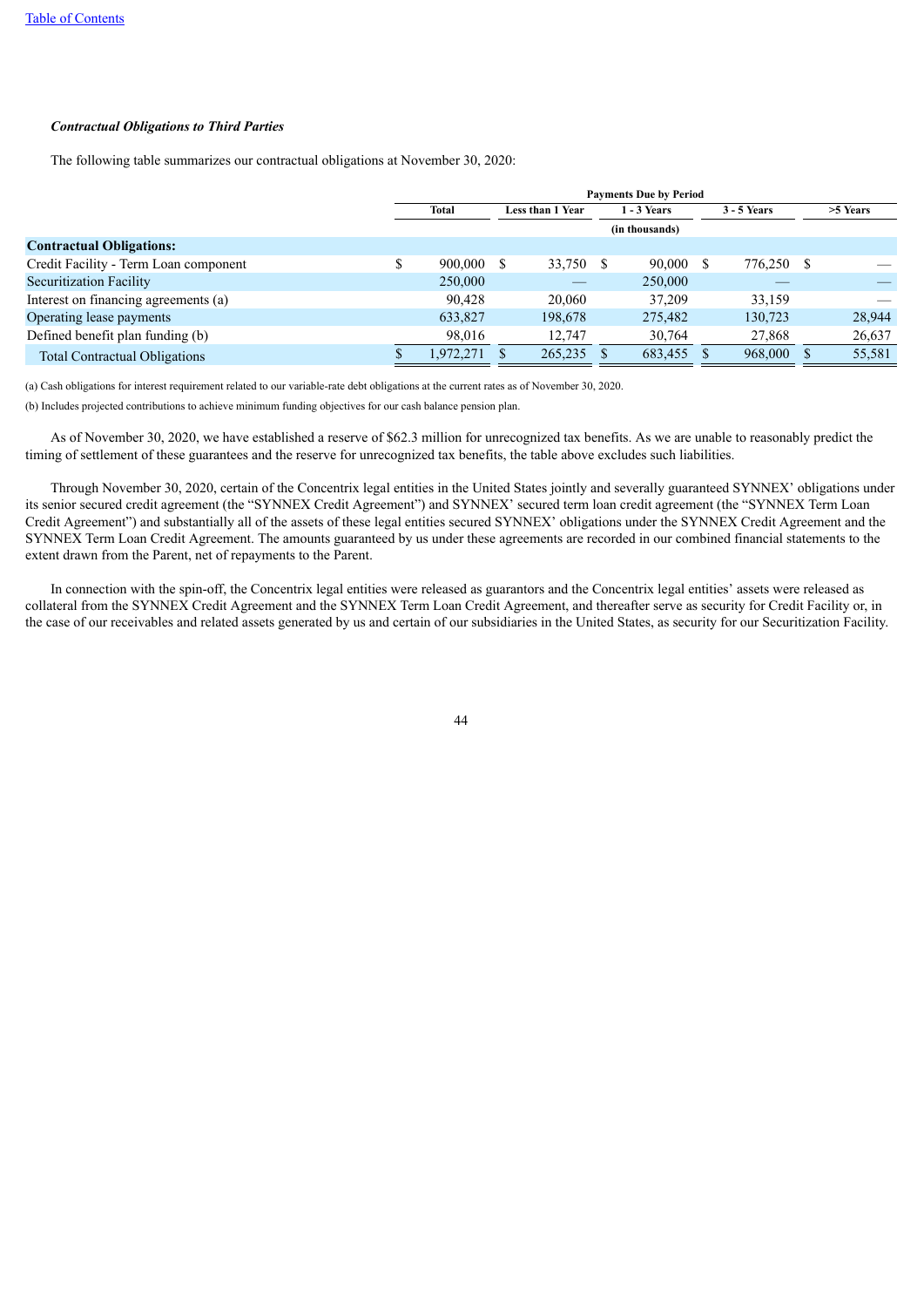# **ITEM 7A. QUANTITATIVE AND QUALITATIVE DISCLOSURES ABOUT MARKET RISK**

## **Market Risk**

We are and will be exposed to a variety of market risks, including the effects of changes in foreign currency exchange rates and interest rates. Market risk is the potential loss arising from changes in market rates and prices. Our risk management strategy includes managing these risks through our regular operating and financing activities and, when appropriate, through the use of derivative financial instruments. We utilize derivative financial instruments to hedge economic exposures, as well as reduce earnings and cash flow volatility resulting from shifts in market rates. In using derivative financial instruments to hedge our exposures to changes in exchange rates, we expose ourselves to counterparty credit risk. We manage our exposure to counterparty credit risk by entering into derivative financial instruments with investment grade-rated institutions that can be expected to perform fully under the terms of the agreements and by diversifying the number of financial institutions with which we enter into such agreements. There can be no guarantee that the risk management activities that we have entered into will be sufficient to fully offset market risk or reduce earnings and cash flow volatility resulting from shifts in market rates. See Note 7 of the combined financial statements included elsewhere in this Annual Report on Form 10-K for additional discussion of our financial risk management.

#### **Foreign Currency Risk**

While approximately 63% of our revenue is priced in U.S. dollars, we recognize a substantial amount of revenue under contracts that are denominated in euros, British pounds, Australian dollars and Japanese yen, among other currencies. A significant increase in the value of the U.S. dollar relative to these currencies may have a material adverse effect on the value of those services when translated into U.S. dollars.

We serve many of our U.S.-based, European and British clients from our customer experience delivery centers located around the world. As a result, a substantial portion of the costs to deliver these services are denominated in the local currency of the country where the services are performed. This creates a foreign exchange exposure for us. As of November 30, 2020, we have hedged a portion of our exposure related to the anticipated cash flow requirements denominated in certain foreign currencies by entering into hedging contracts with institutions to acquire a total of PHP 29,755.0 million at a fixed price of \$578.2 million at various dates through November 2022; and INR 15,365.0 million at a fixed price of \$198.6 million at various dates through November 2022. The fair value of these derivative instruments as of November 30, 2020 is presented in Note 9 of the combined financial statements included elsewhere in this Annual Report on Form 10-K. The potential loss in fair value at November 30, 2020 for such contracts resulting from a hypothetical 10% adverse change in the underlying foreign currency exchange rates is approximately \$81.5 million. This loss would be substantially mitigated by corresponding gains on the underlying foreign currency exposures.

Other foreign currency exposures arise from transactions denominated in a currency other than the functional currency. We periodically enter into hedging contracts that are not denominated as hedges. The purpose of these derivative instruments is to protect us against foreign currency exposure related receivable, payables and intercompany transactions that are denominated in currencies that are different from the functional currencies of the company or our respective legal entities. As of November 30, 2020, the fair value of these derivatives not designated as hedges was a net receivable of \$9.4 million.

## **Interest Rate Risk**

At November 30, 2020, all of our outstanding debt under the Credit Facility and Securitization Facility is variable debt, which exposes the Company to changes in interest rates. Holding other variables constant, including the total amount of outstanding indebtedness, a one hundred basis point increase in interest rates on our variable-rate debt would cause an estimated increase in interest expense of approximately \$11.5 million per year.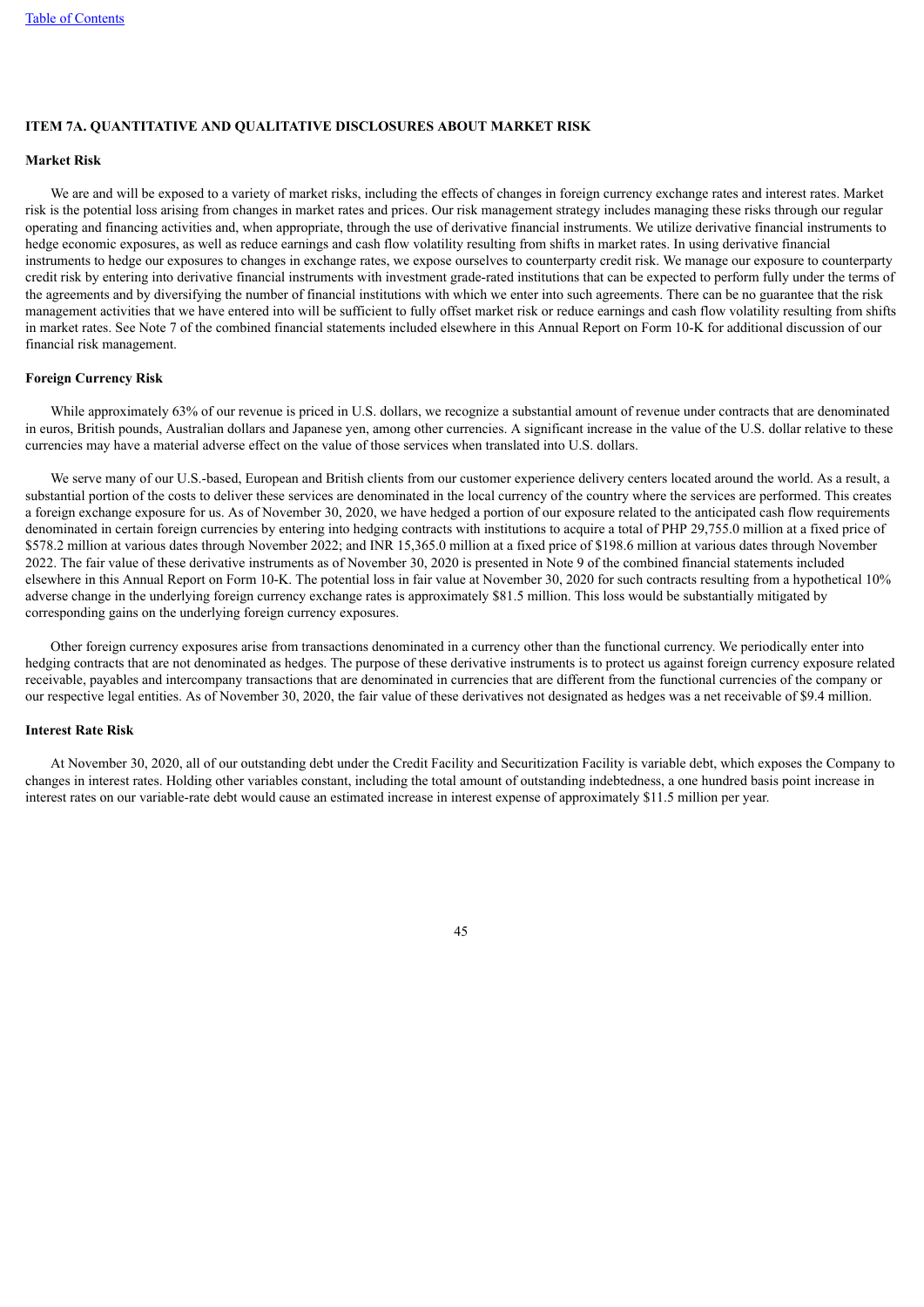# **ITEM 8. FINANCIAL STATEMENTS AND SUPPLEMENTARY DATA**

# **Index to Combined Financial Statements**

<span id="page-48-0"></span>

| Audited Combined Financial Statements of Concentrix (Customer Experience Services Business of SYNNEX Corporation): | Page         |
|--------------------------------------------------------------------------------------------------------------------|--------------|
| <b>Report of Independent Registered Public Accounting Firm</b>                                                     | 47           |
| Combined Balance Sheets as of November 30, 2020 and 2019                                                           | 48           |
| Combined Statements of Operations for the Years Ended November 30, 2020, 2019 and 2018                             | 49           |
| Combined Statements of Comprehensive Income for the Years Ended November 30, 2020, 2019 and 2018                   | 50           |
| Combined Statements of Parent Equity for the Years Ended November 30, 2020, 2019 and 2018                          | $\mathsf{L}$ |
| Combined Statements of Cash Flows for the Years Ended November 30, 2020, 2019 and 2018                             |              |
| Notes to the Combined Financial Statements                                                                         |              |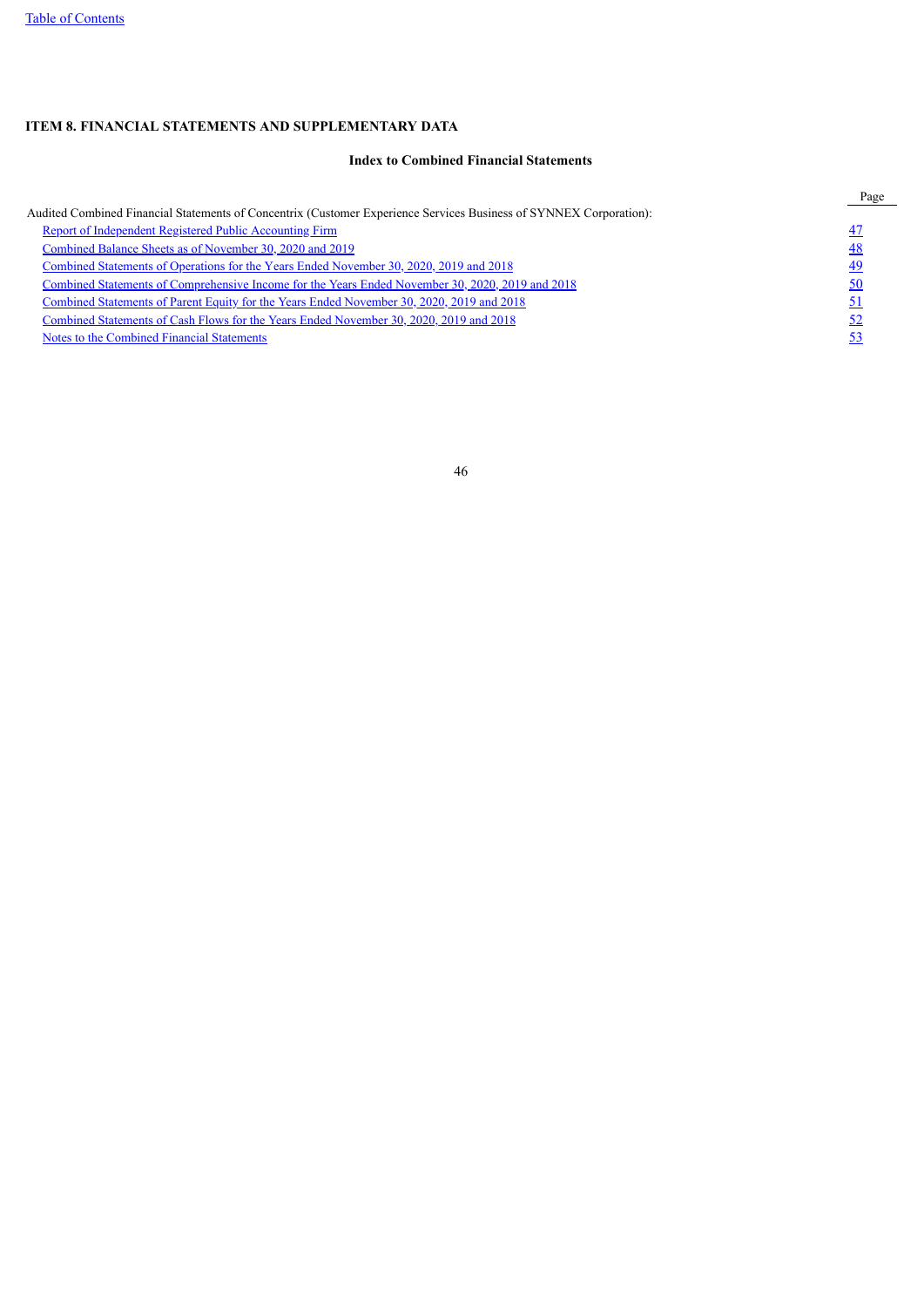## **Report of Independent Registered Public Accounting Firm**

To the Stockholders and Board of Directors Concentrix Corporation:

### *Opinion on the Combined Financial Statements*

We have audited the accompanying combined balance sheets of Concentrix, the Customer Experience Services business (the Company) of SYNNEX Corporation as of November 30, 2020 and 2019, the related combined statements of operations, comprehensive income, parent equity, and cash flows for each of the years in the three-year period ended November 30, 2020, and the related notes and financial statement schedule II: Valuation and Qualifying Accounts (collectively, the combined financial statements). In our opinion, the combined financial statements present fairly, in all material respects, the financial position of the Company as of November 30, 2020 and 2019, and the results of its operations and its cash flows for each of the years in the three-year period ended November 30, 2020, in conformity with U.S. generally accepted accounting principles.

# *Change in Accounting Principle*

As discussed in Note 2 to the combined financial statements, the Company changed its method of accounting for leases as of December 1, 2019 due to the adoption of Accounting Standards Codification Topic 842, *Leases*.

#### *Basis for Opinion*

These combined financial statements are the responsibility of the Company's management. Our responsibility is to express an opinion on these combined financial statements based on our audits. We are a public accounting firm registered with the Public Company Accounting Oversight Board (United States) (PCAOB) and are required to be independent with respect to the Company in accordance with the U.S. federal securities laws and the applicable rules and regulations of the Securities and Exchange Commission and the PCAOB.

We conducted our audits in accordance with the standards of the PCAOB. Those standards require that we plan and perform the audit to obtain reasonable assurance about whether the combined financial statements are free of material misstatement, whether due to error or fraud. Our audits included performing procedures to assess the risks of material misstatement of the combined financial statements, whether due to error or fraud, and performing procedures that respond to those risks. Such procedures included examining, on a test basis, evidence regarding the amounts and disclosures in the combined financial statements. Our audits also included evaluating the accounting principles used and significant estimates made by management, as well as evaluating the overall presentation of the combined financial statements. We believe that our audits provide a reasonable basis for our opinion.

/s/ KPMG LLP

We have served as the Company's auditor since 2019.

<span id="page-49-0"></span>Cincinnati, Ohio February 16, 2021

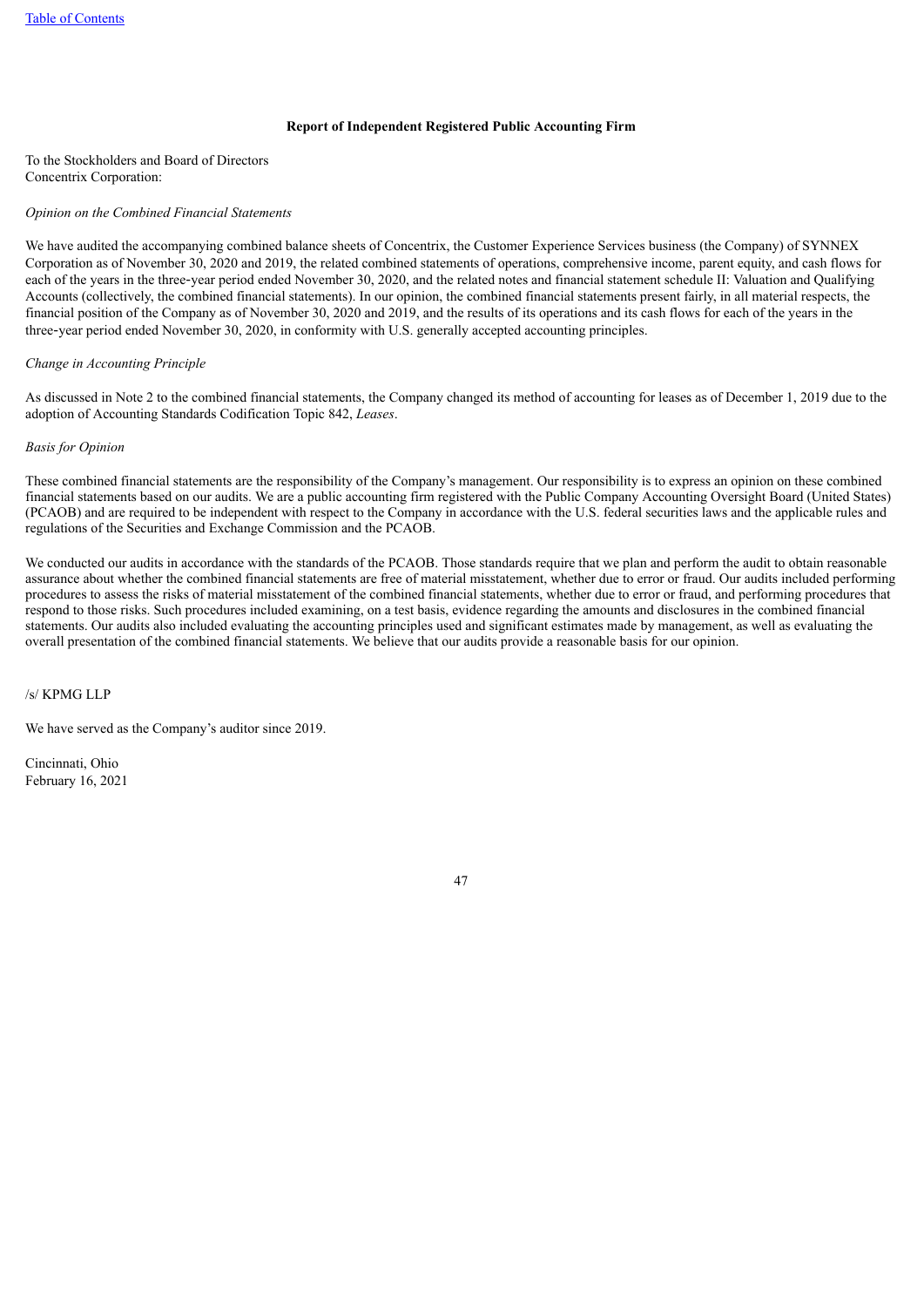# **COMBINED BALANCE SHEETS (currency in thousands)**

|                                               | <b>November 30, 2020</b> | November 30, 2019 |           |  |
|-----------------------------------------------|--------------------------|-------------------|-----------|--|
| <b>ASSETS</b>                                 |                          |                   |           |  |
| Current assets:                               |                          |                   |           |  |
| Cash and cash equivalents                     | \$<br>152,656 \$         |                   | 79,656    |  |
| Accounts receivable, net                      | 1,079,065                |                   | 931,082   |  |
| Receivable from SYNNEX Corporation ("Parent") | 2,416                    |                   | 17,495    |  |
| Loan receivable from Parent                   |                          |                   | 67,676    |  |
| Other current assets                          | 189,239                  |                   | 203,696   |  |
| Total current assets                          | 1,423,376                |                   | 1,299,605 |  |
| Property and equipment, net                   | 451,649                  |                   | 411,465   |  |
| Goodwill                                      | 1,836,050                |                   | 1,829,328 |  |
| Intangible assets, net                        | 798,959                  |                   | 934,123   |  |
| Deferred tax assets                           | 47,423                   |                   | 64,879    |  |
| Other assets                                  | 620,099                  |                   | 114,355   |  |
| Total assets                                  | \$<br>5,177,556          | \$                | 4,653,755 |  |
|                                               |                          |                   |           |  |
| <b>LIABILITIES AND EQUITY</b>                 |                          |                   |           |  |
| Current liabilities:                          |                          |                   |           |  |
| Accounts payable                              | \$<br>140,575 \$         |                   | 106,147   |  |
| Current portion of long-term debt             | 33,750                   |                   |           |  |
| Payable to Parent                             | 22,825                   |                   | 85,898    |  |
| Loans payable to Parent                       |                          |                   | 1,981,385 |  |
| Accrued compensation and benefits             | 419,715                  |                   | 319,065   |  |
| Other accrued liabilities                     | 371,072                  |                   | 189,605   |  |
| Income taxes payable                          | 20,725                   |                   | 16,209    |  |
| Total current liabilities                     | 1,008,662                |                   | 2,698,308 |  |
| Long-term debt, net                           | 1,111,362                |                   |           |  |
| Other long-term liabilities                   | 601,887                  |                   | 297,034   |  |
| Deferred tax liabilities                      | 153,560                  |                   | 188,572   |  |
| <b>Total liabilities</b>                      | 2,875,471                |                   | 3,183,914 |  |
| Commitments and contingencies (Note 15)       |                          |                   |           |  |
| Equity:                                       |                          |                   |           |  |
| Parent company investment                     | 2,305,899                |                   | 1,519,923 |  |
| Accumulated other comprehensive loss          | (3,814)                  |                   | (50,082)  |  |
| Total Parent equity                           | 2,302,085                |                   | 1,469,841 |  |
| Total liabilities and equity                  | \$<br>5,177,556          | $\sqrt{\ }$       | 4,653,755 |  |

(Amounts may not add due to rounding)

<span id="page-50-0"></span>The accompanying notes are an integral part of these combined financial statements.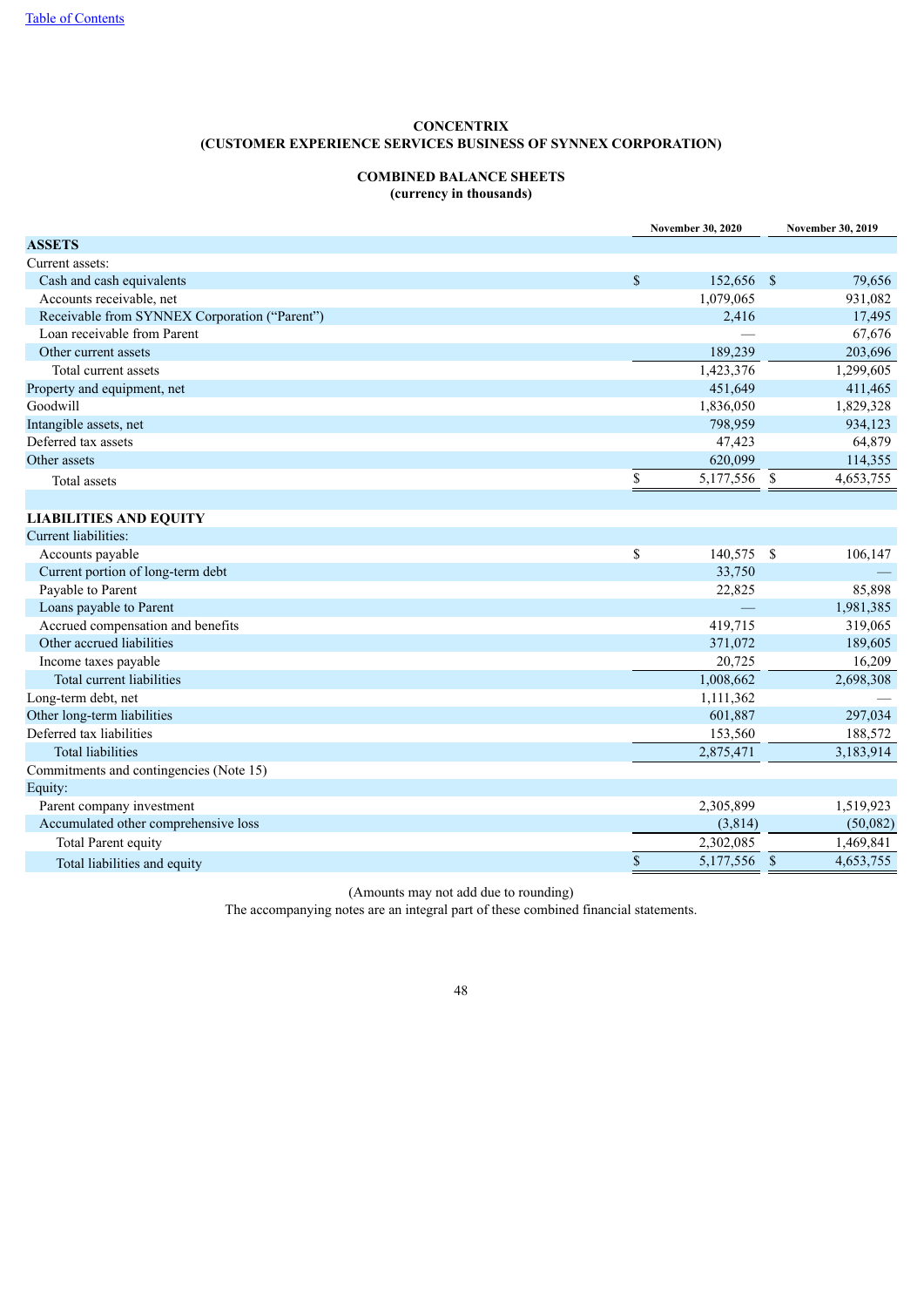# **COMBINED STATEMENTS OF OPERATIONS (currency in thousands)**

|                                                                                         | <b>Fiscal Years Ended November 30,</b> |             |              |             |    |            |
|-----------------------------------------------------------------------------------------|----------------------------------------|-------------|--------------|-------------|----|------------|
|                                                                                         |                                        | 2020        |              | 2019        |    | 2018       |
| Revenue                                                                                 |                                        |             |              |             |    |            |
| Customer experience services                                                            | \$                                     | 4,698,679   | <sup>S</sup> | 4,687,327   | -S | 2,444,867  |
| Customer experience services to Parent                                                  |                                        | 20,855      |              | 20,585      |    | 18,284     |
| Total revenue                                                                           |                                        | 4,719,534   |              | 4,707,912   |    | 2,463,151  |
| Cost of revenue                                                                         |                                        |             |              |             |    |            |
| Cost of revenue for customer experience services                                        |                                        | 3,044,916   |              | 2,946,664   |    | 1,514,470  |
| Cost of revenue related to services to Parent                                           |                                        | 13,093      |              | 12,800      |    | 11,129     |
| Gross profit                                                                            |                                        | 1,661,525   |              | 1,748,448   |    | 937,552    |
| Selling, general and administrative expenses                                            |                                        | (1,352,764) |              | (1,454,116) |    | (792, 791) |
| Operating income                                                                        |                                        | 308,761     |              | 294,332     |    | 144,761    |
| Interest expense (primarily related to borrowings from Parent) and finance charges, net |                                        | (48,313)    |              | (92, 196)   |    | (38, 239)  |
| Other income, net                                                                       |                                        | 7,447       |              | 2,280       |    | 4,386      |
| Income before income taxes                                                              |                                        | 267,895     |              | 204,416     |    | 110,908    |
| Provision for income taxes                                                              |                                        | (103, 084)  |              | (87,252)    |    | (62, 637)  |
| Net income                                                                              |                                        | 164,811     |              | 117,164     |    | 48,271     |

(Amounts may not add due to rounding)

<span id="page-51-0"></span>The accompanying notes are an integral part of these combined financial statements.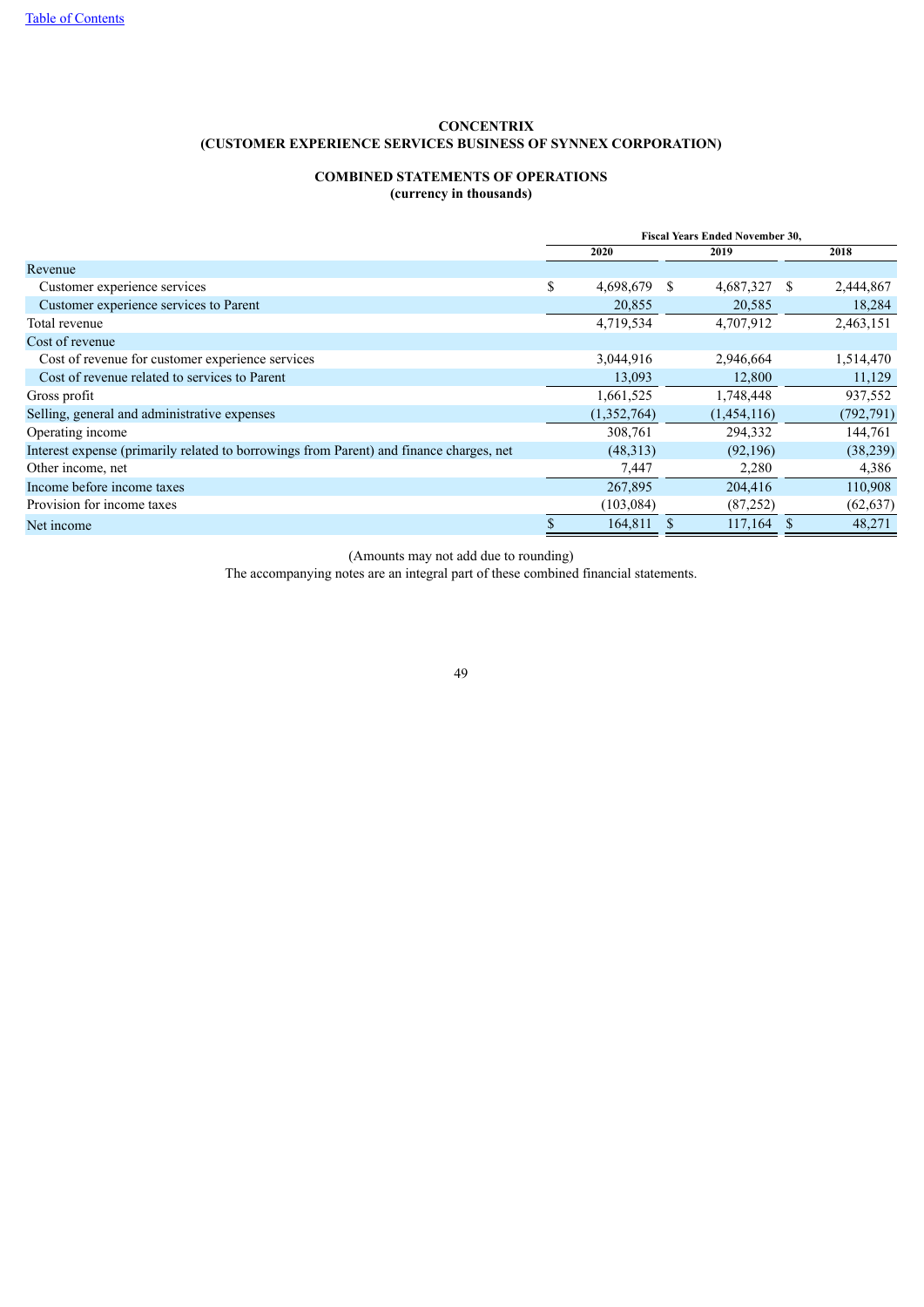# **COMBINED STATEMENTS OF COMPREHENSIVE INCOME (currency in thousands)**

|                                                                                                                                                                                                  | <b>Fiscal Years Ended November 30,</b> |           |  |           |  |           |
|--------------------------------------------------------------------------------------------------------------------------------------------------------------------------------------------------|----------------------------------------|-----------|--|-----------|--|-----------|
|                                                                                                                                                                                                  |                                        | 2020      |  | 2019      |  | 2018      |
| Net income                                                                                                                                                                                       |                                        | 164,811   |  | 117,164   |  | 48,271    |
| Other comprehensive income (loss):                                                                                                                                                               |                                        |           |  |           |  |           |
| Change in unrealized losses of defined benefit plans, net of taxes of \$3,749, \$5,909 and \$0 for fiscal<br>years ended November 30, 2020, 2019 and 2018, respectively                          |                                        | (8,644)   |  | (28, 289) |  | (892)     |
| Reclassification of net (gains) losses to net income, net of tax of \$0 for fiscal years ended<br>November 30, 2020, 2019 and 2018, respectively                                                 |                                        |           |  | 1,791     |  |           |
| Total change in unrealized losses of defined benefit plans, net of taxes                                                                                                                         |                                        | (8,644)   |  | (26, 498) |  | (892)     |
| Unrealized gains (losses) on cash flow hedges during the period, net of taxes of $\{(11,478), \{(5,197),\}$<br>$$(6,835)$ for fiscal years ended November 30, 2020, 2019, and 2018, respectively |                                        | 34,508    |  | 15,574    |  | 20,376    |
| Reclassification of net (gains) losses on cash flow hedges to net income, net of taxes of \$7,581,<br>\$5,891, and \$313 for fiscal years ended November 30, 2020, 2019, and 2018, respectively  |                                        | (22, 792) |  | (17, 493) |  | (935)     |
| Total change in unrealized gains (losses) on cash flow hedges, net of taxes                                                                                                                      |                                        | 11,716    |  | (1,919)   |  | 19,441    |
| Foreign currency translation adjustments, net of taxes of \$0 for fiscal years ended November 30,<br>2020, 2019 and 2018, respectively                                                           |                                        | 43,196    |  | 17,534    |  | (33, 543) |
| Other comprehensive income (loss)                                                                                                                                                                |                                        | 46,268    |  | (10, 883) |  | (14,994)  |
| Comprehensive income                                                                                                                                                                             |                                        | 211,079   |  | 106,281   |  | 33,277    |

(Amounts may not add due to rounding)

<span id="page-52-0"></span>The accompanying notes are an integral part of these combined financial statements.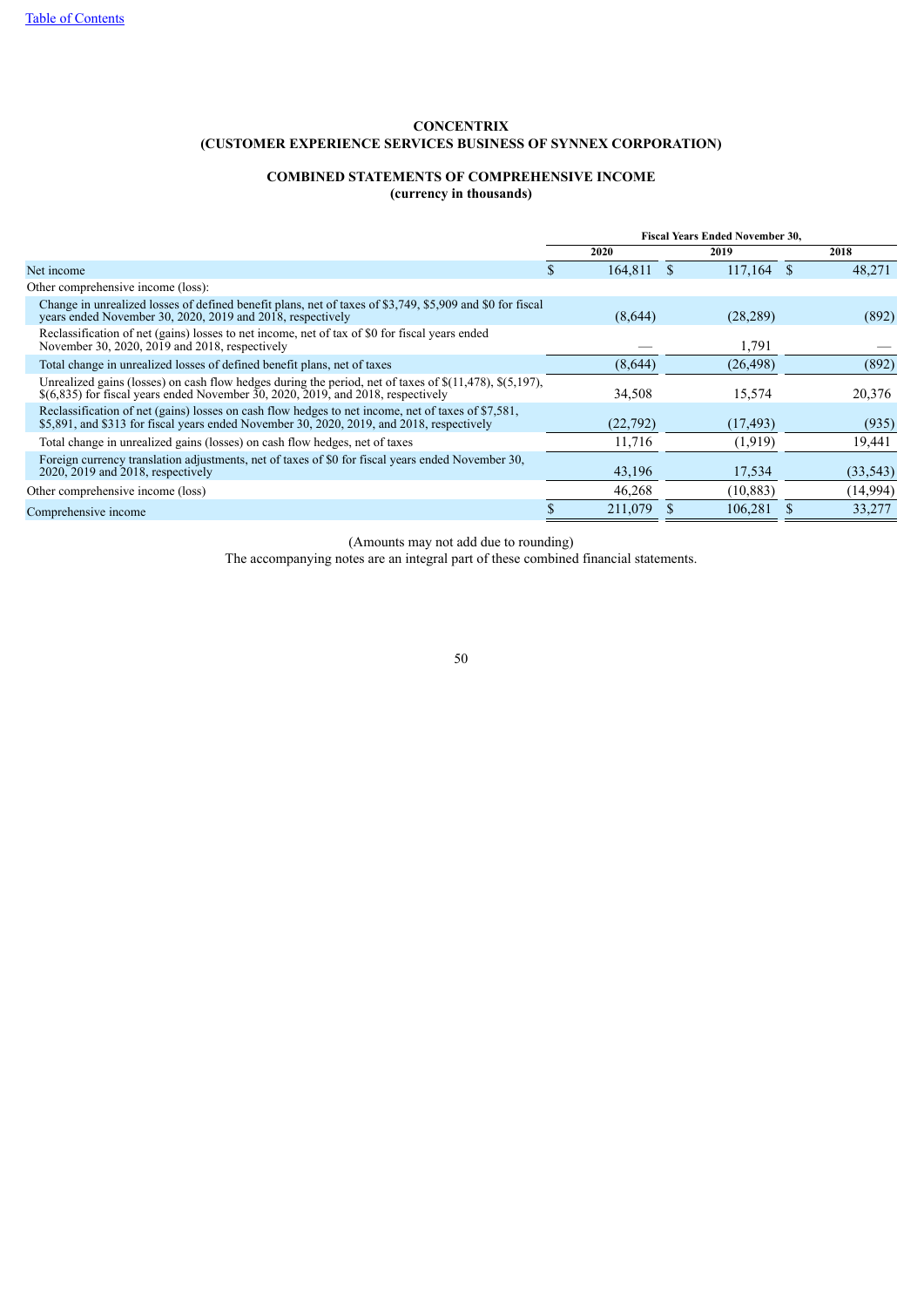# **COMBINED STATEMENTS OF PARENT EQUITY (currency in thousands)**

|                                                                                  | Parent company<br>investment |           |              | Accumulated<br>other<br>comprehensive<br>income (loss) | <b>Total Parent equity</b> |           |
|----------------------------------------------------------------------------------|------------------------------|-----------|--------------|--------------------------------------------------------|----------------------------|-----------|
|                                                                                  |                              |           |              |                                                        |                            |           |
| Balances, November 30, 2017                                                      | \$                           | 285,749   | <sup>S</sup> | $(24,205)$ \$                                          |                            | 261,544   |
| Share-based compensation                                                         |                              | 7,652     |              |                                                        |                            | 7,652     |
| Parent stock issued for acquisition of Convergys                                 |                              | 1,017,329 |              |                                                        |                            | 1,017,329 |
| Other comprehensive income (loss)                                                |                              |           |              | (14,994)                                               |                            | (14,994)  |
| Net income                                                                       |                              | 48,271    |              |                                                        |                            | 48,271    |
| Balances, November 30, 2018                                                      |                              | 1,359,001 |              | (39,199)                                               |                            | 1,319,802 |
| Share-based compensation                                                         |                              | 10,351    |              |                                                        |                            | 10,351    |
| Other comprehensive income (loss)                                                |                              |           |              | (10, 883)                                              |                            | (10, 883) |
| Hypothetical current tax expense recorded for separate return basis presentation |                              | 33,407    |              |                                                        |                            | 33,407    |
| Net income                                                                       |                              | 117,164   |              |                                                        |                            | 117,164   |
| Balances, November 30, 2019                                                      |                              | 1,519,923 |              | (50,082)                                               |                            | 1,469,841 |
| Share-based compensation                                                         |                              | 15,572    |              |                                                        |                            | 15,572    |
| Capital contribution                                                             |                              | 594,320   |              |                                                        |                            | 594,320   |
| Net transfer to/from parent                                                      |                              | (5,950)   |              |                                                        |                            | (5,950)   |
| Other comprehensive income (loss)                                                |                              |           |              | 46,268                                                 |                            | 46,268    |
| Hypothetical current tax expense recorded for separate return basis presentation |                              | 17,223    |              |                                                        |                            | 17,223    |
| Net income                                                                       |                              | 164,811   |              |                                                        |                            | 164,811   |
| Balances, November 30, 2020                                                      |                              | 2,305,899 | S            | (3,814)                                                | - \$                       | 2,302,085 |
|                                                                                  |                              |           |              |                                                        |                            |           |

(Amounts may not add due to rounding)

<span id="page-53-0"></span>The accompanying notes are an integral part of these combined financial statements.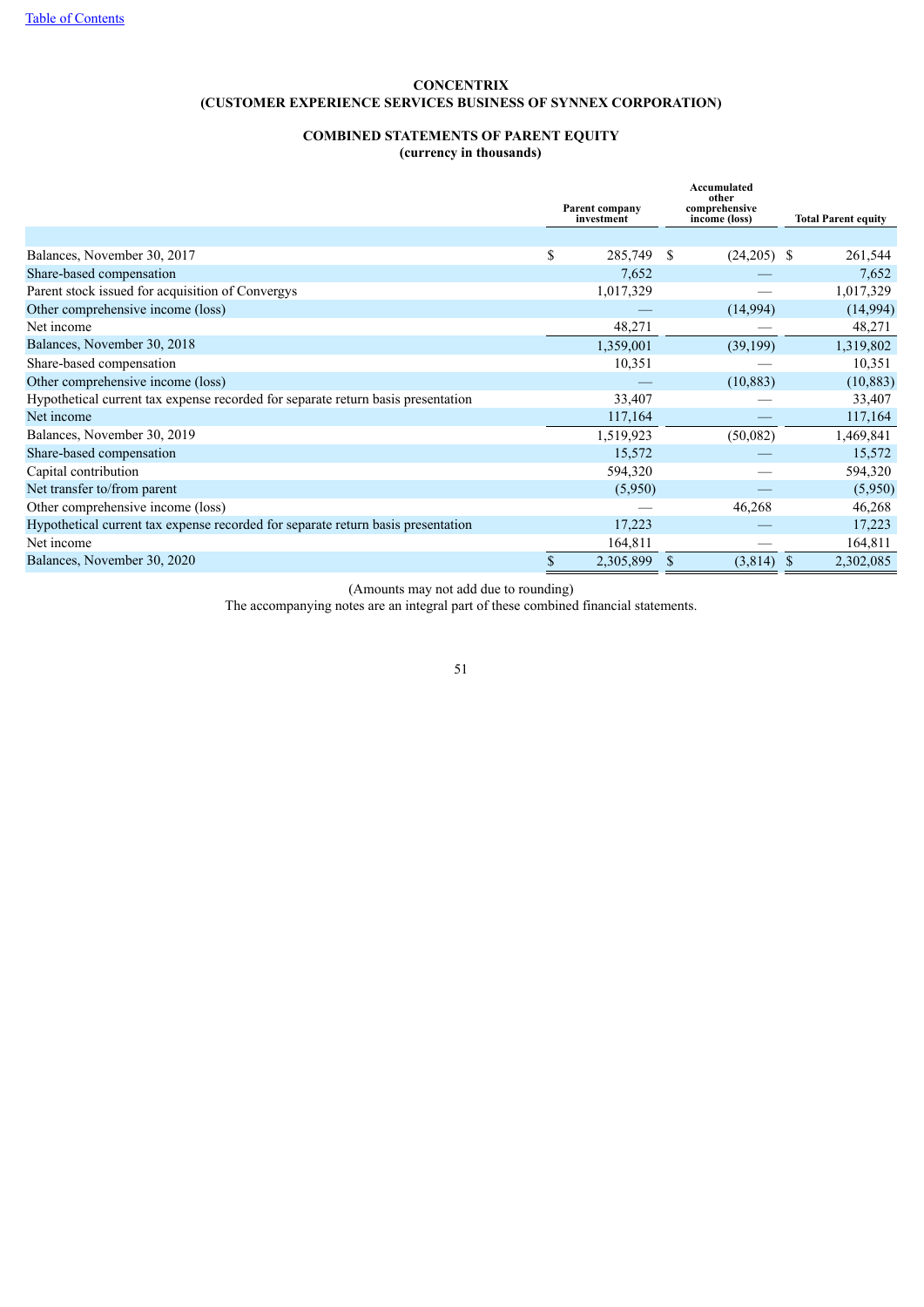# **COMBINED STATEMENTS OF CASH FLOWS**

# **(currency in thousands)**

|                                                                                                                         | <b>Fiscal Years Ended November 30,</b>   |                                          |               |                   |  |  |
|-------------------------------------------------------------------------------------------------------------------------|------------------------------------------|------------------------------------------|---------------|-------------------|--|--|
|                                                                                                                         | 2020                                     | 2019                                     |               | 2018              |  |  |
| Cash flows from operating activities:                                                                                   |                                          |                                          |               |                   |  |  |
| Net income                                                                                                              | \$<br>164,811 \$                         | $117,164$ \$                             |               | 48,271            |  |  |
| Adjustments to reconcile net income to net cash provided by operating activities:                                       |                                          |                                          |               |                   |  |  |
| Depreciation                                                                                                            | 129,283                                  | 139,174                                  |               | 80,274            |  |  |
| Amortization                                                                                                            | 147,283                                  | 166,606                                  |               | 74,324            |  |  |
| Share-based compensation                                                                                                | 15,572                                   | 10,351                                   |               | 7,652             |  |  |
| Provision for doubtful accounts                                                                                         | 8,140                                    | 5,134                                    |               | 201               |  |  |
| Deferred income taxes                                                                                                   | (19, 850)                                | (16, 281)                                |               | (11, 377)         |  |  |
| Hypothetical current tax expense recorded for separate return basis presentation                                        | 17,223                                   | 33,407                                   |               |                   |  |  |
| Unrealized foreign exchange losses                                                                                      | 5,647                                    | 1,973                                    |               | 8,194             |  |  |
| Convertible debt conversion option fair value and extinguishment (gains) losses                                         |                                          | 1,559                                    |               | (9,996)           |  |  |
| Other                                                                                                                   | 1,932                                    | 1,410                                    |               | 57                |  |  |
| Changes in operating assets and liabilities, net of acquisition of businesses:                                          |                                          |                                          |               |                   |  |  |
| Accounts receivable, net                                                                                                | (139, 172)                               | 6,286                                    |               | (8, 488)          |  |  |
| Receivable from Parent                                                                                                  | 15,079                                   | (2,641)                                  |               | 12,232            |  |  |
| Payable to Parent                                                                                                       | 4,230                                    | (4, 446)                                 |               | 55,120            |  |  |
| Accounts payable                                                                                                        | 36,557                                   | (4,998)                                  |               | (28, 138)         |  |  |
| Other operating assets and liabilities                                                                                  | 120,879                                  | (4,962)                                  |               | (16,003)          |  |  |
| Net cash provided by operating activities                                                                               | 507,614                                  | 449,736                                  |               | 212,323           |  |  |
| Cash flows from investing activities:                                                                                   |                                          |                                          |               |                   |  |  |
| Purchases of held-to-maturity investments                                                                               |                                          |                                          |               | (34)              |  |  |
| Proceeds from maturity of held-to-maturity investments                                                                  |                                          |                                          |               | 1,021             |  |  |
| Proceeds from sale of trading investments                                                                               |                                          |                                          |               | 12,893            |  |  |
| Repayment of (proceeds from) loan to non-Concentrix subsidiary of Parent as part of its centralized treasury operations | 67,676                                   | (30, 466)                                |               |                   |  |  |
| Purchases of property and equipment                                                                                     | (171, 332)                               | (111, 122)                               |               | (92, 518)         |  |  |
| Acquisition of businesses, net of cash acquired and refunds                                                             | (5,560)                                  | (9, 426)                                 |               | (1,072,335)       |  |  |
| Net cash used in investing activities                                                                                   | (109, 216)                               | (151, 014)                               |               | (1,150,973)       |  |  |
| Cash flows from financing activities:                                                                                   |                                          |                                          |               |                   |  |  |
| Proceeds from Credit Facility - Term Loan                                                                               | 900,000                                  |                                          |               |                   |  |  |
| Proceeds from Securitization Facility                                                                                   | 250,000                                  |                                          |               |                   |  |  |
| Debt issuance costs                                                                                                     | (8,521)                                  | $\overline{\phantom{0}}$                 |               | $\qquad \qquad -$ |  |  |
| Repayments of borrowings                                                                                                |                                          | (148, 047)                               |               | (325, 939)        |  |  |
| Proceeds from borrowings from Parent                                                                                    |                                          |                                          |               | 1,277,160         |  |  |
| Repayments of borrowings from Parent                                                                                    | (1,476,703)                              | (191, 592)                               |               |                   |  |  |
| Net cash (used in) provided by financing activities                                                                     | (335, 224)                               | (339, 639)                               |               | 951,221           |  |  |
| Effect of exchange rate changes on cash, cash equivalents and restricted cash                                           | 9,663                                    | (3, 453)                                 |               | (12, 446)         |  |  |
| Net increase (decrease) in cash, cash equivalents and restricted cash                                                   | 72,837                                   | (44,370)                                 |               | 125               |  |  |
| Cash, cash equivalents and restricted cash at beginning of year                                                         | 83,514                                   | 127,884                                  |               | 127,759           |  |  |
|                                                                                                                         | $\mathbb{S}$<br>156,351                  | $\mathcal{S}$<br>83,514                  | $\mathcal{S}$ | 127,884           |  |  |
| Cash, cash equivalents and restricted cash at end of year                                                               |                                          |                                          |               |                   |  |  |
| Supplemental disclosures of cash flow information:                                                                      | $\mathbb{S}$                             | $\mathbf{s}$<br>$\overline{\phantom{0}}$ | <sup>\$</sup> |                   |  |  |
| Interest paid on borrowings                                                                                             | $\overline{\phantom{0}}$<br>\$           | 103,644                                  |               | 36                |  |  |
| Income taxes paid                                                                                                       | 76,609<br>\$                             | $\mathbb{S}$                             | \$            | 45,217            |  |  |
| Non-cash capital contribution from Parent                                                                               | 594,320                                  | $\mathbf{s}$                             | $\mathcal{S}$ |                   |  |  |
| Supplemental disclosure of non-cash investing activities:                                                               | $\mathbb{S}$<br>$\overline{\phantom{0}}$ | $\overline{\phantom{0}}$                 | \$            | 1,017,329         |  |  |
| Fair value of common stock issued by Parent for acquisition of business                                                 | $\mathbf S$<br>9.398                     | S<br>S<br>8.344                          | <sup>\$</sup> | 3,732             |  |  |
| Accrued costs for property and equipment purchases                                                                      |                                          |                                          |               |                   |  |  |

(Amounts may not add due to rounding)

<span id="page-54-0"></span>The accompanying notes are an integral part of these combined financial statements.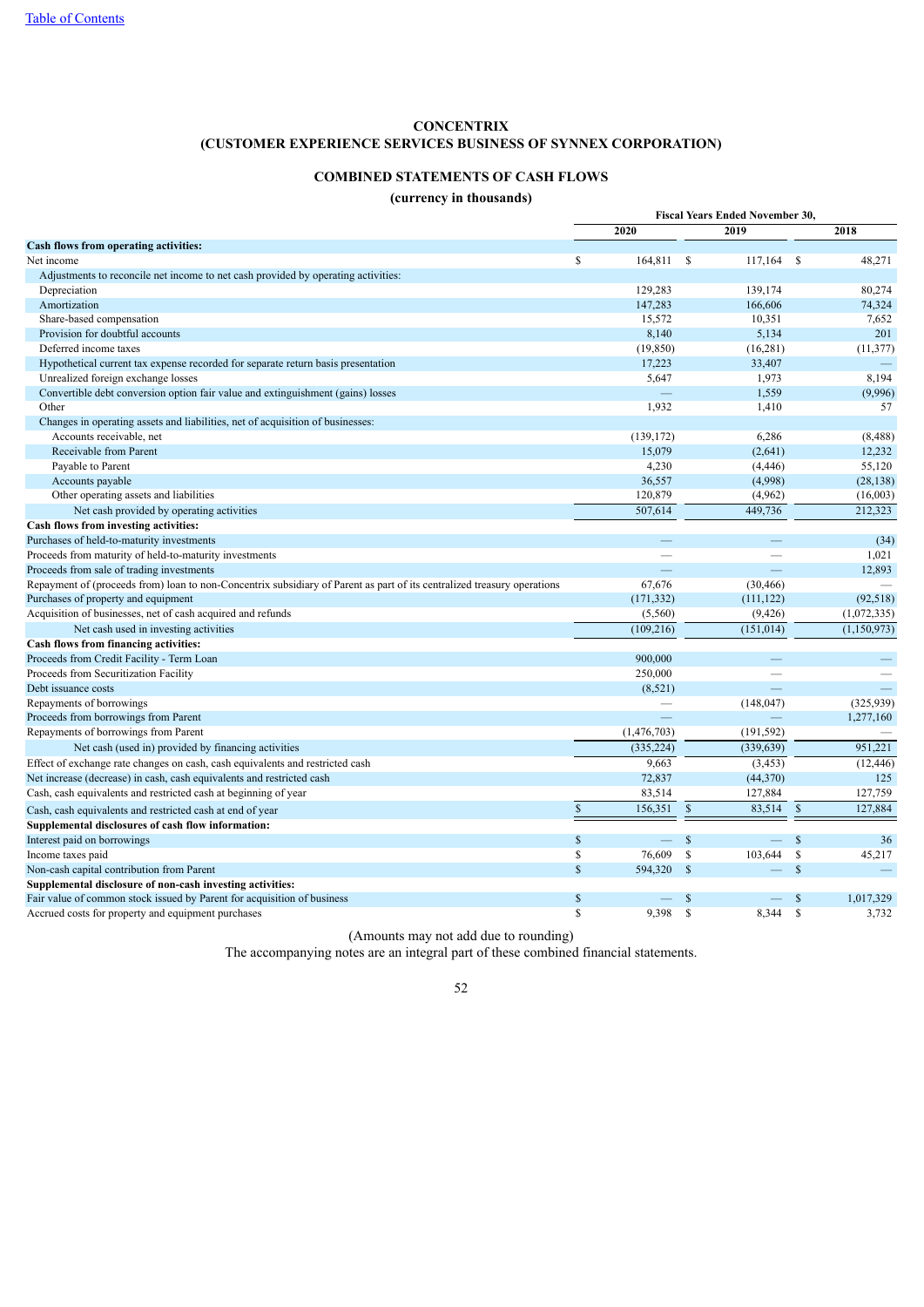## **NOTES TO COMBINED FINANCIAL STATEMENTS**

## **(currency and share amounts in thousands, except per share amounts)**

## **NOTE 1—BACKGROUND AND BASIS OF PRESENTATION:**

#### **Background**

Concentrix ("Concentrix," the "CX business" or the "Company") is a leading global provider of technology-infused Customer Experience ("CX") solutions that help iconic and disruptive brands drive deep understanding, full lifecycle engagement, and differentiated experiences for their end-customers around the world. We provide end-to-end capabilities, including CX process optimization, technology innovation, front- and back-office automation, analytics and business transformation services to clients in five primary industry verticals.

Through November 30, 2020, the CX business was held entirely within certain wholly-owned subsidiaries of SYNNEX Corporation ("SYNNEX" or the "Parent"). Except for transactions described in Note 11, these wholly-owned subsidiaries did not perform activities related to any non-CX business of SYNNEX. As the separate legal entities that make up the CX business were not historically held by a single legal entity and in preparation for the separation of the CX business into an independent publicly-traded company, SYNNEX undertook a series of transactions during 2020, following which Concentrix Corporation held, directly or indirectly through its subsidiaries, the CX business.

On December 1, 2020, the separation of the CX business (the "separation") from SYNNEX was completed through a tax-free distribution of all of the issued and outstanding shares of the Company's common stock to SYNNEX stockholders in a tax-free distribution (the "distribution" and, together with the separation, the "spin-off"). SYNNEX stockholders received one share of the Company's common stock for each share of SYNNEX common stock held as of the close of business on November 17, 2020. As a result of the spin-off, the Company became an independent public company and the Company's common stock commenced trading on the Nasdaq Stock Market ("Nasdaq") under the symbol "CNXC" on December 1, 2020.

In connection with the spin-off, on November 30, 2020, the Company entered into a separation and distribution agreement, an employee matters agreement, a tax matters agreement and a commercial agreement with SYNNEX to set forth the principal actions to be taken in connection with the spinoff and define the Company's ongoing relationship with SYNNEX after the spin-off.

During the year ended November 30, 2020, Concentrix recognized spin-off related expenses of \$9.5 million, consisting primarily of third-party advisory costs, legal fees and regulatory fees.

# *Risks and uncertainties related to the COVID-19 pandemic*

In March 2020, the World Health Organization declared the COVID-19 outbreak a pandemic. The COVID-19 pandemic has negatively impacted the global economy, disrupted global supply chains and labor force participation, and created significant volatility and disruption of financial markets. "Shelterin-place" restrictions by various governments around the world negatively impacted the Company's results of operations for year ended November 30, 2020 and was most acute during the second quarter of fiscal year 2020, as many of the Company's employees were unable to work productively during the period despite client demand. During the year ended November 30, 2020, we incurred incremental costs associated with non-productive workforce and other costs. The Company successfully transitioned a significant portion of its workforce to a remote working environment throughout the second quarter of 2020 and implemented a number of safety and social distancing measures in its sites to protect the health and safety of employees. As of the end of the third quarter of fiscal year 2020 and through year end, almost all of the Company's workforce was productive.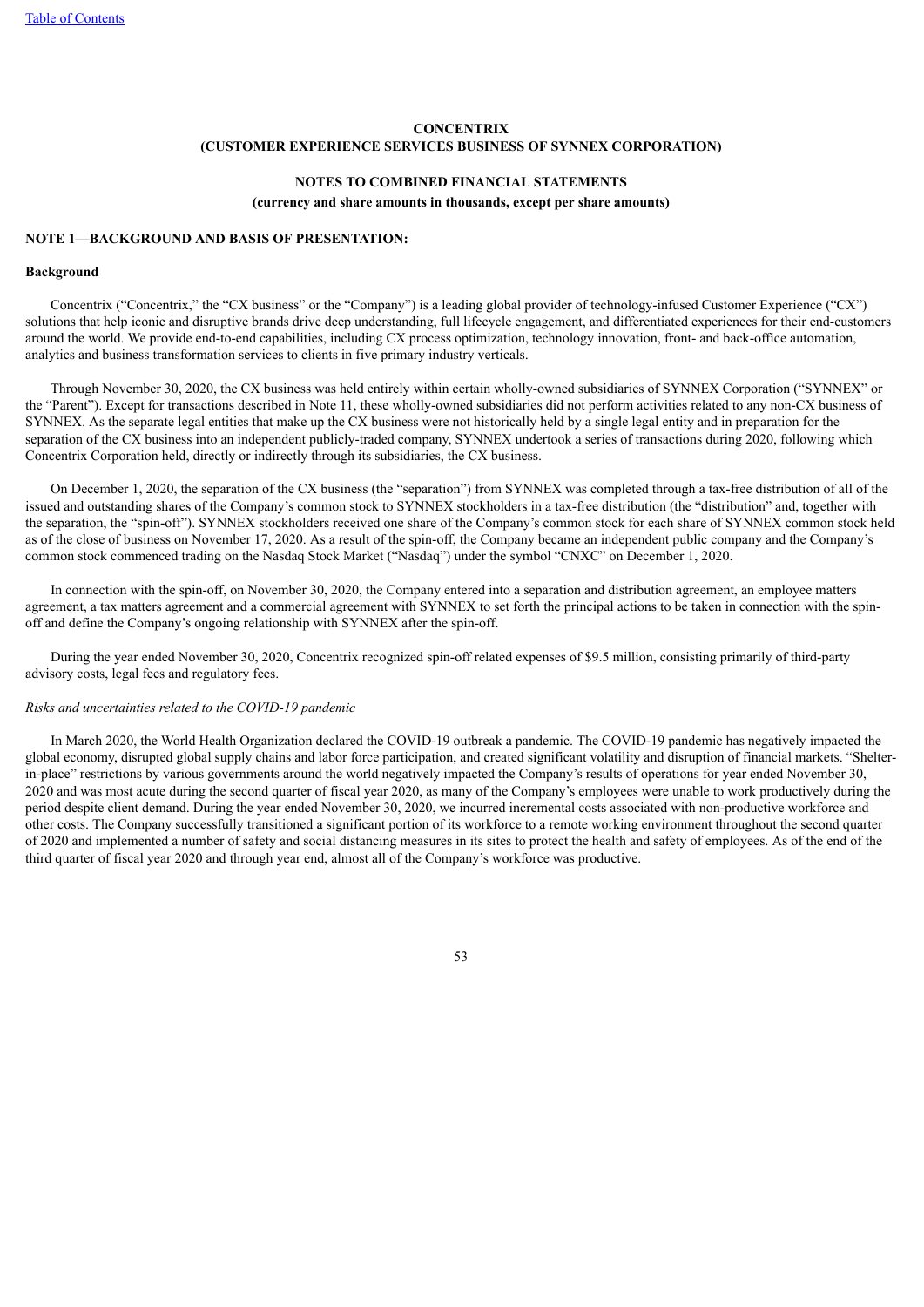The Company is unable to predict how long the pandemic conditions will persist, what additional measures may be introduced by governments or the Company's clients and the effect of any such additional measures on the Company's business. As a result, many of the estimates and assumptions used in preparation of these combined financial statements required increased judgment and carry a higher degree of variability and volatility. As events continue to evolve with respect to the pandemic, the Company's estimates may materially change in future periods.

## **Basis of presentation**

For the purposes of the presentation of these combined financial statements and prior to December 1, 2020, the CX business was held entirely within certain wholly-owned subsidiaries of SYNNEX dedicated to the CX business. As the separate legal entities that make up the CX business were not historically held by a single legal entity, these combined financial statements of the Company were prepared in connection with the planned separation and have been derived from the SYNNEX Consolidated Financial Statements and accounting records of the Parent as if the Company had been operated on a stand-alone basis during the periods presented. These combined financial statements were prepared in accordance with U.S. generally accepted accounting principles ("GAAP") and pursuant to the rules and regulations of the Securities and Exchange Commission (the "SEC"). All direct revenue and expenses attributable to the Concentrix business including certain allocations of Parent costs and expenses have been separately maintained in a separate ledger in the legal entities that make up the Concentrix business. As the separate legal entities that make up the Concentrix business were not historically held by a single legal entity, Parent company investment is shown in lieu of stockholders' equity in the combined financial statements. All significant intercompany balances and transactions between the legal entities that comprise Concentrix have been eliminated.

Management of the Company and Parent consider allocations of Parent costs to be a reasonable reflection of the utilization of services by, or the benefits provided to, the Company. The allocations may not, however, reflect the expense the Company would have incurred as a stand-alone company for the periods presented. Actual costs that may have been incurred if the Company had been a stand-alone company would depend on a number of factors, including the chosen organizational structure, what functions were outsourced or performed by employees and other strategic decisions.

Historically, Concentrix received or provided funding for acquisitions or ongoing operations as part of SYNNEX' centralized treasury program. Accordingly, only cash amounts specifically recorded in the separate Concentrix ledger are reflected in the combined balance sheets. The Company reflects transfers of cash from the Parent's cash management system as loans or other accounts payable to the Parent or a reduction of accounts or loans receivable in the combined balance sheets based on the purpose for which the cash was provided by the Parent. Similarly, cash transfers to the Parent are reflected as reduction of loans or other accounts payable to the Parent or as loans receivable from the Parent. The cash payments and receipts are recorded in the combined statements of cash flows as operating or financing activities based on the nature of the transactions for which the funds were transferred between the Company and the Parent.

Through November 30, 2020, certain Concentrix legal entities in the United States jointly and severally guaranteed certain of SYNNEX' borrowing arrangements in the United States and substantially all of the assets of these Concentrix legal entities secured SYNNEX' obligations under the borrowing arrangements. In connection with the spin-off, the Concentrix legal entities were released as guarantors and the Concentrix legal entities' assets were released as collateral under the SYNNEX borrowing arrangements, and the Company entered into a new Credit Facility and Securitization Facility as more fully described in Note 9. The third-party debt obligations included in these combined financial statements include only those obligations for which the legal obligor is a legal entity within the CX business and obtained funds directly from the third-party lender. Such third-party debt arrangements have continued as obligations of the Company following the separation from SYNNEX.

Through November 30, 2020, operations of Concentrix are included in the consolidated U.S. federal, and certain state and local income tax returns filed by SYNNEX, where applicable. Concentrix also files certain separate state, local and foreign tax returns. Income tax expense and other income tax related information contained in the combined financial statements are presented on a separate return basis, which requires us to estimate tax expense as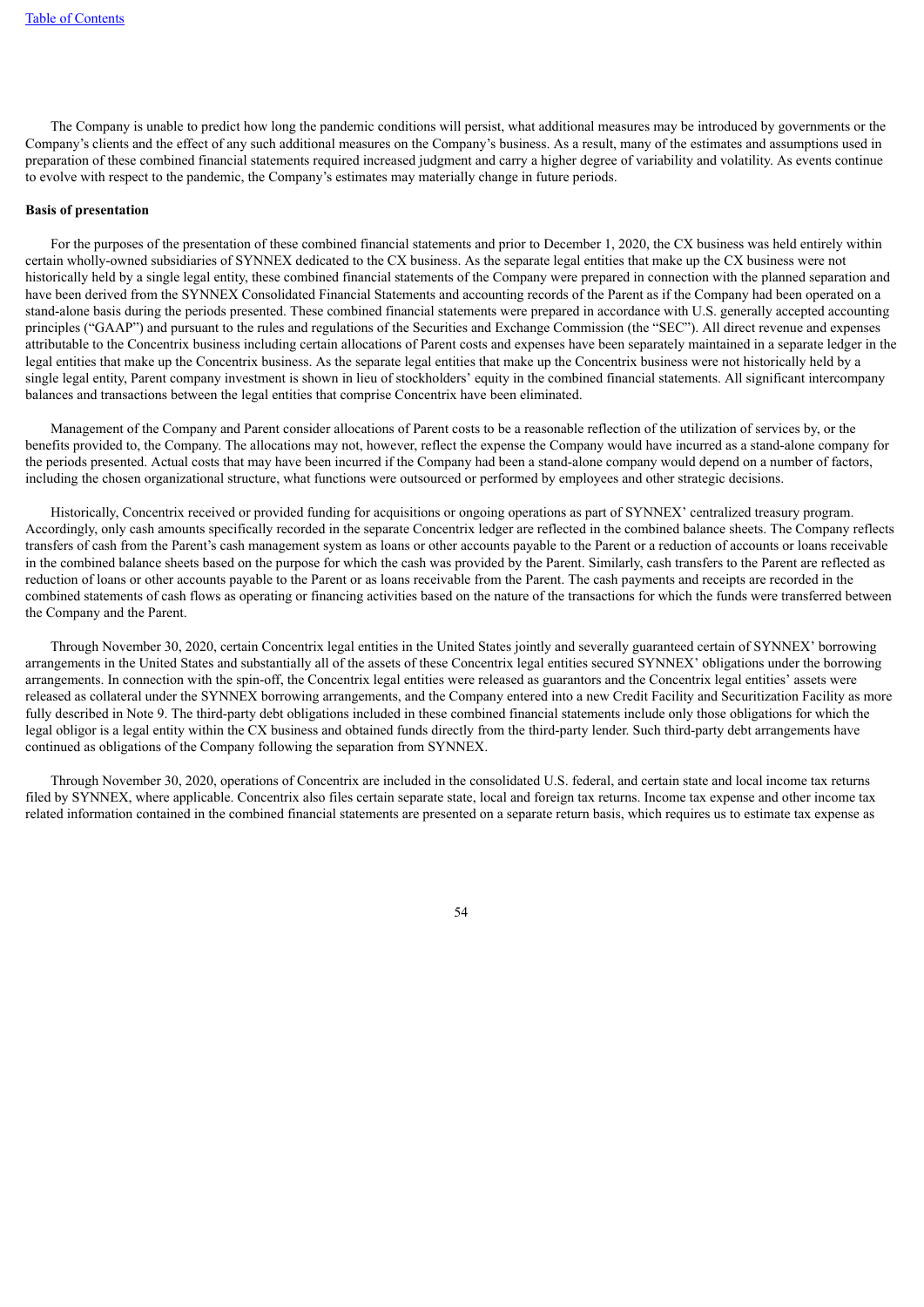if the Company filed a separate return apart from SYNNEX. The income taxes of Concentrix as presented in the combined financial statements may not be indicative of the income taxes that Concentrix will incur in the future.

Within the financial statements and tables presented, certain columns and rows may not add due to the use of rounded numbers for disclosure purposes. Additionally, \$56.8 million in other accrued liabilities and \$4.8 million in accrued compensation and benefits was reclassified to accounts payable at November 30, 2019 to conform to the current year presentation. This reclassification adjustment resulted in no other impacts to the Company's combined financial statements and is not deemed material.

# **NOTE 2—SUMMARY OF SIGNIFICANT ACCOUNTING POLICIES:**

## **Use of estimates**

The preparation of financial statements in conformity with GAAP requires management to make estimates and assumptions that affect the reported amounts of assets and liabilities, the disclosure of contingent assets and liabilities at the date of the financial statements, and the reported amounts of revenue and expense during the reporting period. The Company evaluates these estimates on a regular basis and bases them on historical experience and on various assumptions that the Company believes are reasonable. Actual results could differ from the estimates.

#### **Principles of combination**

The Company's combined financial statements include the combined accounts of SYNNEX' wholly-owned subsidiaries engaged in the CX business, in which no substantive participating rights are held by minority stakeholders, and variable interest entities in the core business if the Company is the primary beneficiary. All intercompany accounts and transactions within the entities included in the combined financial statements have been eliminated.

#### **Segment reporting**

Concentrix operations are based on an integrated global delivery model whereby services under a client contract in one location may be provided from delivery centers located in one or more different countries with more than half of the Company's workforce located in Philippines and India. Given the homogeneity of technology-infused CX services and the integrated delivery model, the Company operates in a single segment, based on how the chief operating decision maker ("CODM") views and evaluates the Company's operations in making operational and strategic decisions and assessments of financial performance. The Company's President and Chief Executive Officer has been identified as the CODM.

#### **Cash equivalents**

The Company considers all highly liquid debt instruments purchased with an original maturity or remaining maturity at the date of purchase of three months or less to be cash equivalents. Cash equivalents consist principally of money market deposit accounts that are stated at cost, which approximates fair value. The Company is exposed to credit risk in the event of default by financial institutions to the extent that cash balances with financial institutions are in excess of amounts that are insured.

## **Accounts receivable and allowance for doubtful accounts**

Accounts receivable are comprised primarily of amounts owed to the Company by clients and are presented net of an allowance for doubtful accounts. The allowance for doubtful accounts is an estimate to cover the losses resulting from uncertainty regarding collections from customers to make payments for outstanding balances. In estimating the required allowance, the Company takes into consideration the overall quality and aging of the accounts receivable and credit evaluations of its customers' financial condition. The Company also evaluates the collectability of accounts receivable based on specific customer circumstances, current economic trends, historical experience with collections and the value and adequacy of any collateral received from customers.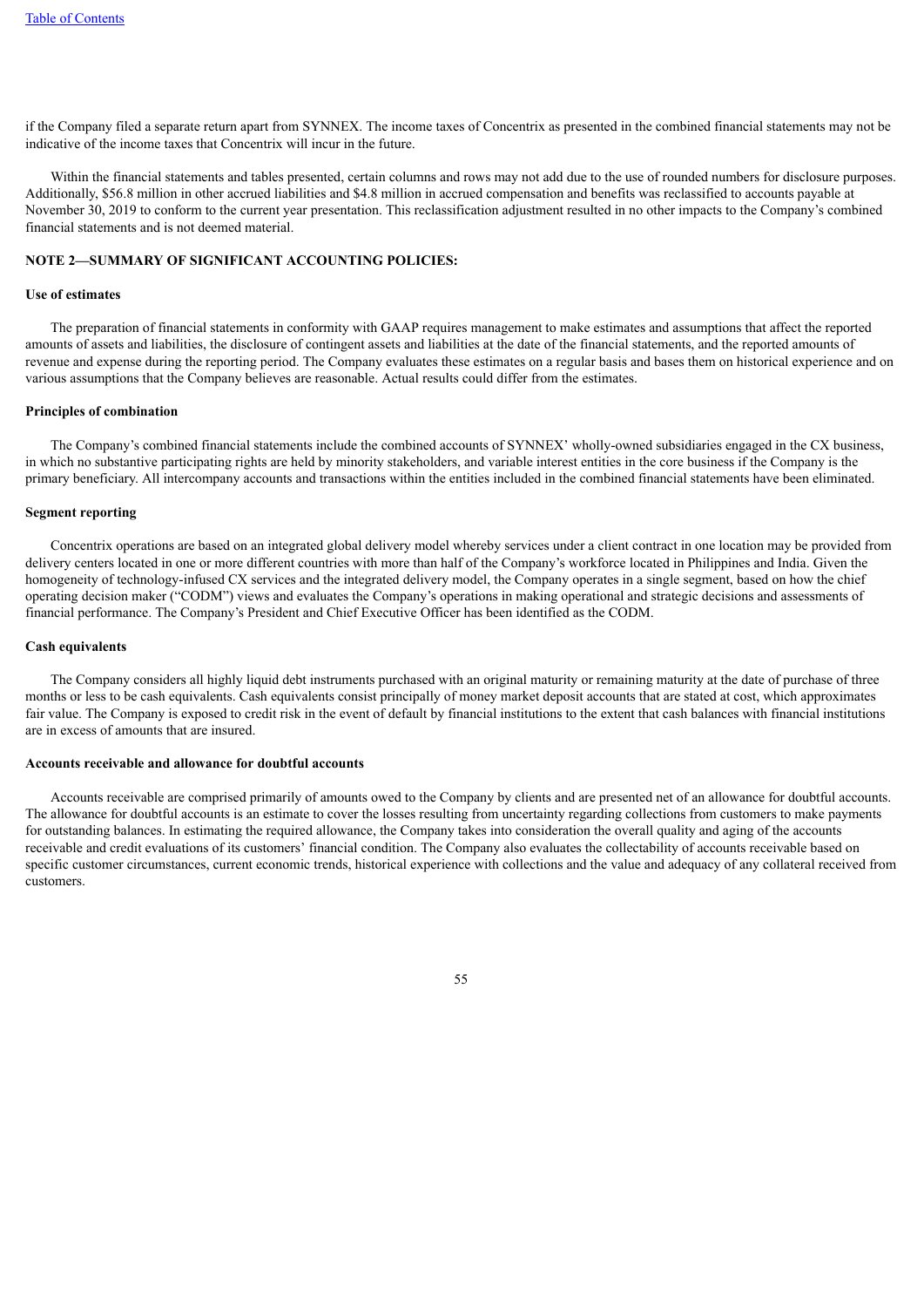## **Unbilled receivables**

In the majority of service contracts, the Company performs the services prior to billing the customer, and this amount is captured as an unbilled receivable included in accounts receivable, net on the combined balance sheet. Billing usually occurs in the month after the Company performs the services or in accordance with the specific contractual provisions.

#### **Derivative financial instruments**

The Company accounts for its derivative instruments as either assets or liabilities and carries them at fair value.

For derivative instruments that hedge the exposure to variability in expected future cash flows that are designated as cash flow hedges, the gain or loss on the derivative instrument is reported as a component of "Accumulated other comprehensive income (loss)," in Parent equity and reclassified into earnings in the same line associated with the forecasted transactions, in the same period or periods during which the hedged transaction affects earnings. To receive hedge accounting treatment, cash flow hedges must be highly effective in offsetting changes to expected future cash flows on hedged transactions.

For derivative instruments that are not designated as cash flow hedges, gains and losses on derivative instruments are reported in the combined statements of operations in the current period.

# **Software costs**

The Company develops software platforms for internal use. The Company capitalizes costs incurred to develop software subsequent to the software product reaching the application development stage. The Company also capitalizes the costs incurred to extend life of the existing software, or the cost of significant enhancements that are added to the features of existing software. The capitalized development costs primarily comprise payroll costs and related software costs. Capitalized costs are amortized over the economic life of the software on the straight line amortization method.

## **Property and equipment**

Property and equipment are stated at cost, less accumulated depreciation and amortization. Depreciation and amortization are computed using the straight-line method based upon the shorter of the estimated useful lives of the assets, or the lease term of the respective assets, if applicable. Maintenance and repairs are charged to expense as incurred, and improvements are capitalized. When assets are retired or otherwise disposed of, the cost and accumulated depreciation and amortization are removed from the accounts and any resulting gain or loss is reflected in operations in the period realized. The ranges of estimated useful lives for property and equipment categories are as follows:

| Equipment and furniture             | $3 - 10$ years  |
|-------------------------------------|-----------------|
| Software                            | $3 - 7$ years   |
| Leasehold improvements              | $2 - 15$ years  |
| Buildings and building improvements | $10 - 39$ years |

#### **Leases**

The Company enters into leases as a lessee for property and equipment in the ordinary course of business. When procuring services, or upon entering into a contract with its customers and clients, the Company determines whether an arrangement contains a lease at its inception. As part of that evaluation the Company considers whether there is an implicitly or explicitly identified asset in the arrangement and whether the Company, as the lessee, or the client, if the Company is the lessor, has the right to control the use of that asset. Effective December 1, 2019, when the

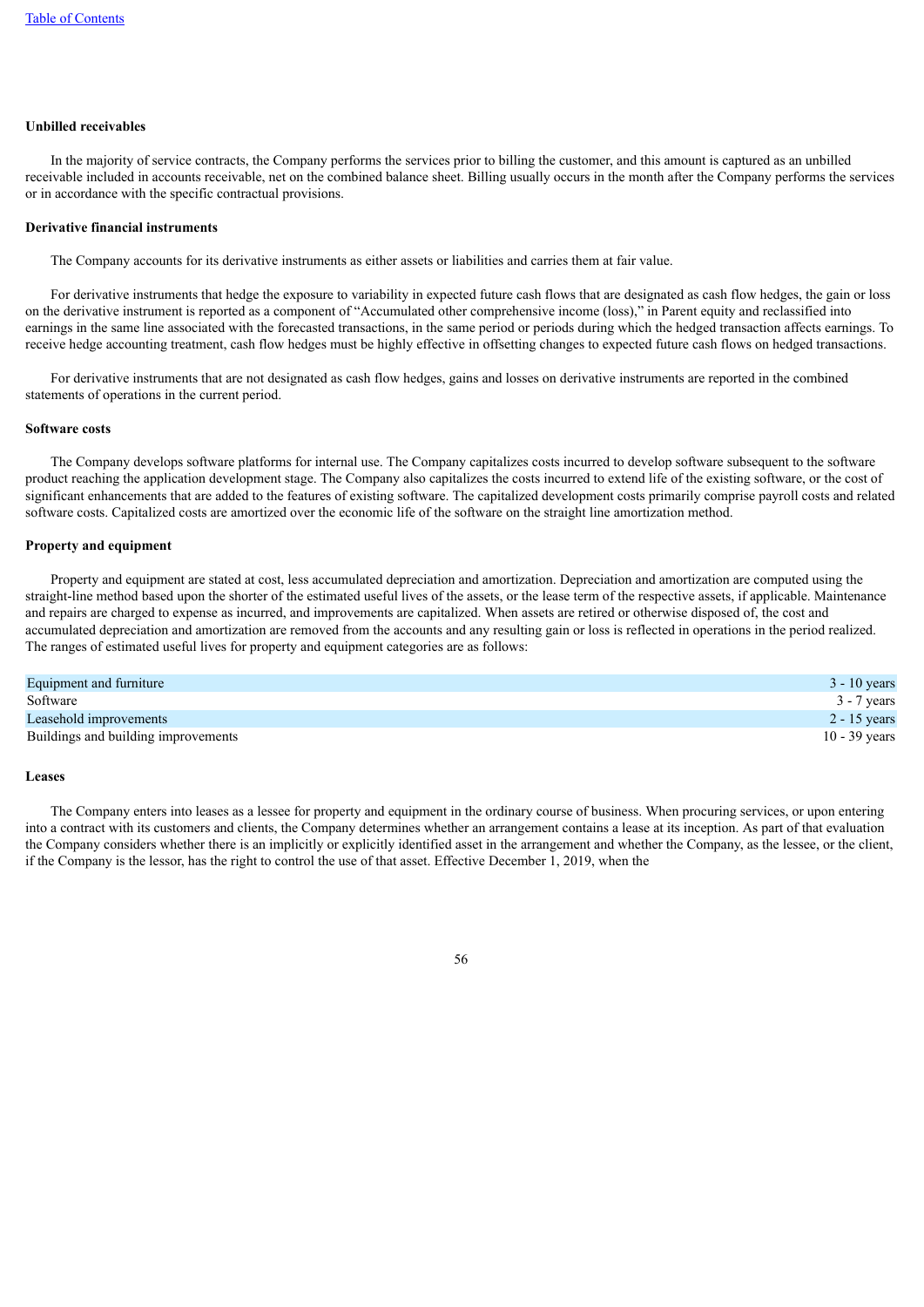Company is the lessee, all leases with a term of more than 12 months are recognized as right-of-use (ROU) assets and associated lease liabilities in the combined balance sheet. Lease liabilities are measured at the lease commencement date and determined using the present value of the lease payments not yet paid, at the Company's incremental borrowing rate, which approximates the rate at which the Company would borrow on a secured basis in the country where the lease was executed. The interest rate implicit in the lease is generally not determinable in the transactions where the Company is the lessee. The ROU asset equals the lease liability adjusted for any initial direct costs, prepaid rent and lease incentives. The Company's variable lease payments generally relate to payments tied to various indexes, non-lease components and payments above a contractual minimum fixed amount.

Operating leases are included in other assets, net, other accrued liabilities and other long-term liabilities in the combined balance sheet. Substantially all of the Company's leases are classified as operating leases. The lease includes options to extend or terminate the lease when it is reasonably certain that the Company will exercise that option. The Company made a policy election to not recognize leases with a lease term of 12 months or less in the combined balance sheet. Lease expenses are recorded within selling, general, and administrative expenses in the combined statements of operations. Operating lease payments are presented within "Cash flows from operating activities" in the combined statements of cash flows.

For all asset classes, the Company has elected the lessee practical expedient to combine lease and non-lease components (e.g. maintenance services) and account for the combined unit as a single lease component. Variable lease payments are recognized in the period in which the obligation for those payments are incurred.

#### **Business combinations**

The purchase price is allocated to the assets acquired, liabilities assumed, and non-controlling interests in the acquired entity generally based on their fair values at the acquisition date. The excess of the fair value of purchase consideration over the fair value of these assets acquired, liabilities assumed and non-controlling interests in the acquired entity is recorded as goodwill. The primary items that generate goodwill include the value of the synergies between the acquired entity and the Company and the value of the acquired assembled workforce, neither of which qualify for recognition as an intangible asset. Amounts recorded in a business combination may change during the measurement period, which is a period not to exceed one year from the date of acquisition, as additional information about conditions existing at the acquisition date becomes available. The Company includes the results of operations of the acquired business in the combined financial statements prospectively from the date of acquisition. Acquisition-related charges are recognized separately from the business combination and are expensed as incurred. These charges primarily include direct third-party professional and legal fees, and integration-related costs.

#### **Goodwill and intangible assets**

The Company tests goodwill for impairment annually at the reporting unit level in the fiscal fourth quarter or more frequently if events or changes in circumstances indicate that it may be impaired. For purposes of the goodwill impairment test, the Company can elect to perform a quantitative or qualitative analysis. If the qualitative analysis is elected, goodwill is tested for impairment at the reporting unit level by first performing a qualitative assessment to determine whether it is more likely than not that the fair value of the reporting unit is less than its carrying value. The factors that are considered in the qualitative analysis include macroeconomic conditions, industry and market considerations, cost factors such as increases in labor, or other costs that would have a negative effect on earnings and cash flows; and other relevant entity-specific events and information.

If we elect to perform or are required to perform a quantitative analysis, then the reporting unit's carrying value is compared to its fair value. The fair value of the reporting unit is estimated using a market approach and an income approach (discounted cash flow approach). Under the market approach, the Company utilizes the guideline company method, which involves calculating valuation multiples based on operating data from comparable publicly traded companies. Multiples derived from these companies provide an indication of how much a knowledgeable investor in the marketplace would be willing to pay for a company. These multiples are then applied to the operating data to arrive at an indication of value. Under the income approach, the fair value of the reporting unit is based on the present value of estimated future cash flows utilizing a market-based weighted-average cost of capital determined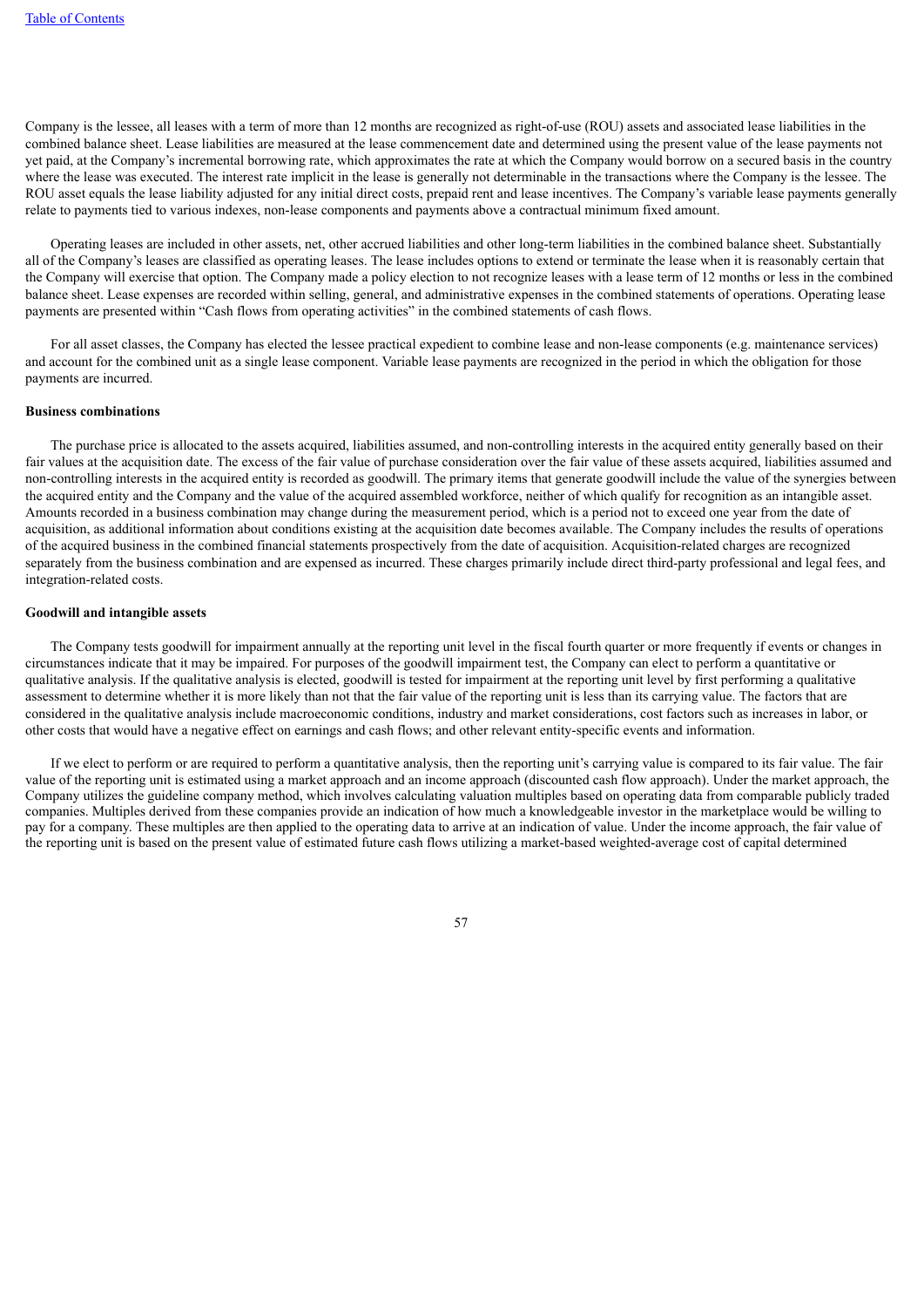separately for each reporting unit. The assumptions used in the market approach are based on the value of a business through an analysis of revenue and other multiples of guideline companies and recent sales of or offerings by a comparable entity. The assumptions used in the discounted cash flow approach are based on historical and forecasted revenue, operating costs, future economic conditions, a market-based weighted average cost of capital and other relevant factors. Goodwill is considered impaired if the carrying value of the reporting unit exceeds its fair value and the excess is recognized as an impairment loss.

No goodwill impairment has been identified for any of the years presented.

The values assigned to intangible assets are based on estimates and judgement regarding expectations for length of customer relationships and success of life cycle of technologies acquired in a business combination. Purchased intangible assets are amortized over the useful lives based on estimates of the use of the economic benefit of the asset or on the straight-line amortization method.

Intangible assets consist of customer relationships, technology and trade names. Amortization is based on the pattern in which the economic benefits of the intangible assets will be consumed or on a straight line basis when the consumption pattern is not apparent over the following useful lives:

| Customer relationships | $10 - 15$ years |
|------------------------|-----------------|
| Technology             | years           |
| Trade names            | vears           |

#### **Impairment of long-lived assets**

The Company reviews the recoverability of its long-lived assets, such as intangible assets subject to amortization, property and equipment and certain other assets, including lease right-of-use assets, when events or changes in circumstances occur that indicate the carrying value of the asset or asset group may not be recoverable. The assessment of possible impairment is based on the Company's ability to recover the carrying value of the asset or asset group from the expected future pre-tax cash flows, undiscounted and without interest charges, of the related operations. If these cash flows are less than the carrying value of such assets, an impairment loss is recognized for the difference between estimated fair value and carrying value.

#### **Concentration of credit risk**

Financial instruments that potentially subject the Company to significant concentration of credit risk consist principally of cash and cash equivalents, accounts receivable and derivative instruments.

The Company's cash and cash equivalents and derivative instruments are transacted and maintained with financial institutions with high credit standing, and their compositions and maturities are regularly monitored by management. Through November 30, 2020, the Company has not experienced any credit losses on such deposits and derivative instruments.

Accounts receivable comprise amounts due from customers. The Company performs ongoing credit evaluations of its customers' financial condition and limits the amount of credit extended when deemed necessary, but generally requires no collateral. The Company also maintains allowances for potential credit losses. In estimating the required allowances, the Company takes into consideration the overall quality and aging of its receivable portfolio and specifically identified customer risks. Through November 30, 2020, such losses have been within management's expectations.

In fiscal years 2020, 2019 and 2018, one customer accounted for 11.5%, 10.4% and 20.8%, respectively of the Company's combined revenue.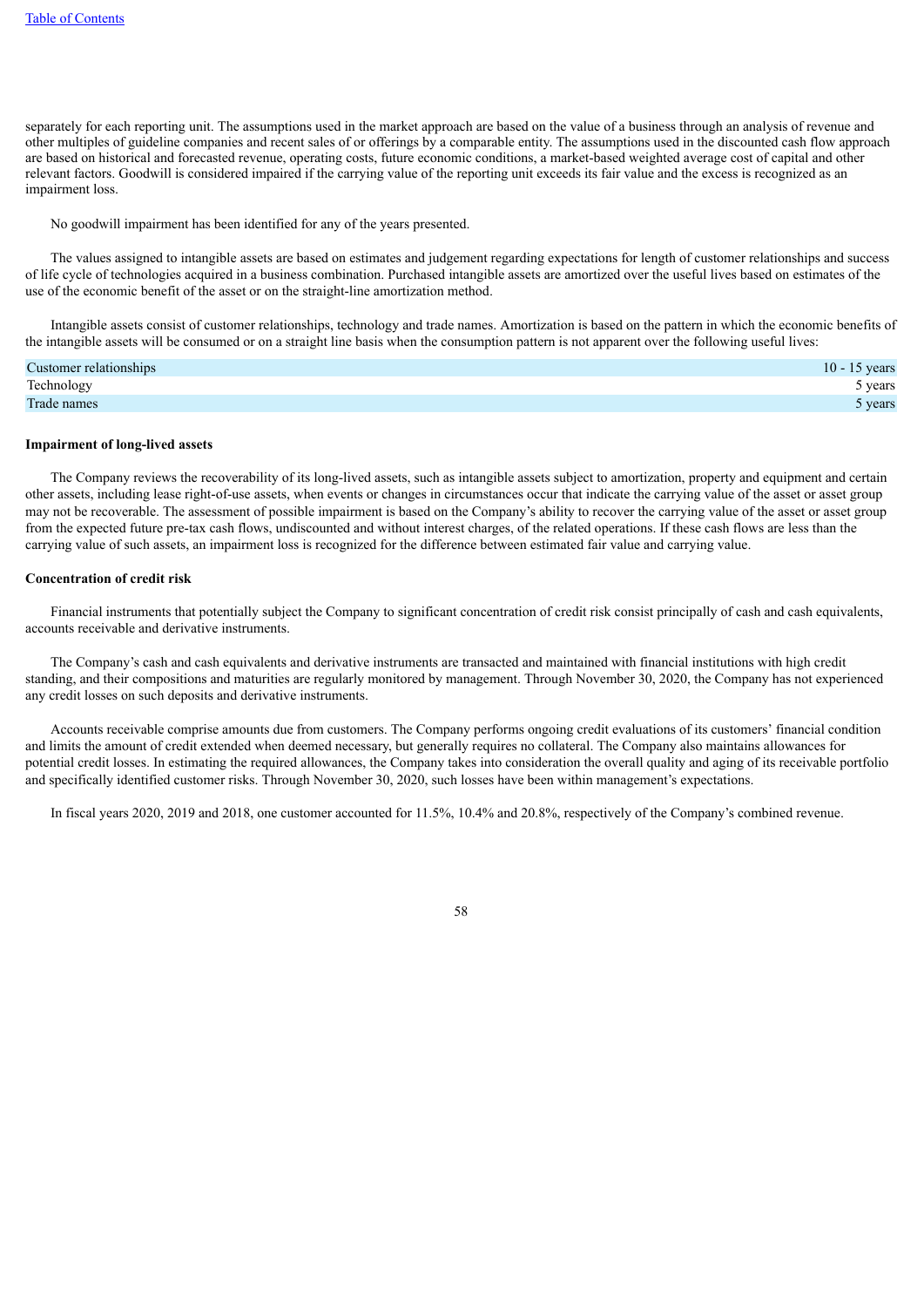As of November 30, 2020 and 2019, one customer comprised 16.2% and 11.5%, respectively, of the total accounts receivable balance.

# **Revenue recognition**

The Company adopted Accounting Standards Codification ("ASC") Topic 606, *Revenue from Contracts with Customers*, on December 1, 2018 on a full retrospective basis to ensure a consistent basis of presentation within the Company's combined financial statements for all periods reported.

The Company generates revenue primarily from the provision of business outsourcing services focused on customer experience solutions. The Company recognizes revenue from services contracts over time as the promised services are delivered to clients for an amount that reflects the consideration to which the Company is entitled in exchange for those services. The Company accounts for a contract with a customer when it has written approval, the contract is committed, the rights of the parties, including payment terms, are identified, the contract has commercial substance and consideration is probable of collection. Revenue is presented net of taxes collected from customers and remitted to government authorities. Service contracts may be based on a fixed price or on a fixed unit-price per transaction or other objective measure of output. The Company determines whether the services performed during the initial phases of an arrangement, such as setup activities, are distinct. In most cases, the arrangement is a single performance obligation comprised of a series of distinct services that are substantially the same and that have the same pattern of transfer (i.e., distinct days of service). The Company records deferred revenue attributable to certain process transition, setup activities where such activities do not represent separate performance obligations. Billings related to such transition activities are classified under contract liabilities and subsequently recognized ratably over the period in which the related services are performed. The Company applies a measure of progress (typically time-based) to any fixed consideration and allocates variable consideration to the distinct periods of service based on usage. As a result, revenue is generally recognized over the period the services are provided on a usage basis. This results in revenue recognition that corresponds with the benefit to the client of the services transferred to date relative to the remaining services promised. Revenue on fixed price contracts is recognized on a straight-line basis over the term of the contract as services are provided. Revenue on unit-price transactions is recognized using an objective measure of output including staffing hours or the number of transactions processed by service agents. Client contract terms can range from less than one year to more than five years. The Company generally invoices a customer after performance of services, or in accordance with specific contractual provisions. Payments are due as per contract terms and do not contain a significant financing component.

Certain customer contracts include incentive payments from the customer upon achieving certain agreed-upon service levels and performance metrics or service level agreements that could result in credits or refunds to the customer. Revenue relating to such arrangements is accounted for as variable consideration when the likely amount of revenue to be recognized can be estimated to the extent that it is probable that a significant reversal of any incremental revenue will not occur.

## **Cost of revenue**

Recurring direct operating costs for services are recognized as incurred. Cost of services revenue consists primarily of personnel costs. Where a contract requires an up-front investment, which typically includes transition and set-up costs related to systems and processes, these amounts are deferred and amortized on a straight-line basis over the expected period of benefit, not to exceed the fixed term of the contract. The Company performs periodic reviews to assess the recoverability of deferred contract transition and setup costs. This review is done by comparing the estimated minimum remaining undiscounted cash flows of a contract to the unamortized contract costs. If such minimum undiscounted cash flows are not sufficient to recover the unamortized costs, an impairment loss is recognized for the difference between the estimated fair value and the carrying value. If a cash flow deficiency remains after reducing the carrying amount of the deferred costs, the Company evaluates any remaining long-lived assets related to that contract for impairment.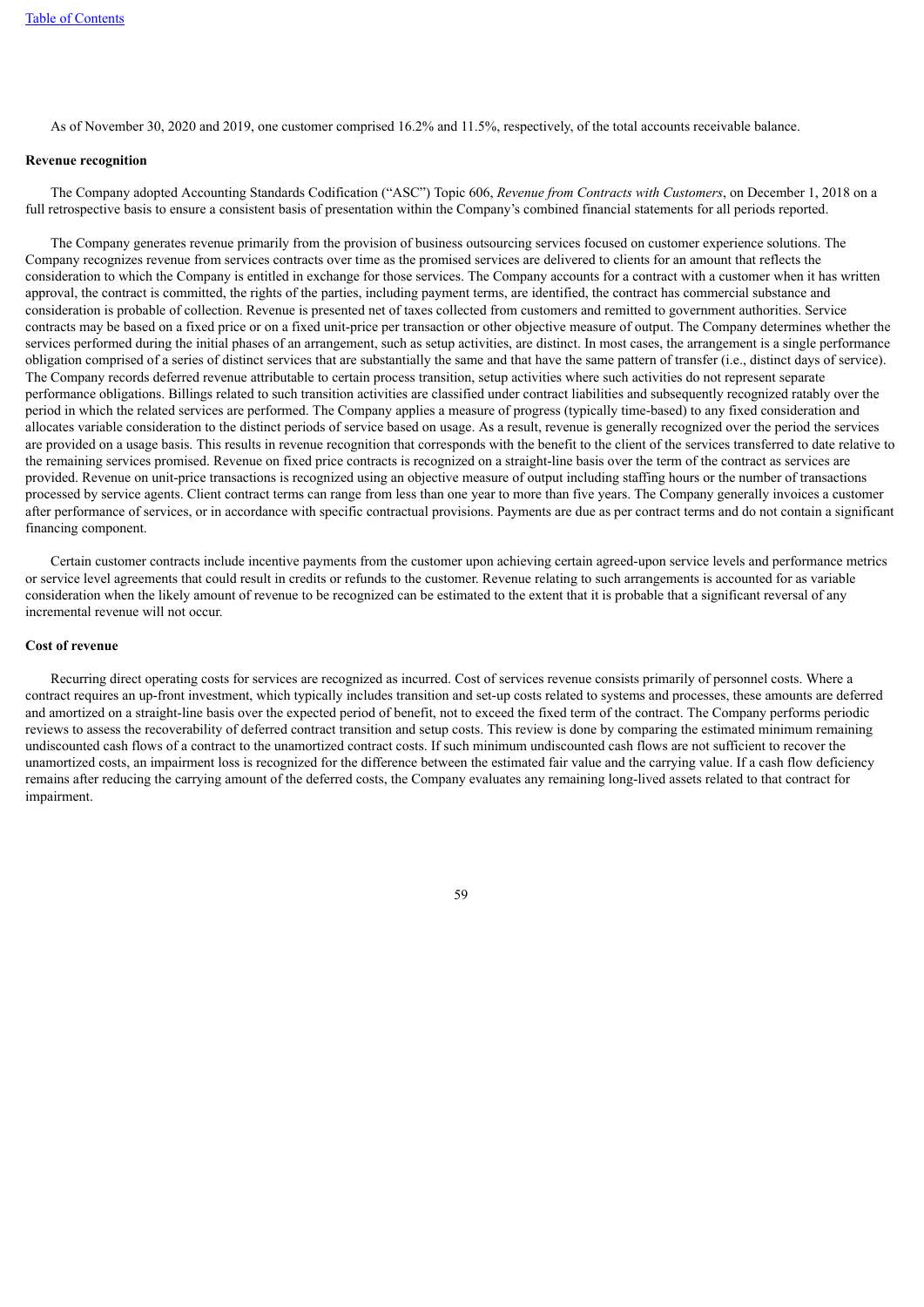## **Selling, general and administrative expenses**

Selling, general and administrative expenses are charged to income as incurred. Expenses of promoting and selling products and services are classified as selling expense and include such items as compensation, sales commissions and travel. General and administrative expenses include such items as compensation, cost of delivery centers, legal and professional costs, office supplies, non-income taxes, insurance and utility expenses. In addition, selling, general and administrative expenses include other operating items such as allowances for credit losses, depreciation and amortization of non-technology related intangible assets.

## **Advertising**

Costs related to advertising and product promotion expenditures are charged to "Selling, general and administrative expenses" as incurred. To date, net costs related to advertising and promotion expenditures have not been material.

#### **Income taxes**

The Company's operations have historically been included in the tax returns filed by the respective Parent entities of which the Company's businesses are a part. Income tax expense and other income tax related information contained in these combined financial statements are presented on a separate return basis as if the Company filed its own tax returns.

The asset and liability method is used in accounting for income taxes. Under this method, deferred tax assets and liabilities are recognized for the expected tax consequences of temporary differences between the tax bases of assets and liabilities and their reported amounts in the financial statements using enacted tax rates and laws that will be in effect when the difference is expected to reverse. Tax on global low-taxed intangible income is accounted for as a current expense in the period in which the income is includable in a tax return using the "period cost" method. Valuation allowances are provided against deferred tax assets that are not likely to be realized.

The Company recognizes tax benefits from uncertain tax positions only if that tax position is more likely than not to be sustained on examination by the taxing authorities, based on the technical merits of the position. The tax benefits recognized in the financial statements from such positions are then measured based on the largest benefit that has a greater than 50% likelihood of being realized upon settlement. The Company recognizes interest and penalties related to unrecognized tax benefits in the provisions for income taxes.

#### **Foreign currency translations**

The financial statements of the legal entities included in these combined financial statements, whose functional currencies are the local currencies, are translated into U.S. dollars for combination as follows: assets and liabilities at the exchange rate as of the balance sheet date, equity at the historical rates of exchange, and income and expense amounts at the average exchange rate for the month. Translation adjustments resulting from the translation of the legal entities' accounts are included in "Accumulated other comprehensive income (loss)." Transactions denominated in currencies other than the applicable functional currency are converted to the functional currency at the exchange rate on the transaction date. At period end, monetary assets and liabilities are remeasured to the functional currency using exchange rates in effect at the balance sheet date. Non-monetary assets and liabilities are remeasured at historical exchange rates. Gains and losses resulting from foreign currency transactions are included within "Other income, net."

## **Other comprehensive income**

The primary components of other comprehensive income for the Company include foreign currency translation adjustments arising from the combination of foreign legal entities engaged in the CX business, unrealized gains and losses on cash flow hedges and the changes in unrecognized pension and post-retirement benefits.

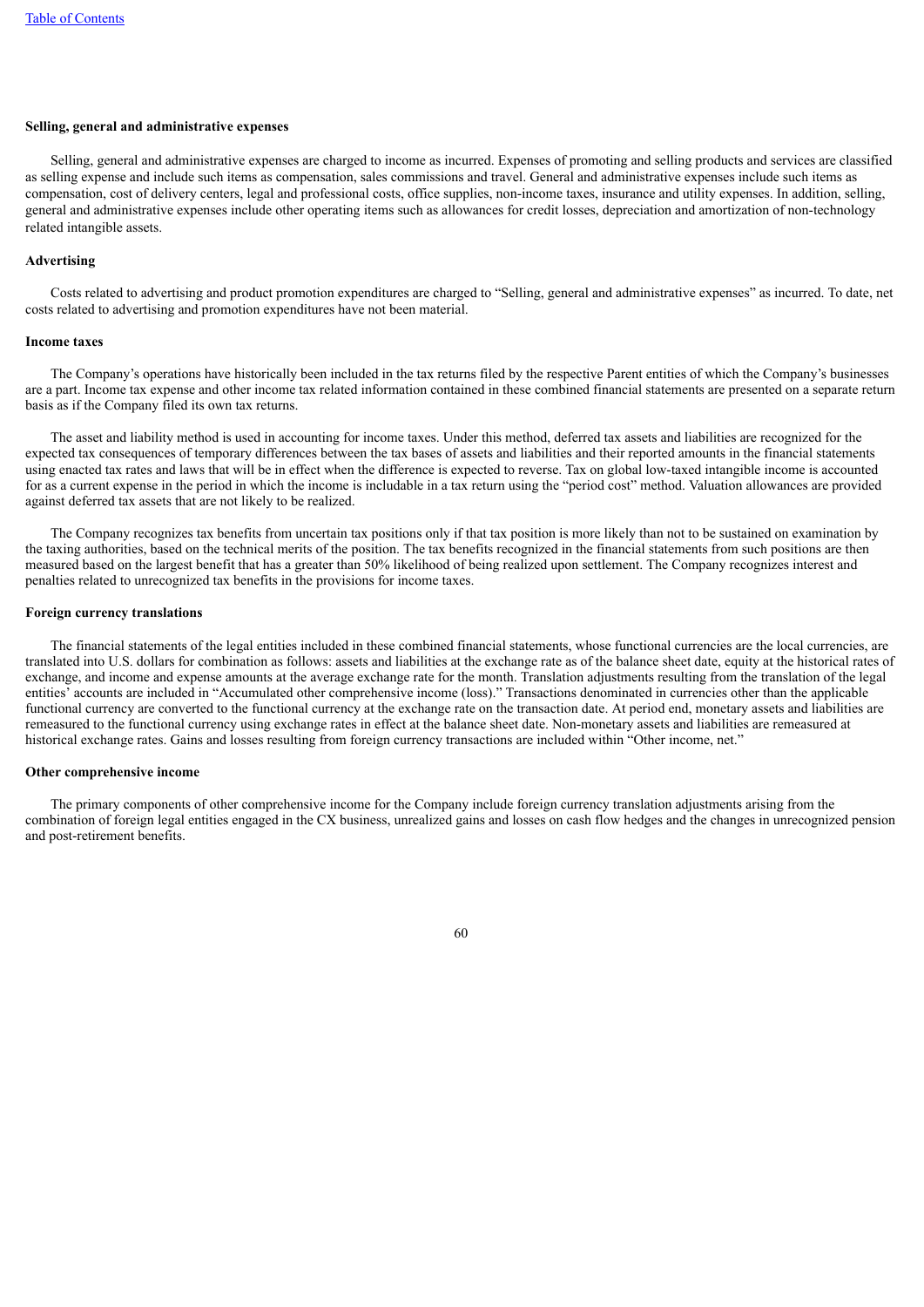## **Share-based compensation**

The Company's employees have historically participated in Parent's share-based compensation plans. Share-based compensation expense has been allocated to the Company based on the specific awards and terms previously granted to the Company's employees. Share-based compensation cost for stock options, restricted stock awards and units, performance restricted stock units and employee stock purchase plans is determined based on the fair value at the measurement date. The Company recognizes share-based compensation cost as expense for awards other than its performance-based restricted stock units ratably on a straight-line basis over the requisite service period. The Company recognizes share-based compensation cost associated with its performance-based restricted stock units over the requisite service period if it is probable that the performance conditions will be satisfied. Effective fiscal year 2018, the Company accounts for expense reductions that result from the forfeiture of unvested awards in the period that the forfeitures occur. Prior to fiscal year 2018, the Company estimated forfeitures and only recorded compensation costs for those awards that were expected to vest.

## **Pension and post-retirement benefits**

The funded status of the Company's pension and other postretirement benefit plans is recognized in the combined balance sheets. The funded status is measured as the difference between the fair value of plan assets and the benefit obligation at November 30, the measurement date. For defined benefit pension plans, the benefit obligation is the projected benefit obligation ("PBO") and, for the other postretirement benefit plans, the benefit obligation is the accumulated postretirement benefit obligation ("APBO"). The PBO represents the actuarial present value of benefits expected to be paid upon retirement. For active plans, the present value reflects estimated future compensation levels. The APBO represents the actuarial present value of postretirement benefits attributed to employee services already rendered. The fair value of plan assets represents the current market value of assets held by an irrevocable trust fund for the sole benefit of participants. The measurement of the benefit obligation is based on the Company's estimates and actuarial valuations. These valuations reflect the terms of the plans and use participant-specific information such as compensation, age and years of service, as well as certain key assumptions that require significant judgment, including, but not limited to, estimates of discount rates, expected return on plan assets, inflation, rate of compensation increases, interest crediting rates and mortality rates. The assumptions used are reviewed on an annual basis.

#### **Accounting pronouncements adopted during the three-year period ended November 30, 2020**

In February 2018, the Financial Accounting Standard Board (the "FASB") issued guidance that permits the Company to reclassify disproportionate tax effects in accumulated other comprehensive income caused by the Tax Cuts and Jobs Act of 2017 to retained earnings. The guidance was effective for fiscal years, and interim periods within those fiscal years, beginning after December 15, 2018, with early adoption permitted. The adoption of this new guidance did not have a material impact on the Company's combined financial statements.

In February 2016, the FASB issued a new standard which revises various aspects of accounting for leases, with amendments in 2018 and 2019 codified as Accounting Standards Codification Topic 842, *Leases* ("ASC Topic 842"). The Company adopted the guidance effective December 1, 2019, applying the optional transition method, which allows an entity to apply the new standard at the adoption date with a cumulative-effect adjustment to the opening balance of retained earnings in the period of adoption. In addition, the Company elected the package of practical expedients not to reassess prior conclusions related to contracts containing leases, lease classification and initial direct costs and the lessee practical expedient to combine lease and nonlease components for all asset classes. The Company made a policy election to not recognize ROU assets and lease liabilities for short-term leases for all asset classes. The most significant impact of adoption to the Company's combined financial statements relates to the recognition of a right-of-use asset and a lease liability for virtually all of its leases other than short-term leases. The liability was equal to the present value of lease payments. The asset is based on the liability, and subject to adjustment, such as for initial direct costs. The recognition, measurement, and presentation of expenses and cash flows arising from a lease by a lessee primarily will depend on its classification. For income statement purposes, operating leases will result in a straight-line expense while finance leases will result in a front-loaded expense pattern. Upon adoption, the Company recorded \$525,344 of ROU assets and of \$571,940 of liabilities relating to its operating leases on its combined balance sheet. The adoption did not have an impact on the Company's combined statements of operations or its combined statements of cash flows.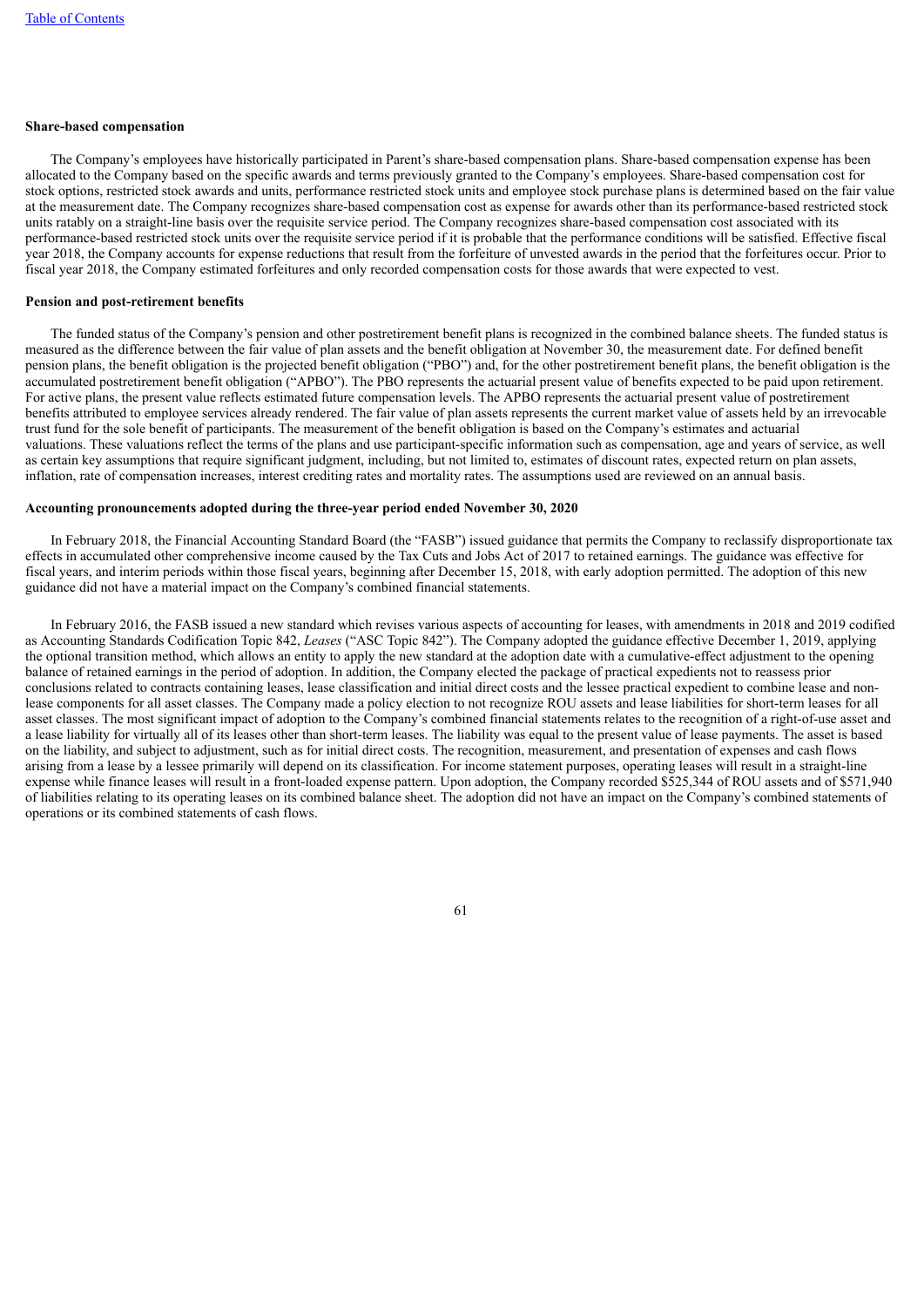In May 2014, the FASB issued a comprehensive new revenue recognition standard for contracts with customers with amendments in 2015 and 2016, codified as Accounting Standards Codification Topic 606, *Revenue from Contracts with Customers*. The Company adopted the guidance effective December 1, 2018 on a full retrospective basis to ensure a consistent basis of presentation within the Company's combined financial statements for all periods reported. In addition, the Company elected the one year practical expedient for contract costs. The impact of adoption was not material and relates primarily to the capitalization of certain sales commissions that are assessed to be incremental for obtaining new contracts. Such costs are amortized over the period of expected benefit rather than being expensed as incurred as was the Company's prior practice.

In January 2016, the FASB issued new guidance which amends various aspects of the recognition, measurement, presentation, and disclosure of financial instruments. With respect to the Company's combined financial statements, the most significant impact relates to the accounting for equity investments (other than those that are consolidated or accounted under the equity method) which are measured at fair value through earnings. The Company has elected to use the measurement alternative for non-marketable equity securities, defined as cost adjusted for changes from observable transactions for identical or similar investments of the same issuer, less impairment. The Company adopted the guidance as of December 1, 2018, with amendments related specifically to equity securities without readily determinable fair values applied prospectively. The adoption did not have a material impact on the Company's combined financial statements.

In August 2018, the FASB issued guidance clarifying the accounting for capitalizing implementation costs incurred by a customer in a cloud computing arrangement that is a service contract. Under the new guidance, implementation costs related to a cloud computing arrangement will be deferred or expensed as incurred, in accordance with the existing guidance for capitalizing implementation costs incurred to develop or obtain internal-use software (and hosting arrangements that include an internal-use software license). The amendments also require the customer to expense the capitalized implementation costs of a hosting arrangement that is a service contract over the term of the hosting arrangement, which includes reasonably certain renewals. The guidance is effective for interim and annual reporting periods beginning after December 15, 2019 and early adoption is permitted. The Company adopted this guidance prospectively in the third quarter of fiscal year 2018. The adoption did not have a material impact on the Company's combined financial statements.

In March 2016, the FASB issued guidance that changes the accounting for share-based payment transactions, including the income tax consequences, classification of awards as either equity or liabilities, and classification in the combined statement of cash flows. The guidance was effective for interim and annual periods beginning after December 15, 2016 and early adoption was permitted. The Company adopted this guidance prospectively, during the first quarter of fiscal year 2018. The adoption did not have a material impact on the Company's combined financial statements.

## **Recently issued accounting pronouncements not yet adopted**

In March 2020, the FASB issued optional guidance for a limited time to ease the potential burden in accounting for or recognizing the effects of reference rate reform, particularly, the risk of cessation of the London Interbank Offered Rate ("LIBOR") on financial reporting. The guidance provides optional expedients and exceptions for applying GAAP to contracts, hedging relationships, and other transactions affected by reference rate reform if certain criteria are met. The amendments are elective and are effective upon issuance for all entities through December 31, 2022. The Company is currently evaluating the impact of the new guidance.

In December 2019, the FASB issued new guidance that simplifies the accounting for income taxes. The guidance is effective for annual reporting periods beginning after December 15, 2020, and interim periods within those reporting periods. Certain amendments should be applied prospectively, while other amendments should be applied retrospectively to all periods presented. The Company is currently evaluating the impact of the new guidance.

In August 2018, the FASB issued new guidance to add, remove, and clarify disclosure requirements related to defined benefit pension and other postretirement plans. The amendment requires the Company to disclose the weighted-average interest crediting rates used in cash balance pension plans. It also requires the Company to disclose the reasons for significant changes in the benefit obligation or plan assets including significant gains and losses affecting the benefit obligation for the period. This standard is effective for fiscal years ending after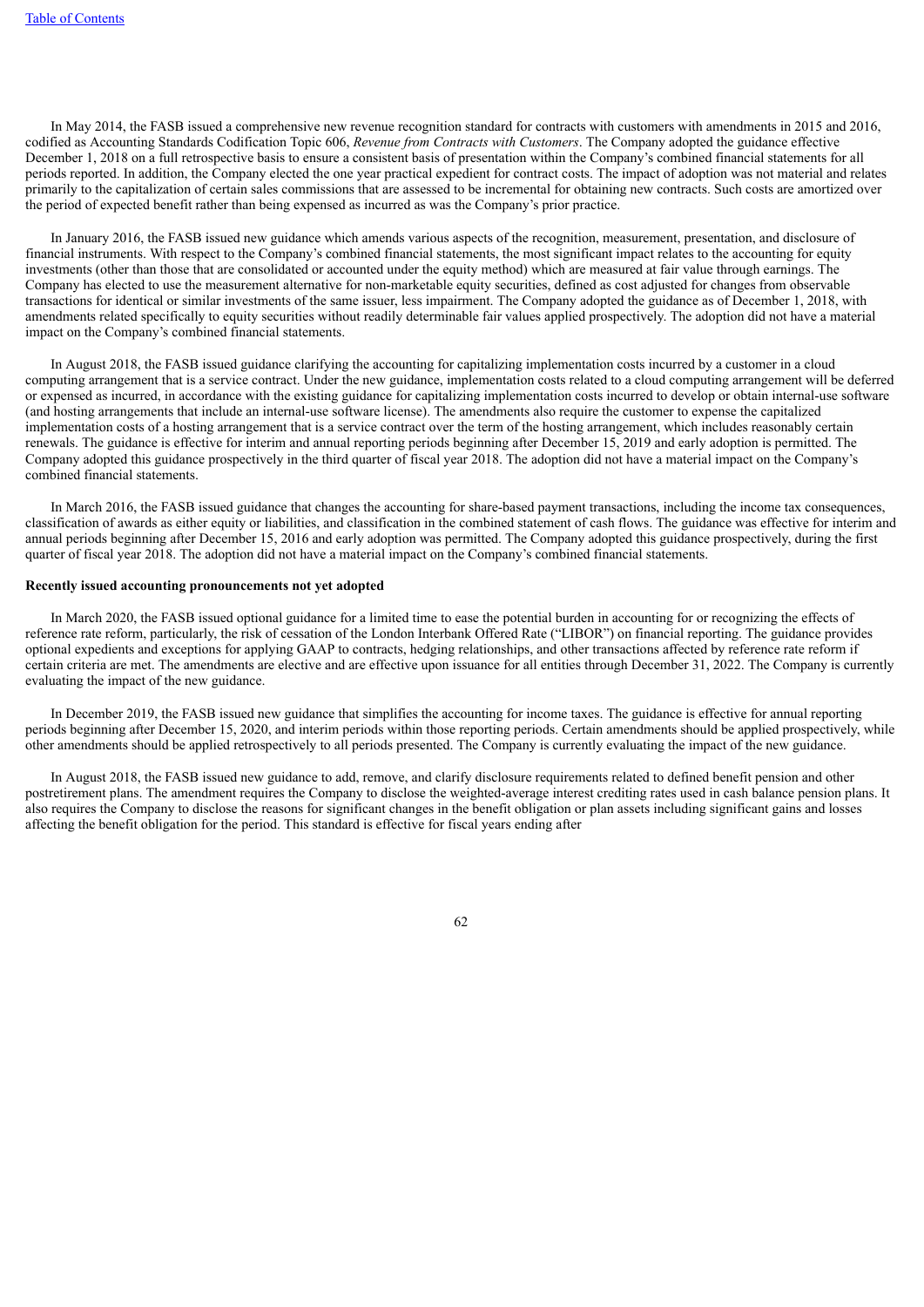December 15, 2020 and early adoption is permitted. The adoption is not expected to have a material impact on the Company's combined financial statements.

In August 2018, the FASB issued guidance to improve the effectiveness of fair value measurement disclosures by removing or modifying certain disclosure requirements and adding other requirements. The guidance is effective for fiscal years, and interim periods within those fiscal years, beginning after December 15, 2019, with early adoption permitted. Certain amendments should be applied prospectively, while all other amendments should be applied retrospectively to all periods presented. The Company is currently evaluating the impact of the new guidance.

In June 2016, the FASB issued a new credit loss standard that replaces the incurred loss impairment methodology in current GAAP. The new impairment model requires immediate recognition of estimated credit losses expected to occur for most financial assets and certain other instruments. It is effective for annual reporting periods beginning after December 15, 2019 and interim periods within those annual periods. Early adoption for fiscal years beginning after December 15, 2018 is permitted. Entities will apply the standard's provisions as a cumulative-effect adjustment to retained earnings as of the beginning of the first effective reporting period. As a result of the Company's assessment of its accounts receivable, the Company does not expect this guidance to have a material impact on the combined financial statements.

## **NOTE 3—ACQUISITIONS:**

#### **Convergys Acquisition**

On October 5, 2018, SYNNEX acquired 100% of Convergys Corporation ("Convergys"), an Ohio Corporation, a customer experience outsourcing company, for a purchase price of \$2,269,527, pursuant to a merger agreement dated June 28, 2018. The acquisition was related to the Concentrix business and added scale, diversified the revenue base, expanded the Company's service delivery footprint and strengthened the Company's leadership position as a top global provider of CX services.

The acquisition has been accounted for as a business combination. The purchase price was comprised of cash, Parent stock and Convergys stock awards assumed with an estimated fair value of \$70,221 on the closing date. Of the equity awards assumed, \$43,779 relating to the pre-combination service period was allocated to the purchase consideration, and the remainder of the estimated fair value and payments in excess of fair value are being expensed over the remaining service periods on a straight-line basis.

The purchase price for the acquisition was allocated to the net tangible and intangible assets based on their fair values at the acquisition date. The excess of the purchase price over the net tangible assets and intangible assets was recorded as goodwill and is attributed to the assembled workforce and the expected revenue and cost synergies due to the diversified revenue base and comprehensive service portfolio delivery capabilities resulting from the acquisition. Goodwill was not deductible for tax purposes. During fiscal year 2019, the Company recorded measurement period adjustments of \$32,698 to goodwill. These adjustments comprised of an increase of \$49,771 in tax liabilities and an increase of \$17,073 to the fair value of other acquired net tangible assets, resulting in a final purchase price allocation as follows: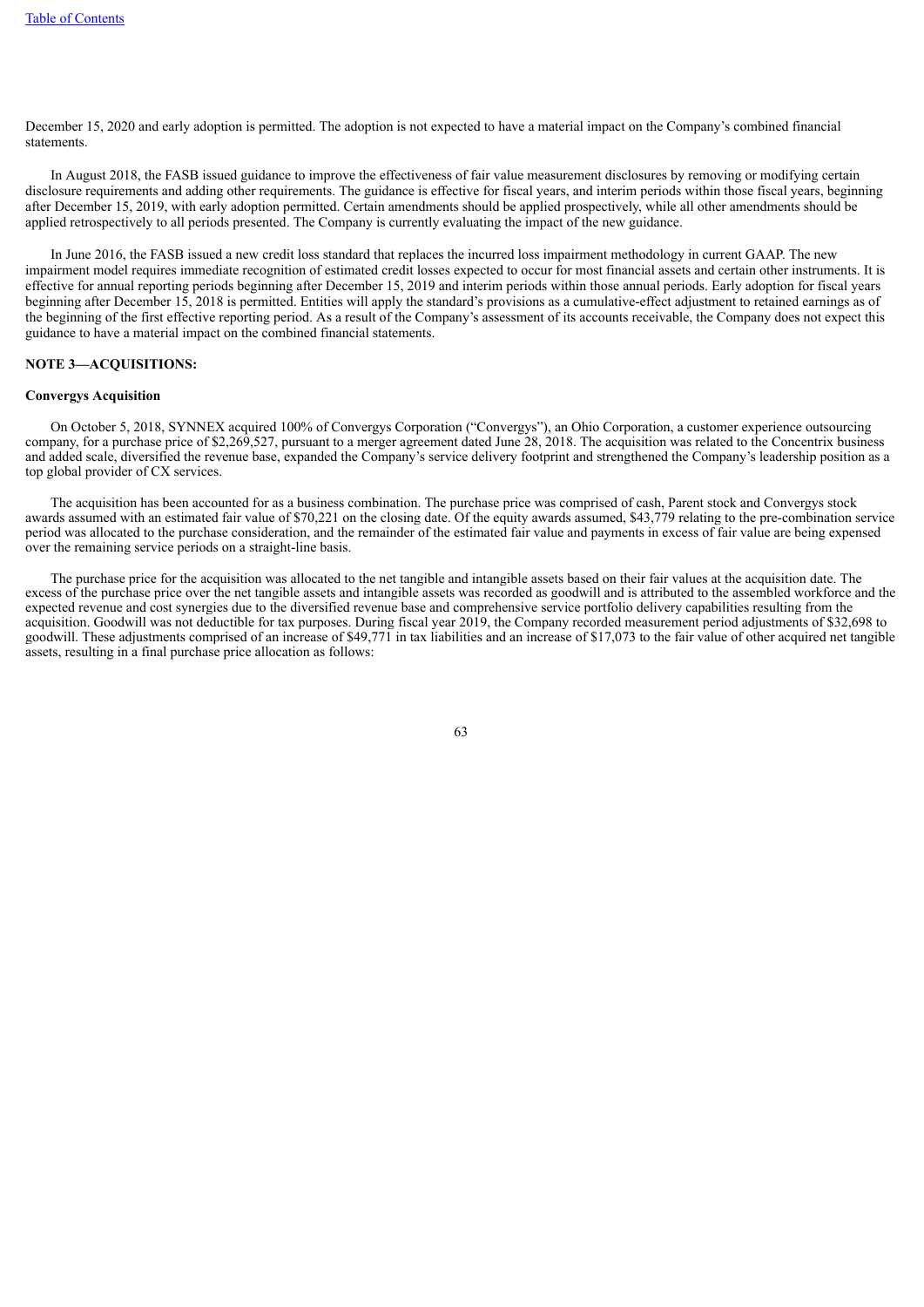| <b>Purchase price allocation:</b>                               |              | Fair value |
|-----------------------------------------------------------------|--------------|------------|
| Cash, cash equivalents and restricted cash                      | $\mathbb{S}$ | 169,988    |
| Short-term investments                                          |              | 13,038     |
| Accounts receivable, net (Gross accounts receivable: \$558,888) |              | 554,777    |
| Other current assets                                            |              | 87,115     |
| Property and equipment                                          |              | 232,528    |
| Goodwill                                                        |              | 1,394,127  |
| Intangible assets                                               |              | 927,000    |
| Deferred tax assets                                             |              | 31,547     |
| Other assets                                                    |              | 33,645     |
| Borrowings, current                                             |              | (321, 865) |
| Accounts payable                                                |              | (59, 720)  |
| Accrued compensation and benefits                               |              | (216, 626) |
| Other accrued liabilities                                       |              | (252, 101) |
| Income taxes payable                                            |              | (32, 570)  |
| Other long-term liabilities                                     |              | (137,789)  |
| Deferred tax liabilities                                        |              | (153, 567) |
| Purchase consideration                                          |              | 2,269,527  |

The Company's combined statement of operations for the year ended November 30, 2018 included approximately \$439,400 of revenue from Convergys from the acquisition date. Earnings contributed by the acquired business are not separately identifiable due to the integration activities of the Company.

The following unaudited pro forma financial information combines the unaudited combined results of operations as if the acquisition of Convergys had occurred at the beginning of fiscal year 2017 and Convergys had been included in the Company's combined results of operations for the year ended November 30, 2018. Pro forma adjustments include only the effects of events directly attributable to transactions that are factually supportable. The pro forma results contained in the table below include pro forma adjustments for amortization of acquired intangibles, interest expense incurred on borrowings to fund the acquisition, useful lives of property and equipment, removal of certain non-recurring transaction costs primarily comprising legal and banking fees of \$74,298 in fiscal year 2018 and the related tax effects of the pro forma adjustments.

The unaudited pro forma financial information, as presented below, is for informational purposes only and is not indicative of the results of operations that would have been achieved if the acquisition and any borrowings undertaken to finance the acquisition had taken place at the beginning of fiscal year 2017.

|            |    | <b>Year Ended November 30,</b><br>2018 |
|------------|----|----------------------------------------|
| Revenue    | υD | 4,695,634                              |
| Net income |    | 1.77<br>02,17                          |

Acquisition-related and integration expenses related to the Convergys acquisition were \$27,982, \$70,473 and \$37,490 during the years ended November 30, 2020, 2019 and 2018, respectively. These costs included \$17,670 of acquisition costs in fiscal year 2018. Substantially all of the acquisitionrelated and integration expenses are recorded in "Selling, general and administrative expenses" and are comprised of legal and professional services, restructuring charges, right-of-use asset impairment charges, severance and lease termination payments, accelerated depreciation, bridge financing commitment fees and other costs incurred to complete the acquisition and retention payments to integrate this business.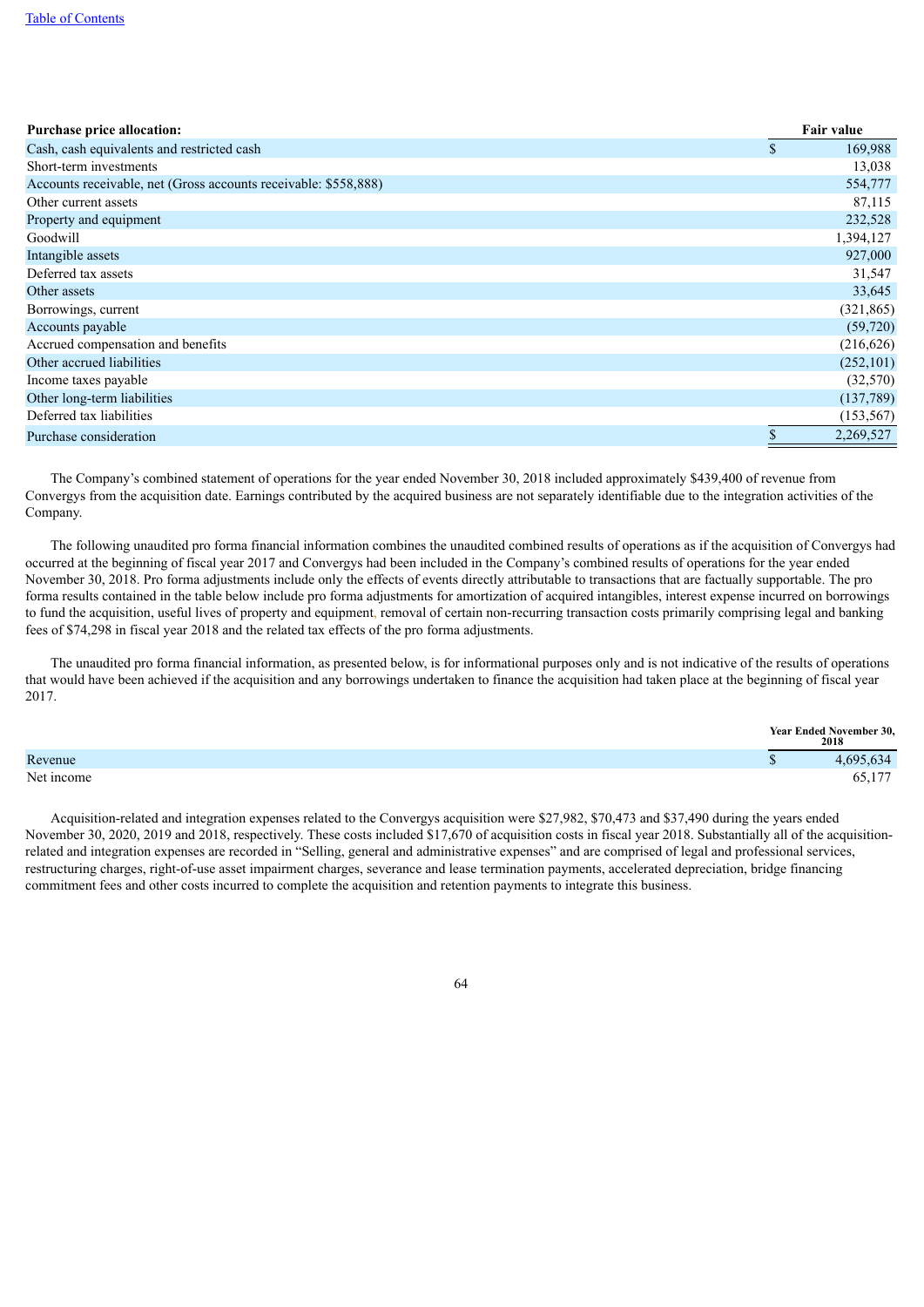The following table presents the activity related to liability for restructuring charges related to the Convergys acquisition through November 30, 2020:

| <b>Restructuring costs</b>                              | <b>Severance and benefits</b> |  | <b>Facility and exit costs</b> | Total |           |  |
|---------------------------------------------------------|-------------------------------|--|--------------------------------|-------|-----------|--|
| Accrued balance as of November 30, 2018                 | 11,138                        |  | 6,606                          |       | 17,744    |  |
| Additional accrual during fiscal year 2019              | 6.678                         |  | 12,334                         |       | 19,012    |  |
| Cash payments                                           | (14,988)                      |  | (4,776)                        |       | (19,764)  |  |
| Accrued balance as of November 30, 2019                 | 2.828                         |  | 14.164                         |       | 16,992    |  |
| (Release of)/additional accrual during fiscal year 2020 | (584)                         |  | 12.155                         |       | 11,571    |  |
| Cash payments                                           | (2,244)                       |  | (8,509)                        |       | (10, 753) |  |
| Accrued balance as of November 30, 2020                 |                               |  | 17.810                         |       | 17,810    |  |

## **NOTE 4—SHARE-BASED COMPENSATION:**

Prior to the spin-off, certain of the Company's employees received share-based awards under a long-term incentive plan sponsored by SYNNEX. The Company recognized share-based compensation expense for all share-based awards made to Concentrix employees, including employee stock options, restricted stock awards, restricted stock units, performance-based restricted stock units and employee stock purchases, based on estimated fair values.

Under the SYNNEX stock incentive plan, qualified employees were eligible for the grant of incentive stock options to purchase shares of common stock. Qualified employees and consultants were eligible for the grant of non-qualified stock options, stock appreciation rights, restricted stock grants and restricted stock units. The outstanding stock options and restricted stock awards generally vest over a five-year period and the stock options have a contractual term of ten years. Certain restricted stock awards and units granted to employees of the CX business vest over a four-year period with 67% of the award scheduled to vest on the third anniversary of the grant date and the remaining 33% scheduled to vest on the fourth anniversary. The holders of restricted stock awards are entitled to the same voting, dividend and other rights as the SYNNEX common stockholders. Certain restricted stock units could vest subject to the achievement of individual, Concentrix or SYNNEX performance goals. The majority of the performance-based restricted stock units vest at the end of three-year requisite service periods, subject to the achievement of certain SYNNEX financial performance goals approved by the SYNNEX Compensation Committee.

Prior to spin-off, certain of the Company's employees were eligible to participate in the SYNNEX employee stock purchase plan, which provided four offering periods of three months each in a calendar year. Eligible employees in the United States could choose to have a fixed percentage deducted from their bi-weekly compensation to purchase SYNNEX' common stock at a discount of 5%. The maximum number of shares a participant could purchase was 0.625 during a single accumulation period, subject to a maximum purchase limit of \$10 in a calendar year. Employees at associate vice president level and above were not eligible to participate in the plan.

The Company recorded share-based compensation expense in the combined statements of operations for fiscal years 2020, 2019 and 2018 as follows:

|                                                        | <b>Fiscal Years Ended November 30.</b> |         |  |          |         |
|--------------------------------------------------------|----------------------------------------|---------|--|----------|---------|
|                                                        |                                        | 2020    |  | 2019     | 2018    |
| Total share-based compensation                         |                                        | 15.914  |  | 10.554   | 7.740   |
| Tax benefit recorded in the provision for income taxes |                                        | (3.979) |  | (2, 417) | (2,005) |
| Effect on net income                                   |                                        | 11.935  |  |          | 5,735   |

Substantially all of the share-based compensation expense was recorded in "Selling, general and administrative expenses" in the combined statements of operations.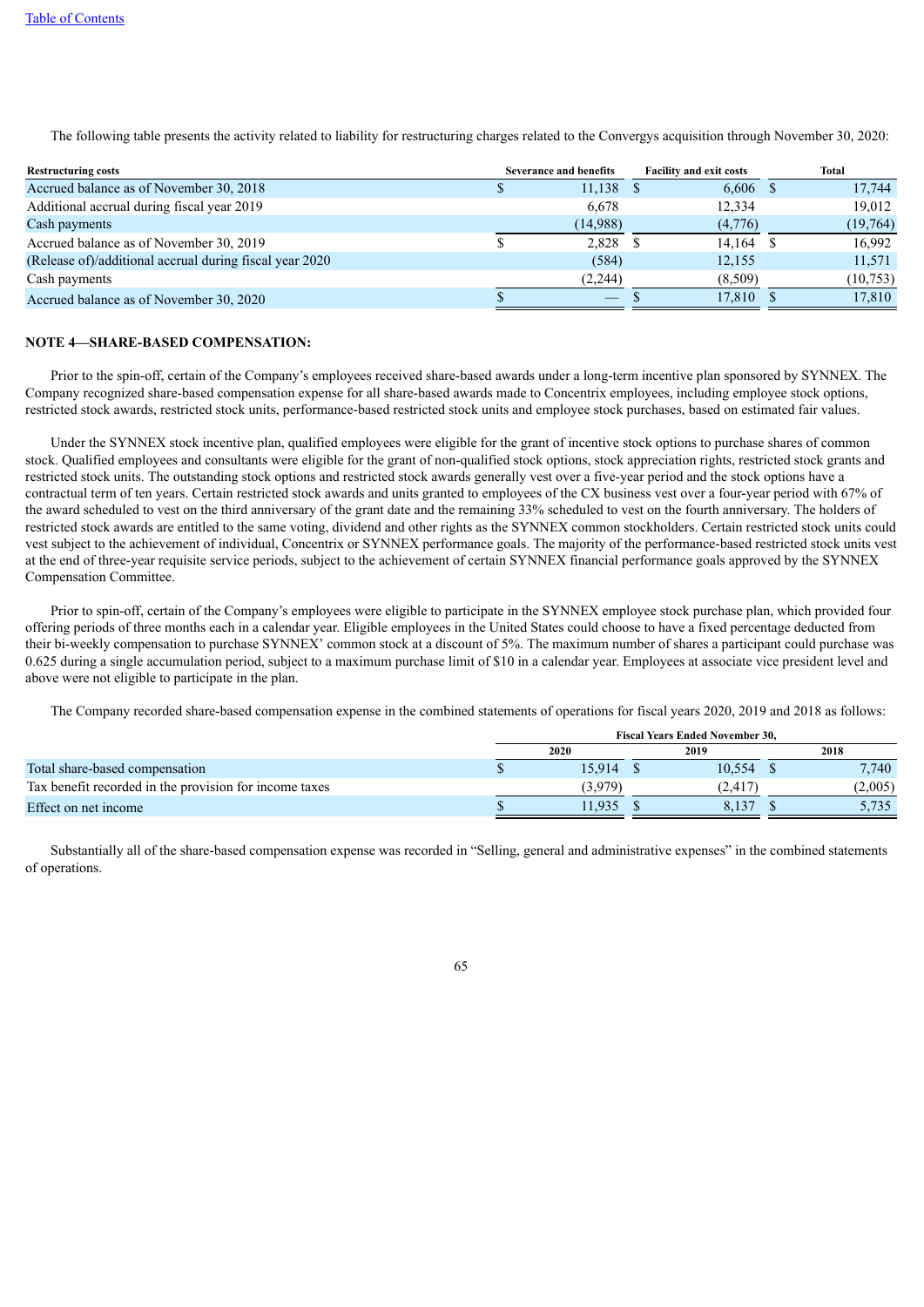# **Valuation Assumptions**

The Company estimates the fair value of share-based payment awards on the measurement date and recognizes as expense over the requisite service period in the Company's combined financial statements.

The Company uses the Black-Scholes valuation model to estimate the fair value of stock options. The Black-Scholes option-pricing model was developed for use in estimating the fair value of short-lived exchange traded options that have no vesting restrictions and are fully transferable. In addition, option-pricing models require the input of subjective assumptions, including the option's expected life and the price volatility of the underlying stock. The expected stock price volatility assumption was determined using historical volatility of the Parent's common stock.

The fair value of stock awards was determined based on the SYNNEX stock price at the date of grant. For grants that do not accrue dividends or dividend equivalents, the fair value was the SYNNEX stock price reduced by the present value of estimated dividends to be paid by SYNNEX over the vesting period. For performance-based restricted stock units, the grant-date fair value assumed that the targeted performance goals will be achieved. Over the performance period, the number of awards will be adjusted higher or lower based on the probability of achievement of performance goals.

The Company accounts for expense reductions that result from the forfeiture of unvested awards in the period that the forfeitures occur.

The following assumptions were used in the Black-Scholes valuation model in fiscal years 2019 and 2018:

|                                     | <b>Fiscal Years Ended November 30,</b> |            |  |
|-------------------------------------|----------------------------------------|------------|--|
|                                     | 2019                                   | 2018       |  |
| Stock option plan:                  |                                        |            |  |
| Expected life (years)               | 6.1                                    | 6.0        |  |
| Risk free interest rate             | $1.59\%$                               | $3.09\%$   |  |
| Expected volatility of SYNNEX stock | 33.69 %                                | $30.85 \%$ |  |
| SYNNEX dividend yield               | $1.36\%$                               | $1.84\%$   |  |

The Company's employees did not receive a grant of options in fiscal year 2020.

A summary of the activities under the Parent's stock incentive plan is set forth below:

#### **Employee Stock Options**

The weighted-average grant-date fair values of the stock options granted during fiscal years 2019 and 2018 were \$33.27 and \$21.83, respectively. As of November 30, 2020, 122 options were outstanding with a weighted-average life of 7.15 years, a weighted-average exercise price of \$92.68 per option and an aggregate pre-tax intrinsic value of \$8,249. As of November 30, 2020, 65 options were vested and exercisable with a weighted-average life of 6.31 years, a weighted-average exercise price of \$90.04 per share and an aggregate pre-tax intrinsic value of \$4,575.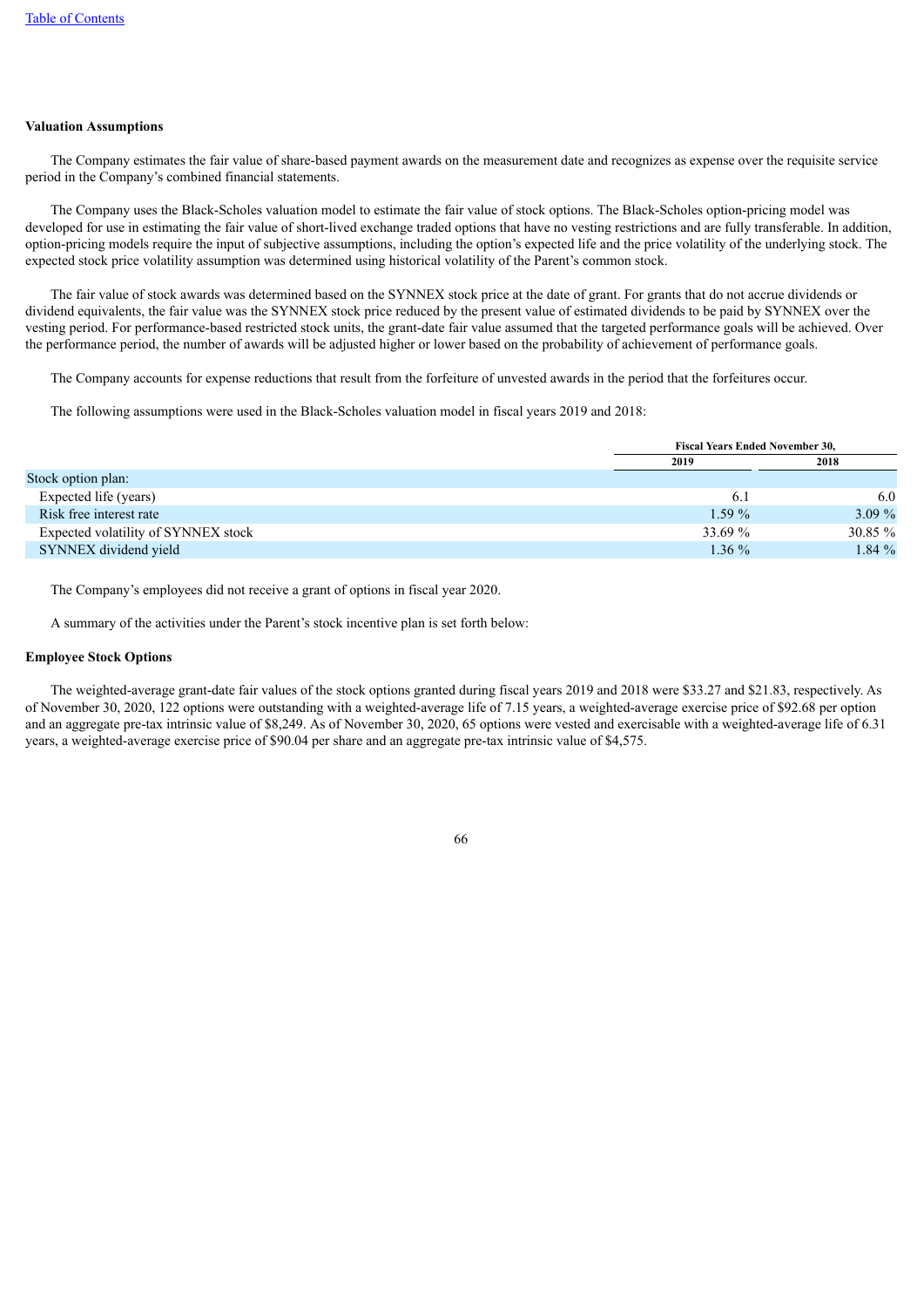A summary of the changes in the employee stock options during fiscal years 2018, 2019 and 2020 is presented below:

|                                 | <b>Options Outstanding</b>                          |                                                         |  |
|---------------------------------|-----------------------------------------------------|---------------------------------------------------------|--|
|                                 | Number of<br><b>SYNNEX</b> shares (in<br>thousands) | Weighted-<br>average exercise<br>price per SYNNEX share |  |
| Balance as of November 30, 2017 | 46                                                  | 97.66                                                   |  |
| Options granted                 | 46                                                  | 76.01                                                   |  |
| Balance as of November 30, 2018 | 92                                                  | 86.87                                                   |  |
| Options granted                 | 30                                                  | 110.44                                                  |  |
| Balance as of November 30, 2019 | 122                                                 | 92.68                                                   |  |
| Options granted                 |                                                     |                                                         |  |
| Balance as of November 30, 2020 | 122                                                 | 92.68                                                   |  |

SYNNEX settles employee stock option exercises with newly issued SYNNEX shares. The Company's employees did not exercise any options during fiscal years 2018, 2019 or 2020.

As of November 30, 2020, the unamortized share-based compensation expense related to unvested stock options under the SYNNEX stock incentive plan was \$1,560 which will be recognized over an estimated weighted-average amortization period of 3.15 years.

#### **Restricted Stock Awards and Restricted Stock Units**

A summary of the changes in the non-vested restricted stock awards and stock units during fiscal years 2018, 2019 and 2020 is presented below:

|                                                                                      | Number of<br><b>SYNNEX</b> shares<br>(in thousands) | Weighted-average,<br>grant-date<br>fair value per SYNNEX<br>share |  |
|--------------------------------------------------------------------------------------|-----------------------------------------------------|-------------------------------------------------------------------|--|
| Non-vested as of November 30, 2017                                                   | 239                                                 | \$.<br>109.51                                                     |  |
| Awards granted                                                                       | 109                                                 | 80.42                                                             |  |
| Units granted $(1)$                                                                  | 48                                                  | 78.50                                                             |  |
| Awards and units vested                                                              | (55)                                                | 98.53                                                             |  |
| Awards and units cancelled/forfeited <sup>(2)</sup>                                  | (18)                                                | 108.25                                                            |  |
| Non-vested as of November 30, 2018                                                   | 324                                                 | 97.53                                                             |  |
| Awards granted                                                                       | 205                                                 | 110.39                                                            |  |
| Units granted $(1)$                                                                  | 181                                                 | 97.33                                                             |  |
| Awards and units vested                                                              | (61)                                                | 94.36                                                             |  |
| Awards and units cancelled/forfeited <sup>(2)</sup>                                  | (57)                                                | 96.78                                                             |  |
| Non-vested as of November 30, 2019                                                   | 591                                                 | 102.12                                                            |  |
| Awards granted                                                                       |                                                     | 78.47                                                             |  |
| Units granted $(1)$                                                                  |                                                     | 83.88                                                             |  |
| Awards and units vested                                                              | (110)                                               | 102.77                                                            |  |
| Awards and units cancelled/forfeited <sup>(2)</sup> /employees transferred to Parent | (31)                                                | 102.04                                                            |  |
| Non-vested as of November 30, 2020                                                   | 458                                                 | 101.57<br>\$.                                                     |  |

(1) For performance-based restricted stock units, the maximum number of shares that can be awarded upon full vesting of the grants is included.

(2) For performance-based restricted stock units, the difference between maximum awards and the actual number of shares issued upon full vesting is included.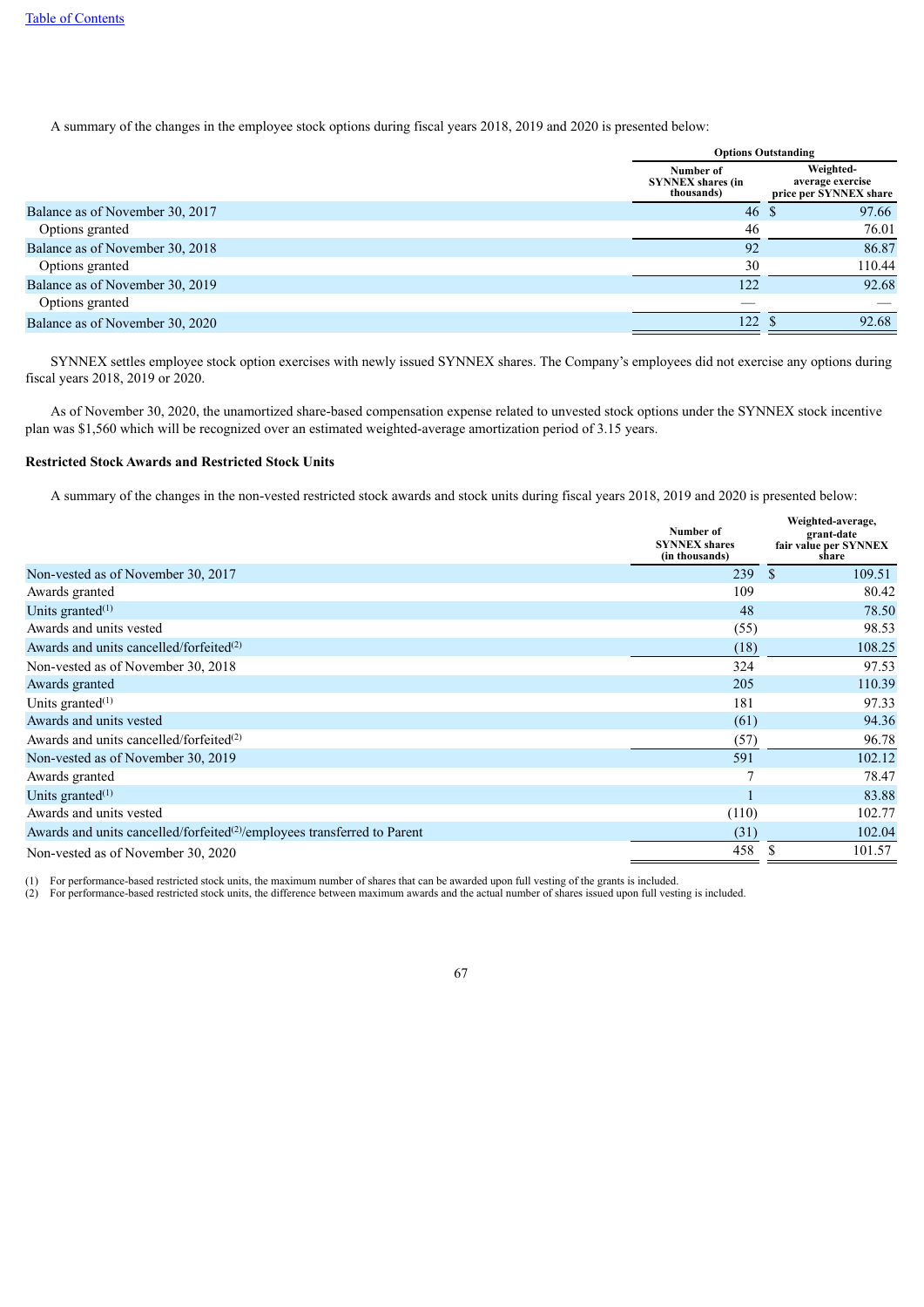As of November 30, 2020, there was \$35,174 of total unamortized share-based compensation expense related to non-vested restricted stock awards and stock units granted under the SYNNEX stock incentive plan. That cost is expected to be recognized over an estimated weighted-average amortization period of 3.04 years.

Share-based compensation expense related to the SYNNEX employee stock purchase plan was immaterial during fiscal years 2020, 2019 and 2018.

In November 2020, in connection with the spin-off, SYNNEX, as sole stockholder of Concentrix, approved the Concentrix Corporation 2020 Stock Incentive Plan (the "Concentrix Stock Incentive Plan") and the Concentrix Corporation 2020 Employee Stock Purchase Plan (the "Concentrix ESPP"), each to be effective upon completion of the spin-off. 4,000 shares of Concentrix common stock have been reserved for issuance under the Concentrix Stock Incentive Plan, and 1,000 shares of Concentrix common stock have been authorized for issuance under the Concentrix ESPP.

In connection with the completion of the spin-off and pursuant to the employee matters agreement with SYNNEX, each outstanding SYNNEX sharebased award as of the distribution date was converted into either (a) SYNNEX and Concentrix share-based awards, each with the same number of shares as the original SYNNEX award, or (b) a share-based award of only SYNNEX common stock or only Concentrix common stock, with an adjustment to the number of shares to preserve the value of the award. As a result of the conversion of awards, on December 1, 2020, 827 restricted stock awards and restricted stock units and 684 stock options were issued under the Concentrix Incentive Plan. Following the conversion, it was determined that the sharebased awards were modified in accordance with the applicable accounting guidance. As a result, the fair value of the share-based awards immediately before and after the modification was assessed in order to determine if the modification resulted in any incremental compensation cost related to the awards. Based on the analysis performed, including consideration of the anti-dilution feature contained in the SYNNEX stock incentive plan, it was determined that the conversion resulted in an immaterial amount of incremental compensation cost for the outstanding awards that will be expensed over the remaining service period after December 1, 2020.

On January 20, 2021, the Company granted 431 restricted stock awards and restricted stock units and 26 stock options under the Concentrix Incentive Plan, representing annual employee stock awards for fiscal year 2020 and pro-rated non-employee director stock awards for the 2020-2021 service year. The employee grants were delayed from October 2020 to January 2021 due to the pending spin-off.

## **NOTE 5—BALANCE SHEET COMPONENTS:**

#### **Cash, cash equivalents and restricted cash:**

The following table provides a reconciliation of cash, cash equivalents and restricted cash reported within the combined balance sheets that sum to the total of the same amounts shown in the combined statements of cash flows:

|                                                  | As of November 30. |         |  |        |
|--------------------------------------------------|--------------------|---------|--|--------|
|                                                  |                    | 2020    |  | 2019   |
| Cash and cash equivalents                        |                    | 152.656 |  | 79,656 |
| Restricted cash included in other current assets |                    | 3.695   |  | 3.858  |
| Cash, cash equivalents and restricted cash       |                    | 156.351 |  | 83.514 |

Restricted cash balances relate primarily to restrictions placed by banks as collateral for the issuance of bank guarantees and the terms of a government grant.

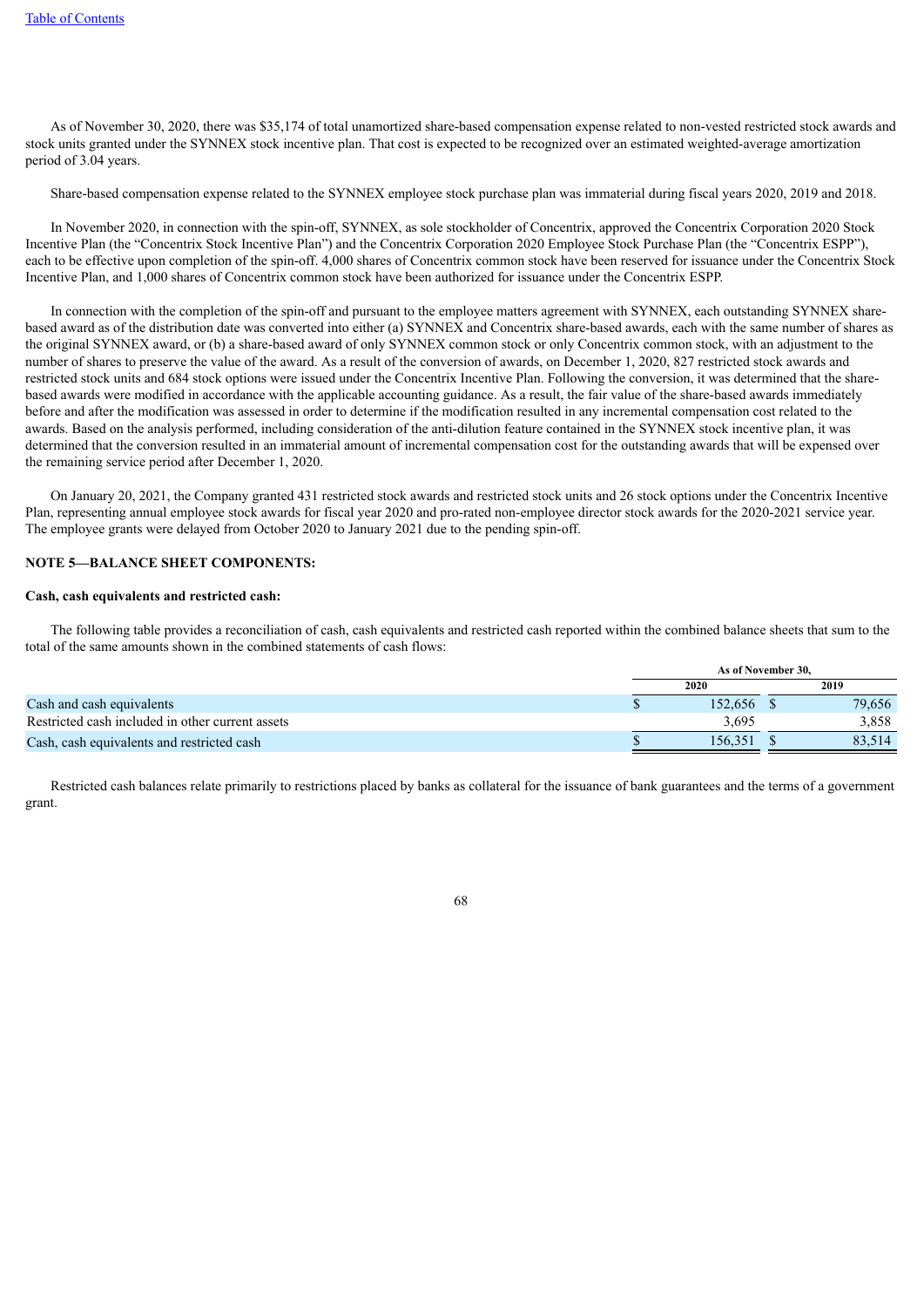# **Accounts receivable, net:**

|                                       | As of November 30. |         |  |  |
|---------------------------------------|--------------------|---------|--|--|
|                                       | 2020               | 2019    |  |  |
| Billed accounts receivable            | 642.373            | 536,450 |  |  |
| Unbilled accounts receivable          | 445.655            | 400,687 |  |  |
| Less: Allowance for doubtful accounts | (8.963)            | (6,055) |  |  |
| Accounts receivable, net              | 1.079.065          | 931.082 |  |  |

# **Allowance for doubtful trade receivables:**

| Balance at November 30, 2017     | 2,600   |
|----------------------------------|---------|
| Additions                        | 201     |
| Write-offs and reclassifications | (1,802) |
| Balance at November 30, 2018     | 1,000   |
| <b>Additions</b>                 | 5,134   |
| Write-offs and reclassifications | (79)    |
| Balance at November 30, 2019     | 6,055   |
| <b>Additions</b>                 | 8.140   |
| Write-offs and reclassifications | (5,232) |
| Balance at November 30, 2020     | 8,963   |
|                                  |         |

# **Property and equipment, net:**

|                                                             | As of November 30. |            |      |           |
|-------------------------------------------------------------|--------------------|------------|------|-----------|
|                                                             |                    | 2020       |      | 2019      |
| Land                                                        |                    | 29,000     | - \$ | 28,873    |
| Equipment, computers and software                           |                    | 476.243    |      | 379,091   |
| Furniture and fixtures                                      |                    | 90,944     |      | 83.247    |
| Buildings, building improvements and leasehold improvements |                    | 336,194    |      | 280,379   |
| Construction-in-progress                                    |                    | 10,115     |      | 9,943     |
| Total property and equipment, gross                         |                    | 942.496 \$ |      | 781,533   |
| Less: Accumulated depreciation                              |                    | (490, 847) |      | (370,068) |
| Property and equipment, net                                 |                    | 451,649    |      | 411,465   |

Shown below are countries where 10% or more of the Company's property and equipment, net are located:

|                              | As of November 30, |  |         |  |
|------------------------------|--------------------|--|---------|--|
|                              | 2020               |  | 2019    |  |
| Property and equipment, net: |                    |  |         |  |
| <b>United States</b>         | 149,903            |  | 162,955 |  |
| Philippines                  | 87,686             |  | 63,421  |  |
| India                        | 46,642             |  | 39,000  |  |
| Others                       | 167,418            |  | 146,089 |  |
| Total                        | 451,649            |  | 411,465 |  |
|                              |                    |  |         |  |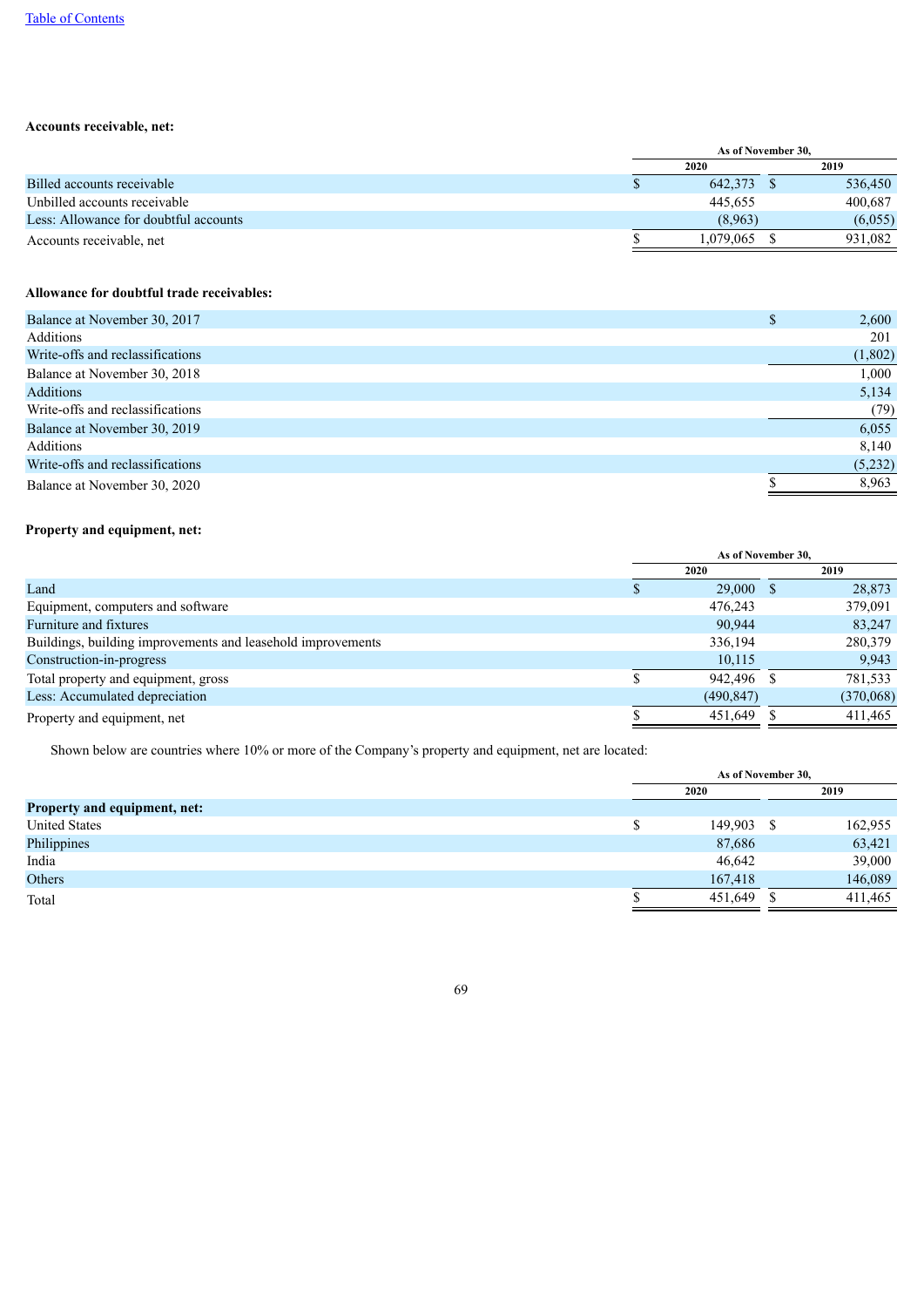### **Accumulated other comprehensive income (loss):**

The components of accumulated other comprehensive income (loss) ("AOCI"), net of taxes, were as follows:

|                                                                              | Unrecognized<br>gains (losses) on<br>defined benefit<br>plan, net<br>of taxes | <b>Unrealized gains</b><br>(losses)<br>on cash flow<br>hedges, net of<br>taxes | <b>Foreign currency</b><br>translation<br>adjustment and other,<br>net of taxes | Total     |
|------------------------------------------------------------------------------|-------------------------------------------------------------------------------|--------------------------------------------------------------------------------|---------------------------------------------------------------------------------|-----------|
| Balance, November 30, 2018                                                   | $(3,442)$ \$                                                                  | 19,442 \$                                                                      | $(55,199)$ \$                                                                   | (39,199)  |
| Other comprehensive income (loss) before reclassification                    | (28, 289)                                                                     | 15,574                                                                         | 17,534                                                                          | 4,819     |
| Reclassification of (gains) losses from other comprehensive<br>income (loss) | 1,791                                                                         | (17, 493)                                                                      |                                                                                 | (15,702)  |
| Balance, November 30, 2019                                                   | $(29.940)$ \$                                                                 | 17,523                                                                         | $(37,665)$ \$                                                                   | (50,082)  |
| Other comprehensive income (loss) before reclassification                    | (8,644)                                                                       | 34,508                                                                         | 43,196                                                                          | 69,060    |
| Reclassification of (gains) losses from other comprehensive<br>income (loss) |                                                                               | (22, 792)                                                                      |                                                                                 | (22, 792) |
| Balance, November 30, 2020                                                   | (38, 584)                                                                     | 29,239                                                                         | 5,531                                                                           | (3,814)   |

Refer to Note 7 for the location of gains and losses from cash flow hedges reclassified from other comprehensive income (loss) to the combined statements of operations. Reclassifications of amortization of actuarial (gains) losses of defined benefit plans is recorded in "Other income, net" in the combined statement of operations.

Foreign currency translation adjustment and other, net of taxes, is comprised of foreign currency translation adjustment and unrealized gains and losses on available-for-sale debt securities. Substantially, all of the balance at November 30, 2018, 2019 and 2020 represents foreign currency translation adjustment.

### **NOTE 6—GOODWILL AND INTANGIBLE ASSETS:**

#### **Goodwill**

The Company tests goodwill for impairment annually as of the fourth quarter of its fiscal year and at other times if events have occurred or circumstances exist that indicate the carrying value of goodwill may no longer be recoverable. Goodwill impairment testing is performed at the reporting unit level. Based on our current year assessment, we concluded that no impairment charges were necessary for our reporting unit. We have not recorded any impairment charges related to goodwill during the three-year period ended November 30, 2020.

Below is a progression of goodwill for fiscal years 2020 and 2019:

|                                                  |   | <b>Fiscal Year Ended November 30,</b> |  |           |  |  |
|--------------------------------------------------|---|---------------------------------------|--|-----------|--|--|
|                                                  |   | 2020                                  |  | 2019      |  |  |
| Balance, beginning of year                       | Φ | 1.829.328                             |  | 1,775,541 |  |  |
| Additions/adjustments from Convergys acquisition |   |                                       |  | 32,698    |  |  |
| Foreign exchange translation                     |   | 6.722                                 |  | 21.089    |  |  |
| Balance, end of year                             |   | 1.836.050                             |  | 1.829.328 |  |  |
|                                                  |   |                                       |  |           |  |  |

#### **Other Intangible Assets**

The Company's other intangible assets, primarily acquired through business combinations, are subject to amortization and are evaluated periodically if events or circumstances indicate a possible inability to recover their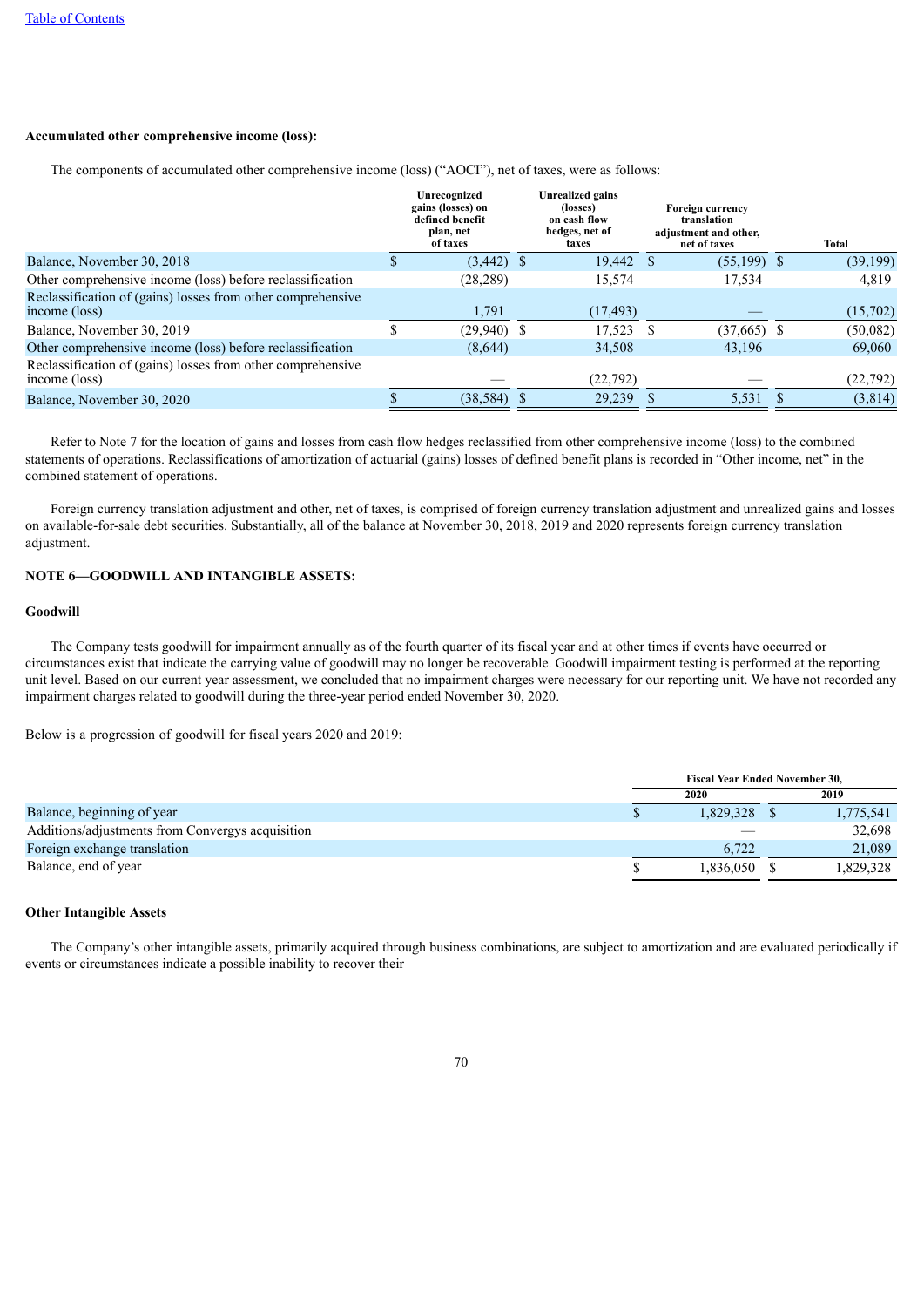carrying amounts. No impairment charges were recognized in any period presented. As of November 30, 2020 and 2019, the Company's other intangible assets consisted of the following:

|                        |                  | As of November 30, 2020 |                             |  |                |  | As of November 30, 2019 |  |                             |  |                       |  |
|------------------------|------------------|-------------------------|-----------------------------|--|----------------|--|-------------------------|--|-----------------------------|--|-----------------------|--|
|                        | Gross<br>amounts |                         | Accumulated<br>amortization |  | Net<br>amounts |  | Gross<br>amounts        |  | Accumulated<br>amortization |  | <b>Net</b><br>amounts |  |
| Customer relationships | 1,389,341        |                         | (595, 024)                  |  | 794.317        |  | 1,368,966               |  | (441, 866)                  |  | 927,100               |  |
| Technology             | 14.830           |                         | (11.045)                    |  | 3,785          |  | 14.720                  |  | (8.998)                     |  | 5,722                 |  |
| Trade names            | 6.846            |                         | (5,989)                     |  | 857            |  | 6.662                   |  | (5,361)                     |  | 1.301                 |  |
|                        | .411,017         |                         | (612,058)                   |  | 798,959        |  | .390,348                |  | (456, 225)                  |  | 934.123               |  |

Amortization expense for intangible assets was \$147,283, \$166,606, and \$74,324 for the years ended November 30, 2020, 2019 and 2018, respectively, and the related estimated expense for the five subsequent fiscal years is as follows:

### **Fiscal years ending November 30,**

| 2021       | D | 136,936 |
|------------|---|---------|
| 2022       |   | 116,551 |
| 2023       |   | 102,222 |
| 2024       |   | 84,553  |
| 2025       |   | 74,520  |
| Thereafter |   | 284,177 |
| Total      |   | 798,959 |

The remaining weighted average amortization period for customer relationships and other intangible assets is approximately 12 years.

### **NOTE 7—DERIVATIVE INSTRUMENTS:**

In the ordinary course of business, the Company is exposed to foreign currency risk and credit risk. The Company enters into transactions, and owns monetary assets and liabilities, that are denominated in currencies other than the legal entity's functional currency. The Company may enter into forward contracts, option contracts, or other derivative instruments to offset a portion of the risk on expected future cash flows, earnings, net investments in certain non-U.S. legal entities and certain existing assets and liabilities. However, the Company may choose not to hedge certain exposures for a variety of reasons including, but not limited to, accounting considerations and the prohibitive economic cost of hedging particular exposures. There can be no assurance the hedges will offset more than a portion of the financial impact resulting from movements in foreign currency exchange or interest rates. Generally, the Company does not use derivative instruments to cover equity risk and credit risk. The Company's hedging program is not used for trading or speculative purposes.

All derivatives are recognized on the balance sheet at their fair value. Changes in the fair value of derivatives are recorded in the combined statements of operations, or as a component of AOCI in the combined balance sheets, as discussed below.

### **Cash Flow Hedges**

To protect gross margins from fluctuations in foreign currency exchange rates, certain of the Company's legal entities with functional currencies that are not in U.S. dollars may hedge a portion of forecasted revenue or costs not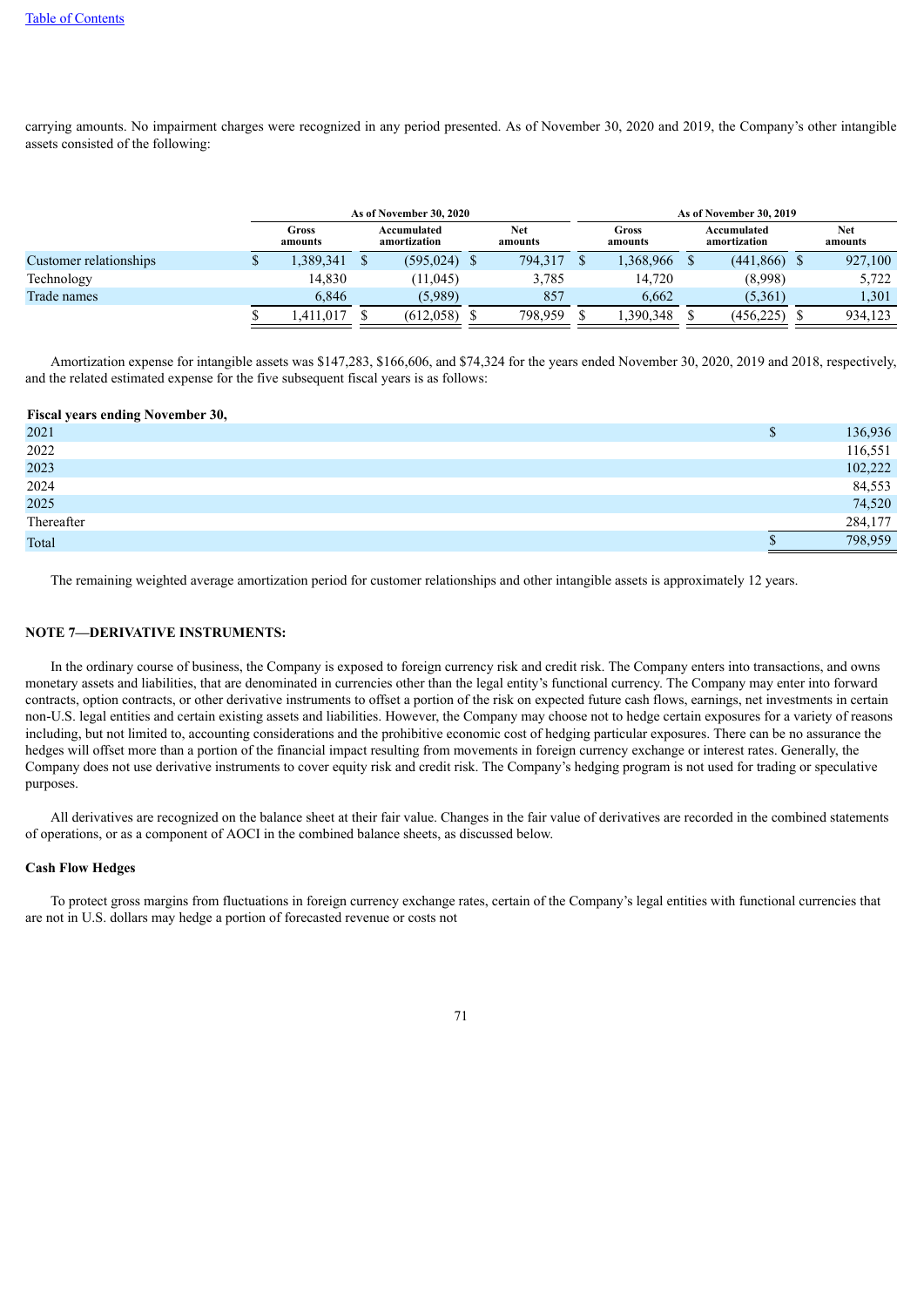denominated in the entities' functional currencies. These instruments mature at various dates through November 2022. Gains and losses on cash flow hedges are recorded in AOCI until the hedged item is recognized in earnings. Deferred gains and losses associated with cash flow hedges of foreign currency revenue are recognized as a component of "Revenue" in the same period as the related revenue is recognized, and deferred gains and losses related to cash flow hedges of costs are recognized as a component of "Cost of revenue" and/or "Selling, general and administrative expenses" in the same period as the related costs are recognized. Derivative instruments designated as cash flow hedges must be de-designated as hedges when it is probable the forecasted hedged transaction will not occur in the initially identified time period or within a subsequent two-month time period. Deferred gains and losses in AOCI associated with such derivative instruments are reclassified into earnings in the period of de-designation. Any subsequent changes in fair value of such derivative instruments are recorded in earnings unless they are re-designated as hedges of other transactions.

### **Non-Designated Derivatives**

The Company uses short-term forward contracts to offset the foreign exchange risk of assets and liabilities denominated in currencies other than the functional currency of the respective entities. These contracts, which are not designated as hedging instruments, mature or settle within twelve months. Derivatives that are not designated as hedging instruments are adjusted to fair value through earnings in the financial statement line item to which the derivative relates.

See Note 9—Borrowings, for the accounting for the embedded derivative in the 5.75% Junior Subordinated Convertible Debentures assumed by the CX business, as part of the Convergys acquisition.

#### **Fair Values of Derivative Instruments in the Combined Balance Sheets**

The fair values of the Company's derivative instruments are disclosed in Note 8—Fair Value Measurements and summarized in the table below:

|                                                               | Value as of              |           |                          |         |  |
|---------------------------------------------------------------|--------------------------|-----------|--------------------------|---------|--|
| <b>Balance Sheet Line Item</b>                                | <b>November 30, 2020</b> |           | <b>November 30, 2019</b> |         |  |
| Derivative instruments not designated as hedging instruments: |                          |           |                          |         |  |
| Foreign exchange forward contracts (notional value)           |                          | 1,153,352 |                          | 907,621 |  |
| Other current assets                                          |                          | 15,666    |                          | 8,667   |  |
| Other accrued liabilities                                     |                          | 6.215     |                          | 2.105   |  |
| Derivative instruments designated as cash flow hedges:        |                          |           |                          |         |  |
| Foreign exchange forward contracts (notional value)           |                          | 814,731   | - S                      | 563,654 |  |
| Other current assets and other assets                         |                          | 38,212    |                          | 14,523  |  |
| Other accrued liabilities and other long-term liabilities     |                          | 309       |                          | 1,633   |  |

### **Volume of activity**

The notional amounts of foreign exchange forward contracts represent the gross amounts of foreign currency, including, principally, the Philippine Peso, the Indian Rupee, the Euro, the British Pound, the Canadian Dollar, and the Japanese Yen that will be bought or sold at maturity. The notional amounts for outstanding derivative instruments provide one measure of the transaction volume outstanding and do not represent the amount of the Company's exposure to credit or market loss. The Company's exposure to credit loss and market risk will vary over time as currency rates change.

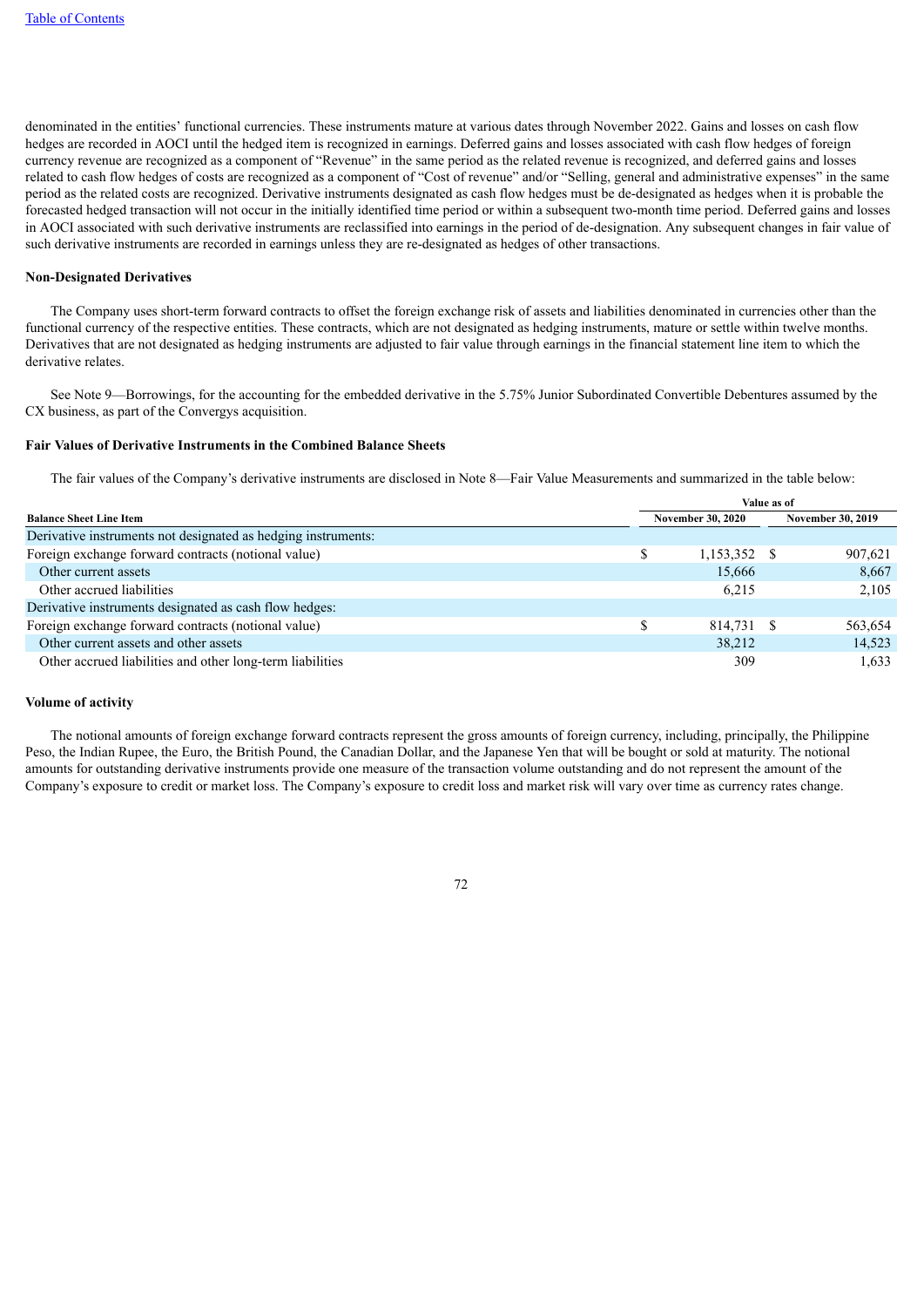# **The Effect of Derivative Instruments on AOCI and the Combined Statements of Operations**

The following table shows the gains and losses, before taxes, of the Company's derivative instruments designated as cash flow hedges and not designated as hedging instruments in other comprehensive income ("OCI"), and the combined statements of operations for the periods presented:

|                                                                                       |                                                                                     |              | For the fiscal vears ended November 30, |                           |              |                           |            |
|---------------------------------------------------------------------------------------|-------------------------------------------------------------------------------------|--------------|-----------------------------------------|---------------------------|--------------|---------------------------|------------|
|                                                                                       | Location of gain (loss) in income                                                   |              | 2020                                    |                           | 2019         |                           | 2018       |
| Revenue                                                                               |                                                                                     | $\mathbf{s}$ | 4,719,534 \$                            |                           | 4,707,912 \$ |                           | 2,463,151  |
| Cost of revenue                                                                       |                                                                                     |              | 3,058,009                               |                           | 2,959,464    |                           | 1,525,599  |
| Selling, general and administrative expenses                                          |                                                                                     |              | (1,352,764)                             |                           | (1,454,116)  |                           | (792, 791) |
| Other income, net                                                                     |                                                                                     |              | 7,447                                   |                           | 2,280        |                           | 4,386      |
| Derivative instruments designated as cash flow<br>hedges:                             |                                                                                     |              |                                         |                           |              |                           |            |
| Gains (losses) recognized in OCI:                                                     |                                                                                     |              |                                         |                           |              |                           |            |
| Foreign exchange forward contracts                                                    |                                                                                     | S.           | 45,986                                  | -S                        | 20,772       | -S                        | 27,212     |
|                                                                                       |                                                                                     |              |                                         |                           |              |                           |            |
| Gains (losses) reclassified from AOCI into income:                                    |                                                                                     |              |                                         |                           |              |                           |            |
| Foreign exchange forward contracts                                                    |                                                                                     |              |                                         |                           |              |                           |            |
| (Gain) loss reclassified from AOCI into income                                        | Revenue for services                                                                | \$           |                                         | <sup>\$</sup>             | 127          | -S                        | (237)      |
| Gain (loss) reclassified from AOCI into income                                        | Cost of revenue for services                                                        |              | 21,532                                  |                           | 16,454       |                           | 1,036      |
| Gain (loss) reclassified from AOCI into income                                        | Selling, general and administrative<br>expenses                                     |              | 8,841                                   |                           | 6,767        |                           | 449        |
| Gain (loss) reclassified from AOCI into income                                        | Other income, net                                                                   |              |                                         |                           | 36           |                           |            |
| Total                                                                                 |                                                                                     | \$           | 30,373                                  | <sup>\$</sup>             | 23,384       | <sup>\$</sup>             | 1,248      |
|                                                                                       |                                                                                     |              |                                         |                           |              |                           |            |
| Derivative instruments not designated as hedging<br>instruments:                      |                                                                                     |              |                                         |                           |              |                           |            |
| Gain (loss) recognized from foreign exchange<br>forward contracts, net <sup>(1)</sup> | Cost of revenue for services and<br>Selling, general and administrative<br>expenses | \$           |                                         | $\mathbf{\hat{s}}$        |              | $\mathbf{s}$              | 3,378      |
| Gain (loss) recognized from foreign exchange<br>forward contracts, $net^{(1)}$        | Other income, net                                                                   |              | 32,150                                  |                           | 20,833       |                           | 6,415      |
| Total                                                                                 |                                                                                     | \$           | 32,150                                  | $\boldsymbol{\mathsf{S}}$ | 20,833       | $\boldsymbol{\mathsf{S}}$ | 9,793      |
|                                                                                       |                                                                                     |              |                                         |                           |              |                           |            |

(1) The gains and losses largely offset the currency gains and losses that resulted from changes in the assets and liabilities denominated in nonfunctional currencies.

There were no material gain or loss amounts excluded from the assessment of effectiveness. Existing net gains in AOCI that are expected to be reclassified into earnings in the normal course of business within the next twelve months are \$32,142.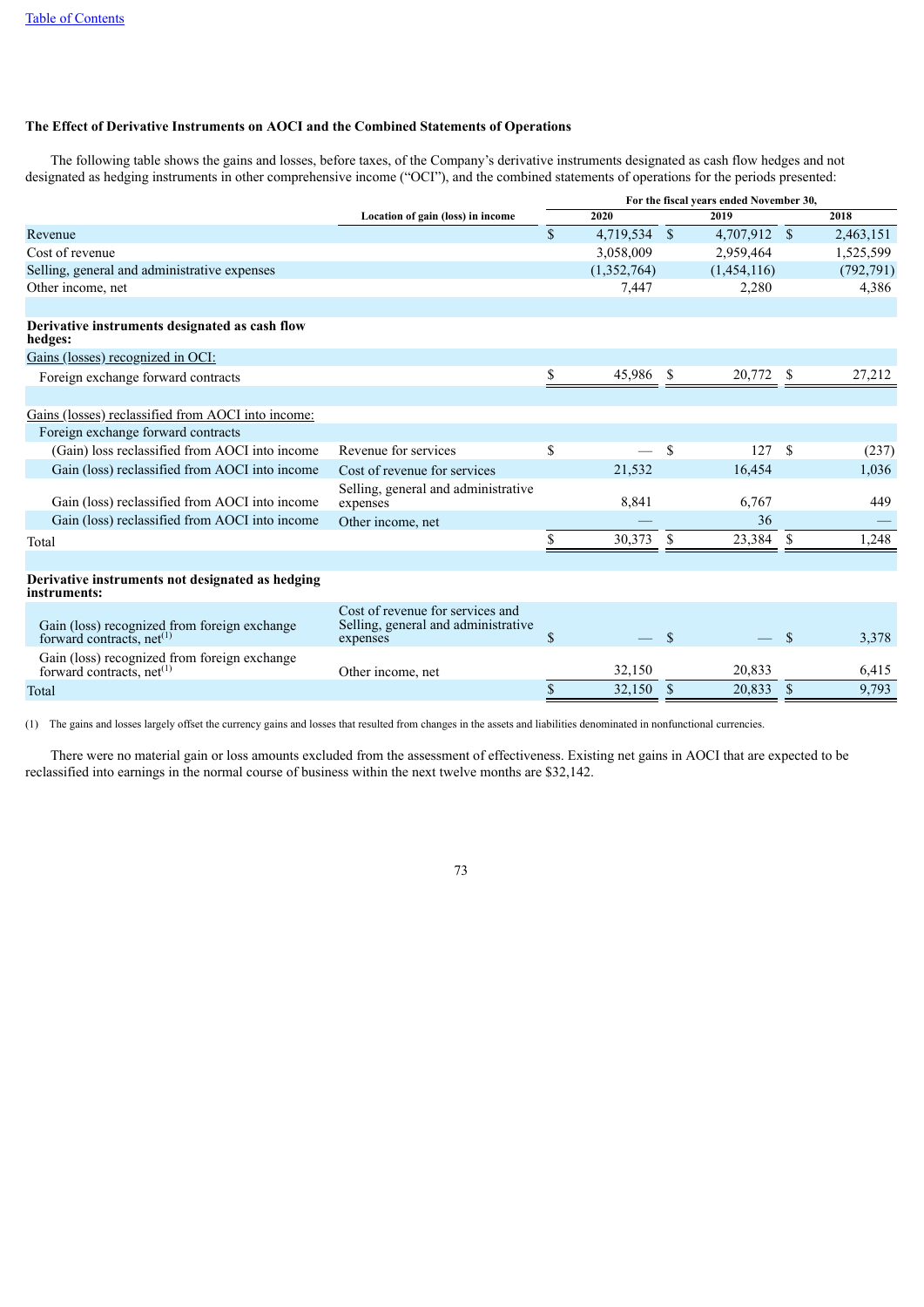### **Offsetting of Derivatives**

In the combined balance sheets, the Company does not offset derivative assets against liabilities in master netting arrangements.

Credit exposure for derivative financial instruments is limited to the amounts, if any, by which the counterparties' obligations under the contracts exceed the Company's obligations to the counterparties. The Company manages the potential risk of credit losses through careful evaluation of counterparty credit standing and selection of counterparties from a limited group of financial institutions.

### **NOTE 8—FAIR VALUE MEASUREMENTS:**

The Company's fair value measurements are classified and disclosed in one of the following three categories:

Level 1: Unadjusted quoted prices in active markets that are accessible at the measurement date for identical, unrestricted assets or liabilities;

Level 2: Quoted prices in markets that are not active, or inputs which are observable, either directly or indirectly, for substantially the full term of the asset or liability; and

Level 3: Prices or valuation techniques that require inputs that are both significant to the fair value measurement and unobservable (i.e., supported by little or no market activity).

The following table summarizes the valuation of the Company's investments and financial instruments that are measured at fair value on a recurring basis:

|                                                |        | As of November 30, 2020         |                |                                 |   | As of November 30, 2019 |                |                                 |         |  |  |  |
|------------------------------------------------|--------|---------------------------------|----------------|---------------------------------|---|-------------------------|----------------|---------------------------------|---------|--|--|--|
|                                                |        | Fair value measurement category |                |                                 |   |                         |                | Fair value measurement category |         |  |  |  |
|                                                | Total  | <b>Level 1</b>                  | <b>Level 2</b> | Level 3                         |   | Total                   | <b>Level 1</b> | Level 2                         | Level 3 |  |  |  |
| Assets:                                        |        |                                 |                |                                 |   |                         |                |                                 |         |  |  |  |
| Cash equivalents                               | 60,242 | 60,242                          |                | $\qquad \qquad$                 |   | 26,041                  | 26,041         |                                 |         |  |  |  |
| Foreign government bond                        | 1,355  | 1,355                           |                | $\hspace{0.1mm}-\hspace{0.1mm}$ | S | 1,228                   | 1,228          |                                 |         |  |  |  |
| Forward foreign currency exchange<br>contracts | 53,878 |                                 | 53,878         |                                 |   | 23,190                  |                | 23,190                          |         |  |  |  |
| <b>Liabilities:</b>                            |        |                                 |                |                                 |   |                         |                |                                 |         |  |  |  |
| Forward foreign currency exchange<br>contracts | 6.524  |                                 | 6,524          |                                 |   | 3,738                   |                | 3,738                           |         |  |  |  |

The Company's cash equivalents consist primarily of highly liquid investments in money market funds and term deposits with maturity periods of three months or less. The carrying values of cash equivalents approximate fair value since they are near their maturity. Investment in foreign government bond classified as available-for-sale debt security is recorded at fair value based on quoted market prices. The fair values of forward exchange contracts are measured based on the foreign currency spot and forward rates. Fair values of long-term foreign currency exchange contracts are measured using valuations based upon quoted prices for similar assets and liabilities in active markets and are valued by reference to similar financial instruments, adjusted for terms specific to the contracts. The effect of nonperformance risk on the fair value of derivative instruments was not material as of November 30, 2020 and 2019.

The carrying values of term deposits with maturities less than one year, accounts receivable and accounts payable approximate fair value due to their short maturities and interest rates which are variable in nature. Long-term non-marketable equity securities consist primarily of investments in equity securities of private entities. The fair value of non-marketable equity investments is based on an internal valuation of the investees based on the best available information at the measurement date. It is not practicable to determine the fair value of the Company's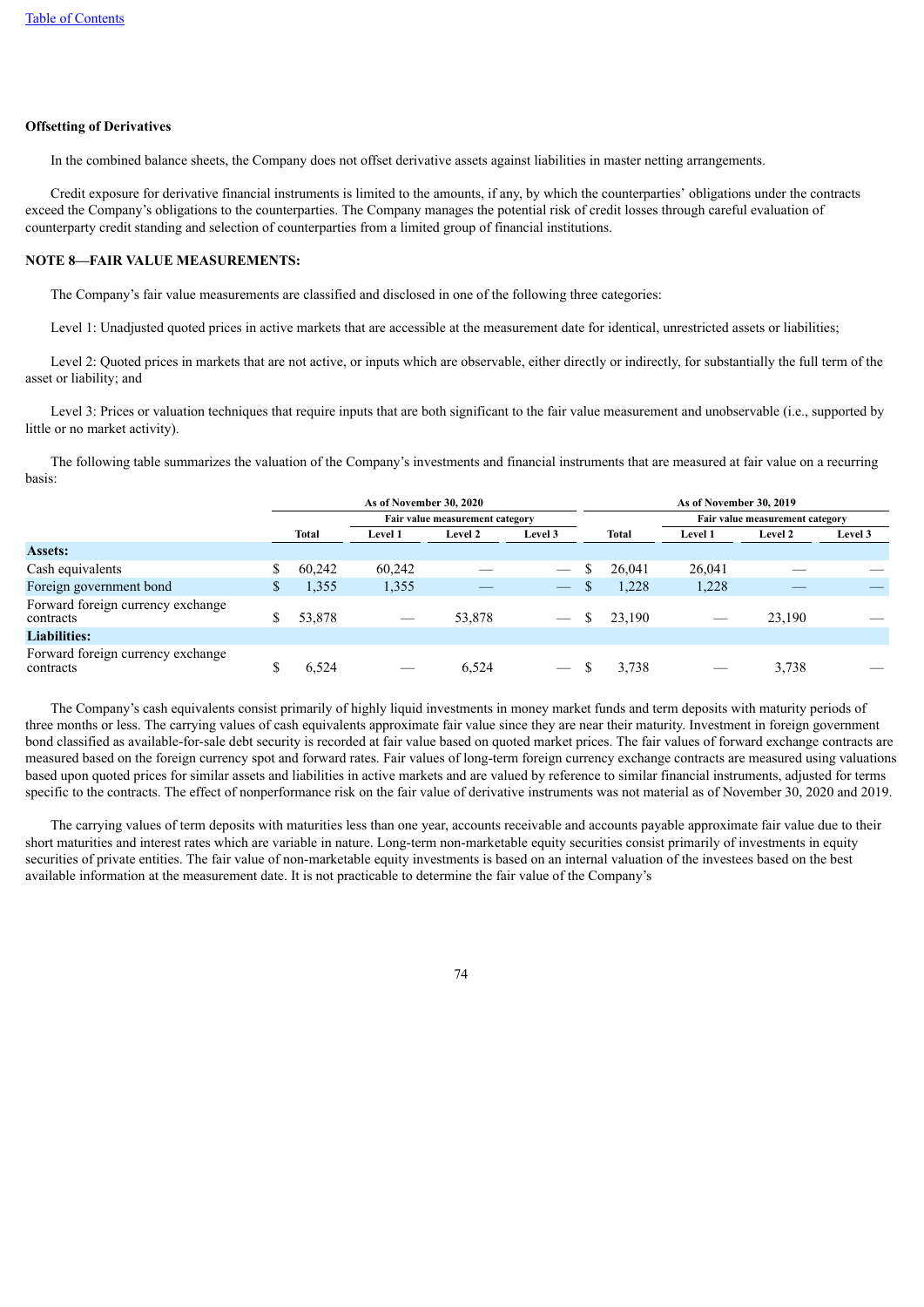loans payable to and receivable from the Parent as these cash transfers are part of the centralized treasury program of SYNNEX as described in Note 1. The carrying values of the outstanding balance on the Term Loan under the Company's Credit Facility and the outstanding balance on the Securitization Facility approximate their fair value since they bear interest rates that are similar to existing market rates.

During fiscal years 2020, 2019 and 2018, there were no transfers between the fair value measurement category levels.

#### **NOTE 9—BORROWINGS:**

Borrowings consist of the following:

|                                                                     | As of November 30. |            |  |           |  |
|---------------------------------------------------------------------|--------------------|------------|--|-----------|--|
|                                                                     |                    | 2020       |  | 2019      |  |
| Loans payable to Parent                                             |                    |            |  | 1,981,385 |  |
| Credit Facility - current portion of Term Loan component            |                    | 33,750     |  |           |  |
| Borrowings, current                                                 |                    | 33,750     |  | 1,981,385 |  |
|                                                                     |                    |            |  |           |  |
| Credit Facility - Term Loan component                               | S                  | 866,250 \$ |  |           |  |
| Securitization Facility                                             |                    | 250,000    |  |           |  |
| Long-term debt, before unamortized debt discount and issuance costs |                    | 1,116,250  |  |           |  |
| Less: unamortized debt discount and issuance costs                  |                    | (4,888)    |  |           |  |
| Long-term debt, net                                                 |                    | 1,111,362  |  |           |  |

### **Credit Facility**

On October 16, 2020, Concentrix entered into a new senior secured credit facility, which provides for the extension of revolving loans of up to \$600,000 (the "Revolver") and term loan borrowings of up to \$900,000 (the "Term Loan" and, together with the Revolver, the "Credit Facility"). On November 30, 2020, in connection with the spin-off, the Company incurred \$900,000 of initial Term Loan borrowings under the Credit Facility. Substantially all of the proceeds from such indebtedness, net of debt issuance costs, were transferred to SYNNEX on November 30, 2020 to eliminate debt owed by Concentrix to SYNNEX and in exchange for the contribution of certain Concentrix trademarks from SYNNEX to Concentrix.

The Credit Facility matures on November 30, 2025. The outstanding principal amount of the Term Loan is payable in quarterly installments of \$11,250 commencing on May 31, 2021, with the unpaid balance due in full on the maturity date. Concentrix may prepay the loans under the Credit Facility at any time without penalty, other than breakage fees. Concentrix may request, subject to obtaining commitments from any participating lenders and certain other conditions, incremental commitments to increase the amount of the Revolver or Term Loan available under the Credit Facility in an aggregate principal amount equal to \$450,000, plus an additional amount, so long as after giving effect to the incurrence of such additional amount, our pro forma first lien leverage ratio (as defined in the Credit Facility) would not exceed 3.00 to 1.00.

Obligations under the Credit Facility are secured by substantially all of the assets of Concentrix and certain of its U.S. subsidiaries and are guaranteed by certain of its U.S. subsidiaries.

Borrowings under the Revolver and the Term Loan bear interest, in the case of LIBOR rate loans, at a per annum rate equal to the applicable LIBOR rate (but not less than 0.25%), plus an applicable margin, which ranges from 1.25% to 2.25%, based on Concentrix' consolidated leverage ratio. Borrowings under the Credit Facility that are not LIBOR rate loans bear interest at a per annum rate equal to (i) the greatest of (a) the Federal Funds Rate in effect on such day plus 1/2 of 1.0%, (b) the rate of interest last publicly announced by Bank of America as its "prime

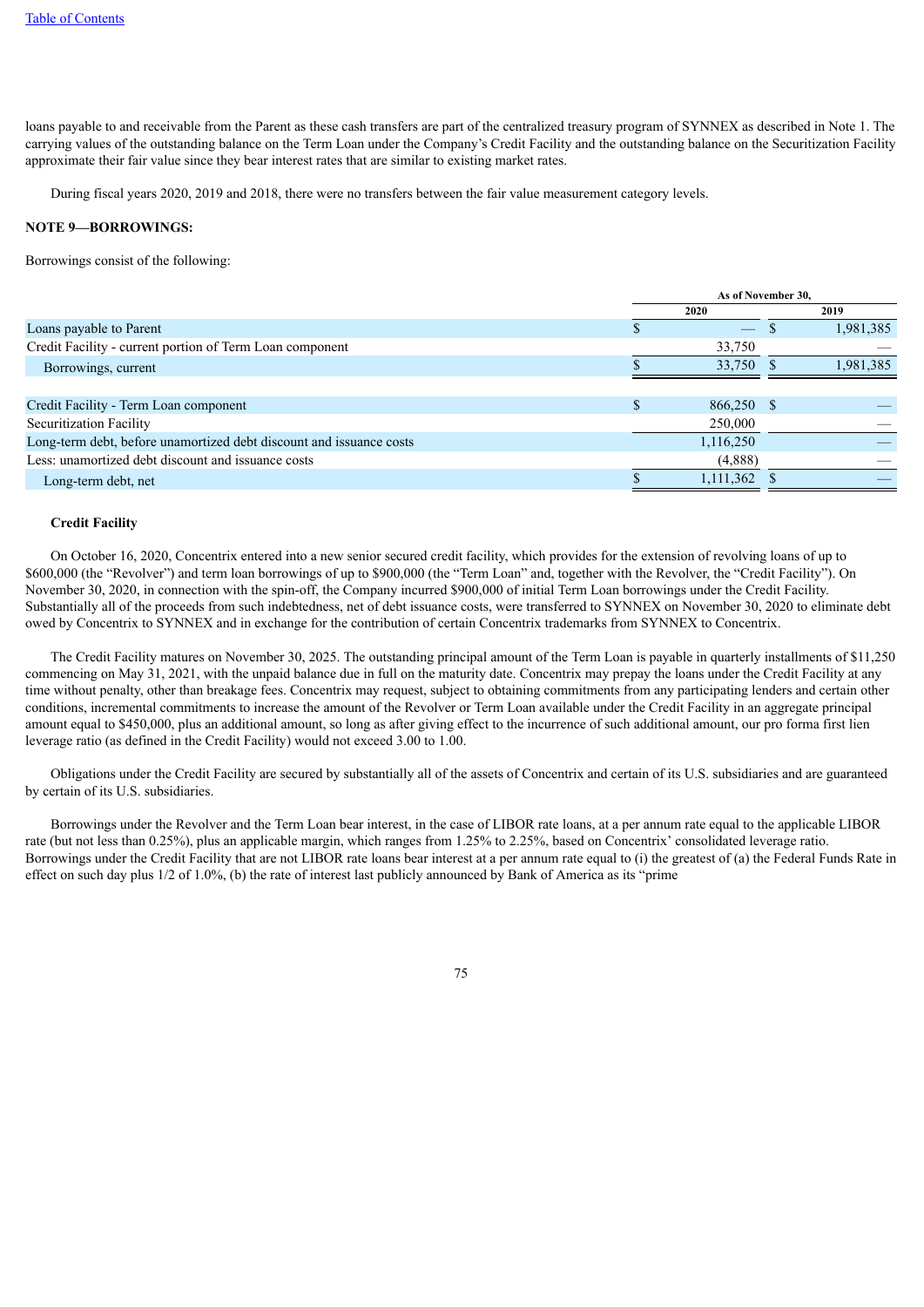rate" and (c) the LIBOR rate plus 1.0%, plus (ii) an applicable margin, which ranges from 0.25% to 1.25% based on Concentrix' consolidated leverage ratio. Commitments under the Revolver are subject to a commitment fee on the unused portion of the Revolver, which fee ranges from 25 to 45 basis points, based on Concentrix' consolidated leverage ratio.

The Credit Facility contains various loan covenants that restrict the ability of Concentrix and its subsidiaries to take certain actions, including, incurrence of indebtedness, creation of liens, mergers or consolidations, dispositions of assets, repurchase or redemption of capital stock, making certain investments, entering into certain transactions with affiliates or changing the nature of their business. In addition, the Credit Facility contains financial covenants that require Concentrix to maintain at the end of each fiscal quarter commencing with the quarter ending February 28, 2021, (i) a consolidated leverage ratio (as defined in the Credit Facility) not to exceed 3.75 to 1.0 and (ii) a consolidated interest coverage ratio (as defined in the Credit Facility) equal to or greater than 3.00 to 1.0. The Credit Facility also contains various customary events of default, including payment defaults, defaults under certain other indebtedness, and a change of control of Concentrix.

At November 30, 2020, no amount was outstanding under the Revolver.

#### **Securitization Facility**

On October 30, 2020, Concentrix entered into a new \$350,000 accounts receivable securitization facility (the "Securitization Facility") pursuant to certain agreements, including a Receivables Financing Agreement and a Receivables Purchase Agreement. On November 30, 2020, in connection with the spin-off, the Company incurred \$250,000 of borrowings under the Securitization Facility. Substantially all of the proceeds from such indebtedness were transferred to SYNNEX on November 30, 2020 to eliminate debt owed by Concentrix to SYNNEX and in exchange for the contribution of certain Concentrix trademarks from SYNNEX to Concentrix.

Under the Securitization Facility, Concentrix and certain of its subsidiaries sell or otherwise transfer all of their accounts receivable to a special purpose bankruptcy-remote subsidiary of Concentrix (the "Borrower") that grants a security interest in the receivables to the lenders in exchange for available borrowings of up to \$350,000. The amount received under the Securitization Facility is recorded as debt on the Company's combined balance sheet. Borrowing availability under the Securitization Facility may be limited by our accounts receivables balances, changes in the credit ratings of the clients comprising the receivables, client concentration levels in the receivables, and certain characteristics of the accounts receivable being transferred (including factors tracking performance of the accounts receivable over time). The Securitization Facility has an initial termination date of October 28, 2022.

Borrowings under the Securitization Facility bear interest with respect to loans that are funded through the issuance of commercial paper at the applicable commercial paper rate plus a spread of 1.05% and, otherwise, at a per annum rate equal to the applicable LIBOR rate plus a spread of 1.15%. Concentrix is also obligated to pay a monthly undrawn fee that ranges from 30 to 37.5 basis points based on the portion of the Securitization Facility that is undrawn.

The Securitization Facility contains various affirmative and negative covenants, including a consolidated leverage ratio covenant that is consistent with the Credit Facility and customary events of default, including payment defaults, defaults under certain other indebtedness, a change in control of Concentrix, and certain events negatively affecting the overall credit quality of the transferred accounts receivable.

The Borrower's sole business consists of the purchase or acceptance through capital contributions of the receivables and related security from Concentrix and its subsidiaries and the subsequent retransfer of or granting of a security interest in such receivables and related security to the administrative agent under the Securitization Facility for the benefit of the lenders. The Borrower is a separate legal entity with its own separate creditors who will be entitled, upon its liquidation, to be satisfied out of the Borrower's assets prior to any assets or value in the Borrower becoming available to the Borrower's equity holders, and the assets of the Borrower are not available to pay creditors of Concentrix and its subsidiaries.

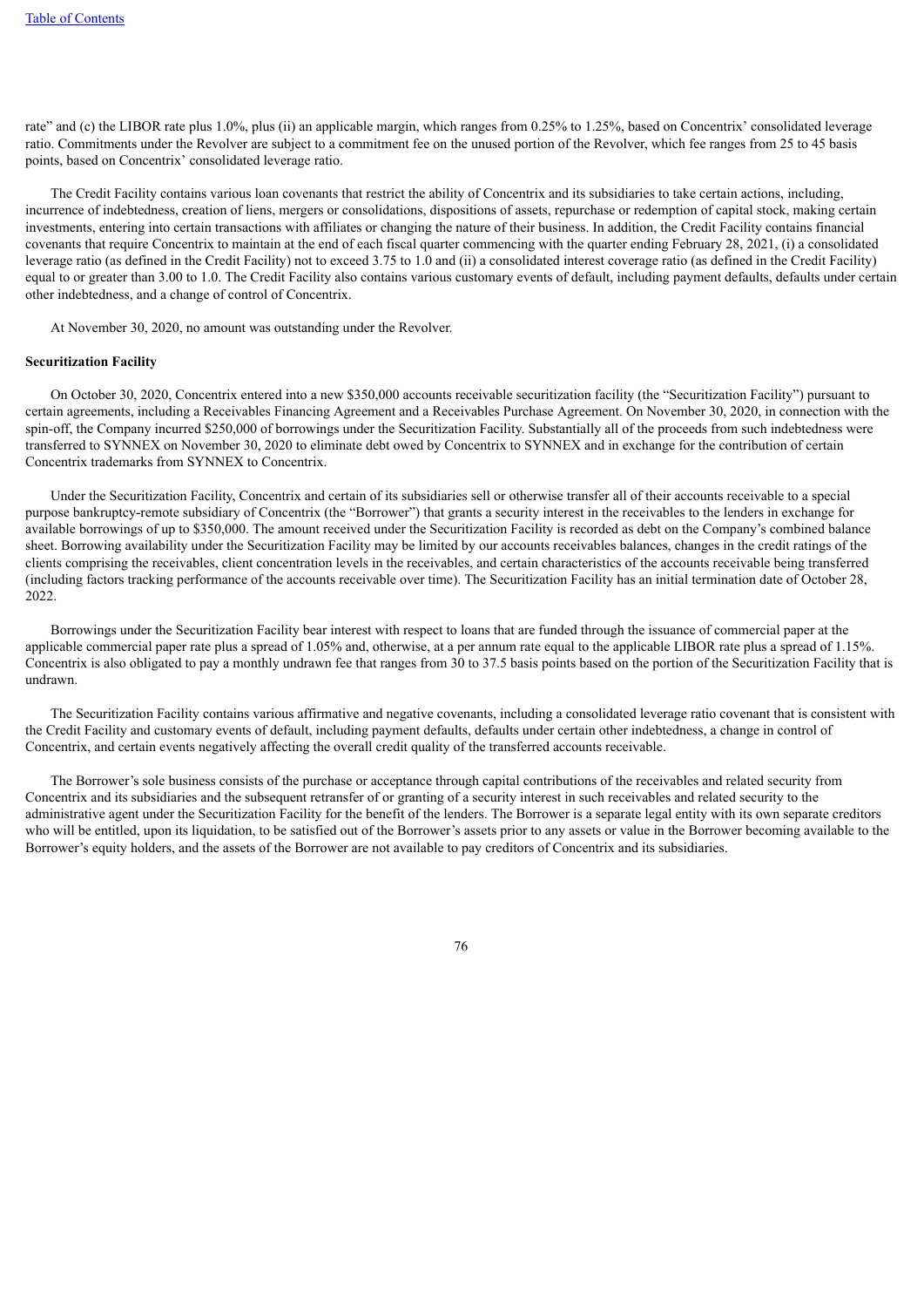#### **Covenant compliance**

As of November 30, 2020, Concentrix was in compliance with all covenants for the above arrangements.

### **Future principal payments**

As of November 30, 2020, future principal payments under the above loans for fiscal years are as follows:

|                                        | Amount    |
|----------------------------------------|-----------|
| <b>Fiscal Years Ended November 30,</b> |           |
| 2021                                   | 33,750    |
| 2022                                   | 295,000   |
| 2023                                   | 45,000    |
| 2024                                   | 45,000    |
| 2025                                   | 731,250   |
| Total                                  | 1,150,000 |
|                                        |           |

### **SYNNEX Debt Agreements**

Through November 30, 2020, certain Concentrix legal entities in the United States jointly and severally guaranteed SYNNEX' obligations under SYNNEX' senior secured credit agreement (the "SYNNEX Credit Agreement") and SYNNEX' secured term loan credit agreement (the "SYNNEX Term Loan Credit Agreement") and substantially all of the assets of these legal entities secured SYNNEX' obligations under the SYNNEX Credit Agreement and the SYNNEX Term Loan Credit Agreement. In connection with the spin-off, the Concentrix legal entities were released as guarantors and the Concentrix legal entities' assets were released as collateral from the SYNNEX Credit Agreement and the SYNNEX Term Loan Credit Agreement, and thereafter serve as security for the Credit Facility or, in the case of receivables and related assets generated by the Company and certain of its subsidiaries in the United States, as security for the Securitization Facility.

### **Convertible Debentures and other borrowings related to the Convergys acquisition**

In connection with the Convergys acquisition, the CX business became the obligor under Convergys' \$124,963 aggregate principal amount of 5.75% Junior Subordinated Convertible Debentures due September 2029. The CX business determined that the embedded conversion feature included in the Convertible Debentures required liability treatment because a portion was convertible into a fixed dollar amount based on a variable conversion rate, and was recorded at fair value in other accrued liabilities in the combined balance sheets. The CX business was entitled to redeem the Convertible Debentures on or after September 15, 2019. At the date of acquisition, the Convertible Debentures were convertible at the option of the holders on or after September 15, 2028 and prior to that date only under certain circumstances, including a stock sales price condition at an implied conversion ratio of approximately 90.7697 per one thousand dollars in principal amount of debentures, and the occurrence of a fundamental change, such as the acquisition. As a result, holders of the convertible debentures were permitted, for a specified period after the Convergys acquisition, to convert their convertible debentures at a temporarily increased conversion rate determined in accordance with the indenture. Upon conversion, the aggregate principal amount of the Convertible Debentures had to be settled in cash and the remainder, if any, of the conversion obligation in excess of the aggregate principal amount, could be settled in cash, or in the same combination of cash and common stock of the Parent that was received by the Convergys shareholders as consideration for their shares in the acquisition. As the Convertible Debentures were convertible into common shares of SYNNEX due to the sales price condition being met prior to the acquisition, the Convertible Debentures and the conversion spread liability were classified as current borrowings and other accrued liabilities, respectively, in the combined balance sheets. Through November 30, 2018,

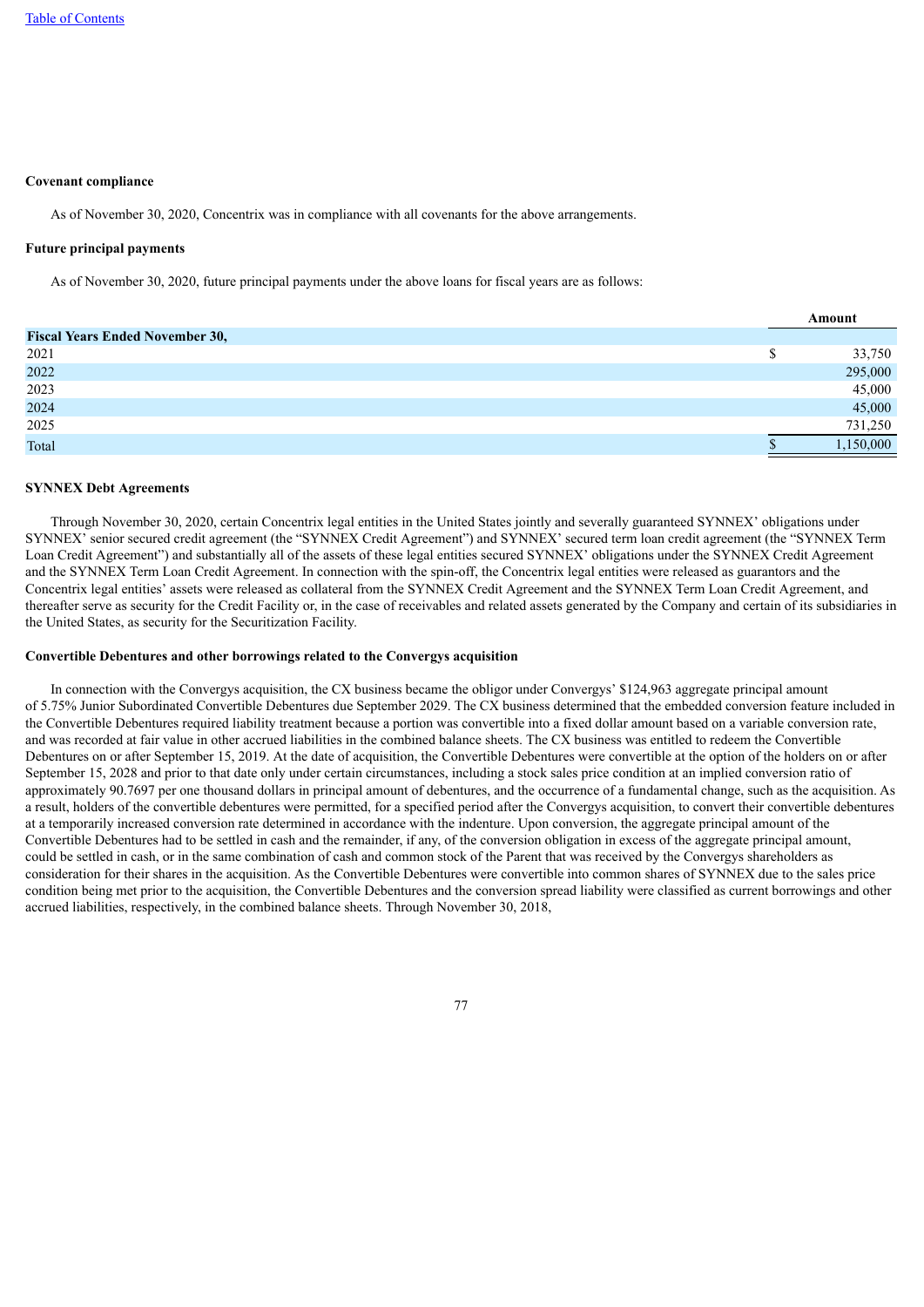\$55,681 of the principal amount of Convertible Debentures had been settled for \$118,425 in cash under the fundamental change provision. During fiscal year ended November 30, 2019, the remaining \$69,282 of the principal amount was settled in cash for \$148,047.

In connection with the Convergys acquisition, the Parent caused certain revolving debt facilities of Convergys to be repaid. These facilities were terminated on the acquisition date and the outstanding amount of \$195,421 was repaid with funds from the initial draw of the SYNNEX Term Loan Credit Agreement.

### **Interest expense and finance charges**

The total interest expense and finance charges for external borrowings of Concentrix was not material for fiscal years 2020, 2019 and 2018.

### **NOTE 10—REVENUE:**

#### **Disaggregated revenue**

In the following tables, the Company's revenue is disaggregated by primary industry verticals and geographic location:

|                                           | <b>Fiscal Years Ended November 30,</b> |              |  |              |  |           |  |  |  |
|-------------------------------------------|----------------------------------------|--------------|--|--------------|--|-----------|--|--|--|
|                                           | 2020<br>2019                           |              |  |              |  | 2018      |  |  |  |
| <b>Industry vertical:</b>                 |                                        |              |  |              |  |           |  |  |  |
| Technology and consumer electronics       |                                        | 1,422,817 \$ |  | 1,283,084 \$ |  | 880,958   |  |  |  |
| Communications and media                  |                                        | 954,234      |  | 1,142,242    |  | 345,455   |  |  |  |
| Retail, travel and ecommerce              |                                        | 796.324      |  | 763.265      |  | 376,622   |  |  |  |
| Banking, financial services and insurance |                                        | 712.469      |  | 676.246      |  | 350,322   |  |  |  |
| Healthcare                                |                                        | 392,686      |  | 369,187      |  | 184,376   |  |  |  |
| Other                                     |                                        | 441,004      |  | 473,888      |  | 325,418   |  |  |  |
| Total                                     |                                        | 4,719,534    |  | 4,707,912    |  | 2,463,151 |  |  |  |

The Company attributes revenues from external customers to the country of domicile of the Concentrix legal entity that is party to the customer contract. Shown below are the countries that accounted for 10% or more of the Company's revenue for the periods presented:

|                              | <b>Fiscal Years Ended November 30,</b> |              |  |           |    |           |  |  |  |  |
|------------------------------|----------------------------------------|--------------|--|-----------|----|-----------|--|--|--|--|
|                              |                                        | 2020         |  | 2019      |    | 2018      |  |  |  |  |
| <b>Revenue by geography:</b> |                                        |              |  |           |    |           |  |  |  |  |
| <b>United States</b>         |                                        | 1,017,384 \$ |  | 1,135,710 | -S | 764,733   |  |  |  |  |
| Philippines                  |                                        | 868,009      |  | 809,252   |    | 262,986   |  |  |  |  |
| <b>Great Britain</b>         |                                        | 402,543      |  | 448,061   |    | 254,650   |  |  |  |  |
| India                        |                                        | 351,001      |  | 330,980   |    | 229,824   |  |  |  |  |
| Others                       |                                        | 2,080,597    |  | 1,983,909 |    | 950,958   |  |  |  |  |
| Total                        |                                        | 4,719,534    |  | 4,707,912 |    | 2,463,151 |  |  |  |  |

Deferred revenue contract liabilities and deferred costs to obtain or fulfill a contract are not material.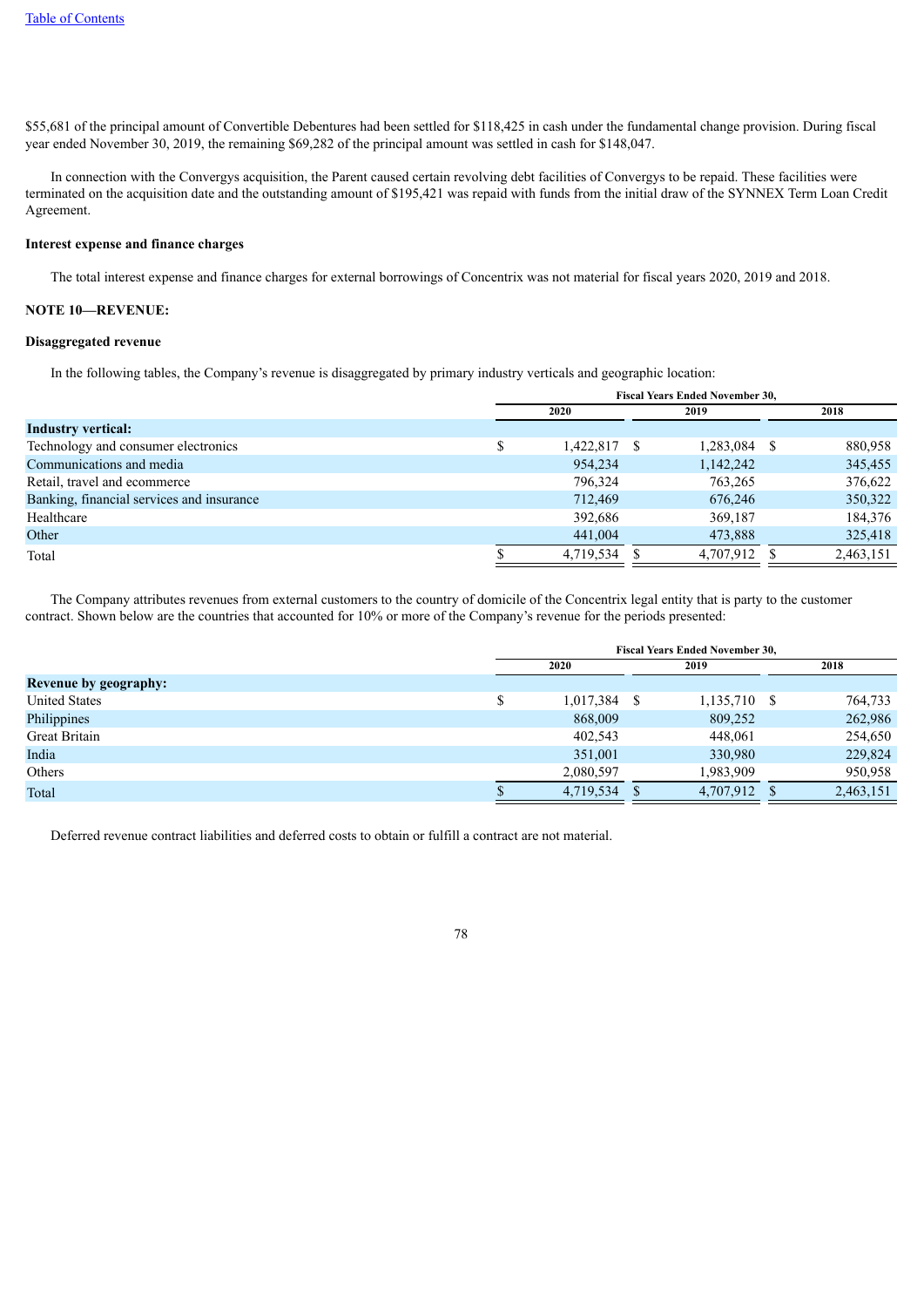### **NOTE 11—RELATED PARTY TRANSACTIONS:**

The Company provides certain services related to its core business to SYNNEX which are reported as Revenue from customer experience services to Parent in the combined statements of operations. The cost associated with such services is reported as cost of revenue related to services to Parent in the combined statements of operations. The Company purchases certain products from SYNNEX and records compensation expense for share-based awards granted by SYNNEX to Concentrix employees. Prior to November 30, 2020, the Company received allocations of corporate expenses by way of a monthly management fee and received financing for acquisition and operations under the terms of intra-SYNNEX group borrowing arrangements.

The following table presents the Company's transactions with SYNNEX for the periods indicated:

|                                                           | <b>Fiscal Years Ended November 30,</b> |             |           |  |        |  |  |  |
|-----------------------------------------------------------|----------------------------------------|-------------|-----------|--|--------|--|--|--|
|                                                           |                                        | <b>2020</b> | 2019      |  | 2018   |  |  |  |
| Revenue from customer experience services to Parent       |                                        | 20,855 \$   | 20,585 \$ |  | 18,284 |  |  |  |
| Purchases from Parent and its non-Concentrix subsidiaries |                                        |             |           |  | 85     |  |  |  |
| Interest expense on borrowings from Parent                |                                        | 50,615      | 95,395    |  | 39,652 |  |  |  |
| Interest income on borrowings made to Parent              |                                        | 2,065       | 2,066     |  | 846    |  |  |  |
| Corporate allocations                                     |                                        | 1,574       | 1,574     |  | 1,574  |  |  |  |
| Share-based compensation                                  |                                        | 15.914      | 10.554    |  | 7.740  |  |  |  |

The majority of the loans payable to and receivable from Parent as reported on the combined balance sheets were lines of credits that were subject to auto-renewal after expiration of the original terms. The interest rates on these loans ranged from approximately 1% to 9% for fiscal years 2020, 2019 and 2018. In fiscal year 2018, the Company and SYNNEX amended the interest rate on one of the loans from LIBOR + 2.75% to the lowest of the applicable federal rates ("AFR") in effect for the current month and the preceding two months as published by the Internal Revenue Service ("IRS"). The AFR is the safe harbor interest rate that the IRS deems would not result in additional taxable event for loans between related parties.

As of November 30, 2020 and 2019, the receivable from and payable to Parent and its non-Concentrix subsidiaries included on the combined balance sheets are primarily trade in nature.

Prior to the spin-off, SYNNEX had issued guarantees to certain of the Company's clients to guarantee the performance obligations of the Company's legal entities. These SYNNEX guarantees were released or replaced by Concentrix guarantees on or prior to the spin-off.

As disclosed in Note 9, certain Concentrix legal entities in the United States jointly and severally guaranteed certain of SYNNEX' borrowing arrangements and substantially all of the assets of these Concentrix legal entities secured SYNNEX' obligations under the borrowing arrangements. In connection with the spin-off, the Concentrix legal entities were released as guarantors and the Concentrix legal entities' assets were released as collateral under the SYNNEX borrowing arrangements.

Prior to the spin-off, Concentrix' U.S. subsidiaries were part of SYNNEX' U.S. consolidated group for U.S. tax purposes and were in a tax-sharing arrangement with SYNNEX.

In connection with the spin-off, Concentrix entered into new third-party debt as described in Note 9. Substantially all of the proceeds from such indebtedness were transferred to SYNNEX on November 30, 2020. Outside of certain trade receivables from Parent and payables to Parent that remained on our balance sheet as of November 30, 2020, after the application of the proceeds from the indebtedness paid to SYNNEX, the remaining outstanding balance on the loans payable to Parent and a portion of the net trade payable to Parent was settled for \$594,320 and treated as a capital contribution from SYNNEX to Concentrix in our statement of parent equity.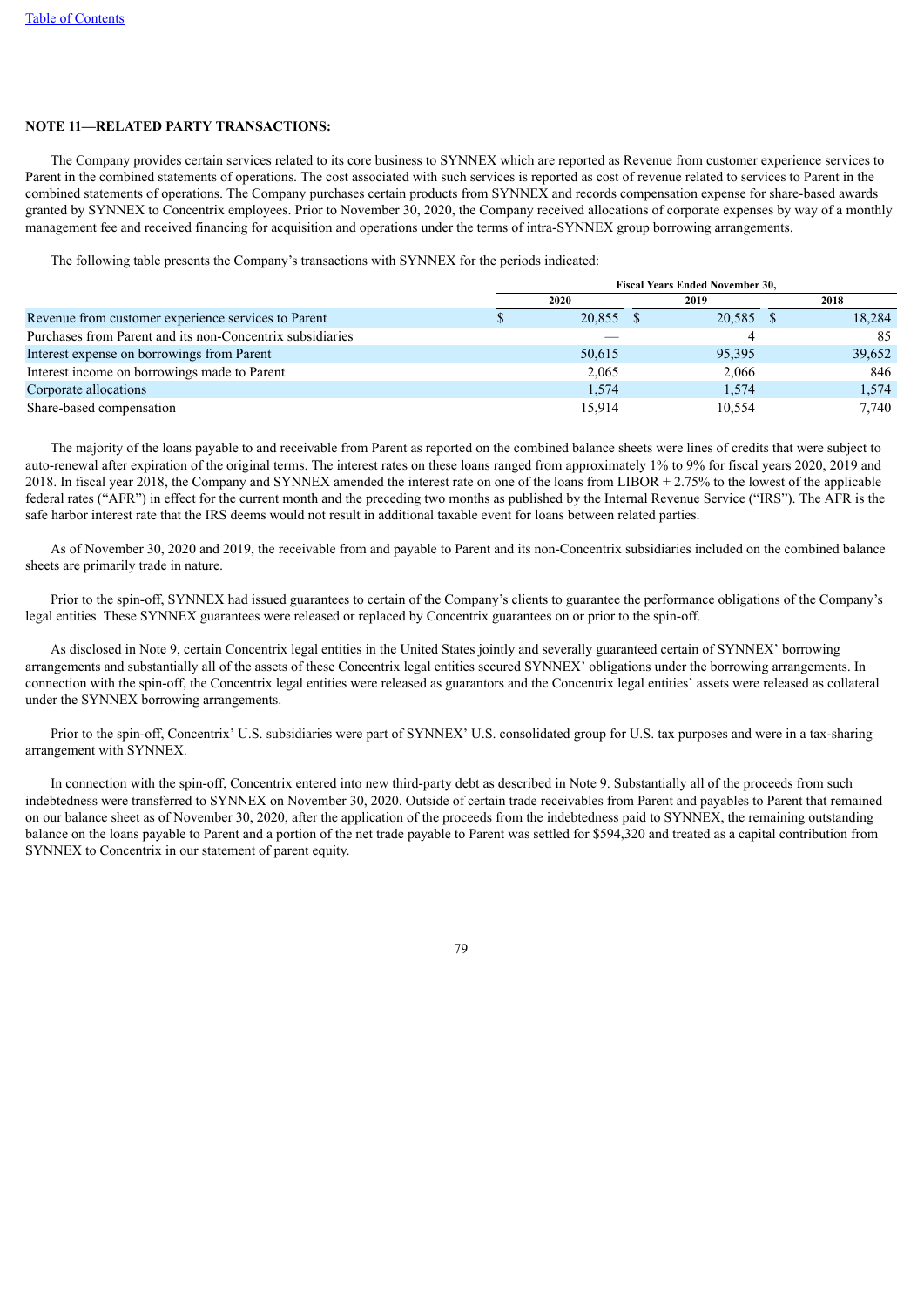In connection with the spin-off, on November 30, 2020, the Company entered into a separation and distribution agreement, an employee matters agreement, a tax matters agreement and a commercial agreement with SYNNEX to set forth the principal actions to be taken in connection with the spinoff and define the Company's ongoing relationship with SYNNEX after the spin-off.

### **NOTE 12—PENSION AND EMPLOYEE BENEFITS PLANS:**

The Company has 401(k) plans in the United States under which eligible employees may contribute up to the maximum amount as provided by law. Employees become eligible to participate in these plans on the first day of the month after their employment date. The Company may make discretionary contributions under the plans. Employees in most of the Company's non-U.S. legal entities are covered by government mandated defined contribution plans. During fiscal years 2020, 2019 and 2018, the Company contributed \$64,286, \$43,963 and \$35,594, respectively, to defined contribution plans.

### **Defined Benefit Plans**

The Company has defined benefit pension or retirement plans for eligible employees in certain non-U.S. legal entities. Benefits under these plans are primarily based on years of service and compensation during the years immediately preceding retirement or termination of participation in the plans. In addition, as part of the Convergys acquisition, the Company acquired a frozen defined benefit pension plan, which includes both a qualified and nonqualified portion, for all eligible employees in the U.S. ("the cash balance plan") and unfunded defined benefit plans for certain eligible employees in the Philippines, Malaysia and France. The pension benefit formula for the cash balance plan is determined by a combination of compensation, age-based credits and annual guaranteed interest credits. The qualified portion of the cash balance plan has been funded through contributions made to a trust fund. The plan assumptions are evaluated annually and are updated as deemed necessary. Net benefit costs related to defined benefit plans were \$13,602, \$9,731 and \$3,415, during fiscal years 2020, 2019 and 2018, respectively.

The Company's measurement date for all defined benefit plans and other postretirement benefits is November 30 and the plan assumptions are evaluated annually and are updated as deemed necessary.

Components of pension cost for the Company's defined benefit plans are as follows:

|                                               | <b>Fiscal Years Ended November 30,</b> |          |  |          |       |
|-----------------------------------------------|----------------------------------------|----------|--|----------|-------|
|                                               |                                        | 2020     |  | 2019     | 2018  |
| Service cost                                  |                                        | 7,498 \$ |  | 5,797 \$ | 2,122 |
| Interest cost on projected benefit obligation |                                        | 8,385    |  | 10,266   | 723   |
| Expected return on plan assets                |                                        | (6, 403) |  | (9,091)  | (164) |
| Amortization and deferrals, net               |                                        | 2,851    |  | 822      | 687   |
| Settlement charge                             |                                        | 1,271    |  | 1,937    | 47    |
| Total pension cost                            |                                        | 13.602   |  | 9.731    | 3,415 |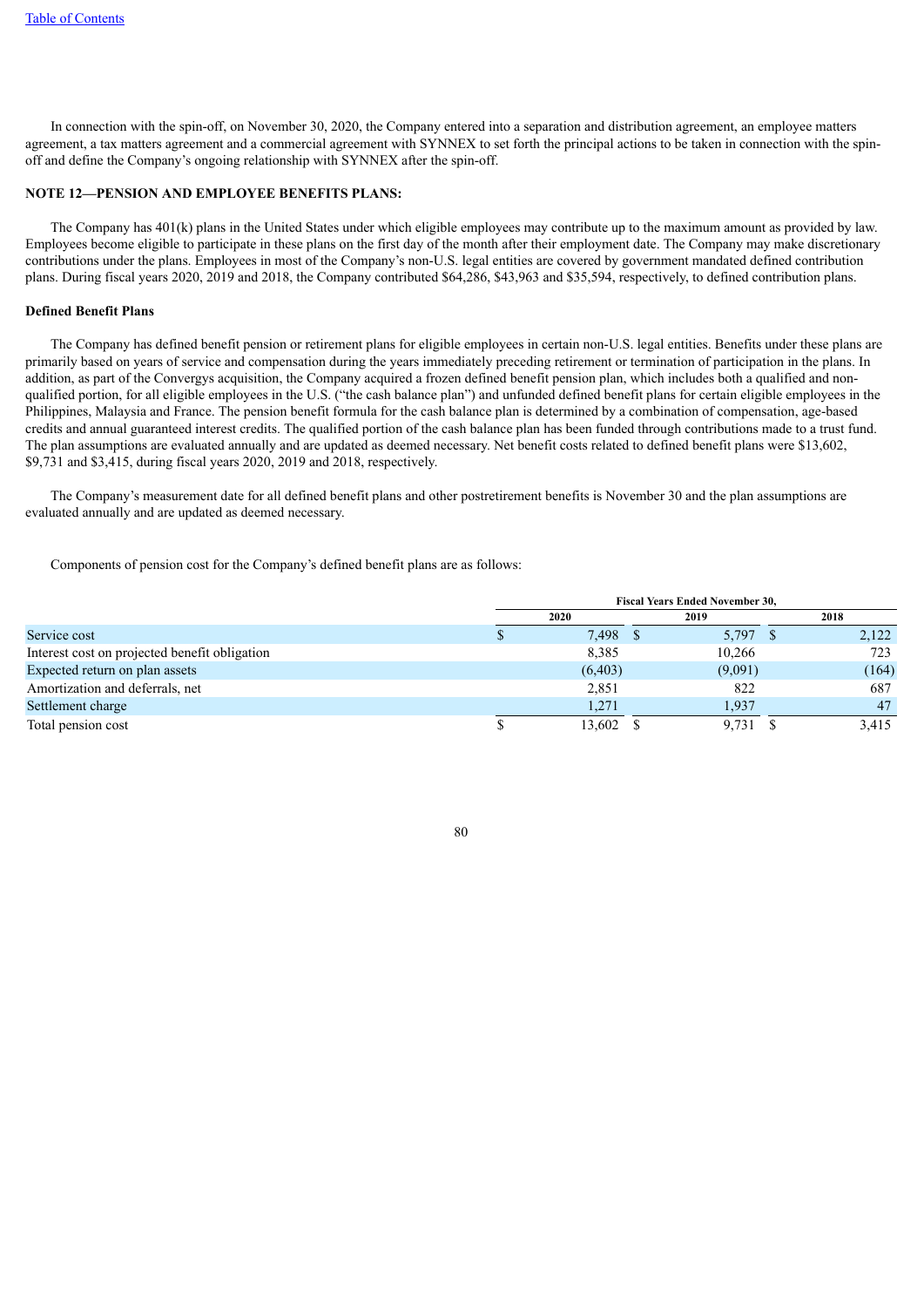The status of employee benefit plans is summarized below:

|                                                |               | <b>Year Ended November 30,</b>      |  |  |  |
|------------------------------------------------|---------------|-------------------------------------|--|--|--|
|                                                | 2020          | 2019                                |  |  |  |
| <b>Change in Benefit Obligation:</b>           |               |                                     |  |  |  |
| Benefit obligation at beginning of year        | \$            | 261,028 \$<br>239,744               |  |  |  |
| Service cost                                   |               | 7,498<br>5,797                      |  |  |  |
| Interest cost                                  |               | 10,266<br>8,385                     |  |  |  |
| <b>Actuarial</b> loss                          |               | 23,776<br>33,696                    |  |  |  |
| Benefits paid                                  |               | (12,906)<br>(15,982)                |  |  |  |
| Settlements                                    |               | (13, 140)<br>(7,579)                |  |  |  |
| Foreign currency adjustments                   |               | 1,755<br>647                        |  |  |  |
| Projected obligation at end of year            | \$            | 281,957 \$<br>261,028               |  |  |  |
|                                                |               |                                     |  |  |  |
| <b>Change in Plan Assets:</b>                  |               |                                     |  |  |  |
| Fair value of plan assets at beginning of year | \$            | 145,645 \$<br>159,184               |  |  |  |
| Actual return on assets                        |               | 13,718<br>5,358                     |  |  |  |
| Settlements                                    |               | (13, 140)<br>(7,579)                |  |  |  |
| <b>Employer contributions</b>                  |               | 1,872<br>3,152                      |  |  |  |
| Benefits paid                                  |               | (7, 436)<br>(7,149)                 |  |  |  |
| Foreign currency adjustments                   |               | (229)<br>(193)                      |  |  |  |
| Fair value of plan assets at end of year       | \$            | 147,558<br>145,645<br><sup>\$</sup> |  |  |  |
|                                                |               |                                     |  |  |  |
| <b>Funded Status of Plans:</b>                 |               |                                     |  |  |  |
| Unfunded status                                | \$<br>134,399 | 115,383<br><sup>\$</sup>            |  |  |  |
|                                                |               |                                     |  |  |  |

Amounts recognized in the combined balance sheet and recorded within other accrued liabilities and other long-term liabilities as of November 30, 2020 and 2019 consist of the following:

|                       | As of November 30, |         |  |         |
|-----------------------|--------------------|---------|--|---------|
|                       |                    | 2020    |  | 2019    |
| Current liability     |                    | 10,451  |  | 9,189   |
| Non-current liability |                    | 123,948 |  | 106,194 |
| Total                 |                    | 134,399 |  | 115,383 |

The following weighted-average rates were used in determining the benefit obligations at November 30, 2020 and 2019:

|                                             | 2020              | 2019             |
|---------------------------------------------|-------------------|------------------|
| Discount rate                               | $0.3\% - 4.7\%$   | $0.6\% - 7.6\%$  |
| Expected return on plan assets              | $1.8\%$ - $7.5\%$ | $6.2\% - 7.5\%$  |
| Expected rate of future compensation growth | $1.8\% - 8.5\%$   | $1.8\% - 10.0\%$ |

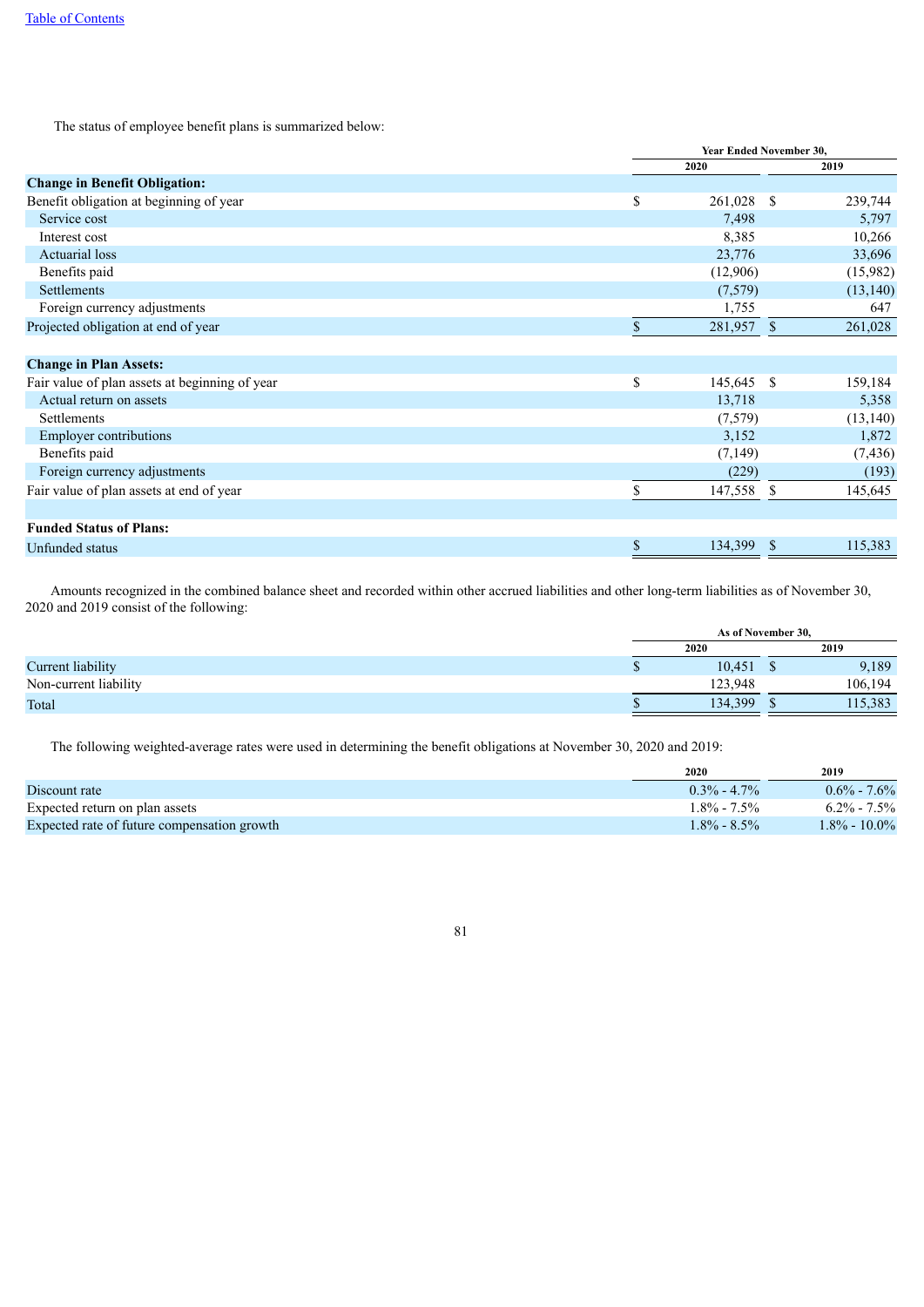The following weighted-average rates were used in determining the pension costs at November 30, 2020 and 2019:

|                                             | 2020            | 2019               |
|---------------------------------------------|-----------------|--------------------|
| Discount rate                               | $0.6\% - 6.0\%$ | $0.6\% - 7.4\%$    |
| Expected return on plan assets              | $4.5\% - 7.5\%$ | $4.5\% - 7.5\%$    |
| Expected rate of future compensation growth | $1.8\% - 8.5\%$ | $1.8\%$ - $10.0\%$ |

For the cash balance plan, the discount rate reflects the rate at which benefits could effectively be settled and is based on current investment yields of high-quality corporate bonds. The Company uses an actuarially-developed yield curve approach to match the timing of cash flows of expected future benefit payments by applying specific spot rates along the yield curve to determine the assumed discount rate.

The range of discount rates utilized in determining the pension cost and projected benefit obligation of the Company's defined benefit plans reflects a lower prevalent rate applicable to the frozen cash balance plan for eligible employees in U.S. and a higher applicable rate for the unfunded defined benefit plan for certain eligible employees in the Philippines, France and Malaysia. The plans outside the U.S. represented approximately 24% and 22%, respectively, of the Company's total projected benefit obligation for all plans as of November 30, 2020 and 2019**.**

### **Plan Assets**

As of November 30, 2020 and 2019, plan assets for the cash balance plan consisted of common/collective trusts (of which approximately 61% are invested in equity backed funds and approximately 37% are invested in funds in fixed income instruments) and a private equity fund. The Company's targeted allocation was 60% equity and 40% fixed income. The investment objectives for the plan assets are to generate returns that will enable the plan to meet its future obligations. The Company's expected long-term rate of return was determined based on the asset mix of the plan, projected returns, past performance and other factors. The following table sets forth by level within the fair value hierarchy, total plan assets at fair value as of November 30, 2020 and 2019, including the cash balance plan and other funded benefit plans:

| As of November 30,<br>2020 | <b>Active Markets for</b><br><b>Identical Assets</b><br>(Level 1) | As of Significant<br><b>Other Observable</b><br>Inputs (Level 2)                          | As of Significant<br><b>Unobservable Inputs</b><br>(Level 3) |
|----------------------------|-------------------------------------------------------------------|-------------------------------------------------------------------------------------------|--------------------------------------------------------------|
| J.                         | S                                                                 | <sup>\$</sup>                                                                             | S                                                            |
|                            |                                                                   |                                                                                           |                                                              |
|                            |                                                                   | 50,986                                                                                    |                                                              |
|                            |                                                                   | 43,020                                                                                    |                                                              |
|                            |                                                                   | 9,662                                                                                     |                                                              |
|                            |                                                                   | 31,892                                                                                    |                                                              |
|                            |                                                                   | 3,094                                                                                     |                                                              |
|                            |                                                                   | 5,232                                                                                     |                                                              |
|                            |                                                                   |                                                                                           |                                                              |
|                            |                                                                   |                                                                                           | 268                                                          |
|                            | 3,404                                                             | 143,886                                                                                   | 268                                                          |
|                            |                                                                   | 3,404<br>3,404<br>50,986<br>43,020<br>9,662<br>31,892<br>3,094<br>5,232<br>268<br>147,558 | As of Quoted Prices in                                       |

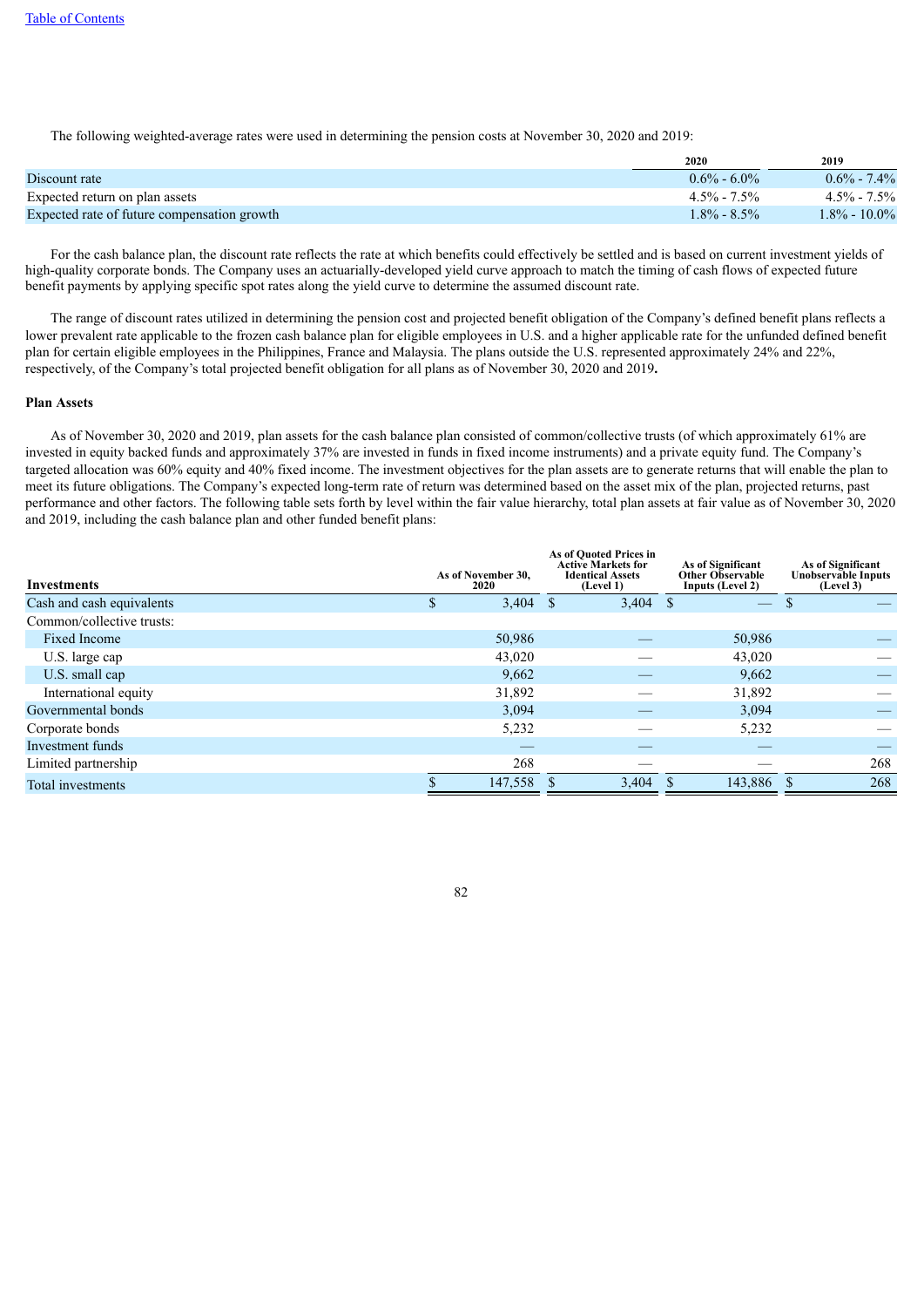| <b>Investments</b>        | As of November 30,<br>2019 | As of Quoted Prices in<br><b>Active Markets for</b><br><b>Identical Assets</b><br>(Level 1) | As of Significant<br><b>Other Observable</b><br>Inputs (Level 2) | As of Significant<br>Unobservable Inputs<br>(Level 3) |
|---------------------------|----------------------------|---------------------------------------------------------------------------------------------|------------------------------------------------------------------|-------------------------------------------------------|
| Cash and cash equivalents | 3,460                      | 3,460                                                                                       | <sup>\$</sup>                                                    | S                                                     |
| Common/collective trusts: |                            |                                                                                             |                                                                  |                                                       |
| Fixed Income              | 58,670                     |                                                                                             | 58,670                                                           |                                                       |
| U.S. large cap            | 48,293                     |                                                                                             | 48,293                                                           |                                                       |
| U.S. small cap            | 9,025                      |                                                                                             | 9,025                                                            |                                                       |
| International equity      | 23,441                     |                                                                                             | 23,441                                                           |                                                       |
| Governmental bonds        |                            |                                                                                             |                                                                  |                                                       |
| Corporate bonds           |                            |                                                                                             |                                                                  |                                                       |
| Investment funds          | 2,335                      |                                                                                             | 2,335                                                            |                                                       |
| Limited partnership       | 421                        |                                                                                             |                                                                  | 421                                                   |
| Total investments         | 145,645                    | 3,460                                                                                       | 141,764                                                          | 421<br>-S                                             |

The Company's cash balance plan holds level 2 investments in common/collective trust funds that are public investment vehicles valued using a net asset value (NAV) provided by the manager of each fund. The NAV is based on the underlying net assets owned by the fund, divided by the number of shares outstanding. The NAV's unit price is quoted on a private market that may not be active. However, the NAV is based on the fair value of the underlying securities within the fund, which are traded on an active market, and valued at the closing price reported on the active market on which those individual securities are traded. The significant investment strategies of the funds are as described in the financial statements provided by each fund. There are no restrictions on redemptions from these funds. Level 3 investments are equity based funds that primarily invest in domestic early stage capital funds.

#### **Benefit Payments**

The following table details expected benefit payments for the assumed cash balance plan and other benefit plans:

#### **Fiscal Years Ending November 30,**

| $\tilde{}$             |   |         |
|------------------------|---|---------|
| 2021                   | Φ | 28,081  |
| 2022                   |   | 26,031  |
| 2023                   |   | 24,897  |
| 2024                   |   | 23,705  |
| 2025                   |   | 23,354  |
| Thereafter (2025-2029) |   | 97,028  |
| Total                  |   | 223,096 |
|                        |   |         |

No plan assets are expected to be returned to the Company during 2021. The Company expects to make approximately \$13,293 in contributions during fiscal year 2021. The Company also expects approximately \$4,620 of actuarial loss included in AOCI will be recognized during fiscal year 2021.

#### **NOTE 13—LEASES:**

The Company leases certain of its facilities and equipment under operating lease agreements, which expire in various periods through 2034. The Company's finance leases are not material.

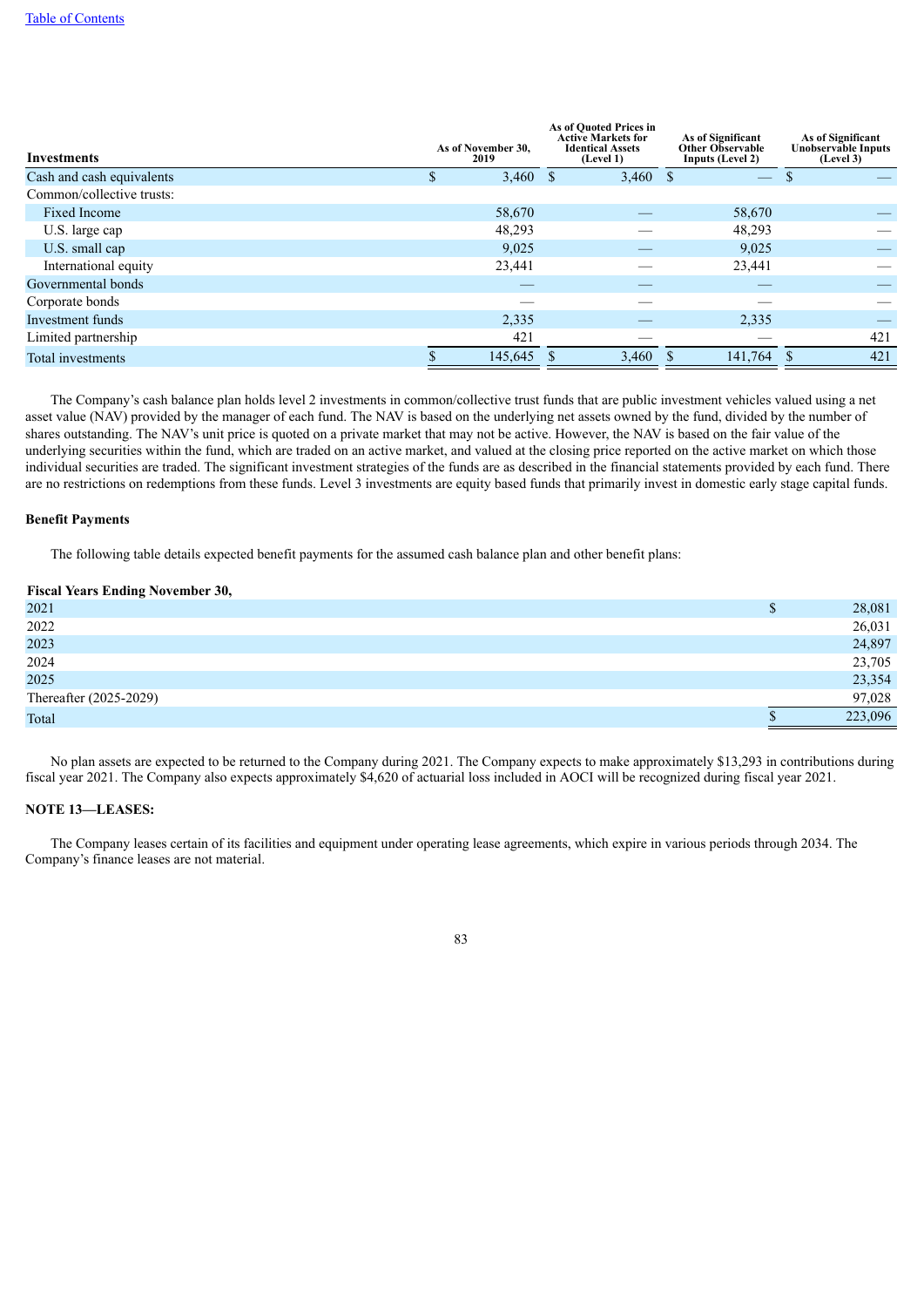The following table presents the various components of lease costs.

#### **For the year ended November 30, 2020**

| Operating lease cost       | 202,852 |
|----------------------------|---------|
| Short-term lease cost      | 9.917   |
| Variable lease cost        | 41,060  |
| Sublease income            | (1,668) |
| Total operating lease cost | 252,161 |

The following table presents a maturity analysis of expected undiscounted cash flows for operating leases on an annual basis for the next five years and thereafter as of November 30, 2020:

#### **Fiscal Years Ended November 30,**

| 2021                                  | \$<br>198,678 |
|---------------------------------------|---------------|
| 2022                                  | 159,769       |
| 2023                                  | 115,713       |
| 2024                                  | 81,615        |
| 2025                                  | 49,108        |
| Thereafter                            | 28,944        |
| Total payments                        | 633,827       |
| Less: imputed interest*               | (97, 131)     |
| Total present value of lease payments | 536,696       |
|                                       |               |

\*Imputed interest represents the difference between undiscounted cash flows and discounted cash flows.

Rent expense for the years ended November 30, 2019 and 2018 amounted to \$216,730 and \$100,769, respectively. Sublease income was immaterial for the years ended November 30, 2019 and 2018.

The following amounts were recorded in the combined balance sheet as of November 30, 2020:

| <b>Operating leases</b>                 | <b>Balance sheet location</b> | <b>November 30, 2020</b> |
|-----------------------------------------|-------------------------------|--------------------------|
| Operating lease ROU assets              | Other assets, net             | 506,368                  |
| Current operating lease liabilities     | Other accrued liabilities     | 163,052                  |
| Non-current operating lease liabilities | Other long-term liabilities   | 373,644                  |

The Company decided to cease-use, sublease or abandon leases prior to the end of their lease terms at certain of its sites and recorded impairment losses during the year ended November 30, 2020 related to the exit of leased facilities. These losses are recorded as a component of selling, general and administrative expenses. As the fair value of the ROU assets was less than the carrying value, the Company recognized an impairment of ROU assets of approximately \$9.3 million, reducing the carrying value of the ROU assets to its estimated fair value. The fair value of the ROU assets where the Company intends to sublease was estimated using level 3 inputs such as market comparables to estimate future cash flows expected from sublease income over the remaining lease terms.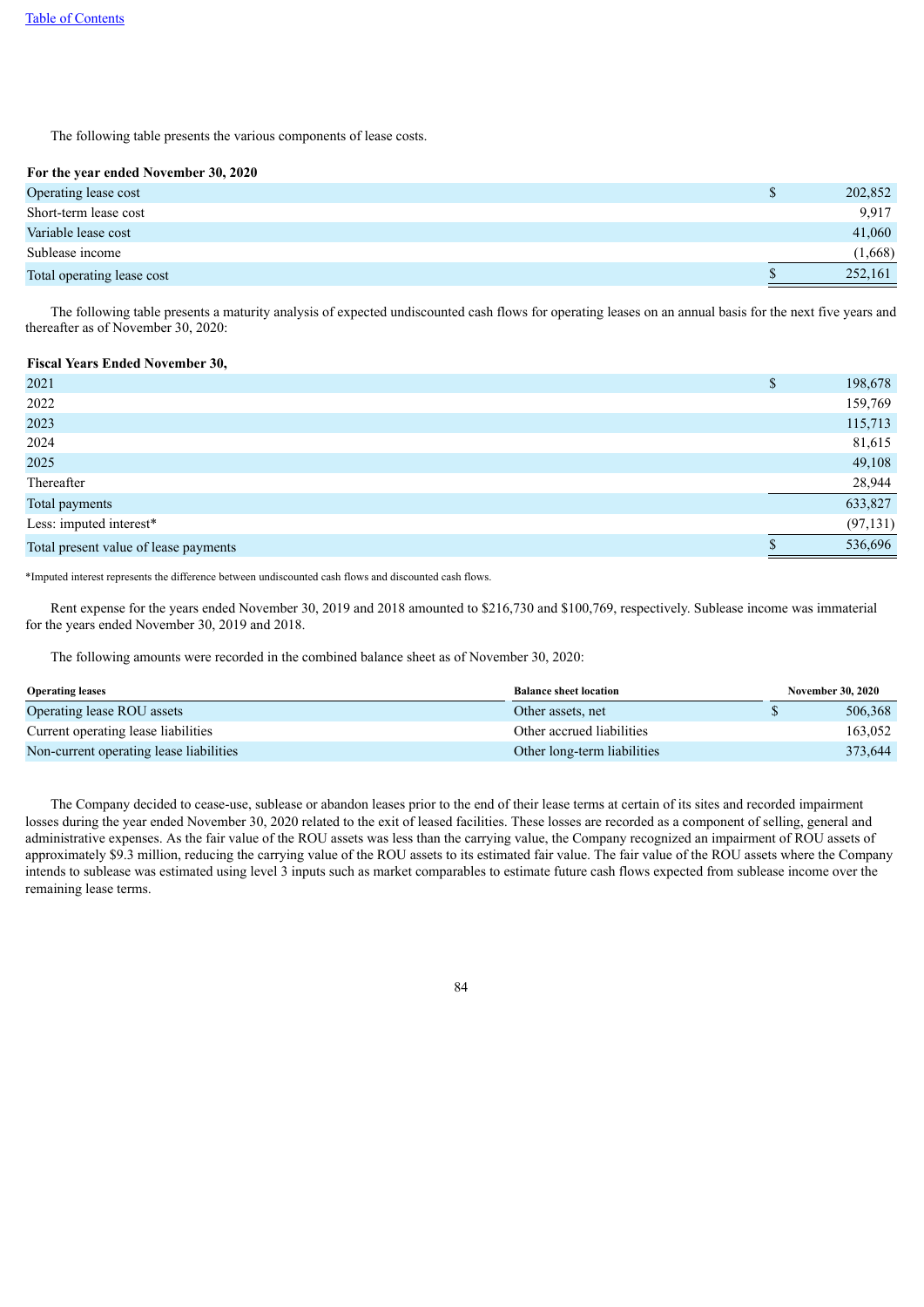The following table presents supplemental cash flow information related to the Company's operating leases. Cash payments related to variable lease costs and short-term leases are not included in the measurement of operating lease liabilities, and, as such, are excluded from the amounts below:

| <b>Cash flow information</b>                                                                    | <b>November 30, 2020</b> |
|-------------------------------------------------------------------------------------------------|--------------------------|
| Cash paid for amounts included in the measurement of lease liabilities                          | 206,585                  |
| Non-cash ROU assets obtained in exchange for lease liabilities (subsequent to initial adoption) | 147,292                  |

The weighted-average remaining lease term and discount rate as of November 30, 2020 were as follows:

| Operating lease term and discount rate        | <b>November 30, 2020</b> |
|-----------------------------------------------|--------------------------|
| Weighted-average remaining lease term (years) | 3.97                     |
| Weighted-average discount rate                | 6.97 $%$                 |

#### **NOTE 14—INCOME TAXES:**

The sources of income before the provision for income taxes are as follows:

|                      | <b>Fiscal Years Ended November 30,</b> |  |            |  |           |  |
|----------------------|----------------------------------------|--|------------|--|-----------|--|
|                      | 2020                                   |  | 2019       |  | 2018      |  |
| <b>United States</b> | (64, 491)                              |  | (121, 886) |  | (80, 649) |  |
| Foreign              | 332,386                                |  | 326.302    |  | 191.557   |  |
|                      | 267,895                                |  | 204,416    |  | 110,908   |  |

Provision for income taxes consists of the following:

|                                         | <b>Fiscal Years Ended November 30,</b> |  |               |  |           |  |
|-----------------------------------------|----------------------------------------|--|---------------|--|-----------|--|
|                                         | 2020                                   |  | 2019          |  | 2018      |  |
| <b>Current tax provision (benefit):</b> |                                        |  |               |  |           |  |
| Federal                                 | \$<br>22,336 \$                        |  | 34,076 \$     |  | 19,305    |  |
| <b>State</b>                            | 10                                     |  | (6,260)       |  | (294)     |  |
| Foreign                                 | 100,588                                |  | 75,717        |  | 55,003    |  |
|                                         | 122,934                                |  | 103,533       |  | 74,014    |  |
| Deferred tax provision (benefit):       |                                        |  |               |  |           |  |
| Federal                                 | 49                                     |  | (19, 139)     |  | (1, 593)  |  |
| State                                   | (336)                                  |  | 362           |  | (2, 344)  |  |
| Foreign                                 | (19, 563)                              |  | 2,496         |  | (7, 440)  |  |
|                                         | $(19, 850)$ \$                         |  | $(16,281)$ \$ |  | (11, 377) |  |
| <b>Total tax provision</b>              | 103,084                                |  | 87,252        |  | 62,637    |  |

On December 22, 2017, Public Law 115-97, informally referred to as the Tax Cuts and Jobs Act (the "TCJA") was enacted into law. The TCJA provided for significant changes to the U.S. Internal Revenue Code of 1986, as amended, that impacted corporate taxation requirements. The TCJA significantly revised the ongoing U.S. corporate income tax law by lowering the U.S. federal corporate income tax rate from 35% to 21%, implementing a territorial tax system, imposing a one-time tax on foreign unremitted earnings and setting limitations on deductibility of certain costs (e.g., interest expense), among other things. During fiscal year 2018, the Company accounted for the impact of the TCJA resulting in additional income tax expense of \$22,626. The significant components of this expense were (i) the one-time deemed repatriation tax on unremitted non-U.S. earnings and profits that were previously tax deferred and other tax impacts of the TCJA, which resulted in an increase in income tax expense, net of deductions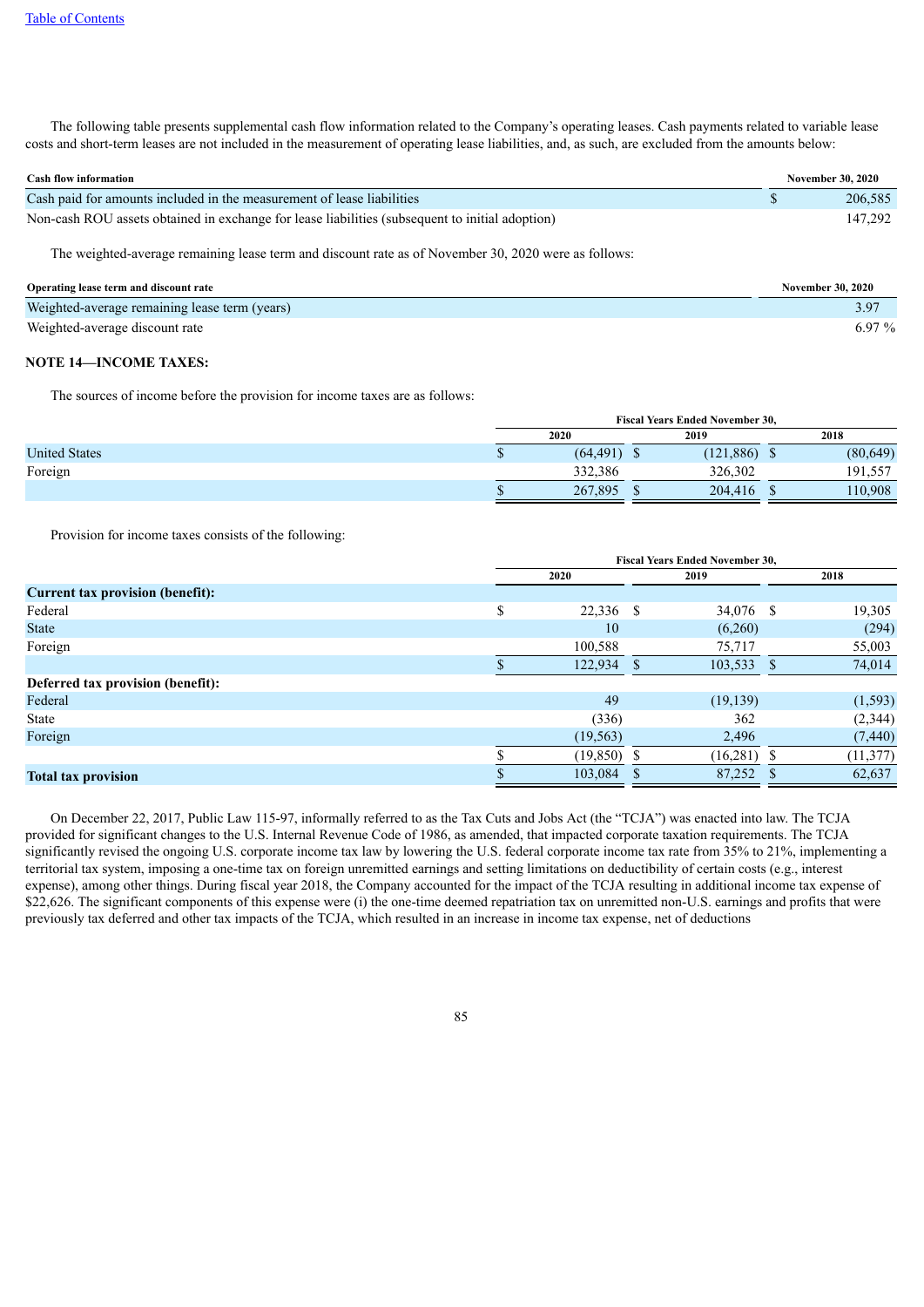and credits, of \$30,484 and (ii) the remeasurement of net deferred tax liabilities at the lower enacted U.S. federal corporate tax rate, which resulted in a decrease of \$7,858 in income tax expense.

Provision for income taxes for fiscal years 2020 and 2019 was increased by an adjustment of \$26,823 (\$17,203 current tax expense plus \$9,600 deferred tax expense) and \$23,807 (\$33,407 current tax expense offset by \$9,600 deferred tax benefit), respectively, to reflect the hypothetical tax impact if Concentrix was not part of SYNNEX' U.S. consolidated group and thereby suffered a much higher U.S. foreign tax credit limitation. The offset to the hypothetical tax expense is reflected in the parent company investment, a component of equity on the combined balance sheet. The hypothetical tax expense was applied only to the Company's provision for income taxes in fiscal years 2020 and 2019 because it relates to changes to tax law under the TCJA that were not applicable to the Company's provision for income taxes in fiscal year 2018.

The following presents the breakdown of net deferred tax liabilities after netting by taxing jurisdiction:

|                                    | As of November 30. |            |  |            |  |
|------------------------------------|--------------------|------------|--|------------|--|
|                                    |                    | 2020       |  | 2019       |  |
| Deferred tax assets                |                    | 47.423     |  | 64,879     |  |
| Deferred tax liabilities           |                    | (153, 560) |  | (188, 572) |  |
| Total net deferred tax liabilities |                    | (106, 137) |  | (123, 693) |  |

Net deferred tax liabilities consist of the following:

|                                        | As of November 30, |                |              |            |
|----------------------------------------|--------------------|----------------|--------------|------------|
|                                        |                    | 2020           |              | 2019       |
| <b>Assets:</b>                         |                    |                |              |            |
| Net operating losses                   | \$                 | 75,799 \$      |              | 67,059     |
| Accruals and other reserves            |                    | 43,973         |              | 42,799     |
| Depreciation and amortization          |                    | 7,762          |              | 16,712     |
| U.S. interest limitation carry forward |                    |                |              | 9,620      |
| Share-based compensation expense       |                    | 3,964          |              | 7,793      |
| Deferred revenue                       |                    | 2,421          |              | 3,922      |
| Tax credits                            |                    | 1,817          |              | 3,058      |
| Foreign tax credit                     |                    | 5,829          |              | 296        |
| Operating lease liability              |                    | 104,429        |              |            |
| Other                                  |                    | 8,271          |              | 10,256     |
| Gross deferred tax assets              | $\mathbf{\hat{S}}$ | 254,265        | - \$         | 161,515    |
| Valuation allowance                    |                    | (45,026)       |              | (44,892)   |
| Total deferred tax assets              | $\mathbf{\hat{S}}$ | 209,239        | <sup>S</sup> | 116,623    |
| <b>Liabilities:</b>                    |                    |                |              |            |
| Intangible assets                      | \$                 | $(183,970)$ \$ |              | (211, 490) |
| Unremitted non-US earnings             |                    | (28, 882)      |              | (27, 771)  |
| Lease right-of-use assets              |                    | (99,604)       |              |            |
| Other                                  |                    | (2,920)        |              | (1,055)    |
| Total deferred tax liabilities         | \$                 | $(315,376)$ \$ |              | (240,316)  |
| Net deferred tax liabilities           | \$                 | (106, 137)     |              | (123, 693) |

The valuation allowance relates primarily to certain state and foreign net operating loss carry forward, foreign deferred items and state credits. The Company's assessment is that it is not more likely than not that these deferred tax assets will be realized.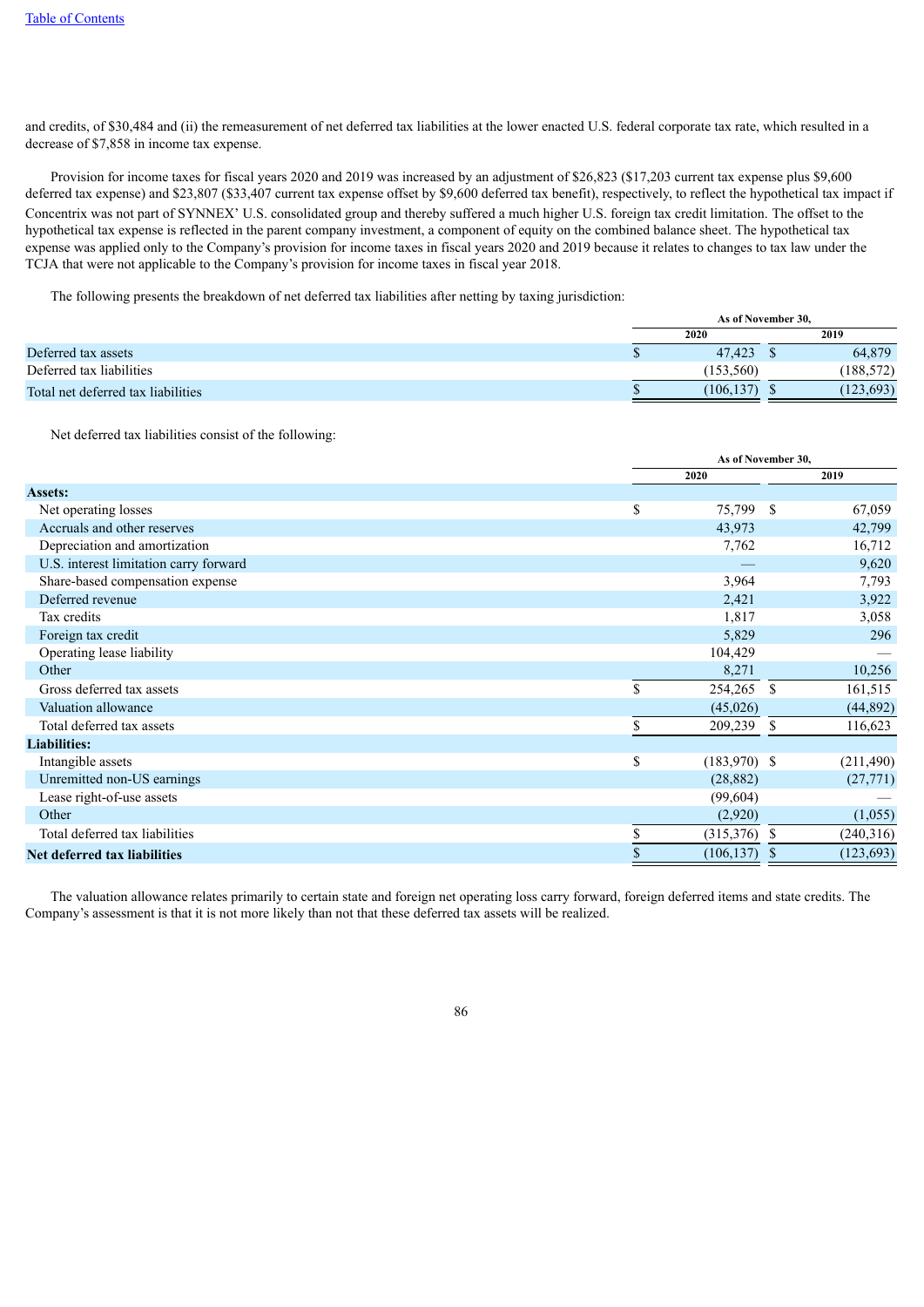A reconciliation of the statutory United States federal income tax rate to the Company's effective income tax rate is as follows:

|                                                                                  |             | <b>Fiscal Years Ended November 30,</b> |           |
|----------------------------------------------------------------------------------|-------------|----------------------------------------|-----------|
|                                                                                  | <b>2020</b> | 2019                                   | 2018      |
| Federal statutory income tax rate                                                | 21.0%       | 21.0%                                  | 22.2 %    |
| State taxes, net of federal income tax benefit                                   | $(0.2)\%$   | $(2.2)\%$                              | $(2.6)\%$ |
| International rate difference                                                    | $1.3\%$     | $(1.9)\%$                              | $(0.3)\%$ |
| Withholding taxes                                                                | $0.8 \%$    | $1.2\%$                                | $2.8\%$   |
| Uncertain tax benefits                                                           | $0.9\%$     | $5.0\%$                                | 5.6 $%$   |
| Changes in valuation allowance                                                   | $0.5 \%$    | $2.7\%$                                | (1.7)%    |
| Contingent debentures                                                            | $-$ %       | $(0.2)\%$                              | $1.9\%$   |
| Adjustments related to the TCJA                                                  | $3.3\%$     | $8.4 \%$                               | 24.1%     |
| Hypothetical current tax expense recorded for separate return basis presentation | $10.0\%$    | $11.6\%$                               |           |
| Other                                                                            | $0.9\%$     | $(2.9)\%$                              | 4.5 $%$   |
| Effective income tax rate                                                        | 38.5 %      | $42.7\%$                               | 56.5 %    |

The Company's United States business has sufficient cash flow and liquidity to fund its operating requirements and the Company expects and intends that profits earned outside the United States will be fully utilized and reinvested outside of the United States with the exception of earnings of certain previously acquired non-U.S. entities. The Company recorded deferred tax liabilities related to non-U.S. withholding taxes related to the earnings likely to be repatriated in the future.

As of November 30, 2020, the Company had approximately \$1,021,872 of undistributed earnings of its non-U.S. subsidiaries for which it has not provided for non-U.S. withholding taxes and state taxes because such earnings are intended to be reinvested indefinitely in international operations. It is not practicable to determine the amount of applicable taxes that would be due if such earnings were distributed. Accordingly, the Company has not provisioned U.S. state taxes and non-U.S. withholding taxes on non-U.S. legal entities for which the earnings are permanently reinvested.

As of November 30, 2020, the Company had net operating loss carry forwards of approximately \$41,744 and \$36,590 for federal and state purposes, respectively. The federal net operating loss carry forward and the state net operating loss carry forward will both start expiring in fiscal year ending November 30, 2021, if not used. The Company also had approximately \$159,148 of foreign net operating loss carry forward that will also start expiring in fiscal year ending November 30, 2021 if not used. In addition, the Company has approximately \$7,646 of various federal and state income tax credit carry forwards that if not used, will begin expiring in fiscal year ending November 30, 2021. Utilization of the acquired loss carry forwards may be limited pursuant to Section 382 of the Internal Revenue Code of 1986.

The Company enjoys tax holidays in certain jurisdictions, primarily China, Costa Rica, Nicaragua and the Philippines. The tax holidays provide for lower or zero rates of taxation and require various thresholds of investment and business activities in those jurisdictions. Certain tax holidays begin to expire in fiscal year 2021. The estimated tax benefits from the above tax holidays for fiscal years 2020, 2019, and 2018 were approximately \$12,850, \$8,247, and \$3,999, respectively.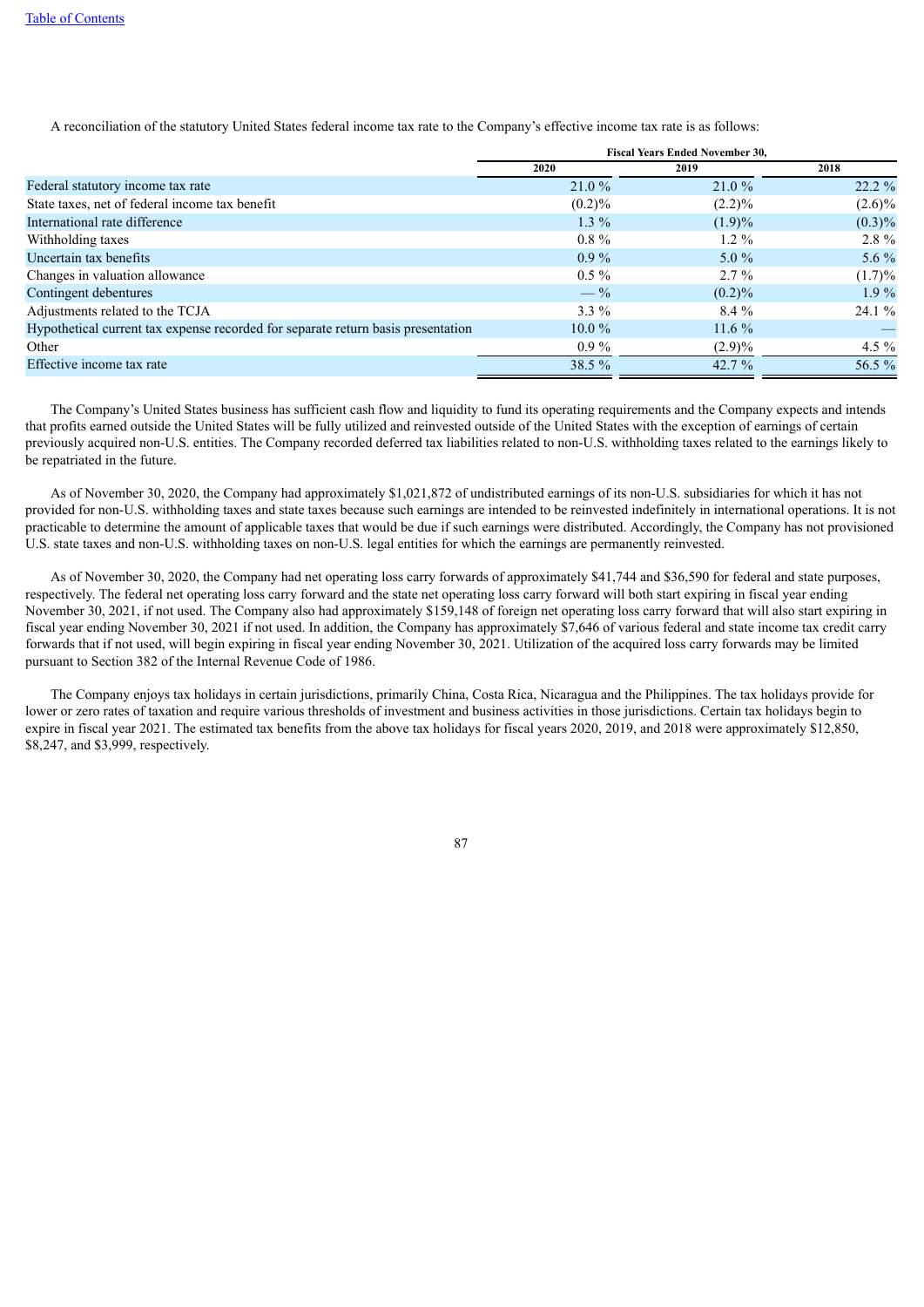The aggregate changes in the balances of gross unrecognized tax benefits, excluding accrued interest and penalties, during fiscal years 2020, 2019, and 2018 were as follows:

| Balance as of November 30, 2017<br>\$<br>19,176<br>Additions based on tax positions related to the current year<br>6,046<br>14,704<br>38,675<br>Balance as of November 30, 2018<br>10,753<br>Additions for tax positions of prior years and acquisition<br>5,166<br>Reductions for tax positions of prior years<br>Lapse of statute of limitations<br>Changes due to translation of foreign currencies<br>48,928<br>Balance as of November 30, 2019<br>5,081<br>Additions for tax positions of prior years and acquisition<br>4,108<br>Settlements<br>Lapse of statute of limitations<br>Changes due to translation of foreign currencies<br>47,913<br>Balance as of November 30, 2020 |                                                              |          |
|----------------------------------------------------------------------------------------------------------------------------------------------------------------------------------------------------------------------------------------------------------------------------------------------------------------------------------------------------------------------------------------------------------------------------------------------------------------------------------------------------------------------------------------------------------------------------------------------------------------------------------------------------------------------------------------|--------------------------------------------------------------|----------|
|                                                                                                                                                                                                                                                                                                                                                                                                                                                                                                                                                                                                                                                                                        |                                                              |          |
|                                                                                                                                                                                                                                                                                                                                                                                                                                                                                                                                                                                                                                                                                        |                                                              |          |
|                                                                                                                                                                                                                                                                                                                                                                                                                                                                                                                                                                                                                                                                                        | Reductions for tax positions of prior years                  |          |
|                                                                                                                                                                                                                                                                                                                                                                                                                                                                                                                                                                                                                                                                                        | Lapse of statute of limitations                              | (1,251)  |
|                                                                                                                                                                                                                                                                                                                                                                                                                                                                                                                                                                                                                                                                                        | Changes due to translation of foreign currencies             |          |
|                                                                                                                                                                                                                                                                                                                                                                                                                                                                                                                                                                                                                                                                                        |                                                              |          |
|                                                                                                                                                                                                                                                                                                                                                                                                                                                                                                                                                                                                                                                                                        | Additions based on tax positions related to the current year |          |
|                                                                                                                                                                                                                                                                                                                                                                                                                                                                                                                                                                                                                                                                                        |                                                              |          |
|                                                                                                                                                                                                                                                                                                                                                                                                                                                                                                                                                                                                                                                                                        |                                                              | (968)    |
|                                                                                                                                                                                                                                                                                                                                                                                                                                                                                                                                                                                                                                                                                        |                                                              | (4,698)  |
|                                                                                                                                                                                                                                                                                                                                                                                                                                                                                                                                                                                                                                                                                        |                                                              |          |
|                                                                                                                                                                                                                                                                                                                                                                                                                                                                                                                                                                                                                                                                                        |                                                              |          |
|                                                                                                                                                                                                                                                                                                                                                                                                                                                                                                                                                                                                                                                                                        | Additions based on tax positions related to the current year |          |
|                                                                                                                                                                                                                                                                                                                                                                                                                                                                                                                                                                                                                                                                                        |                                                              |          |
|                                                                                                                                                                                                                                                                                                                                                                                                                                                                                                                                                                                                                                                                                        | Reductions for tax positions of prior years                  |          |
|                                                                                                                                                                                                                                                                                                                                                                                                                                                                                                                                                                                                                                                                                        |                                                              | (144)    |
|                                                                                                                                                                                                                                                                                                                                                                                                                                                                                                                                                                                                                                                                                        |                                                              | (10,061) |
|                                                                                                                                                                                                                                                                                                                                                                                                                                                                                                                                                                                                                                                                                        |                                                              |          |
|                                                                                                                                                                                                                                                                                                                                                                                                                                                                                                                                                                                                                                                                                        |                                                              |          |

The Company conducts business globally and files income tax returns in various U.S. and non-U.S. jurisdictions. The Company is subject to continuous examination and audits by various tax authorities. Significant audits are underway in the Unites States and India. The Company is not aware of any material exposures arising from these tax audits or in other jurisdictions not already provided for.

Although timing of the resolution of audits and/or appeals is highly uncertain, the Company believes it is reasonably possible that the total amount of unrecognized tax benefits as of November 30, 2020 could decrease between \$13,000 and \$27,000 in the next twelve months. The Company is no longer subject to U.S. federal income tax audit for returns covering years through fiscal year 2016. The Company is no longer subject to non-U.S. or U.S. state income tax audits for returns covering years through fiscal year 2011 and fiscal year 2013, respectively.

The liability for unrecognized tax benefits was \$62,315 and \$61,739 at November 30, 2020 and November 30, 2019, respectively, and is included in other long-term liabilities in the accompanying combined balance sheets. As of November 30, 2020 and 2019, \$54,910 and \$54,463 of the total unrecognized tax benefits, net of federal benefit, would affect the effective tax rate, if realized. The Company's policy is to include interest and penalties related to income taxes, including unrecognized tax benefits, within the provision for income taxes. As of November 30, 2020 and 2019, the Company had accrued \$14,402 and \$12,852, respectively, in income taxes payable related to accrued interest and penalties.

Under the tax matters agreement with SYNNEX, the Company generally has liability and is required to indemnify SYNNEX for (1) any taxes incurred in the ordinary course of the Company's business by the Company or its subsidiaries and (2) a portion of the taxes for tax periods that ended on or prior to the distribution related to transactions between Concentrix and SYNNEX or their respective subsidiaries, or other transactions in which both Concentrix and SYNNEX or their respective subsidiaries received a financial benefit.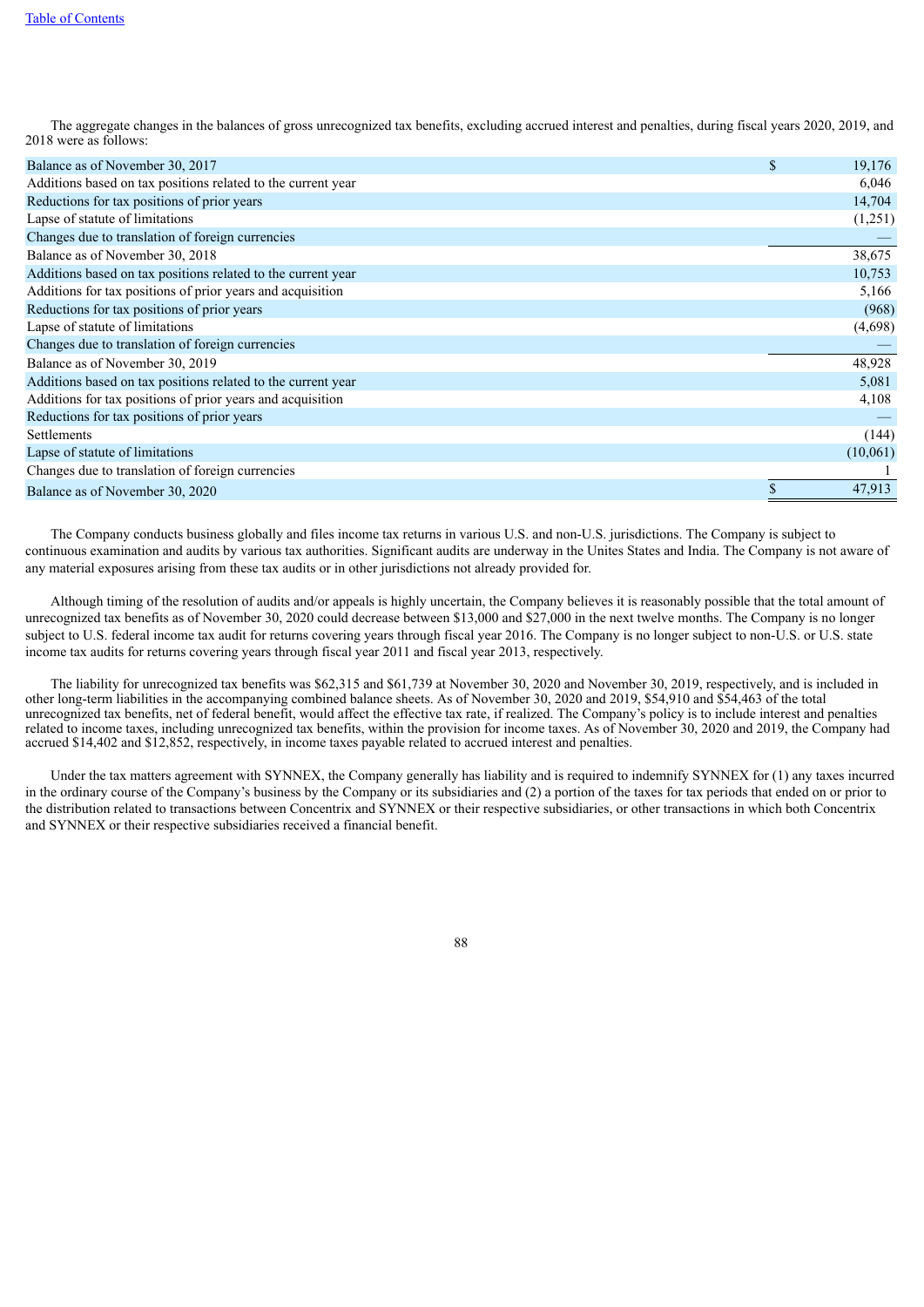### **NOTE 15—COMMITMENTS AND CONTINGENCIES:**

From time to time, the Company receives notices from third parties, including clients and suppliers, seeking indemnification, payment of money or other actions in connection with claims made against them. Also, from time to time, the Company has been involved in various bankruptcy preference actions where the Company was a supplier to the companies now in bankruptcy. In addition, the Company is subject to various other claims, both asserted and unasserted, that arise in the ordinary course of business. The Company evaluates these claims and records the related liabilities when probable and estimable. It is possible that the ultimate liabilities could differ from the amounts recorded.

Under the separation and distribution agreement with SYNNEX, the Company agreed to indemnify SYNNEX, each of its subsidiaries and each of their respective directors, officers and employees from and against all liabilities allocated to Concentrix under the agreement, which are generally those liabilities that relate to the CX business and the Company's business activities, whether incurred prior to or after the spin-off.

Under the tax matters agreement with SYNNEX, if the spin-off fails to qualify for tax-free treatment, the Company is generally required to indemnify SYNNEX for any taxes resulting from the spin-off (and related costs and other damages) to the extent such amounts result from (1) an acquisition of all or a portion of the Company's equity securities or assets by any means, (2) any action or failure to act by the Company after the distribution affecting the voting rights of the Company's stock, (3) other actions or failures to act by the Company, or (4) certain breaches of the Company's agreements and representations in the tax matters agreement.

The Company's indemnification obligations to SYNNEX and its subsidiaries, officers, directors and employees are not limited by any maximum amount.

The Company does not believe that the above commitments and contingencies will have a material adverse effect on the Company's results of operations, financial position or cash flows.

### **NOTE 16—EARNINGS PER SHARE:**

Basic earnings per share is generally computed by dividing net income by the weighted-average number of shares of common stock outstanding during the period. Diluted earnings per share is generally computed by dividing net income by the weighted-average number of shares of common stock outstanding during the period, increased to include the number of shares of common stock that would have been outstanding had potential dilutive shares of common stock been issued. There were no Concentrix Corporation equity awards outstanding prior to the spin-off, thus the computation of basic and diluted earnings per common share (EPS) for all periods disclosed was calculated using the shares issued in connection with the spin-off of 51.6 million shares.

The following table sets forth the computation of basic and diluted earnings per share for the periods indicated.

|                                                    | November 30, |         |        |  |  |  |  |
|----------------------------------------------------|--------------|---------|--------|--|--|--|--|
|                                                    | 2020         | 2019    | 2018   |  |  |  |  |
| Numerator:                                         |              |         |        |  |  |  |  |
| Net income                                         | 164,811      | 117,164 | 48,271 |  |  |  |  |
|                                                    |              |         |        |  |  |  |  |
| Denominator:                                       |              |         |        |  |  |  |  |
| Weighted average common shares (basic and diluted) | 51,602       | 51,602  | 51,602 |  |  |  |  |
|                                                    |              |         |        |  |  |  |  |
| Net income per common share:                       |              |         |        |  |  |  |  |
| Basic and diluted earnings per share               | 3.19S        | 2.27S   | 0.94   |  |  |  |  |

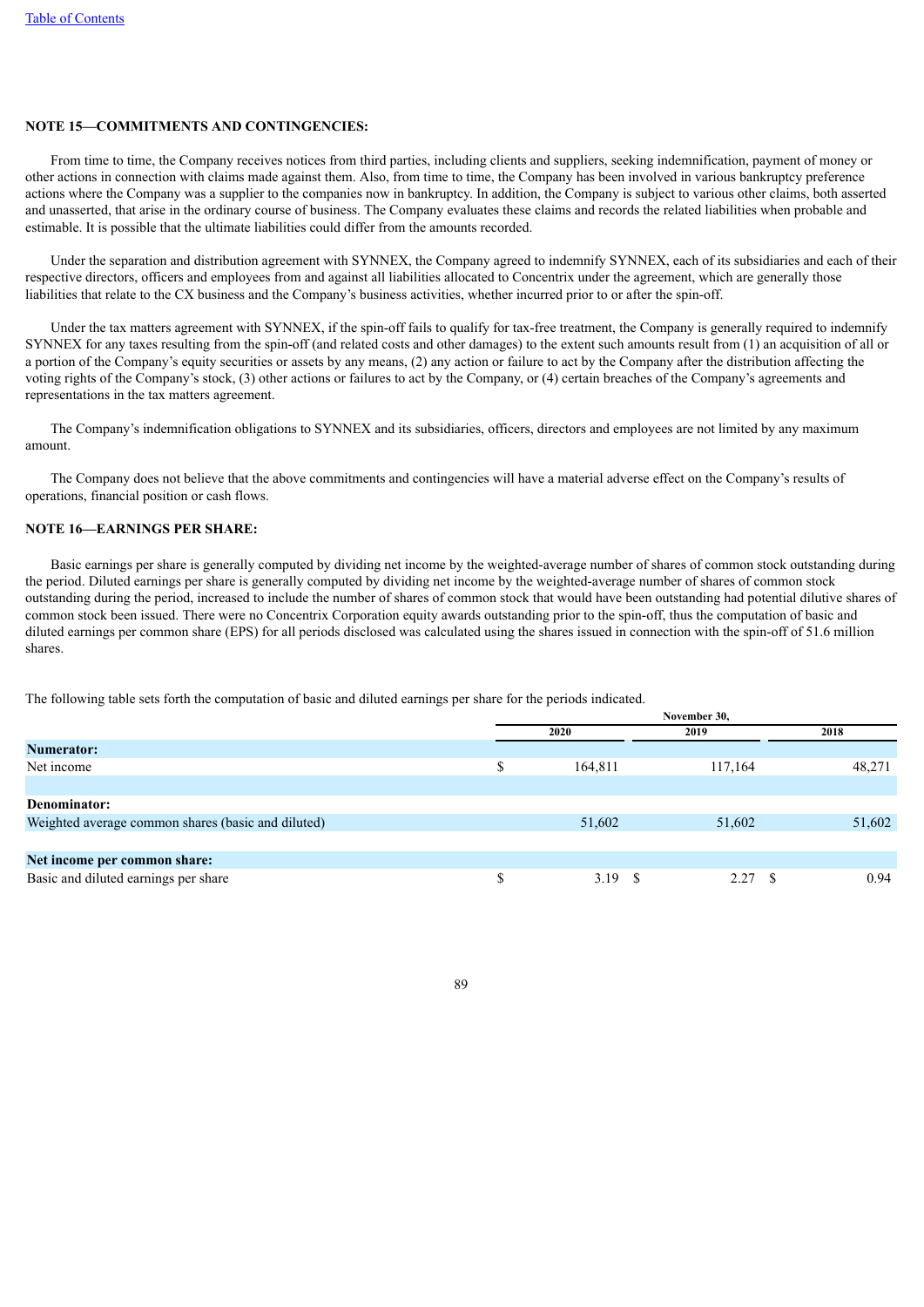# **NOTE 17—UNAUDITED QUARTERLY FINANCIAL INFORMATION:**

The following is a summary of the combined results of operations for each of the quarters in the fiscal years ended November 30, 2020 and 2019:

|                                        |   | First<br>Ouarter | Second<br><b>Ouarter</b> |          |  | Third<br><b>Ouarter</b> | Fourth<br><b>Ouarter</b> |  |
|----------------------------------------|---|------------------|--------------------------|----------|--|-------------------------|--------------------------|--|
| 2020                                   |   |                  |                          |          |  |                         |                          |  |
| Revenue                                | J | 1,188,619        |                          | .066,363 |  | 1,163,694               | 1,300,858                |  |
| Gross profit                           |   | 445,190          |                          | 345,170  |  | 412,533                 | 458,632                  |  |
| Net income                             |   | 52,317           |                          | 2,470    |  | 45,397                  | 64,627                   |  |
| Earnings per share - basic and diluted |   | l.01             |                          | 0.05     |  | 0.88                    | 1.25                     |  |
|                                        |   |                  |                          |          |  |                         |                          |  |

|                                        |  | First<br>Ouarter |  | Second<br>Ouarter |           | <b>Third</b><br><b>Quarter</b> | Fourth<br>Ouarter |  |
|----------------------------------------|--|------------------|--|-------------------|-----------|--------------------------------|-------------------|--|
| 2019                                   |  |                  |  |                   |           |                                |                   |  |
| Revenue                                |  | 1,173,271        |  | 1.160.877 \$      | 1,160,928 | 1,212,836                      |                   |  |
| Gross profit                           |  | 433,309          |  | 430,527           | 426,181   | 458,431                        |                   |  |
| Net income                             |  | 33,724           |  | 21.239            | 30,331    | 31,870                         |                   |  |
| Earnings per share - basic and diluted |  | 0.65             |  | 0.41              | 0.59      | 0.62                           |                   |  |

Basic and diluted earnings per common share (EPS) for all periods disclosed was calculated using the shares issued in connection with the spin-off of 51.6 million shares. The sum of EPS for each of the four quarters may not equal EPS for the fiscal year.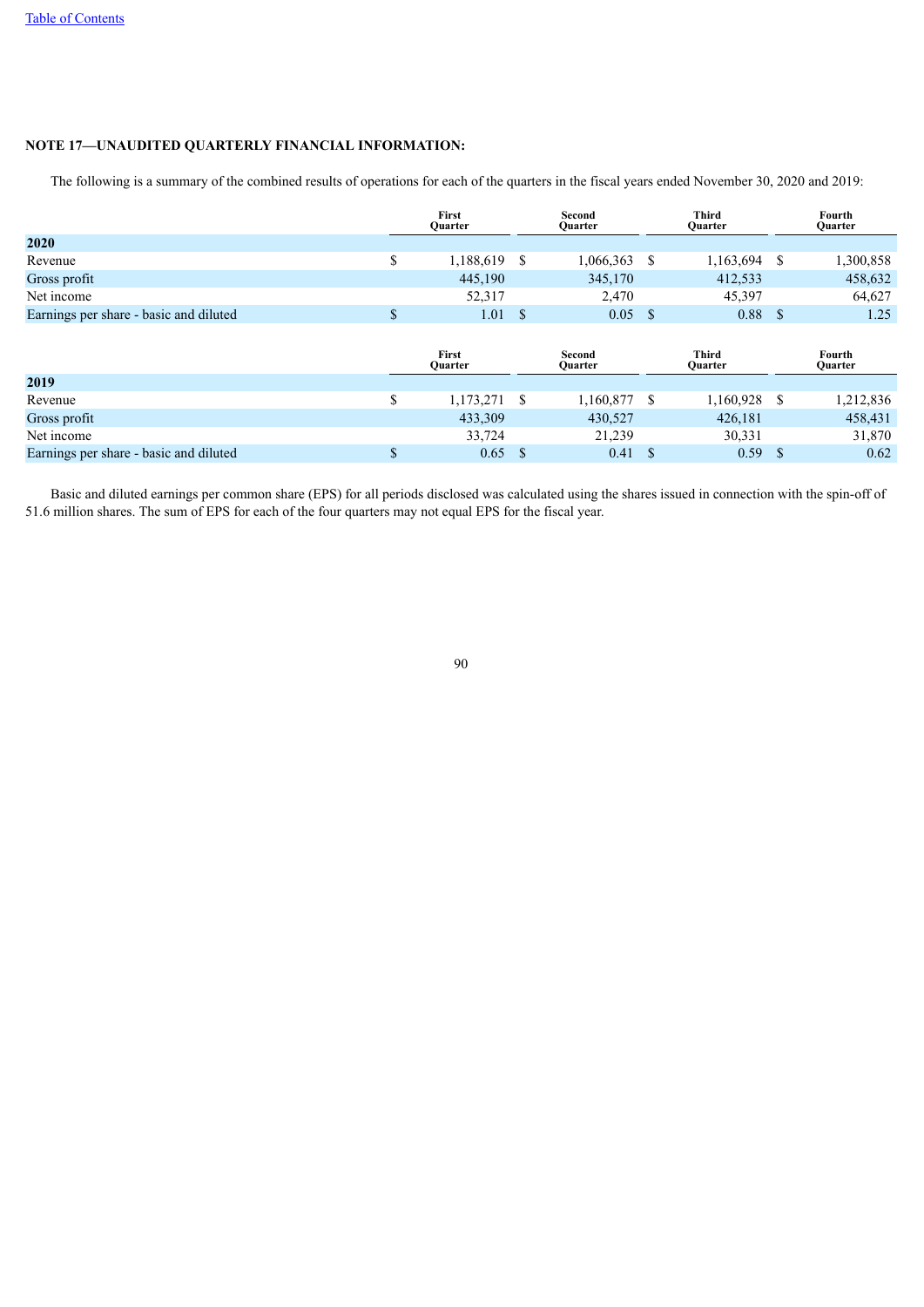### **ITEM 9. CHANGES AND DISAGREEMENTS WITH ACCOUNTANTS ON ACCOUNTING AND FINANCIAL DISCLOSURES**

None.

### **ITEM 9A. CONTROL AND PROCEDURES**

#### **Evaluation of disclosure controls and procedures**

Based on the evaluation of our disclosure controls and procedures (as defined in Rules 13a-15(e) and 15d-15(e) under the Exchange Act required by Exchange Act) Rules 13a-15(b) or 15d-15(b), our principal executive officer and principal financial officer have concluded that as of the end of the period covered by this report, our disclosure controls and procedures were effective to ensure that information required to be disclosed by Concentrix in reports that it files or submits under the Exchange Act is recorded, processed, summarized and reported within the time periods specified in SEC rules and forms, and include controls and procedures designed to ensure that information required to be disclosed by us in such reports is accumulated and communicated to our management, including the principal executive officer and principal financial officer, as appropriate, to allow timely decisions regarding required disclosure.

### **Report of management on internal control over financial reporting**

This Annual Report on Form 10-K does not include a report of management's assessment regarding internal control over financial reporting or an attestation report of our independent registered public accounting firm due to a transition period established by the rules of the SEC for newly public companies.

#### **Changes in internal control over financial reporting**

There were no changes in our internal control over financial reporting that occurred during our fourth fiscal quarter of fiscal year 2020 that have materially affected, or are reasonably likely to materially affect, our internal control over financial reporting.

#### **ITEM 9B. OTHER INFORMATION**

None**.**

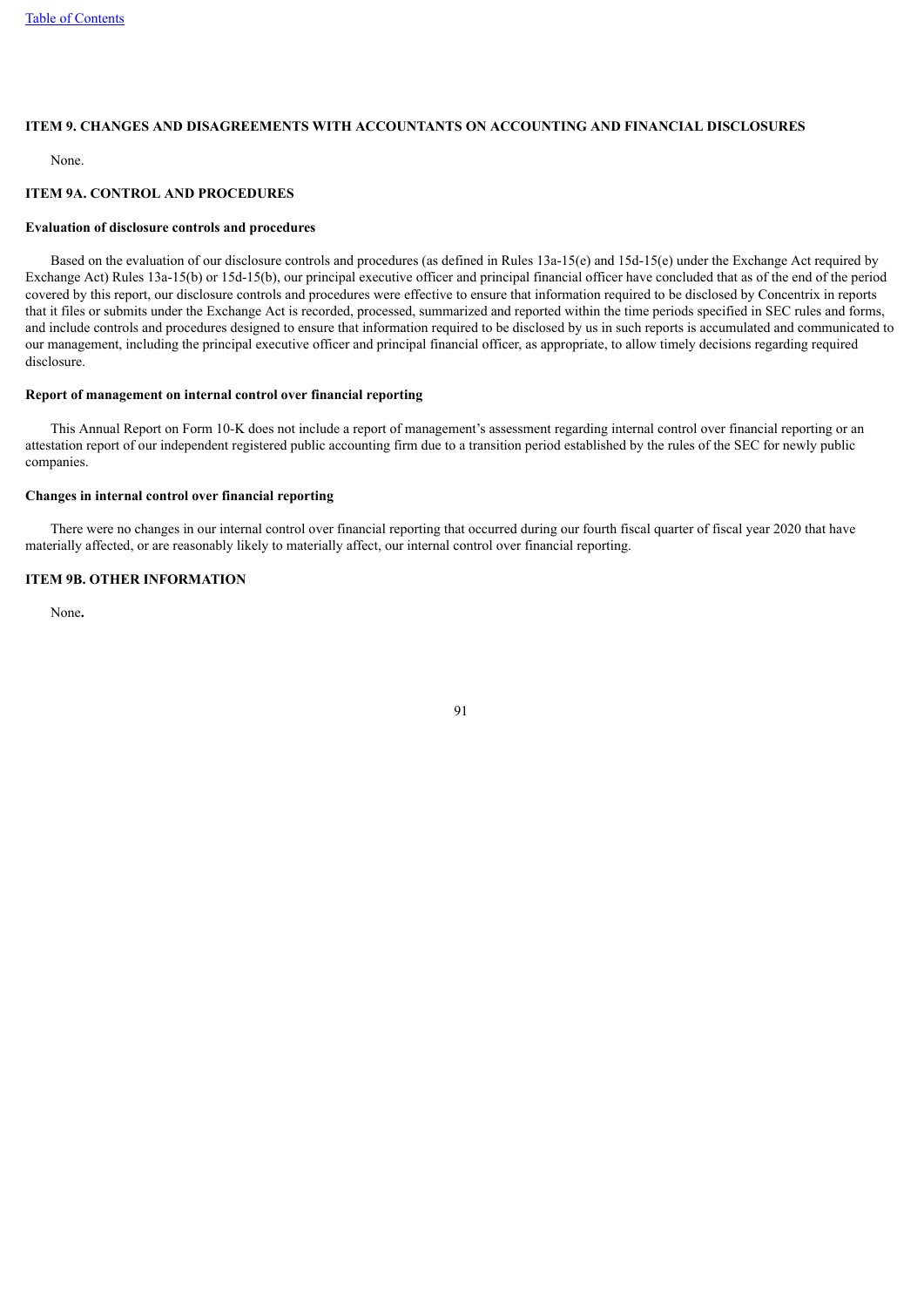#### **PART III**

#### **ITEM 10. DIRECTORS, EXECUTIVE OFFICERS AND CORPORATE GOVERNANCE**

Certain information required by this Item 10 is incorporated by reference to the material under the headings "Board of Directors," "Board Committees," and "Proposals Requiring Your Vote—Proposal No. 1: Election of Directors" in the Company's definitive Proxy Statement for the 2021 Annual Meeting of Stockholders, which we will file with the SEC not later than March 30, 2021.

Item 405 of Regulation S-K calls for disclosure of any known late filing or failure by an insider to file a report required by Section 16(a) of the Exchange Act. To the extent disclosure for delinquent reports is being made, it can be found under the caption "Delinquent Section 16(a) Reports" in the Company's definitive Proxy Statement for the 2021 Annual Meeting of Stockholders, which we will file with the SEC not later than March 30, 2021, and is incorporated herein by reference.

Our Code of Ethical Business Conduct, with which our directors, officers and employees must comply, establishes legal and ethical standards for conducting our business, including in accordance with applicable Nasdaq listing standards and SEC regulations. Our Code of Ethical Business Conduct is available free of charge on the "Governance Documents" page of the Investor Relations section of our website at www.concentrix.com, and a copy may also be obtained, upon request, from our Corporate Secretary at 44111 Nobel Drive, Fremont, California, 94538. Future waivers from, or amendments to, our Code of Ethical Business Conduct that apply to our principal executive officer, principal financial officer, principal accounting officer or controller or persons performing similar functions will be timely posted on the webpage referenced in this paragraph.

#### **ITEM 11. EXECUTIVE COMPENSATION**

The information required by this Item 11 is incorporated by reference to the material under the headings "Board Committees—Compensation Committee," "Director Compensation," "Compensation Discussion and Analysis," "2020 Summary Compensation Table," "Grants of Plan-Based Awards in Fiscal 2020," "Outstanding Equity Awards at 2020 Fiscal Year-End," "Option Exercises and Stock Vested in Fiscal 2020," "Pension Benefits," "Potential Payments upon Termination or in Connection with a Change of Control," and "CEO Pay Ratio" in the Company's definitive Proxy Statement for the 2021 Annual Meeting of Stockholders, which we will file with the SEC not later than March 30, 2021.

### **ITEM 12. SECURITY OWNERSHIP OF CERTAIN BENEFICIAL OWNERS AND MANAGEMENT AND RELATED STOCKHOLDER MATTERS**

The information required by this Item 12 is incorporated by reference to the material under the headings "Beneficial Ownership of Securities" and "Equity Compensation Plan Information" in the Company's definitive Proxy Statement for the 2021 Annual Meeting of Stockholders, which we will file with the SEC not later than March 30, 2021.

### **ITEM 13. CERTAIN RELATIONSHIPS AND RELATED TRANSACTIONS AND DIRECTOR INDEPENDENCE**

The information required by this Item 13 is incorporated by reference to the material under the headings "Corporate Governance—Related Party Transactions" and "Board of Directors—Director Independence" in the Company's definitive Proxy Statement for the 2021 Annual Meeting of Stockholders, which we will file with the SEC not later than March 30, 2021.

#### **ITEM 14. PRINCIPAL ACCOUNTING FEES AND SERVICES**

The information required by this Item 14 is incorporated by reference to the material under the heading "Proposals Requiring Your Vote—Proposal No. 2: Ratification of Appointment of Independent Registered Public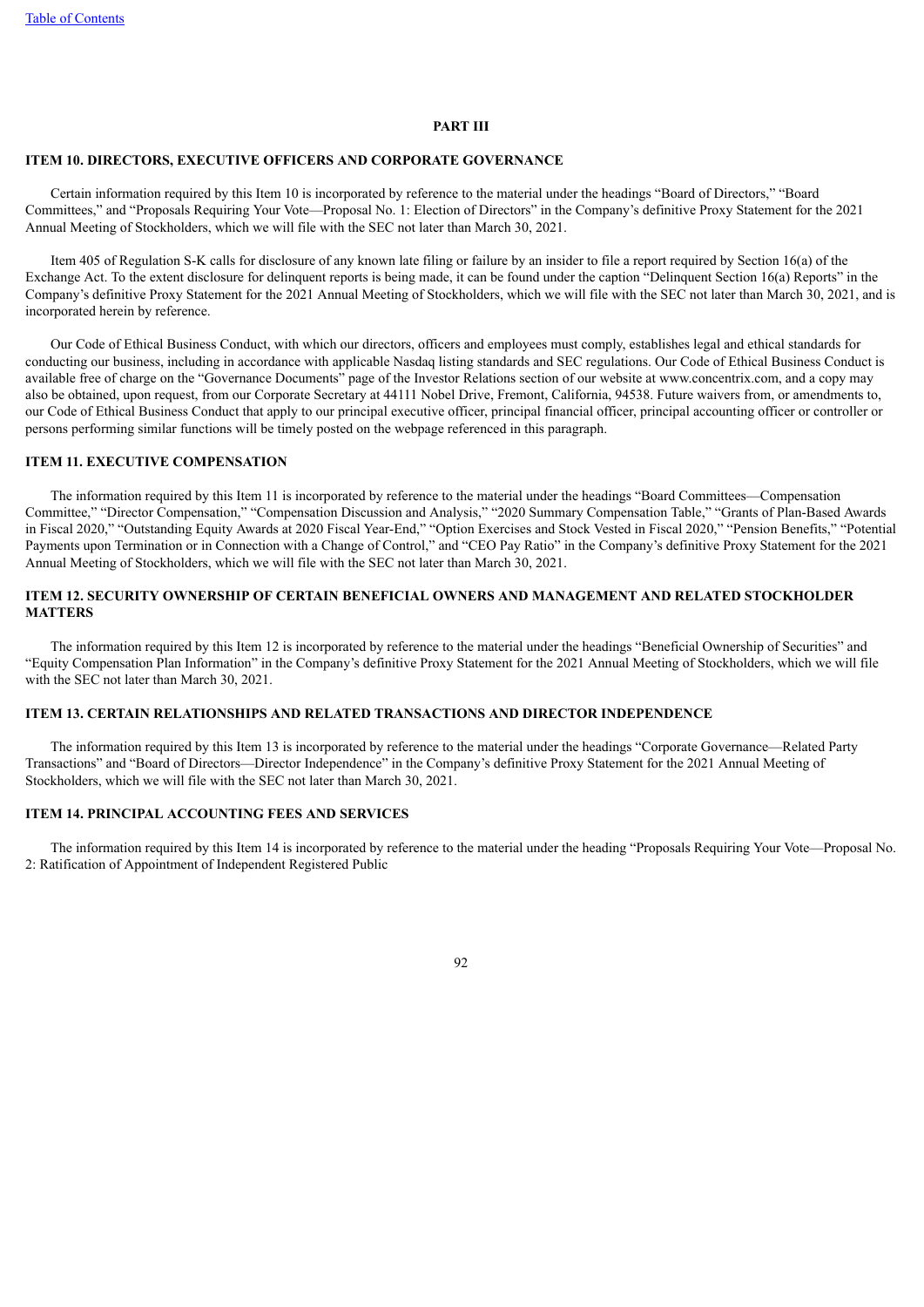Accounting Firm" in the Company's definitive Proxy Statement for the 2021 Annual Meeting of Stockholders, which we will file with the SEC not later than March 30, 2021.

### **PART IV**

### **ITEM 15. EXHIBITS AND FINANCIAL STATEMENT SCHEDULES**

### **(a)(1) Financial Statements**

The combined financial statements of the Company filed as part of this Annual Report on Form 10-K are included in Item 8. Financial Statements and Supplementary Data.

## **(a)(2) Financial Statement Schedules**

### *Schedules Omitted*

Schedules other than Schedule II are omitted because they are not required or applicable under instructions contained in Regulation S-X or because the information called for is shown in the combined financial statements.

### **CONCENTRIX**

### **SCHEDULE II—VALUATION AND QUALIFYING ACCOUNTS For the Fiscal Years Ended November 30, 2020, 2019 and 2018 (in thousands) (Amounts may not add due to rounding)**

|                                            |   |                                                                 | <b>Additions/Deductions</b>                   |                                                 |                                               |                                                    |
|--------------------------------------------|---|-----------------------------------------------------------------|-----------------------------------------------|-------------------------------------------------|-----------------------------------------------|----------------------------------------------------|
|                                            |   | <b>Balances at</b><br><b>Beginning of</b><br><b>Fiscal Year</b> | <b>Charged to Revenue</b><br>and Expense, net | <b>Additions</b><br>from<br><b>Acquisitions</b> | <b>Reclassifications</b><br>and<br>Write-offs | <b>Balances at</b><br>End of<br><b>Fiscal Year</b> |
| <b>Fiscal Year Ended November 30, 2020</b> |   |                                                                 |                                               |                                                 |                                               |                                                    |
| Allowance for deferred tax assets          | Ф | 44,892 \$                                                       | $6,037$ \$                                    | $\overline{\phantom{a}}$                        | $(5,903)$ \$                                  | 45,026                                             |
| <b>Fiscal Year Ended November 30, 2019</b> |   |                                                                 |                                               |                                                 |                                               |                                                    |
| Allowance for deferred tax assets          |   | 56.033 \$                                                       | 5,589 \$                                      | $\overline{\phantom{a}}$                        | $(16,730)$ \$                                 | 44,892                                             |
| <b>Fiscal Year Ended November 30, 2018</b> |   |                                                                 |                                               |                                                 |                                               |                                                    |
| Allowance for deferred tax assets          |   | 12.091                                                          | $(1,854)$ \$                                  | 45,796                                          | $\overline{\phantom{a}}$                      | 56,033                                             |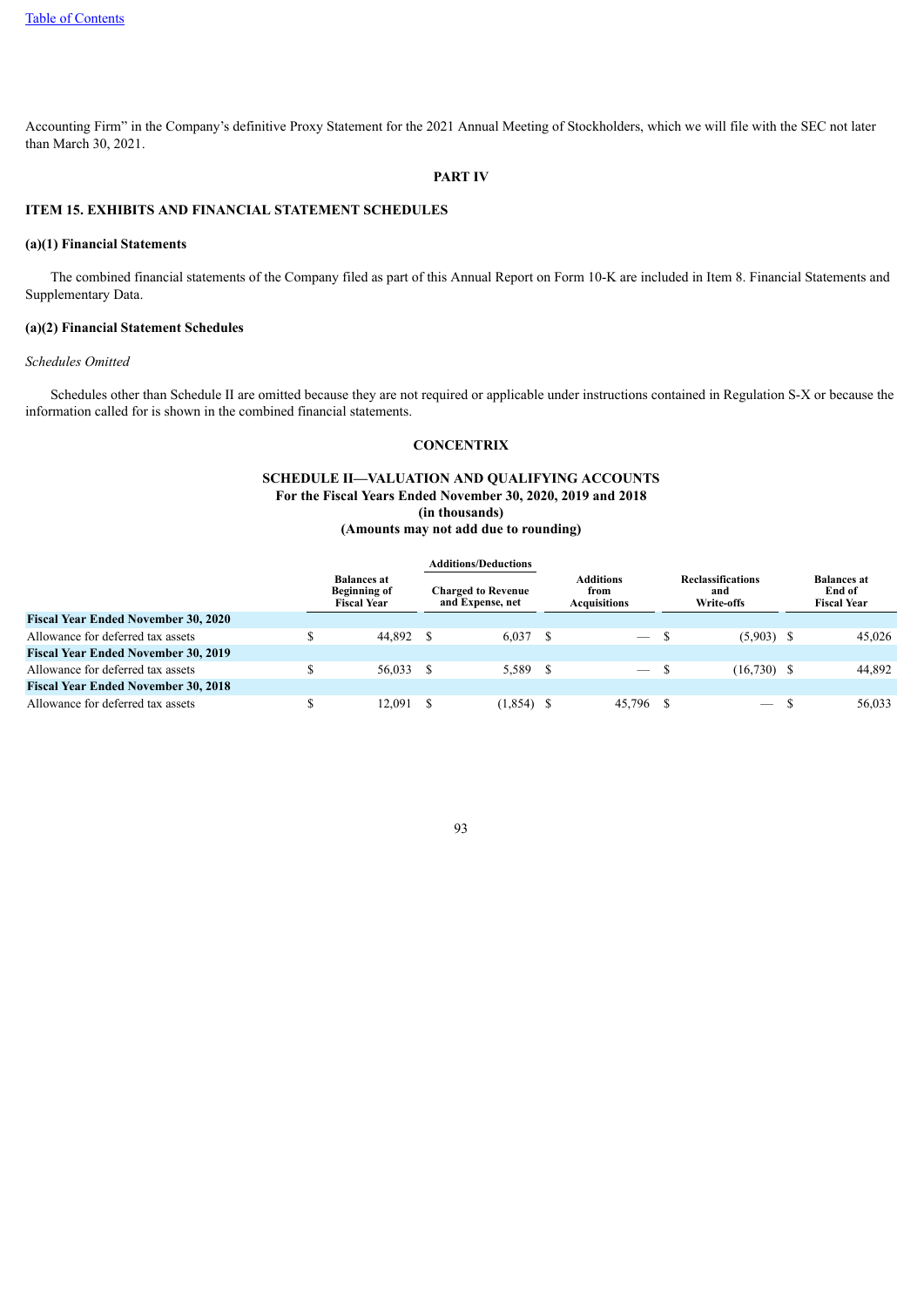# **(a)(3) Exhibits**

| Exhibit No. | <b>Exhibit Description</b>                                                                                                                                                                                                                                                                                                                                                                       |
|-------------|--------------------------------------------------------------------------------------------------------------------------------------------------------------------------------------------------------------------------------------------------------------------------------------------------------------------------------------------------------------------------------------------------|
| 2.1         | Separation and Distribution Agreement, dated as of November 30, 2020, by and between the Company and SYNNEX Corporation<br>(incorporated by reference to Exhibit 2.1 to the Company's Current Report on Form 8-K filed on December 2, 2020). <sup>*</sup>                                                                                                                                        |
| 3.1         | Amended and Restated Certificate of Incorporation of the Company (incorporated by reference to Exhibit 3.1 to the Company's<br>Current Report on Form 8-K filed on December 2, 2020).                                                                                                                                                                                                            |
| 3.2         | Amended and Restated Bylaws of the Company (incorporated by reference to Exhibit 3.2 to the Company's Current Report on<br>Form 8-K filed on December 2, 2020).                                                                                                                                                                                                                                  |
| 10.1        | Tax Matters Agreement, dated as of November 30, 2020, by and between the Company and SYNNEX Corporation (incorporated<br>by reference to Exhibit 10.1 to the Company's Current Report on Form 8-K filed on December 2, 2020).                                                                                                                                                                    |
| 10.2        | Employee Matters Agreement, dated as of November 30, 2020, by and between the Company and SYNNEX Corporation<br>(incorporated by reference to Exhibit 10.2 to the Company's Current Report on Form 8-K filed on December 2, 2020).                                                                                                                                                               |
| 10.3        | SYNNEX-Concentrix Commercial Agreement, dated as of December 1, 2020, by and between Concentrix Solutions Corporation<br>and SYNNEX Corporation (incorporated by reference to Exhibit 10.3 to the Company's Current Report on Form 8-K filed on<br>December 2, 2020).                                                                                                                            |
| 10.4        | Credit Agreement, dated as of October 16, 2020, by and among the Company, the subsidiaries of the Company named therein, the<br>lenders party thereto, and Bank of America, N.A., as administrative agent (incorporated by refence to Exhibit 10.6 to Amendment<br>No. 2 to the Company's Registration Statement on Form 10 filed on October 30, 2020).                                          |
| 10.5        | Receivables Financing Agreement, dated as of October 30, 2020, by and among Concentrix Receivables, Inc., as borrower, the<br>Company, as initial servicer, the lenders party thereto, and PNC Bank, National Association, as administrative agent (incorporated<br>by refence to Exhibit 10.7 to Amendment No. 2 to the Company's Registration Statement on Form 10 filed on October 30, 2020). |
| 10.6        | Receivables Purchase Agreement, dated as of October 30, 2020, by and among Concentrix Receivables, Inc., the Company, as<br>servicer, and the subsidiaries of the Company named therein, as originators (incorporated by refence to Exhibit 10.8 to Amendment<br>No. 2 to the Company's Registration Statement on Form 10 filed on October 30, 2020).                                            |
| 10.7        | Offer Letter, dated as of November 24, 2020, by and between the Company and Christopher Caldwell (incorporated by reference to<br>Exhibit 10.1 to the Company's Current Report on Form 8-K filed on November 25, 2020). <sup>†</sup>                                                                                                                                                             |
| 10.8        | Concentrix Corporation 2020 Stock Incentive Plan (incorporated by reference to Exhibit 10.8 to the Company's Current Report on<br>Form 8-K filed on December 2, 2020). <sup>†</sup>                                                                                                                                                                                                              |
| 10.9        | Form of Restricted Stock Award Agreement under the Concentrix Corporation 2020 Stock Incentive Plan (incorporated by<br>reference to Exhibit 10.1 to the Company's Current Report on Form 8-K filed on January 22, 2021).                                                                                                                                                                        |
| 10.10       | Form of Restricted Stock Award Agreement under the Concentrix Corporation 2020 Stock Incentive Plan (Non-Employee<br>Directors). <sup>†</sup>                                                                                                                                                                                                                                                    |
| 10.11       | Form of Restricted Stock Unit Award Agreement under the Concentrix Corporation 2020 Stock Incentive Plan.†                                                                                                                                                                                                                                                                                       |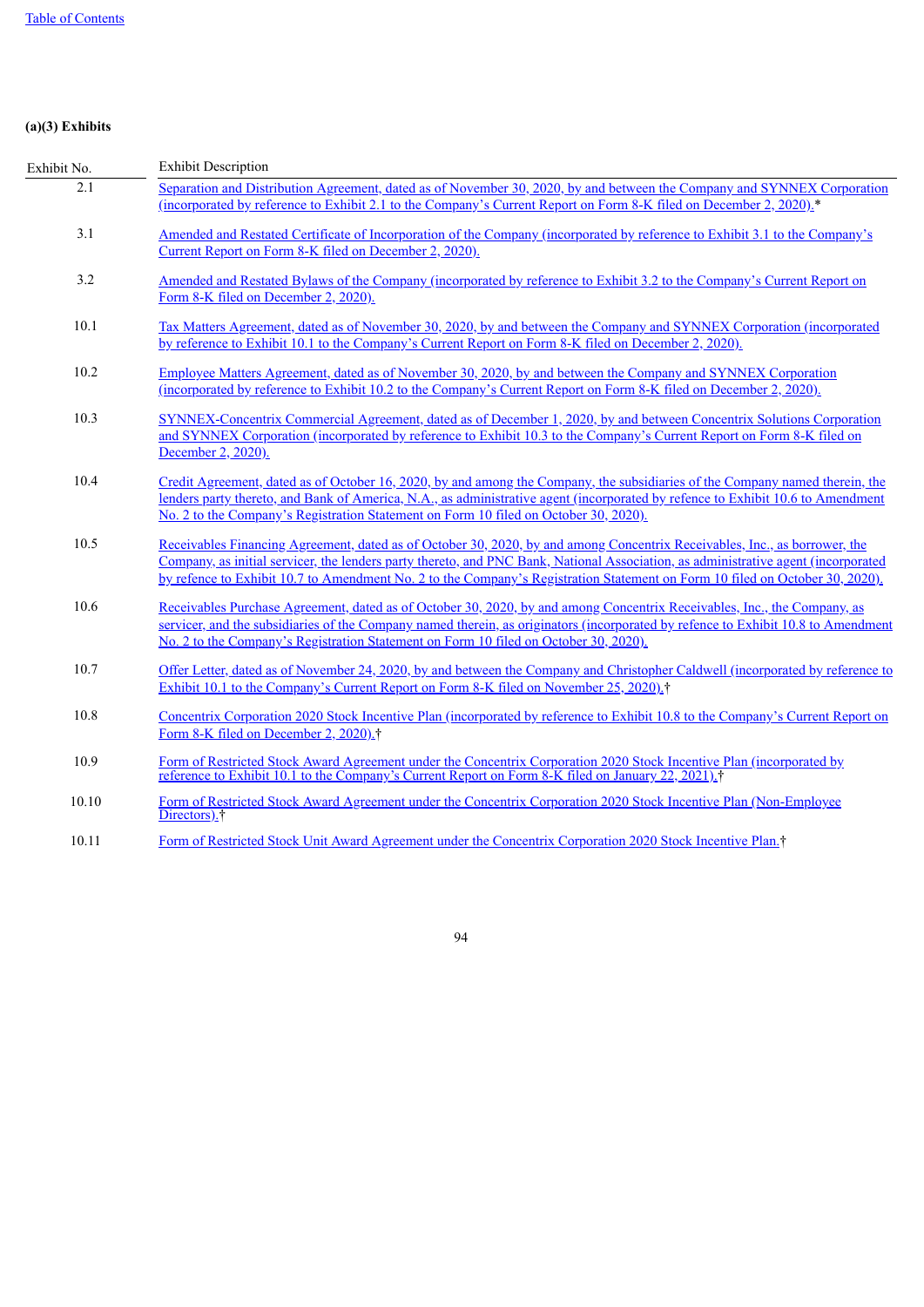- 10.12 Form of Stock Option Award Agreement under the Concentrix Corporation 2020 Stock Incentive Plan [\(incorporated](https://www.sec.gov/Archives/edgar/data/1803599/000180359921000024/formofstockoptionaward.htm) by reference to Exhibit 10.2 to the Company's Current Report on Form 8-K filed on January 22, 2021).†
- 10.13 Concentrix [Corporation](#page-112-0) 2020 Employee Stock Purchase Plan.†
- 10.14 Concentrix [Corporation](https://www.sec.gov/Archives/edgar/data/1803599/000180359920000026/exhibit109.htm) Change of Control Severance Plan [\(incorporated](https://www.sec.gov/Archives/edgar/data/1803599/000180359920000026/exhibit109.htm) by reference to Exhibit 10.9 to the [Company'](https://www.sec.gov/Archives/edgar/data/1803599/000180359920000026/exhibit109.htm)s Current Report on Form 8-K filed on [December](https://www.sec.gov/Archives/edgar/data/1803599/000180359920000026/exhibit109.htm) 2, 202[0\).†](https://www.sec.gov/Archives/edgar/data/1803599/000180359920000026/exhibit109.htm)
- 10.15 Form of [Indemnification](https://www.sec.gov/Archives/edgar/data/1803599/000119312520268602/d880425dex104.htm) Agreement between the Company and individual directors and officers (incorporated by refence to Exhibit 10.4 to Amendment No. 1 to the Registration Statement on Form 10 filed by Concentrix Corporation on October 13, 2020 (File No. 001-39494)).†
- 10.16 Service [Agreement,](#page-132-0) effective as of January 7, 2019, by and between Concentrix CVG CMG UK Limited and Cormac Twomey.†
- 21.1 [Subsidiaries](#page-143-0) of the Company.
- 23.1 [Consent](#page-147-0) of KPMG LLP.
- 24.1 Power of Attorney [\(included](#page-97-0) on signature page of this report).
- 31.1 [Certification](#page-148-0) of Chief Executive Officer pursuant to Rule 13a- 14(a) and Rule 15d-14(a) of the Securities Exchange Act of 1934, as amended.
- 31.2 [Certification](#page-149-0) of Chief Financial Officer pursuant to Rule 13a- 14(a) and Rule 15d-14(a) of the Securities Exchange Act of 1934, as amended.
- 32.1 Certification of Chief Executive Officer and Chief Financial Officer pursuant to 18 U.S.C. 1350, as adopted pursuant to Section 906 of the [Sarbanes-Oxley](#page-150-0) Act of 2002.
- Schedules and exhibits have been omitted pursuant to Item 601(b)(2) of Regulation S-K. Concentrix Corporation hereby undertakes to furnish copies of any of the omitted schedules and exhibits upon request by the U.S. Securities and Exchange Commission.
- † Management contract or compensatory plan or arrangement required to be filed as an exhibit pursuant to Item 15(b) of Form 10-K.

#### **ITEM 16. FORM 10-K SUMMARY**

<span id="page-97-0"></span>None.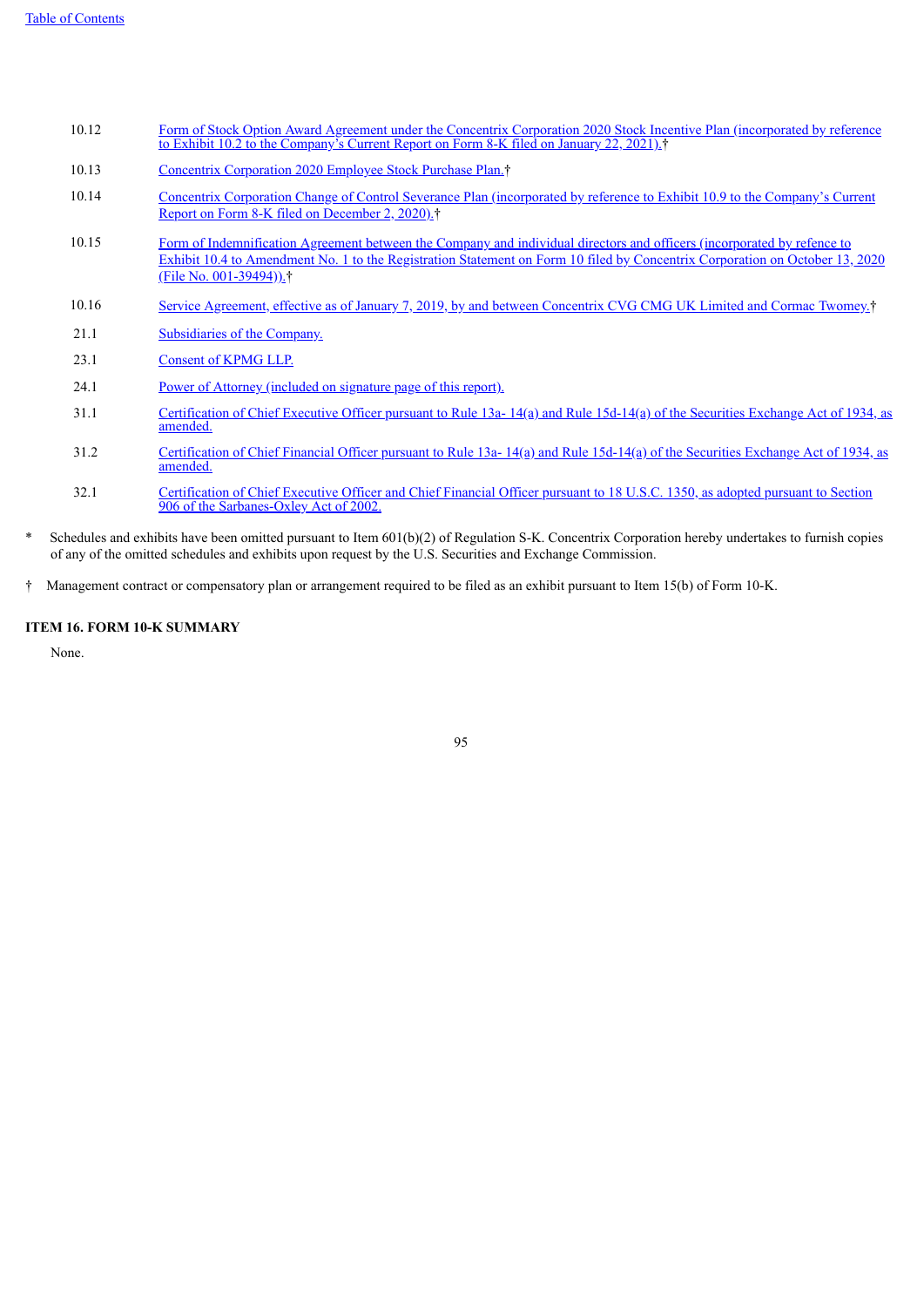### **SIGNATURES**

Pursuant to the requirements of Section 13 or 15(d) of the Securities Exchange Act of 1934, the registrant has duly caused this report to be signed on its behalf by the undersigned, thereunto duly authorized.

Date: February 16, 2021

## CONCENTRIX CORPORATION

By: /s/ Christopher Caldwell

Christopher Caldwell President and Chief Executive Officer

### **POWER OF ATTORNEY**

KNOW ALL MEN BY THESE PRESENTS, that each person whose signature appears below constitutes and appoints Christopher Caldwell and Andre Valentine, and each of them, his true and lawful attorneys-in-fact, each with full power of substitution, for him or her in any and all capacities, to sign any amendments to this Annual Report on Form 10-K and to file the same, with exhibits thereto and other documents in connection therewith, with the Securities and Exchange Commission, hereby ratifying and confirming all that each of said attorneys-in-fact or their substitute or substitutes may do or cause to be done by virtue hereof.

Pursuant to the requirements of the Securities Exchange Act of 1934, this report has been signed below by the following persons on behalf of the registrant and in the capacities and on the dates indicated.

| Name                                             | <b>Title</b>                                                                        | Date              |
|--------------------------------------------------|-------------------------------------------------------------------------------------|-------------------|
| /s/ Christopher Caldwell<br>Christopher Caldwell | President and Chief Executive Officer (Principal Executive Officer)<br>and Director | February 16, 2021 |
| /s/ Andre Valentine<br>Andre Valentine           | Chief Financial Officer (Principal Financial and Principal Accounting)<br>Officer)  | February 16, 2021 |
| /s/ Teh-Chien Chou<br>Teh-Chien Chou             | Director                                                                            | February 16, 2021 |
| /s/ LaVerne Council<br>LaVerne Council           | Director                                                                            | February 16, 2021 |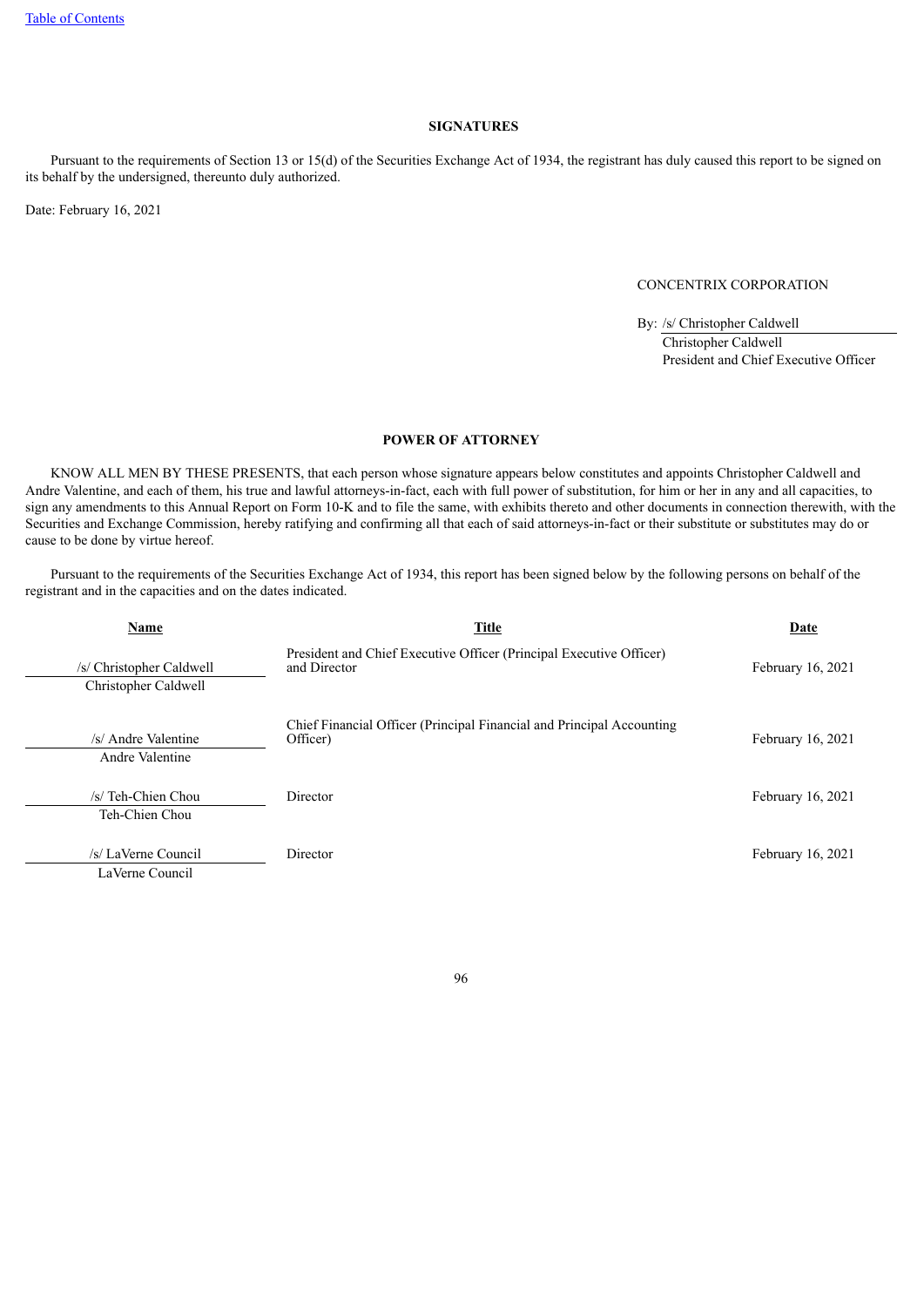| /s/ Jennifer Deason<br>Jennifer Deason     | Director | February 16, 2021 |
|--------------------------------------------|----------|-------------------|
| /s/ Kathryn Hayley<br>Kathryn Hayley       | Director | February 16, 2021 |
| /s/ Kathryn Marinello<br>Kathryn Marinello | Director | February 16, 2021 |
| /s/ Dennis Polk<br>Dennis Polk             | Director | February 16, 2021 |
| /s/ Ann Vezina<br>Ann Vezina               | Director | February 16, 2021 |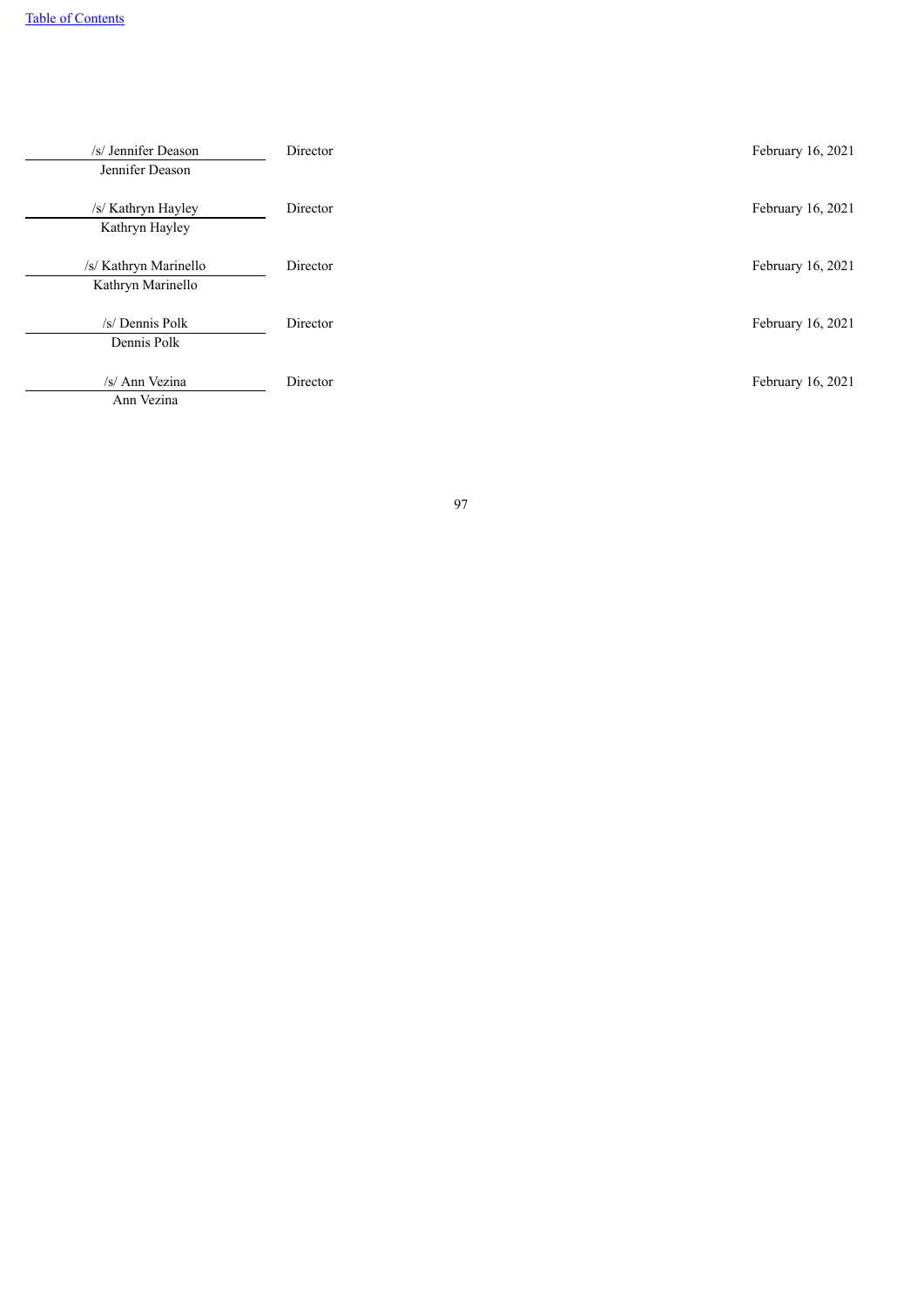# **CONCENTRIX CORPORATION**

# **2020 STOCK INCENTIVE PLAN**

### **NOTICE OF RESTRICTED STOCK AWARD**

<span id="page-100-0"></span>You have been granted restricted shares (the "Shares") of Common Stock of Concentrix Corporation (the "Company") under the Company's 2020 Stock Incentive Plan (the "Plan") on the following terms:

*Date of Grant:* [Date of Grant]

*Name of Recipient:* [Name of Recipient]

*Total Number of Shares Granted:* [Total Shares]

*Fair Market Value per Share:* \$[Value Per Share]

*Total Fair Market Value Of Award:* \$[Total Value]

*Vesting Commencement Date:* [Date vesting begins]

*Vesting Schedule:* [Vesting schedule]

By signing this document, you and the Company agree that these shares are granted under and governed by the terms and conditions of the Plan and the Restricted Stock Agreement (the "Agreement"), which is attached to and made a part of this document.

By signing this document you further agree that the Company may deliver by e-mail all documents relating to the Plan or this Award (including without limitation, prospectuses required by the Securities and Exchange Commission) and all other documents that the Company is required to deliver to its security holders (including without limitation, annual reports and proxy statements). You also agree that the Company may deliver these documents by posting them on a website maintained by the Company or by a third party under contract with the Company. If the Company **posts these documents on a website, it will notify you by e-mail.**

# **[NAME OF RECIPIENT] CONCENTRIX CORPORATION**

\_\_\_\_\_\_\_\_\_\_\_\_\_\_\_\_\_\_\_\_\_\_\_\_\_\_\_\_\_\_\_\_\_\_ **By: \_\_\_\_\_\_\_\_\_\_\_\_\_\_\_\_\_\_\_\_\_\_\_\_\_\_\_\_ Title:**  $\blacksquare$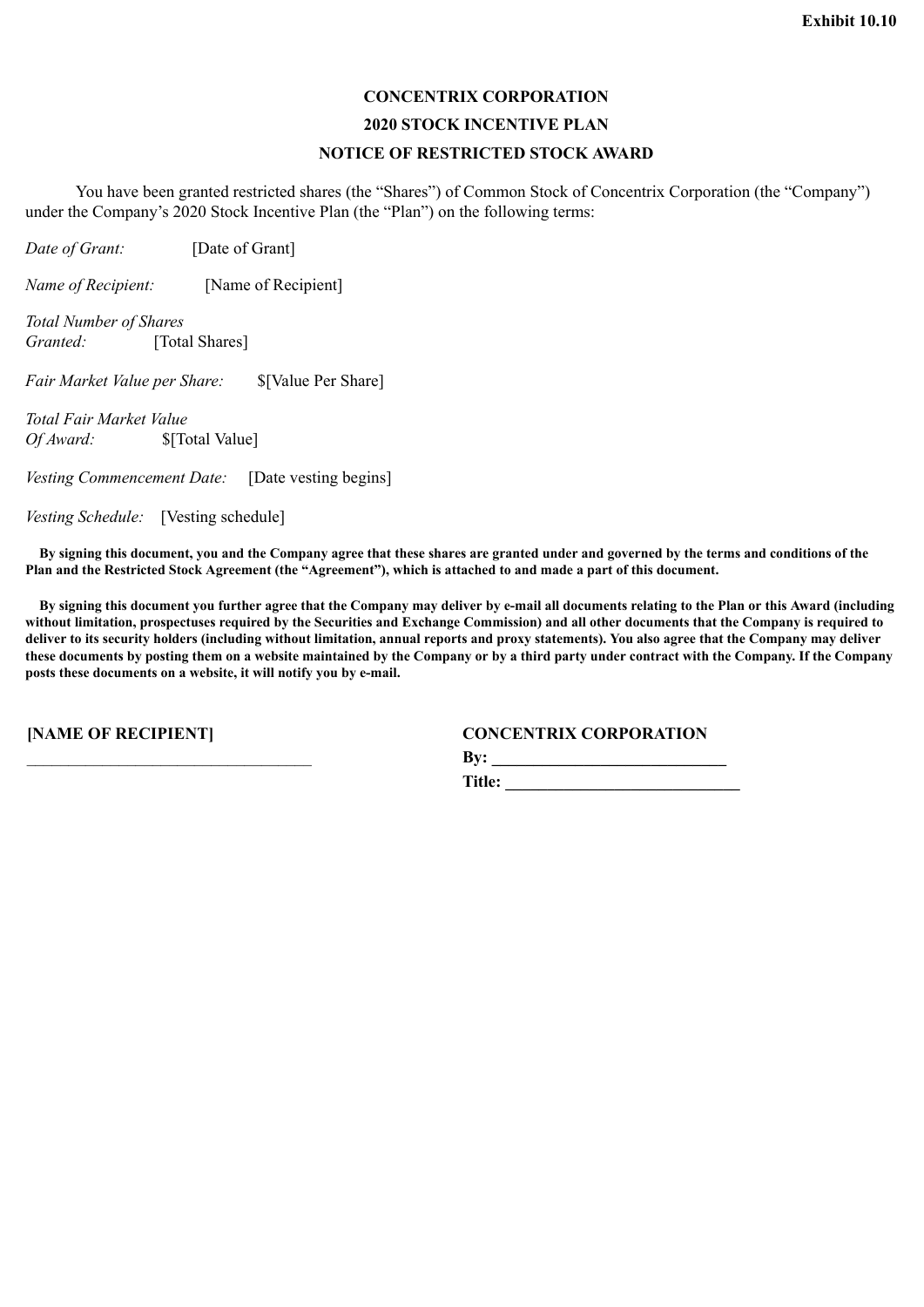# **CONCENTRIX CORPORATION 2020 STOCK INCENTIVE PLAN RESTRICTED STOCK AGREEMENT**

# **SECTION 1. PAYMENT FOR SHARES.**

 No cash payment is required for the Shares that you are receiving. You are receiving the Shares as consideration for Services rendered by you.

# **SECTION 2. GOVERNING PLAN.**

 The Shares that you are receiving are granted pursuant and subject in all respects to the applicable provisions of the Concentrix Corporation 2020 Stock Incentive Plan (the "Plan"), which is incorporated herein by reference. Terms not otherwise defined in this Agreement have meanings ascribed to them in the Plan.

# **SECTION 3. VESTING.**

The Shares that you are receiving will vest as shown in the Notice of Restricted Stock Award.

No additional shares vest after your Service as an Outside Director has terminated for any reason.

## **SECTION 4. SHARES RESTRICTED.**

 Unvested Shares will be considered "Restricted Shares." You may not sell, transfer, assign, pledge or otherwise dispose of Restricted Shares without the written consent of the Company, except as provided in the next sentence. You may transfer Restricted Shares to your spouse, children or grandchildren or to a trust established by you for the benefit of yourself or your spouse, children or grandchildren. However, a transferee of Restricted Shares must agree in writing on a form prescribed by the Company to be bound by all provisions of this Agreement.

# **SECTION 5. FORFEITURE.**

 If your Service terminates for any reason, then your Shares will be forfeited to the extent that they have not vested before the termination date and do not vest as a result of termination. This means that the Restricted Shares will immediately revert to the Company. You receive no payment for Restricted Shares that are forfeited. The Company determines when your Service terminates for this purpose and all purposes under the Plan, and its determinations are conclusive and binding on all persons.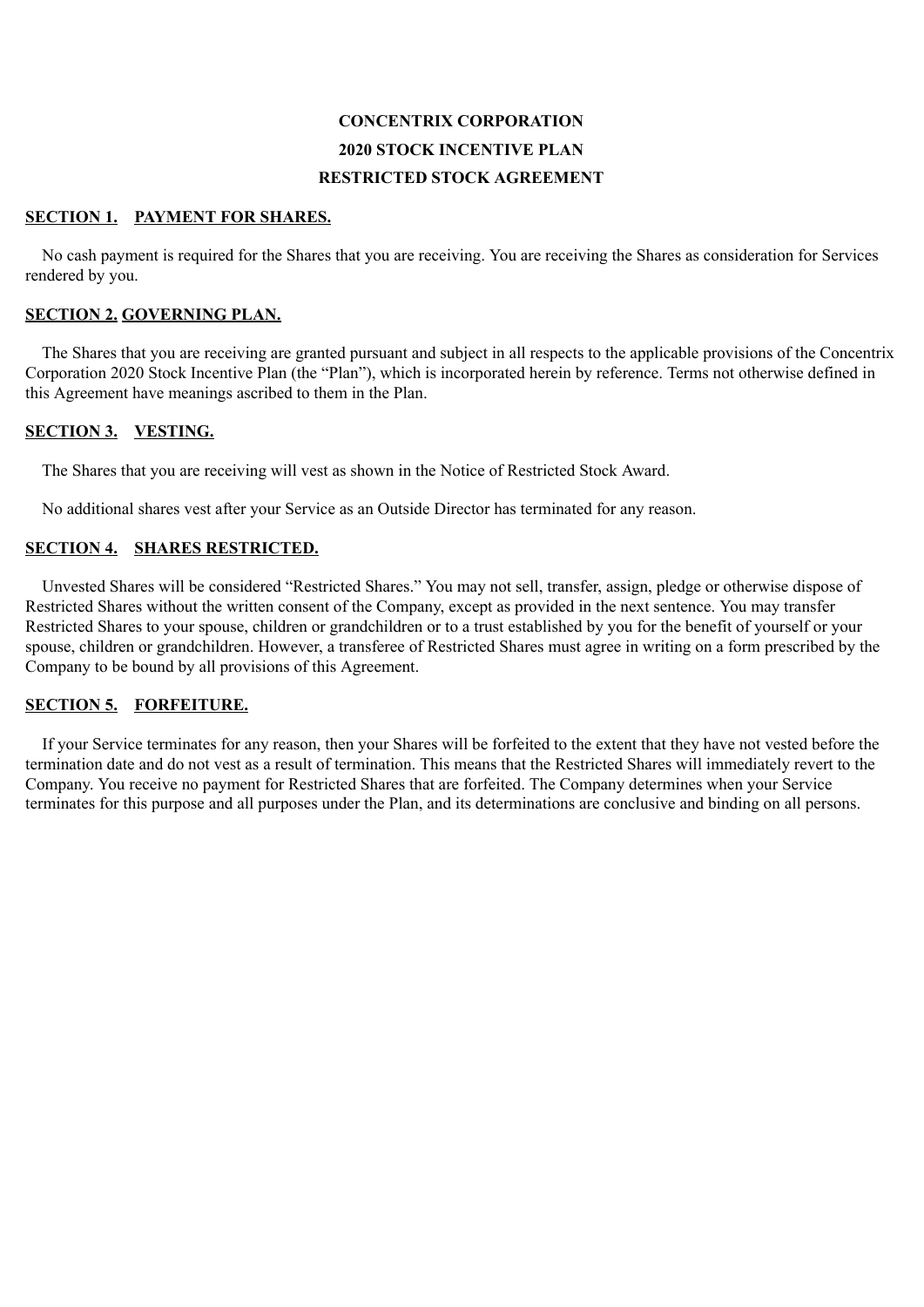### **SECTION 6. STOCK CERTIFICATES.**

 The certificates for Restricted Shares have stamped on them a special legend referring to the forfeiture restrictions. In addition to or in lieu of imposing the legend, the Company may hold the certificates in escrow. As your vested percentage increases, you may request (at reasonable intervals) that the Company release to you a non-legended certificate for your vested shares.

# **SECTION 7. SHAREHOLDER RIGHTS.**

 During the period of time between the date of grant and the date the Shares become vested, you shall have all the rights of a shareholder with respect to the Shares except for the right to transfer the Shares, as set forth in Section 4. Accordingly, you shall have the right to vote the Shares and to receive any cash dividends paid with respect to the Shares.

# **SECTION 8. WITHHOLDING TAXES.**

 Regardless of any action taken by the Company with respect to any or all income tax, social insurance, payroll tax, payment on account or other tax-related withholding ("Tax-Related Items"), you acknowledge that the ultimate liability for all Tax-Related Items legally due by you is and remains your responsibility and that the Company (1) makes no representations or undertakings regarding the treatment of any Tax-Related Items in connection with any aspect of the Shares received under this Award, including the award or vesting of such Shares, the subsequent sale of Shares under this Award and the receipt of any dividends; and (2) do not commit to structure the terms of the Award to reduce or eliminate your liability for Tax-Related Items.

 No Shares will be released to you unless you have paid or made arrangements acceptable to the Company to satisfy all withholding and payment on account obligations of the Company. In this regard, you authorize the Company to withhold all applicable Tax-Related Items legally payable by you from your cash compensation paid to you by the Company. With the Company's consent, these arrangements may also include, if permissible under local law, (a) withholding Shares that otherwise would be delivered to you when they vest having a Fair Market Value equal to the amount necessary to satisfy the maximum legally required withholding amount, (b) having the Company withhold taxes from the proceeds of the sale of the Shares, or (c) any other arrangement approved by the Company. The fair market value of the Shares you surrender, determined as of the date when taxes otherwise would have been withheld in cash, will be applied as credit against the withholding taxes. Finally, you will pay to the Company any amount of Tax-Related Items that the Company may be required to withhold as a result of your participation in the Plan or your acquisition of Shares that cannot be satisfied by the means previously described. The Company may refuse to deliver the Shares if you fail to comply with your obligations in connection with the Tax-Related Items as described in this section.

- 2 -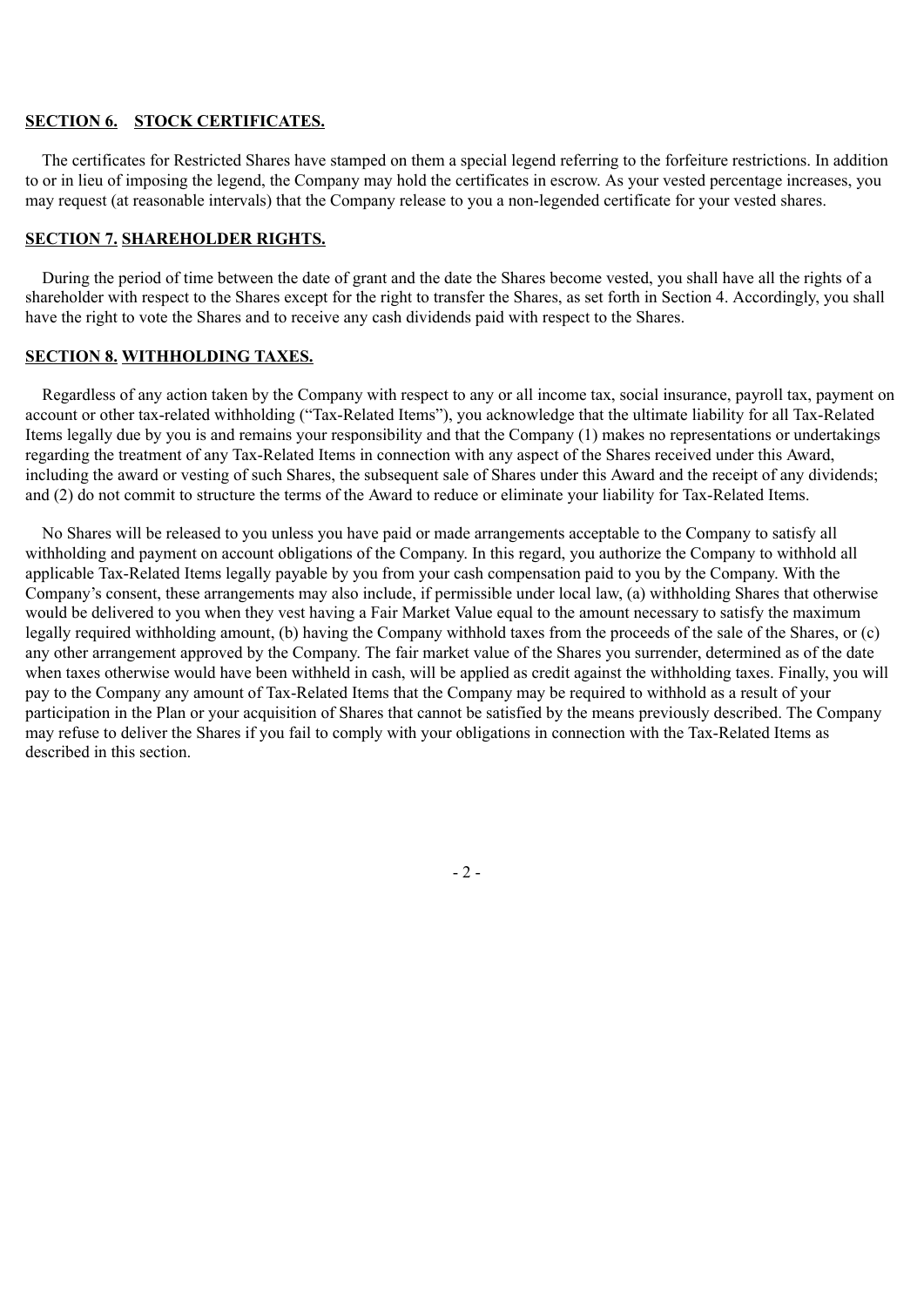# **SECTION 9. RESTRICTIONS ON RESALE.**

You agree not to sell any Shares at a time when applicable laws, Company policies or an agreement between the Company and its underwriters prohibit a sale. This restriction will apply as long as your Service continues and for such period of time after the termination of your Service as the Company may specify.

# **SECTION 10. NO RETENTION RIGHTS.**

 Neither your Award nor this Agreement gives you the right to continue to serve as an Outside Director or otherwise be employed or retained by the Company or a subsidiary of the Company in any capacity.

# **SECTION 11. ADJUSTMENTS.**

 In the event of a stock split, a stock dividend or a similar change in Company stock, or an extraordinary dividend, or a merger or a reorganization of the Company, the forfeiture provision of Section 5 will apply to all new, substitute or additional securities or other properties to which you are entitled by reason of your ownership of the shares.

# **SECTION 12. NOTICE.**

 Any notice required or permitted under this Agreement will be given in writing and will be deemed effectively given upon the earliest of personal delivery, receipt or the third  $(3<sup>rd</sup>)$  full day following mailing with postage and fees prepaid, addressed to the other party hereto at the address last known in the Company's records or at such other address as such party may designate by ten (10) days' advance written notice to the other party hereto.

# **SECTION 13. APPLICABLE LAW AND CHOICE OF VENUE.**

 This Agreement will be interpreted and enforced under the laws of the State of Delaware (without regard to their choice-of-law provisions).

 For purposes of litigating any dispute that arises directly or indirectly from the relationship of the parties evidenced by this Award or this Agreement, the parties hereby submit to and consent to the exclusive jurisdiction of the State of California and agree that such litigation will be conducted only in the courts of Alameda County, California or the federal courts of the United States for the Northern District of California, and no other courts, where this grant is made and/or to be performed.

# **SECTION 14. THE PLAN AND OTHER AGREEMENTS.**

The text of this Plan is incorporated in this Agreement by reference. All capitalized terms used in this Agreement but not defined herein shall have the meanings assigned to them in the Plan. This Agreement and the Plan constitute the entire understanding between you and the

 $-3 -$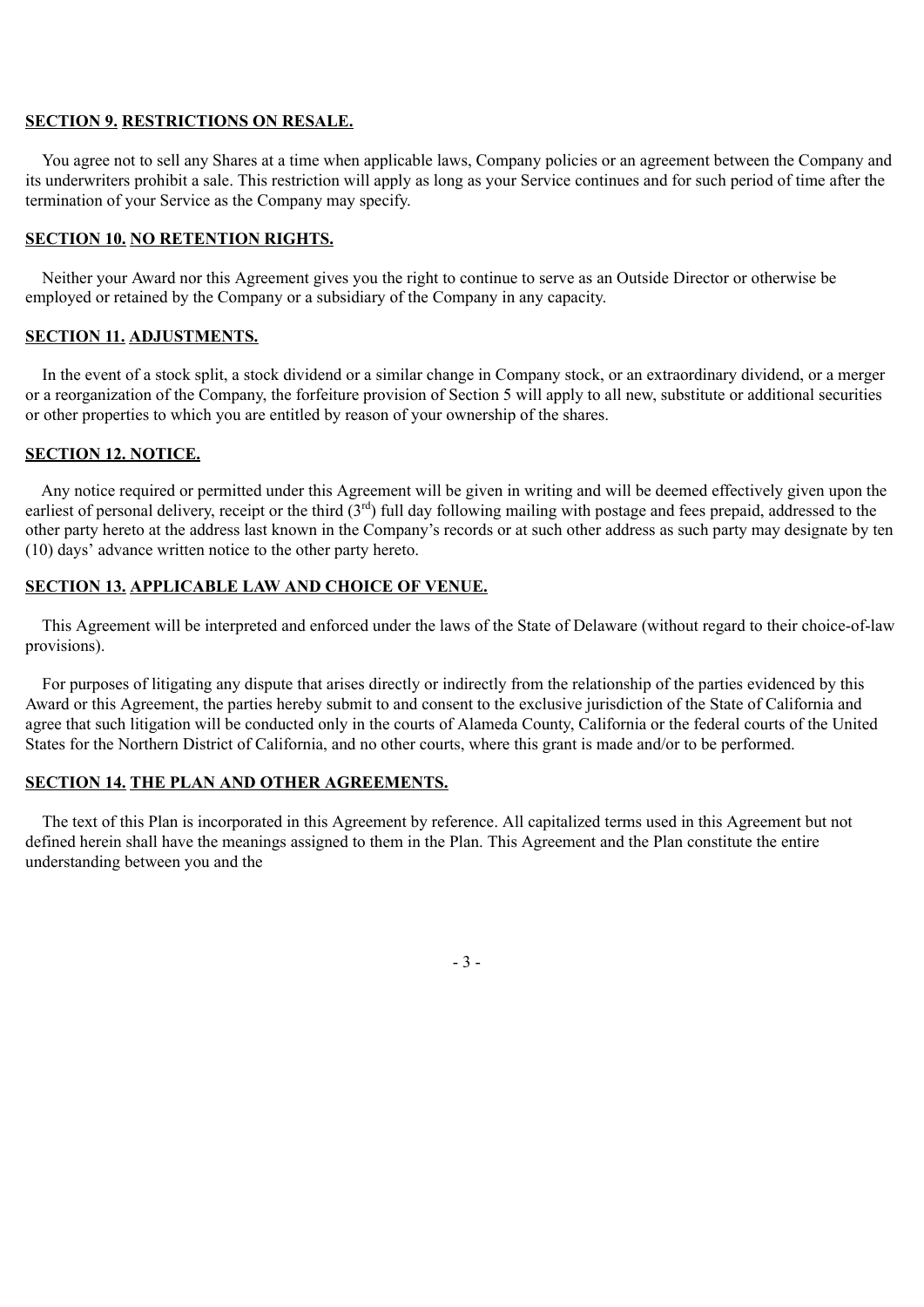Company regarding this Award. Any prior agreements, commitments or negotiations concerning this Award are superseded. This Agreement may be amended by the Committee without your consent; however, if any such amendment would materially impair your rights or obligations under this Agreement, this Agreement may be amended only by another written agreement signed by you and the Company.

# **SECTION 15. SUCCESSORS AND ASSIGNS.**

 Except as otherwise provided in the Plan or this Agreement, every term of this Agreement shall be binding upon and inure to the benefit of the parties hereto and their respective heirs, legatees, legal representatives, successors, transferees and assigns.

# **SECTION 16. MISCELLANEOUS.**

You understand and acknowledge that participation in the Plan ceases upon termination of your Service for any reason, except as may explicitly be provided otherwise in the Plan or this Agreement.

You consent to the collection, use and transfer of personal data as described in this subsection. You understand and acknowledge that the Company holds certain personal information regarding you for the purpose of managing and administering the Plan, including (without limitation) your name, home address, telephone number, date of birth, social insurance number, nationality, any Shares or directorships held in the Company and details of all awards or any other entitlements to Shares awarded, canceled, exercised, vested, unvested or outstanding in your favor (the "Data"). You further understand and acknowledge that the Company and/or its Subsidiaries will transfer Data among themselves as necessary for the purpose of implementation, administration and management of your participation in the Plan and that the Company and/or any Subsidiary may each further transfer Data to any third party assisting the Company in the implementation, administration and management of the Plan. You understand and acknowledge that the recipients of Data may be located in the United States or elsewhere. You authorize such recipients to receive, possess, use, retain and transfer Data, in electronic or other form, for the purpose of administering your participation in the Plan, including a transfer to any broker or other third party with whom you elect to deposit Shares acquired under the Plan of such Data as may be required for the administration of the Plan and/or the subsequent holding of Shares on your behalf. You may, at any time, view the Data, require any necessary modifications of Data or withdraw the consents set forth in this subsection by contacting the Legal Department of the Company in writing.

# **BY SIGNING THE COVER SHEET OF THIS AGREEMENT, YOU AGREE TO ALL OF THE TERMS AND CONDITIONS DESCRIBED ABOVE AND IN THE PLAN.**

- 4 -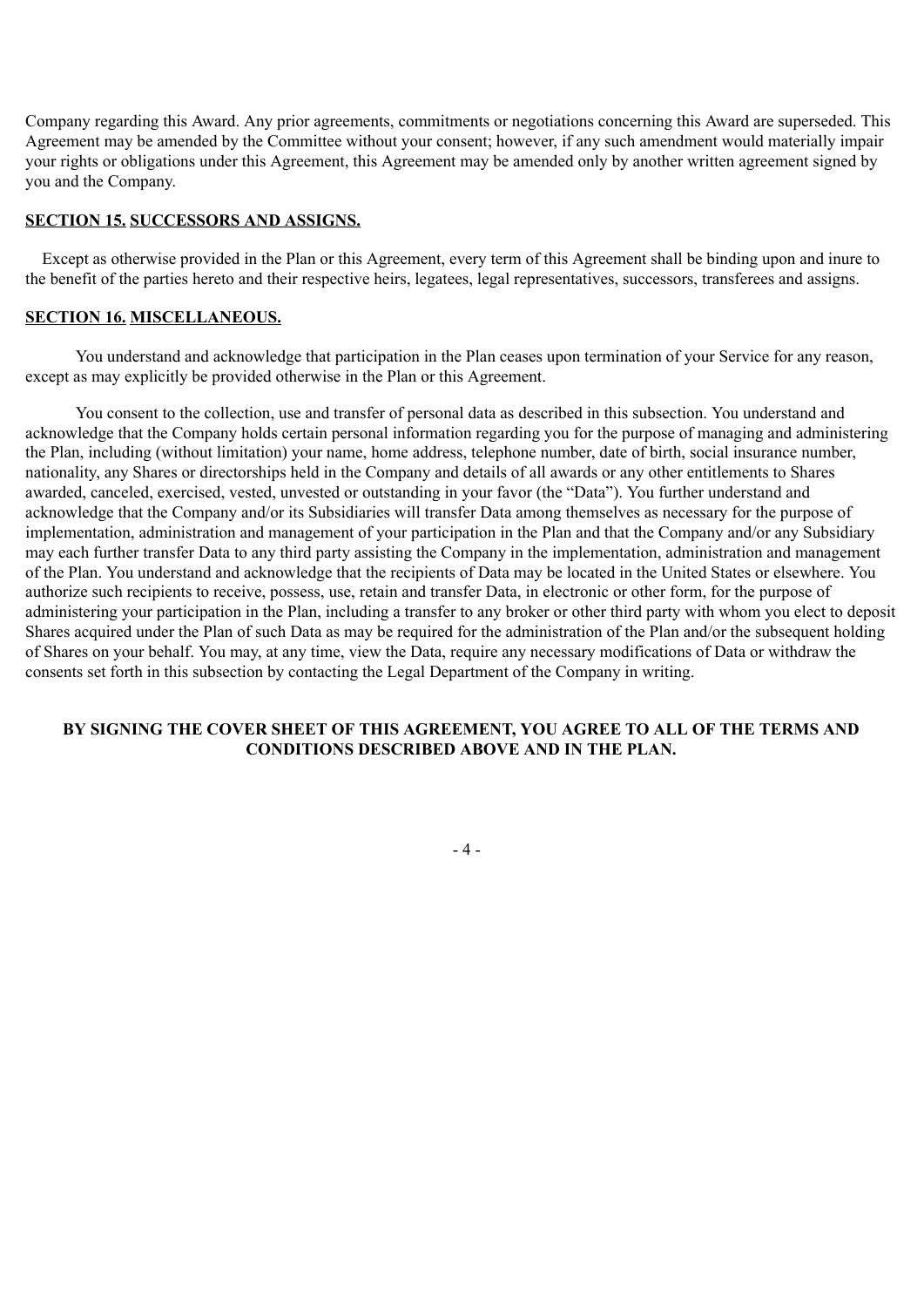# **CONCENTRIX CORPORATION**

## **2020 STOCK INCENTIVE PLAN**

# **NOTICE OF RESTRICTED STOCK UNIT AWARD**

<span id="page-105-0"></span>You have been granted Restricted Stock Units (the "RSUs") representing Common Stock of Concentrix Corporation (the "Company") under the Company's 2020 Stock Incentive Plan (the "Plan") on the following terms:

*Date of Grant*: [Date of Grant]

*Name of Recipient*: [Name of Recipient]

*Total Number of RSUs*: [Total Number of RSUs]

Fair Market Value per RSU: \$[Value per RSU]

Total Fair Market Value of Award: \$[Total Value]

*Vesting Commencement Date*: [Date vesting begins]

*Vesting Schedule*: [Vesting schedule]

By signing this document, you and the Company agree that these RSUs are granted under and governed by the term and conditions of the Plan and the Restricted Stock Unit Agreement (the "Agreement"), both of which are attached to and made a part of this document.

By signing this document you further agree that the Company may deliver by e-mail all documents relating to the Plan or this Award (including without limitation, prospectuses required by the Securities and Exchange Commission) and all other documents that the Company is required to deliver to its security holders (including without limitation, annual reports and proxy statements). You also agree that the Company may deliver these documents by posting them on a website maintained by the Company or by a third party under contract with the Company. If **the Company posts these documents on a website, it will notify you by e-mail.**

**[NAME OF RECIPIENT]**

**\_\_\_\_\_\_\_\_\_\_\_\_\_\_\_\_\_\_\_\_\_\_\_\_\_\_\_\_\_\_\_\_\_\_\_\_\_**

# **CONCENTRIX CORPORATION**

**By:\_\_\_\_\_\_\_\_\_\_\_\_\_\_\_\_\_\_\_\_\_\_\_\_\_\_\_\_\_\_\_**

**Its:\_\_\_\_\_\_\_\_\_\_\_\_\_\_\_\_\_\_\_\_\_\_\_\_\_\_\_\_\_\_\_**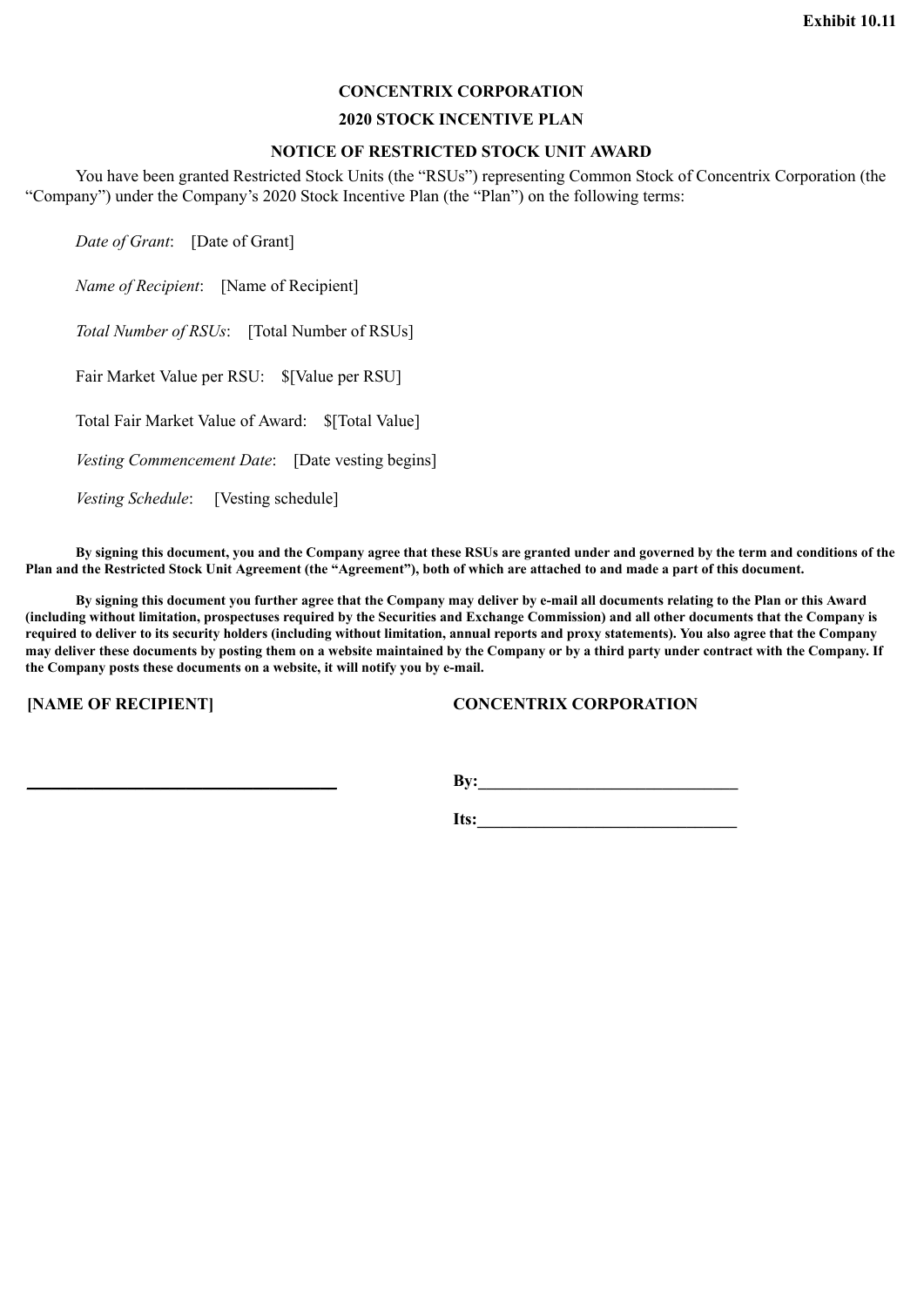# **CONCENTRIX CORPORATION 2020 STOCK INCENTIVE PLAN RESTRICTED STOCK UNIT AGREEMENT**

# **SECTION 1. PAYMENT FOR SHARES.**

No cash payment is required for the RSUs that you are receiving. You are receiving the RSUs as consideration for Services rendered by you.

# **SECTION 2. GOVERNING PLAN.**

 The RSUs that you are receiving are granted pursuant and subject in all respects to the applicable provisions of the Concentrix Corporation 2020 Stock Incentive Plan (the "Plan"), which is incorporated herein by reference. Terms not otherwise defined in this Agreement have meanings ascribed to them in the Plan.

# **SECTION 3. VESTING.**

The RSUs that you are receiving will vest as shown in the Notice of Restricted Stock Unit Award.

No additional RSUs vest after your Service as an Employee or a Consultant has terminated for any reason.

# **SECTION 4. NATURE OF RSUS.**

Your RSUs are mere bookkeeping entries. They represent only the Company's unfunded and unsecured promise to issue shares of common stock of the Company ("Shares") on a future date. As a holder of RSUs, you have no rights other than the rights of a general creditor of the Company.

Your RSUs carry neither voting rights nor rights to dividends. You, or your estate or heirs, have no rights as a stockholder of the Company unless and until your RSUs are settled by issuing Shares. No adjustments will be made for dividends or other rights if the applicable record date occurs before your Shares are issued, except as described in the Plan.

You may not sell, transfer, assign, pledge or otherwise dispose of any RSUs. For instance, you may not use your RSUs as security for a loan. If you attempt to do any of these things, your RSUs will immediately become invalid.

# **SECTION 5. FORFEITURE.**

If your Service terminates for any reason, then your Award expires immediately as to the number of RSUs that have not vested before the termination date and do not vest as a result of termination. This means that the unvested RSUs will immediately be cancelled. You receive no payment for RSUs that are forfeited. The Company determines when your Service terminates for

- 1 -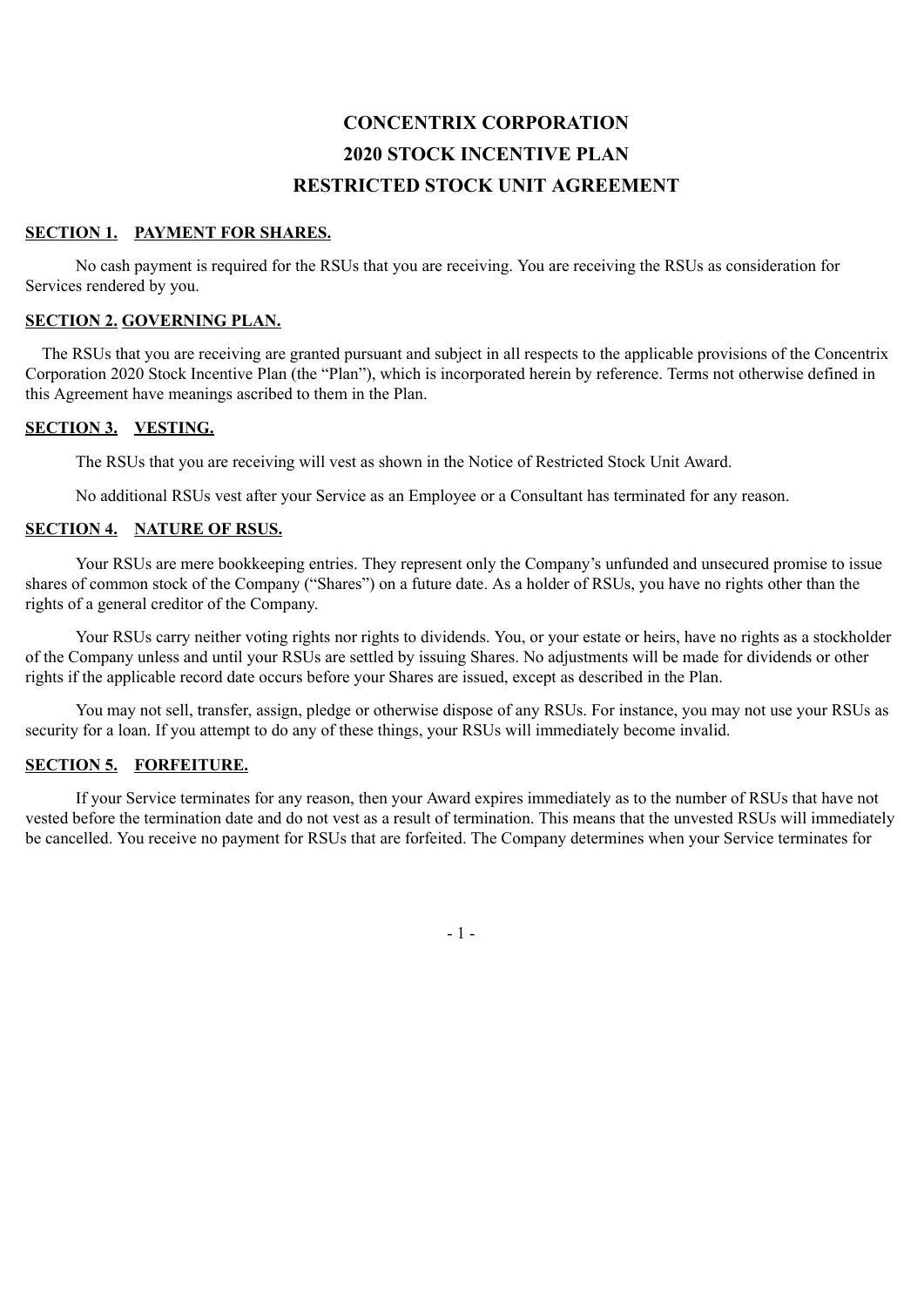this purpose and all purposes under the Plan and its determinations are conclusive and binding on all persons.

# **SECTION 6. LEAVES OF ABSENCE AND PART-TIME WORK.**

For purposes of this Award, your Service does not terminate and your vesting will continue when you go on a military leave, a sick leave or another *bona fide* leave of absence, if the leave of absence was approved by the Company in writing and if continued crediting of Service is required by the terms of the leave or by applicable law. But your Service terminates when the approved leave ends, unless you immediately return to active work.

If you go on a leave of absence of more than eight (8) weeks, then the vesting schedule specified in the Notice of Restricted Stock Unit Award may be adjusted in accordance with the Company's leave of absence policy or the terms of your leave. If you commence working on a part-time basis, then the vesting schedule specified in the Notice of Restricted Stock Unit Award may be adjusted in accordance with the Company's part-time work policy or the terms of an agreement between you and the Company pertaining to your part-time schedule.

# **SECTION 7. SETTLEMENT OF RSUS.**

Each of your vested RSUs will be settled when it vests, unless a valid Deferral Election (as defined below) applies to some or all of your RSUs; provided, however, that settlement of each RSU will be deferred to the first permissible trading day for the Shares, if later than the applicable vesting date, but in no event later than December 31 of the calendar year in which the applicable vesting date occurs.

For purposes of this Agreement, "permissible trading day" means a day that satisfies all of the following requirements: (a) the exchange on which the Shares are traded is open for trading on that day; (b) you are permitted to sell Shares on that day without incurring liability under section 16(b) of the Exchange Act, (c) either (i) you are not in possession of material non-public information that would make it illegal for you to sell Shares on that day under Rule 10b-5 under the Exchange Act or (ii) Rule 10b5-1 under the Exchange Act would apply to the sale; (d) you are permitted to sell Shares on that day under such written insider trading policy as may have been adopted by the Company; and (e) you are not prohibited from selling Shares on that day by a written agreement between you and the Company or a third party.

At the time of settlement, you will receive one Share for each vested RSU; provided, however, that no fractional Shares will be issued or delivered pursuant to the Plan or this Agreement, and the Committee will determine whether cash will be paid in lieu of any fractional Share or whether such fractional Share and any rights thereto will be canceled, terminated or otherwise eliminated. In addition, the Shares are issued to you subject to the condition that the issuance of the Shares not violate any law or regulation.

# **SECTION 8. DEFERRAL ELECTIONS.**

You may elect to defer the settlement of any RSUs that vest pursuant to this Award in accordance with the rules set forth below and any rules and procedures that may hereafter be

 $-2-$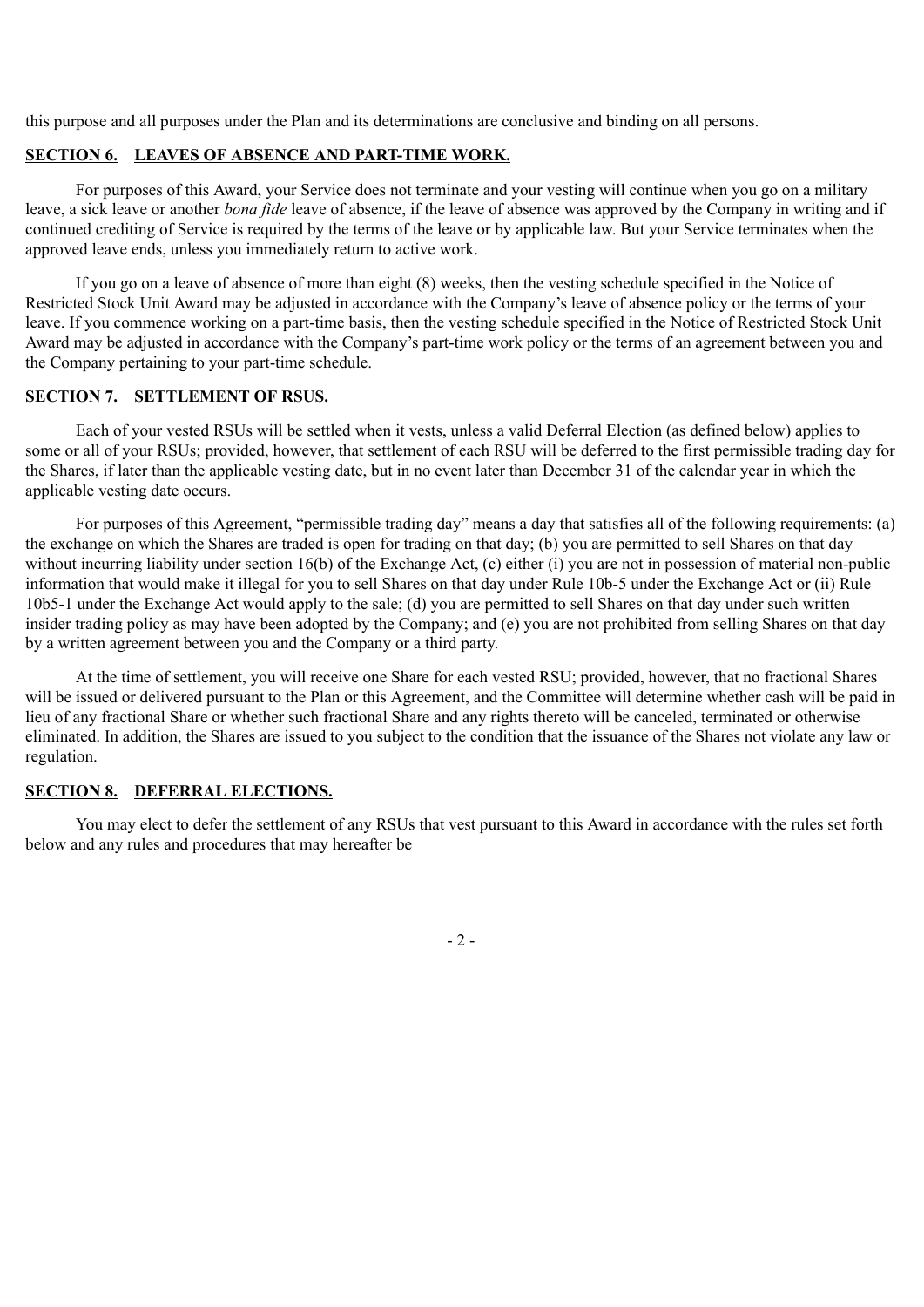adopted by the Committee. Such election ("Deferral Election") may not extend the settlement of the RSUs beyond the earlier of (a) 30 days after your separation from service, as defined for purposes of Section 409A of the Code (provided, however, that if you are a "specified employee" as defined under Section 409A of the Code upon your separation from service, your RSUs may not be settled prior to the six month anniversary of your separation from service, to the extent required to avoid taxation under Section 409A), or (b) the tenth anniversary of the Date of Grant. Unless otherwise provided by the Committee in accordance with the requirements of Section 409A, Deferral Elections must be in writing, must be received by the Company at its headquarters no later than 30 days following the Date of Grant, must be irrevocable no later than 30 days following the Date of Grant, and will only be effective with respect to RSUs that vest at least 12 months following the date that the Deferral Election is made and becomes irrevocable.

## **SECTION 9. WITHHOLDING TAXES.**

Regardless of any action the Company and/or the Subsidiary or Affiliate employing you (the "Employer") takes with respect to any or all income tax, social insurance, payroll tax, payment on account or other tax-related withholding ("Tax-Related Items"), you acknowledge that the ultimate liability for all Tax-Related Items legally due by you is and remains your responsibility and that the Company and/or the Employer (1) make no representations or undertakings regarding the treatment of any Tax-Related Items in connection with any aspect of the Award, including the settlement of the RSUs, the subsequent sale of Shares acquired pursuant to such settlement and the receipt of any dividends; and (2) do not commit to structure the terms of the Award or any aspect of the RSUs to reduce or eliminate your liability for Tax-Related Items.

Prior to the settlement of your RSUs, you shall pay or make arrangements acceptable to the Company and/or your Employer to satisfy all withholding and payment on account obligations of the Company and/or the Employer. In this regard, you authorize the Company and/or your Employer to withhold all applicable Tax-Related Items legally payable by you from your wages or other cash compensation paid to you by the Company and/or your Employer. With the Company's consent, these arrangements may also include, if permissible under local law, (a) withholding Shares that otherwise would be issued to you when your RSUs are settled, provided that the Company only withholds the amount of Shares necessary to satisfy the maximum legally required withholding amount, (b) having the Company withhold taxes from the proceeds of the sale of the Shares, or (c) any other arrangement approved by the Company. The fair market value of the Shares you surrender, determined as of the date when taxes otherwise would have been withheld in cash, will be applied as a credit against the withholding taxes. Finally, you will pay to the Company or your Employer any amount of Tax-Related Items that the Company or your Employer may be required to withhold as a result of your participation in the Plan or your acquisition of Shares that cannot be satisfied by the means previously described. The Company may refuse to deliver the Shares if you fail to comply with your obligations in connection with the Tax-Related Items as described in this section, and your rights to the Shares shall be forfeited if you do not comply with such obligations on or before December 31 of the calendar year in which the applicable vesting date for the RSUs occurs.

- 3 -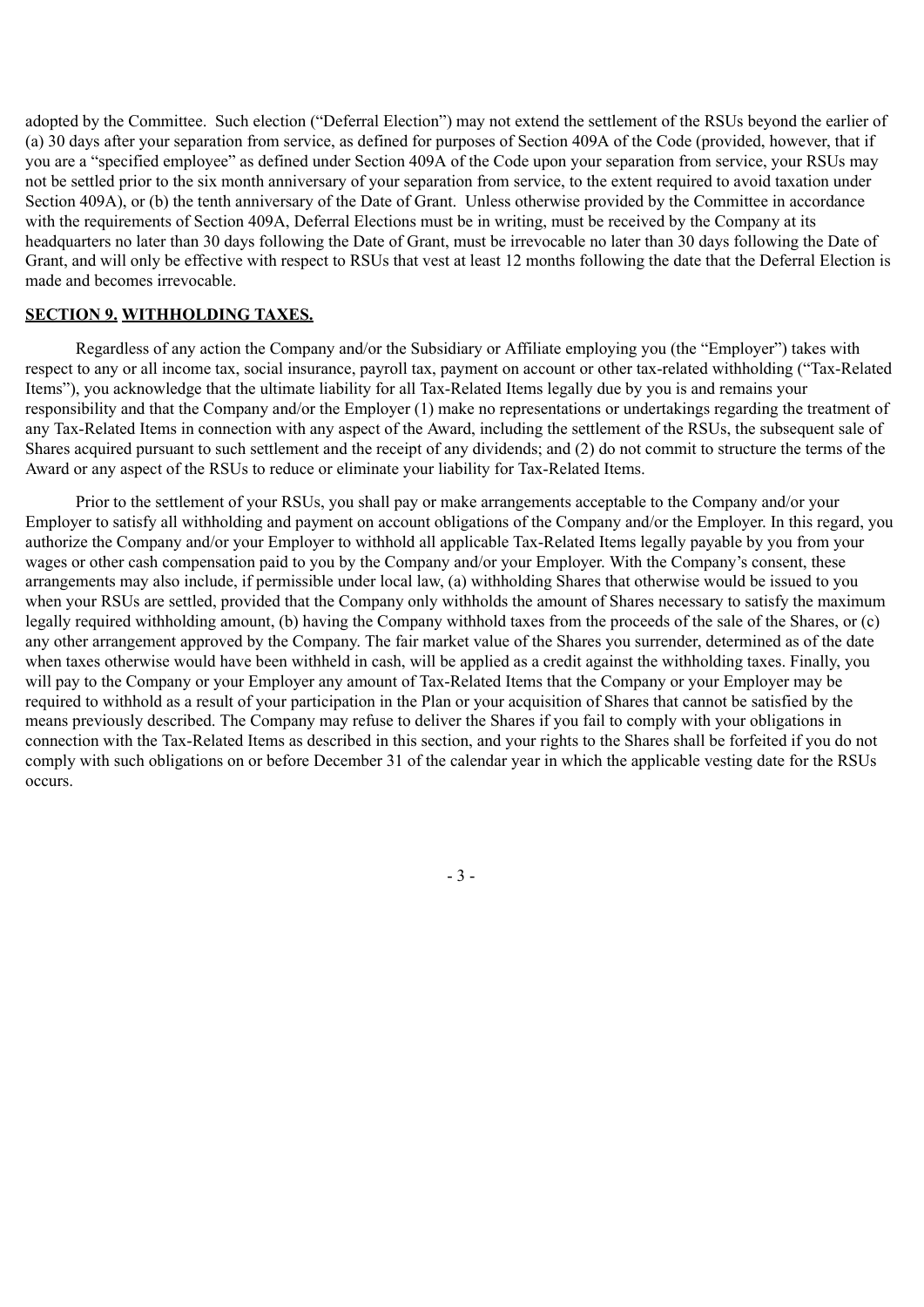### **SECTION 10. RESTRICTIONS ON RESALE.**

You agree not to sell any Shares at a time when applicable laws, Company policies or an agreement between the Company and its underwriters prohibit a sale. This restriction will apply as long as your Service continues and for such period of time after the termination of your Service as the Company may specify.

## **SECTION 11. NO RETENTION RIGHTS.**

Neither your Award nor this Agreement gives you the right to be employed or retained by the Company or a subsidiary of the Company in any capacity. The Company and its subsidiaries reserve the right to terminate your Service at any time, with or without cause.

## **SECTION 12. ADJUSTMENTS.**

The number of RSUs covered by this Award shall be subject to adjustment in the event of a stock split, a stock dividend or a similar change in Company Shares, and in other circumstances, as set forth in the Plan.

### **SECTION 13. NOTICE.**

Any notice required or permitted under this Agreement shall be given in writing and shall be deemed effectively given upon the earliest of personal delivery, receipt or the third  $(3<sup>rd</sup>)$  full day following mailing with postage and fees prepaid, addressed to the other party hereto at the address last known in the Company's records or at such other address as such party may designate by ten (10) days' advance written notice to the other party hereto.

## **SECTION 14. APPLICABLE LAW AND CHOICE OF VENUE.**

This Agreement will be interpreted and enforced under the laws of the State of Delaware (without regard to their choiceof-law provisions).

For purposes of litigating any dispute that arises directly or indirectly from the relationship of the parties evidenced by this Award or this Agreement, the parties hereby submit to and consent to the exclusive jurisdiction of the State of California and agree that such litigation will be conducted only in the courts of Alameda County, California, or the federal courts of the United States for the Northern District of California, and no other courts, where this grant is made and/or to be performed.

## **SECTION 15. THE PLAN AND OTHER AGREEMENTS.**

The text of the Plan is incorporated in this Agreement by reference. All capitalized terms used in this Agreement but not defined herein shall have the meanings assigned to them in the Plan. This Agreement and the Plan constitute the entire understanding between you and the Company regarding this Award. Any prior agreements, commitments or negotiations concerning this Award are superseded. This Agreement may be amended by the Committee without your consent; however, if any such amendment would materially impair your rights or obligations

 $- 4 -$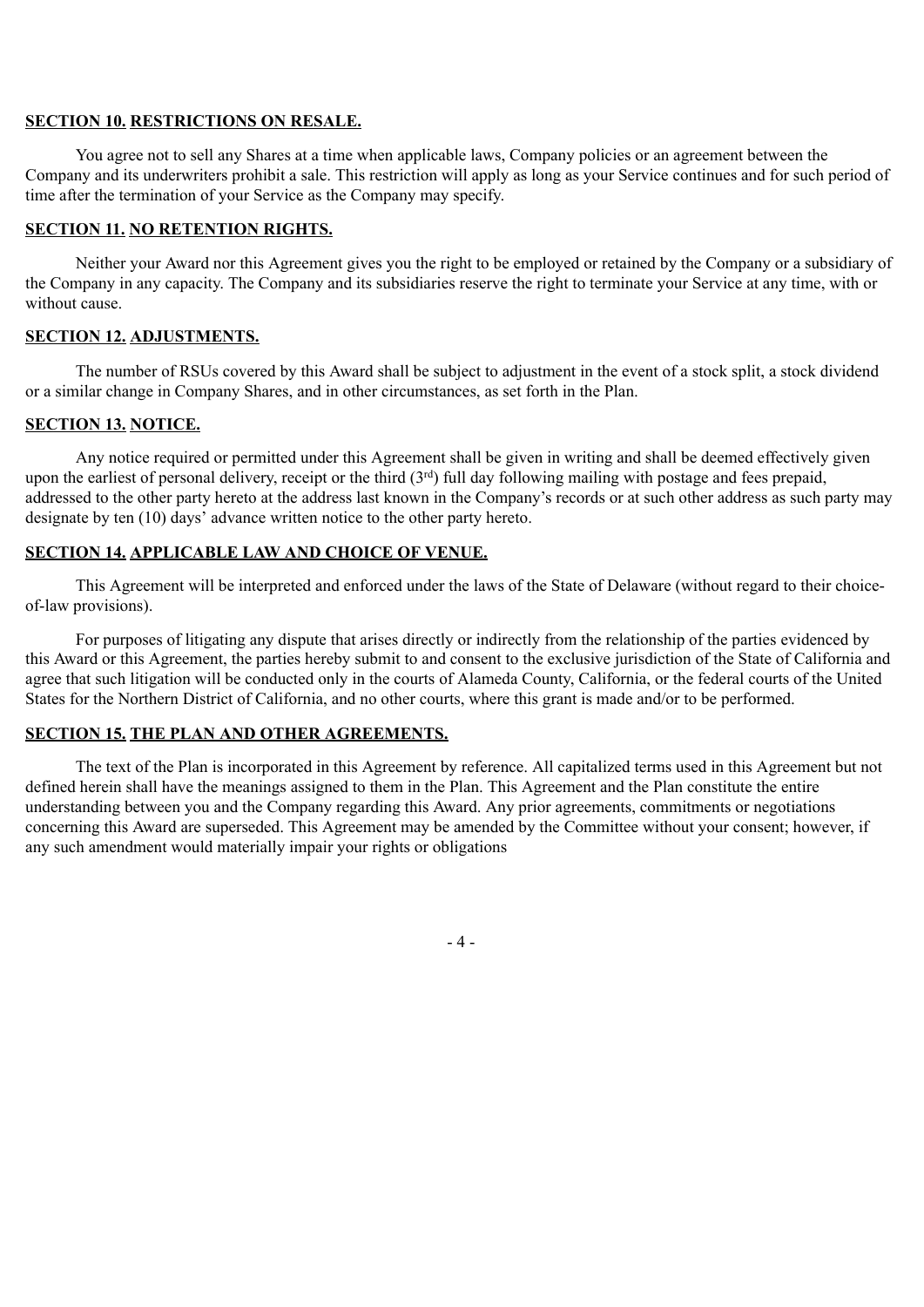under this Agreement, this Agreement may be amended only by another written agreement, signed by you and the Company.

## **SECTION 16. SUCCESSORS AND ASSIGNS.**

 Except as otherwise provided in the Plan or this Agreement, every term of this Agreement shall be binding upon and inure to the benefit of the parties hereto and their respective heirs, legatees, legal representatives, successors, transferees and assigns.

## **SECTION 17. MISCELLANEOUS.**

You understand and acknowledge that (i) the Plan is entirely discretionary, (ii) the Company and your Employer have reserved the right to amend, suspend or terminate the Plan at any time, (iii) the grant of your Award does not in any way create any contractual or other right to receive additional grants of awards (or benefits in lieu of awards) at any time or in any amount and (iv) all determinations with respect to any additional grants, including (without limitation) the times when awards will be granted, the number of Shares subject to the awards, and the vesting schedule, will be at the sole discretion of the Company.

The value of this Award shall be an extraordinary item of compensation outside the scope of your employment contract, if any, and shall not be considered a part of your normal or expected compensation for purposes of calculating severance, resignation, redundancy or end-of-service payments, bonuses, long-service awards, pension or retirement benefits or similar payments.

You understand and acknowledge that participation in the Plan ceases upon termination of your Service for any reason, except as may explicitly be provided otherwise in the Plan or this Agreement.

You hereby authorize and direct your Employer to disclose to the Company or any Subsidiary any information regarding your employment, the nature and amount of your compensation and the fact and conditions of your participation in the Plan, as your Employer deems necessary or appropriate to facilitate the administration of the Plan.

You consent to the collection, use and transfer of personal data as described in this subsection. You understand and acknowledge that the Company, your Employer and the Company's other Subsidiaries hold certain personal information regarding you for the purpose of managing and administering the Plan, including (without limitation) your name, home address, telephone number, date of birth, social insurance number, salary, nationality, job title, any Shares or directorships held in the Company and details of all awards or any other entitlements to Shares awarded, canceled, exercised, vested, unvested or outstanding in your favor (the "Data"). You further understand and acknowledge that the Company and/or its Subsidiaries will transfer Data among themselves as necessary for the purpose of implementation, administration and management of your participation in the Plan and that the Company and/or any Subsidiary may each further transfer Data to any third party assisting the Company in the implementation, administration and management of the Plan. You understand and acknowledge that the recipients of Data may be located in the United States or elsewhere. You authorize such

- 5 -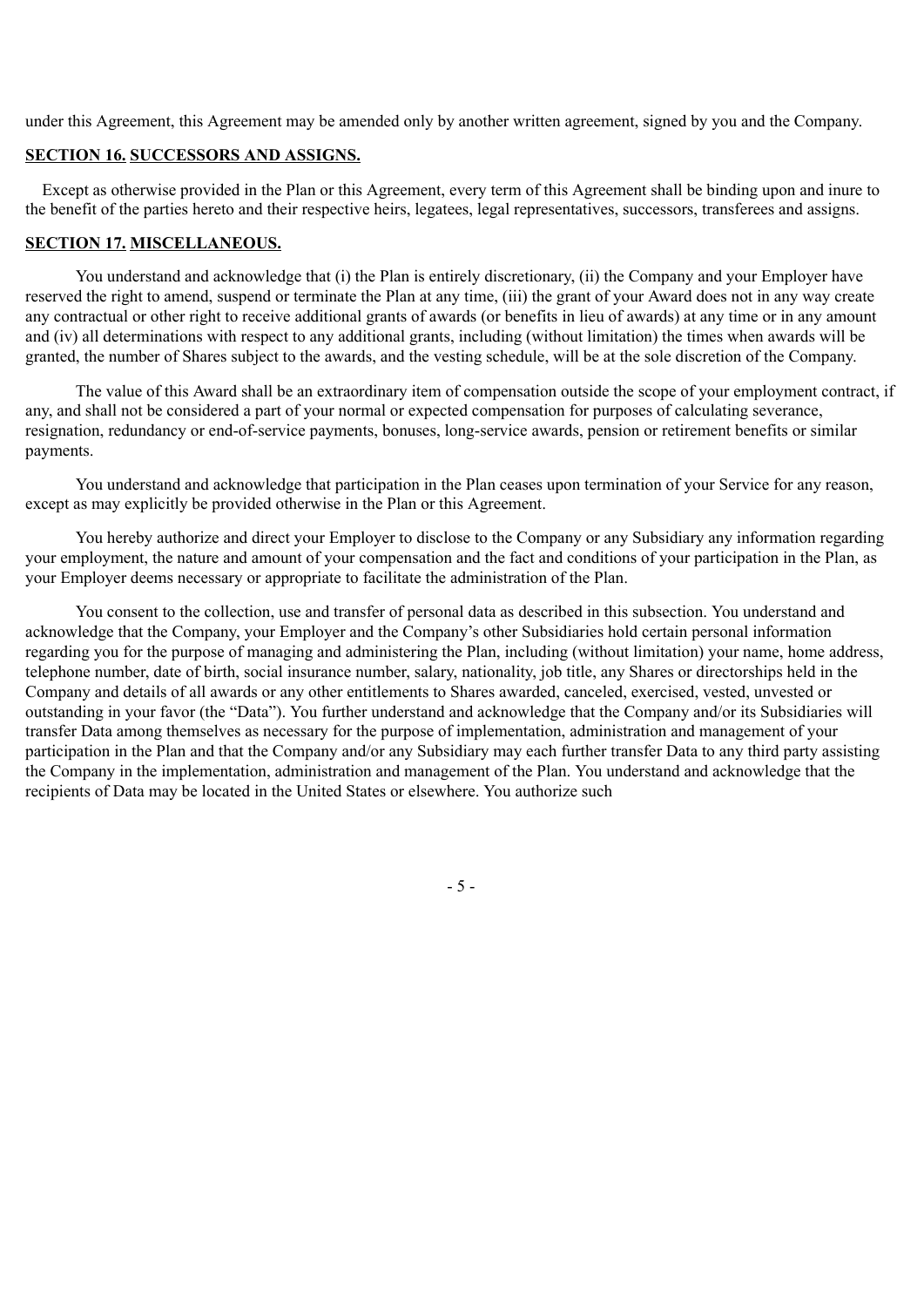recipients to receive, possess, use, retain and transfer Data, in electronic or other form, for the purpose of administering your participation in the Plan, including a transfer to any broker or other third party with whom you elect to deposit Shares acquired under the Plan of such Data as may be required for the administration of the Plan and/or the subsequent holding of Shares on your behalf. You may, at any time, view the Data, require any necessary modifications of Data or withdraw the consents set forth in this subsection by contacting the People Solutions Department of the Company in writing.

### **SECTION 18. SECTION 409A OF THE CODE.**

To the extent this Agreement is subject to, and not exempt from, Section 409A of the Code, this Agreement is intended to comply with Section 409A of the Code, and its provisions shall be interpreted in a manner consistent with such intent. You acknowledge and agree that changes may be made to this Agreement to avoid adverse tax consequences to you under Section 409A.

## **SECTION 19. APPENDIX.**

 If you reside outside of the United States, the Award shall be subject to the special terms and provisions (if any) set forth in the Appendix to this Agreement for Awards outside of the United States and, if applicable, the special terms and conditions for your country of residence. Moreover, if you relocate outside of the United States, the special terms and conditions for Participants who reside outside of the United States will apply to you, and if you relocate to a country for which special terms and conditions apply, those special terms and conditions will apply to you, to the extent the Company determines that the application of such terms and conditions is necessary or advisable in order to comply with applicable law or facilitate the administration of the Plan and provided the imposition of the term or condition will not result in any adverse accounting expense with respect to the Award. The Appendix constitutes part of this Agreement. In addition, the Company reserves the right to impose other requirements on the Award and any Shares acquired under the Plan, to the extent the Company determines it is necessary or advisable in order to comply with applicable law or facilitate the administration of the Plan and provided the imposition of the term or condition will not result in any adverse accounting expense to the Company, and to require you to sign any additional agreements or undertakings that may be necessary to accomplish the foregoing.

## **BY SIGNING THE COVER SHEET OF THIS AGREEMENT, YOU AGREE TO ALL OF THE TERMS AND CONDITIONS DESCRIBED ABOVE AND IN THE PLAN.**

- 6 -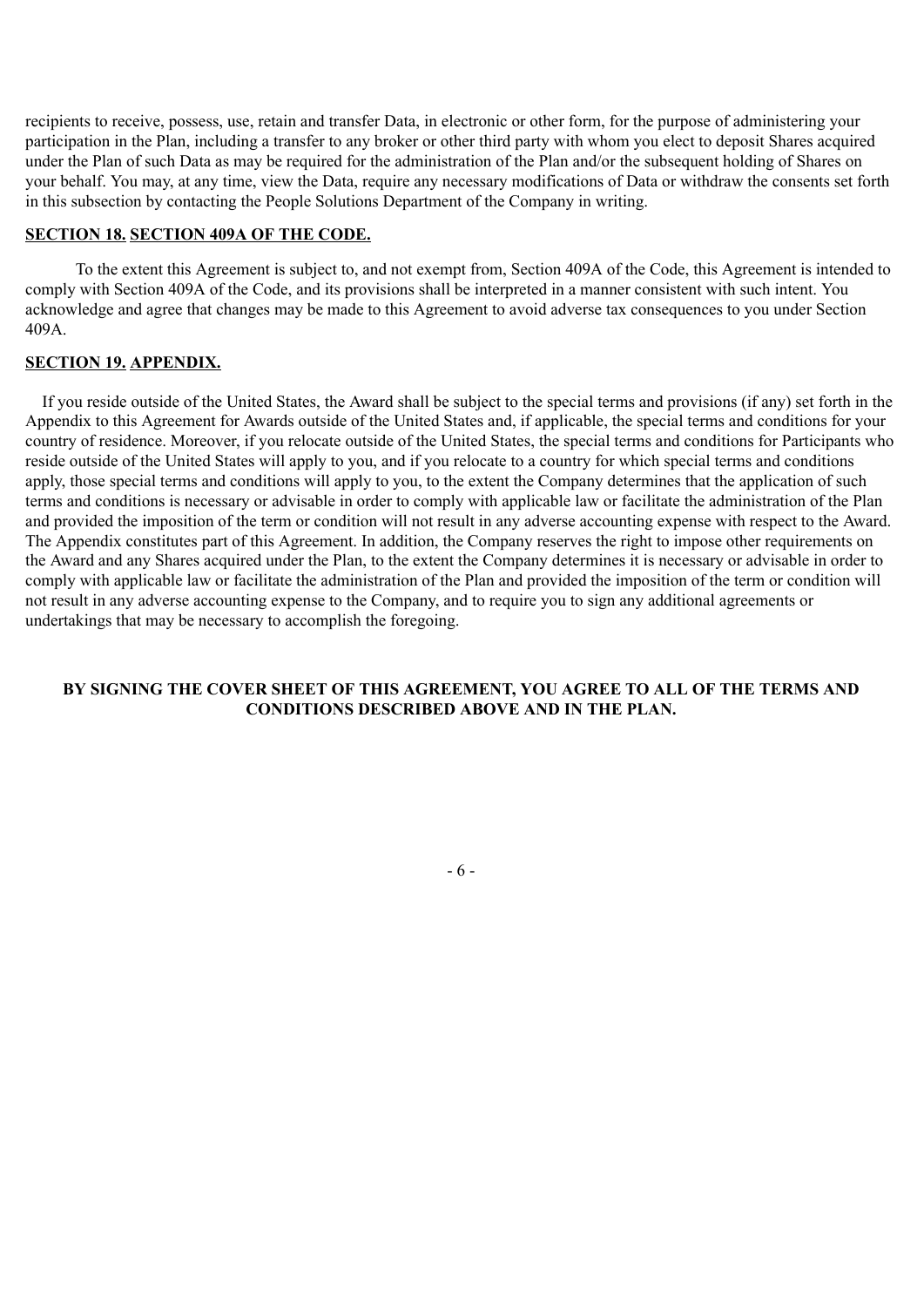## <span id="page-112-0"></span>CONCENTRIX CORPORATION

# 2020 EMPLOYEE STOCK PURCHASE PLAN

(as adopted by the Board of Directors on November 12, 2020)

(Effective on December 1, 2020)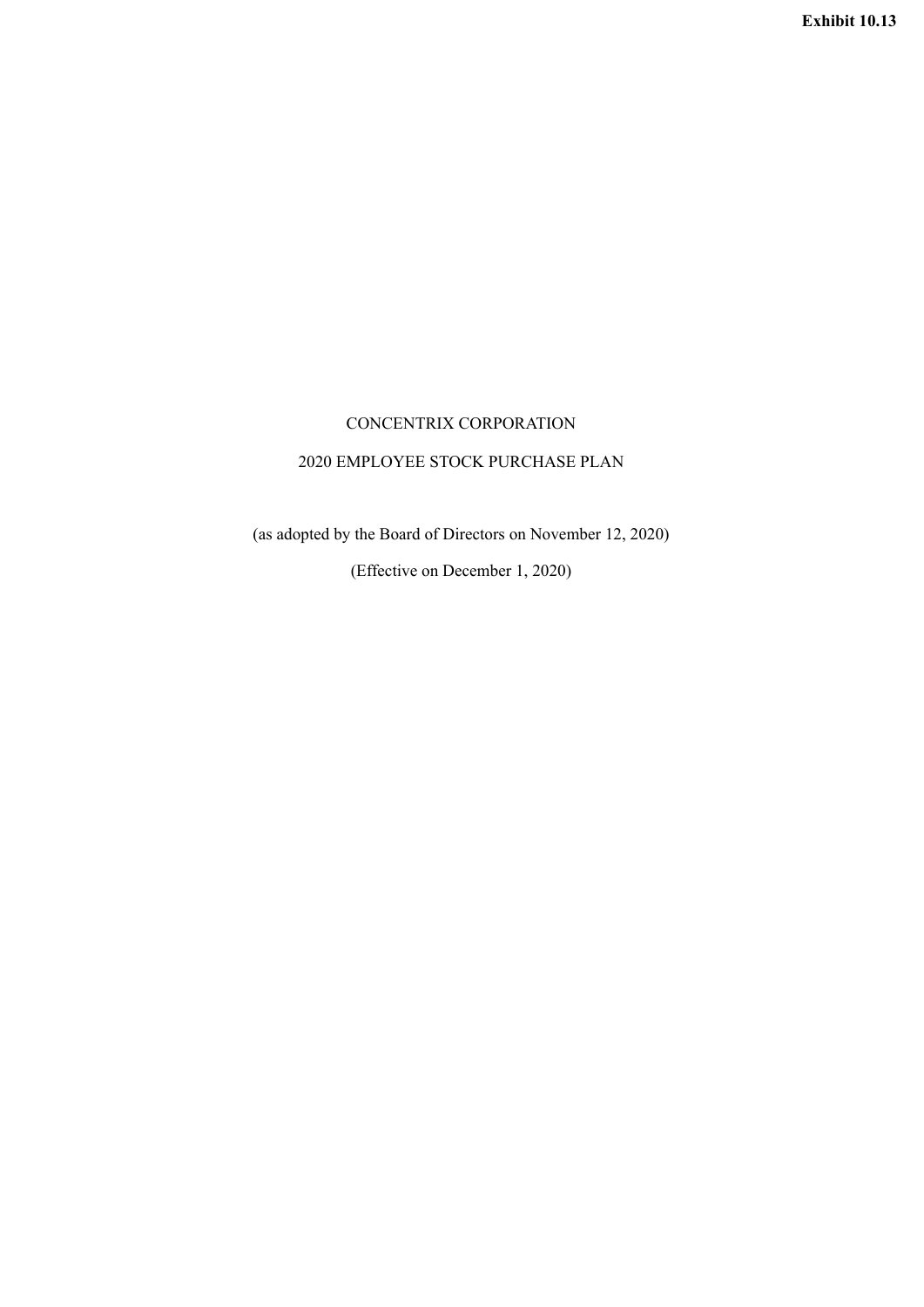# Table of Contents

| 2020 EMPLOYEE STOCK PURCHASE PLAN<br>T<br>Purpose of the Plan.<br><b>SECTION 1</b><br>$\overline{1}$<br>Definitions.<br><b>SECTION 2</b><br>$\overline{1}$<br>"Board"<br>(a)<br>$\overline{1}$ |
|------------------------------------------------------------------------------------------------------------------------------------------------------------------------------------------------|
|                                                                                                                                                                                                |
|                                                                                                                                                                                                |
|                                                                                                                                                                                                |
| "Code"<br>(b)<br>$\overline{1}$                                                                                                                                                                |
| "Committee"<br>(c)<br>$\overline{1}$                                                                                                                                                           |
| "Common Stock"<br>$\overline{1}$<br>(d)                                                                                                                                                        |
| "Company"<br>$\mathbf 1$<br>(e)                                                                                                                                                                |
| "Compensation"<br>(f)<br>$\overline{1}$                                                                                                                                                        |
| "Corporate Reorganization"<br>$\overline{1}$<br>(g)                                                                                                                                            |
| $\underline{2}$<br>"Eligible Employee"<br>(h)                                                                                                                                                  |
| $\sqrt{2}$<br>"Exchange Act"<br>(i)                                                                                                                                                            |
| $\overline{2}$<br>"Fair Market Value"<br>(j)                                                                                                                                                   |
| $\underline{2}$<br>"Offering"<br>(k)                                                                                                                                                           |
| $\overline{2}$<br>"Offering Date"<br>(1)                                                                                                                                                       |
| $\overline{2}$<br>"Offering Period"<br>(m)                                                                                                                                                     |
| $\overline{2}$<br>"Participant"<br>(n)                                                                                                                                                         |
| $\overline{2}$<br>"Participating Company"<br>$\left( 0 \right)$                                                                                                                                |
| $\overline{3}$<br>"Plan"<br>(p)                                                                                                                                                                |
| $\overline{3}$<br>"Plan Account"<br>(q)                                                                                                                                                        |
| "Purchase Date"<br>$\overline{3}$<br>(r)                                                                                                                                                       |
| $\overline{3}$<br>"Purchase Period"<br>(s)                                                                                                                                                     |
| $\overline{3}$<br>"Purchase Price"<br>(t)                                                                                                                                                      |
| "Subsidiary"<br>$\overline{3}$<br>(u)                                                                                                                                                          |
| $\overline{3}$<br>"Trading Day"<br>(v)                                                                                                                                                         |
| $\overline{3}$<br>SECTION 3 Administration of the Plan.                                                                                                                                        |
| $\overline{3}$<br>Administrative Powers and Responsibilities<br>(a)                                                                                                                            |
| International Administration<br>$\overline{4}$<br>(b)                                                                                                                                          |
| SECTION 4 Enrollment and Participation.<br>$\overline{4}$                                                                                                                                      |
| <b>Offering Periods</b><br>$\overline{4}$<br>(a)                                                                                                                                               |
| Enrollment<br>$\overline{4}$<br>(b)                                                                                                                                                            |
| Duration of Participation<br>$\overline{5}$<br>(c)                                                                                                                                             |
| $\overline{2}$<br><b>Employee Contributions.</b><br><b>SECTION 5</b>                                                                                                                           |
| Frequency of Payroll Deductions<br>$\overline{5}$<br>(a)                                                                                                                                       |
| Amount of Payroll Deductions<br>$\overline{2}$<br>(b)                                                                                                                                          |
| $\overline{5}$<br>Changing Withholding Rate<br>(c)                                                                                                                                             |
| $\overline{5}$<br>Discontinuing Payroll Deductions<br>(d)                                                                                                                                      |

Page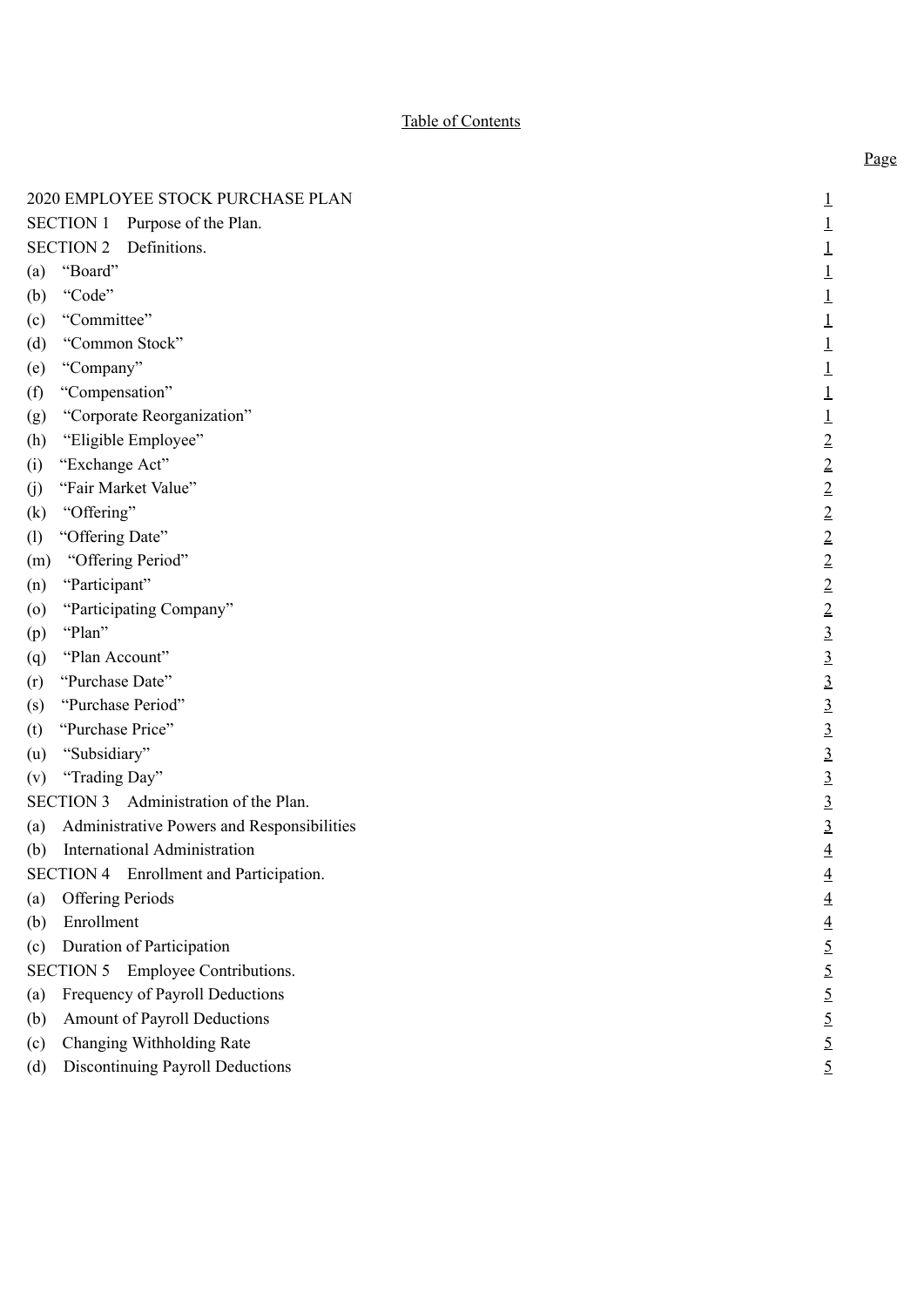| Withdrawal from the Plan.<br><b>SECTION 6</b>             | <u>6</u>        |
|-----------------------------------------------------------|-----------------|
| Withdrawal<br>(a)                                         | <u>6</u>        |
| Re-enrollment After Withdrawal<br>(b)                     | 6               |
| SECTION 7 Change in Employment Status.                    | <u>6</u>        |
| Termination of Employment<br>(a)                          | $6\overline{6}$ |
| Leave of Absence<br>(b)                                   | <u>6</u>        |
| Death<br>(c)                                              | <u>6</u>        |
| <b>SECTION 8</b><br>Plan Accounts and Purchase of Shares. | 6               |
| Plan Accounts<br>(a)                                      | <u>6</u>        |
| Purchase Price<br>(b)                                     | 6               |
| Number of Shares Purchased<br>(c)                         | $\overline{1}$  |
| Available Shares Insufficient<br>(d)                      | $\overline{7}$  |
| <b>Issuance of Common Stock</b><br>(e)                    | $\overline{7}$  |
| <b>Unused Cash Balances</b><br>(f)                        | $\overline{1}$  |
| Stockholder Approval<br>(g)                               | $\mathcal I$    |
| SECTION 9 Limitations on Stock Ownership.                 | $\underline{8}$ |
| Five Percent Limit<br>(a)                                 | $\underline{8}$ |
| Dollar Limit<br>(b)                                       | $8\overline{8}$ |
| <b>SECTION 10</b><br>Rights Not Transferable.             | $\underline{8}$ |
| <b>SECTION 11</b><br>No Rights as an Employee             | $\overline{9}$  |
| No Rights as a Stockholder.<br><b>SECTION 12</b>          | $\overline{9}$  |
| Securities Law Requirements.<br><b>SECTION 13</b>         | $\overline{9}$  |
| <b>SECTION 14</b><br>Stock Offered under the Plan.        | $\overline{9}$  |
| <b>Authorized Shares</b><br>(a)                           | $\overline{9}$  |
| Anti-dilution Adjustments<br>(b)                          | $\overline{9}$  |
| Reorganizations<br>(c)                                    | $\overline{9}$  |
| <b>SECTION 15</b><br>Amendment or Discontinuance.         | 10              |
| <b>SECTION 16</b><br>Execution.                           | 10              |
| INTERNATIONAL EMPLOYEE STOCK PURCHASE PLAN                | T               |
| Purpose of the Sub-Plan.<br><b>SECTION 1</b>              | $\overline{1}$  |
| Definitions.<br><b>SECTION 2</b>                          | $\overline{1}$  |
| "Eligible Employee"<br>(a)                                | $\perp$         |
| "Invitation"<br>(b)                                       | $\overline{1}$  |
| "Participant"<br>(c)                                      | $\perp$         |
| "Section"<br>(d)                                          | $\overline{1}$  |
| <b>SECTION 3</b><br>Enrollment and Participation.         | $\overline{2}$  |
| <b>Offering Periods</b><br>(a)                            | $\underline{2}$ |
| Enrollment<br>(b)                                         | $\overline{2}$  |
| Duration of Participation<br>(c)                          | $\overline{2}$  |
| Dollar Limit<br>(d)                                       | $\overline{3}$  |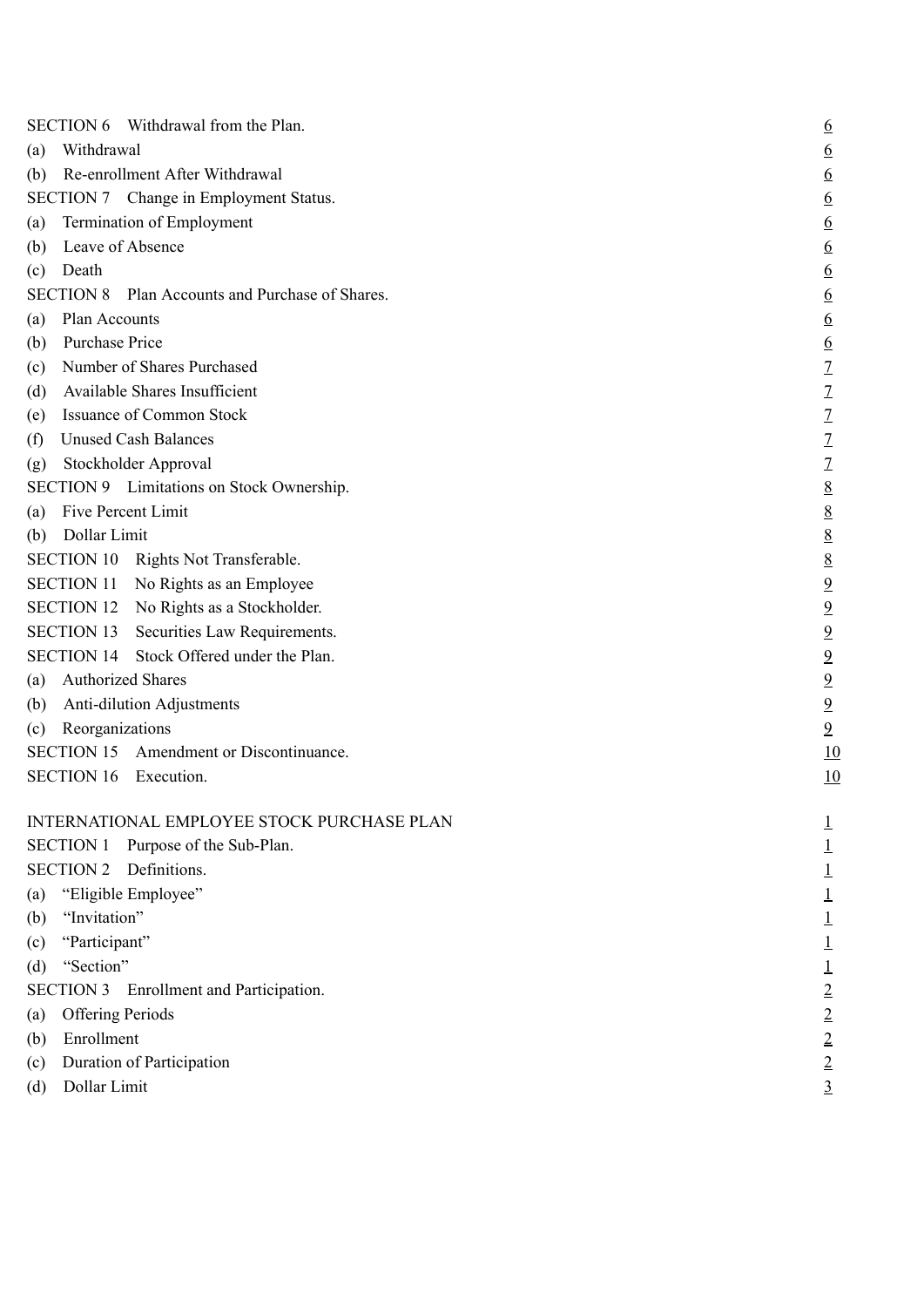<span id="page-115-0"></span>

| <b>SECTION 4</b><br>Employee Contributions.              | $\overline{3}$ |
|----------------------------------------------------------|----------------|
| Frequency of Payroll Deductions<br>(a)                   | $\overline{3}$ |
| <b>Amount of Payroll Deductions</b><br>(b)               | $\overline{3}$ |
| Changing Withholding Rate<br>(c)                         | $\overline{3}$ |
| Discontinuing Payroll Deductions<br>(d)                  | $\overline{4}$ |
| Plan Account<br>(e)                                      | $\overline{4}$ |
| SECTION 5 Conversion of Plan Account into U.S. Currency. | $\overline{4}$ |
| Conversion to U.S. Dollars<br>(a)                        | $\overline{4}$ |
| Conversion to Local Currency<br>(b)                      | $\overline{4}$ |
| <b>SECTION 6</b> Miscellaneous                           | $\overline{4}$ |
| Effect of Addenda<br>(a)                                 | $\overline{4}$ |
| <b>Effect of Certain Plan Terms</b><br>(b)               | $\overline{4}$ |
| No Retention Rights<br>(c)                               | $\overline{5}$ |
| No Guaranty of Gain<br>(d)                               | $\overline{5}$ |
| Waiver<br>(e)                                            | $\overline{5}$ |
| Severability<br>(f)                                      | $\overline{5}$ |
| <b>SECTION 7</b><br>Execution.                           | $\overline{5}$ |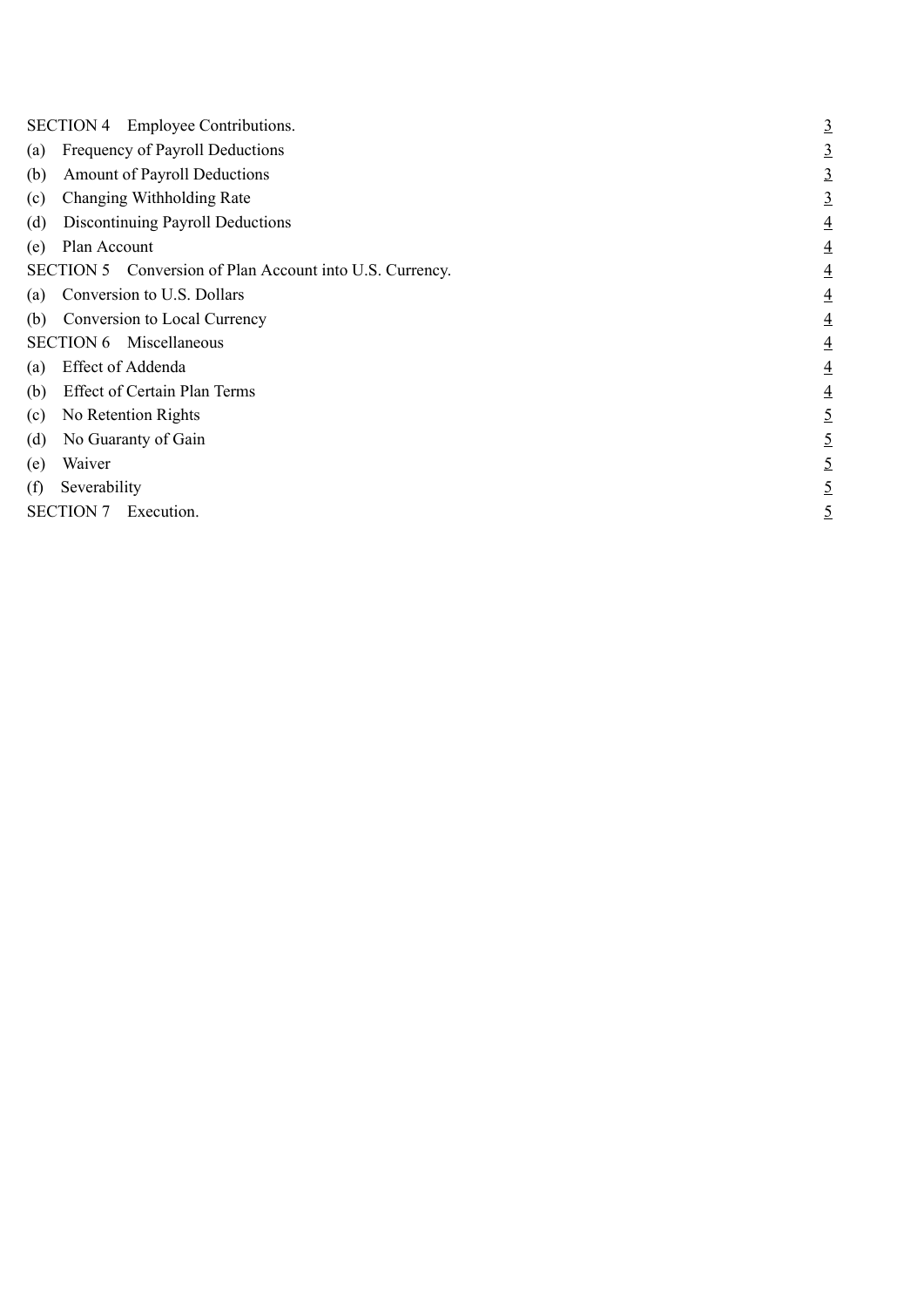### CONCENTRIX CORPORATION

## 2020 EMPLOYEE STOCK PURCHASE PLAN

### SECTION 1. Purpose of the Plan.

The Plan was adopted by the Board on November 12, 2020 and subsequently approved by the Company's stockholders on November 24, 2020. The purpose of the Plan is to provide Eligible Employees with an opportunity to increase their proprietary interest in the success of the Company by purchasing Common Stock from the Company on favorable terms and to pay for such purchases through payroll deductions. The Plan is intended to qualify under Section 423 of the Code.

## SECTION 2. Definitions.

- (a) "Board" means the Board of Directors of the Company, as constituted from time to time.
- (b) "Code" means the Internal Revenue Code of 1986, as amended.

(c) "Committee" means the Compensation Committee of the Board or such other committee, comprised exclusively of one or more directors of the Company, as may be appointed by the Board from time to time to administer the Plan.

- (d) "Common Stock" means the Company's common stock, par value \$0.0001 per share.
- (e) "Company" means Concentrix Corporation, a Delaware corporation.

(f) "Compensation" means, unless provided otherwise by the Committee in the terms and conditions of an Offering, base salary and wages paid in cash to a Participant by a Participating Company, without reduction for any pre-tax contributions made by the Participant under Sections 401(k) or 125 of the Code. Compensation shall, unless provided otherwise by the Committee in the terms and conditions of an Offering, exclude variable compensation (including commissions, bonuses, incentive compensation, overtime pay and shift premiums), all non-cash items, moving or relocation allowances, cost-of-living equalization payments, car allowances, tuition reimbursements, imputed income attributable to cars or life insurance, severance pay, fringe benefits, contributions or benefits received under employee benefit plans, income attributable to the exercise of stock options, and similar items. The Committee shall determine whether a particular item is included in Compensation.

## (g) "Corporate Reorganization" means:

i. The consummation of a merger or consolidation of the Company with or into another entity, or any other corporate reorganization in which the Company's stockholders immediately prior thereto own less than 50% of the voting securities of the Company (or its successor or parent) immediately thereafter; or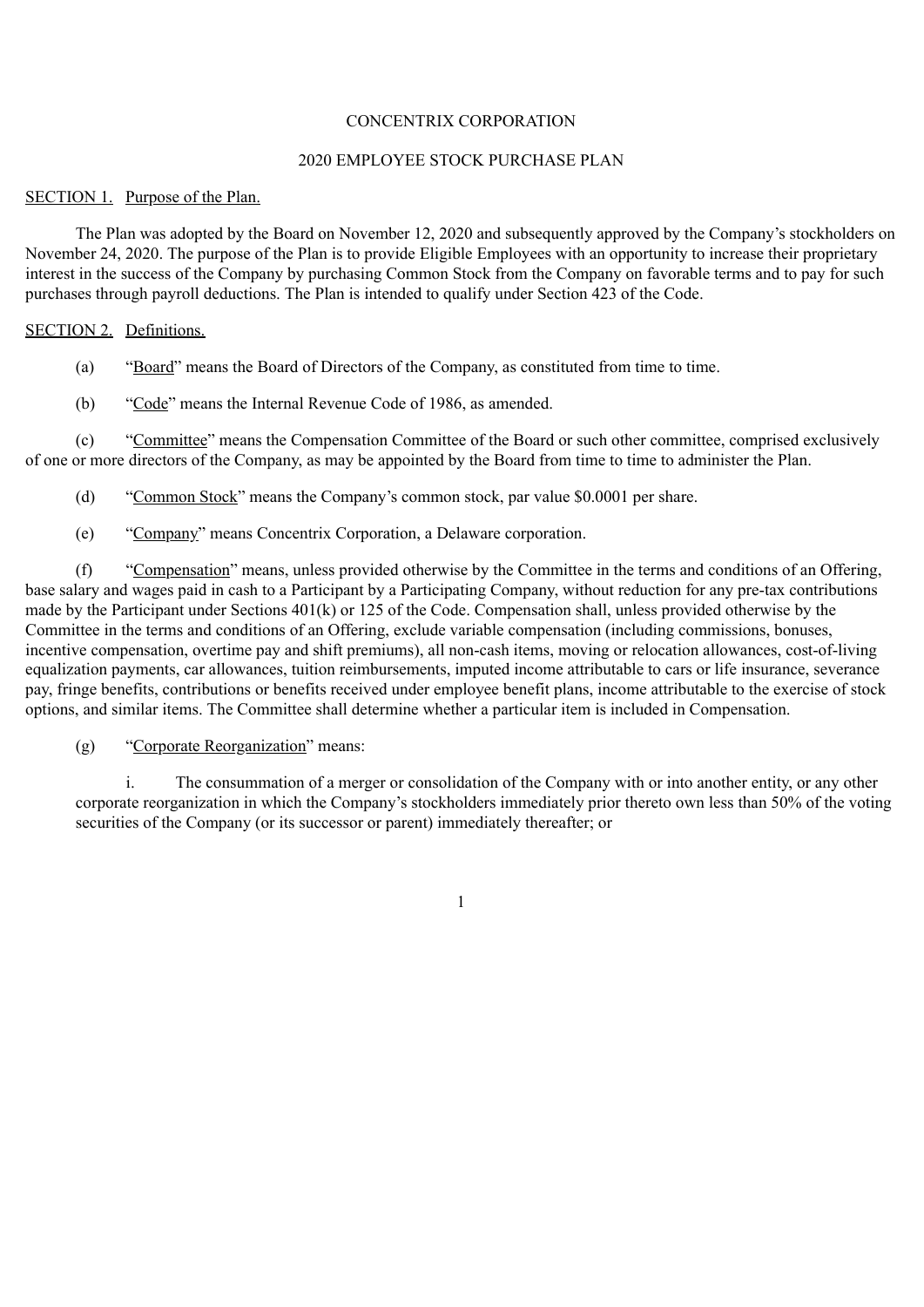ii. The sale, transfer or other disposition of all or substantially all of the Company's assets or the complete liquidation or dissolution of the Company.

(h) "Eligible Employee" means any employee of a Participating Company who has rendered services as an employee for at least six (6) months after the employee's date of hire with the Company or a Participating Company and whose customary employment is for more than five (5) months per calendar year and for more than twenty (20) hours per week. The foregoing notwithstanding, an individual shall not be considered an Eligible Employee if his or her participation in the Plan is prohibited by the law of any country which has jurisdiction over him or her.

- (i) "Exchange Act" means the Securities Exchange Act of 1934, as amended.
- (j) "Fair Market Value" means the fair market value of a share of Common Stock, determined as follows:
	- i. If the Common Stock was traded on any established national securities exchange, including the New York Stock Exchange or The NASDAQ Stock Market, on the date in question, then the Fair Market Value shall be equal to the closing price as quoted on such exchange (or the exchange with the greatest volume of trading in the Common Stock) on such date as reported in *The Wall Street Journal* or such other source as the Committee deems reliable; or
	- ii. If the foregoing provision is not applicable, then the Fair Market Value shall be determined by the Committee in good faith on such basis as it deems appropriate.

For any date that is not a Trading Day, the Fair Market Value of a share of Common Stock for such date shall be determined by using the closing sale price for the immediately preceding Trading Day. The determination of the Fair Market Value pursuant to the foregoing provisions shall be conclusive and binding on all persons.

(k) "Offering" means the grant of options to purchase shares of Common Stock to Eligible Employees under the Plan.

(l) "Offering Date" means the first day of an Offering; provided, however, that if any Offering Date falls on a day that is not a Trading Day, then such Offering Date shall instead fall on the next Trading Day.

(m) "Offering Period" means a period with respect to which the right to purchase Common Stock may be granted to Eligible Employees under the Plan.

(n) "Participant" means an Eligible Employee who elects to participate in the Plan in accordance with the terms hereof.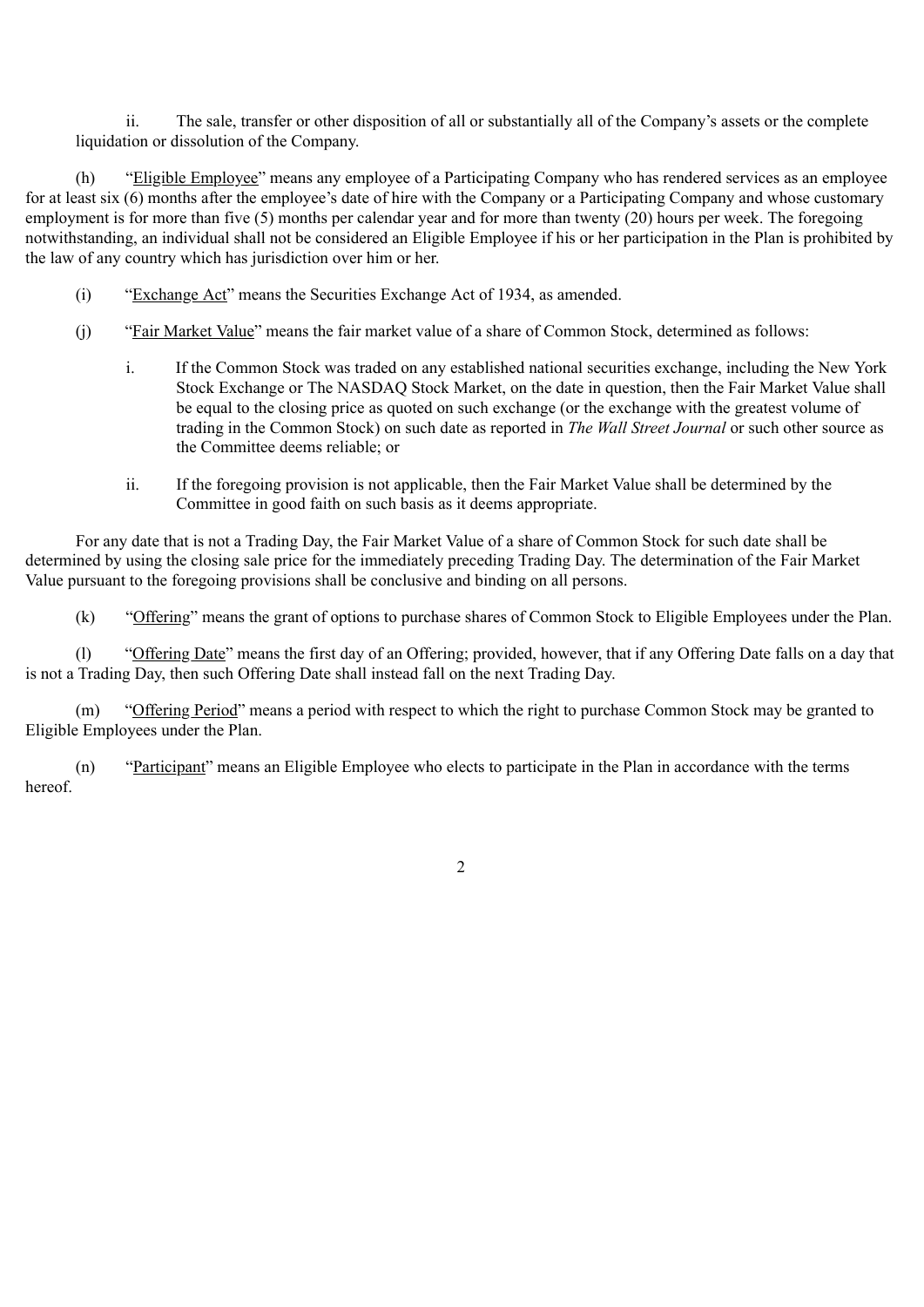(o) "Participating Company" means (i) the Company and (ii) each present or future Subsidiary designated by the Committee as a Participating Company.

(p) "Plan" means this Concentrix Corporation 2020 Employee Stock Purchase Plan, as it may be amended from time to time.

(q) "Plan Account" means the account established for each Participant.

(r) "Purchase Date" means one or more dates during an Offering on which shares of Common Stock may be purchased pursuant to the terms of the Offering; provided, however, that if any Purchase Date falls on a day that is not a Trading Day, then such Purchase Date shall instead fall on the immediately preceding Trading Day.

(s) "Purchase Period" means one or more successive periods during an Offering, beginning on the Offering Date or on the day after a Purchase Date, and ending on the next succeeding Purchase Date.

(t) "Purchase Price" means the price at which Participants may purchase shares of Common Stock under the Plan, as determined pursuant to Section 8(b).

(u) "Subsidiary" means any corporation (other than the Company) in an unbroken chain of corporations beginning with the Company, if each of the corporations other than the last corporation in the unbroken chain owns common stock, limited liability company interests, partnership interests or other equity possessing 50% or more of the total combined equity voting power in one of the other corporations in such chain.

(v) "Trading Day" means a day on which the national securities exchange on which the Common Stock is traded is open for trading.

### SECTION 3. Administration of the Plan.

(a) Administrative Powers and Responsibilities. The Plan shall be administered by the Committee. The Committee shall have full power and authority, subject to the provisions of the Plan, to promulgate such rules and regulations as it deems necessary for the proper administration of the Plan, to interpret the provisions and supervise the administration of the Plan, and to take all action in connection therewith or in relation thereto as it deems necessary or advisable. Any decision reduced to writing and signed by all of the members of the Committee shall be fully effective as if it had been made at a meeting duly held. The Committee's determinations under the Plan, unless otherwise determined by the Board, shall be final and binding on all persons. The Company shall pay all expenses incurred in the administration of the Plan. No member of the Committee shall be personally liable for any action, determination, or interpretation made in good faith with respect to the Plan, and all members of the Committee shall be fully indemnified by the Company with respect to any such action, determination or interpretation. The Committee may adopt such rules, guidelines and forms as it deems appropriate to implement the Plan. Subject to the requirements of applicable law, the Committee may designate persons other than members of the Committee to carry out its responsibilities and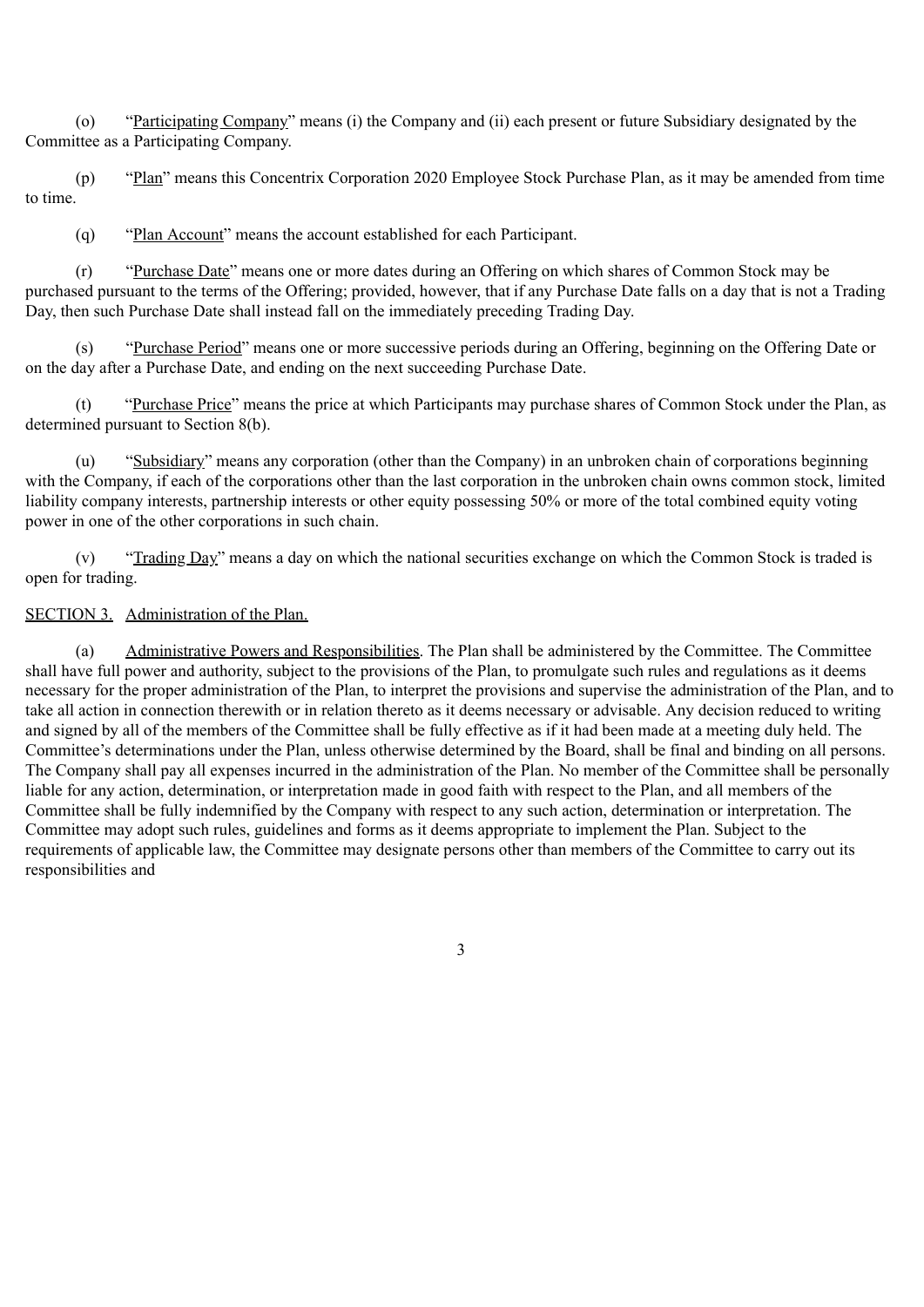may prescribe such conditions and limitations as it may deem appropriate. All decisions, interpretations and other actions of the Committee shall be final and binding on all Participants and all persons deriving their rights from a Participant. No member of the Committee shall be liable for any action that he has taken or has failed to take in good faith with respect to the Plan. Notwithstanding anything to the contrary in the Plan, the Board may, in its sole discretion, at any time and from time to time, resolve to administer the Plan. In such event, the Board shall have all of the authority and responsibility granted to the Committee herein.

(b) International Administration. The Committee shall establish sub-plans (which need not qualify under Section 423 of the Code) and initiate separate Offerings through such sub-plans for the purpose of (i) facilitating participation in the Plan by non-U.S. employees in compliance with foreign laws and regulations without affecting the qualification of the remainder of the Plan under Section 423 of the Code or (ii) qualifying the Plan for preferred tax treatment under foreign tax laws (which subplans, at the Committee's discretion, may provide for allocations of the authorized shares reserved for issue under the Plan as set forth in Section 14(a)). The rules, guidelines and forms of such sub-plans (or the Offerings thereunder) may take precedence over other provisions of the Plan, with the exception of Section 4(a)(i), Section 5(b), Section 8(b) and Section 14(a), but unless otherwise superseded by the terms of such sub-plan, the provisions of the Plan shall govern the operation of such sub-plan.

## SECTION 4. Enrollment and Participation.

(a) Offering Periods. While the Plan is in effect, the Committee may from time to time grant options to purchase shares of Common Stock pursuant to the Plan to Eligible Employees during a specified Offering Period. Each such Offering shall be in such form and shall contain such terms and conditions as the Committee shall determine, subject to compliance with the terms and conditions of the Plan (which may be incorporated by reference) and the requirements of Section 423 of the Code, including the requirement that all Eligible Employees have the same rights and privileges (except with respect to sub-plans established for the purpose of facilitating participation by non-U.S. employees). The Committee shall specify prior to the commencement of each Offering (i) the period during which the Offering shall be effective, which may not exceed 27 months from the Offering Date and may include one or more successive Purchase Periods within the Offering, (ii) the Purchase Dates and Purchase Price for shares of Common Stock which may be purchased pursuant to the Offering, and (iii) if applicable, any limits on the number of shares of Common Stock purchasable by a Participant, or by all Participants in the aggregate, during any Offering Period or, if applicable, Purchase Period, in each case consistent with the limitations of the Plan. The Committee shall have the discretion to provide for the automatic termination of an Offering following any Purchase Date on which the Fair Market Value of a share of Common Stock is equal to or less than the Fair Market Value of a share of Common Stock on the Offering Date, and for the Participants in the terminated Offering to be automatically re-enrolled in a new Offering that commences immediately after such Purchase Date. The terms and conditions of each Offering need not be identical, and shall be deemed incorporated by reference and made a part of the Plan.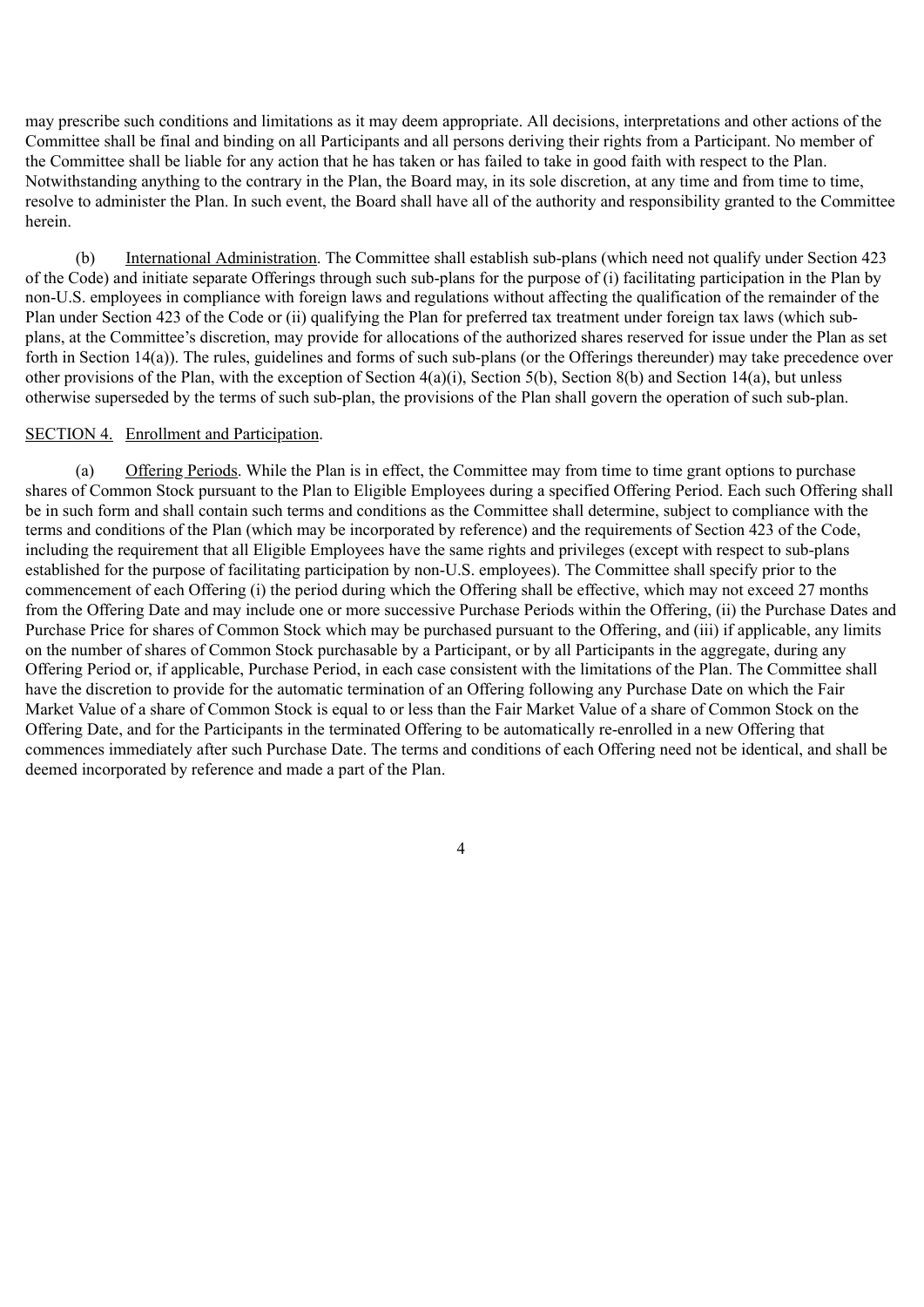(b) Enrollment. Any individual who, on the day preceding the first day of an Offering Period, qualifies as an Eligible Employee may elect to become a Participant in the Plan for such Offering Period by completing the enrollment process prescribed and communicated for this purpose from time to time by the Company to Eligible Employees. By completing the enrollment process, an Eligible Employee: (i) authorizes the applicable Participating Company to make the relevant payroll deductions from the Eligible Employee's Compensation on each applicable payday and to pay or apply such amounts to the purchase of Common Stock under the Plan; (ii) agrees to be bound by the terms of any enrollment form and the Plan; and (iii) accepts and consents to any action taken under the Plan by the Committee, the Company or the applicable Participating Company.

(c) Duration of Participation. Once enrolled in the Plan, a Participant shall continue to participate in the Plan until he or she ceases to be an Eligible Employee or withdraws from the Plan under Section  $6(a)$ . A Participant who withdrew from the Plan under Section 6(a) may again become a Participant, if he or she then is an Eligible Employee, by following the procedure described in Section 4(b). A Participant whose employee contributions were discontinued automatically shall automatically resume participation at the beginning of the earliest Offering Period ending in the next calendar year, if he or she is then an Eligible Employee. When a Participant reaches the end of an Offering Period but his or her participation is to continue, then such Participant shall automatically be re-enrolled for the Offering Period that commences immediately after the end of the prior Offering Period.

## SECTION 5. Employee Contributions.

(a) Frequency of Payroll Deductions. A Participant may purchase shares of Common Stock under the Plan solely by means of payroll deductions; provided, however, that to the extent provided in the terms and conditions of an Offering, a Participant may also make contributions through payment by cash or check prior to one or more Purchase Dates during the Offering. Payroll deductions, subject to the provisions of Section 5(b) or as otherwise provided under the terms and conditions of an Offering, shall occur on each payday during participation in the Plan.

(b) Amount of Payroll Deductions. An Eligible Employee shall designate during the enrollment process the portion of his or her Compensation that he or she elects to have withheld for the purchase of Common Stock. Such portion shall be a whole percentage of the Eligible Employee's Compensation, but not less than 1% nor more than 15% (or such lower rate of Compensation specified as the limit in the terms and conditions of the applicable Offering). Unless otherwise determined by the Committee, the amount of an Eligible Employee's Compensation that may be withheld for the purchase of Common Stock shall not exceed an amount per calendar year that is equal to the product of (x) \$25,000 multiplied by (y) the percentage of Fair Market Value utilized for the Purchase Price, as set forth in Section 8(b).

(c) Changing Withholding Rate. Unless otherwise provided under the terms and conditions of an Offering, a Participant may not increase the rate of payroll withholding during the Offering Period, but may decrease the rate of payroll withholding during the Offering Period to a whole percentage of his or her Compensation in accordance with such procedures and subject to such limitations as the Company may establish for all Participants. A Participant may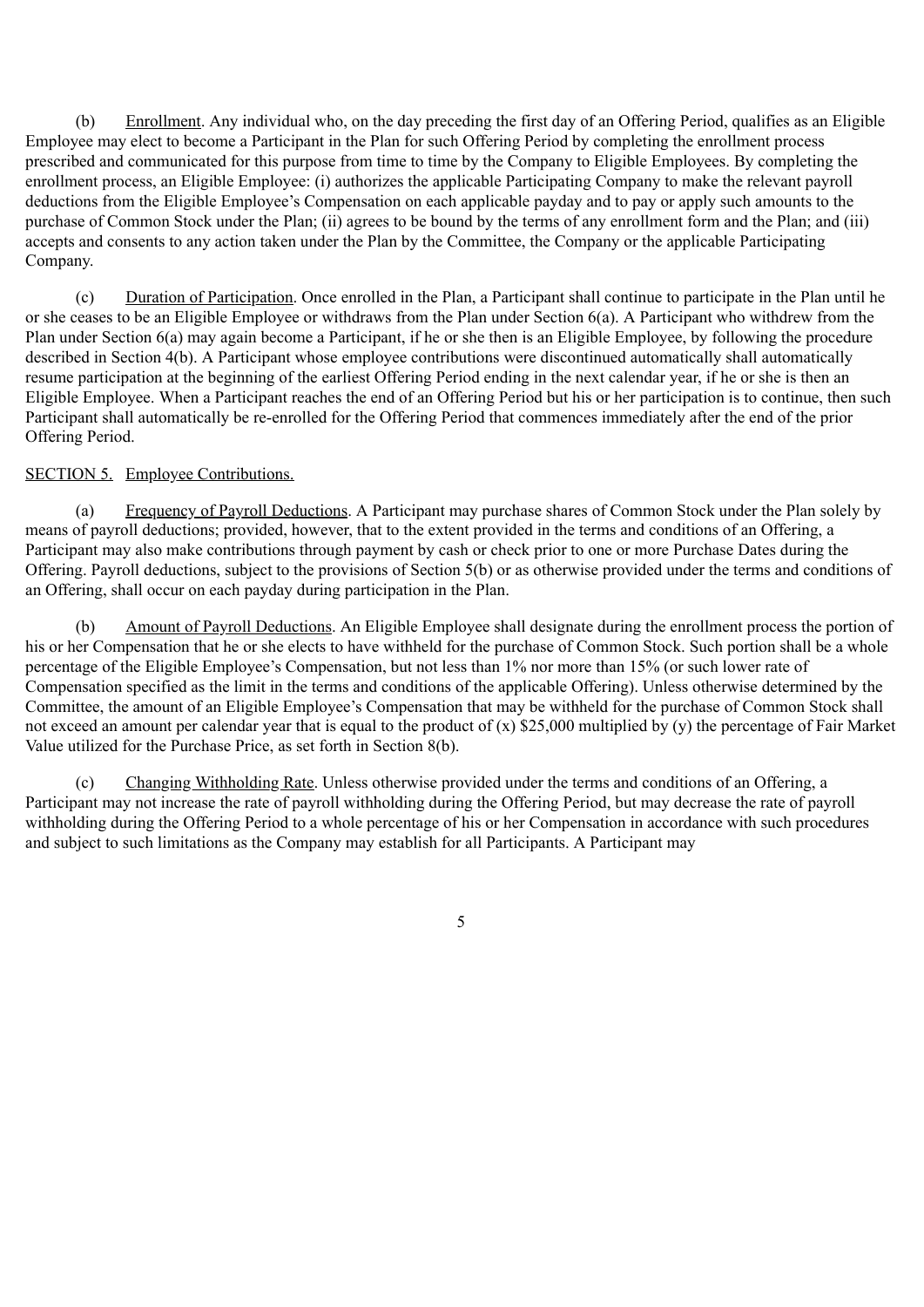also increase or decrease the rate of payroll withholding effective for a new Offering Period by submitting an authorization to change the payroll deduction rate pursuant to the process prescribed by the Company from time to time. The new withholding rate shall be a whole percentage of the Eligible Employee's Compensation consistent with Section 5(b).

(d) Discontinuing Payroll Deductions. If a Participant wishes to discontinue employee contributions entirely, he or she may do so by withdrawing from the Plan pursuant to Section 6(a). In addition, employee contributions may be discontinued automatically pursuant to Section 9(b).

## SECTION 6. Withdrawal from the Plan.

(a) Withdrawal. A Participant may elect to withdraw from the Plan by giving notice pursuant to the process prescribed and communicated by the Company from time to time. Such withdrawal may be elected at any time before the last day of an Offering Period, except as otherwise provided in the Offering. In addition, if payment by cash or check is permitted under the terms and conditions of an Offering, Participants may be deemed to withdraw from the Plan by declining or failing to remit timely payment to the Company for the shares of Common Stock. As soon as reasonably practicable thereafter, payroll deductions shall cease and the entire amount credited to the Participant's Plan Account shall be refunded to him or her in cash, without interest. No partial withdrawals shall be permitted.

(b) Re-enrollment After Withdrawal. A former Participant who has withdrawn from the Plan shall not be a Participant until he or she re-enrolls in the Plan in accordance with the terms hereof. Re-enrollment may be effective only at the commencement of an Offering Period.

## SECTION 7. Change in Employment Status.

(a) Termination of Employment. Termination of employment as an Eligible Employee for any reason, including death, shall be treated as an automatic withdrawal from the Plan under Section 6(a). A transfer from one Participating Company to another shall not be treated as a termination of employment.

Leave of Absence. For purposes of the Plan, employment shall not be deemed to terminate when the Participant goes on a military leave, a sick leave or another bona fide leave of absence, if the leave was approved by the Company in writing. For purposes of the Plan, employment, however, shall be deemed to terminate three (3) months after the Participant goes on a leave, unless a contract or statute guarantees his or her right to return to work. Employment shall be deemed to terminate in any event when the approved leave ends, unless the Participant immediately returns to work.

(c) Death. In the event of the Participant's death, the amount credited to his or her Plan Account shall be paid to the Participant's estate.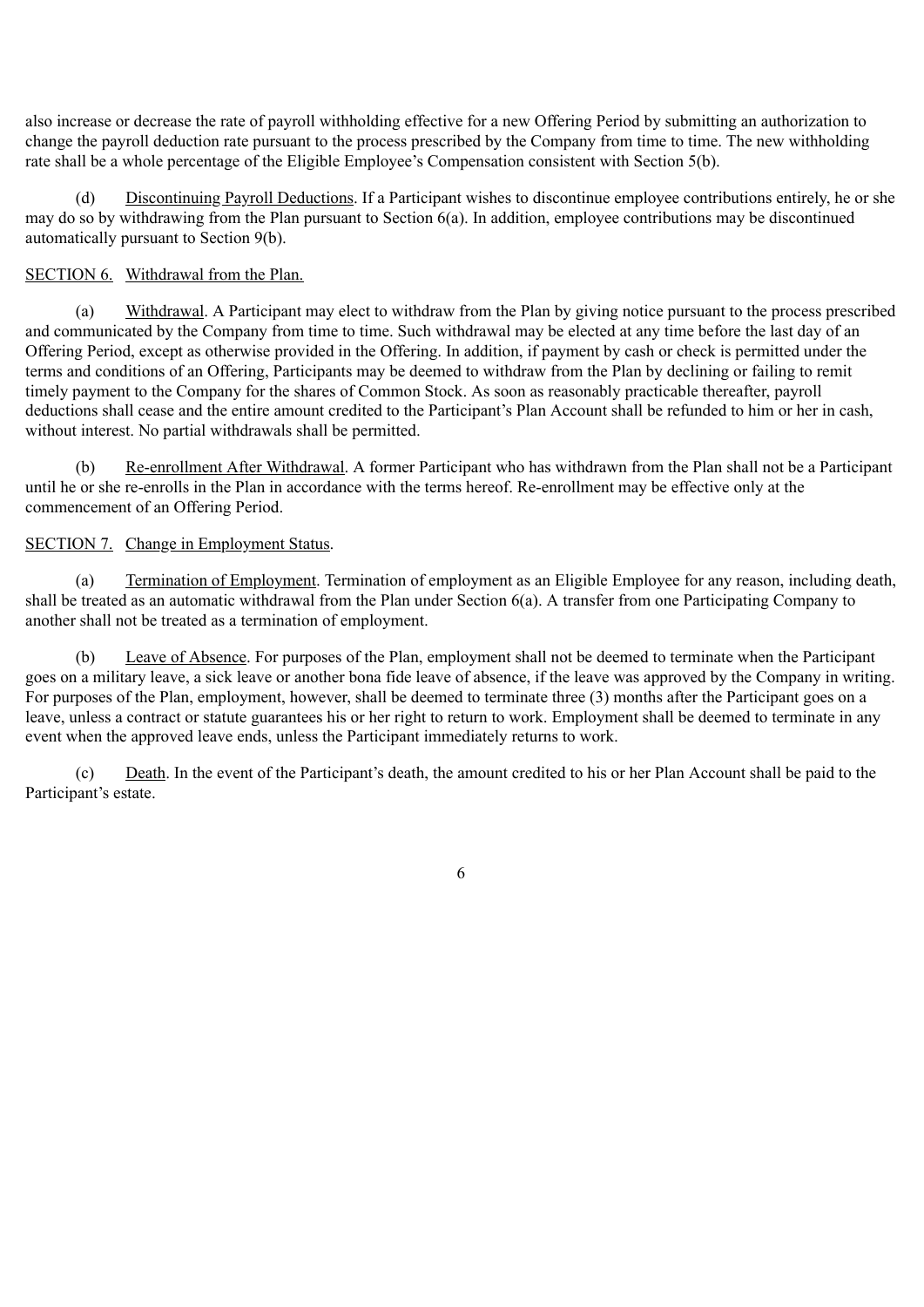### SECTION 8. Plan Accounts and Purchase of Shares.

(a) Plan Accounts. The Company shall maintain a Plan Account on its books in the name of each Participant. Whenever an amount is deducted from the Participant's Compensation under the Plan, such amount shall be credited to the Participant's Plan Account. Amounts credited to Plan Accounts shall not be trust funds and may be commingled with the Company's general assets and applied to general corporate purposes. No interest will accrue, be credited or be paid to Participants in respect of any amounts credited to the Participant's Plan Account.

(b) Purchase Price. The Purchase Price for each share of Common Stock purchased during an Offering Period shall be the lesser of:

- i. 95% of the Fair Market Value of such share on the Purchase Date; or
- ii. 95% of the Fair Market Value of such share on the Offering Date.

The Committee may specify an alternative Purchase Price amount or formula in the terms and conditions of an Offering, but in no event may such amount or formula result in a Purchase Price less than that calculated pursuant to the immediately preceding formula.

(c) Number of Shares Purchased. As of each Purchase Date, each Participant shall be deemed to have elected to purchase the number of shares of Common Stock calculated in accordance with this Section 8(c), unless the Participant has previously elected to withdraw from the Plan in accordance with Section 6(a). The amount then in the Participant's Plan Account shall be divided by the Purchase Price and rounded down to the nearest whole number, and the number of shares that results shall be purchased from the Company with the funds in the Participant's Plan Account. Unless provided otherwise by the Committee prior to commencement of an Offering, the maximum number of shares of Common Stock which may be purchased by an individual Participant during an Offering is 500 shares. The foregoing notwithstanding, no Participant shall purchase more than such number of shares of Common Stock as may be determined by the Committee with respect to the Offering Period, or Purchase Period, if applicable, nor more than the amounts of Common Stock set forth in Sections 9(b) and 14(a). For each Offering Period and, if applicable, Purchase Period, the Committee shall have the authority to establish additional limits on the number of shares purchasable by all Participants in the aggregate.

(d) Available Shares Insufficient. In the event that the aggregate number of shares of Common Stock that all Participants elect to purchase during an Offering Period exceeds the maximum number of shares remaining available for issuance under Section 14(a), or which may be purchased pursuant to any additional aggregate limits imposed by the Committee, then the number of shares to which each Participant is entitled shall be determined by multiplying the number of shares available for issuance by a fraction, the numerator of which is the number of shares that such Participant has elected to purchase and the denominator of which is the number of shares that all Participants have elected to purchase.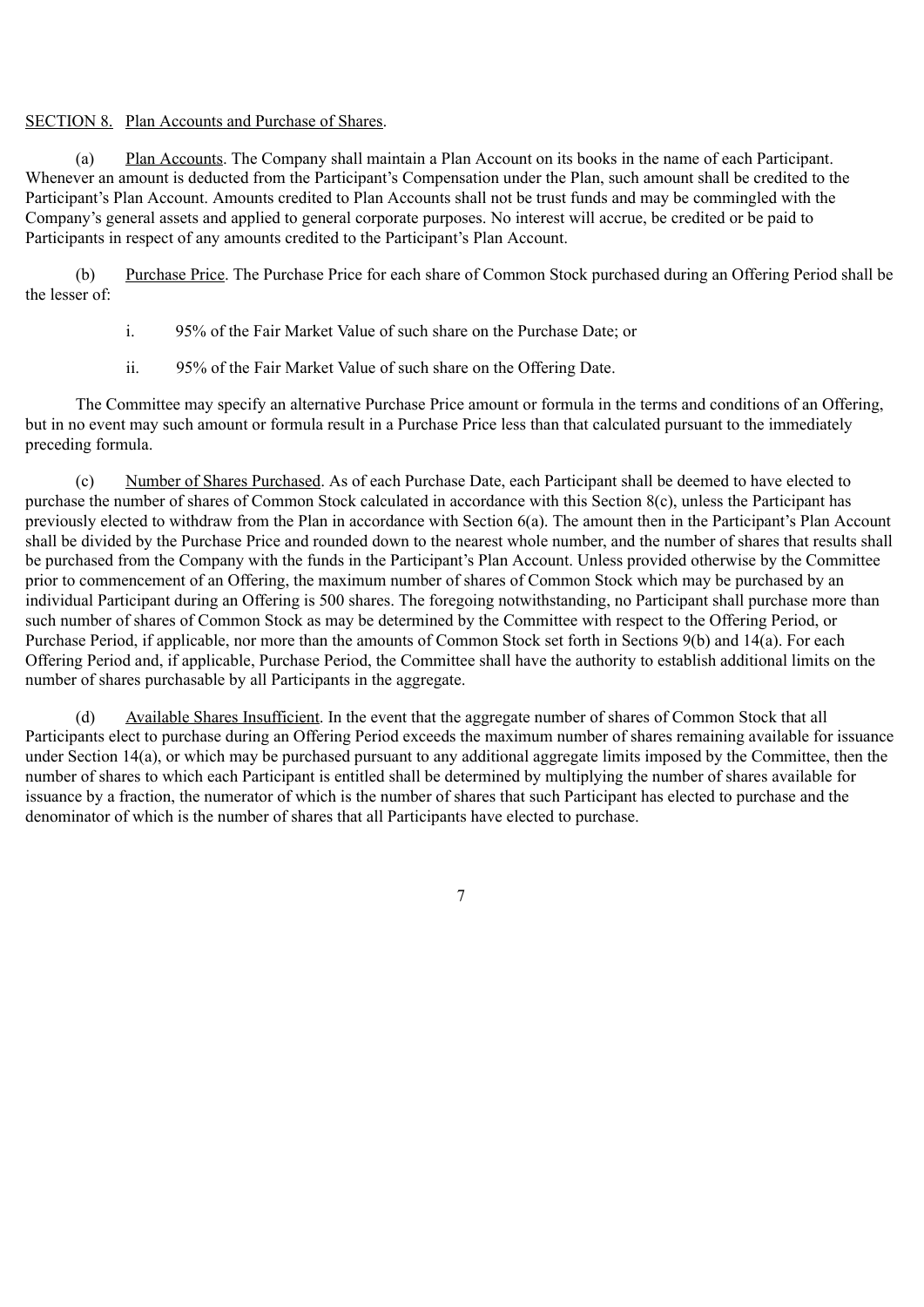(e) Issuance of Common Stock. Shares may be registered in the name of the Participant or jointly in the name of the Participant and his or her spouse as joint tenants with right of survivorship or as community property.

(f) Unused Cash Balances. An amount remaining in the Participant's Plan Account that represents the Purchase Price for any fractional share shall be carried over in the Participant's Plan Account to the next Offering Period or refunded to the Participant in cash at the end of the Offering Period, without interest, if his or her participation is not continued. Any amount remaining in the Participant's Plan Account that represents the Purchase Price for whole shares that could not be purchased by reason of Section 8(c), Section 8(d), Section 9(b) or Section 14(a) shall be refunded to the Participant in cash, without interest.

(g) Stockholder Approval. The Plan shall be submitted to the stockholders of the Company for their approval within twelve (12) months after the date the Plan is adopted by the Board. Any other provision of the Plan notwithstanding, no shares of Common Stock shall be purchased under the Plan unless and until the Company's stockholders have approved the adoption of the Plan.

## SECTION 9. Limitations on Stock Ownership.

(a) Five Percent Limit. Any other provision of the Plan notwithstanding, no Participant shall be granted a right to purchase Common Stock under the Plan if such Participant, immediately after his or her election to purchase such Common Stock, would own shares of Common Stock, together with any other equity interests, representing 5% or more of the total combined voting power or value of all classes of stock of the Company or any parent or Subsidiary of the Company. For purposes of this Section  $9(a)$ , the following rules shall apply:

i. Ownership of stock shall be determined after applying the attribution rules of Section 424(d) of the Code;

ii. Each Participant shall be deemed to own any stock that he or she has a right or option to purchase under this or any other plan; and

iii. Each Participant shall be deemed to have the right to purchase up to the maximum number of shares of Common Stock that may be purchased by a Participant under this Plan under the individual limit specified pursuant to Section 8(c) with respect to each Offering Period.

(b) Dollar Limit. Any other provision of the Plan notwithstanding, no Participant shall accrue the right to purchase Common Stock at a rate which exceeds \$25,000 of Fair Market Value of such Common Stock per calendar year (under this Plan and all other employee stock purchase plans of the Company or any parent or Subsidiary of the Company), determined in accordance with the provisions of Section 423(b)(8) of the Code and applicable Treasury Regulations promulgated thereunder.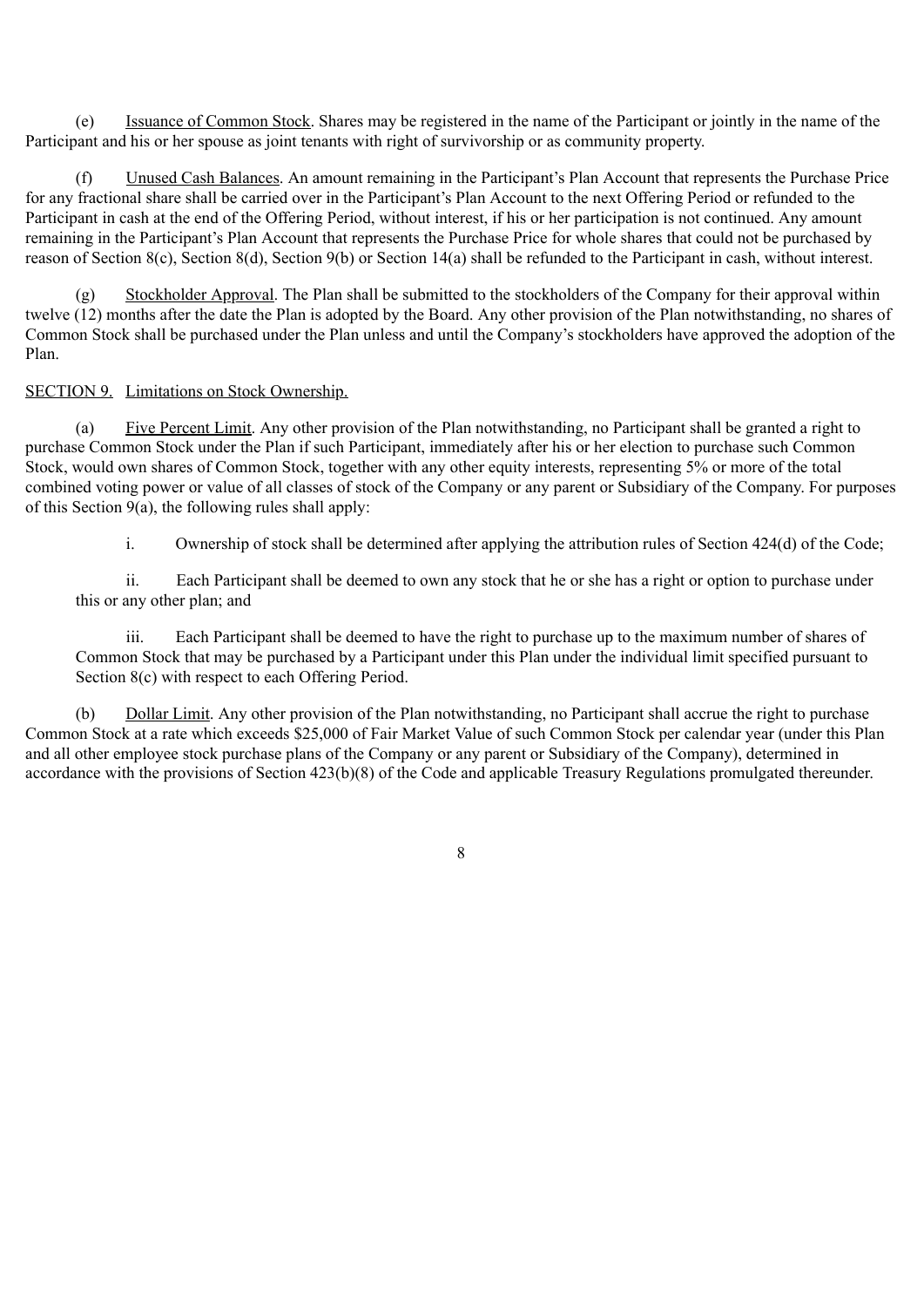For purposes of this Section 9(b), the Fair Market Value of Common Stock shall be determined as of the beginning of the Offering Period in which such Common Stock is purchased. Employee stock purchase plans not described in Section 423 of the Code shall be disregarded, and this dollar limit shall not apply to such plans. If a Participant is precluded by this Section 9(b) from purchasing additional Common Stock under the Plan, then his or her employee contributions shall automatically be discontinued and shall resume at the beginning of the earliest Offering Period ending in the next calendar year (if he or she then is an Eligible Employee).

#### SECTION 10. Rights Not Transferable.

The rights of any Participant under the Plan, or any Participant's interest in any Common Stock or cash to which he or she may be entitled under the Plan, shall not be transferable by voluntary or involuntary assignment or by operation of law, or in any other manner other than by the laws of descent and distribution. If a Participant in any manner attempts to transfer, assign or otherwise encumber his or her rights or interest under the Plan, other than by the laws of descent and distribution, then such act shall be treated as an election by the Participant to withdraw from the Plan under Section 6(a).

### SECTION 11. No Rights as an Employee

Nothing in the Plan or in any right granted under the Plan shall confer upon any Eligible Employee or Participant any right to become or remain an employee of a Participating Company (or any affiliate thereof) or interfere with or otherwise restrict in any way the rights of the Participating Company (or any affiliate thereof), which rights are hereby expressly reserved, to terminate the employment of such person at any time and for any reason, with or without cause, except as otherwise restricted by applicable law.

### SECTION 12. No Rights as a Stockholder.

A Participant shall have no rights as a stockholder with respect to any shares of Common Stock that he or she may have a right to purchase under the Plan unless and until such shares have been purchased on the applicable Purchase Date.

### SECTION 13. Securities Law Requirements.

Shares of Common Stock shall not be issued under the Plan unless the issuance and delivery of such shares comply with (or are exempt from) all applicable requirements of law, including (without limitation) the Securities Act of 1933, as amended, the rules and regulations promulgated thereunder, state securities laws and regulations, and the regulations of any stock exchange or other securities market on which the Company's securities may then be traded, to the extent applicable.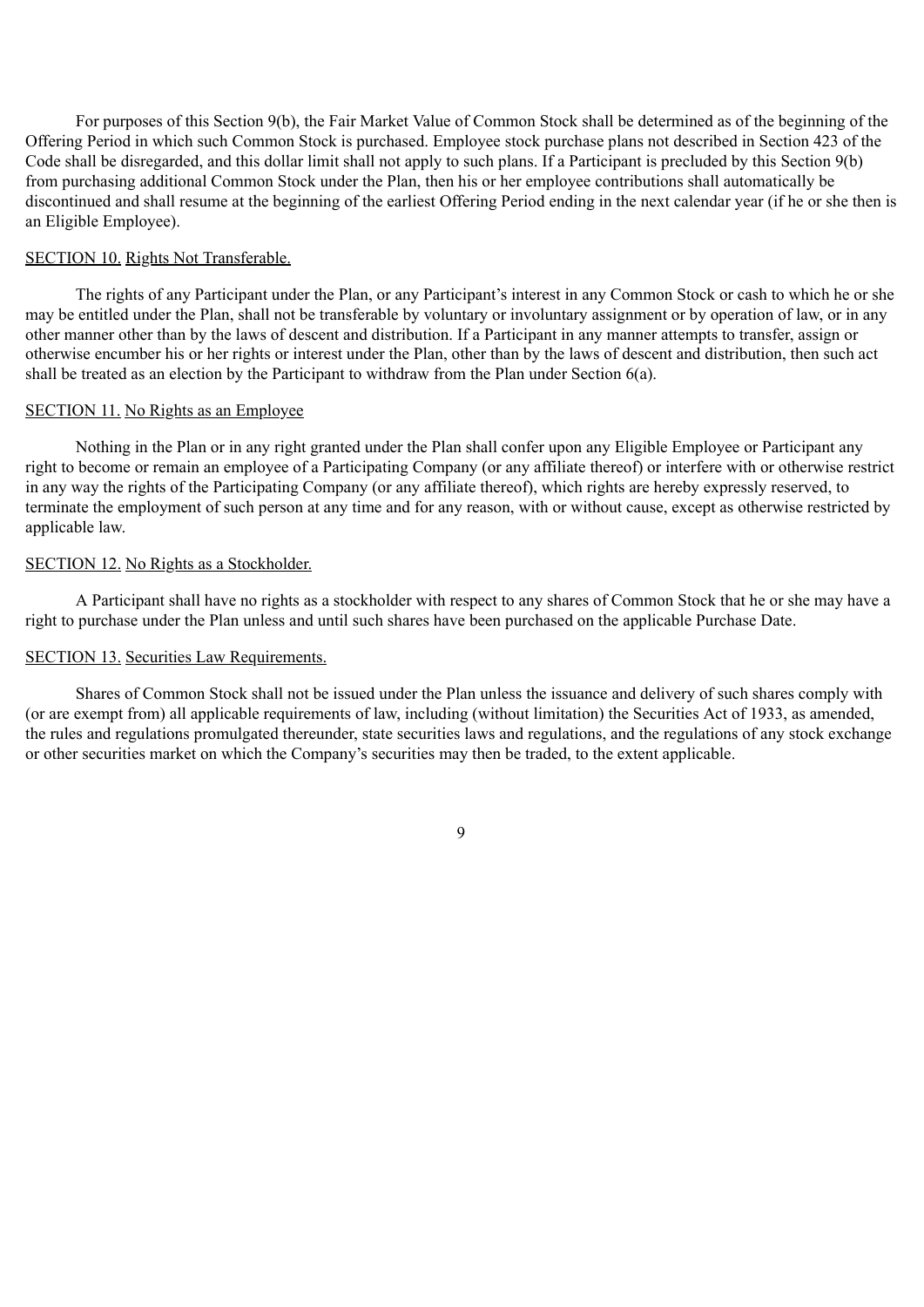#### SECTION 14. Stock Offered under the Plan.

(a) Authorized Shares. The maximum aggregate number of shares of Common Stock available for purchase under the Plan is 1,000,000 shares. The aggregate number of shares of Common Stock available for purchase under the Plan shall at all times be subject to adjustment pursuant to Section 14(b).

Anti-dilution Adjustments. The aggregate number of shares of Common Stock offered under the Plan, the individual and aggregate Participant share limitations described in Section 8(c) and the price of shares that any Participant has elected to purchase shall be adjusted proportionately by the Committee in the event of any change in the number of issued shares of Common Stock (or issuance of shares other than Common Stock) by reason of any forward or reverse share split, subdivision or consolidation, or share dividend or bonus issue, recapitalization, reclassification, merger, amalgamation, consolidation, splitup, spin-off, reorganization, combination, exchange of shares of Common Stock, or any other change in corporate structure or in the event of any extraordinary distribution (whether in the form of cash, shares of Common Stock, other securities or other property).

(c) Reorganizations. Any other provision of the Plan notwithstanding, in the event of a Corporate Reorganization in which the Plan is not assumed by the surviving corporation or its parent corporation pursuant to the applicable plan of merger or consolidation, the Offering Period then in progress shall terminate immediately prior to the effective time of such Corporate Reorganization and either shares of Common Stock shall be purchased pursuant to Section 8 or, if so determined by the Board or Committee, all amounts in all Participant Accounts shall be refunded pursuant to Section 15 without any purchase of shares of Common Stock. The Plan shall in no event be construed to restrict in any way the Company's right to undertake a dissolution, liquidation, merger, consolidation or other reorganization.

#### SECTION 15. Amendment or Discontinuance.

The Board or Committee shall have the right to amend, suspend or terminate the Plan at any time and without notice. Upon any such amendment, suspension or termination of the Plan during an Offering Period, the Board or Committee may in its discretion determine that the applicable Offering shall immediately terminate and that all amounts in the Participant Accounts shall be carried forward into a payroll deduction account for each Participant under a successor plan, if any, or promptly refunded to each Participant. Except as provided in Section 14, any increase in the aggregate number of shares of Common Stock to be issued under the Plan shall be subject to approval by a vote of the stockholders of the Company. In addition, any other amendment of the Plan shall be subject to approval by a vote of the stockholders of the Company to the extent required by applicable law or regulation. This Plan shall continue until the earlier to occur of (a) termination of this Plan pursuant to this Section 15 or (b) issuance of all of the shares of Common Stock reserved for issuance under this Plan.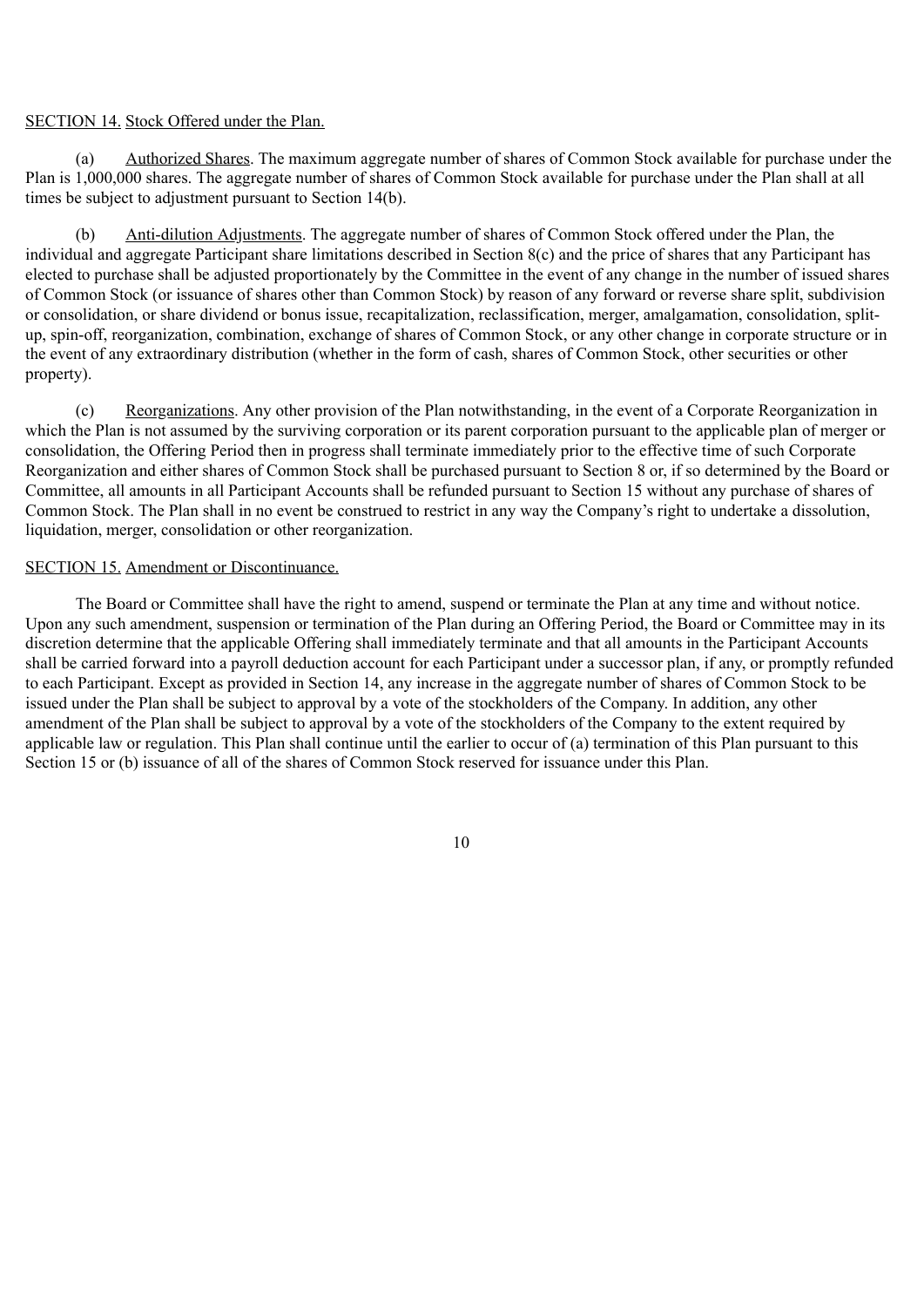## SECTION 16. Execution.

To record the adoption of the Plan by the Board, the Company has caused its authorized officer to execute the same.

## CONCENTRIX CORPORATION

By: /s/ Steven L. Richie Name: Steven L. Richie Title: Executive Vice President, Legal

<span id="page-126-0"></span>Date: December 1, 2020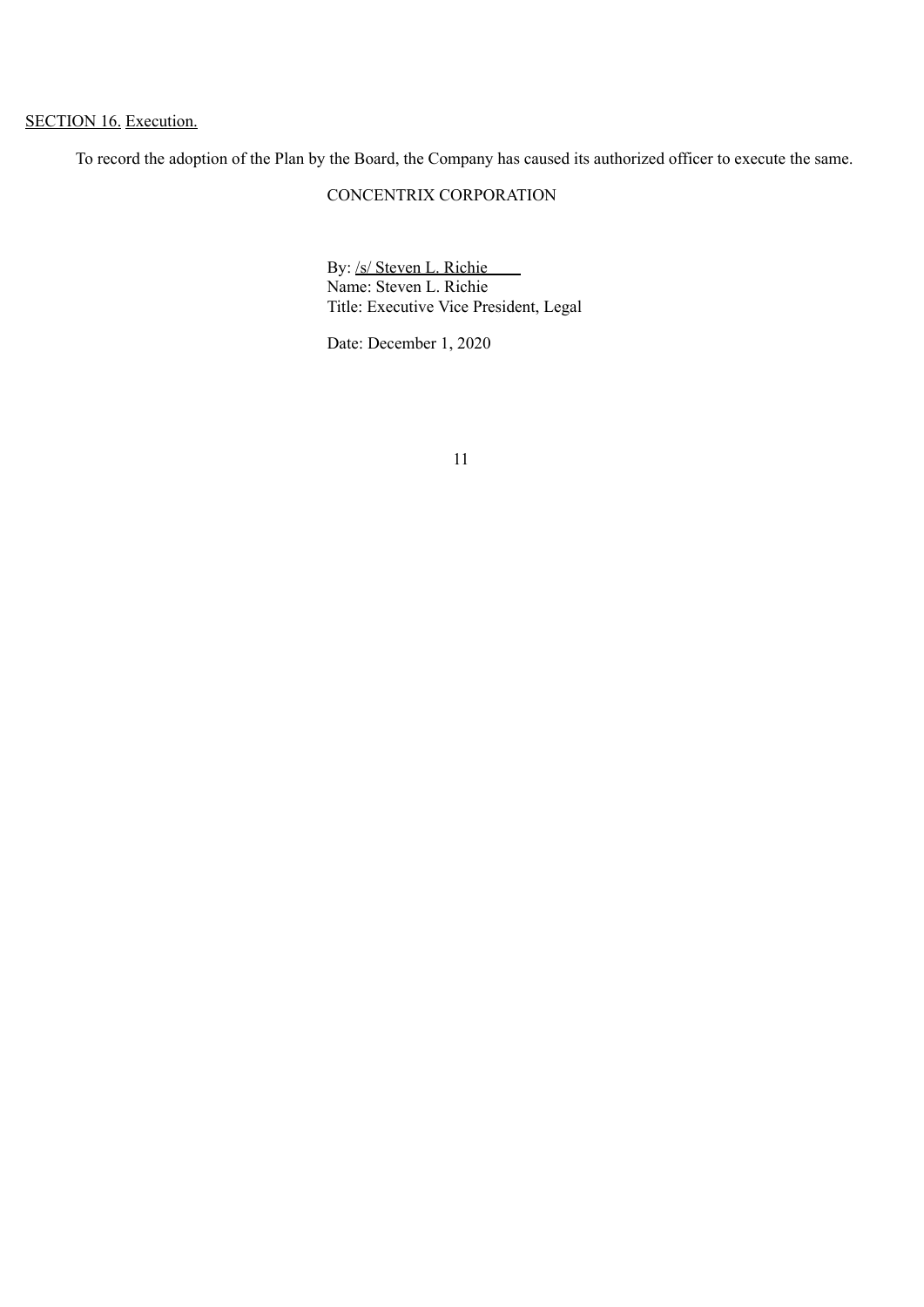### CONCENTRIX CORPORATION

## INTERNATIONAL EMPLOYEE STOCK PURCHASE PLAN

## (as adopted by the Board of Directors on November 12, 2020)

### (Effective on December 1, 2020)

## (A Sub-Plan of the Concentrix Corporation 2020 Employee Stock Purchase Plan)

### SECTION 1. Purpose of the Sub-Plan.

Concentrix Corporation (the "Company") adopts this Concentrix Corporation International Employee Stock Purchase Plan (the "Sub-Plan"), effective as of December 1, 2020 to provide Eligible Employees (as defined below) of Participating Companies organized in jurisdictions outside of the United States (each such Participating Company, an "Employer") with an opportunity to increase their proprietary interest in the success of the Company by purchasing Common Stock from the Company on favorable terms and to pay for such purchases through payroll deductions. The Sub-Plan is a component of the Concentrix Corporation Employee Stock Purchase Plan (the "Plan") and subject to the terms and conditions of the Plan to the extent not provided otherwise herein. However, the Sub-Plan is not intended to qualify as an "employee stock purchase plan" under Section 423 of the Code. In the event of any inconsistency between this Sub-Plan and the Plan, the terms of the Sub-Plan prevail. Any terms that are capitalized but not otherwise defined herein shall have the respective meanings assigned to them in the Plan.

## SECTION 2. Definitions.

(a) "Eligible Employee" means any employee of a Participating Company who has rendered services as an employee for at least six (6) months after the employee's date of hire with the Company or a Participating Company and whose customary employment is for more than five (5) months per calendar year and for more than twenty (20) hours per week that the Company, in its sole discretion, determines shall receive an Invitation. The foregoing notwithstanding, an individual shall not be considered an Eligible Employee if his or her participation in the Plan is prohibited by the law of any country which has jurisdiction over him or her.

(b) "Invitation" means the written or electronic offering document inviting an Eligible Employee to participate in the Sub-Plan.

(c) "Participant" means an Eligible Employee who received an Invitation to participate in the Sub-Plan, who elects to participate in the Sub-Plan in accordance with the terms hereof.

(d) "Section" means the applicable section of this Sub-Plan, unless expressly identified as a reference to the applicable section of the Plan.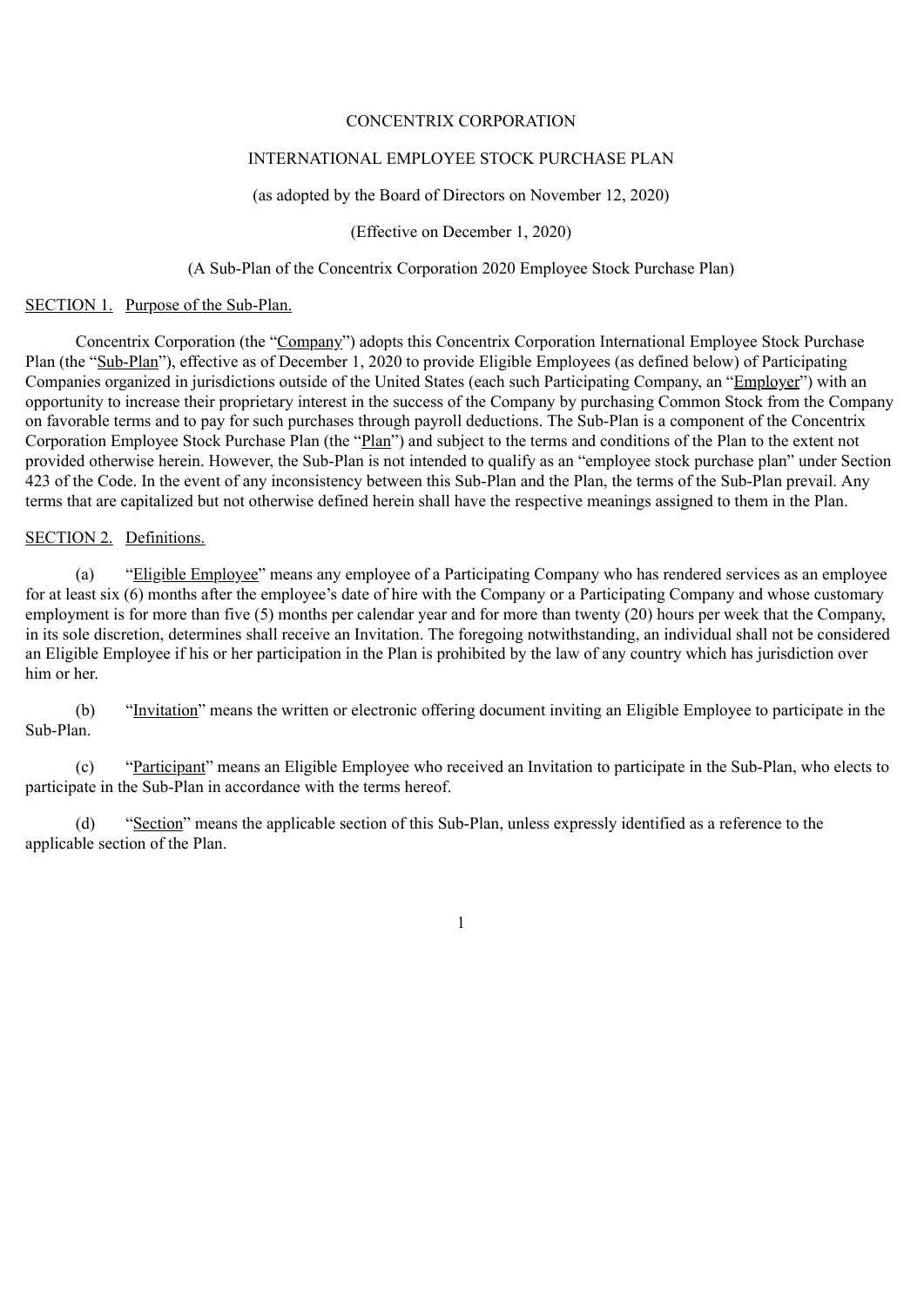### SECTION 3. Enrollment and Participation.

(a) Offering Periods. While the Sub-Plan is in effect, the Committee may from time to time, in its discretion, issue or cause to be issued an Invitation on behalf of the Company to any Eligible Employee to purchase shares of Common Stock pursuant to the Plan during a specified Offering Period. Each such Invitation shall be in such form and shall contain such terms and conditions as the Committee shall determine, subject to compliance with the terms and conditions of the Sub-Plan (which may be incorporated by reference) and the requirements of applicable law. An Invitation must be issued with an enrollment form and such explanatory or other material in respect of the Plan and Sub-Plan as the Committee or the Company in its discretion considers appropriate, or as required by applicable law. The Committee or the Company may in its absolute discretion amend an Invitation for any reason at any time prior to the enrollment deadline for the applicable Offering Period. The Committee shall specify prior to the commencement of each Offering (i) the period during which the Offering shall be effective, which may not exceed 27 months from the Offering Date and may include one or more successive Purchase Periods within the Offering, (ii) the Purchase Dates and Purchase Price for shares of Common Stock which may be purchased pursuant to the Offering, and (iii) if applicable, any limits on the number of shares purchasable by a Participant, or by all Participants in the aggregate, during any Offering Period or, if applicable, Purchase Period, in each case consistent with the limitations of the Sub-Plan. The Committee shall have the discretion to provide for the automatic termination of an Offering following any Purchase Date on which the Fair Market Value of a share of Common Stock is equal to or less than the Fair Market Value of a share of Common Stock on the Offering Date, and for the Participants in the terminated Offering to be automatically re-enrolled in a new Offering that commences immediately after such Purchase Date. The terms and conditions of each Offering need not be identical, and shall be deemed incorporated by reference and made a part of the Sub-Plan.

(b) Enrollment. Any individual who, on the day preceding the first day of an Offering Period, qualifies as an Eligible Employee may elect to become a Participant in the Sub-Plan for such Offering Period in response to an Invitation by returning a duly completed enrollment form on or before the relevant enrollment deadline. By returning a duly completed enrollment form, an Eligible Employee: (i) authorizes his or her Employer to make the relevant payroll deductions from the Eligible Employee's Compensation on each applicable payday and to pay or apply such amounts to the purchase of Common Stock under the Sub-Plan; (ii) agrees to be bound by the terms of the Invitation, the enrollment form, the Plan and the Sub-Plan; and (iii) accepts and consents to any action taken under the Sub-Plan by the Committee, the Company or the Employer.

(c) Duration of Participation. Once enrolled in the Sub-Plan, a Participant shall continue to participate in the Sub-Plan until he or she ceases to be an Eligible Employee or withdraws from the Plan. A Participant who remains an Eligible Employee through an Offering Period shall be deemed to remain a Participant in the immediately following Offering Period unless the Company, in its sole discretion, determines that the Participant is no longer an Eligible Employee. Notwithstanding the foregoing, if a Participant ceases to be an Eligible Employee due to a transfer of employment to the Company or another Subsidiary, then no further payroll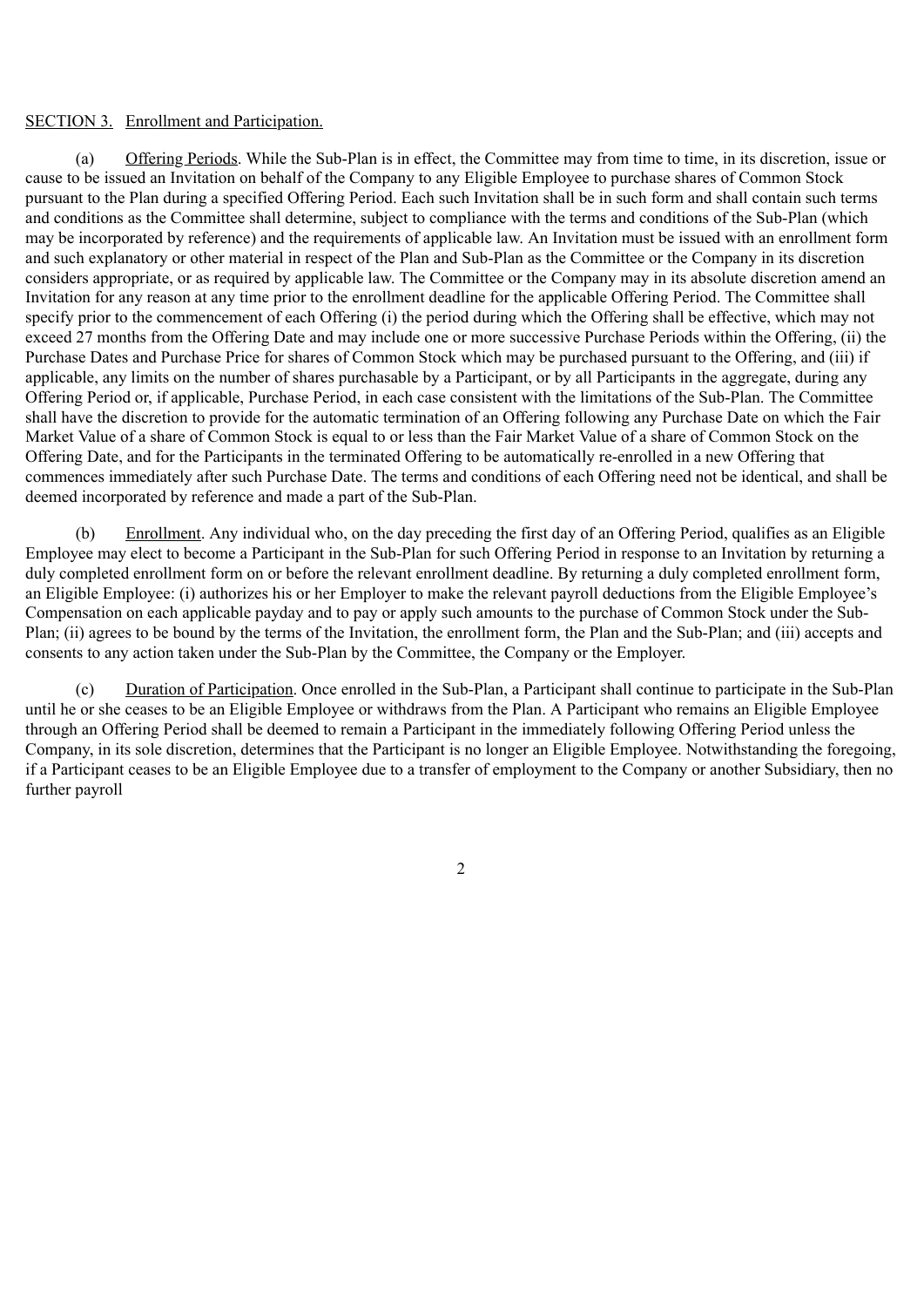deductions will be made on behalf of the Participant under the Sub-Plan, the amount credited to the Participant's Plan Account shall be applied to the purchase of whole shares of Common Stock on the applicable Purchase Date, and any balance credited to the Participant's Plan Account shall be returned to the Participant in one lump sum payment as soon as practicable thereafter, without any interest thereon. After such purchase, the Participant shall cease to participate in the Sub-Plan. A Participant who withdrew from the Plan may again become a Participant, if he or she then is an Eligible Employee, by following the procedure described in Section 3(b). Termination of employment as an Eligible Employee for any reason, including death, shall be treated as an automatic withdrawal from the Plan under Section 6 of the Plan.

(d) Dollar Limit. Any other provision of the Sub-Plan notwithstanding, no Participant shall accrue the right to purchase Common Stock at a rate which exceeds \$25,000 of Fair Market Value of such Common Stock per calendar year (under this Plan and all other employee stock purchase plans of the Company or any parent or Subsidiary of the Company). For purposes of this Section 3(d), the Fair Market Value of Common Stock shall be determined as of the beginning of the Offering Period in which such Common Stock is purchased. If a Participant is precluded by this Section 3(d) from purchasing additional Common Stock under the Plan, then his or her employee contributions shall automatically be discontinued and shall resume at the beginning of the earliest Offering Period ending in the next calendar year (if he or she then is an Eligible Employee).

## SECTION 4. Employee Contributions.

(a) Frequency of Payroll Deductions. A Participant may purchase shares of Common Stock under the Plan solely by means of payroll deductions; provided, however, that to the extent provided in the terms and conditions of an Offering, a Participant may also make contributions through payment by cash or check prior to one or more Purchase Dates during the Offering. Payroll deductions, subject to the provisions of Section 4(b) or as otherwise provided under the terms and conditions of an Offering, shall occur on each payday during participation in the Plan.

(b) Amount of Payroll Deductions. An Eligible Employee shall designate during the enrollment process the portion of his or her Compensation that he or she elects to have withheld for the purchase of Common Stock. Such portion shall be a whole percentage of the Eligible Employee's Compensation, but not less than 1% nor more than 15% (or such lower rate of Compensation specified as the limit in the terms and conditions of the applicable Offering). Unless otherwise determined by the Committee, the amount of an Eligible Employee's Compensation that may be withheld for the purchase of Common Stock shall not exceed an amount per calendar year that is equal to the product of (x) \$25,000 multiplied by (y) the percentage of Fair Market Value utilized for the Purchase Price, as set forth in Section 8(b) of the Plan, as such limit is converted into the applicable local currency in accordance with Section 5(b).

(c) Changing Withholding Rate. Unless otherwise provided under the terms and conditions of an Offering, a Participant may not increase the rate of payroll withholding during the Offering Period, but may decrease the rate of payroll withholding during the Offering Period to a whole percentage of his or her Compensation in accordance with such procedures and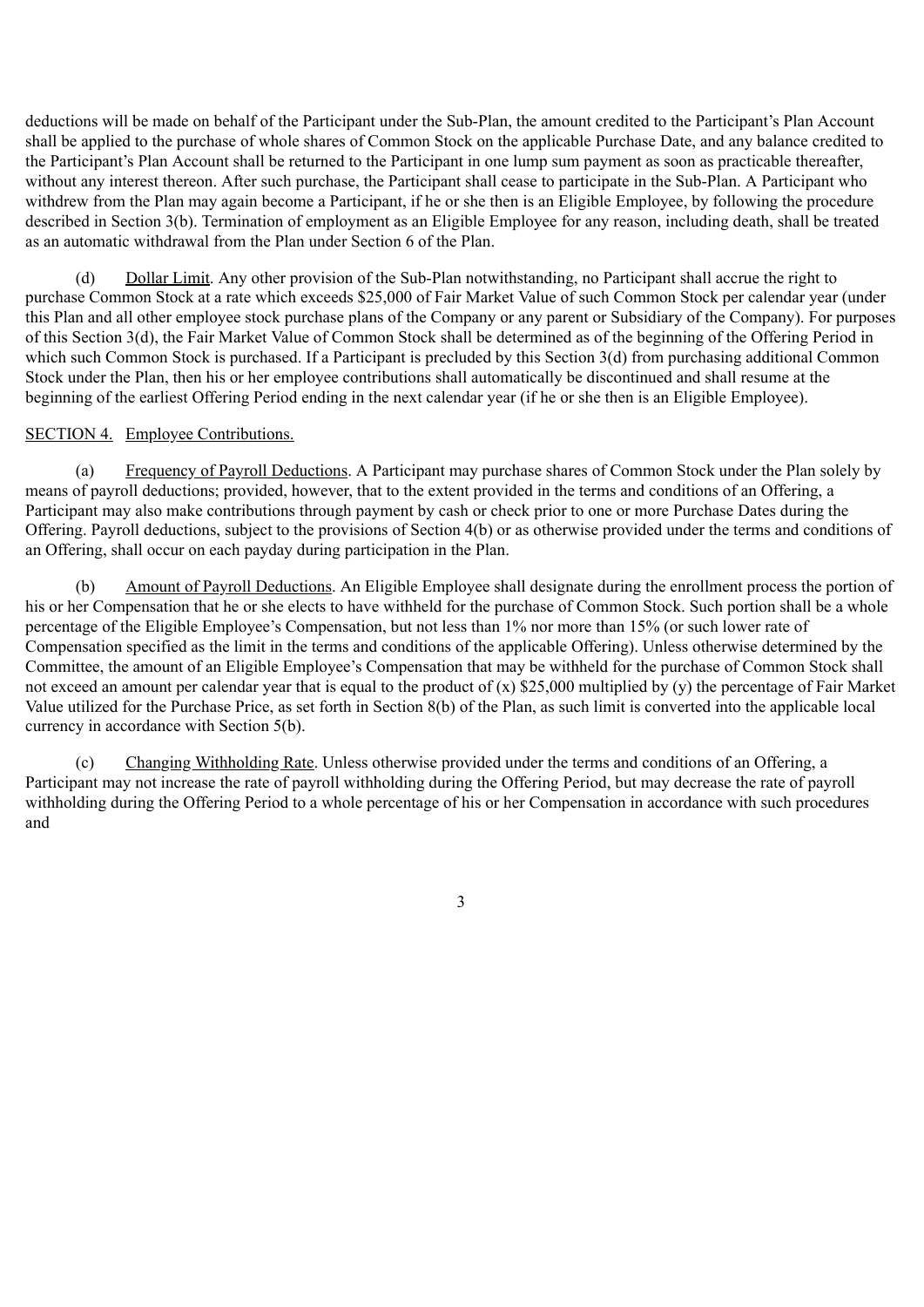subject to such limitations as the Company may establish for all Participants. A Participant may also increase or decrease the rate of payroll withholding effective for a new Offering Period by submitting an authorization to change the payroll deduction rate pursuant to the process prescribed by the Company from time to time. The new withholding rate shall be a whole percentage of the Eligible Employee's Compensation consistent with Section 4(b).

(d) Discontinuing Payroll Deductions. If a Participant wishes to discontinue employee contributions entirely, he or she may do so by withdrawing from the Plan pursuant to Section 6 of the Plan. In addition, employee contributions may be discontinued automatically as provided in Section 3(d).

(e) Plan Account. Pending purchase of shares of Common Stock in accordance with Section 5, a Participant's accumulated contributions will be credited to a Plan Account on behalf of the Participant in the local currency in which the Participant's salary is paid. The Participant's Employer may, but is not obligated to, establish a bank or other custodial account to hold contributions pending application to the purchase of Common Stock. However, amounts credited to Plan Accounts shall not be trust funds and may be commingled with the Employer's or the Company's general assets and applied to general corporate purposes. No interest will accrue, be credited or be paid to Participants in respect of any amounts credited to the Participant's Plan Account.

## SECTION 5. Conversion of Plan Account into U.S. Currency.

(a) Conversion to U.S. Dollars. For the purposes of determining the number of shares of Common Stock subject to purchase by a Participant on a Purchase Date, the amount accumulated as of the relevant Purchase Date and credited to the Participant's Plan Account on such Purchase Date shall be converted from local currency into U.S. currency on the relevant Purchase Date or such other time as the Company, in its discretion, may reasonably establish, and at the exchange rate utilized on the Company's general ledger, or at such other exchange rate, as the Company, in its discretion, may reasonably utilize.

(b) Conversion to Local Currency. If an Employer returns to a Participant any amounts credited to the Participant's Plan Account, it must do so in the Participant's local currency (converted, if necessary, at such time as the Company, in its discretion, may reasonably establish and at the exchange rate utilized on the Company's general ledger or such other exchange rate as the Company, in its discretion, may reasonably utilize).

## SECTION 6. Miscellaneous

(a) Effect of Addenda. From time to time, the Committee may adopt one or more country-specific addenda for the purpose of specifying additional or different terms and conditions applicable to Eligible Employees of Employers located in the relevant country. In case of any conflict between the provisions in the body of the Sub-Plan and the provision in the applicable addendum, the terms of the addendum govern.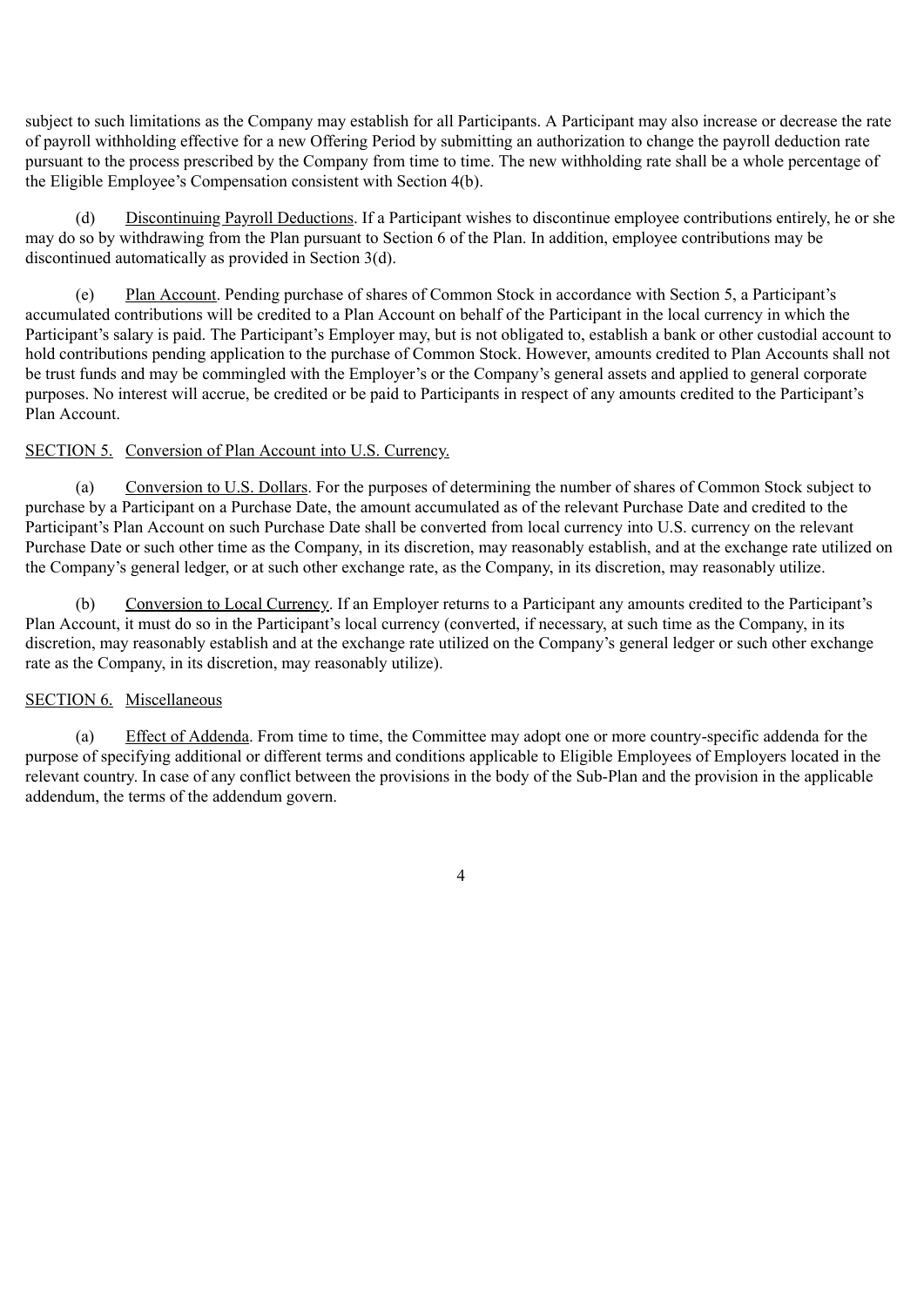### (b) Effect of Certain Plan Terms.

(i) Sections 4, 5, 7(a), 8(a) and 9(b) of the Plan do not apply to the Sub-Plan.

(ii) Any adjustments to shares of Common Stock provided under Section 14(b) of the Plan, including any changes to the Purchase Price, Purchase Date or number of shares of Common Stock, shall be subject to applicable law.

(iii) All Sections of the Plan not identified in Section 2 or this Section 6(b) apply to the Sub-Plan as if set forth verbatim herein.

(c) No Retention Rights. No provision in the Plan, Sub-Plan or any Invitation available under the Sub-Plan shall be construed to give any Eligible Employee or Participant any right to become or remain an employee of an Employer (or any affiliate thereof) or interfere with or restrict in any way the rights of an Employer (or applicable affiliate thereof), which rights are expressly reserved, to terminate the employment of such person at any time and for any reason, with or without cause, except as otherwise restricted by applicable law.

(d) No Guaranty of Gain. None of the Company, its Subsidiaries or the Employer guaranties that the value of Common Stock will increase during or after the Offering Period. Among other factors, the value of Common Stock to a Participant varies according to its demand on the stock market and changes in the exchange rate between the applicable local currency and the U.S. dollar.

(e) Waiver. No failure, delay or indulgence by a party in exercising any power or right under the Sub-Plan will operate as a waiver of such power or right. No single exercise of any power or right under the Sub-Plan will preclude any other or future exercise of that (or any other) power or right.

(f) Severability. If any provision of the Sub-Plan is rendered void, unenforceable or otherwise ineffective, such avoidance, unenforceability or ineffectiveness will not affect the enforceability of the remaining provisions of this Sub-Plan or any provision of the Plan.

## SECTION 7. Execution.

To record the adoption of the Sub-Plan by the Board, the Company has caused its authorized officer to execute the same.

## CONCENTRIX CORPORATION

By: /s/ Steven L. Richie Name: Steven L. Richie Title: Executive Vice President, Legal

Date: December 1, 2020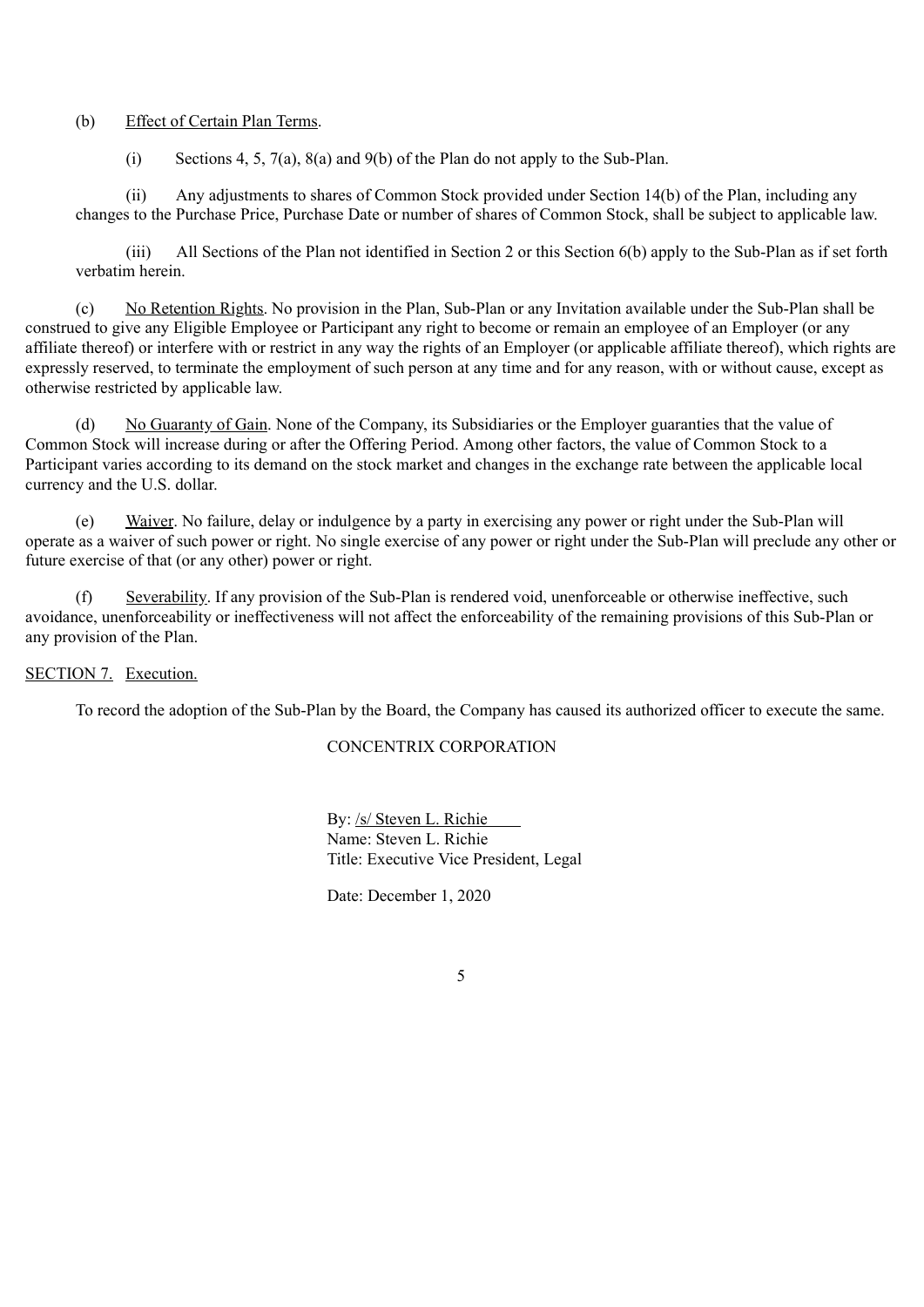## **CONCENTRIX CVG CMG UK LIMITED**

**and**

**CORMAC TWOMEY**

**SERVICE AGREEMENT**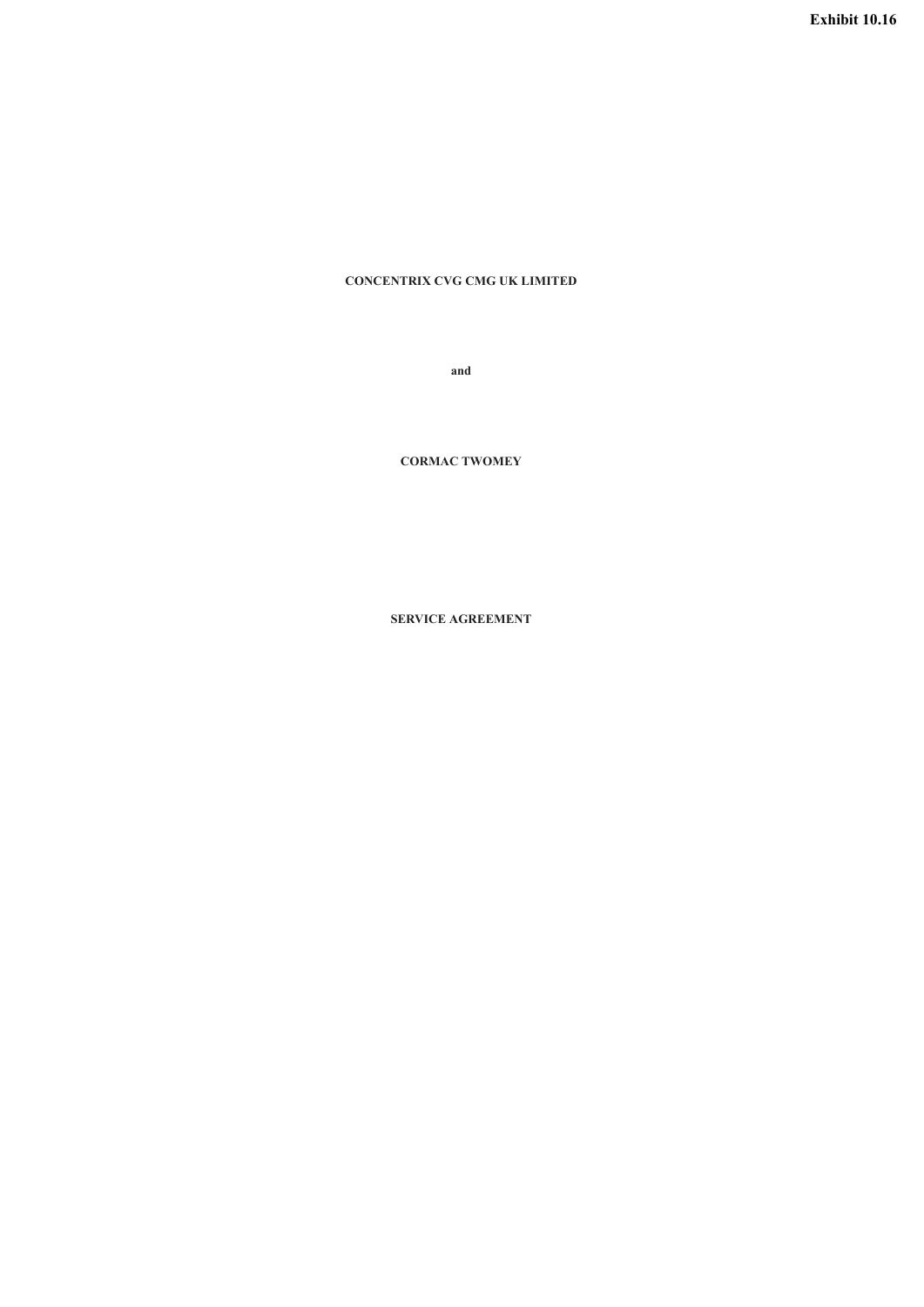#### SERVICE AGREEMENT ("the Agreement")

#### BETWEEN:

- (1) Concentrix CVG CMG UK Limited ("the Company").
- (2) Cormac Twomey ("the Executive").

#### IT IS AGREED as follows:

#### **1. INTERPRETATION**

In this Agreement unless the context otherwise requires the following expressions shall have the following meanings:

"Associated Company" means the Company, its Subsidiaries or Holding Companies from time to time and any Subsidiary of any Holding Company from time to time.

#### **2. APPOINTMENT AND TERM**

- 2.1 Subject to the terms of this Agreement, the Executive's employment ("the Employment") shall commence on  $7<sup>th</sup>$  January 2019 ("the effective date"), subject to either party giving notice of termination under Clause 16 below. The Executive's continuous employment shall commence on the effective date.
- 2.2 The Executive will be employed by the Company as Leader of Global Operations and Delivery, or in such other capacity of a like status as the Company may require. The Executive shall report to Chris Caldwell, Concentrix CEO or the board of directors of the Company.

#### **3. DUTIES**

- 3.1 During the continuance of the Employment the Executive will exercise such powers and perform such duties in relation to the business of the Company as may from time to time be vested in or assigned to him by the Company (not being inappropriate to his position with the Company) and in all respects comply with the directions given by or under the authority of the Company. The Executive will use all reasonable endeavours to promote the interests of the Company and any Associated Company.
- 3.2 The Executive will at all times give promptly to the Company (in writing if so requested) all such information and explanations as the Company may reasonably require in connection with the Employment hereunder or the business of the Company insofar as the information is within the knowledge of the Executive.
- 3.3 The Executive shall work such hours as may reasonably be required for the proper performance of his duties and shall, unless prevented by incapacity, devote the whole of his time, attention and ability during those hours to the performance of his duties under this Agreement in a proper, loyal and efficient manner. In particular, the Executive by signing this Agreement, agrees to work more than 48 hours averaged over a 17 week period if so required. The Executive is entitled to withdraw his agreement to the same by giving three months' notice in writing at any time.
- 3.4 The Executive's normal place of work shall be at his home in the United Kingdom or such Concentrix office within the United Kingdom where he may be needed to work from time to time. The Executive fully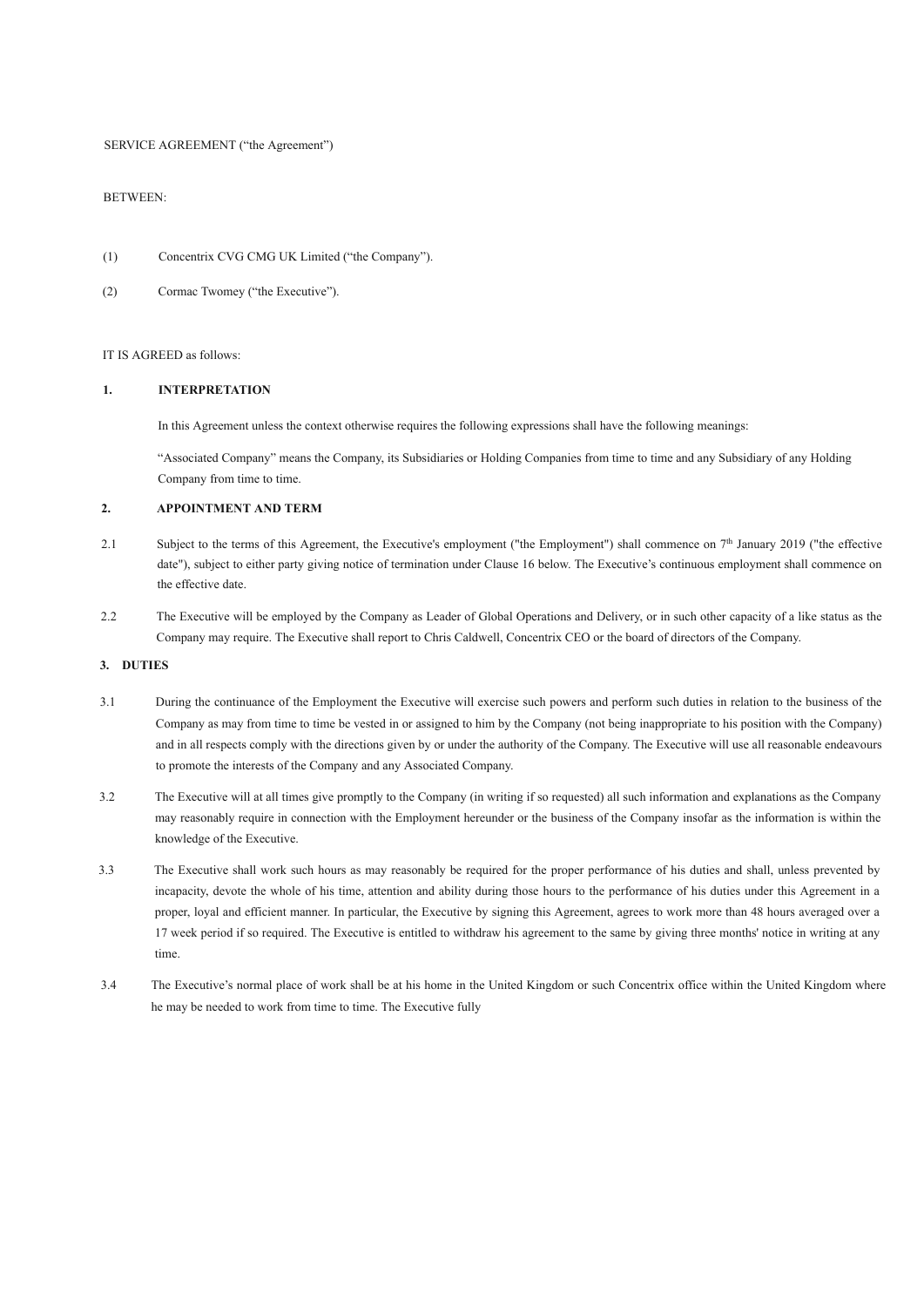understands that notwithstanding the foregoing, he may be required to undertake regular business travel both within the UK and abroad in his role with the Company.

3.5 The Company shall be under no obligation to vest in or assign to the Executive any powers or duties or to provide work for the Executive, and the Company may at any time or from time to time during the term of this Agreement (the "Term") or in circumstances in which it reasonably believes that the Executive is guilty of misconduct or in breach of this Agreement, in order that the circumstances giving rise to that belief may be investigated, suspend the Executive from the performance of his duties or exclude him from any premises of the Company and need not give any reason for so doing. Salary and benefits will not cease to be payable by reason only of such suspension or exclusion.

#### **4. GOOD FAITH**

- 4.1 The Executive shall not directly or indirectly carry out or engage in or be interested or concerned in any way in any other business or trade which competes with that of the Company or any Associated Company and shall disclose to the Company any like activities relating to his spouse or his children of which he is aware.
- 4.2 Except in his capacity as a representative of the Company, or with the previous written approval of the Executive's line manager, the Executive shall not during the Employment hold any office or appointment of a public or administrative nature and shall disclose to the Company any such appointments relating to his spouse or his children of which he is aware.
- 4.3 The Executive may have a financial interest not exceeding 5% of total share value in any business or trade which does not compete with that of the Company or any Associated Company on condition that interest does not in any way diminish or restrict the performance of his duties under this Agreement.
- 4.4 If the Executive is in breach of any of the terms of this Agreement he shall immediately disclose the breach to the Company, and shall report his own wrongdoing to the Company, and if he becomes aware of any breach of the terms of employment or wrongdoing of any other director or employee of the Company he shall disclose the breach or wrongdoing to the Company as soon as he becomes aware of the same.

#### **5. SALARY**

- 5.1 The Company shall pay to the Executive a salary at the gross rate of £346,023.42 per annum or at such rate or rates as the Company may from time to time determine and notify the Executive in writing. The salary shall be paid by bank transfer by equal monthly instalments in arrears, subject to the usual deductions for tax and national insurance contributions.
- 5.2 The salary shall accrue from day to day with the first monthly installment being calculated from the commencement of the Employment, and the last monthly instalment being calculated down to the date of termination of the Employment.

#### **6. PENSION AND OTHER BENEFITS**

- 6.1 The Executive shall be entitled, during the continuance of the Employment, to participate in the contributory pension scheme established by the Company for its directors and employees.
- 6.2 A contracting-out certificate is not in force in respect of this employment.
- 6.3 The Company shall be entitled at any time to terminate the pension scheme or the Executive's membership of it subject to providing the Executive with the benefit of a substantially equivalent pension scheme ("the New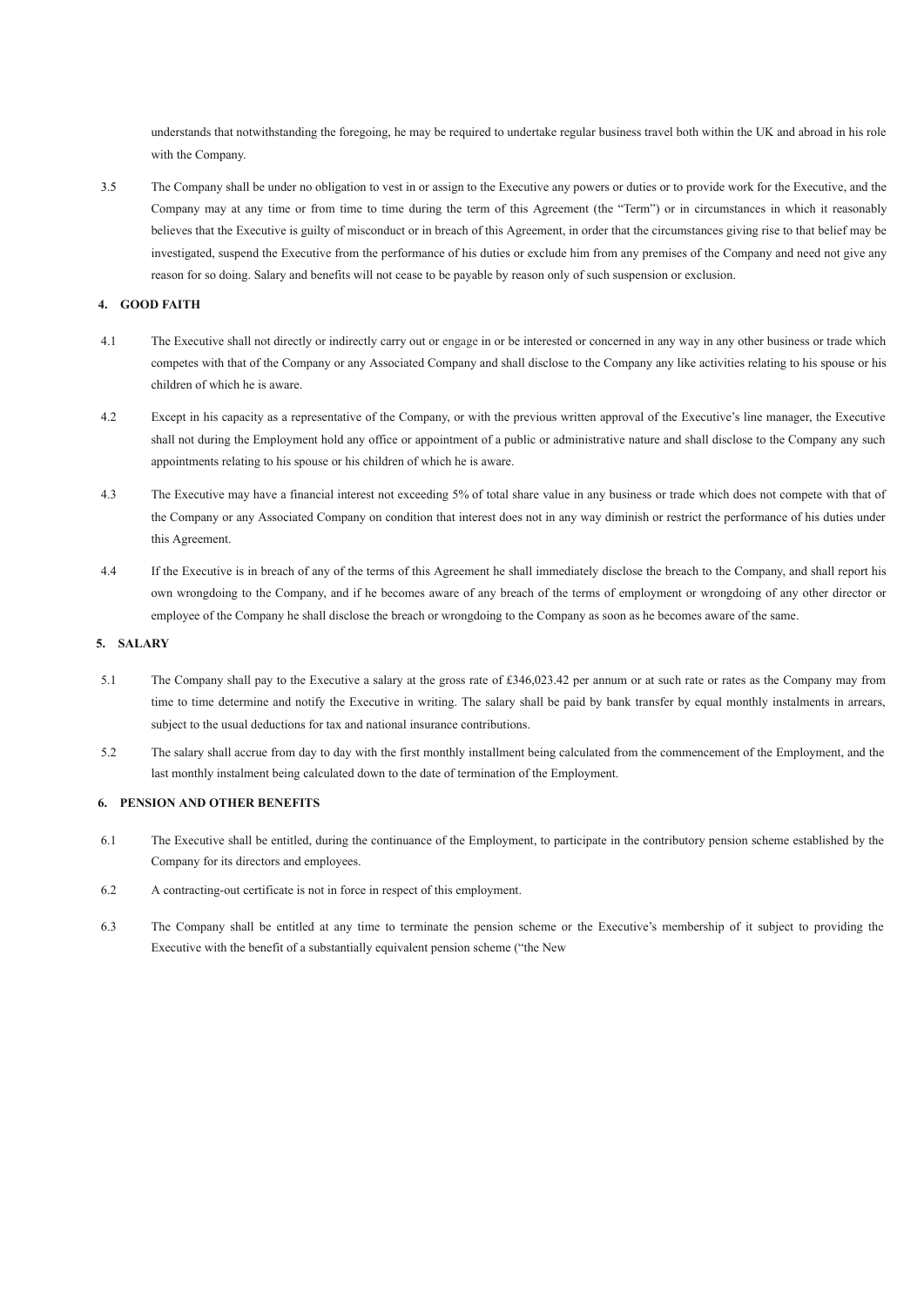Scheme"), the terms of which shall be no less favourable, in the reasonable opinion of the Company, than those of the previous pension scheme when taken as a whole. The Executive will be fully credited in the New Scheme for his pensionable service in the existing scheme as if those years had been under the New Scheme.

- 6.4 **Equity-Based Incentives.** Subject to approval by the Compensation Committee, Board of Directors, the Executive will be granted a restricted stock award in the Company's common stock under the SYNNEX Corporation's 2013 Stock Incentive Plan in accordance with and subject to the rules of the plan. In 2019, the Executive will be eligible for an award of USD 450,000. For the avoidance of doubt, if either party gives written notice of termination in the first five months of the Employment, the Executive will not be entitled to any stock award under this agreement.
- 6.5 **Benefits.** The Company shall provide the Executive with private medical insurance, permanent health insurance and life insurance cover. However the Company reserves the right to vary, withdraw or replace the schemes in place from time to time. Further details of the relevant plans are provided in the UK Employee Handbook and the rights in this clause 6.5 are subject to the UK Employee Handbook, the rules of any plan in place from time to time and to any insurer's willingness to continue to insure the Executive.
- 6.6 **Bonus.** Effective January 7th 2019, the Executive shall be eligible to receive an annual bonus for each year during the Term, at an annual bonus target ("bonus target") amount of 100% of the Executive's Base Salary, determined based on and subject to the Concentrix Corporation's achievement of targeted performance metrics for such year as established by the Company in its sole discretion from time to time and paid in accordance with the Concentrix Corporation's customary practices. In the event of termination of this agreement:
	- 6.6.l if the Executive's employment under this agreement is terminated or notice of termination is given by either party at any point within the first five months of the Executive's employment for any reason (unless lawful termination for gross misconduct in which case no bonus is payable), the Company shall pay to the Executive within 14 days of the termination date a bonus calculated up to the date of termination and pro-rated for the proportion of the year worked on the assumption of a target met in full;
	- 6.6.2 Subject to clause 6.6.1 above, if the Executive's employment under this agreement is terminated at any point after the first five months of the Executive's employment for any reason (unless for a Cause reason in which case no bonus is payable), the Company shall pay to the Executive within 14 days of the termination date a bonus calculated up to the date of termination and pro-rated for the proportion of the year worked on the assumption of a target met in full. For the purposes of this agreement, "Cause" shall mean any material or serious breach of this agreement or the Executive's obligations under it, a gross misconduct reason, a lawful termination for poor performance or the Executive's resignation of his employment.

#### **7. EXPENSES**

The Company shall reimburse to the Executive (against production of receipts) all reasonable travelling, accommodation, entertainment and other out-of-pocket expenses which he may from time to time be authorised to incur in the execution of his duties hereunder in accordance with the Company's reimbursement policy as in effect from time to time.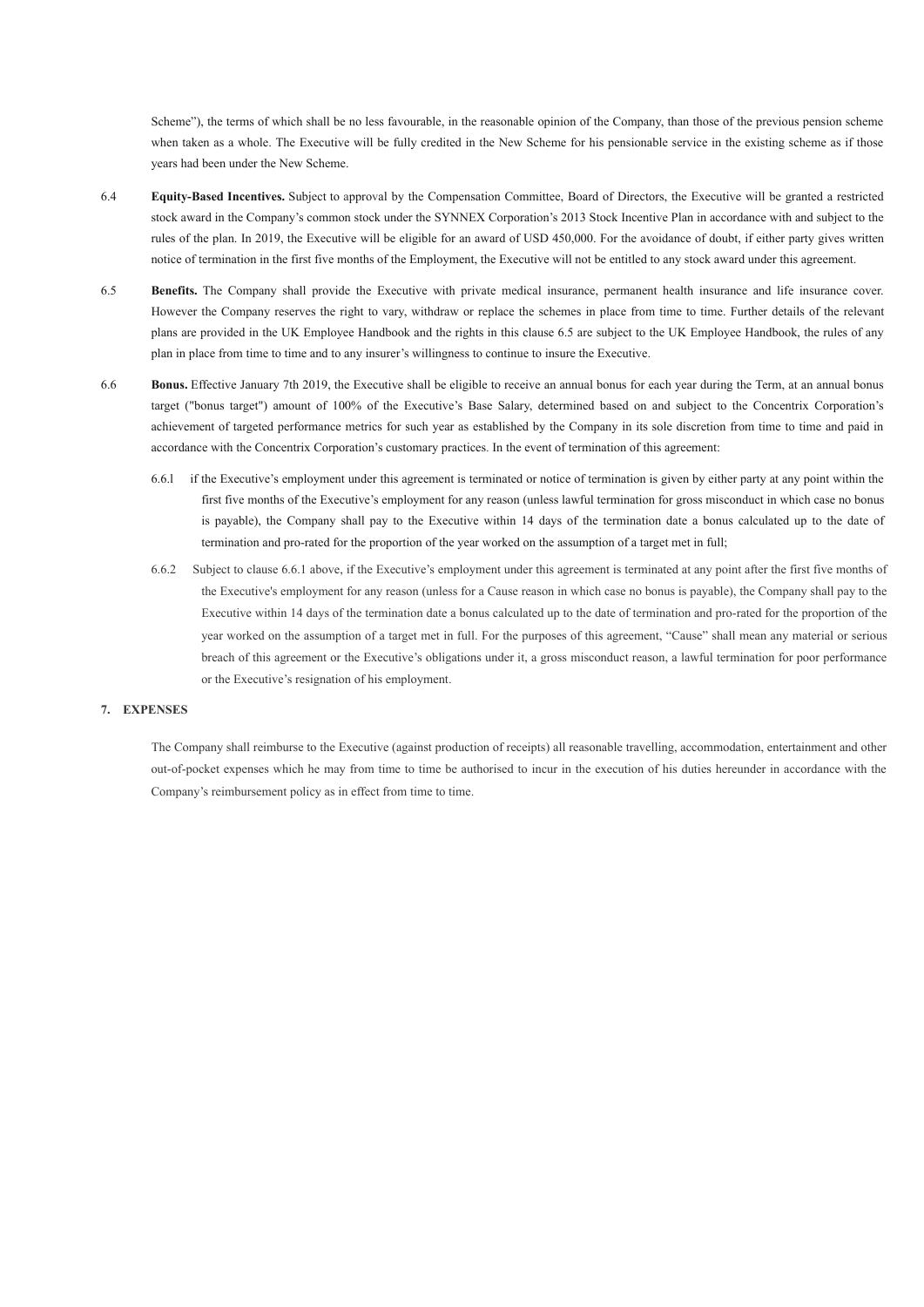### **8. CAR**

The Company will provide a car allowance of £540 per month, subject to the usual deductions for tax and national insurance, per month during the Term so long as the executive holds a valid current driving licence.

#### **9. HOLIDAYS**

- 9.1 The Executive shall be entitled, in addition to public holidays, to 25 working days' paid holiday in each complete holiday year of the Company running from January to December to be taken at such times as may be approved by the Executive's Manager.
- 9.2 If the Employment either commences or terminates part way through a holiday year, then the number of days' holiday to which the Executive shall be entitled in that holiday year shall be adjusted proportionately on a pro rata basis.
- 9.3 Except with the prior written approval of the Executive's Manager, holidays shall not be taken in periods exceeding two continuous weeks and holidays may not be carried forward from one holiday year to the next.
- 9.4 Upon termination, the Executive will be compensated for any accrued but untaken holiday at the rate of 1/260 of basic salary per day of holiday. If the Executive has exceeded his accrued entitlement to holiday, the Company may deduct sums calculated at the rate of l/260 basic salary per day, from salary or any payments owing to him. The Company reserves the right to require the Executive to take any accrued holiday during any period of Garden Leave or notice.

### **10. SICKNESS AND INJURY**

- 10.1 If the Executive is absent from work as a result of sickness or injury he shall:
	- 10.1.1 notify the Company by telephone or email as soon as practicable on the first day of his absence;
	- 10.1.2 if the period of absence lasts for seven consecutive calendar days or less, submit to the Company on his return a certificate of sickness completed by himself; and
	- 10.1.3 if it is eight consecutive days or more, submit to the Company without delay, a medical certificate signed by a practising medical practitioner in respect of each week of absence after the first; and
	- 10.1.4 at the request of the Company, submit to a medical examination with the Company's nominated doctor, and allow the report and any medical records to be submitted for the Company's attention.
- 10.2 The Executive will, subject to compliance with sub-clause 10.1 above, be paid the salary at the full rate (less any social security or other benefits payable to him) during any period or periods of absence from work as a result of sickness or injury up to a maximum of 120 days in aggregate during any calendar year; thereafter salary will be paid at the discretion of the Company.
- 10.3 The Company will pay statutory sick pay, where appropriate, in accordance with the legislation in force at the time of absence, and any payment of salary in accordance with this clause will go towards discharging its liability to pay statutory sick pay.

#### **11. PAY FOLLOWING ACCIDENT**

In the event that the Executive is incapable of performing his duties by reason of injuries sustained wholly or partly as a result of actionable negligence nuisance or breach of any statutory duty on the part of any third party, all payments made to the Executive by the Company whether of salary or sick pay shall, to the extent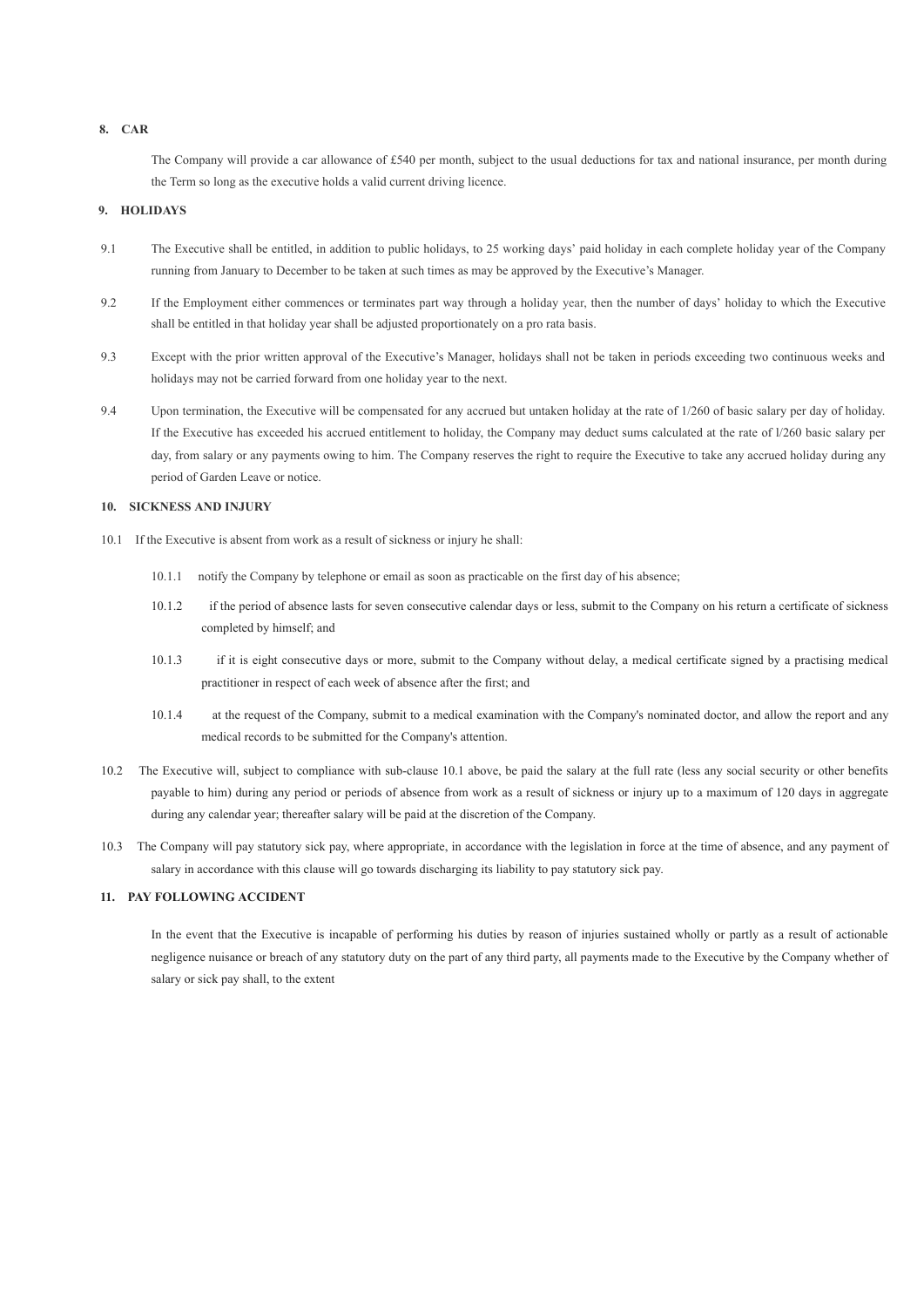that compensation is recoverable from that third party, constitute loans by the Company to the Executive (notwithstanding that as an interim measure income tax has been deducted from payments as if they were emoluments of the Employment) and shall be repaid to the Company by the Executive when and to the extent that the Executive recovers compensation (or could have so recovered compensation had he pursued the same) for loss of earnings from that third party by action or otherwise.

### **12. INTELLECTUAL PROPERTY**

#### 12.1 **Definitions:**

**Employment Inventions:** any Invention which is made wholly or partially by the Executive at any time during the course of his employment with the Company (whether or not during working hours or using Company premises or resources, and whether or not recorded in material form).

**Employment IPRs:** Intellectual Property Rights created by the Executive in the course of his employment with the Company (whether or not during working hours or using Company premises or resources).

**Intellectual Property Rights:** patents, rights to Inventions, copyright and related rights, trade-marks, trade names and domain names, rights in get-up, goodwill and the right to sue for passing off, unfair competition rights, rights in designs, rights in computer software, database rights, topography rights, rights to use and preserve the confidentiality of information (including know-how and trade secrets) and any other intellectual property rights, in each case whether registered or unregistered and including all applications (or rights to apply) for and be granted, renewals or extensions of, and rights to claim priority from, such rights and all similar or equivalent rights or forms of protection which subsist or will subsist now or in the future in any part of the world.

**Invention:** any invention, idea, discovery, development, improvement or innovation, whether or not patentable or capable of registration, and whether or not recorded in any medium.

- 12.2 The Executive acknowledges that all Employment IPRs, Employment Inventions and all materials embodying them shall automatically belong to the Company to the fullest extent permitted by law. To the extent that they do not vest in the Company automatically, the Executive holds them on trust for the Company. The Executive acknowledges that, because of the nature of his duties and the particular responsibilities arising from the nature of his duties, he has, and shall have at all times while he is employed by the Company, a special obligation to further the interests of the Company.
- 12.3 To the extent that legal title in any Employment IPRs or Employment Inventions does not vest in the Company by virtue of clause 12, the Executive agrees, immediately on creation of such rights and Inventions, to offer to the Company in writing a right of first refusal to acquire them on arm's length terms to be agreed between the parties. If the parties cannot agree on such terms within 30 days of the Company receiving the offer, the Company shall refer the dispute for determination to an expert. The expert's decisions shall be final and binding on the parties in the absence of manifest error, and the costs of arbitration shall be borne equally by the parties. The parties will be entitled to make submissions to the expert and will provide (or procure that others provide) the expert with such assistance and documents as the expert reasonably requires for the purpose of reaching a decision. The Executive agrees that the provisions of this clause 12 shall apply to all Employment IPRs and Employment Inventions offered to the Company under this clause 12 until such time as the Company has agreed in writing that the Executive may offer them for sale to a third party.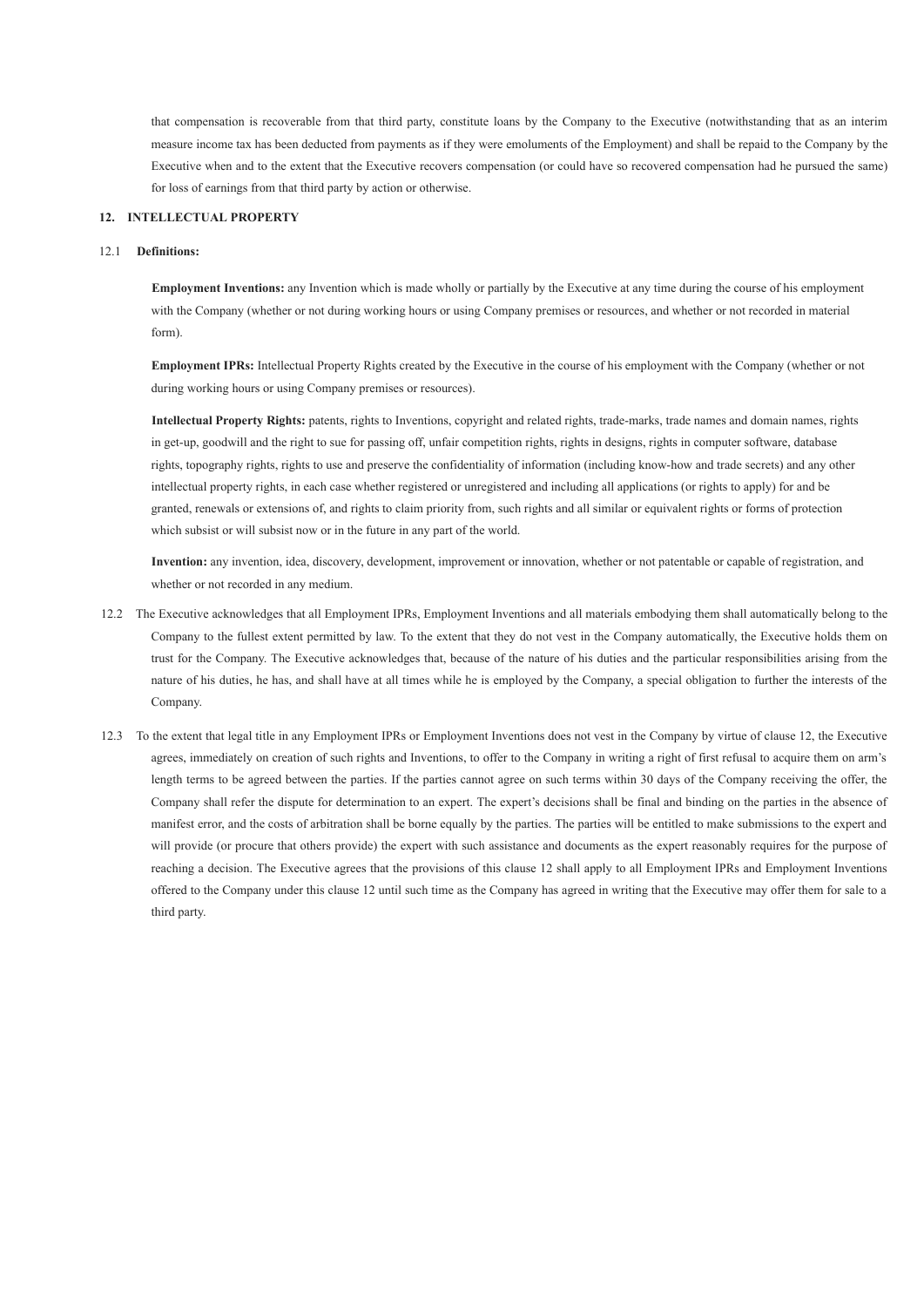- 12.4 The Executive agrees:
	- 12.4.1 to give the Company full written details of all Employment Inventions which relate to or are capable of being used in the business of the Company or any Associated Company promptly on their creation;
	- 12.4.2 at the Company's request and in any event on the termination of his employment to give to the Company all originals and copies of correspondence, documents, papers and records on all media which record or relate to any of the Employment IPRs;
	- 12.4.3 not to attempt to register any Employment IPR nor patent any Employment Invention unless requested to do so by the Company; and
	- 12.4.4 to keep confidential each Employment Invention unless the Company has consented in writing to its disclosure by the Executive.
- 12.5 The Executive waives all his present and future moral rights which arise under the Copyright Designs and Patents Act 1988, and all similar rights in other jurisdictions relating to any copyright which forms part of the Employment IPRs, and agrees not to support, maintain or permit any claim for infringement of moral rights in such copyright works.
- 12.6 The Executive acknowledges that, except as provided by law, no further remuneration or compensation other than that provided for in this agreement is or may become due to the Executive in respect of his compliance with this clause. This clause is without prejudice to the Executive's rights under the Patents Act 1977.
- 12.7 The Executive undertakes to use his best endeavours to execute all documents and do all acts both during and after his employment by the Company as may, in the opinion of the Company, be necessary or desirable to vest the Employment IPRs in the Company, to register them in the name of the Company and to protect and maintain the Employment IPRs and the Employment Inventions. Such documents may, at the Company's request, include waivers of all and any statutory moral rights relating to any copyright works which form part of the Employment IPRs. The Company agrees to reimburse the Executive's reasonable expenses of complying with this clause.
- 12.8 The Executive agrees to give all necessary assistance to the Company to enable it to enforce its Intellectual Property Rights against third parties, to defend claims for infringement of third party Intellectual Property Rights and to apply for registration of Intellectual Property Rights, where appropriate throughout the world, and for the full term of those rights.
- 12.9 The Executive hereby irrevocably appoints the Company to be his attorney in his name and on his behalf to execute documents, use the Executive's name and do all things which are necessary or desirable for the Company to obtain for itself or its nominee the full benefit of this clause. The Executive acknowledges that a certificate in writing, signed by any director or the secretary of the Company, that any instrument or act falls within the authority conferred by this agreement shall be conclusive evidence that such is the case so far as any third party is concerned.

#### **13. DUTY OF CONFIDENCE**

13.1 For the purpose of this Agreement, "Confidential Information" shall include without limitation: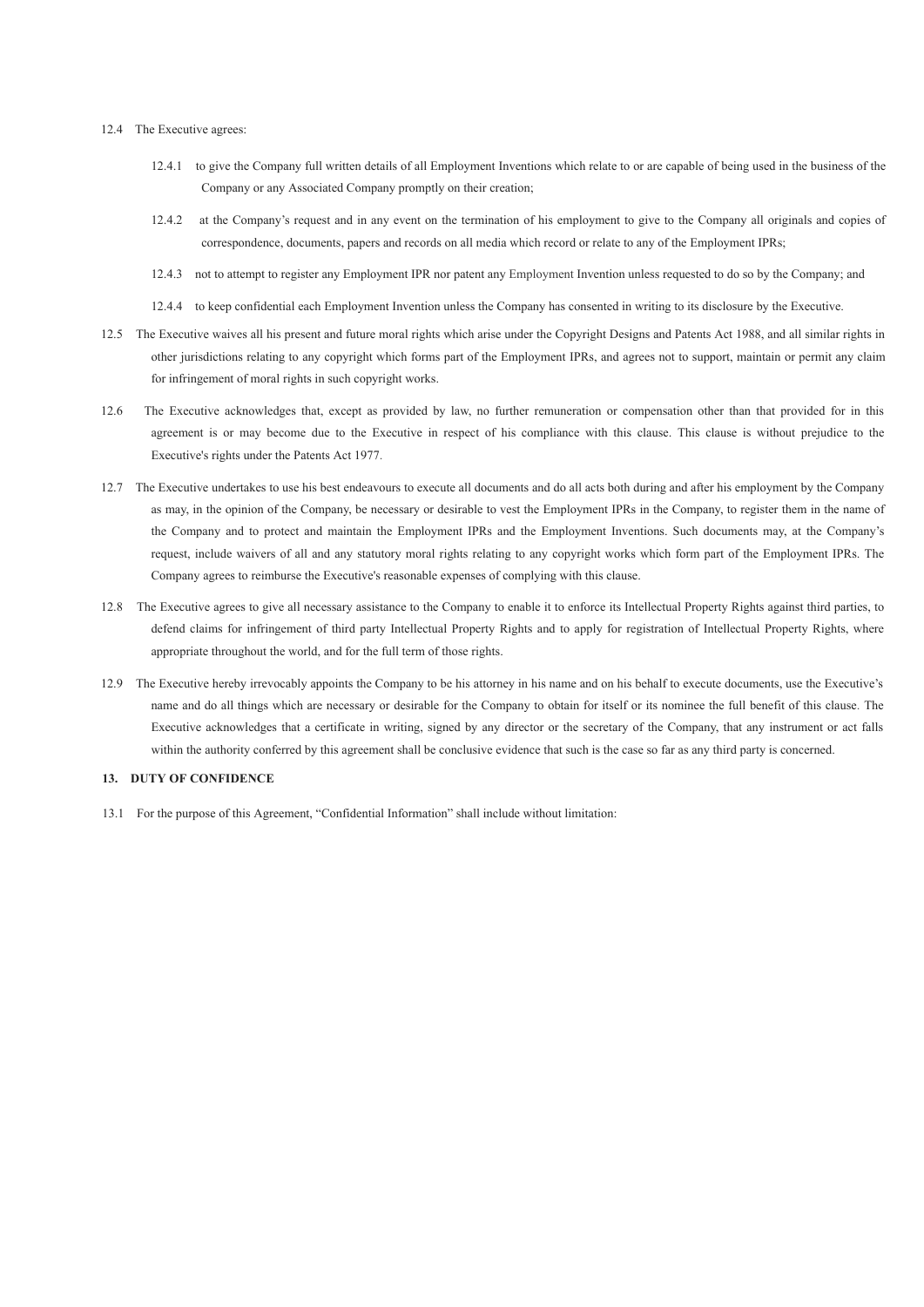- 13.1.1 business methods and information of the Company or any Associated Company (including without limitation prices charged, discounts given to customers or obtained from suppliers, marketing and advertising programmes, costing, budgets, turnover, sales targets or other financial information);
- 13.1.2 lists and particulars of the Company's or any Associated Company's suppliers and customers and the individual contacts with such suppliers and customers;
- 13.1.3 secret processes and know how employed by the Company or any Associated Company or their suppliers; and
- 13.1.4 confidential details as to the design of the Company or any Associated Company or their suppliers' products and inventions or developments relating to future products;

whether or not in the case of documents they are or were marked as confidential.

- 13.2 The Executive shall at all times during the Term with the Company and after termination (however arising) keep secret and not use or disclose (except in the proper course of his duties) to any person, company or other organization whatsoever, any Confidential Information. This shall not apply to:
	- 13.2.1 any use or disclosure authorised by the Company or required by law;
	- 13.2.2 any information which is already in, or comes into, the public domain other than through the Executive's unauthorised disclosure; or
	- 13.2.3 any protected disclosure within the meaning of section 43A of the Employment Rights Act 1996.

#### **14. REPRESENTING A CONNECTION AFTER TERMINATION OF THE EMPLOYMENT**

The Executive shall not at any time after the termination of the Employment, howsoever arising, represent himself as being in any way connected with or interested in the business of the Company or any Associated Company.

#### **15. PROTECTIVE COVENANTS**

#### **15.1 Definitions**

**'Business':** any business the Company or any Associated Company in which the Executive was involved to a material extent at any time during the last twelve months of his employment, including the provision and management of customer management services, analytics, integrated voice recognition systems, billing, order management and customer management systems.

**'Client':** any person, firm or company who is or was a client of the Company or any Associated Company during the last twelve months of the Executive's employment and with whom the Executive had material contact or dealings during such twelve month period.

**'Key Worker':** any person who, at the Termination Date, is employed or engaged by the Company or any Associated Company:

- at a senior or key level or at a level at least equal to his level and who was a person with whom the Executive had material contact during the last twelve months of his employment; or
- in a position which reported directly to the Executive either at the Termination Date or at any time during the last twelve months of his employment.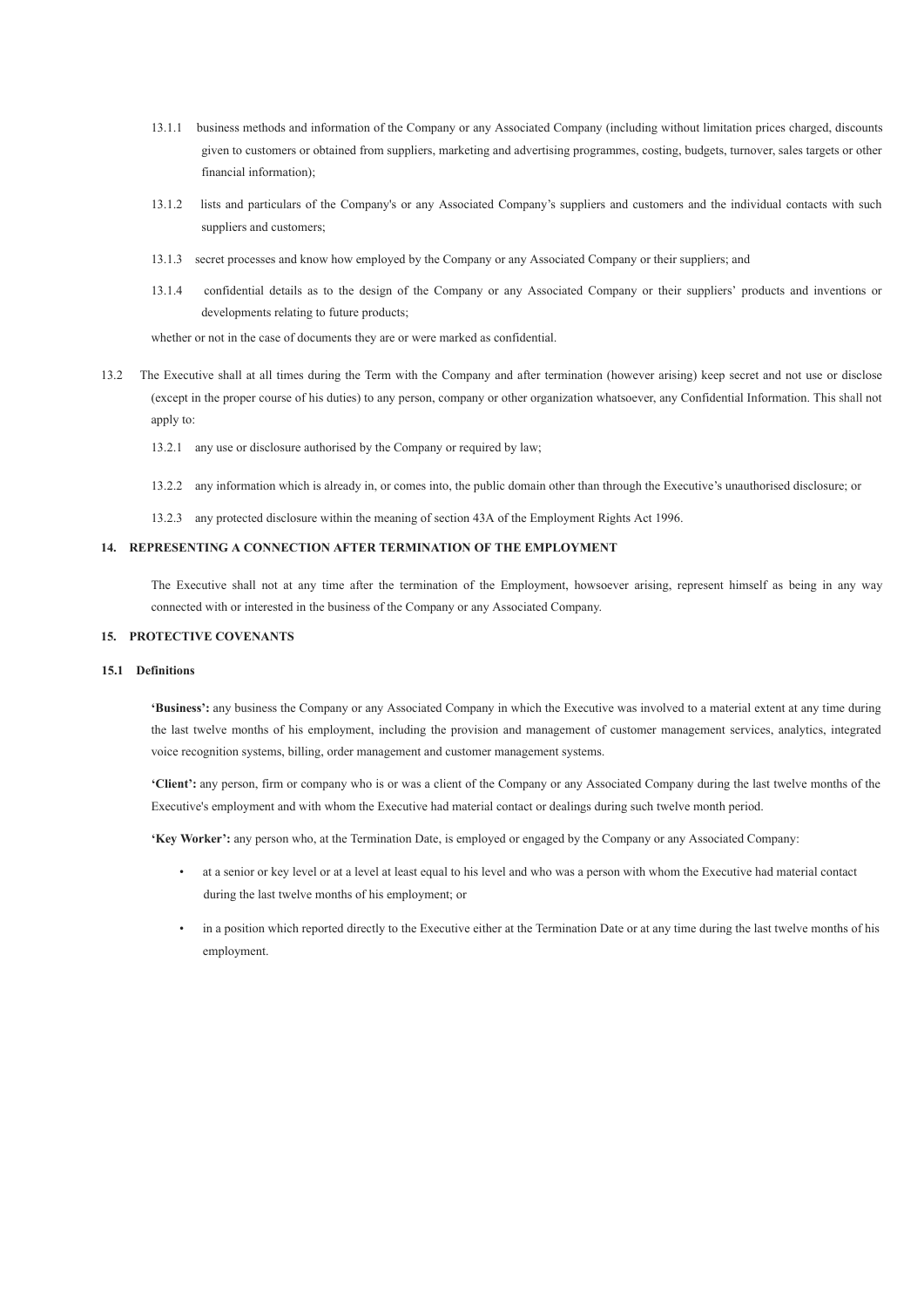**'Prospective Client':** any person, firm or company who, at the Termination Date, we or any Associated Company are in discussions or negotiations with for the purposes of them becoming a client and with whom the Executive had material contact or dealings during such discussions or negotiations.

**'Termination Date':** the date on which the Executive's employment ends with the Company.

#### **15.2 Non solicitation or dealing with Clients**

The Executive will not, for a period of 12 months after the Termination Date, solicit or deal with, or approach or accept any business or trade of, a Client or Prospective Client for the provision of goods or services which compete with the Business.

#### **15.3 Non Solicitation of Workers**

The Executive will not, for a period of 12 months after the Termination Date, for the Executive's own interests or on behalf of any business or entity which is in competition with the Business, engage, employ or offer employment to a Key Worker, or in any way try to influence a Key Worker to leave the Company or any Associated Company.

#### **15.4 Non-Competition**

The Executive will not, for a period of 6 months after the Termination Date, be employed, engaged in or concerned in any capacity in any business or entity which is or seeks to be in competition with the Business in (a) a country in which the Company has business interests or dealings within the Europe, Middle East and Africa region, or (b) a country in which the Executive has worked to a material extent in the last twelve months of the Executive's employment.

#### **15.5 Suppliers**

The Executive will not, at any time after the Termination Date, interfere with or in any way conduct himself so as to damage or detrimentally affect our relationship or terms of trade with any Supplier.

#### **15.6 General**

The restrictions set out in this clause apply whether the Executive is acting for his own benefit or on behalf of any person and whether the Executive acts directly or indirectly. Nothing in clause 15 shall prevent the Executive from being employed by or engaged with any other business in relation to work he was not materially concerned with during the last twelve months of the Executive's employment. The Company shall consider, in its absolute discretion, a request by the Executive in writing to waive the protective covenant above. The Company may require the Executive to provide all such information and documentation as is necessary in order for it to consider the Executive's request. The Executive must continue to comply with his obligations under this clause 15 at all times whilst the Company considers the Executive's request. The Company shall endeavour to inform the Executive in writing of its decision as soon as practicable after receiving the Executive's request. If the Executive receives an offer of employment either during the term of his employment or when the restrictions set out above are in force, the Executive must immediately provide the person making such an offer of employment with a copy of this Clause 15.

15.7 Any period during which the Executive is not required to attend work in accordance with clause 15.4 shall be deducted from the period of restriction referred to in clauses 15.2-15.5 above.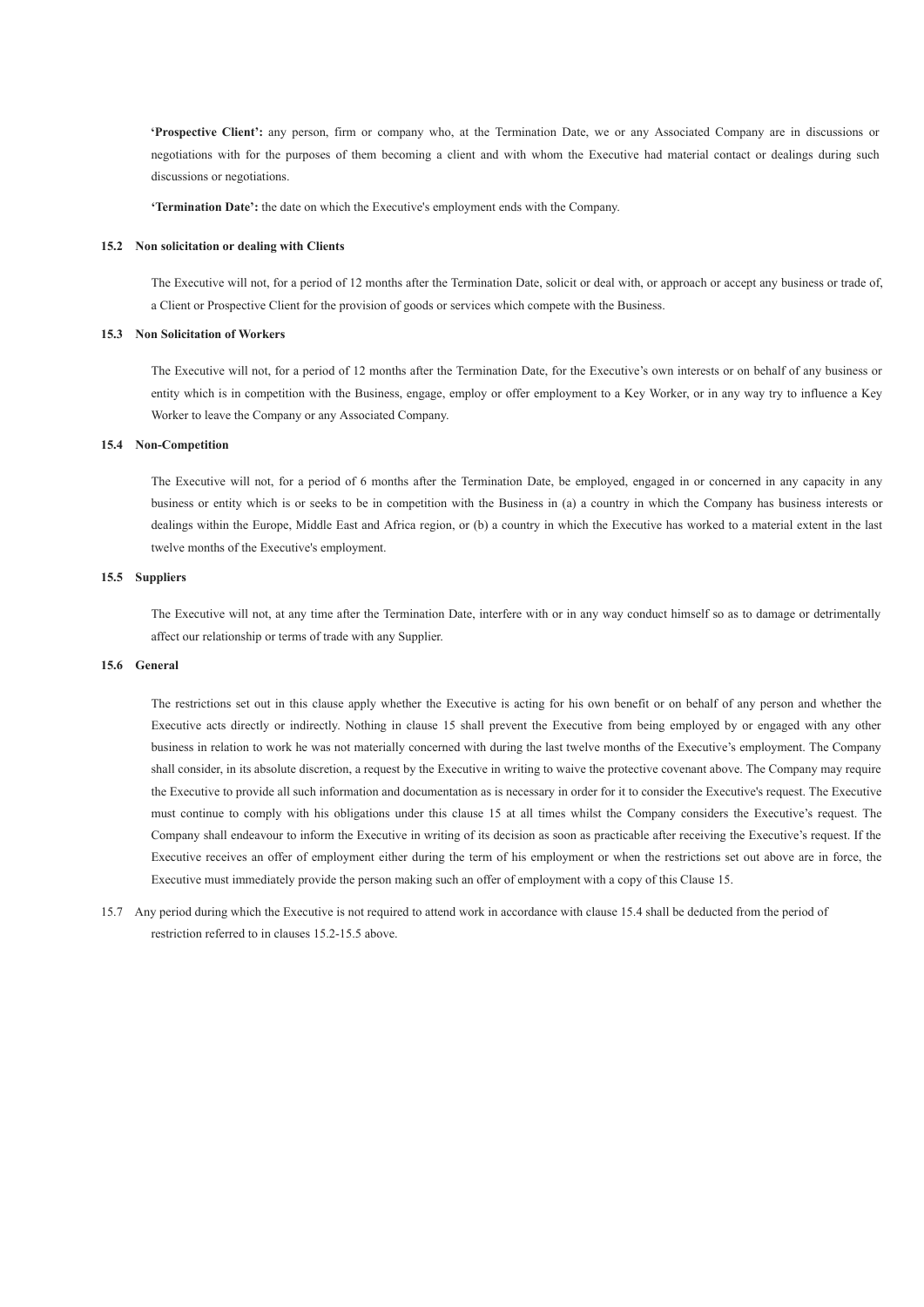- 15.8 Each of the obligations contained in clause 15 constitutes an entirely separate and independent restriction on the Executive notwithstanding that it may be contained in the same sub-clause, clause, sentence or phrase. If these obligations or any part of them are found to be held invalid or unenforceable or void but would not be if some part of the obligation were deleted, modified or varied then the provision shall apply with such deletion, modification or variation as is necessary to make it valid and effective.
- 15.9 None of the restrictions under this clause 15 shall prevent the Executive from holding 5% or less of shares or other securities of the total issued share capital of any company, whether or not it is listed or dealt in on a recognised stock exchange.

#### **16. TERMINATION**

- 16.1 Either party may terminate this Agreement by giving to the other one week's written notice of termination in the first five (5) months, and thereafter not less than six (6) months' notice in writing.
- 16.2 The Executive shall have no claim against the Company by reason of such termination and no delay or forbearance by the Company in exercising any right of termination shall not constitute a waiver of it.
- 16.3 The Company reserves the right in its sole and absolute discretion to terminate the Executive's Employment by paying the Executive in lieu of notice. Such payment to be made within 28 days or the Company's next payroll, whichever is the later. The payment shall be solely the Executive's basic salary (at the rate payable when the option is exercised) and bonus at target pro-rated to the date of termination (subject to the terms of clause 6.6) without taking into account any pension contributions or benefits in kind, and shall be subject to deductions for income tax and national insurance contributions as appropriate. The Executive will not, under any circumstances, have any right to payment in lieu of notice unless the Company has exercised its option to pay in lieu of notice to the Executive.
- 16.4 Once notice of termination has been given by either side, the Company may at any time and for any period(s) require the Executive to cease performing his job and/or exclude the Executive from entering any of its premises and/or instruct the Executive not to contact clients, customers or colleagues, and/or require the Executive to perform such duties as the Company shall assign. During any such period of garden leave, the Company will continue to pay salary and provide all benefits provided for in this Agreement.
- 16.5 Upon the termination of the Employment, the Executive shall forthwith return all documents in his possession, custody or control which contain records of such information and all property in his possession, custody or control of the Company or any Associated Company or their customers or suppliers. If requested, the Executive shall send to the Company Secretary a signed statement confirming that he has complied with the provisions of this sub-clause.
- 16.6 Any termination of the Employment will be without prejudice to the Executive's continuing obligations under this Agreement.
- 16.7 On termination of this Agreement the Company may deduct from any sums then owing from it to the Executive by way or salary or otherwise any sums owing from him to it.

#### **17. PARTICULARS OF EMPLOYMENT**

17.1 The disciplinary rules and procedure applicable to the Executive's employment are available from Noel Lythgoe, HR Director. The disciplinary rules form part of the Executive's contract of employment but the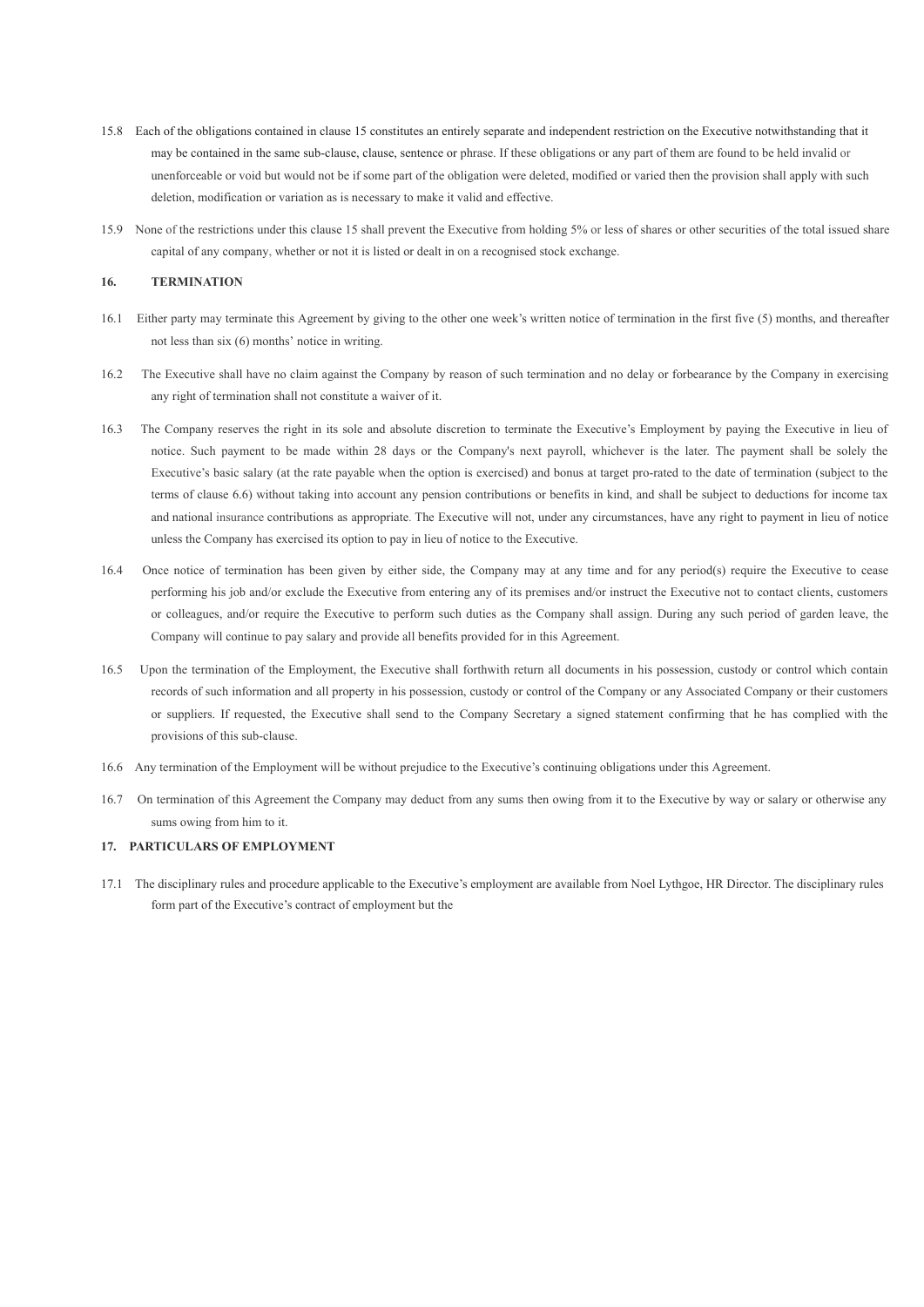disciplinary procedure is not contractual. If the Executive is dissatisfied with any disciplinary decision relating to him, the Executive should apply in writing to the Chief Executive Officer of the Company.

- 17.2 In order to investigate any claim or allegation which would, if found to be true, entitle the Company to terminate his employment whether pursuant to clause 16 or otherwise it shall be entitled (without prejudice to its right subsequently to terminate the Executive's Employment on the same or any other ground) to suspend the Executive on full pay for so long as it sees fit.
- 17.3 If the Executive has a grievance relating to the Employment, he should write to the Chief Executive Officer of the Company setting out full details of the matter. The decision of the Chief Executive Officer on all such matters shall be final.

#### **18. PRIOR AGREEMENTS AND CONTINUOUS PERIOD OF EMPLOYMENT**

- 18.1 This Agreement is in substitution for and shall, save as mentioned herein, supersedes any former and existing agreements and arrangements for the Employment of the Executive by the Company. The Executive acknowledges and warrants that there are no agreements or arrangements whether written, oral or implied between the Company or any Associated Company and the Executive relating to the Employment other than those expressly set out in this Agreement and that he is not entering into this Agreement in reliance on any representation not expressly set out herein.
- 18.2 The Executive acknowledges and agrees that his previous employment with the Company does not count towards the Executive's period of continuous employment with the Company during the Term.

#### **19. VARIATION**

No variation or agreed termination of this agreement shall be effective unless it is in writing and signed by the parties (or their authorised representatives).

#### **20. NOTICES**

Any notice may be given personally to the Executive or to the Chief Executive Officer of the Company (as the case may be) or may be posted to the Company (for the attention of its Chief Executive Officer) at its registered office for the time being or to the Executive either at his address given above or at his last known address. Any such notice sent by post shall be deemed served 48 hours after it is posted.

### **21. LAW AND JURISDICTION**

This Agreement shall be governed by and construed in all respects in accordance with the laws of England and Wales and each of the parties hereto agrees to submit to the exclusive jurisdiction of the courts of England in determining matters hereunder.

IN WITNESS WHEREOF this document has been executed as a deed by the parties hereto the day and year first before written.

EXECUTED by the Company acting by /s/ Andrew Farwig

SIGNED, SEALED and DELIVERED by /s/ Cormac Twomey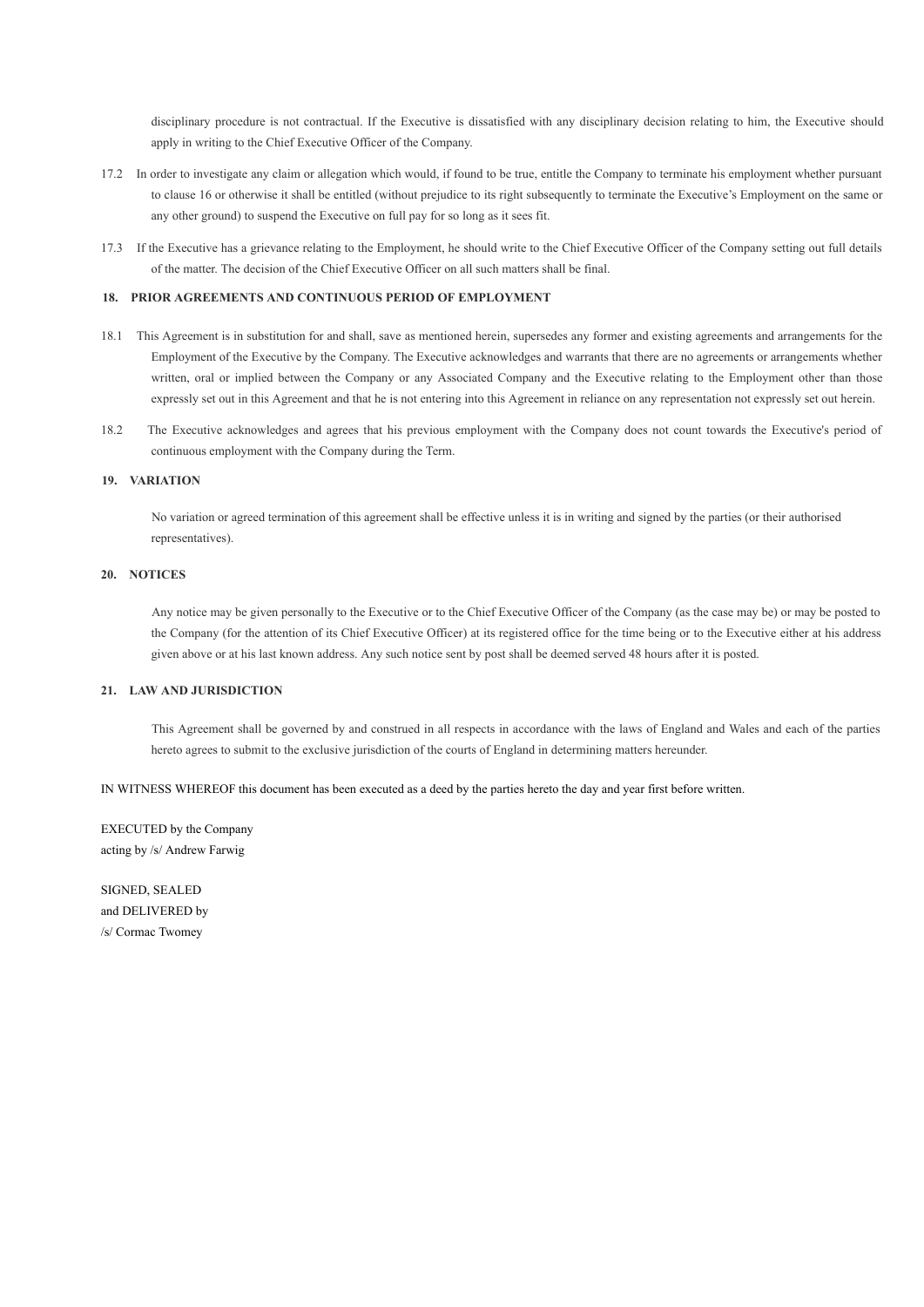## **Subsidiaries of the Company**

| <b>Name of Subsidiary</b>                                                                                | <b>Jurisdiction of Organization</b> |
|----------------------------------------------------------------------------------------------------------|-------------------------------------|
| Beijing Jumeng Technology Development Ltd.                                                               | China                               |
| BPO Holdco Coöperatief U.A.                                                                              | Netherlands                         |
| Chongqing Jumeng Technologies Development Ltd.                                                           | China                               |
| CNX Services Jamaica Limited                                                                             | Jamaica                             |
| Concentrix (Canada) Limited                                                                              | Canada                              |
| Concentrix (Suzhou) Information Consulting Co., Ltd.                                                     | China                               |
| Concentrix Beteiligungen GmbH                                                                            | Germany                             |
| Concentrix Brazil Outsourcing of Processes, Administrative Services and Technologies to Enterprise Ltda. | <b>Brazil</b>                       |
| Concentrix Business Services UK Limited                                                                  | United Kingdom                      |
| Concentrix Costa Rica, S.A.                                                                              | Costa Rica                          |
| Concentrix CRM Services Germany GmbH                                                                     | Germany                             |
| Concentrix CRM Services Hungary KFT                                                                      | Hungary                             |
| Concentrix CRM Services RO S.R.L.                                                                        | Romania                             |
| Concentrix CRM Services UK Limited                                                                       | United Kingdom                      |
| Concentrix CVG (Mauritius) Ltd                                                                           | Mauritius                           |
| Concentrix CVG Brite Voice Systems, LLC                                                                  | Kansas, United States               |
| Concentrix CVG CMG Canada ULC                                                                            | Canada                              |
| Concentrix CVG CMG Insurance Services LLC                                                                | Utah, United States                 |
| Concentrix CVG CMG UK Limited                                                                            | United Kingdom                      |
| Concentrix CVG Contact Tunisie S.A.R.L.                                                                  | Tunisia                             |
| Concentrix CVG Corporation                                                                               | Delaware, United States             |
| Concentrix CVG Customer Management Australia Pty. Ltd.                                                   | Australia                           |
| Concentrix CVG Customer Management Colombia S.A.S.                                                       | Colombia                            |
| Concentrix CVG Customer Management Delaware LLC                                                          | Delaware, United States             |
| Concentrix CVG Customer Management Group Inc.                                                            | Ohio, United States                 |
| Concentrix CVG Delaware Inc.                                                                             | Delaware, United States             |
| Concentrix CVG Delaware International Inc.                                                               | Delaware, United States             |
| Concentrix CVG Egypt Limited Liability Company                                                           | Egypt                               |
| Concentrix CVG France S.A.R.L.                                                                           | France                              |
| Concentrix CVG Funding Inc.                                                                              | Kentucky, United States             |
| Concentrix CVG Global Services - AZ, Inc.                                                                | Arizona, United States              |
| Concentrix CVG Global Services El Salvador, S.A. de C.V.                                                 | El Salvador                         |
| Concentrix CVG Global Services Honduras, S.A.                                                            | Honduras                            |
| Concentrix CVG Global Services Hong Kong Limited                                                         | Hong Kong                           |
| Concentrix CVG Government Solutions LLC                                                                  | Ohio, United States                 |
| Concentrix CVG Group Limited                                                                             | United Kingdom                      |
| Concentrix CVG Holding LLC                                                                               | Delaware, United States             |
| Concentrix CVG Intelligent Contact Limited                                                               | United Kingdom                      |
| Concentrix CVG International Bulgaria EOOD                                                               | Bulgaria                            |
| Concentrix CVG International Holding Ltd.                                                                | Bermuda                             |
| Concentrix CVG International Nordic AB                                                                   | Sweden                              |
| Concentrix CVG International sp. z o.o.                                                                  | Poland                              |
|                                                                                                          |                                     |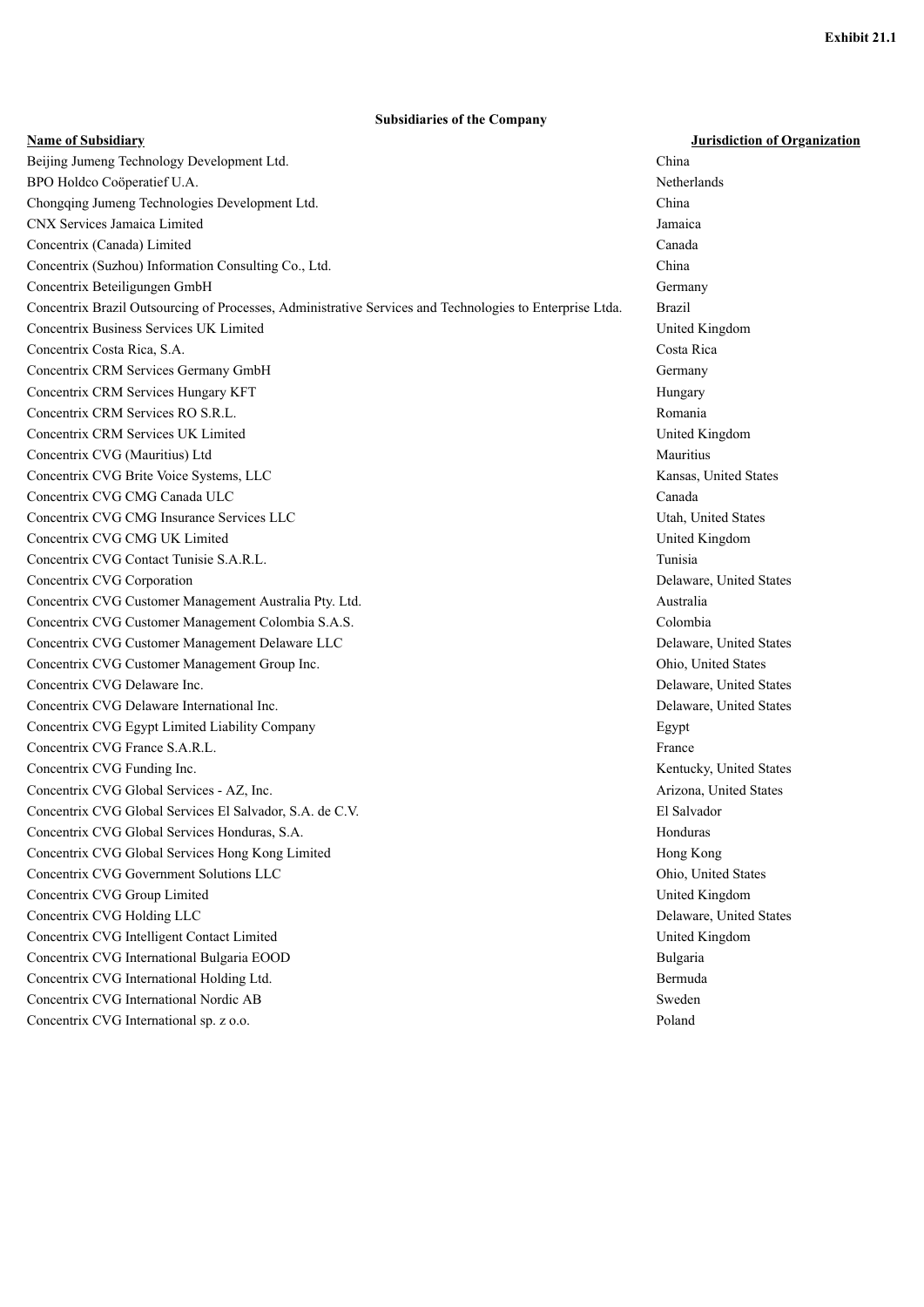Concentrix CVG Ireland Contact Services Limited Ireland Concentrix CVG Ireland Limited Ireland Concentrix CVG Ireland Concentrix CVG Italy S.R.L. Italy Concentrix CVG Learning Solutions LLC Delaware, United States **Concentrix CVG LLC** Texas, United States Concentrix CVG Malaysia (Philippines) Sdn. Bhd. Malaysia (Philippines) Sdn. Bhd. Malaysia Concentrix CVG Malaysia Sdn. Bhd. Malaysia Sdn. Abd. Malaysia Sdn. Abd. Malaysia Malaysia Malaysia Sdn. Bhd. Malaysia Malaysia Sdn. Bhd. Malaysia Sdn. Bhd. Malaysia Sdn. Bhd. Malaysia Sdn. Bhd. Malaysia Sdn. Bhd. Malaysia Concentrix CVG Philippines, Inc. Philippines and the concentrix CVG Philippines of the concentrix CVG Philippines of the concentrix CVG Philippines of the concentrix CVG Philippines of the concentrix CVG Philippines of the Concentrix CVG Pte. Ltd. Singapore Concentrix CVG Services Singapore Pte. Ltd. Singapore Concentrix CVG Servicios Informáticos, SL Concentrix CVG Singapore Holdings Pte. Ltd. Singapore Concentrix CVG Tunisie BPO S.A.R.L. Tunisia Concentrix CVG Tunisie S.A.R.L. Tunisia Concentrix Daksh Services India Private Limited India Concentrix Daksh Services Philippines Corporation Philippines Concentrix Digital Services Limited United Kingdom **Concentrix Duisburg GmbH** Germany Concentrix Düsseldorf GmbH Germany Concentrix Europe Limited United Kingdom Concentrix Frankfurt a. M. GmbH Germany Concentrix Free Trade Zone, S.A. Costa Rica Concentrix Gera GmbH Germany Concentrix Global Services GmbH Germany Concentrix GmbH Austria Concentrix Halle GmbH Germany Concentrix HK Limited Hong Kong Concentrix Insurance Administration Solutions Corporation South Carolina, United States Concentrix International Europe B.V. Netherlands Concentrix International GmbH Germany Concentrix International Services Europe B.V. Netherlands Concentrix Investment Holdings Corporation British Virgin Islands Concentrix Investment Holdings Singapore 1 Pte. Ltd. Singapore Concentrix Investment Holdings Singapore 2 Pte. Ltd Singapore Concentrix Investment Holdings Singapore 3 Pte.Ltd. Singapore Concentrix Investments Europe B.V. Netherlands Concentrix Legal Services Co., Ltd. Vietnam Concentrix Leipzig GmbH Germany Concentrix Management Holding GmbH & Co. KG Germany Concentrix Mexico, S. de R.L. de C.V. Mexico Concentrix Münster GmbH Germany Concentrix New (BVI) Corporation British Virgin Islands Concentrix NewHK Limited Hong Kong NewHK Limited Hong Kong New Hong Kong New Hong Kong New Hong Kong New Hong Kong New Hong Kong New Hong Kong New Hong Kong New Hong New Hong New Hong New Hong New York (1989) and the Unite Concentrix Nicaragua S.A. Nicaragua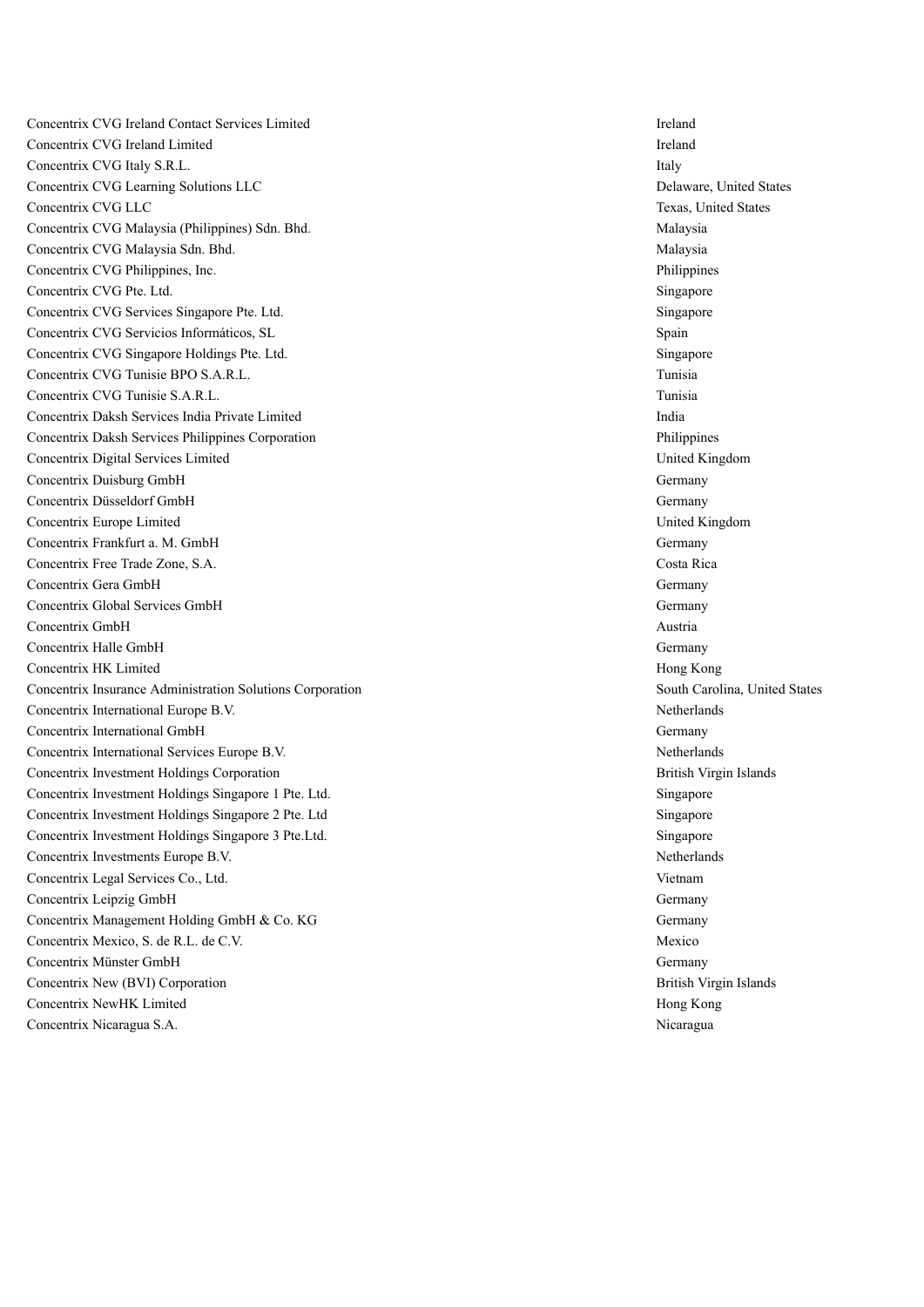Concentrix Osnabrück GmbH Germany Concentrix Receivables, Inc. Delaware, United States Concentrix Rechenzentrum GmbH Germany Concentrix Romania S.R.L. Romania Concentrix Schwerin GmbH Germany Concentrix Services (Dalian) Co., Ltd. China Concentrix Services (Germany) GmbH Germany Concentrix Services (Ireland) Limited Ireland Concentrix Services (Netherlands) B.V. Netherlands Concentrix Services (New Zealand) Limited New Zealand New Zealand Concentrix Services (Poland) spółka z o.o. Poland Concentrix Services (Saudi Arabia) Corporation LLC Saudi Arabia Concentrix Services (Singapore) Pte. Ltd. Singapore Concentrix Services (Spain), S.L. Spain Concentrix Services (Thailand) Co., Ltd. Thailand Concentrix Services (Uruguay) S.A. Uruguay Concentrix Services Bulgaria EOOD Bulgaria Bulgaria Bulgaria Bulgaria Bulgaria Bulgaria Bulgaria Bulgaria Bulgaria Concentrix Services Corporation British Virgin Islands Concentrix Services GmbH Germany Concentrix Services Holdco (Netherlands) B.V. Netherlands Concentrix Services Hungary Kft. The concentrix Services Hungary Kft. Concentrix Services India Private Limited India **India** India India India India India India India India India India India India India India India India India India India India India India India India India India India Indi Concentrix Services Korea Limited South Korea Concentrix Services Mexico, S.A. de C.V. Mexico Concentrix Services Philippines, Inc. Philippines, Inc. Philippines and Philippines Philippines Philippines Philippines Philippines Philippines Philippines Philippines Philippines Philippines Philippines Philippines Philip Concentrix Services Portugal, Sociedade Unipessoal, LDA Portugal Concentrix Services Pty Ltd Australia Concentrix Services Slovakia s.r.o. Slovakia Concentrix Services UK Limited United Kingdom Concentrix Services US, Inc. Delaware, United States Concentrix Software Technologies (HK) Limited Hong Kong Hong Kong Hong Kong Hong Kong Hong Kong Hong Kong Hong Kong Hong Kong Hong Kong Hong Kong Hong Kong Hong Kong Hong Kong Hong Kong Hong Kong Hong Kong Hong Hong Hong H Concentrix Solutions Corporation New York, United States Concentrix Technologies (India) Private Limited India Concentrix Technologies Limited United Kingdom Concentrix Technologies Services (Canada) Limited Canada Concentrix Tigerspike Technology FZ-LLC United Arab Emirates Concentrix Verwaltungs GmbH Austria Concentrix VN Technologies Services Company Limited Vietnam Concentrix Wismar GmbH Germany Concentrix Wuppertal GmbH Germany Convergys Customer Management Group Canada Holding Inc. Delaware, United States Convergys Customer Management International Inc. Ohio, United States Convergys Customer Management Mexico S. de R.L. de C.V. Mexico Convergys Holdings (GB) Limited United Kingdom Convergys Holdings (UK) Limited United Kingdom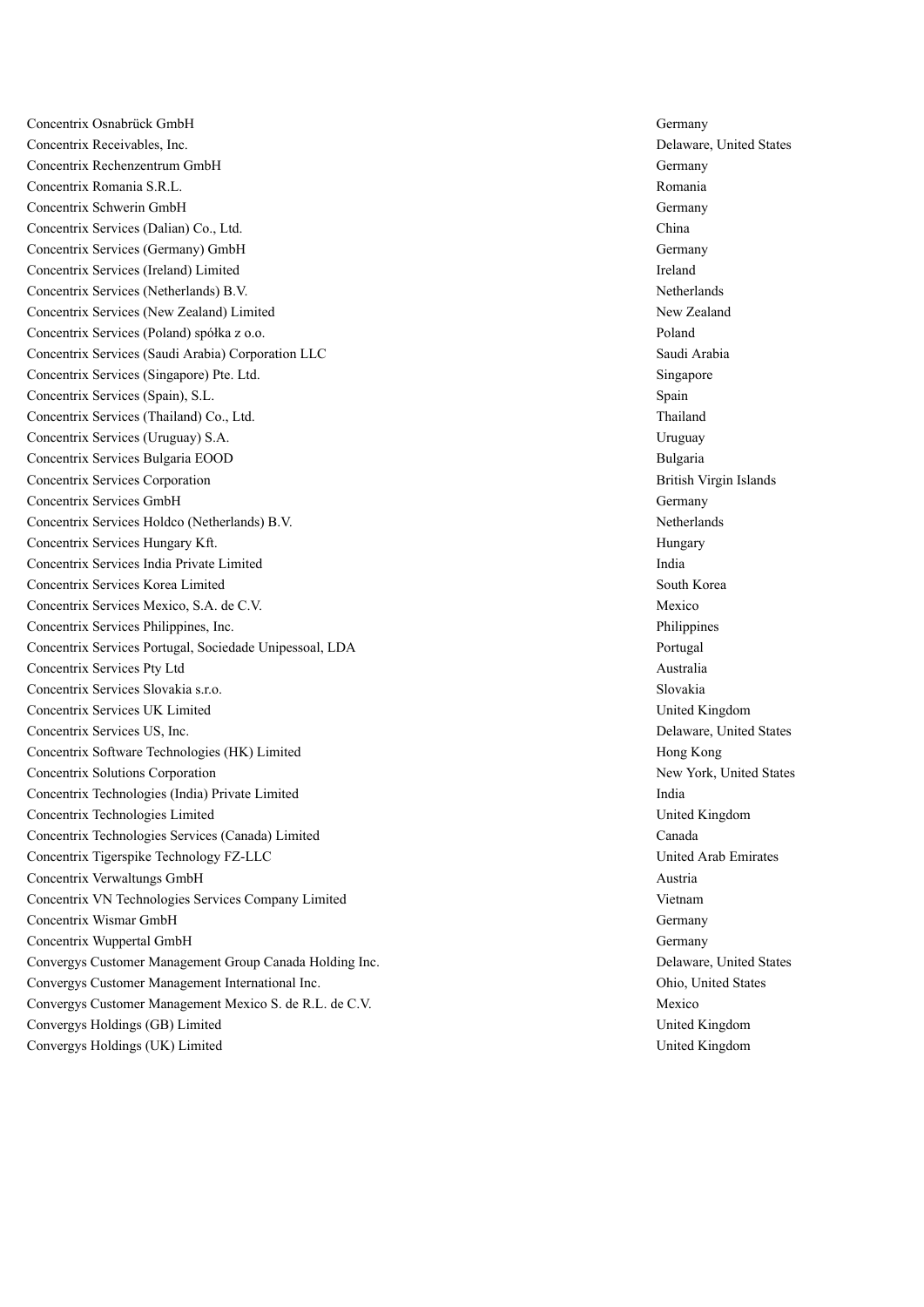Convergys India Services Private Limited **India** India India India India India India India India India India India India India India India India India India India India India India India India India India India India India Convergys International Inc. Delaware, United States Convergys Services Denmark ApS Denmark Aps Convergys South Africa (Pty) Ltd. South Africa Dalian Jumeng Information Services Ltd. China Dalian Jumeng Technologies Development Ltd. China Encore Receivable Management, Inc. Kansas, United States eTelecare Philippines, Inc. Philippines eTelecare Philippines eTelecare Philippines eTelecare Philippines eTelecare Philippines eTelecare Philippines eTelecare Philippines eTelecare Philippines eTelecare Philippines eTelec Foshan Jumeng Information Technology Service Co., Ltd. China Global Email Trustee Limited **Example 2018** United Kingdom United Kingdom Guiyang Jumeng Technology Development Ltd. China Intervoice Acquisition Subsidiary, Inc. Nevada, United States Intervoice Colombia Ltda. Colombia Intervoice do Brasil Comércio Serviços e Participações Ltda. Brazil Intervoice GmbH Germany Intervoice GP, Inc. Nevada, United States Intervoice Limited **Intervoice Limited** Superior Contract Contract Contract Contract Contract Contract Contract Contract Contract Contract Contract Contract Contract Contract Contract Contract Contract Contract Contract Co Intervoice Limited Partnership **Nevada**, United States Intervoice LP, Inc. Nevada, United States Japan Concentrix KK Japan Concentrix KK Japan Japan Japan Japan Japan Japan Japan Japan Japan Japan Japan Japan Japan Japan Japan Japan Japan Japan Japan Japan Japan Japan Japan Japan Japan Japan Japan Japan Japan Japan Ja Minacs Mexico, S. de R.L. de C.V. Mexico PT Concentrix Services Indonesia **Interventival Concentrix** Services Indonesia **Indonesia** PT Convergys Customer Management Indonesia Indonesia SCGS (Malaysia) Sdn. Bhd. Malaysia) School and Malaysia School and Malaysia School and Malaysia School and Malaysia SGS Holdings, Inc. Delaware, United States Shenzhen Shunrong Telecommunication Technologies Ltd China Sichuan 86Bridge Information Technology Ltd. China Stream Business Process Outsourcing South Africa (Proprietary) Ltd. South Africa Stream Florida Inc. Delaware, United States Stream Global Services - US, Inc. Delaware, United States Stream Global Services, Inc. Delaware, United States Stream Holdings Corporation Delaware, United States Suzhou Ke Wei Xun Information Services Co., Ltd. China SYNNEX-Concentrix UK Limited United Kingdom United Kingdom Tigerspike Co., Ltd. Japan Tigerspike FZ-LLC United Arab Emirates Tigerspike Holdings Pty Ltd Australia Tigerspike LTD United Kingdom Tigerspike Products Pte. Ltd. Singapore Tigerspike Pte. Ltd. Singapore Tigerspike Pty Ltd Australia Tigerspike, Inc. Delaware, United States Vietnam Concentrix Services Company Limited Vietnam Xi'an Jumeng Technologies Development Ltd China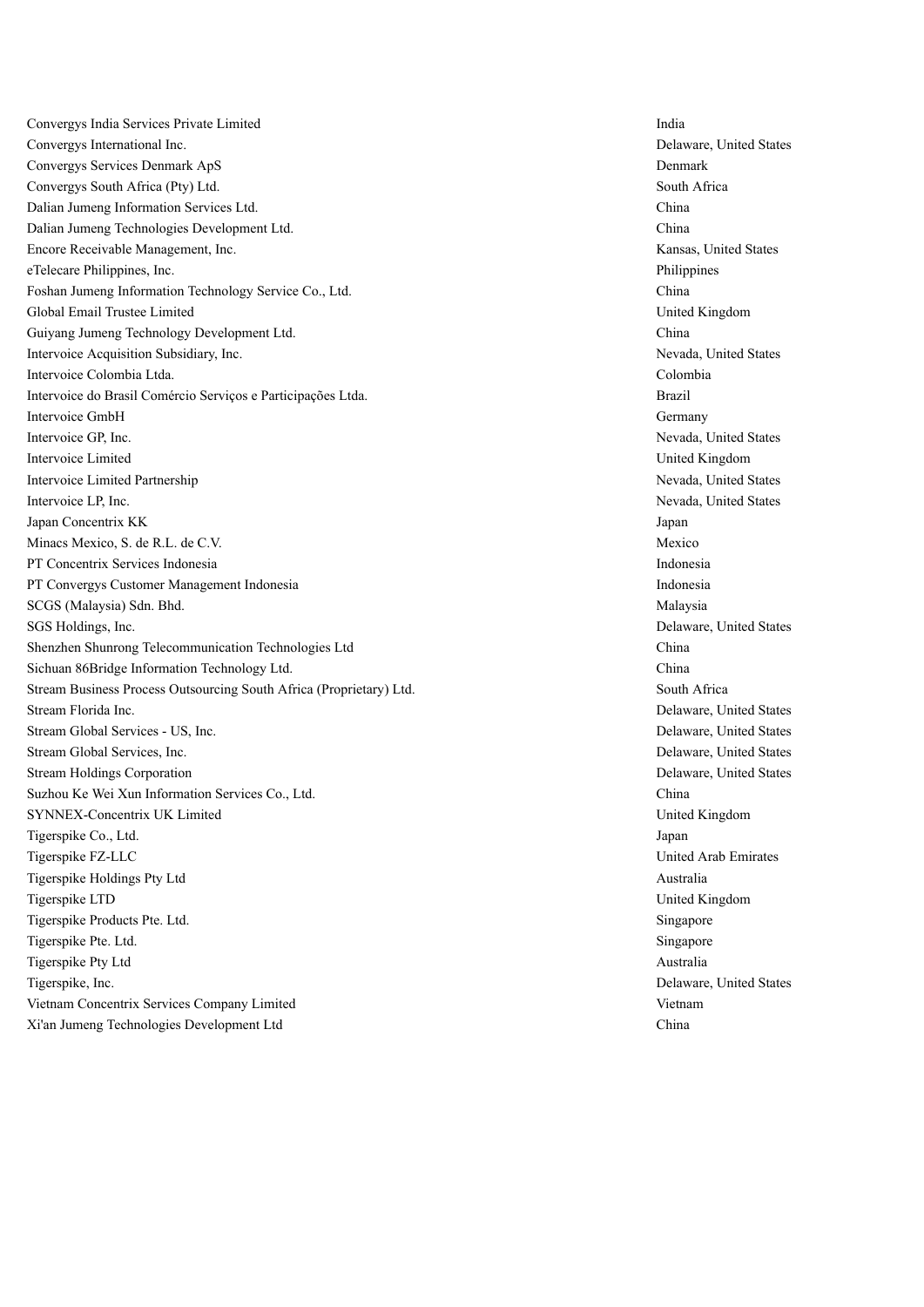## **Consent of Independent Registered Public Accounting Firm**

To the Stockholders and Board of Directors Concentrix Corporation:

We consent to the incorporation by reference in the registration statement (No. 333-251003) on Form S-8 of Concentrix Corporation of our report dated February 16, 2021, with respect to the combined balance sheets of Concentrix, the Customer Experience Services business of SYNNEX Corporation as of November 30, 2020 and 2019, the related combined statements of operations, comprehensive income, parent equity, and cash flows for each of the years in the three-year period ended November 30, 2020, and the related notes and financial statement Schedule II: Valuation and Qualifying Accounts, which report appears in the November 30, 2020 annual report on Form 10-K of Concentrix Corporation.

/s/ KPMG LLP

Cincinnati, Ohio February 16, 2021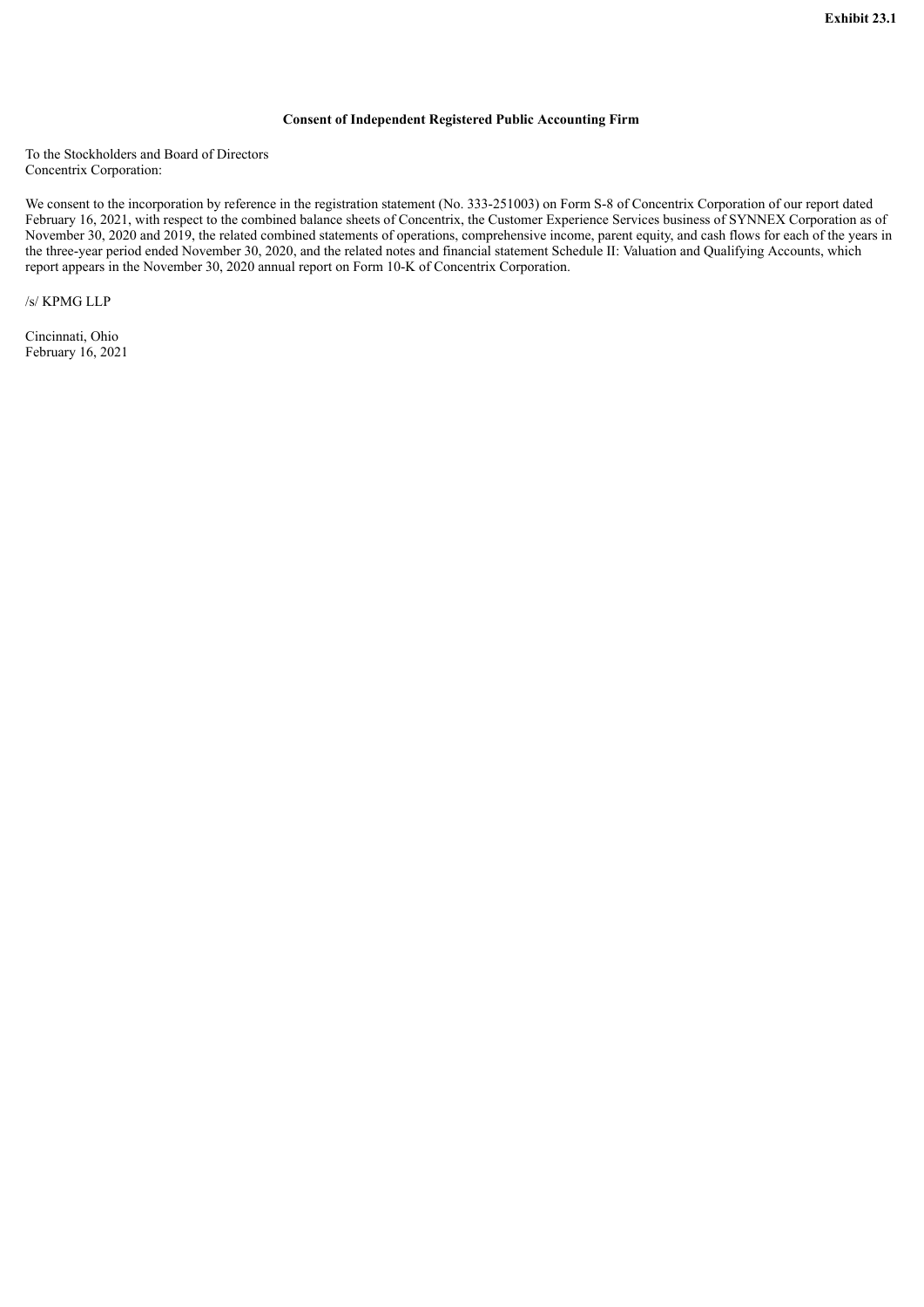## **SECTION 302 CERTIFICATION OF CHIEF EXECUTIVE OFFICER**

I, Christopher Caldwell, certify that:

- 1. I have reviewed this Annual Report on Form 10-K of Concentrix Corporation;
- 2. Based on my knowledge, this report does not contain any untrue statement of a material fact or omit to state a material fact necessary to make the statements made, in light of the circumstances under which such statements were made, not misleading with respect to the period covered by this report;
- 3. Based on my knowledge, the financial statements, and other financial information included in this report, fairly present in all material respects the financial condition, results of operations and cash flows of the registrant as of, and for, the periods presented in this report;
- 4. The registrant's other certifying officer(s) and I are responsible for establishing and maintaining disclosure controls and procedures (as defined in Exchange Act Rules 13a-15(e) and 15d-15(e)) and internal control over financial reporting (as defined in Exchange Act Rules 13a-15(f) and 15d-15(f)) for the registrant and have:
	- a. Designed such disclosure controls and procedures, or caused such disclosure controls and procedures to be designed under our supervision, to ensure that material information relating to the registrant, including its consolidated subsidiaries, is made known to us by others within those entities, particularly during the period in which this report is being prepared;
	- b. Designed such internal control over financial reporting, or caused such internal control over financial reporting to be designed under our supervision, to provide reasonable assurance regarding the reliability of financial reporting and the preparation of financial statements for external purposes in accordance with generally accepted accounting principles;
	- c. Evaluated the effectiveness of the registrant's disclosure controls and procedures and presented in this report our conclusions about the effectiveness of the disclosure controls and procedures, as of the end of the period covered by this report based on such evaluation; and
	- d. Disclosed in this report any change in the registrant's internal control over financial reporting that occurred during the registrant's most recent fiscal quarter (the registrant's fourth fiscal quarter in the case of an annual report) that has materially affected, or is reasonably likely to materially affect, the registrant's internal control over financial reporting; and
- 5. The registrant's other certifying officer(s) and I have disclosed, based on our most recent evaluation of internal control over financial reporting, to the registrant's auditors and the audit committee of the registrant's board of directors (or persons performing the equivalent functions):
	- a. All significant deficiencies and material weaknesses in the design or operation of internal control over financial reporting which are reasonably likely to adversely affect the registrant's ability to record, process, summarize and report financial information; and
	- b. Any fraud, whether or not material, that involves management or other employees who have a significant role in the registrant's internal control over financial reporting.

February 16, 2021 /s/ Christopher Caldwell Christopher Caldwell President and Chief Executive Officer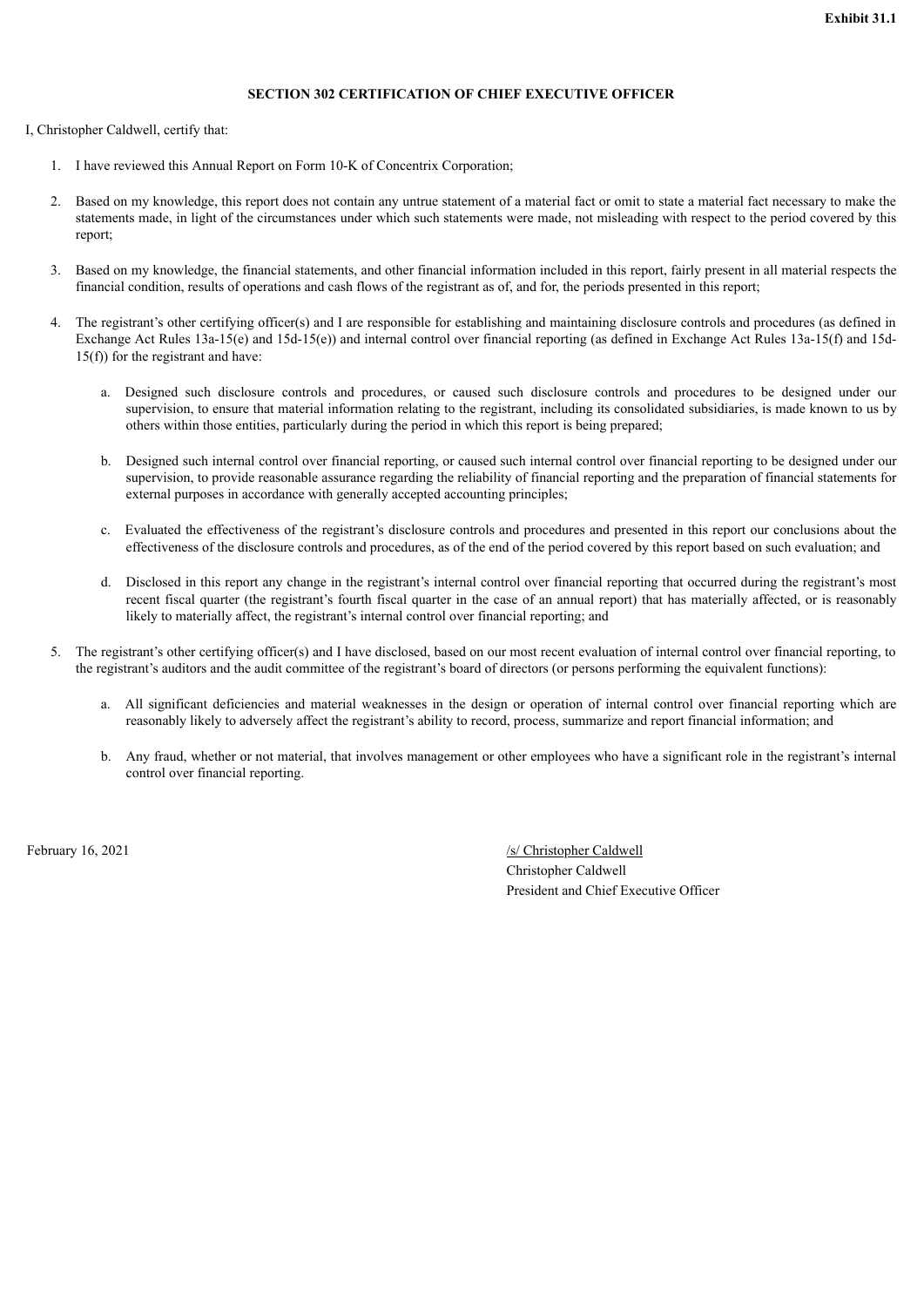## **SECTION 302 CERTIFICATION OF CHIEF FINANCIAL OFFICER**

I, Andre Valentine, certify that:

- 1. I have reviewed this Annual Report on Form 10-K of Concentrix Corporation;
- 2. Based on my knowledge, this report does not contain any untrue statement of a material fact or omit to state a material fact necessary to make the statements made, in light of the circumstances under which such statements were made, not misleading with respect to the period covered by this report;
- 3. Based on my knowledge, the financial statements, and other financial information included in this report, fairly present in all material respects the financial condition, results of operations and cash flows of the registrant as of, and for, the periods presented in this report;
- 4. The registrant's other certifying officer(s) and I are responsible for establishing and maintaining disclosure controls and procedures (as defined in Exchange Act Rules 13a-15(e) and 15d-15(e)) and internal control over financial reporting (as defined in Exchange Act Rules 13a-15(f) and 15d-15(f)) for the registrant and have:
	- a. Designed such disclosure controls and procedures, or caused such disclosure controls and procedures to be designed under our supervision, to ensure that material information relating to the registrant, including its consolidated subsidiaries, is made known to us by others within those entities, particularly during the period in which this report is being prepared;
	- b. Designed such internal control over financial reporting, or caused such internal control over financial reporting to be designed under our supervision, to provide reasonable assurance regarding the reliability of financial reporting and the preparation of financial statements for external purposes in accordance with generally accepted accounting principles;
	- c. Evaluated the effectiveness of the registrant's disclosure controls and procedures and presented in this report our conclusions about the effectiveness of the disclosure controls and procedures, as of the end of the period covered by this report based on such evaluation; and
	- d. Disclosed in this report any change in the registrant's internal control over financial reporting that occurred during the registrant's most recent fiscal quarter (the registrant's fourth fiscal quarter in the case of an annual report) that has materially affected, or is reasonably likely to materially affect, the registrant's internal control over financial reporting; and
- 5. The registrant's other certifying officer(s) and I have disclosed, based on our most recent evaluation of internal control over financial reporting, to the registrant's auditors and the audit committee of the registrant's board of directors (or persons performing the equivalent functions):
	- a. All significant deficiencies and material weaknesses in the design or operation of internal control over financial reporting which are reasonably likely to adversely affect the registrant's ability to record, process, summarize and report financial information; and
	- b. Any fraud, whether or not material, that involves management or other employees who have a significant role in the registrant's internal control over financial reporting.

February 16, 2021 /s/ Andre Valentine Andre Valentine Chief Financial Officer